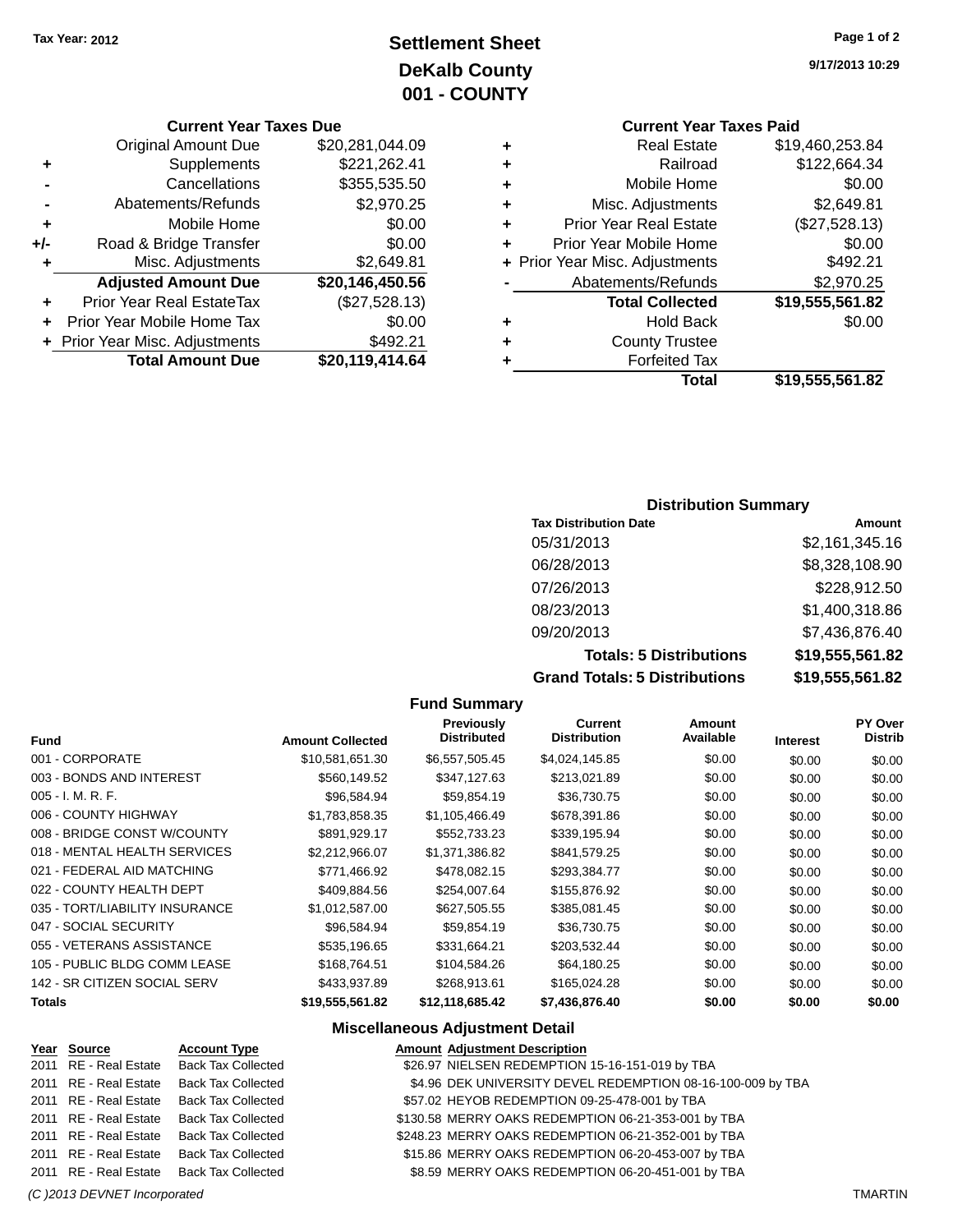## **Settlement Sheet Tax Year: 2012 Page 2 of 2 DeKalb County**

**Amount Adjustment Description** 

\$21.90 08-29-200-003 PTAB REFUND by TBA \$1.09 13-15-176-011 PTAB REFUND by TBA \$0.46 08-12-451-008 PTAB REFUND by TBA \$0.39 08-12-451-012 PTAB REFUND by TBA \$0.20 08-12-451-013 PTAB REFUND by TBA \$120.50 06-29-427-001 2008 PTAB REFUND by TBA \$167.61 06-29-427-002 2008 PTAB REFUND by TBA \$280.48 06-29-427-003 2008 PTAB REFUND by TBA \$383.21 06-29-427-004 2008 PTAB REFUND by TBA \$500.70 06-29-477-002 2008 PTAB REFUND by TBA \$4.37 03-30-277-001 2011 PTAB REFUND by TBA \$1.35 19-27-427-021 2011 PTAB REFUND by TBA \$1.34 01-26-475-004 2011 PTAB REFUND by TBA \$11.28 13-15-327-010 2011 PTAB REFUND by TBA \$2.60 12-13-100-003 2011 PTAB REFUND by TBA

**Miscellaneous Adjustment Detail**

| Year Source              | <b>Account Type</b>  |            | <b>Amount Adjustment Description</b>       |
|--------------------------|----------------------|------------|--------------------------------------------|
| 2012 RE - Real Estate    | Paymt In Lieu of Tax |            | \$111.62 SUNSET VIEW APTS by TBA           |
| 2012 RE - Real Estate    | Paymt In Lieu of Tax |            | \$119.14 SEQUOYA APTS by TBA               |
| 2012 RE - Real Estate    | Paymt In Lieu of Tax |            | \$1,360.07 DEKALB UNITS by TBA             |
| 2012 RE - Real Estate    | Paymt In Lieu of Tax |            | \$1,058.98 SYCAMORE UNITS by TBA           |
| <b>Totals 11 entries</b> |                      | \$3,142.02 |                                            |
|                          |                      |            |                                            |
|                          |                      |            | <b>Abatement Detail</b>                    |
| Year Source              | <b>Account Type</b>  |            | <b>Amount Adjustment Description</b>       |
| 2012 RE - Real Estate    | <b>PTAB Decision</b> |            | \$21.90 08-29-200-003 PTAB REFUND by TBA   |
| 2012 RE - Real Estate    | <b>PTAB Decision</b> |            | \$1.09 13-15-176-011 PTAB REFUND by TBA    |
| 2012 RE - Real Estate    | <b>PTAB Decision</b> |            | \$0.46 08-12-451-008 PTAB REFUND by TBA    |
| 2012 RE - Real Estate    | PTAB Decision        |            | \$0.39 08-12-451-012 PTAB REFUND by TBA    |
| 2012 RE - Real Estate    | <b>PTAB Decision</b> |            | \$0.20 08-12-451-013 PTAB REFUND by TBA    |
| 2012 RE - Real Estate    | PTAB Decision        |            | \$120.50 06-29-427-001 2008 PTAB REFUND by |
| 2012 RE - Real Estate    | PTAB Decision        |            | \$167.61 06-29-427-002 2008 PTAB REFUND by |
| 2012 RE - Real Estate    | <b>PTAB Decision</b> |            | \$280.48 06-29-427-003 2008 PTAB REFUND by |
| 2012 RE - Real Estate    | <b>PTAB Decision</b> |            | \$383.21 06-29-427-004 2008 PTAB REFUND by |
| 2012 RE - Real Estate    | PTAB Decision        |            | \$500.70 06-29-477-002 2008 PTAB REFUND by |
| 2012 RE - Real Estate    | <b>PTAB Decision</b> |            | \$4.37 03-30-277-001 2011 PTAB REFUND by   |
| 2012 RE - Real Estate    | <b>PTAB Decision</b> |            | \$1.35 19-27-427-021 2011 PTAB REFUND by   |
| 2012 RE - Real Estate    | <b>PTAB Decision</b> |            | \$1.34 01-26-475-004 2011 PTAB REFUND by   |
| 2012 RE - Real Estate    | <b>PTAB Decision</b> |            | \$11.28 13-15-327-010 2011 PTAB REFUND by  |
| 2012 RE - Real Estate    | PTAB Decision        |            | \$2.60 12-13-100-003 2011 PTAB REFUND by   |
| 2012 RE - Real Estate    | <b>RE</b> Abatement  |            | \$121.30 06-29-427-001 2009 PTAB REFUND by |
| 2012 RE - Real Estate    | <b>PTAB Decision</b> |            | \$168.69 06-29-427-002 2009 PTAB REFUND by |
| 2012 RE - Real Estate    | PTAB Decision        |            | \$282.32 06-29-427-003 2009 PTAB REFUND by |
| 2012 RE - Real Estate    | <b>PTAB Decision</b> |            | \$385.70 06-29-427-004 2009 PTAB REFUND by |
| 2012 RE - Real Estate    | <b>PTAB Decision</b> |            | \$503.97 06-29-477-002 2009 PTAB REFUND by |
| 2012 RE - Real Estate    | <b>PTAB Decision</b> |            | \$0.77 06-20-453-003 2011 PTAB REFUND by   |
| 2012 RE - Real Estate    | <b>PTAB Decision</b> |            | \$4.24 PTAB REFUND 06-32-253-015 by TBA    |
| 2012 RE - Real Estate    | <b>PTAB Decision</b> |            | \$5.76 PTAB REFUND 01-25-200-009 by TBA    |

\$121.30 06-29-427-001 2009 PTAB REFUND by TBA \$168.69 06-29-427-002 2009 PTAB REFUND by TBA \$282.32 06-29-427-003 2009 PTAB REFUND by TBA

|  | \$385.70 06-29-427-004 2009 PTAB REFUND by TBA |
|--|------------------------------------------------|
|  | \$503.97 06-29-477-002 2009 PTAB REFUND by TBA |
|  | \$0.77 06-20-453-003 2011 PTAB REFUND by TBA   |
|  | \$4.24 PTAB REFUND 06-32-253-015 by TBA        |
|  |                                                |

**Totals 23 entries \$2,970.23**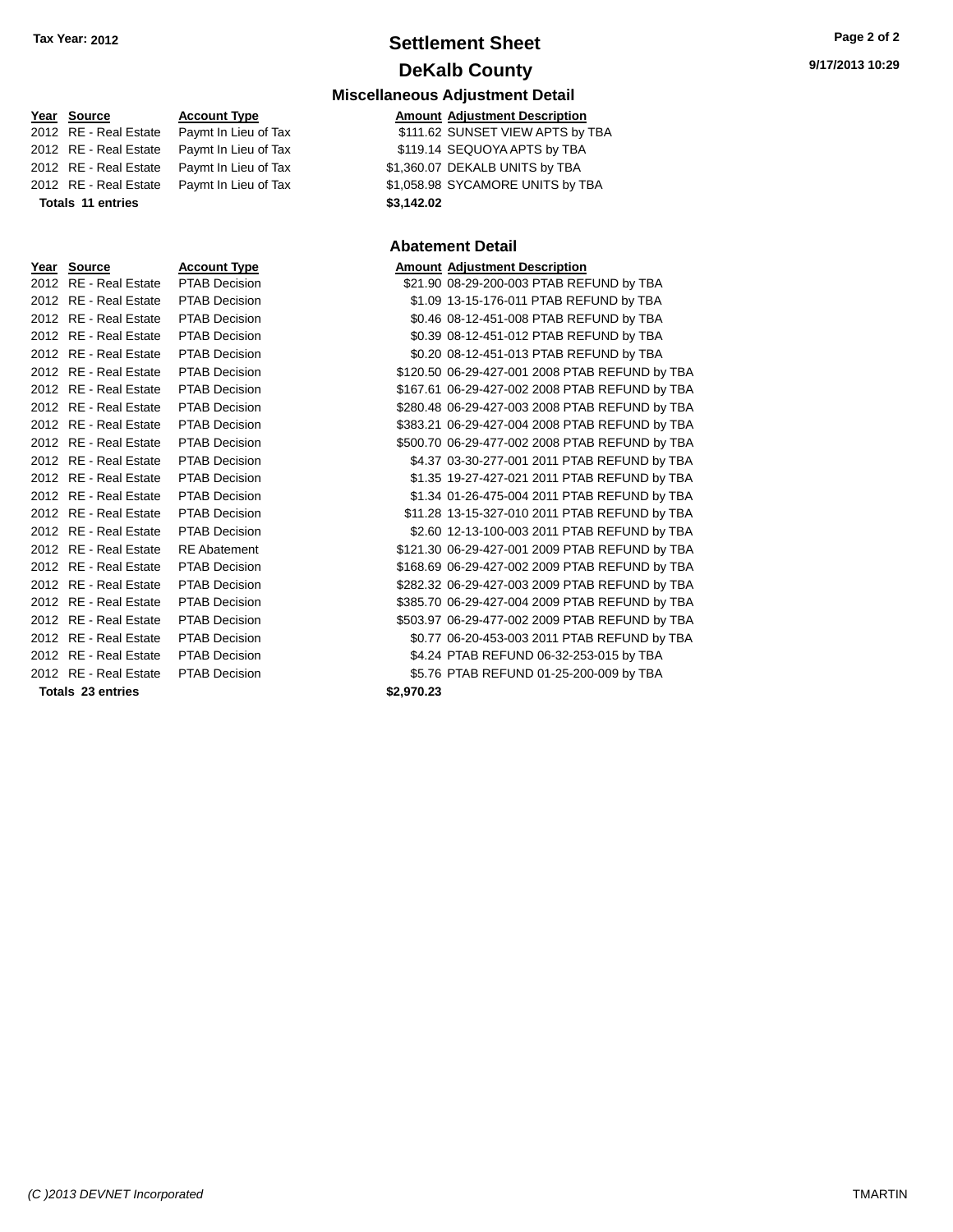### **Settlement Sheet Tax Year: 2012 Page 1 of 2 DeKalb County 002 - FOREST PRESERVE**

**9/17/2013 10:29**

#### **Current Year Taxes Paid**

| ٠ | <b>Real Estate</b>             | \$1,432,846.16 |
|---|--------------------------------|----------------|
| ٠ | Railroad                       | \$8,977.84     |
| ٠ | Mobile Home                    | \$0.00         |
| ٠ | Misc. Adjustments              | \$193.94       |
| ٠ | <b>Prior Year Real Estate</b>  | (\$2,165.73)   |
| ÷ | Prior Year Mobile Home         | \$0.00         |
|   | + Prior Year Misc. Adjustments | \$37.60        |
|   | Abatements/Refunds             | \$217.38       |
|   | <b>Total Collected</b>         | \$1,439,672.43 |
| ٠ | <b>Hold Back</b>               | \$0.00         |
| ٠ | <b>County Trustee</b>          |                |
|   | <b>Forfeited Tax</b>           |                |
|   | Total                          | \$1,439,672.43 |

|     | <b>Current Year Taxes Due</b>    |                |  |  |  |
|-----|----------------------------------|----------------|--|--|--|
|     | <b>Original Amount Due</b>       | \$1,484,343.85 |  |  |  |
| ٠   | Supplements                      | \$24,896.26    |  |  |  |
|     | Cancellations                    | \$26,021.33    |  |  |  |
|     | Abatements/Refunds               | \$217.38       |  |  |  |
| ٠   | Mobile Home                      | \$0.00         |  |  |  |
| +/- | Road & Bridge Transfer           | \$0.00         |  |  |  |
| ٠   | Misc. Adjustments                | \$193.94       |  |  |  |
|     | <b>Adjusted Amount Due</b>       | \$1,483,195.34 |  |  |  |
|     | <b>Prior Year Real EstateTax</b> | (\$2,165.73)   |  |  |  |
| ٠   | Prior Year Mobile Home Tax       | \$0.00         |  |  |  |
|     | + Prior Year Misc. Adjustments   | \$37.60        |  |  |  |
|     | <b>Total Amount Due</b>          | \$1,481,067.21 |  |  |  |

| <b>Distribution Summary</b>          |                |  |  |  |
|--------------------------------------|----------------|--|--|--|
| <b>Tax Distribution Date</b>         | Amount         |  |  |  |
| 05/31/2013                           | \$158,190.19   |  |  |  |
| 06/28/2013                           | \$613,766.38   |  |  |  |
| 07/26/2013                           | \$16,750.20    |  |  |  |
| 08/23/2013                           | \$102,488.60   |  |  |  |
| 09/20/2013                           | \$548,477.06   |  |  |  |
| <b>Totals: 5 Distributions</b>       | \$1,439,672.43 |  |  |  |
| <b>Grand Totals: 5 Distributions</b> | \$1,439,672.43 |  |  |  |

|                                                     |                         | <b>Fund Summary</b>                     |                                |                     |                 |                                  |
|-----------------------------------------------------|-------------------------|-----------------------------------------|--------------------------------|---------------------|-----------------|----------------------------------|
| <b>Fund</b>                                         | <b>Amount Collected</b> | <b>Previously</b><br><b>Distributed</b> | Current<br><b>Distribution</b> | Amount<br>Available | <b>Interest</b> | <b>PY Over</b><br><b>Distrib</b> |
| 001 - CORPORATE                                     | \$1,076,683.53          | \$666,495.63                            | \$410.187.90                   | \$0.00              | \$0.00          | \$0.00                           |
| $005 - I. M. R. F.$                                 | \$242,534.40            | \$150,135.22                            | \$92,399.18                    | \$0.00              | \$0.00          | \$0.00                           |
| 035 - TORT JUDGEMENTS/LIABILITY<br><b>INSURANCE</b> | \$97.157.73             | \$60.143.21                             | \$37.014.52                    | \$0.00              | \$0.00          | \$0.00                           |
| 047 - SOCIAL SECURITY                               | \$23,296,77             | \$14.421.31                             | \$8,875,46                     | \$0.00              | \$0.00          | \$0.00                           |
| <b>Totals</b>                                       | \$1,439,672.43          | \$891,195.37                            | \$548,477.06                   | \$0.00              | \$0.00          | \$0.00                           |

#### **Miscellaneous Adjustment Detail**

| Year Source           | <b>Account Type</b>       | <b>Amount Adjustment Description</b>                        |
|-----------------------|---------------------------|-------------------------------------------------------------|
| 2011 RE - Real Estate | <b>Back Tax Collected</b> | \$2.06 NIELSEN REDEMPTION 15-16-151-019 by TBA              |
| 2011 RE - Real Estate | <b>Back Tax Collected</b> | \$0.38 DEK UNIVERSITY DEVEL REDEMPTION 08-16-100-009 by TBA |
| 2011 RE - Real Estate | <b>Back Tax Collected</b> | \$4.36 HEYOB REDEMPTION 09-25-478-001 by TBA                |
| 2011 RE - Real Estate | <b>Back Tax Collected</b> | \$9.97 MERRY OAKS REDEMPTION 06-21-353-001 by TBA           |
| 2011 RE - Real Estate | Back Tax Collected        | \$18.96 MERRY OAKS REDEMPTION 06-21-352-001 by TBA          |
| 2011 RE - Real Estate | <b>Back Tax Collected</b> | \$1.21 MERRY OAKS REDEMPTION 06-20-453-007 by TBA           |
| 2011 RE - Real Estate | <b>Back Tax Collected</b> | \$0.66 MERRY OAKS REDEMPTION 06-20-451-001 by TBA           |
| 2012 RE - Real Estate | Paymt In Lieu of Tax      | \$8.17 SUNSET VIEW APTS by TBA                              |
| 2012 RE - Real Estate | Paymt In Lieu of Tax      | \$8.72 SEQUOYA APTS by TBA                                  |
| 2012 RE - Real Estate | Paymt In Lieu of Tax      | \$99.54 DEKALB UNITS by TBA                                 |
| 2012 RE - Real Estate | Paymt In Lieu of Tax      | \$77.51 SYCAMORE UNITS by TBA                               |
| Totals 11 entries     |                           | \$231.54                                                    |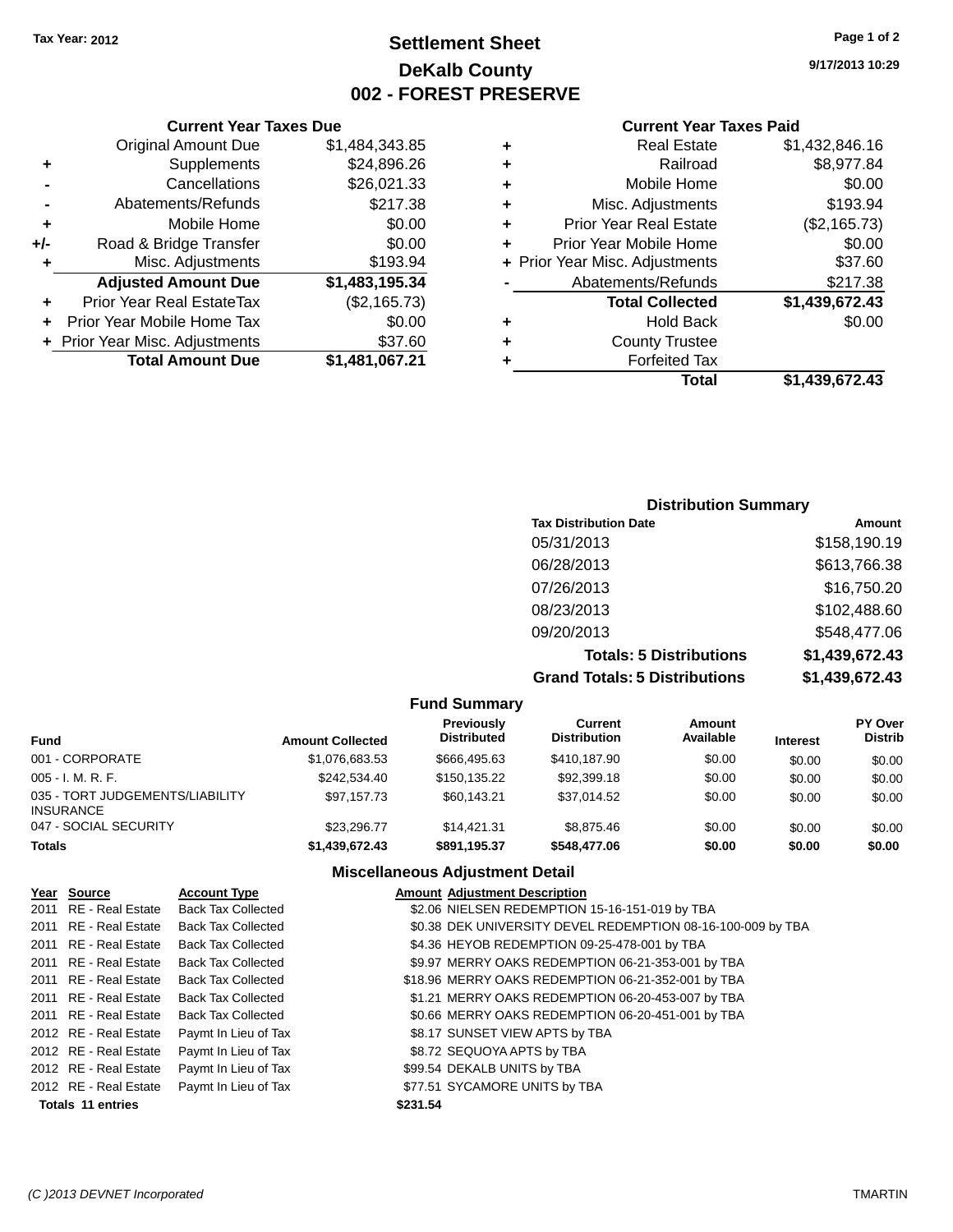| <u>Year</u> | <b>Source</b>            | <u>Account Type</u>  |
|-------------|--------------------------|----------------------|
| 2012        | <b>RE</b> - Real Estate  | <b>PTAB Decisior</b> |
| 2012        | <b>RE</b> - Real Estate  | PTAB Decisior        |
| 2012        | <b>RE</b> - Real Estate  | <b>PTAB Decisior</b> |
| 2012        | <b>RE</b> - Real Estate  | PTAB Decisior        |
| 2012        | <b>RE</b> - Real Estate  | PTAB Decisior        |
| 2012        | <b>RE</b> - Real Estate  | <b>PTAB Decisior</b> |
| 2012        | <b>RE</b> - Real Estate  | PTAB Decisior        |
| 2012        | <b>RE</b> - Real Estate  | <b>PTAB Decisior</b> |
| 2012        | <b>RE</b> - Real Estate  | PTAB Decisior        |
| 2012        | <b>RE</b> - Real Estate  | PTAB Decisior        |
| 2012        | <b>RE</b> - Real Estate  | <b>PTAB Decisior</b> |
| 2012        | <b>RE</b> - Real Estate  | PTAB Decisior        |
| 2012        | <b>RE</b> - Real Estate  | <b>PTAB Decisior</b> |
| 2012        | <b>RE</b> - Real Estate  | PTAB Decisior        |
| 2012        | <b>RE</b> - Real Estate  | PTAB Decisior        |
| 2012        | <b>RE</b> - Real Estate  | RE Abatement         |
| 2012        | <b>RE</b> - Real Estate  | PTAB Decisior        |
| 2012        | <b>RE</b> - Real Estate  | <b>PTAB Decisior</b> |
| 2012        | <b>RE</b> - Real Estate  | PTAB Decisior        |
| 2012        | <b>RE</b> - Real Estate  | <b>PTAB Decisior</b> |
| 2012        | <b>RE</b> - Real Estate  | PTAB Decisior        |
| 2012        | <b>RE</b> - Real Estate  | PTAB Decisior        |
| 2012        | <b>RE</b> - Real Estate  | PTAB Decisior        |
|             | <b>Totals 23 entries</b> |                      |

# **Settlement Sheet Tax Year: 2012 Page 2 of 2 DeKalb County Abatement Detail**

**Year Source Account Type Amount Adjustment Description** 21.60 08-29-200-003 PTAB REFUND by TBA 2012 80.08 13-15-176-011 PTAB REFUND by TBA 2012 80.03 08-12-451-008 PTAB REFUND by TBA 2012 80.03 08-12-451-012 PTAB REFUND by TBA 2010 8-12-451-013 PTAB REFUND by TBA 2012 88.82 106-29-427-001 2008 PTAB REFUND by TBA 212.27 06-29-427-002 2008 PTAB REFUND by TBA n 320.53 06-29-427-003 2008 PTAB REFUND by TBA 2012 RE - Real Estate PTAB Decision \$28.05 06-29-427-004 2008 PTAB REFUND by TBA 011 2012 836.65 06-29-477-002 2008 PTAB REFUND by TBA 2012 80.32 03-30-277-001 2011 PTAB REFUND by TBA 2010 80.10 19-27-427-021 2011 PTAB REFUND by TBA 2011 **CO2012 REAL ESTATE PTAB REFUND by TBA** 2012 80.83 13-15-327-010 2011 PTAB REFUND by TBA 2012 RE - Real Estate PTAB Decision \$0.19 12-13-100-003 2011 PTAB REFUND by TBA 2012 88.88 06-29-427-001 2009 PTAB REFUND by TBA 2012 812.35 06-29-427-002 2009 PTAB REFUND by TBA n 320.66 06-29-427-003 2009 PTAB REFUND by TBA n 328.23 06-29-427-004 2009 PTAB REFUND by TBA 2012 836.88 06-29-477-002 2009 PTAB REFUND by TBA 2012 80.06 06-20-453-003 2011 PTAB REFUND by TBA 1011 **2012 REAL ESTATE PTAB REFUND 06-32-253-015 by TBA** 20142 PTAB REFUND 01-25-200-009 by TBA **Totals 23 entries \$217.40**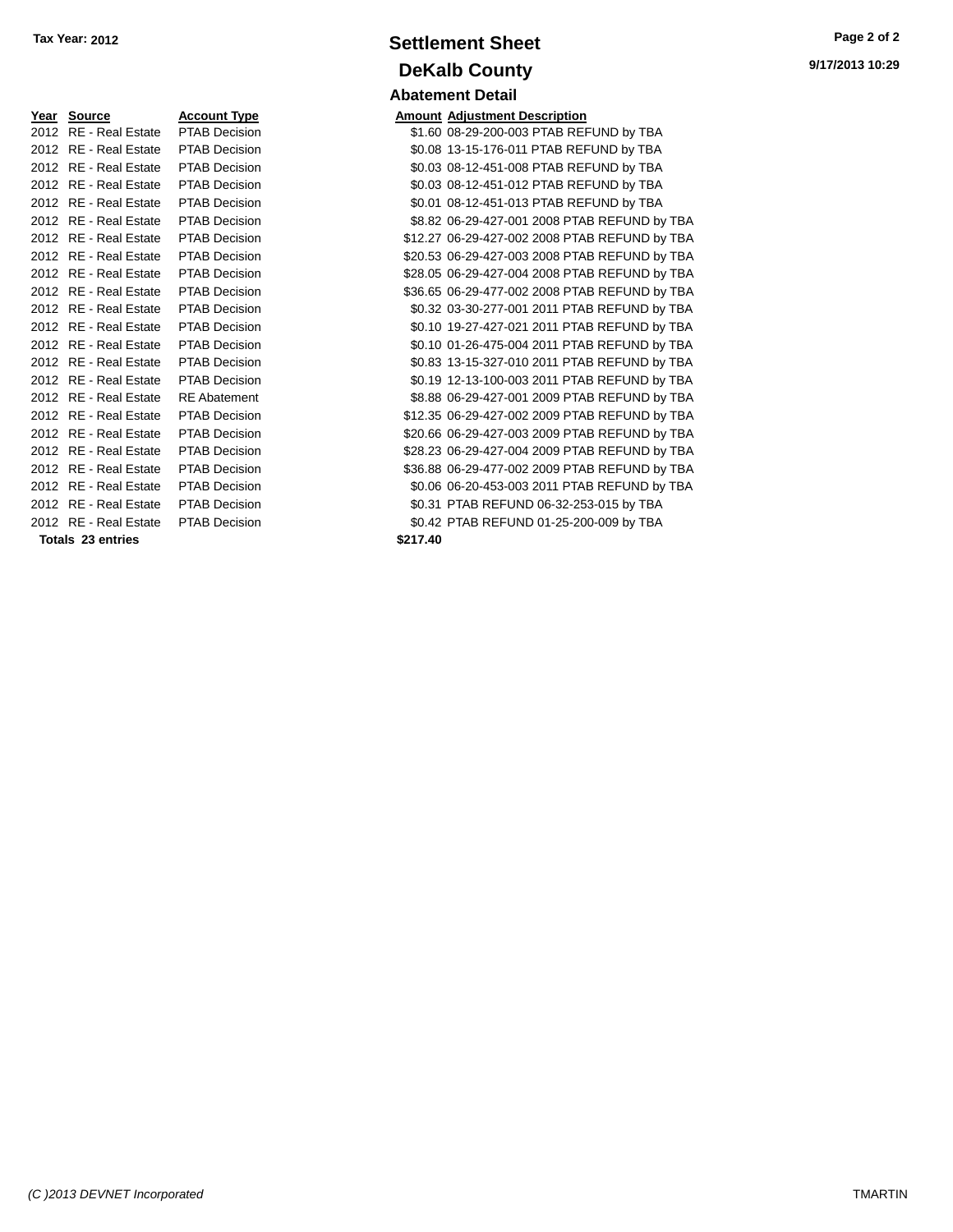## **Settlement Sheet Tax Year: 2012 Page 1 of 1 DeKalb County 003 - AFTON TOWNSHIP**

**9/17/2013 10:29**

|       | <b>Current Year Taxes Due</b>  |             |
|-------|--------------------------------|-------------|
|       | Original Amount Due            | \$73,997.10 |
| ٠     | Supplements                    | \$1,154.25  |
|       | Cancellations                  | \$1,406.24  |
|       | Abatements/Refunds             | \$0.00      |
| ٠     | Mobile Home                    | \$0.00      |
| $+/-$ | Road & Bridge Transfer         | \$0.00      |
| ٠     | Misc. Adjustments              | \$0.00      |
|       | <b>Adjusted Amount Due</b>     | \$73,745.11 |
| ٠     | Prior Year Real EstateTax      | \$0.00      |
|       | Prior Year Mobile Home Tax     | \$0.00      |
|       | + Prior Year Misc. Adjustments | \$0.00      |
|       | <b>Total Amount Due</b>        | \$73,745.11 |
|       |                                |             |

|   | <b>Real Estate</b>             | \$71,433.99 |
|---|--------------------------------|-------------|
| ٠ | Railroad                       | \$1,169.38  |
| ٠ | Mobile Home                    | \$0.00      |
| ٠ | Misc. Adjustments              | \$0.00      |
| ٠ | <b>Prior Year Real Estate</b>  | \$0.00      |
| ٠ | Prior Year Mobile Home         | \$0.00      |
|   | + Prior Year Misc. Adjustments | \$0.00      |
|   | Abatements/Refunds             | \$0.00      |
|   | <b>Total Collected</b>         | \$72,603.37 |
| ٠ | Hold Back                      | \$0.00      |
| ٠ | <b>County Trustee</b>          |             |
| ٠ | <b>Forfeited Tax</b>           |             |
|   | Total                          | \$72,603.37 |
|   |                                |             |

| <b>Distribution Summary</b>          |             |  |  |  |
|--------------------------------------|-------------|--|--|--|
| <b>Tax Distribution Date</b>         | Amount      |  |  |  |
| 05/31/2013                           | \$7,990.82  |  |  |  |
| 06/28/2013                           | \$31,985.47 |  |  |  |
| 07/26/2013                           | \$243.51    |  |  |  |
| 08/23/2013                           | \$3,140.49  |  |  |  |
| 09/20/2013                           | \$29,243.08 |  |  |  |
| <b>Totals: 5 Distributions</b>       | \$72,603.37 |  |  |  |
| <b>Grand Totals: 5 Distributions</b> | \$72,603.37 |  |  |  |

| <b>Fund Summary</b>                                 |                         |                                         |                                       |                     |                 |                                  |
|-----------------------------------------------------|-------------------------|-----------------------------------------|---------------------------------------|---------------------|-----------------|----------------------------------|
| <b>Fund</b>                                         | <b>Amount Collected</b> | <b>Previously</b><br><b>Distributed</b> | <b>Current</b><br><b>Distribution</b> | Amount<br>Available | <b>Interest</b> | <b>PY Over</b><br><b>Distrib</b> |
| 001 - CORPORATE                                     | \$55.961.27             | \$33.421.28                             | \$22,539.99                           | \$0.00              | \$0.00          | \$0.00                           |
| $005 - I. M. R. F.$                                 | \$6.378.21              | \$3,809.20                              | \$2,569.01                            | \$0.00              | \$0.00          | \$0.00                           |
| 027 - AUDIT                                         | \$738.95                | \$441.31                                | \$297.64                              | \$0.00              | \$0.00          | \$0.00                           |
| 035 - TORT JUDGEMENTS/LIABILITY<br><b>INSURANCE</b> | \$2.945.17              | \$1,758.92                              | \$1,186.25                            | \$0.00              | \$0.00          | \$0.00                           |
| 047 - SOCIAL SECURITY                               | \$5,890.33              | \$3.517.83                              | \$2,372.50                            | \$0.00              | \$0.00          | \$0.00                           |
| 054 - GENERAL ASSISTANCE                            | \$689.44                | \$411.75                                | \$277.69                              | \$0.00              | \$0.00          | \$0.00                           |
| <b>Totals</b>                                       | \$72,603.37             | \$43,360,29                             | \$29,243.08                           | \$0.00              | \$0.00          | \$0.00                           |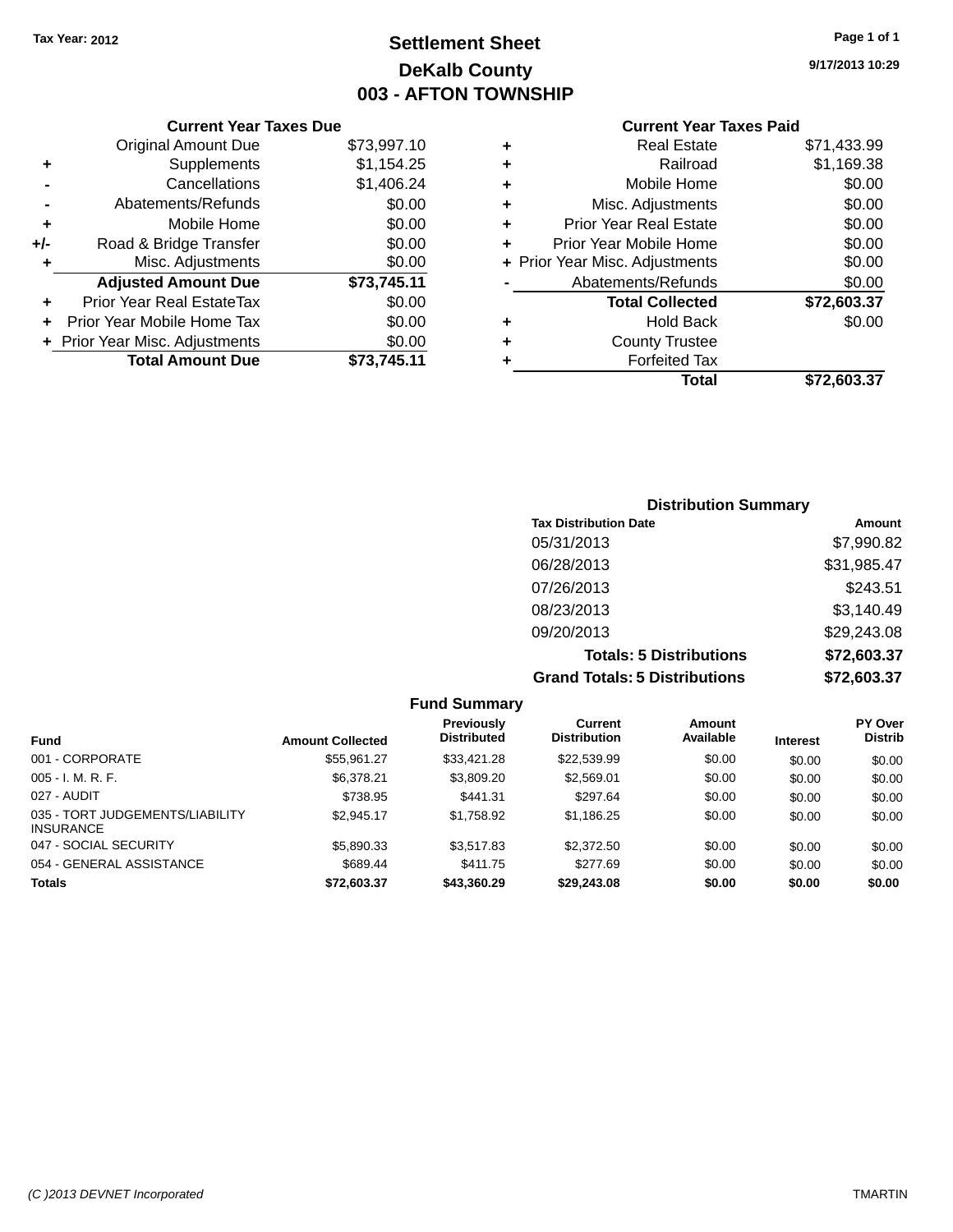### **Settlement Sheet Tax Year: 2012 Page 1 of 1 DeKalb County 004 - AFTON ROAD & BRIDGE**

**9/17/2013 10:29**

#### **Current Year Taxes Paid**

|     | <b>Current Year Taxes Due</b>  |               |
|-----|--------------------------------|---------------|
|     | <b>Original Amount Due</b>     | \$306,334.96  |
| ٠   | Supplements                    | \$4,510.24    |
|     | Cancellations                  | \$5,495.03    |
|     | Abatements/Refunds             | \$0.00        |
| ٠   | Mobile Home                    | \$0.00        |
| +/- | Road & Bridge Transfer         | (\$16,591.41) |
| ٠   | Misc. Adjustments              | \$0.00        |
|     | <b>Adjusted Amount Due</b>     | \$288,758.76  |
| ٠   | Prior Year Real EstateTax      | \$0.00        |
| ÷   | Prior Year Mobile Home Tax     | \$0.00        |
|     | + Prior Year Misc. Adjustments | \$0.00        |
|     | <b>Total Amount Due</b>        | \$288,758.76  |
|     |                                |               |

| ٠ | <b>Real Estate</b>             | \$279,132.61 |
|---|--------------------------------|--------------|
| ٠ | Railroad                       | \$4,841.02   |
| ٠ | Mobile Home                    | \$0.00       |
| ٠ | Misc. Adjustments              | \$0.00       |
| ٠ | <b>Prior Year Real Estate</b>  | \$0.00       |
| ٠ | Prior Year Mobile Home         | \$0.00       |
|   | + Prior Year Misc. Adjustments | \$0.00       |
|   | Abatements/Refunds             | \$0.00       |
|   | <b>Total Collected</b>         | \$283,973.63 |
| ٠ | <b>Hold Back</b>               | \$0.00       |
| ٠ | <b>County Trustee</b>          |              |
| ٠ | <b>Forfeited Tax</b>           |              |
|   | Total                          | \$283,973.63 |
|   |                                |              |

| <b>Road and Bridge Summary</b> |             |               | <b>Distribution Summary</b>    |              |  |
|--------------------------------|-------------|---------------|--------------------------------|--------------|--|
| <b>Municipality</b>            | Amt. Due    | Amt. Distrib. | <b>Tax Distribution Date</b>   | Amount       |  |
| <b>CITY OF DEKALB</b>          | \$16,856.53 | \$16,591.41   | 05/31/2013                     | \$31,225.17  |  |
| <b>Totals</b>                  | \$16,856.53 | \$16,591.41   | 06/28/2013                     | \$125,120.78 |  |
|                                |             |               | 07/26/2013                     | \$951.50     |  |
|                                |             |               | 08/23/2013                     | \$12,271.46  |  |
|                                |             |               | 09/20/2013                     | \$114,404.72 |  |
|                                |             |               | <b>Totals: 5 Distributions</b> | \$283,973.63 |  |

**Grand Totals: 5 Distributions \$283,973.63**

| <b>Fund Summary</b>          |                         |                                         |                                |                     |                 |                           |
|------------------------------|-------------------------|-----------------------------------------|--------------------------------|---------------------|-----------------|---------------------------|
| Fund                         | <b>Amount Collected</b> | <b>Previously</b><br><b>Distributed</b> | Current<br><b>Distribution</b> | Amount<br>Available | <b>Interest</b> | PY Over<br><b>Distrib</b> |
| 007 - ROAD AND BRIDGE        | \$165,898,74            | \$99.051.98                             | \$66,846,76                    | \$0.00              | \$0.00          | \$0.00                    |
| 008 - BRIDGE CONST W/COUNTY  | \$14,708.16             | \$8.784.04                              | \$5.924.12                     | \$0.00              | \$0.00          | \$0.00                    |
| 009 - PERMANENT ROAD         | \$78,836,71             | \$47,083.02                             | \$31,753.69                    | \$0.00              | \$0.00          | \$0.00                    |
| 010 - EQUIPMENT AND BUILDING | \$24,530.02             | \$14,649.87                             | \$9.880.15                     | \$0.00              | \$0.00          | \$0.00                    |
| <b>Totals</b>                | \$283,973,63            | \$169,568.91                            | \$114,404.72                   | \$0.00              | \$0.00          | \$0.00                    |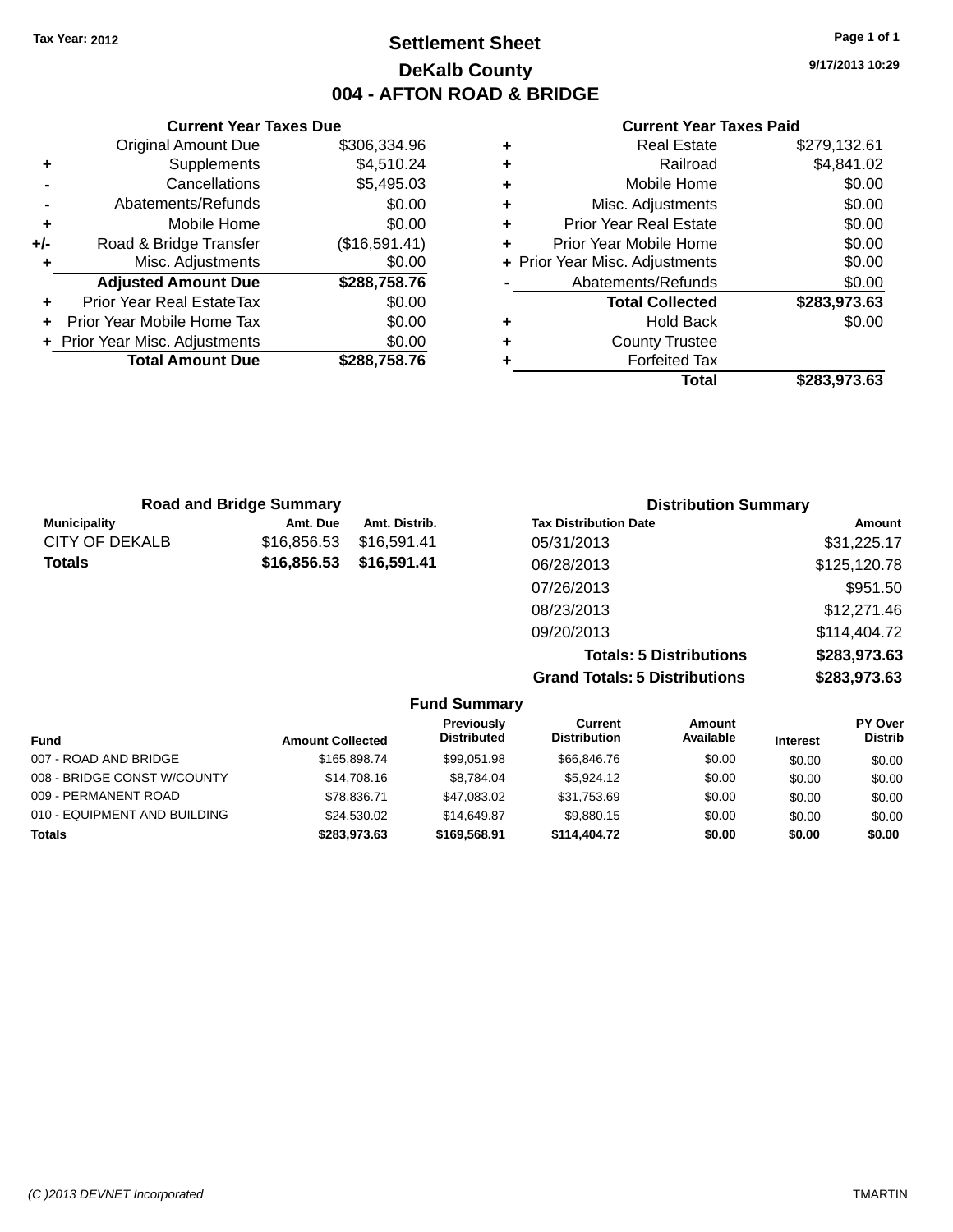### **Settlement Sheet Tax Year: 2012 Page 1 of 1 DeKalb County 005 - CLINTON TOWNSHIP**

**9/17/2013 10:29**

#### **Current Year Taxes Paid**

|     | <b>Current Year Taxes Due</b>  |             |
|-----|--------------------------------|-------------|
|     | <b>Original Amount Due</b>     | \$92,811.60 |
| ٠   | Supplements                    | \$369.62    |
|     | Cancellations                  | \$410.62    |
|     | Abatements/Refunds             | \$0.00      |
| ٠   | Mobile Home                    | \$0.00      |
| +/- | Road & Bridge Transfer         | \$0.00      |
|     | Misc. Adjustments              | \$0.00      |
|     | <b>Adjusted Amount Due</b>     | \$92,770.60 |
| ÷   | Prior Year Real EstateTax      | \$0.00      |
|     | Prior Year Mobile Home Tax     | \$0.00      |
|     | + Prior Year Misc. Adjustments | \$0.00      |
|     | <b>Total Amount Due</b>        | \$92.770.60 |
|     |                                |             |

| ٠ | <b>Real Estate</b>             | \$88,419.69 |
|---|--------------------------------|-------------|
| ٠ | Railroad                       | \$1,640.22  |
| ٠ | Mobile Home                    | \$0.00      |
| ٠ | Misc. Adjustments              | \$0.00      |
| ٠ | Prior Year Real Estate         | \$0.00      |
| ٠ | Prior Year Mobile Home         | \$0.00      |
|   | + Prior Year Misc. Adjustments | \$0.00      |
|   | Abatements/Refunds             | \$0.00      |
|   | <b>Total Collected</b>         | \$90,059.91 |
| ٠ | Hold Back                      | \$0.00      |
| ٠ | <b>County Trustee</b>          |             |
| ٠ | <b>Forfeited Tax</b>           |             |
|   | Total                          | \$90,059.91 |
|   |                                |             |

### **Distribution Summary Tax Distribution Date Amount** 05/31/2013 \$12,719.96 06/28/2013 \$36,468.54 07/26/2013 \$1,168.92 08/23/2013 \$4,058.67 09/20/2013 \$35,643.82 **Totals: 5 Distributions \$90,059.91 Grand Totals: 5 Distributions \$90,059.91**

| <b>Fund Summary</b>                                 |                         |                                  |                                |                     |                 |                                  |
|-----------------------------------------------------|-------------------------|----------------------------------|--------------------------------|---------------------|-----------------|----------------------------------|
| <b>Fund</b>                                         | <b>Amount Collected</b> | Previously<br><b>Distributed</b> | Current<br><b>Distribution</b> | Amount<br>Available | <b>Interest</b> | <b>PY Over</b><br><b>Distrib</b> |
| 001 - CORPORATE                                     | \$74.428.96             | \$44.971.54                      | \$29,457.42                    | \$0.00              | \$0.00          | \$0.00                           |
| $005 - I. M. R. F.$                                 | \$49.53                 | \$29.93                          | \$19.60                        | \$0.00              | \$0.00          | \$0.00                           |
| 027 - AUDIT                                         | \$49.53                 | \$29.93                          | \$19.60                        | \$0.00              | \$0.00          | \$0.00                           |
| 035 - TORT JUDGEMENTS/LIABILITY<br><b>INSURANCE</b> | \$1,942.04              | \$1,173.42                       | \$768.62                       | \$0.00              | \$0.00          | \$0.00                           |
| 047 - SOCIAL SECURITY                               | \$3,884.11              | \$2,346.86                       | \$1,537.25                     | \$0.00              | \$0.00          | \$0.00                           |
| 054 - GENERAL ASSISTANCE                            | \$9.705.74              | \$5.864.41                       | \$3,841.33                     | \$0.00              | \$0.00          | \$0.00                           |
| <b>Totals</b>                                       | \$90,059.91             | \$54,416.09                      | \$35,643.82                    | \$0.00              | \$0.00          | \$0.00                           |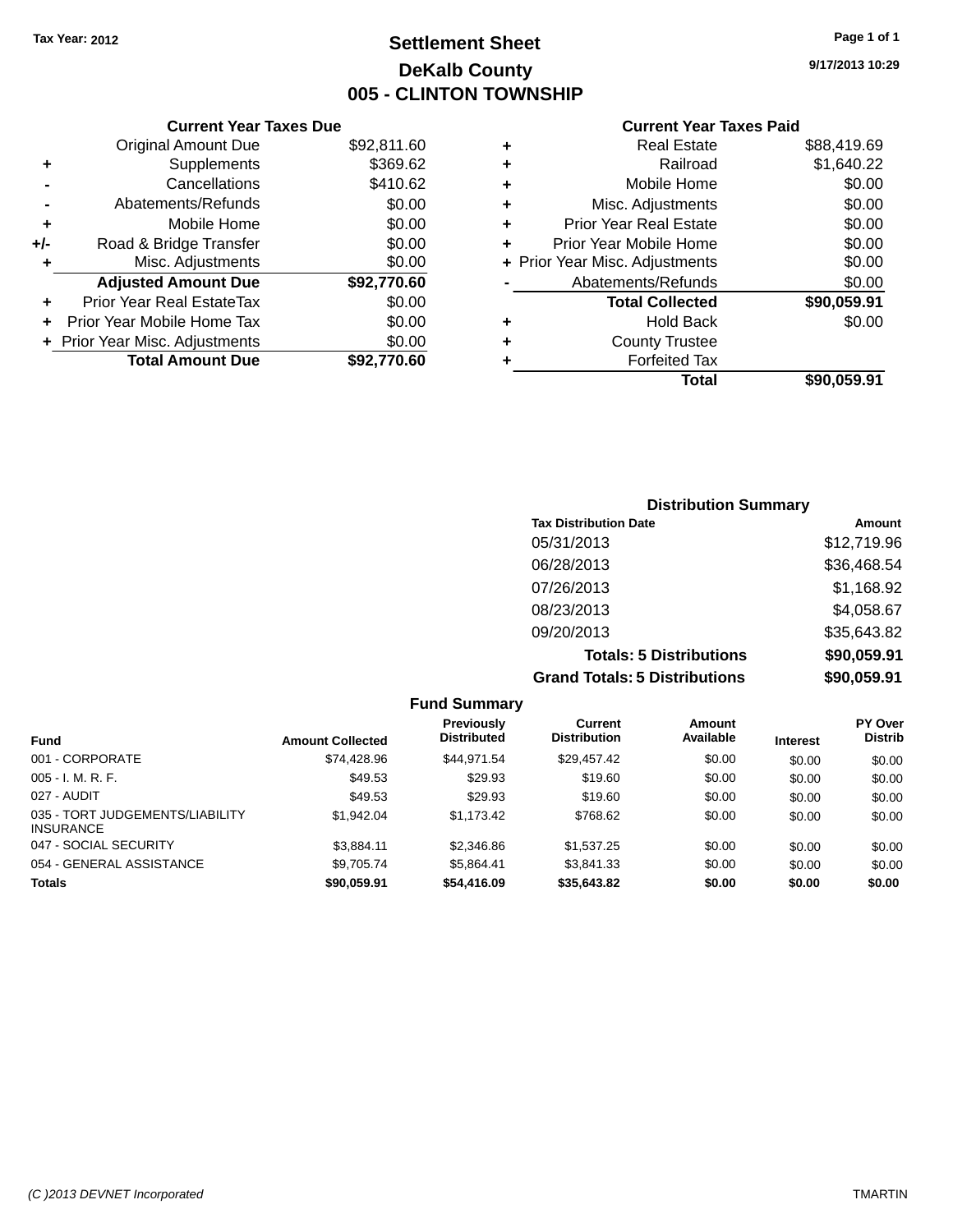### **Settlement Sheet Tax Year: 2012 Page 1 of 1 DeKalb County 006 - CLINTON TWP LIBRARY**

**9/17/2013 10:29**

|     | <b>Current Year Taxes Due</b>  |             |
|-----|--------------------------------|-------------|
|     | <b>Original Amount Due</b>     | \$84,741.01 |
| ٠   | Supplements                    | \$337.49    |
|     | Cancellations                  | \$374.90    |
|     | Abatements/Refunds             | \$0.00      |
| ٠   | Mobile Home                    | \$0.00      |
| +/- | Road & Bridge Transfer         | \$0.00      |
| ٠   | Misc. Adjustments              | \$0.00      |
|     | <b>Adjusted Amount Due</b>     | \$84,703.60 |
| ÷   | Prior Year Real EstateTax      | \$0.00      |
|     | Prior Year Mobile Home Tax     | \$0.00      |
|     | + Prior Year Misc. Adjustments | \$0.00      |
|     | <b>Total Amount Due</b>        | \$84.703.60 |
|     |                                |             |

| ٠ | <b>Real Estate</b>             | \$80,731.02 |
|---|--------------------------------|-------------|
| ٠ | Railroad                       | \$1,497.58  |
| ٠ | Mobile Home                    | \$0.00      |
| ٠ | Misc. Adjustments              | \$0.00      |
| ٠ | <b>Prior Year Real Estate</b>  | \$0.00      |
| ÷ | Prior Year Mobile Home         | \$0.00      |
|   | + Prior Year Misc. Adjustments | \$0.00      |
|   | Abatements/Refunds             | \$0.00      |
|   | <b>Total Collected</b>         | \$82,228.60 |
| ÷ | Hold Back                      | \$0.00      |
| ÷ | <b>County Trustee</b>          |             |
| ٠ | <b>Forfeited Tax</b>           |             |
|   | Total                          | \$82,228.60 |
|   |                                |             |

|                     | <b>Distribution Summary</b>          |             |
|---------------------|--------------------------------------|-------------|
|                     | <b>Tax Distribution Date</b>         | Amount      |
|                     | 05/31/2013                           | \$11,613.80 |
|                     | 06/28/2013                           | \$33,297.28 |
|                     | 07/26/2013                           | \$1,067.32  |
|                     | 08/23/2013                           | \$3,705.66  |
|                     | 09/20/2013                           | \$32,544.54 |
|                     | <b>Totals: 5 Distributions</b>       | \$82,228.60 |
|                     | <b>Grand Totals: 5 Distributions</b> | \$82,228.60 |
| <b>Fund Summary</b> |                                      |             |

|               |                         | <b>URIU VURINIU Y</b>                   |                                |                     |                 |                                  |
|---------------|-------------------------|-----------------------------------------|--------------------------------|---------------------|-----------------|----------------------------------|
| Fund          | <b>Amount Collected</b> | <b>Previously</b><br><b>Distributed</b> | Current<br><b>Distribution</b> | Amount<br>Available | <b>Interest</b> | <b>PY Over</b><br><b>Distrib</b> |
| 016 - LIBRARY | \$82,228.60             | \$49.684.06                             | \$32,544.54                    | \$0.00              | \$0.00          | \$0.00                           |
| Totals        | \$82,228.60             | \$49,684,06                             | \$32.544.54                    | \$0.00              | \$0.00          | \$0.00                           |
|               |                         |                                         |                                |                     |                 |                                  |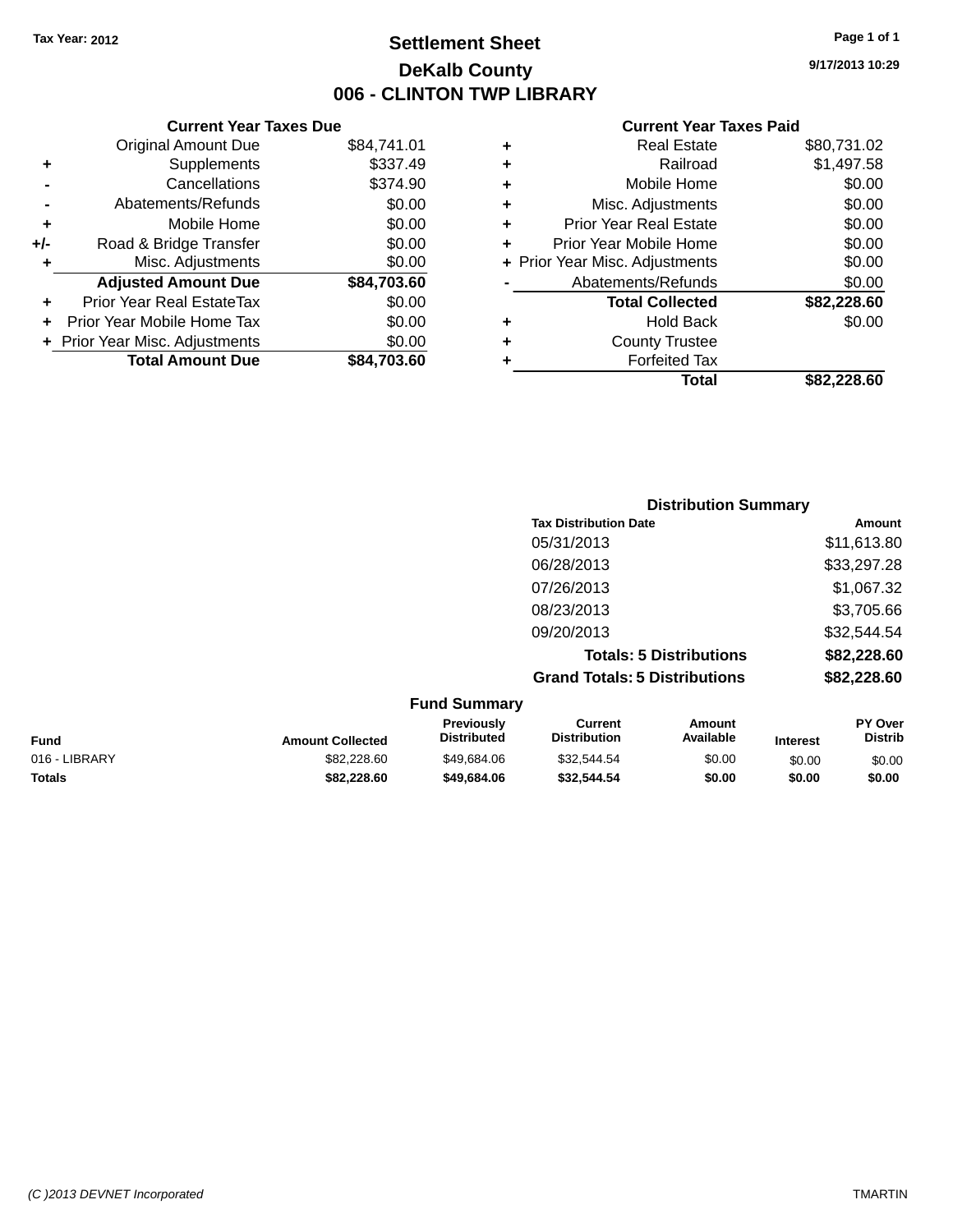### **Settlement Sheet Tax Year: 2012 Page 1 of 1 DeKalb County 007 - CLINTON TWP CEMETERY**

**9/17/2013 10:29**

|     | <b>Current Year Taxes Due</b>  |             |  |  |
|-----|--------------------------------|-------------|--|--|
|     | <b>Original Amount Due</b>     | \$22,052.66 |  |  |
| ٠   | Supplements                    | \$87.83     |  |  |
|     | Cancellations                  | \$97.56     |  |  |
|     | Abatements/Refunds             | \$0.00      |  |  |
| ٠   | Mobile Home                    | \$0.00      |  |  |
| +/- | Road & Bridge Transfer         | \$0.00      |  |  |
| ٠   | Misc. Adjustments              | \$0.00      |  |  |
|     | <b>Adjusted Amount Due</b>     | \$22,042.93 |  |  |
|     | Prior Year Real EstateTax      | \$0.00      |  |  |
|     | Prior Year Mobile Home Tax     | \$0.00      |  |  |
|     | + Prior Year Misc. Adjustments | \$0.00      |  |  |
|     | <b>Total Amount Due</b>        | \$22.042.93 |  |  |
|     |                                |             |  |  |

| ٠ | <b>Real Estate</b>             | \$21,009.13 |
|---|--------------------------------|-------------|
| ٠ | Railroad                       | \$389.74    |
| ٠ | Mobile Home                    | \$0.00      |
| ٠ | Misc. Adjustments              | \$0.00      |
| ٠ | <b>Prior Year Real Estate</b>  | \$0.00      |
| ٠ | Prior Year Mobile Home         | \$0.00      |
|   | + Prior Year Misc. Adjustments | \$0.00      |
|   | Abatements/Refunds             | \$0.00      |
|   | <b>Total Collected</b>         | \$21,398.87 |
| ٠ | Hold Back                      | \$0.00      |
| ٠ | <b>County Trustee</b>          |             |
| ٠ | <b>Forfeited Tax</b>           |             |
|   | Total                          | \$21,398.87 |
|   |                                |             |

|         | <b>Distribution Summary</b>          |             |
|---------|--------------------------------------|-------------|
|         | <b>Tax Distribution Date</b>         | Amount      |
|         | 05/31/2013                           | \$3,022.29  |
|         | 06/28/2013                           | \$8,665.17  |
|         | 07/26/2013                           | \$277.73    |
|         | 08/23/2013                           | \$964.42    |
|         | 09/20/2013                           | \$8,469.26  |
|         | <b>Totals: 5 Distributions</b>       | \$21,398.87 |
|         | <b>Grand Totals: 5 Distributions</b> | \$21,398.87 |
| $E_{t}$ |                                      |             |

| <b>Amount Collected</b> | <b>Previously</b><br><b>Distributed</b> | Current<br><b>Distribution</b> | Amount<br>Available | <b>Interest</b> | <b>PY Over</b><br><b>Distrib</b> |
|-------------------------|-----------------------------------------|--------------------------------|---------------------|-----------------|----------------------------------|
| \$21,398.87             | \$12,929.61                             | \$8.469.26                     | \$0.00              | \$0.00          | \$0.00                           |
| \$21.398.87             | \$12,929.61                             | \$8,469.26                     | \$0.00              | \$0.00          | \$0.00                           |
|                         |                                         | <b>Fund Summary</b>            |                     |                 |                                  |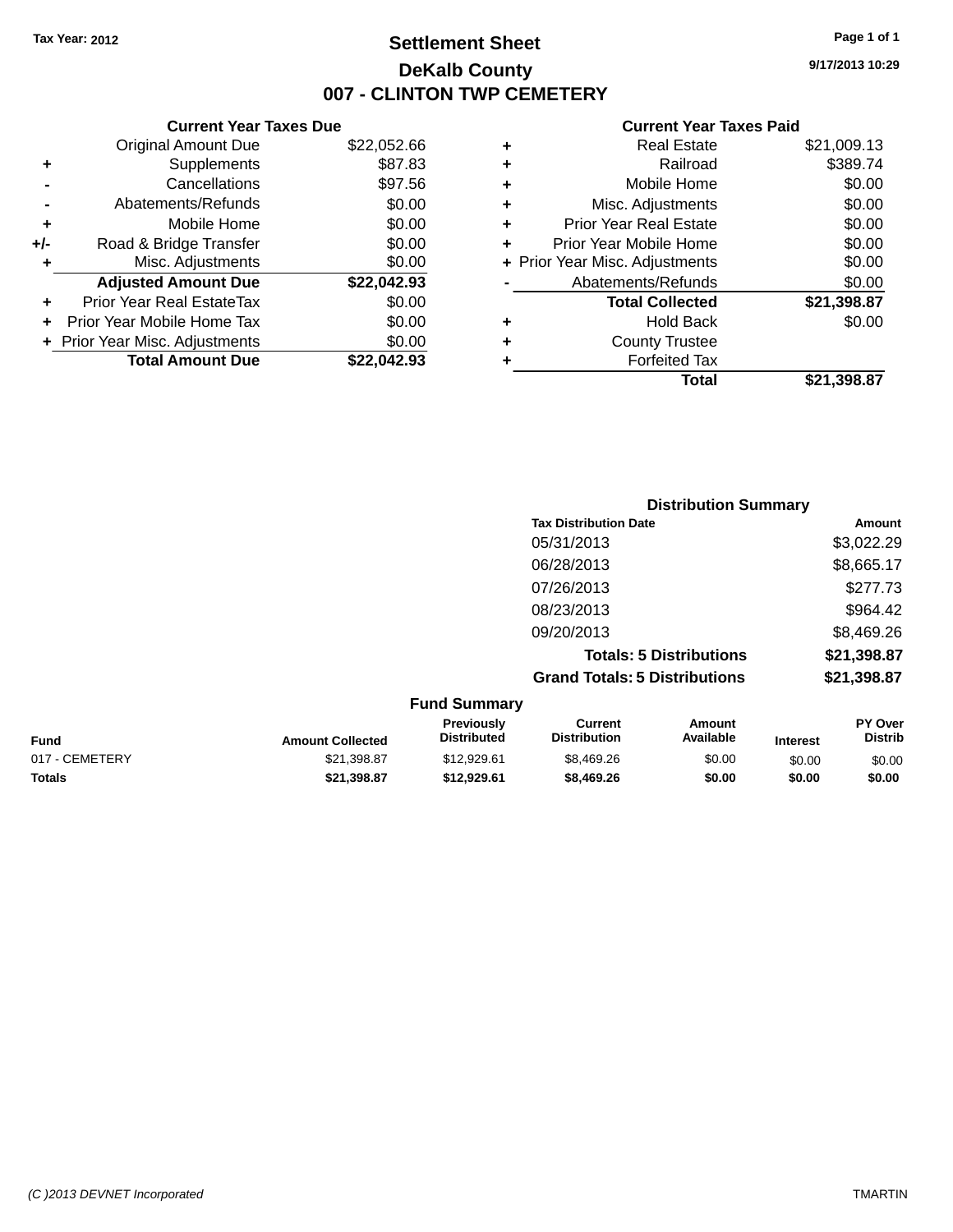### **Settlement Sheet Tax Year: 2012 Page 1 of 1 DeKalb County 008 - CLINTON COMM BLDG**

**9/17/2013 10:29**

|     | <b>Current Year Taxes Due</b>  |            |  |  |
|-----|--------------------------------|------------|--|--|
|     | <b>Original Amount Due</b>     | \$9,003.99 |  |  |
| ٠   | Supplements                    | \$35.86    |  |  |
|     | Cancellations                  | \$39.83    |  |  |
|     | Abatements/Refunds             | \$0.00     |  |  |
| ٠   | Mobile Home                    | \$0.00     |  |  |
| +/- | Road & Bridge Transfer         | \$0.00     |  |  |
| ٠   | Misc. Adjustments              | \$0.00     |  |  |
|     | <b>Adjusted Amount Due</b>     | \$9,000.02 |  |  |
| ٠   | Prior Year Real EstateTax      | \$0.00     |  |  |
| ÷   | Prior Year Mobile Home Tax     | \$0.00     |  |  |
|     | + Prior Year Misc. Adjustments | \$0.00     |  |  |
|     | <b>Total Amount Due</b>        | \$9,000.02 |  |  |

|   | <b>Real Estate</b>             | \$8,577.93 |
|---|--------------------------------|------------|
| ٠ | Railroad                       | \$159.12   |
| ٠ | Mobile Home                    | \$0.00     |
| ٠ | Misc. Adjustments              | \$0.00     |
| ٠ | Prior Year Real Estate         | \$0.00     |
| ٠ | Prior Year Mobile Home         | \$0.00     |
|   | + Prior Year Misc. Adjustments | \$0.00     |
|   | Abatements/Refunds             | \$0.00     |
|   | <b>Total Collected</b>         | \$8,737.05 |
| ٠ | Hold Back                      | \$0.00     |
| ٠ | <b>County Trustee</b>          |            |
| ٠ | <b>Forfeited Tax</b>           |            |
|   | Total                          | \$8,737.05 |
|   |                                |            |

|                     | <b>Distribution Summary</b>          |            |  |
|---------------------|--------------------------------------|------------|--|
|                     | <b>Tax Distribution Date</b>         | Amount     |  |
|                     | 05/31/2013                           | \$1,234.04 |  |
|                     | 06/28/2013                           | \$3,537.98 |  |
|                     | 07/26/2013                           | \$113.42   |  |
|                     | 08/23/2013                           | \$393.71   |  |
|                     | 09/20/2013                           | \$3,457.90 |  |
|                     | <b>Totals: 5 Distributions</b>       | \$8,737.05 |  |
|                     | <b>Grand Totals: 5 Distributions</b> | \$8,737.05 |  |
| <b>Fund Summary</b> |                                      |            |  |

|                 |                         | י שווש טשוויושו ו                       |                                |                     |                 |                                  |
|-----------------|-------------------------|-----------------------------------------|--------------------------------|---------------------|-----------------|----------------------------------|
| <b>Fund</b>     | <b>Amount Collected</b> | <b>Previously</b><br><b>Distributed</b> | Current<br><b>Distribution</b> | Amount<br>Available | <b>Interest</b> | <b>PY Over</b><br><b>Distrib</b> |
| 001 - CORPORATE | \$8,737,05              | \$5,279.15                              | \$3,457.90                     | \$0.00              | \$0.00          | \$0.00                           |
| <b>Totals</b>   | \$8,737,05              | \$5.279.15                              | \$3,457.90                     | \$0.00              | \$0.00          | \$0.00                           |
|                 |                         |                                         |                                |                     |                 |                                  |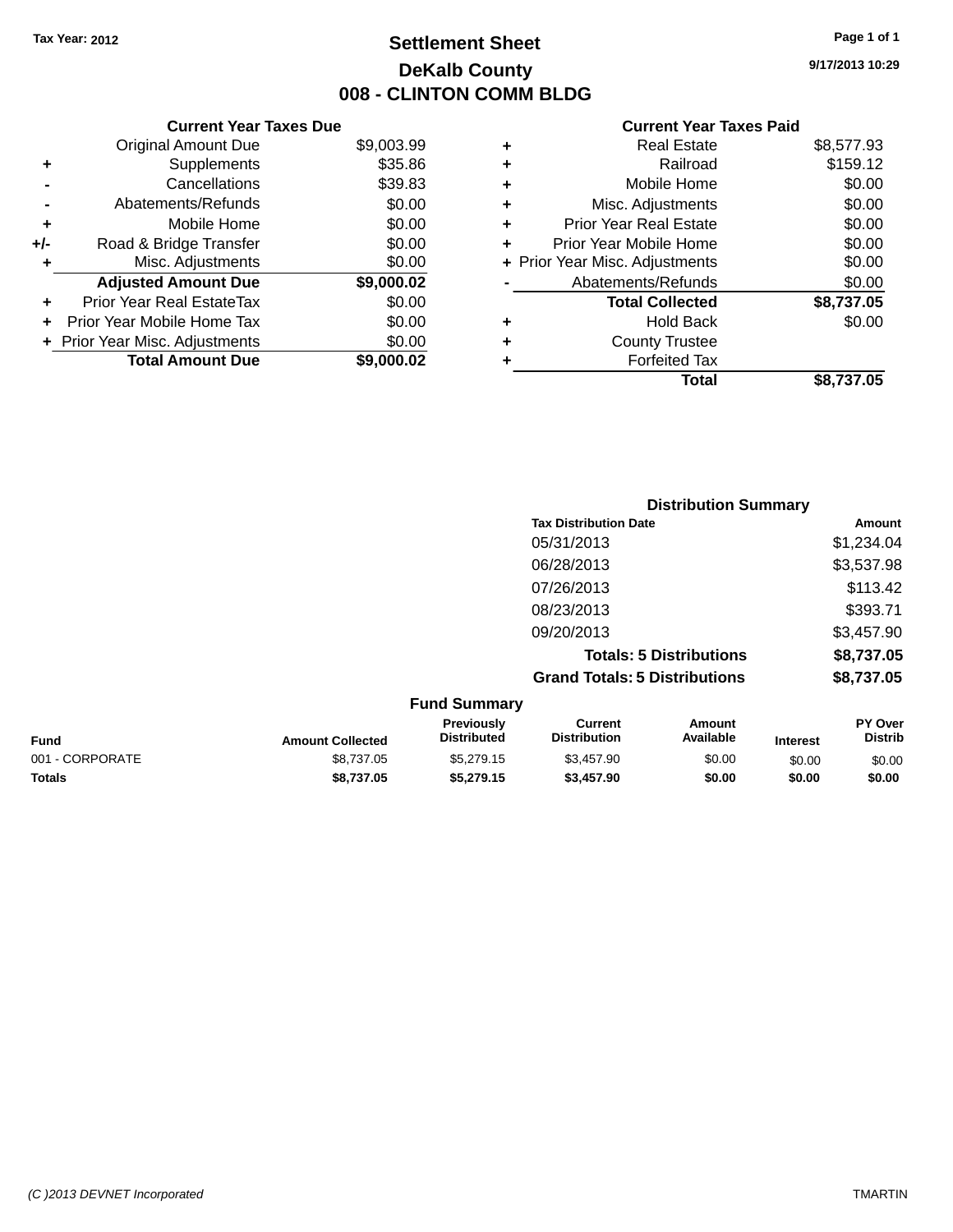### **Settlement Sheet Tax Year: 2012 Page 1 of 1 DeKalb County 009 - CLINTON ROAD & BRIDGE**

**9/17/2013 10:29**

#### **Current Year Taxes Paid**

|     | <b>Current Year Taxes Due</b>  |               |
|-----|--------------------------------|---------------|
|     | <b>Original Amount Due</b>     | \$242,005.63  |
| ٠   | Supplements                    | \$825.61      |
|     | Cancellations                  | \$917.11      |
|     | Abatements/Refunds             | \$0.00        |
| ٠   | Mobile Home                    | \$0.00        |
| +/- | Road & Bridge Transfer         | (\$33,271.41) |
|     | Misc. Adjustments              | \$0.00        |
|     | <b>Adjusted Amount Due</b>     | \$208,642.72  |
|     | Prior Year Real EstateTax      | \$0.00        |
|     | Prior Year Mobile Home Tax     | \$0.00        |
|     | + Prior Year Misc. Adjustments | \$0.00        |
|     | <b>Total Amount Due</b>        | \$208.642.72  |
|     |                                |               |

|   | Total                          | \$201,559.25 |
|---|--------------------------------|--------------|
| ٠ | <b>Forfeited Tax</b>           |              |
| ٠ | <b>County Trustee</b>          |              |
| ٠ | <b>Hold Back</b>               | \$0.00       |
|   | <b>Total Collected</b>         | \$201,559.25 |
|   | Abatements/Refunds             | \$0.00       |
|   | + Prior Year Misc. Adjustments | \$0.00       |
| ٠ | Prior Year Mobile Home         | \$0.00       |
| ٠ | <b>Prior Year Real Estate</b>  | \$0.00       |
| ٠ | Misc. Adjustments              | \$0.00       |
| ٠ | Mobile Home                    | \$0.00       |
| ٠ | Railroad                       | \$4,064.60   |
|   | <b>Real Estate</b>             | \$197,494.65 |

| <b>Road and Bridge Summary</b> |             |               | <b>Distribution Summary</b>    |              |
|--------------------------------|-------------|---------------|--------------------------------|--------------|
| <b>Municipality</b>            | Amt. Due    | Amt. Distrib. | <b>Tax Distribution Date</b>   | Amount       |
| VILLAGE OF WATERMAN            | \$34.284.97 | \$33.271.41   | 05/31/2013                     | \$28,411.31  |
| Totals                         | \$34,284.97 | \$33,271.41   | 06/28/2013                     | \$81,656.65  |
|                                |             |               | 07/26/2013                     | \$2,610.95   |
|                                |             |               | 08/23/2013                     | \$9,065.46   |
|                                |             |               | 09/20/2013                     | \$79,814.88  |
|                                |             |               | <b>Totals: 5 Distributions</b> | \$201,559.25 |

**Grand Totals: 5 Distributions \$201,559.25**

| <b>Fund Summary</b>                           |                         |                                  |                                |                     |                 |                                  |  |
|-----------------------------------------------|-------------------------|----------------------------------|--------------------------------|---------------------|-----------------|----------------------------------|--|
| Fund                                          | <b>Amount Collected</b> | Previously<br><b>Distributed</b> | Current<br><b>Distribution</b> | Amount<br>Available | <b>Interest</b> | <b>PY Over</b><br><b>Distrib</b> |  |
| 007 - ROAD AND BRIDGE                         | \$80,259.82             | \$48,452.81                      | \$31,807.01                    | \$0.00              | \$0.00          | \$0.00                           |  |
| 009 - PERMANENT ROAD                          | \$82,480.98             | \$49.836.67                      | \$32,644.31                    | \$0.00              | \$0.00          | \$0.00                           |  |
| 010 - EQUIPMENT AND BUILDING                  | \$33,965.67             | \$20,522,74                      | \$13,442.93                    | \$0.00              | \$0.00          | \$0.00                           |  |
| 035 - TORT JUDGEMENTS/LIABILITY<br><b>INS</b> | \$4.852.78              | \$2.932.15                       | \$1,920.63                     | \$0.00              | \$0.00          | \$0.00                           |  |
| <b>Totals</b>                                 | \$201,559.25            | \$121.744.37                     | \$79,814.88                    | \$0.00              | \$0.00          | \$0.00                           |  |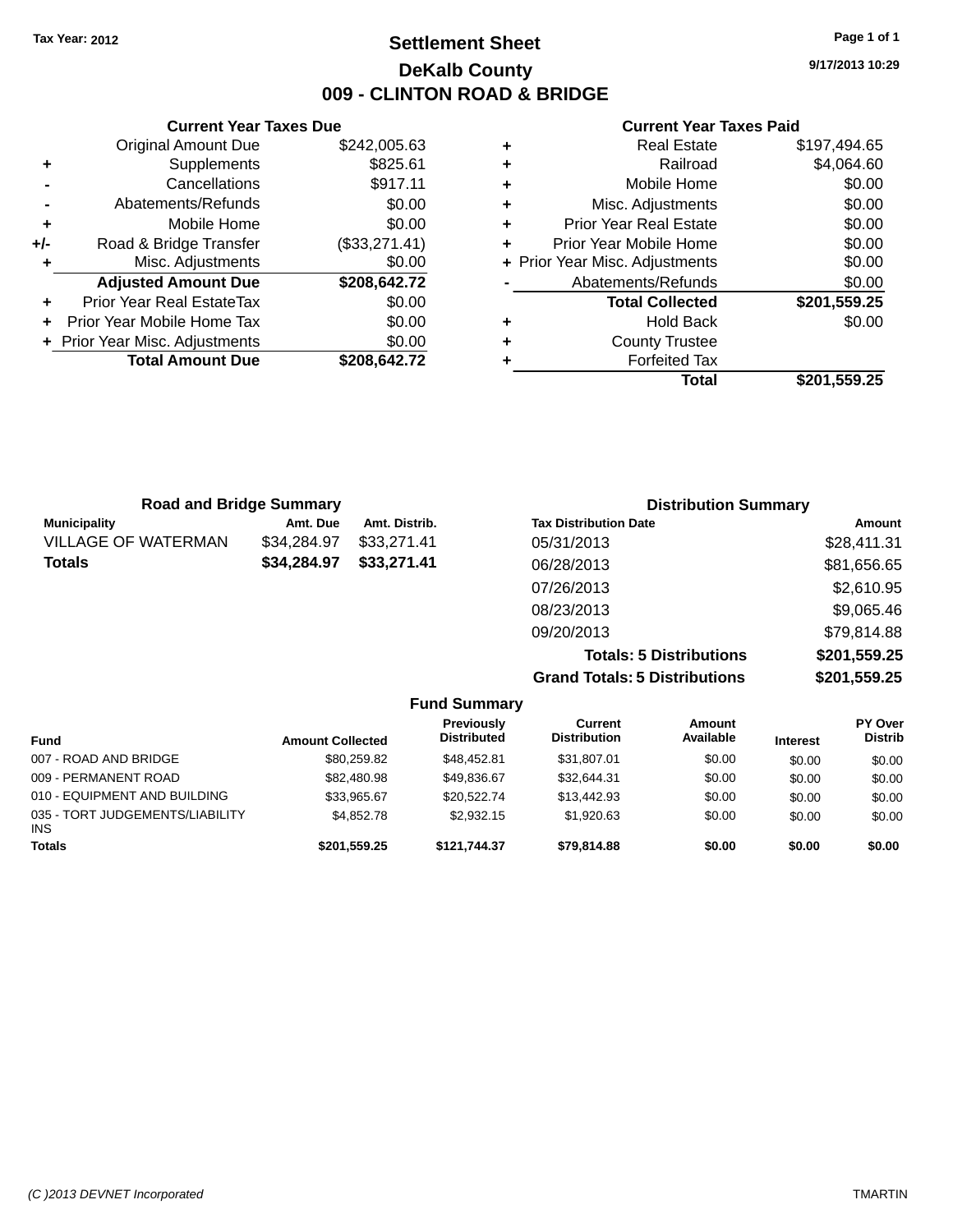### **Settlement Sheet Tax Year: 2012 Page 1 of 1 DeKalb County 010 - CORTLAND TOWNSHIP**

**9/17/2013 10:29**

#### **Current Year Taxes Paid**

|       | <b>Current Year Taxes Due</b>  |              |
|-------|--------------------------------|--------------|
|       | <b>Original Amount Due</b>     | \$241,858.80 |
| ٠     | Supplements                    | \$2,129.26   |
|       | Cancellations                  | \$2,695.39   |
|       | Abatements/Refunds             | \$0.00       |
| ÷     | Mobile Home                    | \$0.00       |
| $+/-$ | Road & Bridge Transfer         | \$0.00       |
|       | Misc. Adjustments              | \$0.00       |
|       | <b>Adjusted Amount Due</b>     | \$241,292.67 |
|       | Prior Year Real EstateTax      | (\$8.20)     |
|       | Prior Year Mobile Home Tax     | \$0.00       |
|       | + Prior Year Misc. Adjustments | \$5.49       |
|       | <b>Total Amount Due</b>        | \$241,289.96 |
|       |                                |              |

| ٠ | <b>Real Estate</b>             | \$233,057.10 |
|---|--------------------------------|--------------|
| ٠ | Railroad                       | \$1,122.42   |
| ٠ | Mobile Home                    | \$0.00       |
| ٠ | Misc. Adjustments              | \$0.00       |
| ٠ | <b>Prior Year Real Estate</b>  | (\$8.20)     |
| ٠ | Prior Year Mobile Home         | \$0.00       |
|   | + Prior Year Misc. Adjustments | \$5.49       |
|   | Abatements/Refunds             | \$0.00       |
|   | <b>Total Collected</b>         | \$234,176.81 |
| ٠ | <b>Hold Back</b>               | \$0.00       |
| ٠ | <b>County Trustee</b>          |              |
| ٠ | <b>Forfeited Tax</b>           |              |
|   | Total                          | \$234,176.81 |
|   |                                |              |

| <b>Distribution Summary</b>          |              |
|--------------------------------------|--------------|
| <b>Tax Distribution Date</b>         | Amount       |
| 05/31/2013                           | \$23,048.31  |
| 06/28/2013                           | \$99,120.80  |
| 07/26/2013                           | \$4,439.50   |
| 08/23/2013                           | \$23,662.37  |
| 09/20/2013                           | \$83,905.83  |
| <b>Totals: 5 Distributions</b>       | \$234,176.81 |
| <b>Grand Totals: 5 Distributions</b> | \$234,176.81 |

|                                         |                         | <b>Fund Summary</b>                     |                                       |                     |                 |                           |
|-----------------------------------------|-------------------------|-----------------------------------------|---------------------------------------|---------------------|-----------------|---------------------------|
| <b>Fund</b>                             | <b>Amount Collected</b> | <b>Previously</b><br><b>Distributed</b> | <b>Current</b><br><b>Distribution</b> | Amount<br>Available | <b>Interest</b> | PY Over<br><b>Distrib</b> |
| 001 - CORPORATE                         | \$188,508.08            | \$120.965.41                            | \$67,542.67                           | \$0.00              | \$0.00          | \$0.00                    |
| $005 - I. M. R. F.$                     | \$11.341.20             | \$7,277.64                              | \$4,063.56                            | \$0.00              | \$0.00          | \$0.00                    |
| 027 - AUDIT                             | \$3.014.34              | \$1,934.30                              | \$1,080.04                            | \$0.00              | \$0.00          | \$0.00                    |
| 035 - TORT JUDGEMENTS/LIABILITY<br>INS. | \$12.187.05             | \$7.820.41                              | \$4,366.64                            | \$0.00              | \$0.00          | \$0.00                    |
| 047 - SOCIAL SECURITY                   | \$10.322.04             | \$6,623.64                              | \$3,698.40                            | \$0.00              | \$0.00          | \$0.00                    |
| 054 - GENERAL ASSISTANCE                | \$8,804.10              | \$5.649.58                              | \$3,154.52                            | \$0.00              | \$0.00          | \$0.00                    |
| <b>Totals</b>                           | \$234,176.81            | \$150,270.98                            | \$83,905.83                           | \$0.00              | \$0.00          | \$0.00                    |
|                                         |                         | <b>Miscellaneous Adjustment Detail</b>  |                                       |                     |                 |                           |

# **Year** Source **Account Type Account Adjustment Description**

|                         | 2011 RE - Real Estate Back Tax Collected | \$5.49 HEYOB REDEMPTION 09-25-478-001 by TBA |
|-------------------------|------------------------------------------|----------------------------------------------|
| <b>Totals 1 entries</b> |                                          | \$5.49                                       |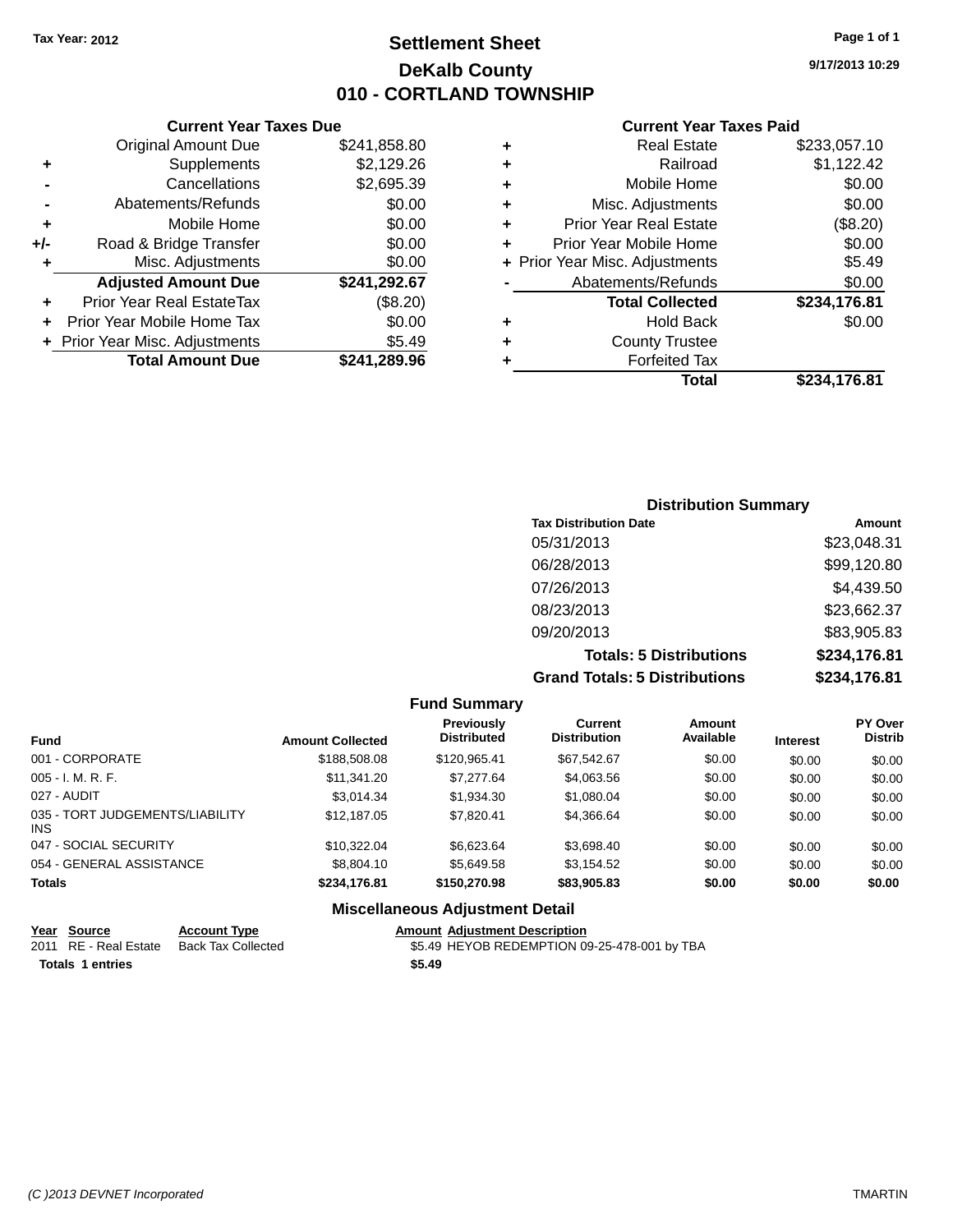### **Settlement Sheet Tax Year: 2012 Page 1 of 1 DeKalb County 011 - CORTLAND ROAD & BRIDGE**

**9/17/2013 10:29**

#### **Current Year Taxes Paid**

|     | <b>Current Year Taxes Due</b>  |               |  |  |  |
|-----|--------------------------------|---------------|--|--|--|
|     | <b>Original Amount Due</b>     | \$438,768.98  |  |  |  |
| ٠   | Supplements                    | \$4,046.54    |  |  |  |
|     | Cancellations                  | \$4,451.14    |  |  |  |
|     | Abatements/Refunds             | \$0.00        |  |  |  |
| ٠   | Mobile Home                    | \$0.00        |  |  |  |
| +/- | Road & Bridge Transfer         | (\$37,986.15) |  |  |  |
|     | Misc. Adjustments              | \$0.00        |  |  |  |
|     | <b>Adjusted Amount Due</b>     | \$400,378.23  |  |  |  |
| ٠   | Prior Year Real EstateTax      | (\$14.51)     |  |  |  |
|     | Prior Year Mobile Home Tax     | \$0.00        |  |  |  |
|     | + Prior Year Misc. Adjustments | \$9.97        |  |  |  |
|     | <b>Total Amount Due</b>        | \$400,373.69  |  |  |  |
|     |                                |               |  |  |  |

| <b>Real Estate</b>            | \$385,127.35                   |
|-------------------------------|--------------------------------|
| Railroad                      | \$2,014.98                     |
| Mobile Home                   | \$0.00                         |
| Misc. Adjustments             | \$0.00                         |
| <b>Prior Year Real Estate</b> | (\$14.51)                      |
| Prior Year Mobile Home        | \$0.00                         |
|                               | \$9.97                         |
| Abatements/Refunds            | \$0.00                         |
| <b>Total Collected</b>        | \$387,137.79                   |
| <b>Hold Back</b>              | \$0.00                         |
| <b>County Trustee</b>         |                                |
| <b>Forfeited Tax</b>          |                                |
| Total                         | \$387,137.79                   |
|                               | + Prior Year Misc. Adjustments |

| <b>Road and Bridge Summary</b> |             |               | <b>Distribution Summary</b>  |              |
|--------------------------------|-------------|---------------|------------------------------|--------------|
| <b>Municipality</b>            | Amt. Due    | Amt. Distrib. | <b>Tax Distribution Date</b> | Amount       |
| TOWN OF CORTLAND               | \$12,092.88 | \$11,727.80   | 05/31/2013                   | \$38,061.79  |
| <b>CITY OF DEKALB</b>          | \$837.23    | \$811.93      | 06/28/2013                   | \$164,031.36 |
| <b>VILLAGE OF MAPLE PARK</b>   | \$2,788.66  | \$2,704.30    | 07/26/2013                   | \$7,331.13   |
| <b>CITY OF SYCAMORE</b>        | \$23,451.41 | \$22,742.12   | 08/23/2013                   | \$39,074.71  |
| <b>Totals</b>                  | \$39,170.18 | \$37,986.15   | 09/20/2013                   | \$138,638.80 |
|                                |             |               |                              |              |

**Totals: 5 Distributions \$387,137.79 Grand Totals: 5 Distributions \$387,137.79**

|                                         |                         | <b>Fund Summary</b>              |                                       |                     |                 |                           |
|-----------------------------------------|-------------------------|----------------------------------|---------------------------------------|---------------------|-----------------|---------------------------|
| <b>Fund</b>                             | <b>Amount Collected</b> | Previously<br><b>Distributed</b> | <b>Current</b><br><b>Distribution</b> | Amount<br>Available | <b>Interest</b> | PY Over<br><b>Distrib</b> |
| $005 - I. M. R. F.$                     | \$6.640.04              | \$4.262.56                       | \$2,377.48                            | \$0.00              | \$0.00          | \$0.00                    |
| 007 - ROAD AND BRIDGE                   | \$46,882.19             | \$30.072.96                      | \$16,809.23                           | \$0.00              | \$0.00          | \$0.00                    |
| 009 - PERMANENT ROAD                    | \$267.582.35            | \$171.773.66                     | \$95,808.69                           | \$0.00              | \$0.00          | \$0.00                    |
| 010 - EQUIPMENT AND BUILDING            | \$43.031.04             | \$27.623.64                      | \$15,407.40                           | \$0.00              | \$0.00          | \$0.00                    |
| 027 - AUDIT                             | \$2,886.15              | \$1,852.76                       | \$1.033.39                            | \$0.00              | \$0.00          | \$0.00                    |
| 035 - TORT JUDGEMENTS/LIABILITY<br>INS. | \$15,320.18             | \$9.834.74                       | \$5.485.44                            | \$0.00              | \$0.00          | \$0.00                    |
| 047 - SOCIAL SECURITY                   | \$4.795.84              | \$3.078.67                       | \$1.717.17                            | \$0.00              | \$0.00          | \$0.00                    |
| <b>Totals</b>                           | \$387,137.79            | \$248,498.99                     | \$138,638.80                          | \$0.00              | \$0.00          | \$0.00                    |

### **Miscellaneous Adjustment Detail**

| <u>Year Source</u>      | <b>Account Type</b>                      | <b>Amount Adiustment Description</b>         |
|-------------------------|------------------------------------------|----------------------------------------------|
|                         | 2011 RE - Real Estate Back Tax Collected | \$9.97 HEYOB REDEMPTION 09-25-478-001 by TBA |
| <b>Totals 1 entries</b> |                                          | \$9.97                                       |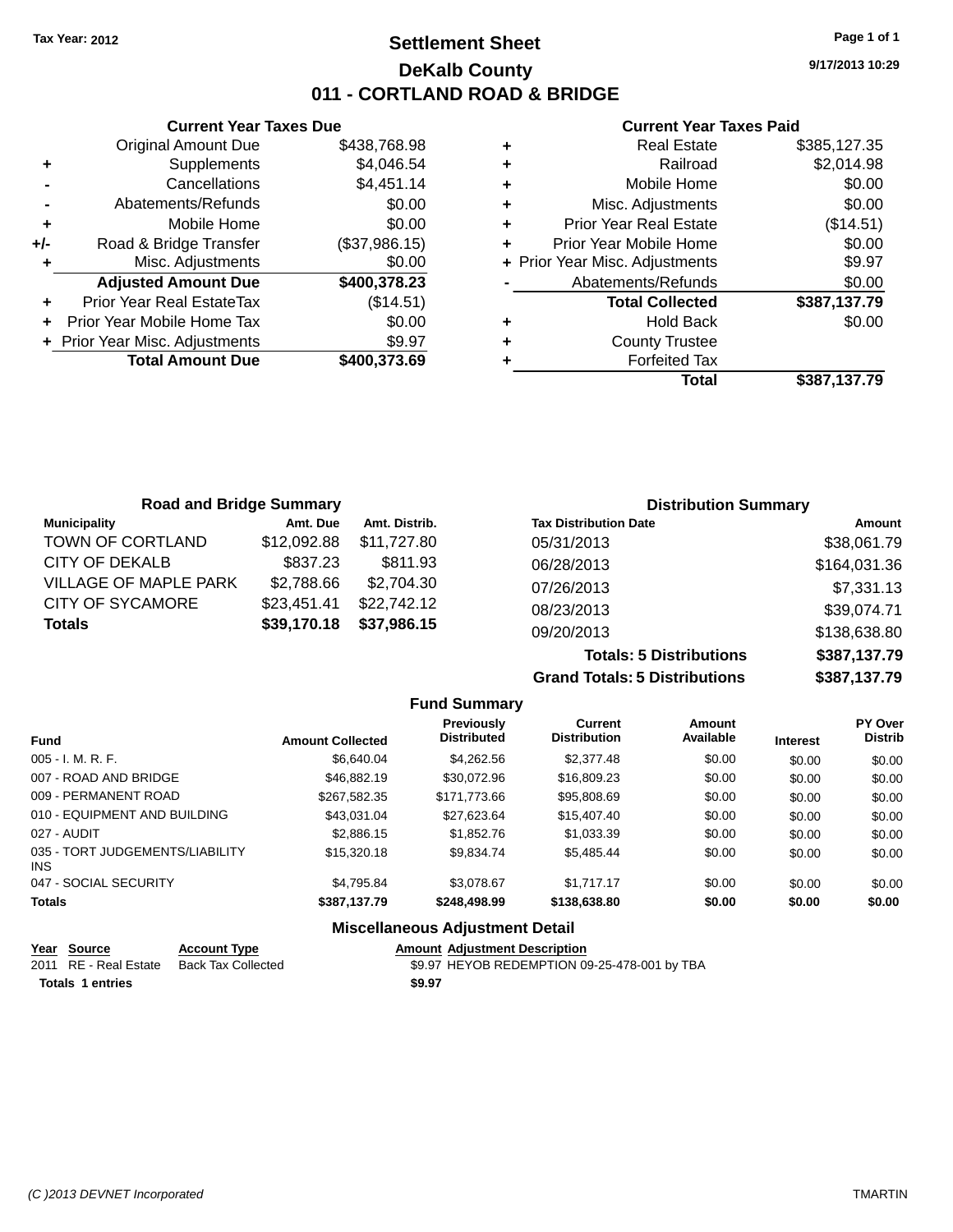### **Settlement Sheet Tax Year: 2012 Page 1 of 1 DeKalb County 012 - DEKALB TOWNSHIP**

**9/17/2013 10:29**

#### **Current Year Taxes Paid**

|     | <b>Current Year Taxes Due</b>    |              |
|-----|----------------------------------|--------------|
|     | <b>Original Amount Due</b>       | \$891,526.82 |
| ٠   | Supplements                      | \$17,065.76  |
|     | Cancellations                    | \$33,288.89  |
|     | Abatements/Refunds               | \$3.17       |
| ٠   | Mobile Home                      | \$0.00       |
| +/- | Road & Bridge Transfer           | \$0.00       |
| ٠   | Misc. Adjustments                | \$188.33     |
|     | <b>Adjusted Amount Due</b>       | \$875,488.85 |
|     | <b>Prior Year Real EstateTax</b> | \$178.39     |
|     | Prior Year Mobile Home Tax       | \$0.00       |
|     | + Prior Year Misc. Adjustments   | \$0.69       |
|     | <b>Total Amount Due</b>          | \$875,667.93 |
|     |                                  |              |

| <b>Real Estate</b>             | \$850,177.91 |
|--------------------------------|--------------|
| Railroad                       | \$2,671.38   |
| Mobile Home                    | \$0.00       |
| Misc. Adjustments              | \$188.33     |
| <b>Prior Year Real Estate</b>  | \$178.39     |
| Prior Year Mobile Home         | \$0.00       |
| + Prior Year Misc. Adjustments | \$0.69       |
| Abatements/Refunds             | \$3.17       |
| <b>Total Collected</b>         | \$853,213.53 |
| <b>Hold Back</b>               | \$0.00       |
| <b>County Trustee</b>          |              |
| <b>Forfeited Tax</b>           |              |
| Total                          | \$853,213.53 |
|                                |              |

| <b>Distribution Summary</b>          |              |
|--------------------------------------|--------------|
| <b>Tax Distribution Date</b>         | Amount       |
| 05/31/2013                           | \$90,691.69  |
| 06/28/2013                           | \$357,824.93 |
| 07/26/2013                           | \$8,734.40   |
| 08/23/2013                           | \$54,974.54  |
| 09/20/2013                           | \$340,987.97 |
| <b>Totals: 5 Distributions</b>       | \$853,213.53 |
| <b>Grand Totals: 5 Distributions</b> | \$853,213.53 |

| <b>Fund Summary</b> |  |
|---------------------|--|
|---------------------|--|

| <b>Amount Collected</b> | <b>Previously</b><br><b>Distributed</b> | Current<br><b>Distribution</b> | Amount<br>Available | <b>Interest</b> | <b>PY Over</b><br><b>Distrib</b> |
|-------------------------|-----------------------------------------|--------------------------------|---------------------|-----------------|----------------------------------|
| \$664.842.73            | \$399.137.39                            | \$265,705.34                   | \$0.00              | \$0.00          | \$0.00                           |
| \$188,370.80            | \$113,088.17                            | \$75,282.63                    | \$0.00              | \$0.00          | \$0.00                           |
| \$853,213,53            | \$512.225.56                            | \$340,987.97                   | \$0.00              | \$0.00          | \$0.00                           |
|                         |                                         |                                |                     |                 |                                  |

# **Year Source Account Type Amount Adjustment Description Totals 2 entries \$189.02**

| <b>Account Type</b>       |
|---------------------------|
| <b>Back Tax Collected</b> |
| Paymt In Lieu of Tax      |

#### **Miscellaneous Adjustment Detail**

 $$0.69$  DEK UNIVERSITY DEVEL REDEMPTION 08-16-100-009 by TBA 2012 RE - Real Estate Paymt In Lieu of Tax \$188.33 DEKALB UNITS by TBA

#### **Abatement Detail**

| Year Source                         | <b>Account Type</b> |        | <b>Amount Adjustment Description</b>    |
|-------------------------------------|---------------------|--------|-----------------------------------------|
| 2012 RE - Real Estate PTAB Decision |                     |        | \$3.03 08-29-200-003 PTAB REFUND by TBA |
| 2012 RE - Real Estate               | PTAB Decision       |        | \$0.06 08-12-451-008 PTAB REFUND by TBA |
| 2012 RE - Real Estate PTAB Decision |                     |        | \$0.05 08-12-451-012 PTAB REFUND by TBA |
| 2012 RE - Real Estate PTAB Decision |                     |        | \$0.03 08-12-451-013 PTAB REFUND by TBA |
| <b>Totals 4 entries</b>             |                     | \$3.17 |                                         |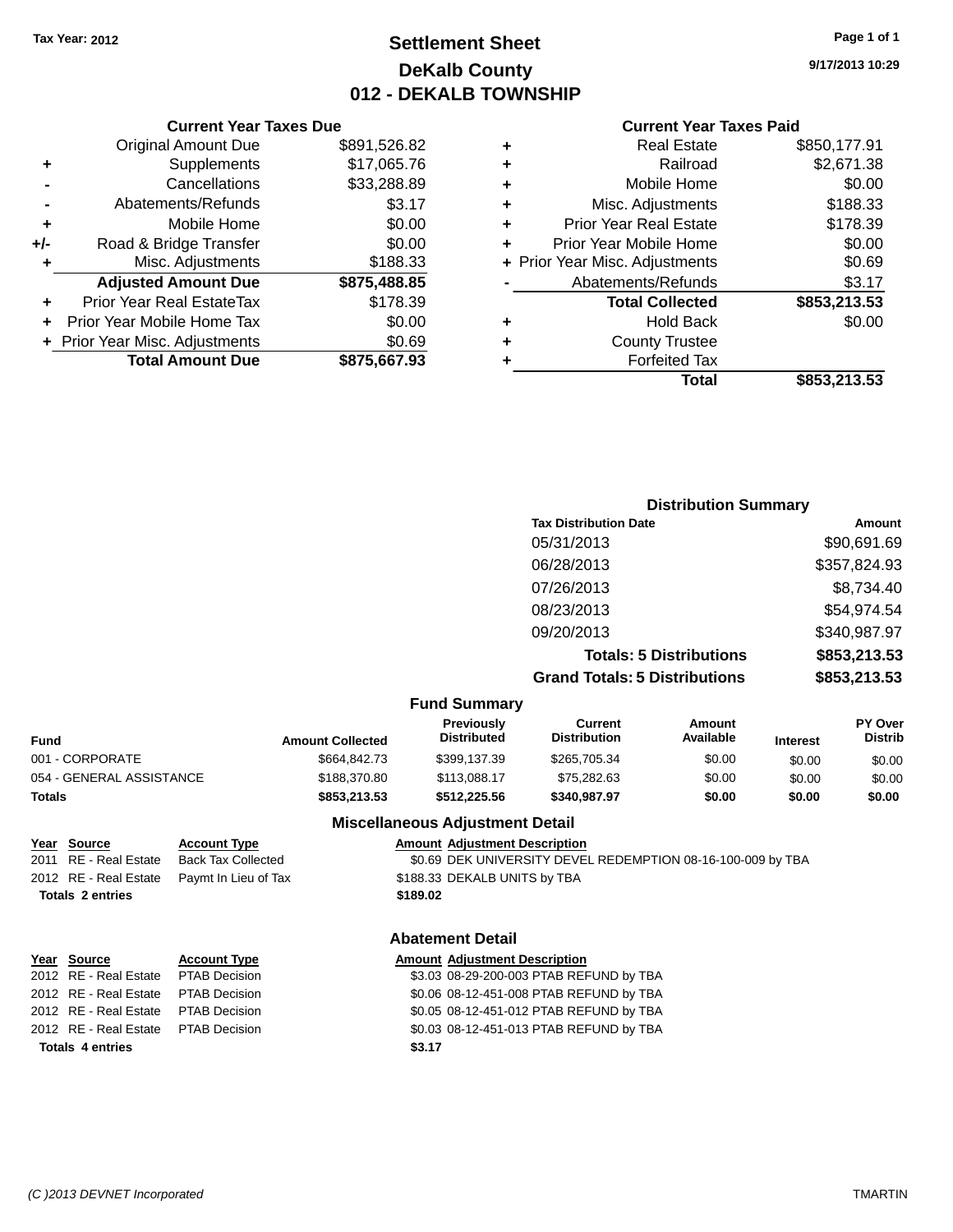### **Settlement Sheet Tax Year: 2012 Page 1 of 1 DeKalb County 013 - DEKALB ROAD & BRIDGE**

**9/17/2013 10:29**

#### **Current Year Taxes Paid**

| ٠ | <b>Real Estate</b>             | \$797,760.91 |
|---|--------------------------------|--------------|
| ٠ | Railroad                       | \$2,632.16   |
| ٠ | Mobile Home                    | \$0.00       |
| ٠ | Misc. Adjustments              | \$220.72     |
| ٠ | <b>Prior Year Real Estate</b>  | \$149.92     |
| ٠ | Prior Year Mobile Home         | \$0.00       |
|   | + Prior Year Misc. Adjustments | \$0.79       |
|   | Abatements/Refunds             | \$2.92       |
|   | <b>Total Collected</b>         | \$800,761.58 |
| ٠ | <b>Hold Back</b>               | \$0.00       |
| ٠ | <b>County Trustee</b>          |              |
|   | <b>Forfeited Tax</b>           |              |
|   | Total                          | \$800.761.58 |

|     | <b>Current Year Taxes Due</b>    |                |
|-----|----------------------------------|----------------|
|     | <b>Original Amount Due</b>       | \$1,044,850.84 |
| ٠   | Supplements                      | \$30,231.55    |
|     | Cancellations                    | \$30,668.42    |
|     | Abatements/Refunds               | \$2.92         |
| ٠   | Mobile Home                      | \$0.00         |
| +/- | Road & Bridge Transfer           | (\$217,686.42) |
|     | Misc. Adjustments                | \$220.72       |
|     | <b>Adjusted Amount Due</b>       | \$826,945.35   |
|     | <b>Prior Year Real EstateTax</b> | \$149.92       |
|     | Prior Year Mobile Home Tax       | \$0.00         |
|     | + Prior Year Misc. Adjustments   | \$0.79         |
|     | <b>Total Amount Due</b>          | \$827,096.06   |
|     |                                  |                |

| <b>Road and Bridge Summary</b> |              |                           | <b>Distribution Summary</b>          |              |  |
|--------------------------------|--------------|---------------------------|--------------------------------------|--------------|--|
| <b>Municipality</b>            | Amt. Due     | Amt. Distrib.             | <b>Tax Distribution Date</b>         | Amount       |  |
| <b>CITY OF DEKALB</b>          | \$208,228.31 | \$202.980.11              | 05/31/2013                           | \$83,537.87  |  |
| CITY OF SYCAMORE               | \$15,087.59  | \$14,706.31               | 06/28/2013                           | \$337,018.33 |  |
| <b>Totals</b>                  |              | \$223,315.90 \$217,686.42 | 07/26/2013                           | \$8,046.87   |  |
|                                |              |                           | 08/23/2013                           | \$50,647.08  |  |
|                                |              |                           | 09/20/2013                           | \$321,511.43 |  |
|                                |              |                           | <b>Totals: 5 Distributions</b>       | \$800,761.58 |  |
|                                |              |                           | <b>Grand Totals: 5 Distributions</b> | \$800,761.58 |  |

|                              |                         | <b>Fund Summary</b>                    |                                |                     |                 |                           |
|------------------------------|-------------------------|----------------------------------------|--------------------------------|---------------------|-----------------|---------------------------|
| <b>Fund</b>                  | <b>Amount Collected</b> | Previously<br><b>Distributed</b>       | Current<br><b>Distribution</b> | Amount<br>Available | <b>Interest</b> | PY Over<br><b>Distrib</b> |
| 007 - ROAD AND BRIDGE        | \$241.096.89            | \$144.282.98                           | \$96.813.91                    | \$0.00              | \$0.00          | \$0.00                    |
| 009 - PERMANENT ROAD         | \$462,412.07            | \$276.760.11                           | \$185,651.96                   | \$0.00              | \$0.00          | \$0.00                    |
| 010 - EQUIPMENT AND BUILDING | \$97.252.62             | \$58,207.06                            | \$39.045.56                    | \$0.00              | \$0.00          | \$0.00                    |
| <b>Totals</b>                | \$800,761,58            | \$479,250.15                           | \$321.511.43                   | \$0.00              | \$0.00          | \$0.00                    |
|                              |                         | <b>Miscellaneous Adjustment Detail</b> |                                |                     |                 |                           |

| <u>Year Source</u>      | <b>Account Type</b>                        | <b>Amount Adjustment Description</b>                        |
|-------------------------|--------------------------------------------|-------------------------------------------------------------|
| 2011 RE - Real Estate   | Back Tax Collected                         | \$0.79 DEK UNIVERSITY DEVEL REDEMPTION 08-16-100-009 by TBA |
|                         | 2012 RE - Real Estate Paymt In Lieu of Tax | \$220.72 DEKALB UNITS by TBA                                |
| <b>Totals 2 entries</b> |                                            | \$221.51                                                    |
|                         |                                            |                                                             |

#### **Abatement Detail**

|                         | Year Source                         | <b>Account Type</b> |        | <b>Amount Adjustment Description</b>    |
|-------------------------|-------------------------------------|---------------------|--------|-----------------------------------------|
|                         | 2012 RE - Real Estate PTAB Decision |                     |        | \$3.55 08-29-200-003 PTAB REFUND by TBA |
|                         | 2012 RE - Real Estate PTAB Decision |                     |        | \$0.07 08-12-451-008 PTAB REFUND by TBA |
|                         | 2012 RE - Real Estate PTAB Decision |                     |        | \$0.06 08-12-451-012 PTAB REFUND by TBA |
|                         | 2012 RE - Real Estate PTAB Decision |                     |        | \$0.03 08-12-451-013 PTAB REFUND by TBA |
| <b>Totals 4 entries</b> |                                     |                     | \$3.71 |                                         |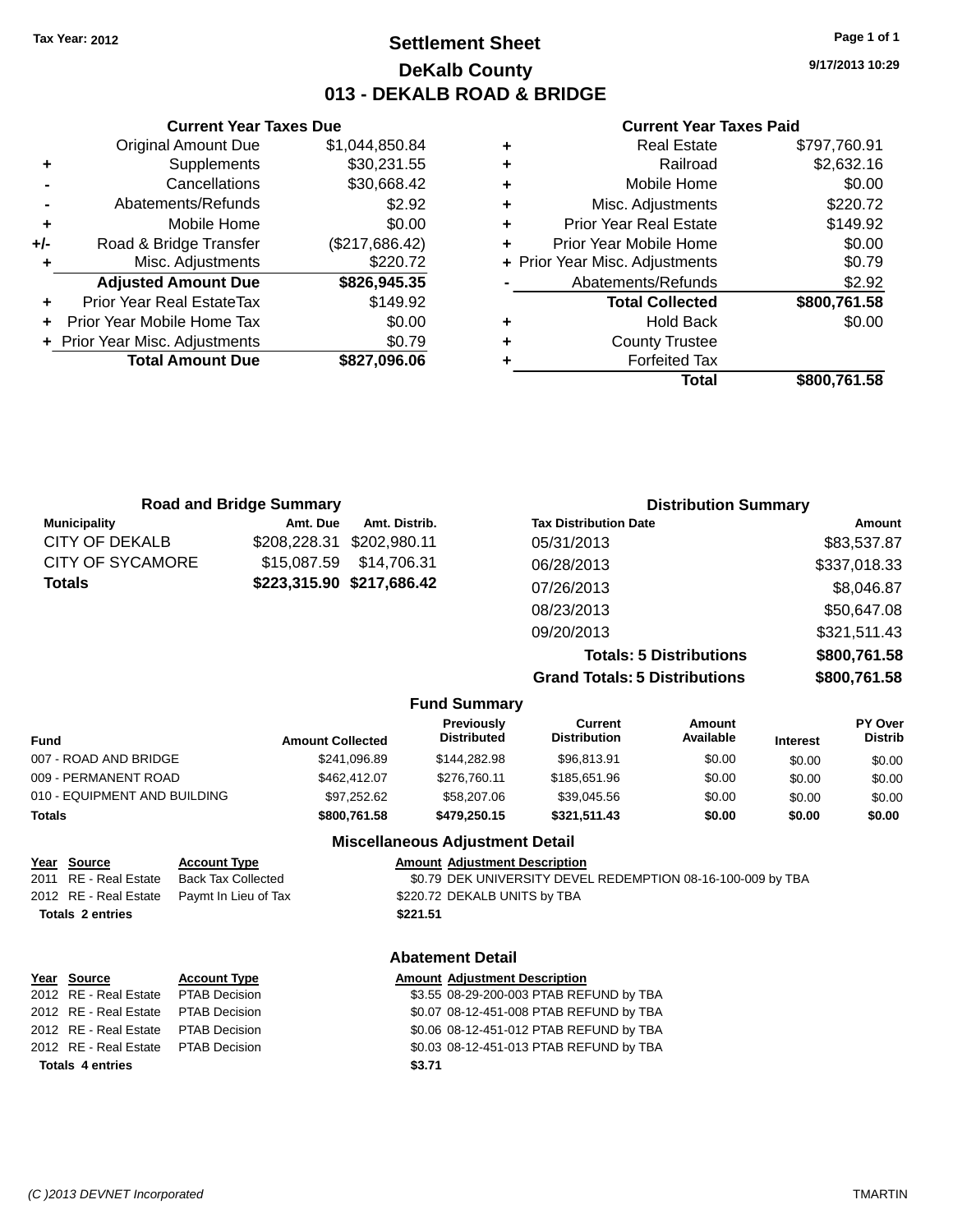### **Settlement Sheet Tax Year: 2012 Page 1 of 1 DeKalb County 014 - FRANKLIN TOWNSHIP**

**9/17/2013 10:29**

#### **Current Year Taxes Paid**

|     | <b>Current Year Taxes Due</b>    |              |  |  |  |
|-----|----------------------------------|--------------|--|--|--|
|     | <b>Original Amount Due</b>       | \$105,407.28 |  |  |  |
| ٠   | Supplements                      | \$626.90     |  |  |  |
|     | Cancellations                    | \$716.23     |  |  |  |
|     | Abatements/Refunds               | \$1.56       |  |  |  |
| ٠   | Mobile Home                      | \$0.00       |  |  |  |
| +/- | Road & Bridge Transfer           | \$0.00       |  |  |  |
| ٠   | Misc. Adjustments                | \$0.00       |  |  |  |
|     | <b>Adjusted Amount Due</b>       | \$105,316.39 |  |  |  |
| ٠   | <b>Prior Year Real EstateTax</b> | (\$32.80)    |  |  |  |
|     | Prior Year Mobile Home Tax       | \$0.00       |  |  |  |
|     | + Prior Year Misc. Adjustments   | \$0.00       |  |  |  |
|     | <b>Total Amount Due</b>          | \$105,283.59 |  |  |  |
|     |                                  |              |  |  |  |

| ٠ | <b>Real Estate</b>             | \$101,092.75 |
|---|--------------------------------|--------------|
| ٠ | Railroad                       | \$1,038.44   |
| ٠ | Mobile Home                    | \$0.00       |
| ٠ | Misc. Adjustments              | \$0.00       |
| ٠ | <b>Prior Year Real Estate</b>  | (\$32.80)    |
| ٠ | Prior Year Mobile Home         | \$0.00       |
|   | + Prior Year Misc. Adjustments | \$0.00       |
|   | Abatements/Refunds             | \$1.56       |
|   | <b>Total Collected</b>         | \$102,096.83 |
| ٠ | <b>Hold Back</b>               | \$0.00       |
| ٠ | <b>County Trustee</b>          |              |
| ٠ | <b>Forfeited Tax</b>           |              |
|   | Total                          | \$102,096.83 |
|   |                                |              |

| <b>Distribution Summary</b>          |              |
|--------------------------------------|--------------|
| <b>Tax Distribution Date</b>         | Amount       |
| 05/31/2013                           | \$13,866.35  |
| 06/28/2013                           | \$41,592.76  |
| 07/26/2013                           | \$1,644.57   |
| 08/23/2013                           | \$7,569.00   |
| 09/20/2013                           | \$37,424.15  |
| <b>Totals: 5 Distributions</b>       | \$102,096.83 |
| <b>Grand Totals: 5 Distributions</b> | \$102,096.83 |

|                          |                         | <b>Fund Summary</b>              |                                |                     |                 |                                  |
|--------------------------|-------------------------|----------------------------------|--------------------------------|---------------------|-----------------|----------------------------------|
| <b>Fund</b>              | <b>Amount Collected</b> | Previously<br><b>Distributed</b> | Current<br><b>Distribution</b> | Amount<br>Available | <b>Interest</b> | <b>PY Over</b><br><b>Distrib</b> |
| 001 - CORPORATE          | \$90,468.82             | \$57,306.99                      | \$33,161.83                    | \$0.00              | \$0.00          | \$0.00                           |
| $005 - I. M. R. F.$      | \$9,687.86              | \$6,136.72                       | \$3.551.14                     | \$0.00              | \$0.00          | \$0.00                           |
| 054 - GENERAL ASSISTANCE | \$1.940.15              | \$1.228.97                       | \$711.18                       | \$0.00              | \$0.00          | \$0.00                           |
| <b>Totals</b>            | \$102.096.83            | \$64,672,68                      | \$37.424.15                    | \$0.00              | \$0.00          | \$0.00                           |

#### **Abatement Detail**

|                         | Year Source                          | <b>Account Type</b> |        | <b>Amount Adjustment Description</b>         |
|-------------------------|--------------------------------------|---------------------|--------|----------------------------------------------|
|                         | 2012 RE - Real Estate                | PTAB Decision       |        | \$0.30 01-26-475-004 2011 PTAB REFUND by TBA |
|                         | 2012 RE - Real Estate  PTAB Decision |                     |        | \$1.26 PTAB REFUND 01-25-200-009 by TBA      |
| <b>Totals 2 entries</b> |                                      |                     | \$1.56 |                                              |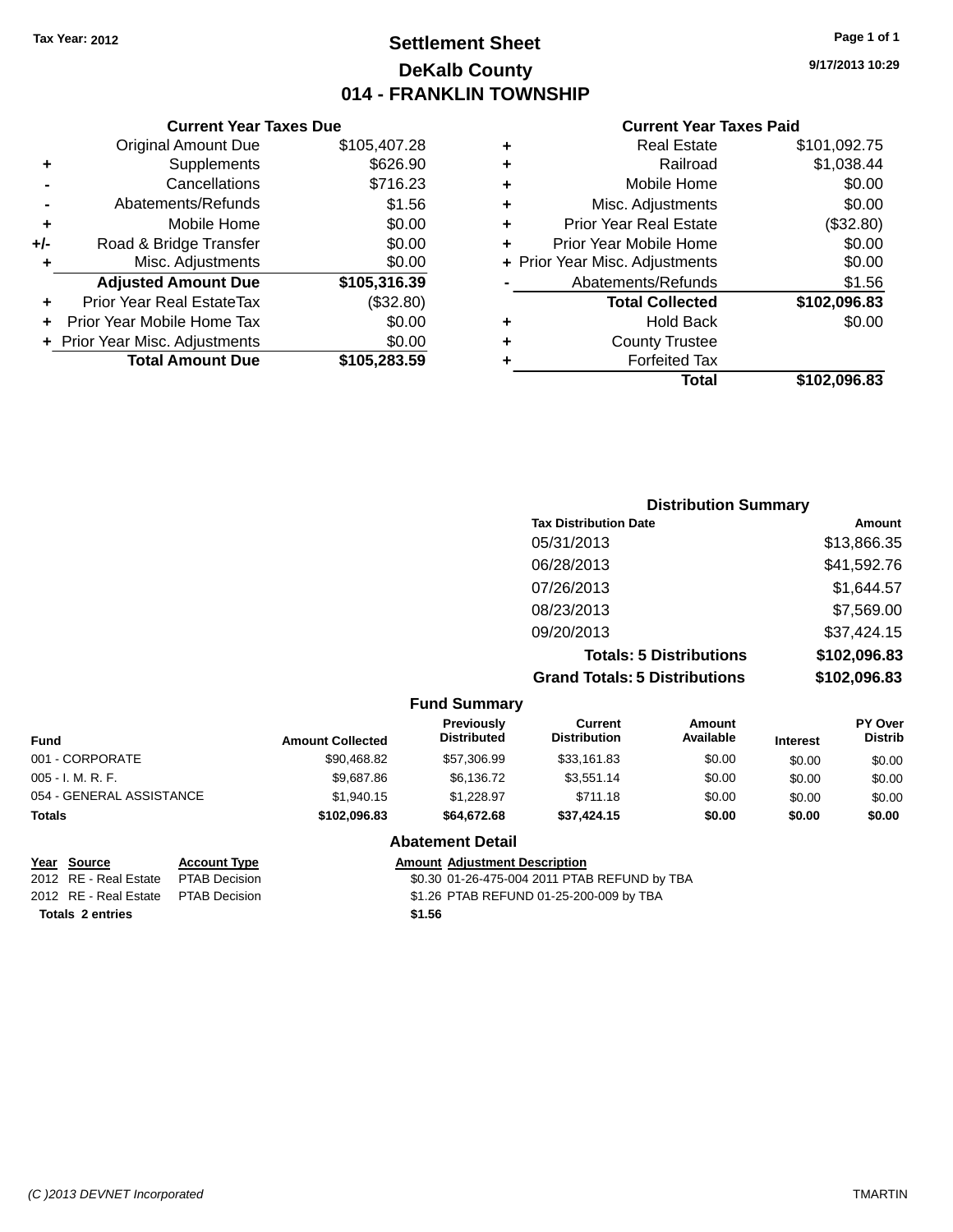### **Settlement Sheet Tax Year: 2012 Page 1 of 1 DeKalb County 015 - FRANKLIN TWP CEMETERY**

**9/17/2013 10:29**

#### **Current Year Taxes Paid**

| \$31,156.10 |
|-------------|
| \$185.30    |
| \$211.71    |
| \$0.46      |
| \$0.00      |
| \$0.00      |
| \$0.00      |
| \$31,129.23 |
| (\$9.42)    |
| \$0.00      |
| \$0.00      |
| \$31.119.81 |
|             |

|   | <b>Real Estate</b>             | \$29,880.82 |
|---|--------------------------------|-------------|
| ٠ | Railroad                       | \$306.94    |
| ٠ | Mobile Home                    | \$0.00      |
| ٠ | Misc. Adjustments              | \$0.00      |
| ٠ | <b>Prior Year Real Estate</b>  | (\$9.42)    |
| ٠ | Prior Year Mobile Home         | \$0.00      |
|   | + Prior Year Misc. Adjustments | \$0.00      |
|   | Abatements/Refunds             | \$0.46      |
|   | <b>Total Collected</b>         | \$30,177.88 |
| ٠ | Hold Back                      | \$0.00      |
| ٠ | <b>County Trustee</b>          |             |
| ٠ | <b>Forfeited Tax</b>           |             |
|   | Total                          | \$30,177.88 |
|   |                                |             |

|                     | <b>Distribution Summary</b>          |             |
|---------------------|--------------------------------------|-------------|
|                     | <b>Tax Distribution Date</b>         | Amount      |
|                     | 05/31/2013                           | \$4,098.55  |
|                     | 06/28/2013                           | \$12,294.21 |
|                     | 07/26/2013                           | \$486.07    |
|                     | 08/23/2013                           | \$2,237.26  |
|                     | 09/20/2013                           | \$11,061.79 |
|                     | <b>Totals: 5 Distributions</b>       | \$30,177.88 |
|                     | <b>Grand Totals: 5 Distributions</b> | \$30,177.88 |
| <b>Fund Summary</b> |                                      |             |

|                |                         | Funu Junniary                    |                                |                            |                 |                                  |
|----------------|-------------------------|----------------------------------|--------------------------------|----------------------------|-----------------|----------------------------------|
| <b>Fund</b>    | <b>Amount Collected</b> | <b>Previously</b><br>Distributed | Current<br><b>Distribution</b> | <b>Amount</b><br>Available | <b>Interest</b> | <b>PY Over</b><br><b>Distrib</b> |
| 017 - CEMETERY | \$30,177.88             | \$19,116.09                      | \$11,061.79                    | \$0.00                     | \$0.00          | \$0.00                           |
| Totals         | \$30,177.88             | \$19,116.09                      | \$11,061.79                    | \$0.00                     | \$0.00          | \$0.00                           |
|                |                         | <b>Abatement Detail</b>          |                                |                            |                 |                                  |

**Totals 2 entries \$0.46**

**Year Source Account Type Amount Adjustment Description**<br>2012 RE - Real Estate PTAB Decision **Amount 1998** 11-26-475-004 2011 PTAE \$0.09 01-26-475-004 2011 PTAB REFUND by TBA 2012 RE - Real Estate PTAB Decision \$0.37 PTAB REFUND 01-25-200-009 by TBA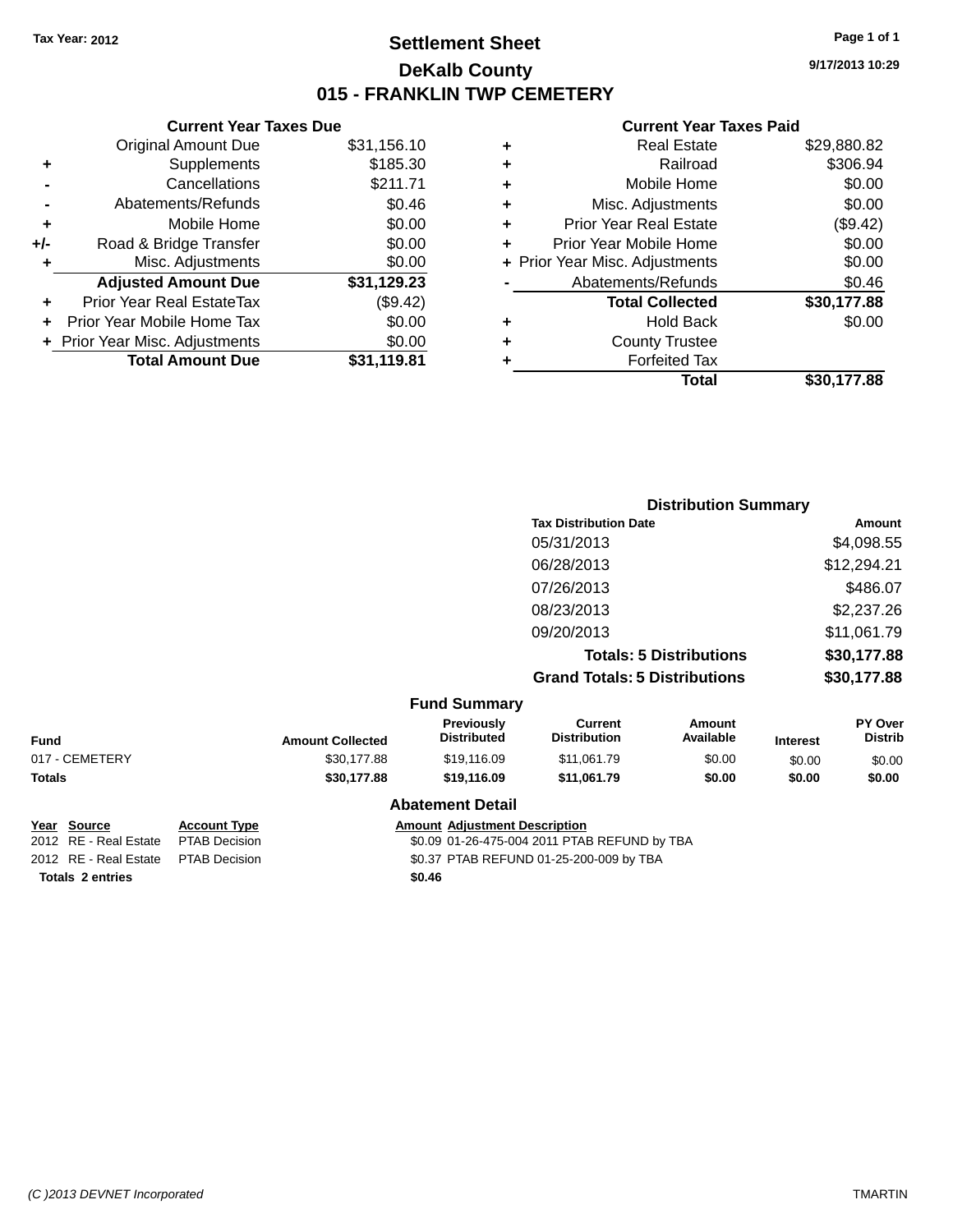### **Settlement Sheet Tax Year: 2012 Page 1 of 1 DeKalb County 016 - FRANKLIN ROAD & BRIDGE**

**9/17/2013 10:29**

#### **Current Year Taxes Paid**

|     | <b>Current Year Taxes Due</b>  |               |  |  |  |
|-----|--------------------------------|---------------|--|--|--|
|     | <b>Original Amount Due</b>     | \$239,012.24  |  |  |  |
| ٠   | Supplements                    | \$1,287.44    |  |  |  |
|     | Cancellations                  | \$1,470.98    |  |  |  |
|     | Abatements/Refunds             | \$3.19        |  |  |  |
| ٠   | Mobile Home                    | \$0.00        |  |  |  |
| +/- | Road & Bridge Transfer         | (\$21,671.69) |  |  |  |
| ٠   | Misc. Adjustments              | \$0.00        |  |  |  |
|     | <b>Adjusted Amount Due</b>     | \$217,153.82  |  |  |  |
| ٠   | Prior Year Real EstateTax      | (\$72.29)     |  |  |  |
|     | Prior Year Mobile Home Tax     | \$0.00        |  |  |  |
|     | + Prior Year Misc. Adjustments | \$0.00        |  |  |  |
|     | <b>Total Amount Due</b>        | \$217,081.53  |  |  |  |
|     |                                |               |  |  |  |

|   | Total                          | \$209,828.27 |
|---|--------------------------------|--------------|
| ٠ | <b>Forfeited Tax</b>           |              |
| ٠ | <b>County Trustee</b>          |              |
| ٠ | <b>Hold Back</b>               | \$0.00       |
|   | <b>Total Collected</b>         | \$209,828.27 |
|   | Abatements/Refunds             | \$3.19       |
|   | + Prior Year Misc. Adjustments | \$0.00       |
| ٠ | Prior Year Mobile Home         | \$0.00       |
| ٠ | <b>Prior Year Real Estate</b>  | (\$72.29)    |
| ٠ | Misc. Adjustments              | \$0.00       |
| ٠ | Mobile Home                    | \$0.00       |
| ٠ | Railroad                       | \$2,289.67   |
| ٠ | <b>Real Estate</b>             | \$207,614.08 |

| <b>Road and Bridge Summary</b> |             |               | <b>Distribution Summary</b>  |             |
|--------------------------------|-------------|---------------|------------------------------|-------------|
| <b>Municipality</b>            | Amt. Due    | Amt. Distrib. | <b>Tax Distribution Date</b> | Amount      |
| <b>VILLAGE OF KIRKLAND</b>     | \$22,353.03 | \$21,671.69   | 05/31/2013                   | \$28,477.34 |
| <b>Totals</b>                  | \$22,353.03 | \$21,671.69   | 06/28/2013                   | \$85,496.02 |
|                                |             |               | 07/26/2013                   | \$3,377.43  |
|                                |             |               | 08/23/2013                   | \$15,544.40 |
|                                |             |               | 09/20/2013                   | \$76,933.08 |

**Totals: 5 Distributions \$209,828.27 Grand Totals: 5 Distributions \$209,828.27**

|                                         |                         | <b>Fund Summary</b>                     |                                       |                     |                 |                                  |
|-----------------------------------------|-------------------------|-----------------------------------------|---------------------------------------|---------------------|-----------------|----------------------------------|
| Fund                                    | <b>Amount Collected</b> | <b>Previously</b><br><b>Distributed</b> | <b>Current</b><br><b>Distribution</b> | Amount<br>Available | <b>Interest</b> | <b>PY Over</b><br><b>Distrib</b> |
| 007 - ROAD AND BRIDGE                   | \$60,659.68             | \$38,404.01                             | \$22,255.67                           | \$0.00              | \$0.00          | \$0.00                           |
| 008 - BRIDGE CONST W/COUNTY             | \$22,278.86             | \$14,112,60                             | \$8.166.26                            | \$0.00              | \$0.00          | \$0.00                           |
| 009 - PERMANENT ROAD                    | \$105,574.16            | \$66,876.19                             | \$38,697.97                           | \$0.00              | \$0.00          | \$0.00                           |
| 010 - EQUIPMENT AND BUILDING            | \$14.531.47             | \$9,204.99                              | \$5,326,48                            | \$0.00              | \$0.00          | \$0.00                           |
| 035 - TORT JUDGEMENTS/LIABILITY<br>INS. | \$5.811.81              | \$3.681.50                              | \$2.130.31                            | \$0.00              | \$0.00          | \$0.00                           |
| 047 - SOCIAL SECURITY                   | \$972.29                | \$615.90                                | \$356.39                              | \$0.00              | \$0.00          | \$0.00                           |
| <b>Totals</b>                           | \$209,828.27            | \$132,895.19                            | \$76,933.08                           | \$0.00              | \$0.00          | \$0.00                           |
|                                         |                         | <b>Abatement Detail</b>                 |                                       |                     |                 |                                  |

| Year Source                         | <b>Account Type</b> | <b>Amount Adjustment Description</b>         |
|-------------------------------------|---------------------|----------------------------------------------|
| 2012 RE - Real Estate               | PTAB Decision       | \$0.67 01-26-475-004 2011 PTAB REFUND by TBA |
| 2012 RE - Real Estate PTAB Decision |                     | \$2.85 PTAB REFUND 01-25-200-009 by TBA      |
| Totals 2 entries                    |                     | \$3.52                                       |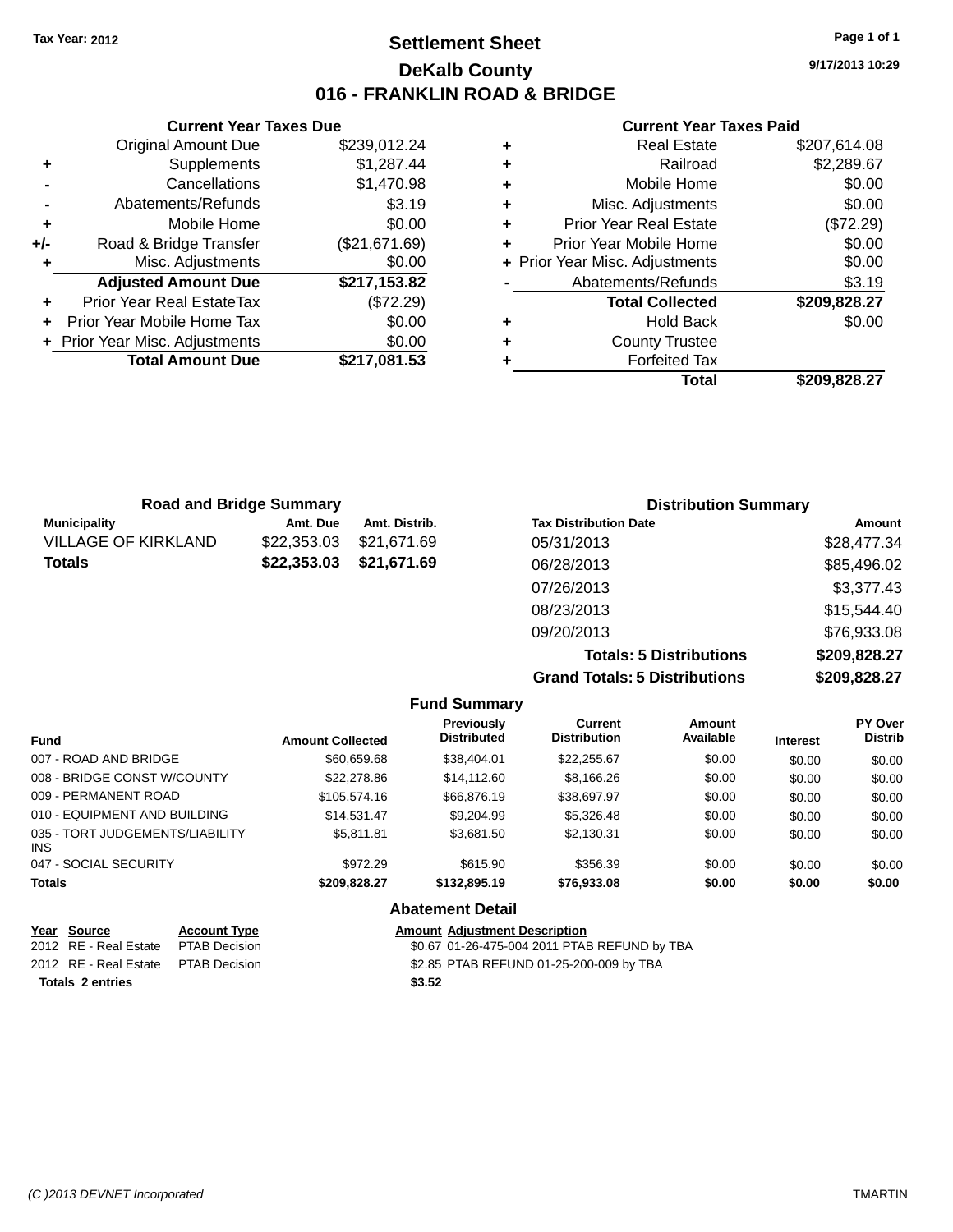## **Settlement Sheet Tax Year: 2012 Page 1 of 1 DeKalb County 017 - GENOA TOWNSHIP**

**9/17/2013 10:29**

#### **Current Year Taxes Paid**

|       | <b>Current Year Taxes Due</b>  |              |  |  |  |  |
|-------|--------------------------------|--------------|--|--|--|--|
|       | <b>Original Amount Due</b>     | \$226,993.41 |  |  |  |  |
| ٠     | Supplements                    | \$1,866.51   |  |  |  |  |
|       | Cancellations                  | \$2,583.83   |  |  |  |  |
|       | Abatements/Refunds             | \$0.89       |  |  |  |  |
| ٠     | Mobile Home                    | \$0.00       |  |  |  |  |
| $+/-$ | Road & Bridge Transfer         | \$0.00       |  |  |  |  |
|       | Misc. Adjustments              | \$0.00       |  |  |  |  |
|       | <b>Adjusted Amount Due</b>     | \$226,275.20 |  |  |  |  |
| ÷     | Prior Year Real EstateTax      | (\$61.16)    |  |  |  |  |
|       | Prior Year Mobile Home Tax     | \$0.00       |  |  |  |  |
|       | + Prior Year Misc. Adjustments | \$0.00       |  |  |  |  |
|       | <b>Total Amount Due</b>        | \$226,214.04 |  |  |  |  |
|       |                                |              |  |  |  |  |

| ٠ | <b>Real Estate</b>             | \$218,052.46 |
|---|--------------------------------|--------------|
| ٠ | Railroad                       | \$1,882.34   |
| ٠ | Mobile Home                    | \$0.00       |
| ٠ | Misc. Adjustments              | \$0.00       |
| ٠ | <b>Prior Year Real Estate</b>  | (\$61.16)    |
| ٠ | Prior Year Mobile Home         | \$0.00       |
|   | + Prior Year Misc. Adjustments | \$0.00       |
|   | Abatements/Refunds             | \$0.89       |
|   | <b>Total Collected</b>         | \$219,872.75 |
| ٠ | <b>Hold Back</b>               | \$0.00       |
| ٠ | <b>County Trustee</b>          |              |
| ٠ | <b>Forfeited Tax</b>           |              |
|   | Total                          | \$219.872.75 |
|   |                                |              |

| <b>Distribution Summary</b>          |              |
|--------------------------------------|--------------|
| <b>Tax Distribution Date</b>         | Amount       |
| 05/31/2013                           | \$27,043.47  |
| 06/28/2013                           | \$92,407.73  |
| 07/26/2013                           | \$1,760.93   |
| 08/23/2013                           | \$15,624.53  |
| 09/20/2013                           | \$83,036.09  |
| <b>Totals: 5 Distributions</b>       | \$219,872.75 |
| <b>Grand Totals: 5 Distributions</b> | \$219,872.75 |

|                                        |                         | <b>Fund Summary</b>              |                                |                     |                 |                                  |
|----------------------------------------|-------------------------|----------------------------------|--------------------------------|---------------------|-----------------|----------------------------------|
| <b>Fund</b>                            | <b>Amount Collected</b> | Previously<br><b>Distributed</b> | Current<br><b>Distribution</b> | Amount<br>Available | <b>Interest</b> | <b>PY Over</b><br><b>Distrib</b> |
| 001 - CORPORATE                        | \$184,782.82            | \$114,998.63                     | \$69,784.19                    | \$0.00              | \$0.00          | \$0.00                           |
| 035 - TORT JUDGEMENTS/LIABILITY<br>INS | \$4,145,70              | \$2,580.05                       | \$1,565.65                     | \$0.00              | \$0.00          | \$0.00                           |
| 047 - SOCIAL SECURITY                  | \$10.433.84             | \$6,493.45                       | \$3,940.39                     | \$0.00              | \$0.00          | \$0.00                           |
| 054 - GENERAL ASSISTANCE               | \$20,510.39             | \$12,764.53                      | \$7,745.86                     | \$0.00              | \$0.00          | \$0.00                           |
| <b>Totals</b>                          | \$219,872.75            | \$136,836.66                     | \$83,036.09                    | \$0.00              | \$0.00          | \$0.00                           |
|                                        |                         | <b>Abatement Detail</b>          |                                |                     |                 |                                  |

**Year Source Account Type Amount Adjustment Description**<br>2012 RE - Real Estate PTAB Decision **Amount 1990** 40-89 03-30-277-001 2011 PTAE

**Totals 1 entries \$0.89**

\$0.89 03-30-277-001 2011 PTAB REFUND by TBA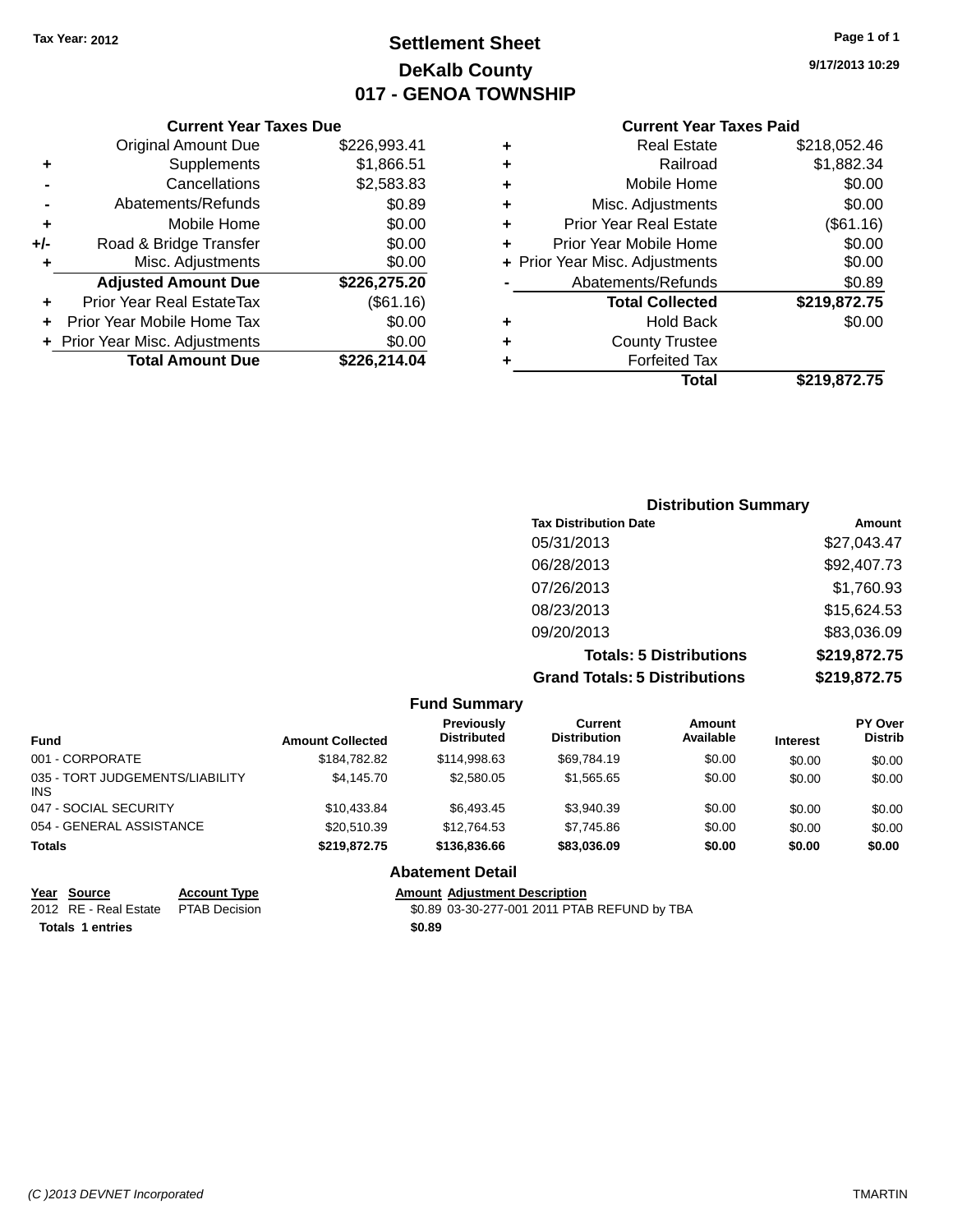### **Settlement Sheet Tax Year: 2012 Page 1 of 1 DeKalb County 018 - GENOA ROAD & BRIDGE**

**9/17/2013 10:29**

#### **Current Year Taxes Paid**

|     | <b>Current Year Taxes Due</b>  |               |
|-----|--------------------------------|---------------|
|     | <b>Original Amount Due</b>     | \$170,462.95  |
| ٠   | Supplements                    | \$1,532.82    |
|     | Cancellations                  | \$1,662.79    |
|     | Abatements/Refunds             | \$0.57        |
| ٠   | Mobile Home                    | \$0.00        |
| +/- | Road & Bridge Transfer         | (\$23,547.03) |
| ۰   | Misc. Adjustments              | \$0.00        |
|     | <b>Adjusted Amount Due</b>     | \$146,785.38  |
| ٠   | Prior Year Real EstateTax      | (\$39.18)     |
|     | Prior Year Mobile Home Tax     | \$0.00        |
|     | + Prior Year Misc. Adjustments | \$0.00        |
|     | <b>Total Amount Due</b>        | \$146,746.20  |
|     |                                |               |

| <b>Real Estate</b>             | \$140,655.39 |
|--------------------------------|--------------|
| Railroad                       | \$1,339.92   |
| Mobile Home                    | \$0.00       |
| Misc. Adjustments              | \$0.00       |
| <b>Prior Year Real Estate</b>  | (\$39.18)    |
| Prior Year Mobile Home         | \$0.00       |
| + Prior Year Misc. Adjustments | \$0.00       |
| Abatements/Refunds             | \$0.57       |
| <b>Total Collected</b>         | \$141,955.56 |
| <b>Hold Back</b>               | \$0.00       |
| <b>County Trustee</b>          |              |
| <b>Forfeited Tax</b>           |              |
| Total                          | \$141,955.56 |
|                                |              |

|                      | <b>Road and Bridge Summary</b> |               | <b>Distribution Summary</b>  |             |
|----------------------|--------------------------------|---------------|------------------------------|-------------|
| <b>Municipality</b>  | Amt. Due                       | Amt. Distrib. | <b>Tax Distribution Date</b> | Amount      |
| <b>CITY OF GENOA</b> | \$24,228.29                    | \$23,547.03   | 05/31/2013                   | \$17,403.32 |
| Totals               | \$24,228.29                    | \$23,547.03   | 06/28/2013                   | \$59,784.83 |
|                      |                                |               | 07/26/2013                   | \$1,133.20  |
|                      |                                |               | 08/23/2013                   | \$10,133.82 |
|                      |                                |               | 09/20/2013                   | \$53,500.39 |
|                      |                                |               |                              |             |

**Totals: 5 Distributions \$141,955.56 Grand Totals: 5 Distributions \$141,955.56**

|                                         |                         | <b>Fund Summary</b>                     |                                       |                     |                 |                                  |
|-----------------------------------------|-------------------------|-----------------------------------------|---------------------------------------|---------------------|-----------------|----------------------------------|
| <b>Fund</b>                             | <b>Amount Collected</b> | <b>Previously</b><br><b>Distributed</b> | <b>Current</b><br><b>Distribution</b> | Amount<br>Available | <b>Interest</b> | <b>PY Over</b><br><b>Distrib</b> |
| 007 - ROAD AND BRIDGE                   | \$49.929.11             | \$31.101.54                             | \$18,827.57                           | \$0.00              | \$0.00          | \$0.00                           |
| 008 - BRIDGE CONST W/COUNTY             | \$785.33                | \$489.45                                | \$295.88                              | \$0.00              | \$0.00          | \$0.00                           |
| 009 - PERMANENT ROAD                    | \$72,322.83             | \$45.073.75                             | \$27,249.08                           | \$0.00              | \$0.00          | \$0.00                           |
| 010 - EQUIPMENT AND BUILDING            | \$8,002.74              | \$4,987.54                              | \$3.015.20                            | \$0.00              | \$0.00          | \$0.00                           |
| 035 - TORT JUDGEMENTS/LIABILITY<br>INS. | \$8,022.58              | \$4.999.91                              | \$3.022.67                            | \$0.00              | \$0.00          | \$0.00                           |
| 047 - SOCIAL SECURITY                   | \$2.892.97              | \$1,802.98                              | \$1.089.99                            | \$0.00              | \$0.00          | \$0.00                           |
| <b>Totals</b>                           | \$141,955.56            | \$88,455.17                             | \$53,500.39                           | \$0.00              | \$0.00          | \$0.00                           |
|                                         |                         | <b>Abatement Detail</b>                 |                                       |                     |                 |                                  |

|                         | Year Source           | <b>Account Type</b> | <b>Amount Adiustment Description</b>         |
|-------------------------|-----------------------|---------------------|----------------------------------------------|
|                         | 2012 RE - Real Estate | PTAB Decision       | \$0.67 03-30-277-001 2011 PTAB REFUND by TBA |
| <b>Totals 1 entries</b> |                       |                     | \$0.67                                       |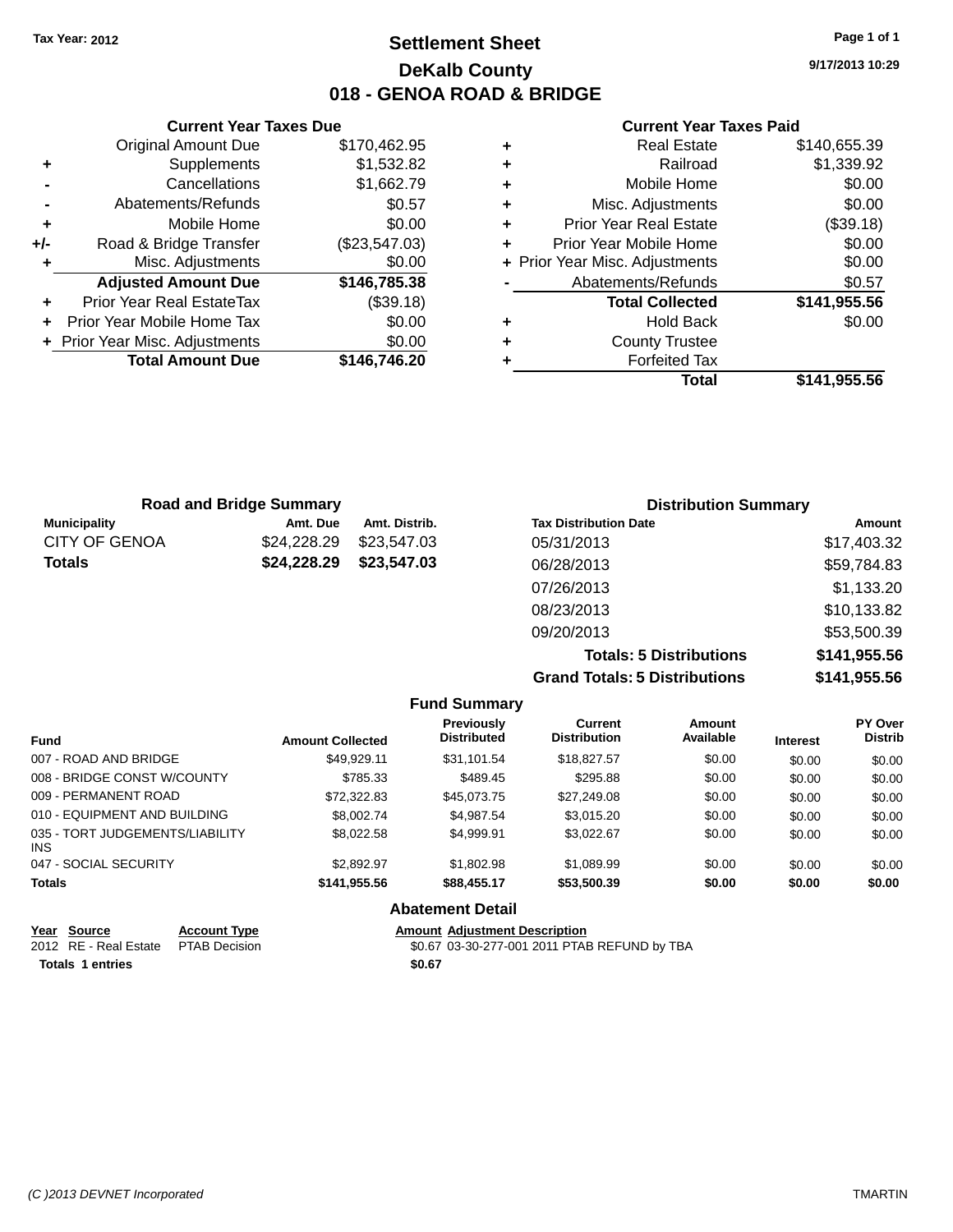### **Settlement Sheet Tax Year: 2012 Page 1 of 1 DeKalb County 019 - KINGSTON TOWNSHIP**

**9/17/2013 10:29**

|       | <b>Current Year Taxes Due</b>  |             |  |  |  |  |
|-------|--------------------------------|-------------|--|--|--|--|
|       | <b>Original Amount Due</b>     | \$85,000.04 |  |  |  |  |
| ٠     | Supplements                    | \$789.07    |  |  |  |  |
|       | Cancellations                  | \$864.53    |  |  |  |  |
|       | Abatements/Refunds             | \$0.00      |  |  |  |  |
| ٠     | Mobile Home                    | \$0.00      |  |  |  |  |
| $+/-$ | Road & Bridge Transfer         | \$0.00      |  |  |  |  |
| ۰     | Misc. Adjustments              | \$0.00      |  |  |  |  |
|       | <b>Adjusted Amount Due</b>     | \$84,924.58 |  |  |  |  |
| ÷     | Prior Year Real EstateTax      | (\$217.49)  |  |  |  |  |
|       | Prior Year Mobile Home Tax     | \$0.00      |  |  |  |  |
|       | + Prior Year Misc. Adjustments | \$0.00      |  |  |  |  |
|       | <b>Total Amount Due</b>        | \$84.707.09 |  |  |  |  |
|       |                                |             |  |  |  |  |

| ٠ | <b>Real Estate</b>             | \$81,593.08 |
|---|--------------------------------|-------------|
| ٠ | Railroad                       | \$1,007.32  |
| ٠ | Mobile Home                    | \$0.00      |
| ٠ | Misc. Adjustments              | \$0.00      |
| ٠ | <b>Prior Year Real Estate</b>  | (\$217.49)  |
| ÷ | Prior Year Mobile Home         | \$0.00      |
|   | + Prior Year Misc. Adjustments | \$0.00      |
|   | Abatements/Refunds             | \$0.00      |
|   | <b>Total Collected</b>         | \$82,382.91 |
| ٠ | <b>Hold Back</b>               | \$0.00      |
| ٠ | <b>County Trustee</b>          |             |
| ٠ | <b>Forfeited Tax</b>           |             |
|   | Total                          | \$82.382.91 |
|   |                                |             |

| <b>Distribution Summary</b>          |             |
|--------------------------------------|-------------|
| <b>Tax Distribution Date</b>         | Amount      |
| 05/31/2013                           | \$9,864.85  |
| 06/28/2013                           | \$35,482.71 |
| 07/26/2013                           | \$708.32    |
| 08/23/2013                           | \$6,608.61  |
| 09/20/2013                           | \$29,718.42 |
| <b>Totals: 5 Distributions</b>       | \$82,382.91 |
| <b>Grand Totals: 5 Distributions</b> | \$82,382.91 |

| <b>Fund Summary</b>      |                         |                                  |                                |                            |                 |                           |
|--------------------------|-------------------------|----------------------------------|--------------------------------|----------------------------|-----------------|---------------------------|
| <b>Fund</b>              | <b>Amount Collected</b> | Previously<br><b>Distributed</b> | Current<br><b>Distribution</b> | <b>Amount</b><br>Available | <b>Interest</b> | PY Over<br><b>Distrib</b> |
| 001 - CORPORATE          | \$81,818.44             | \$52,303.65                      | \$29,514.79                    | \$0.00                     | \$0.00          | \$0.00                    |
| 054 - GENERAL ASSISTANCE | \$564.47                | \$360.84                         | \$203.63                       | \$0.00                     | \$0.00          | \$0.00                    |
| <b>Totals</b>            | \$82,382.91             | \$52.664.49                      | \$29,718.42                    | \$0.00                     | \$0.00          | \$0.00                    |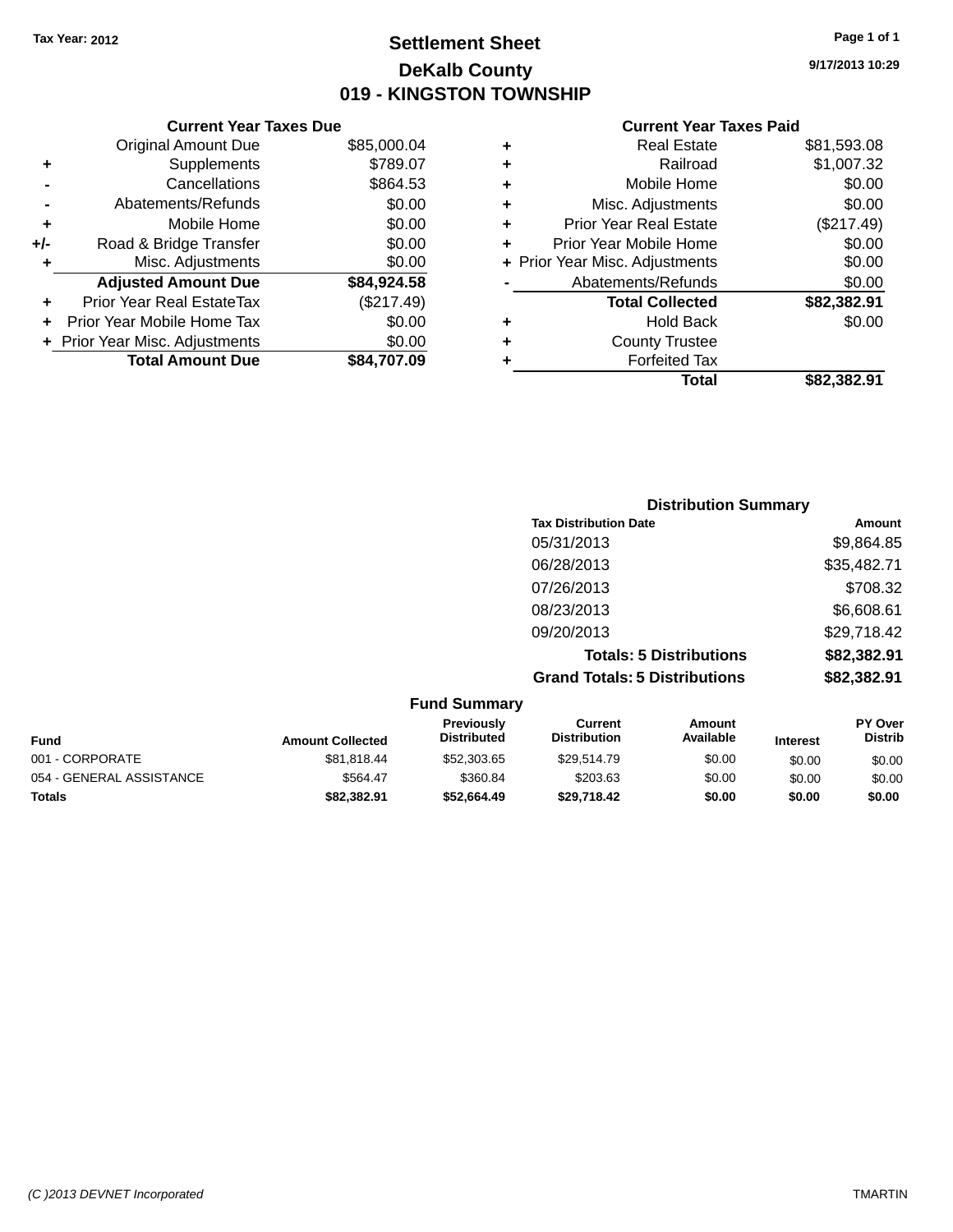### **Settlement Sheet Tax Year: 2012 Page 1 of 1 DeKalb County 020 - KINGSTON ROAD & BRIDGE**

**9/17/2013 10:29**

#### **Current Year Taxes Paid**

|                   |   |               | <b>Current Year Taxes Due</b>    |       |
|-------------------|---|---------------|----------------------------------|-------|
|                   | ÷ | \$343,087.62  | <b>Original Amount Due</b>       |       |
|                   | ٠ | \$2,922.68    | <b>Supplements</b>               | ٠     |
|                   | ٠ | \$3,202.22    | Cancellations                    |       |
| Mis               | ٠ | \$0.00        | Abatements/Refunds               |       |
| Prior Ye          | ٠ | \$0.00        | Mobile Home                      | ٠     |
| Prior Year        |   | (\$27,100.18) | Road & Bridge Transfer           | $+/-$ |
| + Prior Year Mise |   | \$0.00        | Misc. Adjustments                | ٠     |
| Abaten            |   | \$315,707.90  | <b>Adjusted Amount Due</b>       |       |
| Τ                 |   | (\$802.72)    | <b>Prior Year Real EstateTax</b> |       |
|                   | ٠ | \$0.00        | Prior Year Mobile Home Tax       |       |
|                   | ÷ | \$0.00        | + Prior Year Misc. Adjustments   |       |
|                   |   | \$314,905.18  | <b>Total Amount Due</b>          |       |
|                   |   |               |                                  |       |

|   | <b>Real Estate</b>             | \$302,222.24 |
|---|--------------------------------|--------------|
| ٠ | Railroad                       | \$4,004.36   |
| ٠ | Mobile Home                    | \$0.00       |
| ٠ | Misc. Adjustments              | \$0.00       |
| ٠ | <b>Prior Year Real Estate</b>  | (\$802.72)   |
|   | Prior Year Mobile Home         | \$0.00       |
|   | + Prior Year Misc. Adjustments | \$0.00       |
|   | Abatements/Refunds             | \$0.00       |
|   | <b>Total Collected</b>         | \$305,423.88 |
| ٠ | Hold Back                      | \$0.00       |
| ٠ | <b>County Trustee</b>          |              |
|   | <b>Forfeited Tax</b>           |              |
|   | Total                          | \$305,423.88 |
|   |                                |              |

| <b>Road and Bridge Summary</b> |             |               | <b>Distribution Summary</b>    |              |  |
|--------------------------------|-------------|---------------|--------------------------------|--------------|--|
| <b>Municipality</b>            | Amt. Due    | Amt. Distrib. | <b>Tax Distribution Date</b>   | Amount       |  |
| <b>CITY OF GENOA</b>           | \$10,850.10 | \$10,548.81   | 05/31/2013                     | \$36,541.44  |  |
| <b>VILLAGE OF KINGSTON</b>     | \$17,022.34 | \$16,551.37   | 06/28/2013                     | \$131,565.50 |  |
| <b>Totals</b><br>\$27,872.44   | \$27,100.18 | 07/26/2013    | \$2,624.37                     |              |  |
|                                |             |               | 08/23/2013                     | \$24,478.11  |  |
|                                |             |               | 09/20/2013                     | \$110,214.46 |  |
|                                |             |               | <b>Totals: 5 Distributions</b> | \$305,423.88 |  |

**Grand Totals: 5 Distributions \$305,423.88**

|    | v           |
|----|-------------|
| ١S | \$305,423.8 |
|    |             |

|                              |                         | <b>Fund Summary</b>                     |                                |                     |                 |                           |
|------------------------------|-------------------------|-----------------------------------------|--------------------------------|---------------------|-----------------|---------------------------|
| <b>Fund</b>                  | <b>Amount Collected</b> | <b>Previously</b><br><b>Distributed</b> | Current<br><b>Distribution</b> | Amount<br>Available | <b>Interest</b> | PY Over<br><b>Distrib</b> |
| 007 - ROAD AND BRIDGE        | \$101.709.96            | \$64.982.48                             | \$36,727.48                    | \$0.00              | \$0.00          | \$0.00                    |
| 008 - BRIDGE CONST W/COUNTY  | \$7,449.56              | \$4.762.24                              | \$2,687.32                     | \$0.00              | \$0.00          | \$0.00                    |
| 009 - PERMANENT ROAD         | \$171.457.40            | \$109,606.51                            | \$61,850.89                    | \$0.00              | \$0.00          | \$0.00                    |
| 010 - EQUIPMENT AND BUILDING | \$24,806.96             | \$15,858,19                             | \$8.948.77                     | \$0.00              | \$0.00          | \$0.00                    |
| <b>Totals</b>                | \$305,423.88            | \$195,209.42                            | \$110,214,46                   | \$0.00              | \$0.00          | \$0.00                    |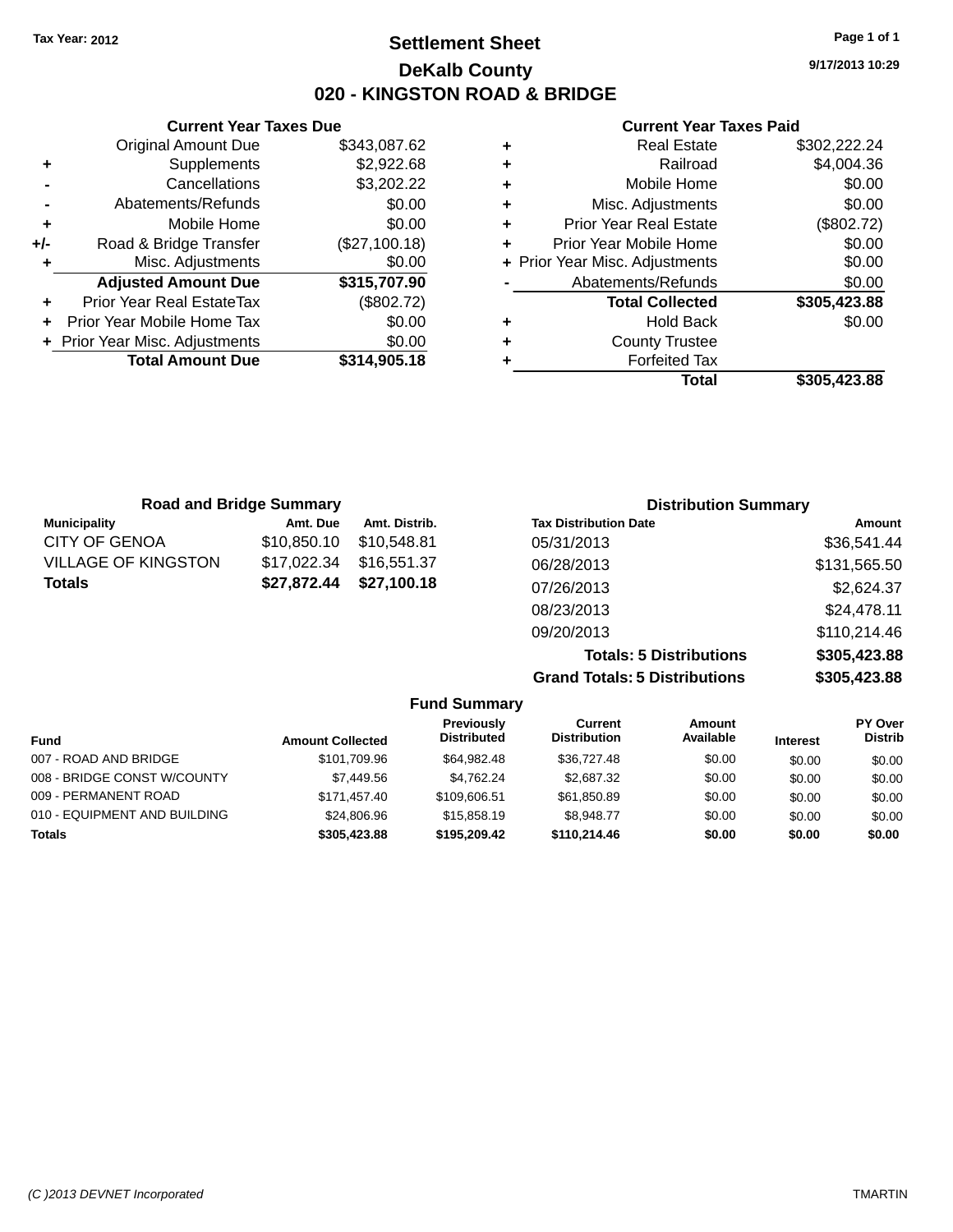### **Settlement Sheet Tax Year: 2012 Page 1 of 1 DeKalb County 021 - KINGSTON TWP CEMETERY**

**9/17/2013 10:29**

|     | <b>Current Year Taxes Due</b>  |             |  |  |  |  |
|-----|--------------------------------|-------------|--|--|--|--|
|     | <b>Original Amount Due</b>     | \$14,199.84 |  |  |  |  |
| ٠   | Supplements                    | \$131.80    |  |  |  |  |
|     | Cancellations                  | \$144.45    |  |  |  |  |
|     | Abatements/Refunds             | \$0.00      |  |  |  |  |
| ٠   | Mobile Home                    | \$0.00      |  |  |  |  |
| +/- | Road & Bridge Transfer         | \$0.00      |  |  |  |  |
| ٠   | Misc. Adjustments              | \$0.00      |  |  |  |  |
|     | <b>Adjusted Amount Due</b>     | \$14,187.19 |  |  |  |  |
|     | Prior Year Real EstateTax      | (\$36.33)   |  |  |  |  |
|     | Prior Year Mobile Home Tax     | \$0.00      |  |  |  |  |
|     | + Prior Year Misc. Adjustments | \$0.00      |  |  |  |  |
|     | <b>Total Amount Due</b>        | \$14.150.86 |  |  |  |  |
|     |                                |             |  |  |  |  |

|   | <b>Real Estate</b>             | \$13,630.65 |
|---|--------------------------------|-------------|
| ٠ | Railroad                       | \$168.30    |
| ٠ | Mobile Home                    | \$0.00      |
| ٠ | Misc. Adjustments              | \$0.00      |
| ٠ | <b>Prior Year Real Estate</b>  | (\$36.33)   |
| ٠ | Prior Year Mobile Home         | \$0.00      |
|   | + Prior Year Misc. Adjustments | \$0.00      |
|   | Abatements/Refunds             | \$0.00      |
|   | <b>Total Collected</b>         | \$13,762.62 |
| ٠ | Hold Back                      | \$0.00      |
| ٠ | <b>County Trustee</b>          |             |
| ٠ | <b>Forfeited Tax</b>           |             |
|   | Total                          | \$13,762.62 |
|   |                                |             |

| <b>Distribution Summary</b>          |             |
|--------------------------------------|-------------|
| <b>Tax Distribution Date</b>         | Amount      |
| 05/31/2013                           | \$1,648.00  |
| 06/28/2013                           | \$5,927.67  |
| 07/26/2013                           | \$118.33    |
| 08/23/2013                           | \$1,104.00  |
| 09/20/2013                           | \$4,964.62  |
| <b>Totals: 5 Distributions</b>       | \$13,762.62 |
| <b>Grand Totals: 5 Distributions</b> | \$13,762.62 |

|                |                         | <b>Fund Summary</b>                     |                                |                     |                 |                           |
|----------------|-------------------------|-----------------------------------------|--------------------------------|---------------------|-----------------|---------------------------|
| <b>Fund</b>    | <b>Amount Collected</b> | <b>Previously</b><br><b>Distributed</b> | Current<br><b>Distribution</b> | Amount<br>Available | <b>Interest</b> | PY Over<br><b>Distrib</b> |
| 017 - CEMETERY | \$13,762.62             | \$8,798,00                              | \$4,964.62                     | \$0.00              | \$0.00          | \$0.00                    |
| <b>Totals</b>  | \$13.762.62             | \$8,798,00                              | \$4,964.62                     | \$0.00              | \$0.00          | \$0.00                    |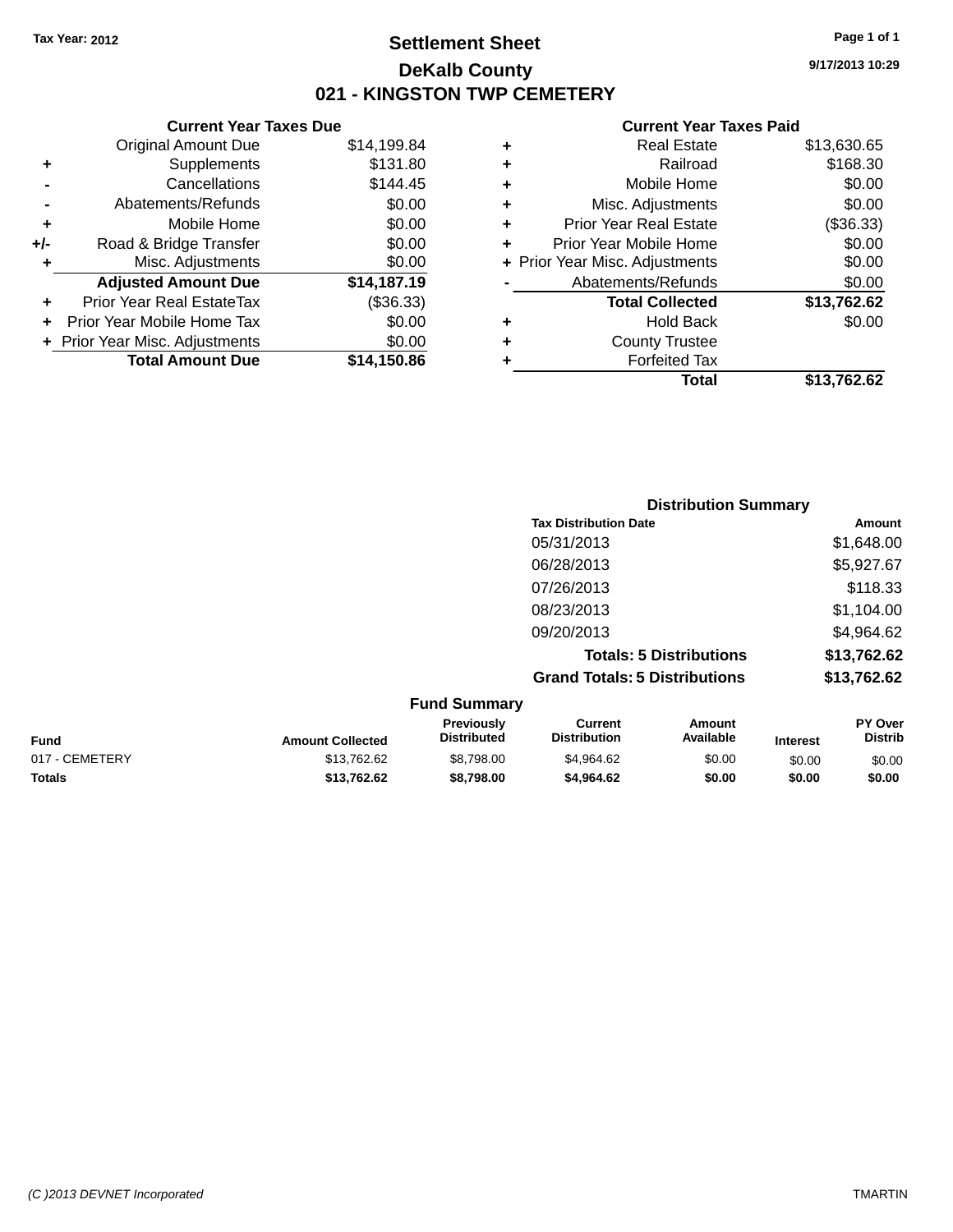**Current Year Taxes Due** Original Amount Due \$62,569.16

**Adjusted Amount Due \$62,516.18**

**Total Amount Due \$62,516.18**

**+** Supplements \$293.14 **-** Cancellations \$346.12 **-** Abatements/Refunds \$0.00 **+** Mobile Home \$0.00 **+/-** Road & Bridge Transfer \$0.00 **+** Misc. Adjustments \$0.00

**+** Prior Year Real EstateTax \$0.00 **+** Prior Year Mobile Home Tax \$0.00 **+ Prior Year Misc. Adjustments**  $$0.00$ 

## **Settlement Sheet Tax Year: 2012 Page 1 of 1 DeKalb County 022 - MALTA TOWNSHIP**

**9/17/2013 10:29**

|   | Total                          | \$61.050.93 |
|---|--------------------------------|-------------|
| ٠ | <b>Forfeited Tax</b>           |             |
| ٠ | <b>County Trustee</b>          |             |
| ٠ | <b>Hold Back</b>               | \$0.00      |
|   | <b>Total Collected</b>         | \$61,050.93 |
|   | Abatements/Refunds             | \$0.00      |
|   | + Prior Year Misc. Adjustments | \$0.00      |
| ٠ | Prior Year Mobile Home         | \$0.00      |
| ٠ | <b>Prior Year Real Estate</b>  | \$0.00      |
| ٠ | Misc. Adjustments              | \$0.00      |
| ÷ | Mobile Home                    | \$0.00      |
| ٠ | Railroad                       | \$2,134.72  |
| ٠ | <b>Real Estate</b>             | \$58,916.21 |

| <b>Distribution Summary</b>          |             |
|--------------------------------------|-------------|
| <b>Tax Distribution Date</b>         | Amount      |
| 05/31/2013                           | \$5,917.89  |
| 06/28/2013                           | \$27,717.45 |
| 07/26/2013                           | \$671.40    |
| 08/23/2013                           | \$2,578.78  |
| 09/20/2013                           | \$24,165.41 |
| <b>Totals: 5 Distributions</b>       | \$61,050.93 |
| <b>Grand Totals: 5 Distributions</b> | \$61,050.93 |

| <b>Fund Summary</b>      |                         |                                  |                                |                     |                 |                                  |
|--------------------------|-------------------------|----------------------------------|--------------------------------|---------------------|-----------------|----------------------------------|
| <b>Fund</b>              | <b>Amount Collected</b> | Previously<br><b>Distributed</b> | Current<br><b>Distribution</b> | Amount<br>Available | <b>Interest</b> | <b>PY Over</b><br><b>Distrib</b> |
| 001 - CORPORATE          | \$60,342.86             | \$36.457.72                      | \$23,885,14                    | \$0.00              | \$0.00          | \$0.00                           |
| 054 - GENERAL ASSISTANCE | \$708.07                | \$427.80                         | \$280.27                       | \$0.00              | \$0.00          | \$0.00                           |
| <b>Totals</b>            | \$61,050.93             | \$36,885,52                      | \$24.165.41                    | \$0.00              | \$0.00          | \$0.00                           |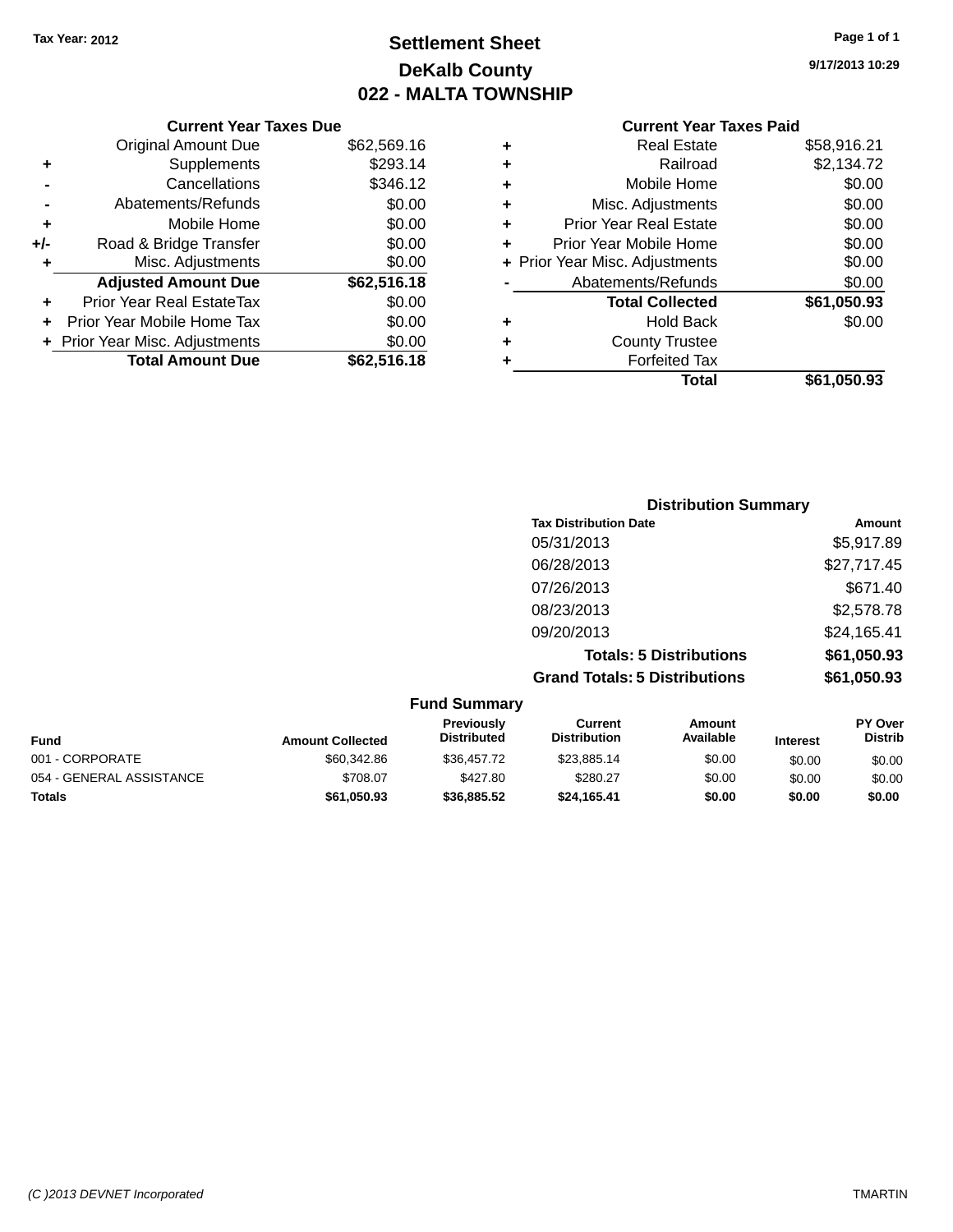**Current Year Taxes Due** Original Amount Due \$120,586.03

**Adjusted Amount Due \$120,483.90**

**Total Amount Due \$120,483.90**

**+** Supplements \$564.93 **-** Cancellations \$667.06 **-** Abatements/Refunds \$0.00 **+** Mobile Home \$0.00 **+/-** Road & Bridge Transfer \$0.00 **+** Misc. Adjustments \$0.00

**+** Prior Year Real EstateTax \$0.00 **+** Prior Year Mobile Home Tax \$0.00 **+ Prior Year Misc. Adjustments**  $$0.00$ 

### **Settlement Sheet Tax Year: 2012 Page 1 of 1 DeKalb County 023 - MALTA TWP LIBRARY**

**9/17/2013 10:29**

#### **Current Year Taxes Paid**

### **Distribution Summary Tax Distribution Date Amount** 05/31/2013 \$11,405.28 06/28/2013 \$53,418.25 07/26/2013 \$1,293.90 08/23/2013 \$4,969.86 09/20/2013 \$46,572.71 **Totals: 5 Distributions \$117,660.00 Grand Totals: 5 Distributions \$117,660.00**

|               |                         | <b>Fund Summary</b>              |                                |                     |                 |                                  |
|---------------|-------------------------|----------------------------------|--------------------------------|---------------------|-----------------|----------------------------------|
| <b>Fund</b>   | <b>Amount Collected</b> | Previously<br><b>Distributed</b> | Current<br><b>Distribution</b> | Amount<br>Available | <b>Interest</b> | <b>PY Over</b><br><b>Distrib</b> |
| 016 - LIBRARY | \$117,660.00            | \$71,087.29                      | \$46,572,71                    | \$0.00              | \$0.00          | \$0.00                           |
| <b>Totals</b> | \$117,660.00            | \$71,087.29                      | \$46,572.71                    | \$0.00              | \$0.00          | \$0.00                           |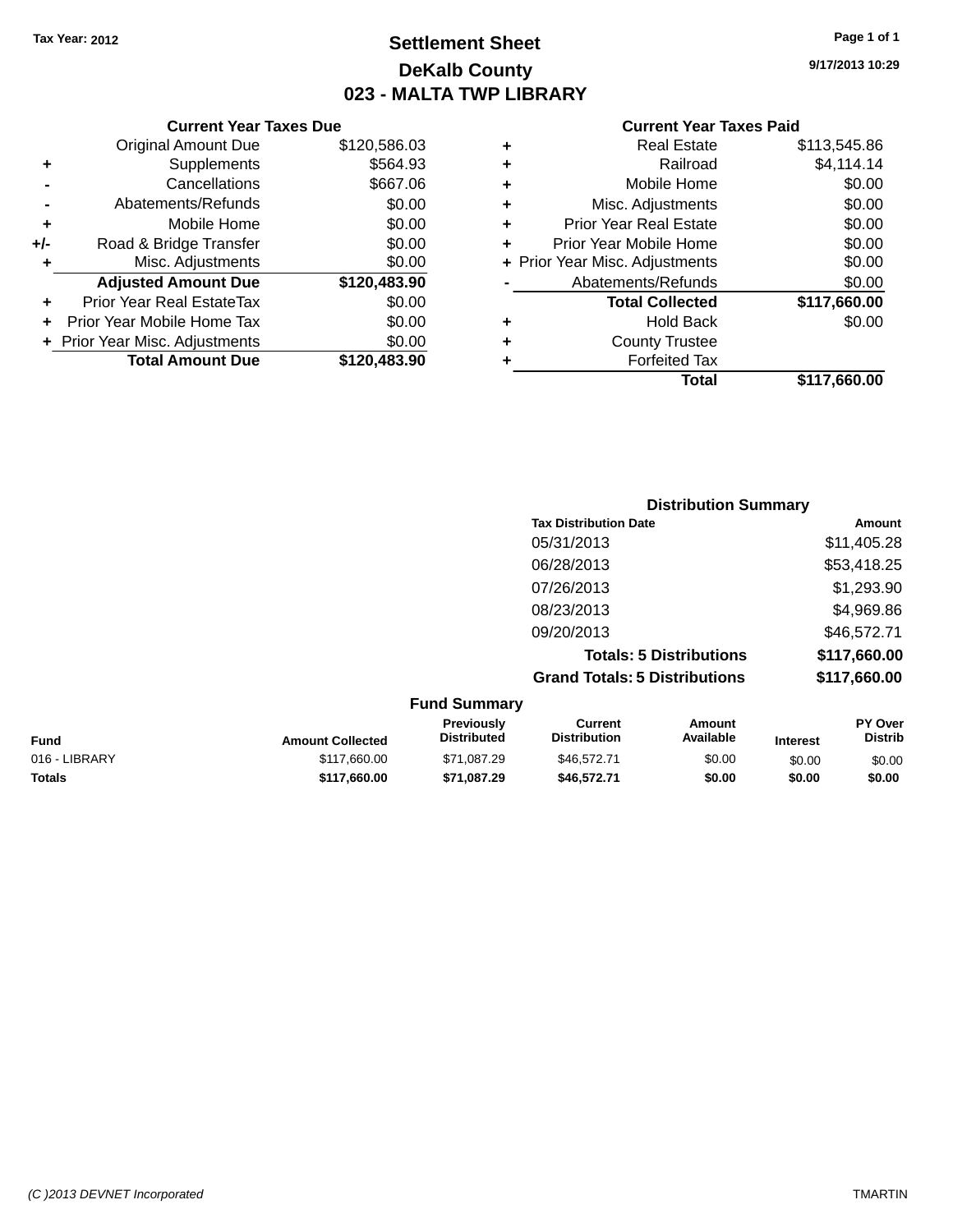### **Settlement Sheet Tax Year: 2012 Page 1 of 1 DeKalb County 024 - MALTA ROAD & BRIDGE**

**9/17/2013 10:29**

#### **Current Year Taxes Paid**

| Curr                   |   |               | <b>Current Year Taxes Due</b>    |       |
|------------------------|---|---------------|----------------------------------|-------|
| Re                     | ٠ | \$157,406.32  | <b>Original Amount Due</b>       |       |
|                        | ٠ | \$682.67      | Supplements                      |       |
| Mob                    | ٠ | \$806.06      | Cancellations                    |       |
| Misc. Adj              | ٠ | \$0.00        | Abatements/Refunds               |       |
| Prior Year Re          | ٠ | \$0.00        | Mobile Home                      | ٠     |
| Prior Year Mob         |   | (\$11,090.13) | Road & Bridge Transfer           | $+/-$ |
| + Prior Year Misc. Adj |   | \$0.00        | Misc. Adjustments                |       |
| Abatements             |   | \$146,192.80  | <b>Adjusted Amount Due</b>       |       |
| <b>Total C</b>         |   | \$0.00        | <b>Prior Year Real EstateTax</b> |       |
| h                      | ٠ | \$0.00        | Prior Year Mobile Home Tax       |       |
| Count                  | ÷ | \$0.00        | + Prior Year Misc. Adjustments   |       |
| For                    |   | \$146,192.80  | <b>Total Amount Due</b>          |       |
|                        |   |               |                                  |       |

| <b>Real Estate</b>            | \$137,208.64                   |
|-------------------------------|--------------------------------|
| Railroad                      | \$5,288.08                     |
| Mobile Home                   | \$0.00                         |
| Misc. Adjustments             | \$0.00                         |
| <b>Prior Year Real Estate</b> | \$0.00                         |
| Prior Year Mobile Home        | \$0.00                         |
|                               | \$0.00                         |
| Abatements/Refunds            | \$0.00                         |
| <b>Total Collected</b>        | \$142,496.72                   |
| <b>Hold Back</b>              | \$0.00                         |
| <b>County Trustee</b>         |                                |
| <b>Forfeited Tax</b>          |                                |
| Total                         | \$142.496.72                   |
|                               | + Prior Year Misc. Adjustments |

| <b>Road and Bridge Summary</b> |             |               | <b>Distribution Summary</b>    |              |  |
|--------------------------------|-------------|---------------|--------------------------------|--------------|--|
| <b>Municipality</b>            | Amt. Due    | Amt. Distrib. | <b>Tax Distribution Date</b>   | Amount       |  |
| <b>VILLAGE OF MALTA</b>        | \$11,363.88 | \$11,090.13   | 05/31/2013                     | \$13,782.17  |  |
| <b>Totals</b>                  | \$11,363.88 | \$11,090.13   | 06/28/2013                     | \$64,709.29  |  |
|                                |             |               | 07/26/2013                     | \$1,563.57   |  |
|                                |             |               | 08/23/2013                     | \$6,005.48   |  |
|                                |             |               | 09/20/2013                     | \$56,436.21  |  |
|                                |             |               | <b>Totals: 5 Distributions</b> | \$142,496.72 |  |

**Grand Totals: 5 Distributions \$142,496.72**

| <b>Fund Summary</b>          |                         |                                  |                                |                     |                 |                                  |
|------------------------------|-------------------------|----------------------------------|--------------------------------|---------------------|-----------------|----------------------------------|
| <b>Fund</b>                  | <b>Amount Collected</b> | Previously<br><b>Distributed</b> | Current<br><b>Distribution</b> | Amount<br>Available | <b>Interest</b> | <b>PY Over</b><br><b>Distrib</b> |
| 007 - ROAD AND BRIDGE        | \$43.435.53             | \$26,209.84                      | \$17,225.69                    | \$0.00              | \$0.00          | \$0.00                           |
| 008 - BRIDGE CONST W/COUNTY  | \$18,023,72             | \$10,889.55                      | \$7.134.17                     | \$0.00              | \$0.00          | \$0.00                           |
| 009 - PERMANENT ROAD         | \$64,769.57             | \$39,132.40                      | \$25,637.17                    | \$0.00              | \$0.00          | \$0.00                           |
| 010 - EQUIPMENT AND BUILDING | \$16,267.90             | \$9,828,72                       | \$6,439.18                     | \$0.00              | \$0.00          | \$0.00                           |
| <b>Totals</b>                | \$142,496.72            | \$86,060,51                      | \$56.436.21                    | \$0.00              | \$0.00          | \$0.00                           |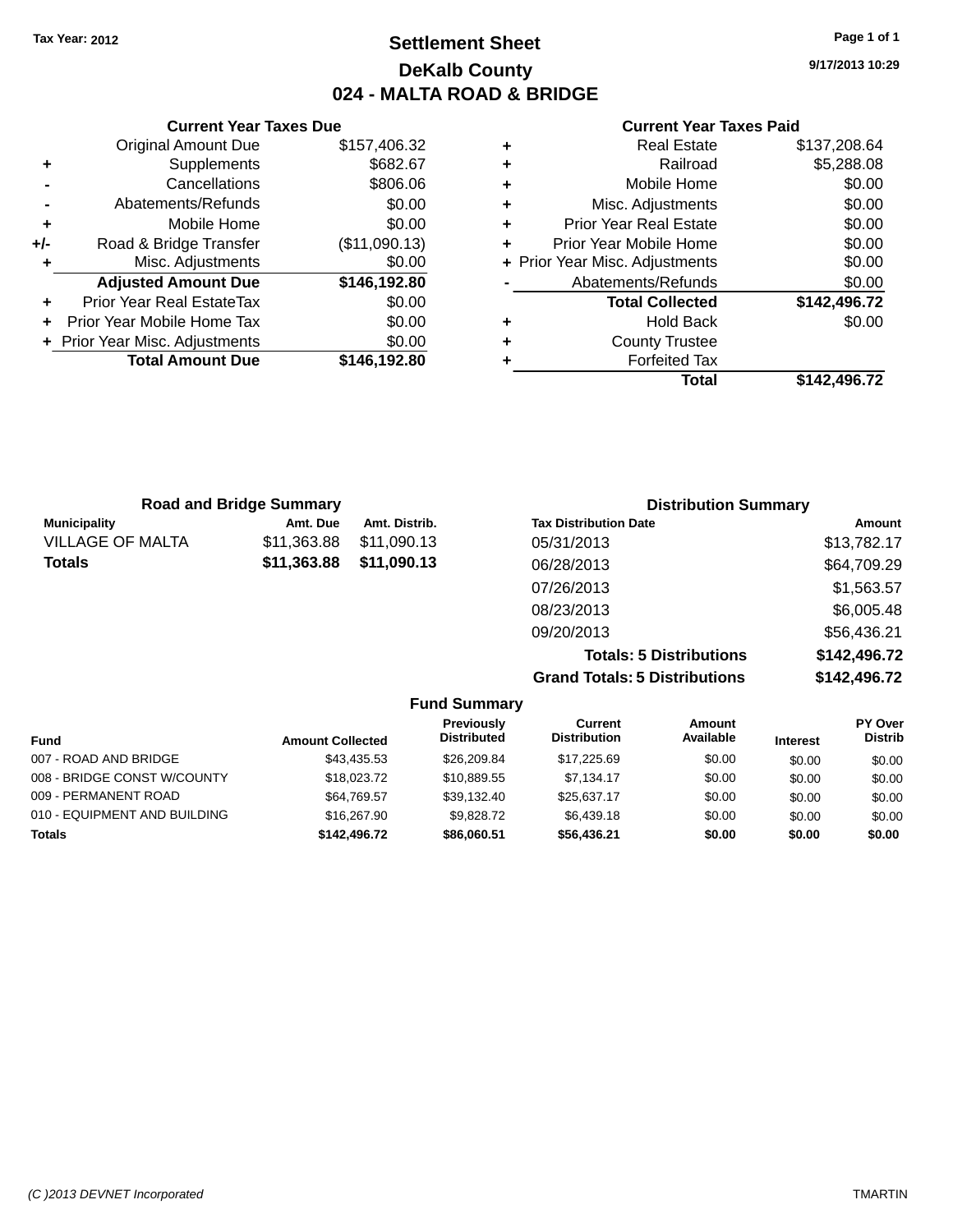**Original Amount Due** 

**Adjusted Amount Due** 

**Total Amount Due** 

**+** Supplements **-** Cancellations **-** Abatements/Refunds  $+$  Mobile Home **+/-** Road & Bridge Transfer **+** Misc. Adjustments

**+** Prior Year Real EstateTax \$0.00 **+** Prior Year Mobile Home Tax **+** Prior Year Misc. Adjustments

### **Settlement Sheet Tax Year: 2012 Page 1 of 1 DeKalb County 025 - MAYFIELD TOWNSHIP**

**9/17/2013 10:29**

#### **Current Year Taxes Paid**

| <b>Current Year Taxes Due</b> |             |   | <b>Current Year Taxes Paid</b> |             |  |
|-------------------------------|-------------|---|--------------------------------|-------------|--|
| ıl Amount Due                 | \$95,604.25 | ٠ | <b>Real Estate</b>             | \$93,514.98 |  |
| Supplements                   | \$389.53    | ٠ | Railroad                       | \$0.00      |  |
| Cancellations                 | \$647.98    | ٠ | Mobile Home                    | \$0.00      |  |
| ents/Refunds                  | \$0.00      | ÷ | Misc. Adjustments              | \$0.00      |  |
| Mobile Home                   | \$0.00      | ÷ | <b>Prior Year Real Estate</b>  | \$0.00      |  |
| ridge Transfer                | \$0.00      | ÷ | Prior Year Mobile Home         | \$0.00      |  |
| Adjustments                   | \$0.00      |   | + Prior Year Misc. Adjustments | \$0.00      |  |
| <b>Amount Due</b>             | \$95,345.80 |   | Abatements/Refunds             | \$0.00      |  |
| eal EstateTax:                | \$0.00      |   | <b>Total Collected</b>         | \$93,514.98 |  |
| pile Home Tax                 | \$0.00      | ÷ | <b>Hold Back</b>               | \$0.00      |  |
| . Adjustments                 | \$0.00      | ÷ | <b>County Trustee</b>          |             |  |
| <b>Amount Due</b>             | \$95,345.80 |   | <b>Forfeited Tax</b>           |             |  |
|                               |             |   | <b>Total</b>                   | \$93,514.98 |  |

### **Distribution Summary Tax Distribution Date Amount** 05/31/2013 \$10,307.95 06/28/2013 \$41,075.28 07/26/2013 \$1,075.36 08/23/2013 \$6,328.50 09/20/2013 \$34,727.89 **Totals: 5 Distributions \$93,514.98 Grand Totals: 5 Distributions \$93,514.98**

| <b>Fund Summary</b>      |                         |                                  |                                       |                     |                 |                                  |
|--------------------------|-------------------------|----------------------------------|---------------------------------------|---------------------|-----------------|----------------------------------|
| Fund                     | <b>Amount Collected</b> | Previously<br><b>Distributed</b> | <b>Current</b><br><b>Distribution</b> | Amount<br>Available | <b>Interest</b> | <b>PY Over</b><br><b>Distrib</b> |
| 001 - CORPORATE          | \$89,601.00             | \$56,326.61                      | \$33,274.39                           | \$0.00              | \$0.00          | \$0.00                           |
| 054 - GENERAL ASSISTANCE | \$3.913.98              | \$2,460.48                       | \$1,453.50                            | \$0.00              | \$0.00          | \$0.00                           |
| <b>Totals</b>            | \$93,514.98             | \$58,787.09                      | \$34.727.89                           | \$0.00              | \$0.00          | \$0.00                           |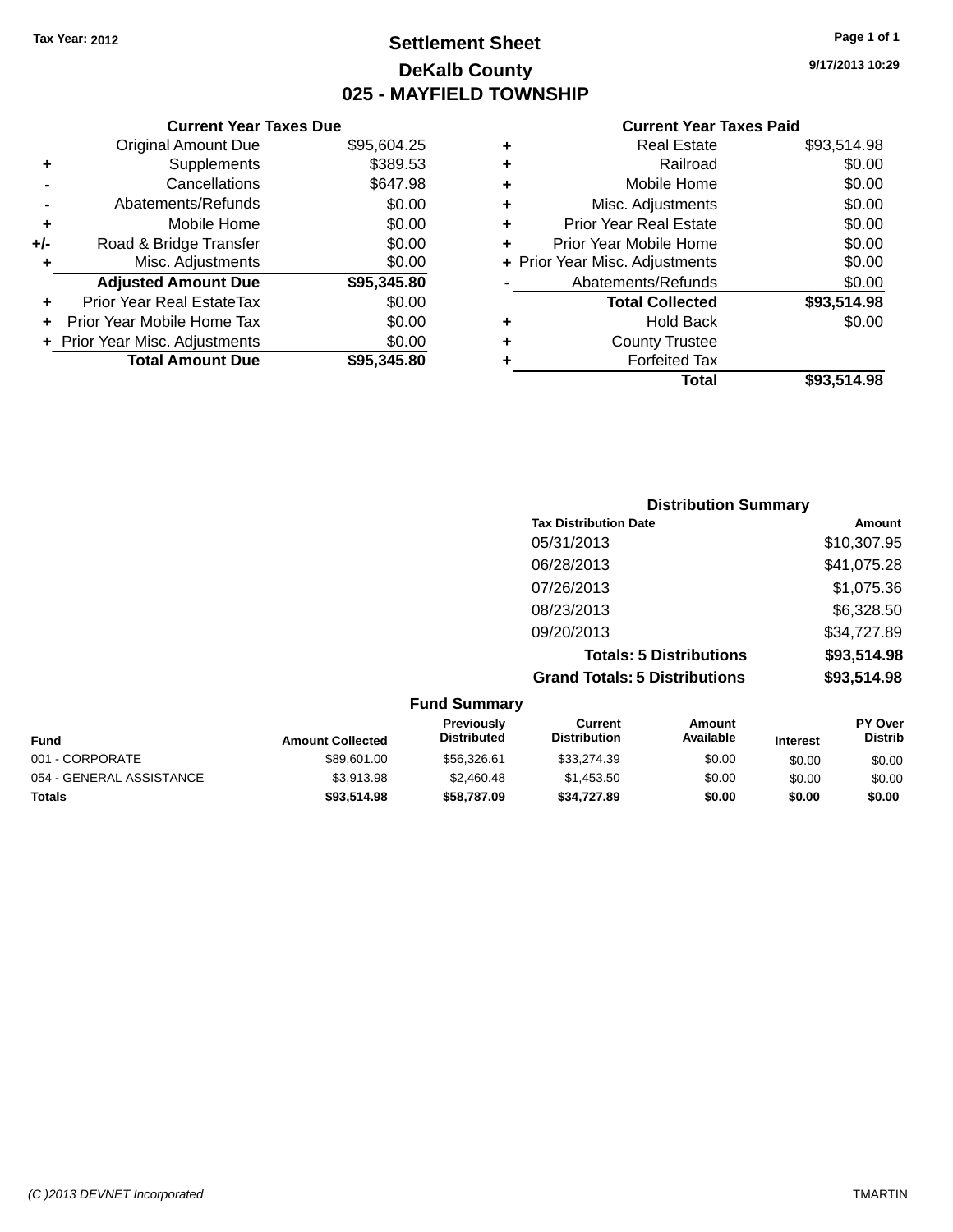### **Settlement Sheet Tax Year: 2012 Page 1 of 1 DeKalb County 026 - MAYFIELD ROAD & BRIDGE**

#### **Current Year Taxes Due**

|     | <b>Original Amount Due</b>     | \$232,664.55 |
|-----|--------------------------------|--------------|
| ٠   | Supplements                    | \$947.97     |
|     | Cancellations                  | \$1,576.93   |
|     | Abatements/Refunds             | \$0.00       |
| ٠   | Mobile Home                    | \$0.00       |
| +/- | Road & Bridge Transfer         | \$0.00       |
| ٠   | Misc. Adjustments              | \$0.00       |
|     | <b>Adjusted Amount Due</b>     | \$232,035.59 |
| ÷   | Prior Year Real EstateTax      | \$0.00       |
|     | Prior Year Mobile Home Tax     | \$0.00       |
|     | + Prior Year Misc. Adjustments | \$0.00       |
|     | <b>Total Amount Due</b>        | \$232,035.59 |

#### **Current Year Taxes Paid**

|   | <b>Real Estate</b>             | \$227,580.08 |
|---|--------------------------------|--------------|
| ٠ | Railroad                       | \$0.00       |
| ٠ | Mobile Home                    | \$0.00       |
| ٠ | Misc. Adjustments              | \$0.00       |
| ٠ | <b>Prior Year Real Estate</b>  | \$0.00       |
| ٠ | Prior Year Mobile Home         | \$0.00       |
|   | + Prior Year Misc. Adjustments | \$0.00       |
|   | Abatements/Refunds             | \$0.00       |
|   | <b>Total Collected</b>         | \$227,580.08 |
| ٠ | <b>Hold Back</b>               | \$0.00       |
| ٠ | <b>County Trustee</b>          |              |
| ٠ | <b>Forfeited Tax</b>           |              |
|   | <b>Total</b>                   | \$227,580.08 |
|   |                                |              |

### **Distribution Summary Tax Distribution Date Amount** 05/31/2013 \$25,085.58 06/28/2013 \$99,961.37 07/26/2013 \$2,617.01 08/23/2013 \$15,401.28 09/20/2013 \$84,514.84 **Totals: 5 Distributions \$227,580.08 Grand Totals: 5 Distributions \$227,580.08**

|                                                     |                         | <b>Fund Summary</b>              |                                |                     |                 |                                  |
|-----------------------------------------------------|-------------------------|----------------------------------|--------------------------------|---------------------|-----------------|----------------------------------|
| <b>Fund</b>                                         | <b>Amount Collected</b> | Previously<br><b>Distributed</b> | Current<br><b>Distribution</b> | Amount<br>Available | <b>Interest</b> | <b>PY Over</b><br><b>Distrib</b> |
| 007 - ROAD AND BRIDGE                               | \$146,524.26            | \$92,110.56                      | \$54,413.70                    | \$0.00              | \$0.00          | \$0.00                           |
| 008 - BRIDGE CONST W/COUNTY                         | \$6,600.06              | \$4.149.04                       | \$2,451.02                     | \$0.00              | \$0.00          | \$0.00                           |
| 009 - PERMANENT ROAD                                | \$55,599.85             | \$34.952.12                      | \$20,647.73                    | \$0.00              | \$0.00          | \$0.00                           |
| 010 - EQUIPMENT AND BUILDING                        | \$9,426.60              | \$5.925.91                       | \$3,500.69                     | \$0.00              | \$0.00          | \$0.00                           |
| 035 - TORT JUDGMENTS, LIABILITY<br><b>INSURANCE</b> | \$5,658.76              | \$3,557,30                       | \$2.101.46                     | \$0.00              | \$0.00          | \$0.00                           |
| 047 - SOCIAL SECURITY                               | \$3,770.55              | \$2.370.31                       | \$1.400.24                     | \$0.00              | \$0.00          | \$0.00                           |
| <b>Totals</b>                                       | \$227.580.08            | \$143.065.24                     | \$84,514.84                    | \$0.00              | \$0.00          | \$0.00                           |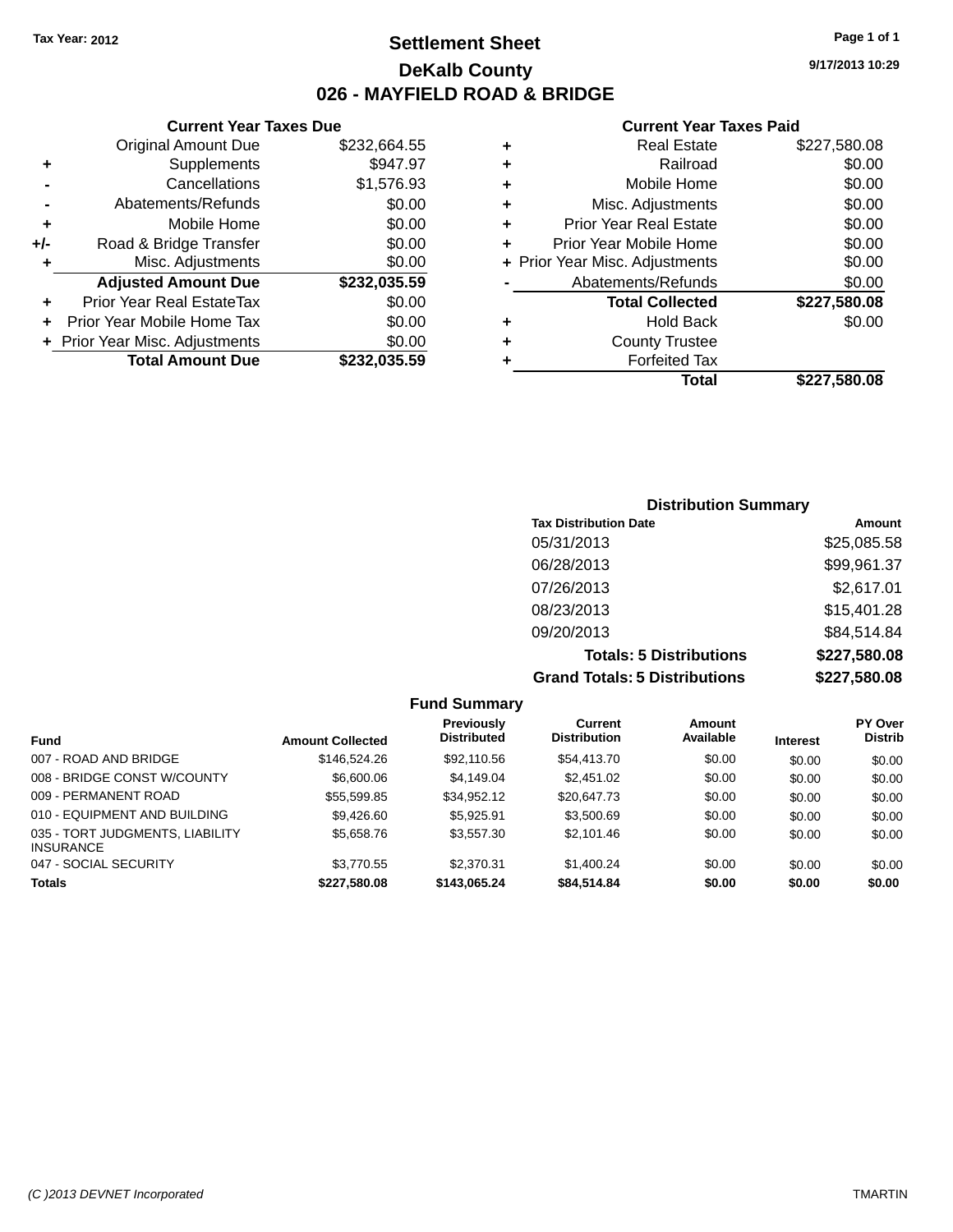## **Settlement Sheet Tax Year: 2012 Page 1 of 1 DeKalb County 027 - MILAN TOWNSHIP**

|     | <b>Current Year Taxes Due</b>    |             |
|-----|----------------------------------|-------------|
|     | <b>Original Amount Due</b>       | \$40,001.17 |
| ٠   | Supplements                      | \$0.00      |
|     | Cancellations                    | \$0.00      |
|     | Abatements/Refunds               | \$0.00      |
| ٠   | Mobile Home                      | \$0.00      |
| +/- | Road & Bridge Transfer           | \$0.00      |
|     | Misc. Adjustments                | \$0.00      |
|     | <b>Adjusted Amount Due</b>       | \$40,001.17 |
|     | <b>Prior Year Real EstateTax</b> | \$0.00      |
|     | Prior Year Mobile Home Tax       | \$0.00      |
|     | + Prior Year Misc. Adjustments   | \$0.00      |
|     | <b>Total Amount Due</b>          | \$40,001.17 |

**9/17/2013 10:29**

| ٠ | <b>Real Estate</b>             | \$39,668.01 |
|---|--------------------------------|-------------|
| ٠ | Railroad                       | \$0.00      |
| ٠ | Mobile Home                    | \$0.00      |
| ٠ | Misc. Adjustments              | \$0.00      |
| ٠ | <b>Prior Year Real Estate</b>  | \$0.00      |
| ٠ | Prior Year Mobile Home         | \$0.00      |
|   | + Prior Year Misc. Adjustments | \$0.00      |
|   | Abatements/Refunds             | \$0.00      |
|   | <b>Total Collected</b>         | \$39,668.01 |
| ٠ | <b>Hold Back</b>               | \$0.00      |
| ٠ | <b>County Trustee</b>          |             |
| ٠ | <b>Forfeited Tax</b>           |             |
|   | Total                          | \$39,668.01 |
|   |                                |             |

| <b>Distribution Summary</b>          |             |
|--------------------------------------|-------------|
| <b>Tax Distribution Date</b>         | Amount      |
| 05/31/2013                           | \$2,387.39  |
| 06/28/2013                           | \$20,144.81 |
| 07/26/2013                           | \$130.67    |
| 08/23/2013                           | \$409.25    |
| 09/20/2013                           | \$16,595.89 |
| <b>Totals: 5 Distributions</b>       | \$39,668.01 |
| <b>Grand Totals: 5 Distributions</b> | \$39,668.01 |

| <b>Fund Summary</b> |                         |                                  |                                |                     |                 |                                  |
|---------------------|-------------------------|----------------------------------|--------------------------------|---------------------|-----------------|----------------------------------|
| <b>Fund</b>         | <b>Amount Collected</b> | Previously<br><b>Distributed</b> | Current<br><b>Distribution</b> | Amount<br>Available | <b>Interest</b> | <b>PY Over</b><br><b>Distrib</b> |
| 001 - CORPORATE     | \$39,668.01             | \$23,072.12                      | \$16,595.89                    | \$0.00              | \$0.00          | \$0.00                           |
| <b>Totals</b>       | \$39,668.01             | \$23,072.12                      | \$16,595.89                    | \$0.00              | \$0.00          | \$0.00                           |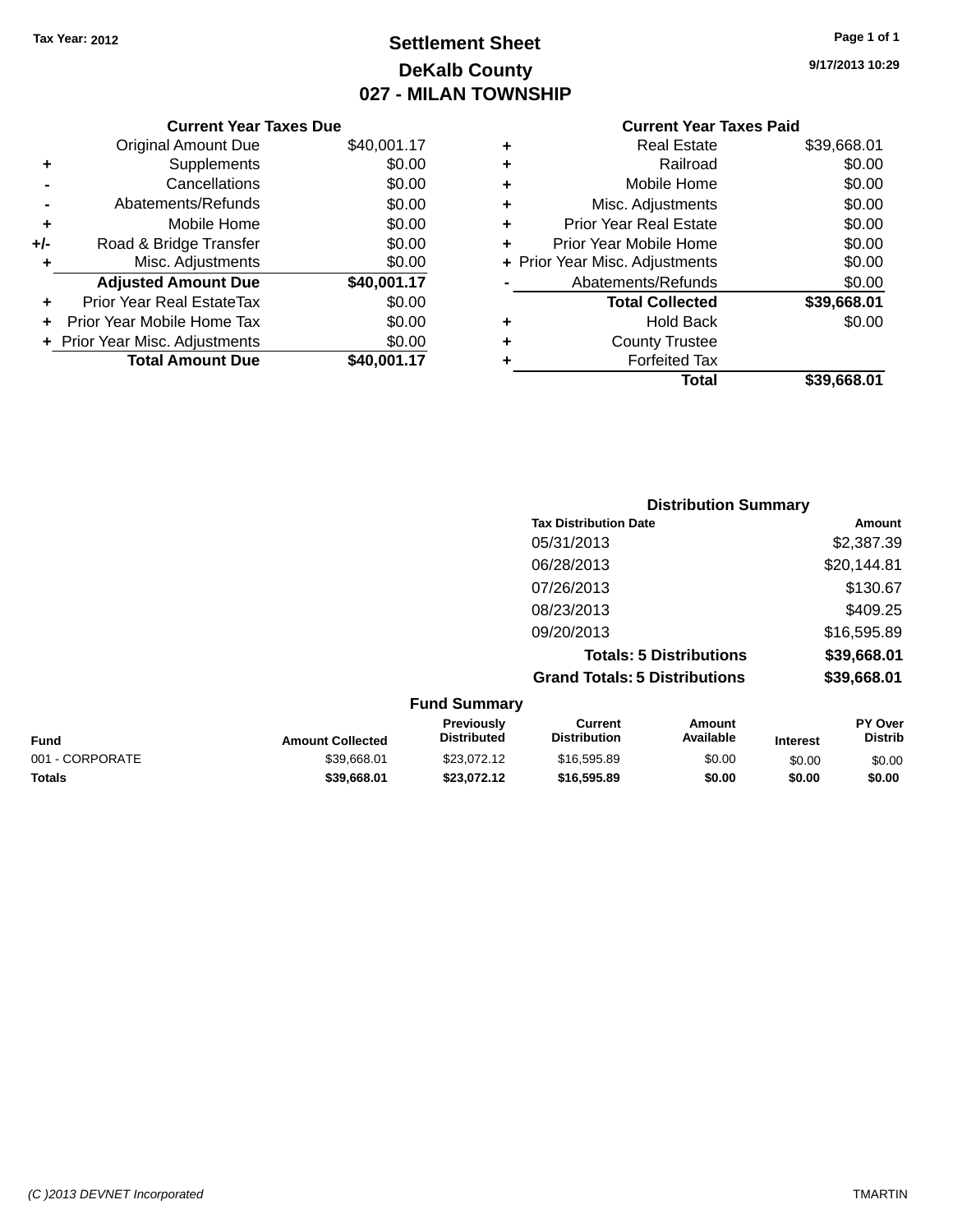### **Settlement Sheet Tax Year: 2012 Page 1 of 1 DeKalb County 028 - MILAN ROAD & BRIDGE**

|     | <b>Current Year Taxes Due</b>  |             |
|-----|--------------------------------|-------------|
|     | <b>Original Amount Due</b>     | \$61,756.13 |
| ٠   | Supplements                    | \$0.00      |
|     | Cancellations                  | \$0.00      |
|     | Abatements/Refunds             | \$0.00      |
| ٠   | Mobile Home                    | \$0.00      |
| +/- | Road & Bridge Transfer         | \$0.00      |
| ٠   | Misc. Adjustments              | \$0.00      |
|     | <b>Adjusted Amount Due</b>     | \$61,756.13 |
| ٠   | Prior Year Real EstateTax      | \$0.00      |
|     | Prior Year Mobile Home Tax     | \$0.00      |
|     | + Prior Year Misc. Adjustments | \$0.00      |
|     | <b>Total Amount Due</b>        | \$61,756.13 |
|     |                                |             |

|   | <b>Real Estate</b>             | \$61,241.78 |
|---|--------------------------------|-------------|
| ٠ | Railroad                       | \$0.00      |
| ٠ | Mobile Home                    | \$0.00      |
| ٠ | Misc. Adjustments              | \$0.00      |
| ٠ | <b>Prior Year Real Estate</b>  | \$0.00      |
| ٠ | Prior Year Mobile Home         | \$0.00      |
|   | + Prior Year Misc. Adjustments | \$0.00      |
|   | Abatements/Refunds             | \$0.00      |
|   | <b>Total Collected</b>         | \$61,241.78 |
| ٠ | <b>Hold Back</b>               | \$0.00      |
| ٠ | <b>County Trustee</b>          |             |
| ٠ | <b>Forfeited Tax</b>           |             |
|   | Total                          | \$61,241.78 |
|   |                                |             |

| <b>Distribution Summary</b>          |             |
|--------------------------------------|-------------|
| <b>Tax Distribution Date</b>         | Amount      |
| 05/31/2013                           | \$3,685.82  |
| 06/28/2013                           | \$31,100.74 |
| 07/26/2013                           | \$201.72    |
| 08/23/2013                           | \$631.83    |
| 09/20/2013                           | \$25,621.67 |
| <b>Totals: 5 Distributions</b>       | \$61,241.78 |
| <b>Grand Totals: 5 Distributions</b> | \$61,241.78 |

| <b>Fund Summary</b>         |                         |                                         |                                |                            |                 |                                  |
|-----------------------------|-------------------------|-----------------------------------------|--------------------------------|----------------------------|-----------------|----------------------------------|
| Fund                        | <b>Amount Collected</b> | <b>Previously</b><br><b>Distributed</b> | Current<br><b>Distribution</b> | <b>Amount</b><br>Available | <b>Interest</b> | <b>PY Over</b><br><b>Distrib</b> |
| 007 - ROAD AND BRIDGE       | \$42,046.64             | \$24,455.62                             | \$17,591.02                    | \$0.00                     | \$0.00          | \$0.00                           |
| 008 - BRIDGE CONST W/COUNTY | \$4.317.98              | \$2.511.47                              | \$1,806.51                     | \$0.00                     | \$0.00          | \$0.00                           |
| 009 - PERMANENT ROAD        | \$14,877.16             | \$8,653,02                              | \$6,224.14                     | \$0.00                     | \$0.00          | \$0.00                           |
| <b>Totals</b>               | \$61,241.78             | \$35.620.11                             | \$25.621.67                    | \$0.00                     | \$0.00          | \$0.00                           |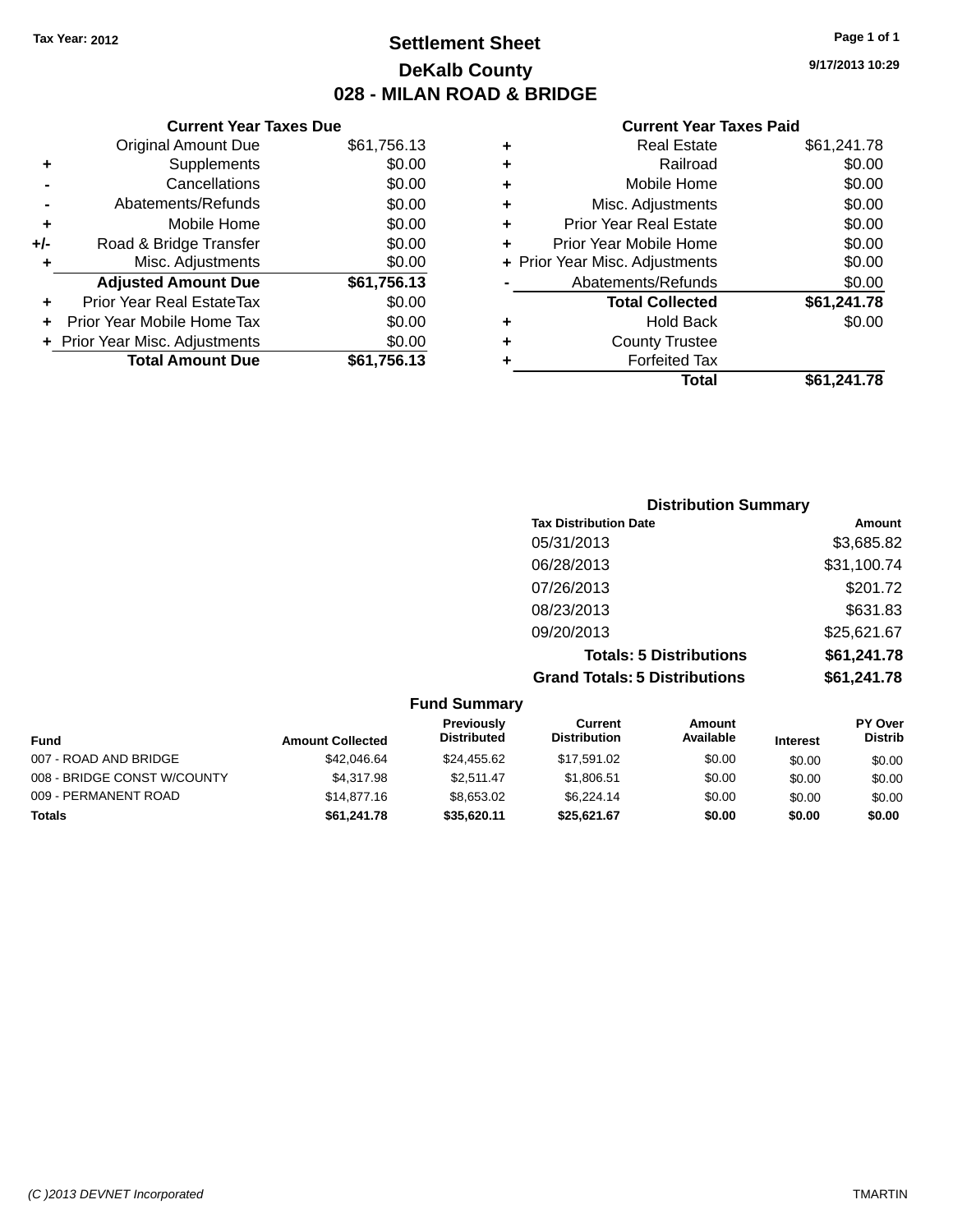### **Settlement Sheet Tax Year: 2012 Page 1 of 1 DeKalb County 029 - PAW PAW TOWNSHIP**

#### **Current Year Taxes Due**

|       | <b>Original Amount Due</b>     | \$65,159.66 |
|-------|--------------------------------|-------------|
|       | Supplements                    | \$741.85    |
|       | Cancellations                  | \$924.24    |
|       | Abatements/Refunds             | \$0.00      |
| ٠     | Mobile Home                    | \$0.00      |
| $+/-$ | Road & Bridge Transfer         | \$0.00      |
| ٠     | Misc. Adjustments              | \$0.00      |
|       | <b>Adjusted Amount Due</b>     | \$64,977.27 |
|       | Prior Year Real EstateTax      | \$0.00      |
|       | Prior Year Mobile Home Tax     | \$0.00      |
|       | + Prior Year Misc. Adjustments | \$0.00      |
|       | <b>Total Amount Due</b>        | \$64.977.27 |

#### **Current Year Taxes Paid**

|   | <b>Real Estate</b>             | \$61,110.33 |
|---|--------------------------------|-------------|
| ٠ | Railroad                       | \$2,498.50  |
| ٠ | Mobile Home                    | \$0.00      |
| ٠ | Misc. Adjustments              | \$0.00      |
| ٠ | <b>Prior Year Real Estate</b>  | \$0.00      |
| ٠ | Prior Year Mobile Home         | \$0.00      |
|   | + Prior Year Misc. Adjustments | \$0.00      |
|   | Abatements/Refunds             | \$0.00      |
|   | <b>Total Collected</b>         | \$63,608.83 |
| ٠ | <b>Hold Back</b>               | \$0.00      |
| ٠ | <b>County Trustee</b>          |             |
|   | <b>Forfeited Tax</b>           |             |
|   | Total                          | \$63,608.83 |
|   |                                |             |

### **Distribution Summary Tax Distribution Date Amount** 05/31/2013 \$7,167.33 06/28/2013 \$28,739.40 07/26/2013 \$603.91 08/23/2013 \$1,897.02 09/20/2013 \$25,201.17 **Totals: 5 Distributions \$63,608.83 Grand Totals: 5 Distributions \$63,608.83**

|                          |                         | <b>Fund Summary</b>              |                                |                     |                 |                                  |
|--------------------------|-------------------------|----------------------------------|--------------------------------|---------------------|-----------------|----------------------------------|
| <b>Fund</b>              | <b>Amount Collected</b> | Previously<br><b>Distributed</b> | Current<br><b>Distribution</b> | Amount<br>Available | <b>Interest</b> | <b>PY Over</b><br><b>Distrib</b> |
| 001 - CORPORATE          | \$59,746.69             | \$36,075.66                      | \$23,671,03                    | \$0.00              | \$0.00          | \$0.00                           |
| 017 - CEMETERY           | \$2.415.49              | \$1.458.50                       | \$956.99                       | \$0.00              | \$0.00          | \$0.00                           |
| 034 - GENERAL ASSISTANCE | \$1,446.65              | \$873.50                         | \$573.15                       | \$0.00              | \$0.00          | \$0.00                           |
| <b>Totals</b>            | \$63,608.83             | \$38,407.66                      | \$25.201.17                    | \$0.00              | \$0.00          | \$0.00                           |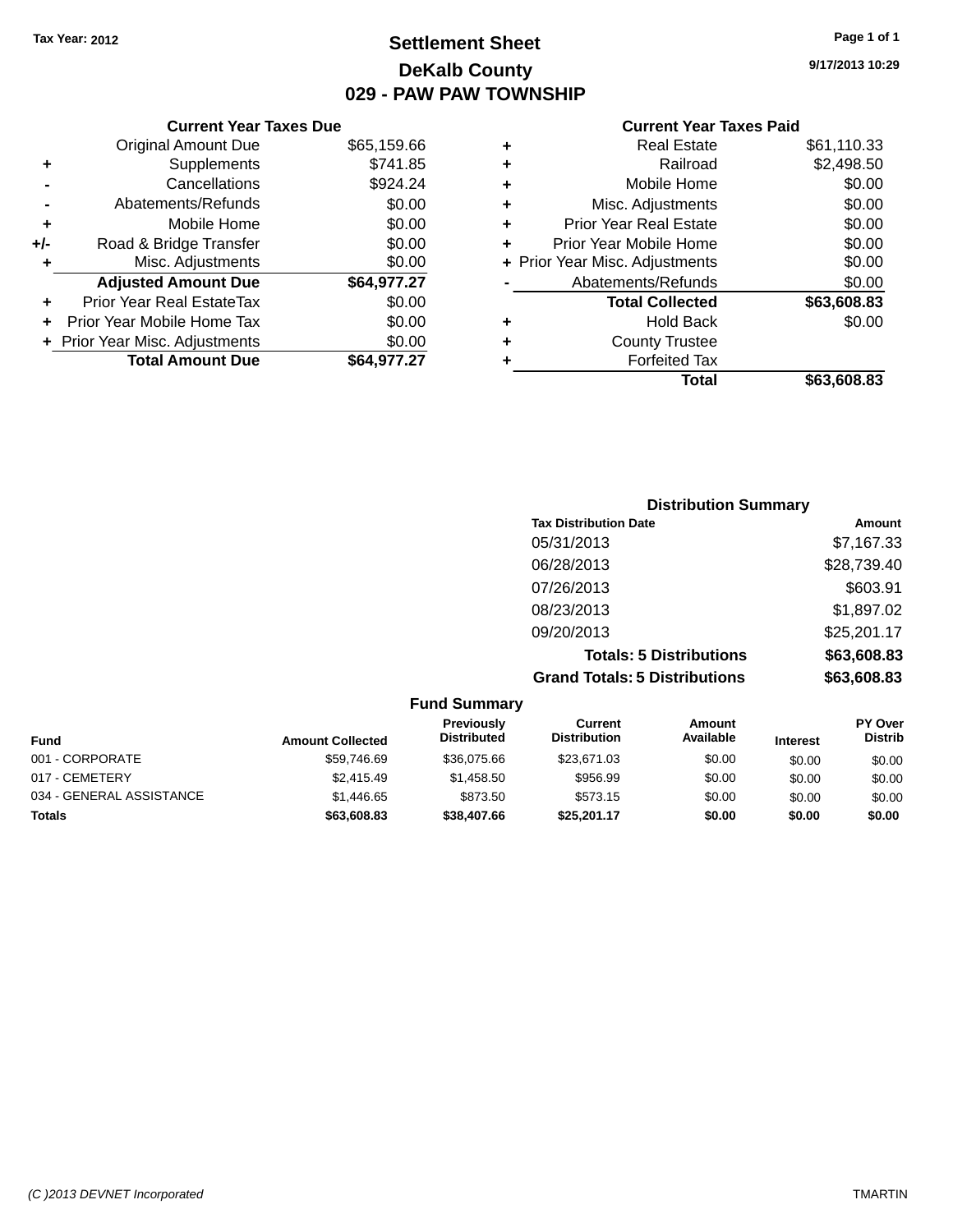### **Settlement Sheet Tax Year: 2012 Page 1 of 1 DeKalb County 030 - PAW PAW ROAD & BRIDGE**

**9/17/2013 10:29**

|     | <b>Current Year Taxes Due</b>  |             |  |  |  |  |
|-----|--------------------------------|-------------|--|--|--|--|
|     | <b>Original Amount Due</b>     | \$89,870.72 |  |  |  |  |
| ٠   | Supplements                    | \$1,023.17  |  |  |  |  |
|     | Cancellations                  | \$1,274.74  |  |  |  |  |
|     | Abatements/Refunds             | \$0.00      |  |  |  |  |
| ٠   | Mobile Home                    | \$0.00      |  |  |  |  |
| +/- | Road & Bridge Transfer         | \$0.00      |  |  |  |  |
| ٠   | Misc. Adjustments              | \$0.00      |  |  |  |  |
|     | <b>Adjusted Amount Due</b>     | \$89,619.15 |  |  |  |  |
| ٠   | Prior Year Real EstateTax      | \$0.00      |  |  |  |  |
| ÷   | Prior Year Mobile Home Tax     | \$0.00      |  |  |  |  |
|     | + Prior Year Misc. Adjustments | \$0.00      |  |  |  |  |
|     | <b>Total Amount Due</b>        | \$89,619.15 |  |  |  |  |
|     |                                |             |  |  |  |  |

|   | <b>Real Estate</b>             | \$84,285.75 |
|---|--------------------------------|-------------|
| ٠ | Railroad                       | \$3,446.02  |
| ٠ | Mobile Home                    | \$0.00      |
| ٠ | Misc. Adjustments              | \$0.00      |
| ٠ | <b>Prior Year Real Estate</b>  | \$0.00      |
|   | Prior Year Mobile Home         | \$0.00      |
|   | + Prior Year Misc. Adjustments | \$0.00      |
|   | Abatements/Refunds             | \$0.00      |
|   | <b>Total Collected</b>         | \$87,731.77 |
| ٠ | Hold Back                      | \$0.00      |
| ٠ | <b>County Trustee</b>          |             |
| ٠ | <b>Forfeited Tax</b>           |             |
|   | Total                          | \$87,731.77 |
|   |                                |             |

| <b>Distribution Summary</b>          |             |
|--------------------------------------|-------------|
| <b>Tax Distribution Date</b>         | Amount      |
| 05/31/2013                           | \$9,885.45  |
| 06/28/2013                           | \$39,638.56 |
| 07/26/2013                           | \$832.98    |
| 08/23/2013                           | \$2,616.47  |
| 09/20/2013                           | \$34,758.31 |
| <b>Totals: 5 Distributions</b>       | \$87,731.77 |
| <b>Grand Totals: 5 Distributions</b> | \$87,731.77 |

|                                         |                         | <b>Fund Summary</b>                     |                                |                     |                 |                           |
|-----------------------------------------|-------------------------|-----------------------------------------|--------------------------------|---------------------|-----------------|---------------------------|
| <b>Fund</b>                             | <b>Amount Collected</b> | <b>Previously</b><br><b>Distributed</b> | Current<br><b>Distribution</b> | Amount<br>Available | <b>Interest</b> | PY Over<br><b>Distrib</b> |
| 007 - ROAD AND BRIDGE                   | \$42,547.26             | \$25.690.53                             | \$16,856.73                    | \$0.00              | \$0.00          | \$0.00                    |
| 009 - PERMANENT ROAD                    | \$34.070.03             | \$20.571.88                             | \$13,498.15                    | \$0.00              | \$0.00          | \$0.00                    |
| 010 - EQUIPMENT AND BUILDING            | \$4,681.81              | \$2,826.93                              | \$1,854.88                     | \$0.00              | \$0.00          | \$0.00                    |
| 027 - AUDIT                             | \$702.38                | \$424.11                                | \$278.27                       | \$0.00              | \$0.00          | \$0.00                    |
| 035 - TORT JUDGEMENTS/LIABILITY<br>INS. | \$4.521.08              | \$2,729.88                              | \$1,791.20                     | \$0.00              | \$0.00          | \$0.00                    |
| 047 - SOCIAL SECURITY                   | \$1,209.21              | \$730.13                                | \$479.08                       | \$0.00              | \$0.00          | \$0.00                    |
| <b>Totals</b>                           | \$87,731.77             | \$52,973.46                             | \$34,758.31                    | \$0.00              | \$0.00          | \$0.00                    |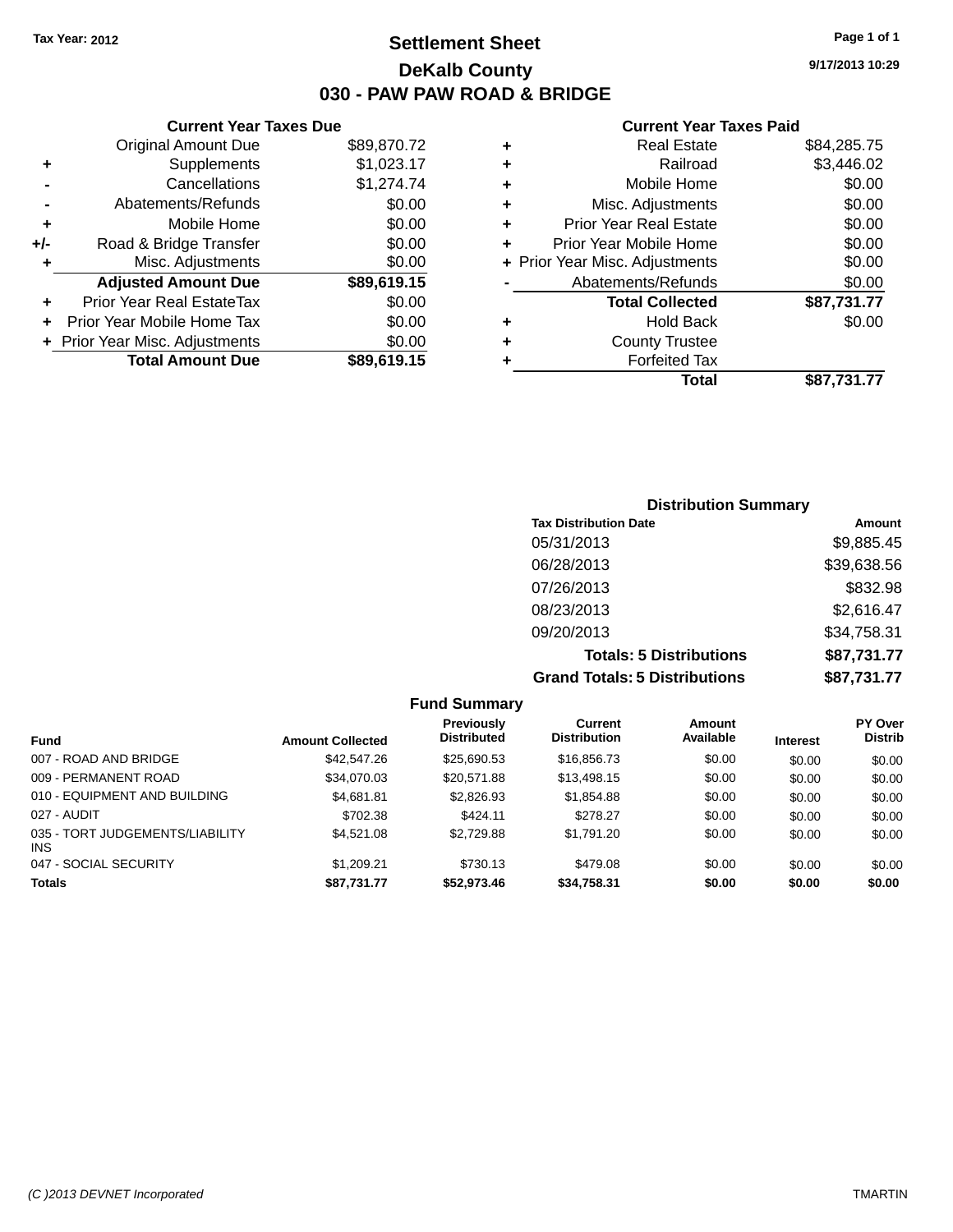## **Settlement Sheet Tax Year: 2012 Page 1 of 1 DeKalb County 031 - PIERCE TOWNSHIP**

**9/17/2013 10:29**

|       | <b>Current Year Taxes Due</b>  |             |  |  |  |
|-------|--------------------------------|-------------|--|--|--|
|       | <b>Original Amount Due</b>     | \$55,019.62 |  |  |  |
| ٠     | Supplements                    | \$282.94    |  |  |  |
|       | Cancellations                  | \$295.22    |  |  |  |
|       | Abatements/Refunds             | \$0.73      |  |  |  |
| ٠     | Mobile Home                    | \$0.00      |  |  |  |
| $+/-$ | Road & Bridge Transfer         | \$0.00      |  |  |  |
| ٠     | Misc. Adjustments              | \$0.00      |  |  |  |
|       | <b>Adjusted Amount Due</b>     | \$55,006.61 |  |  |  |
| ÷     | Prior Year Real EstateTax      | (\$52.80)   |  |  |  |
|       | Prior Year Mobile Home Tax     | \$0.00      |  |  |  |
|       | + Prior Year Misc. Adjustments | \$0.00      |  |  |  |
|       | <b>Total Amount Due</b>        | \$54,953.81 |  |  |  |
|       |                                |             |  |  |  |

| ٠ | <b>Real Estate</b>             | \$54,380.17 |
|---|--------------------------------|-------------|
| ٠ | Railroad                       | \$0.00      |
| ٠ | Mobile Home                    | \$0.00      |
| ٠ | Misc. Adjustments              | \$0.00      |
| ٠ | <b>Prior Year Real Estate</b>  | (\$52.80)   |
| ÷ | Prior Year Mobile Home         | \$0.00      |
|   | + Prior Year Misc. Adjustments | \$0.00      |
|   | Abatements/Refunds             | \$0.73      |
|   | <b>Total Collected</b>         | \$54,326.64 |
| ÷ | Hold Back                      | \$0.00      |
| ÷ | <b>County Trustee</b>          |             |
| ٠ | <b>Forfeited Tax</b>           |             |
|   | Total                          | \$54,326.64 |
|   |                                |             |

| <b>Distribution Summary</b>          |             |
|--------------------------------------|-------------|
| <b>Tax Distribution Date</b>         | Amount      |
| 05/31/2013                           | \$7,009.34  |
| 06/28/2013                           | \$24,398.28 |
| 07/26/2013                           | \$148.23    |
| 08/23/2013                           | \$2,091.10  |
| 09/20/2013                           | \$20,679.69 |
| <b>Totals: 5 Distributions</b>       | \$54,326.64 |
| <b>Grand Totals: 5 Distributions</b> | \$54,326.64 |

|                                         |                         | <b>Fund Summary</b>              |                                       |                     |                 |                           |
|-----------------------------------------|-------------------------|----------------------------------|---------------------------------------|---------------------|-----------------|---------------------------|
| <b>Fund</b>                             | <b>Amount Collected</b> | Previously<br><b>Distributed</b> | <b>Current</b><br><b>Distribution</b> | Amount<br>Available | <b>Interest</b> | PY Over<br><b>Distrib</b> |
| 001 - CORPORATE                         | \$40,502.50             | \$25,085.03                      | \$15,417,47                           | \$0.00              | \$0.00          | \$0.00                    |
| $005 - I. M. R. F.$                     | \$3,210.50              | \$1.988.41                       | \$1,222.09                            | \$0.00              | \$0.00          | \$0.00                    |
| 027 - AUDIT                             | \$884.93                | \$548.08                         | \$336.85                              | \$0.00              | \$0.00          | \$0.00                    |
| 035 - TORT JUDGEMENTS/LIABILITY<br>INS. | \$4.049.35              | \$2,507.95                       | \$1,541.40                            | \$0.00              | \$0.00          | \$0.00                    |
| 047 - SOCIAL SECURITY                   | \$2,716.66              | \$1,682.55                       | \$1,034.11                            | \$0.00              | \$0.00          | \$0.00                    |
| 054 - GENERAL ASSISTANCE                | \$2,962.70              | \$1.834.93                       | \$1.127.77                            | \$0.00              | \$0.00          | \$0.00                    |
| <b>Totals</b>                           | \$54,326.64             | \$33,646.95                      | \$20,679.69                           | \$0.00              | \$0.00          | \$0.00                    |
|                                         |                         | <b>Abatement Detail</b>          |                                       |                     |                 |                           |

| <u>Year Source</u>      | <b>Account Type</b>  |        | <b>Amount Adiustment Description</b>         |
|-------------------------|----------------------|--------|----------------------------------------------|
| 2012 RE - Real Estate   | <b>PTAB Decision</b> |        | \$0.73 12-13-100-003 2011 PTAB REFUND by TBA |
| <b>Totals 1 entries</b> |                      | \$0.73 |                                              |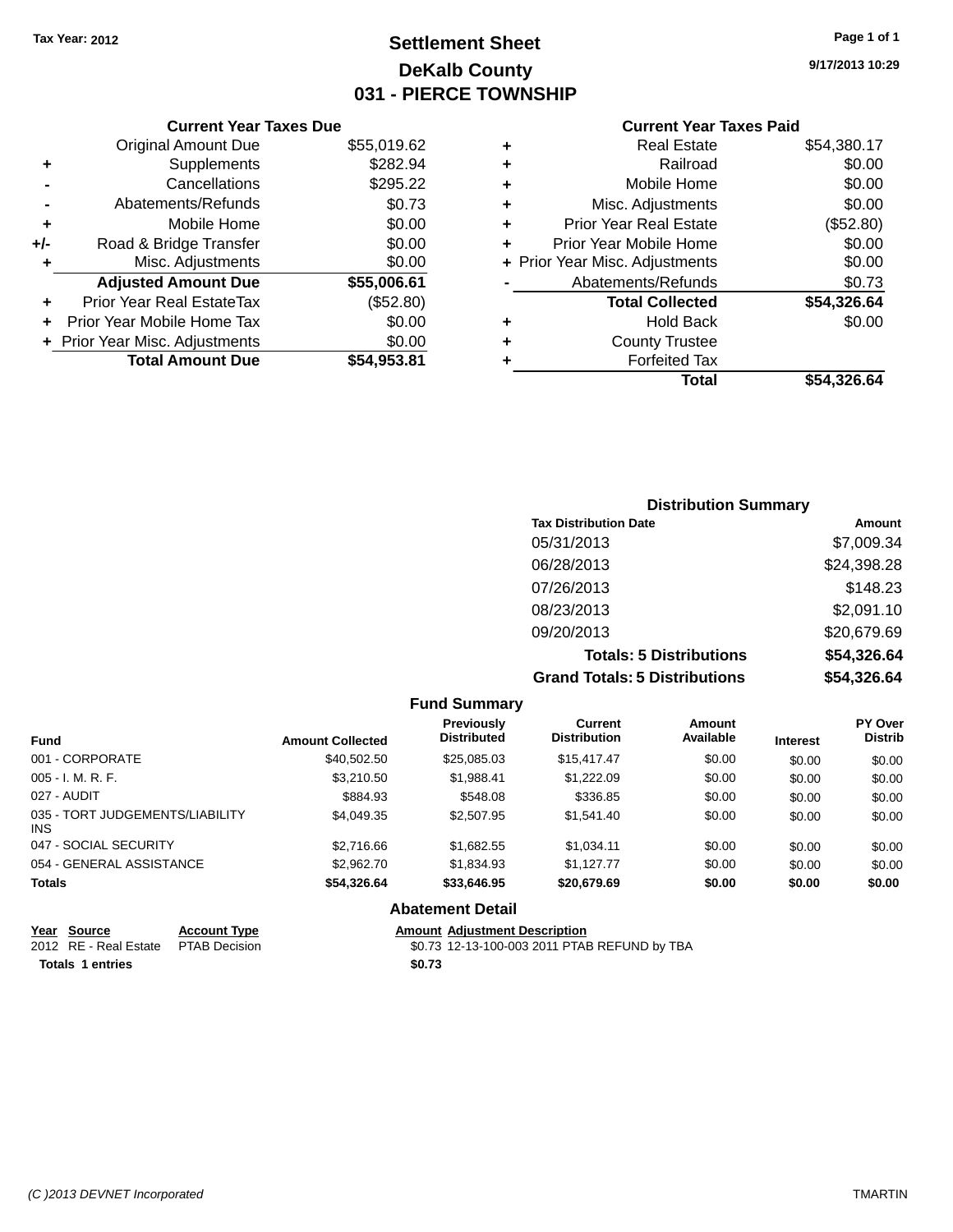### **Settlement Sheet Tax Year: 2012 Page 1 of 1 DeKalb County 032 - PIERCE ROAD & BRIDGE**

**9/17/2013 10:29**

|     | <b>Current Year Taxes Due</b>    |              |  |  |  |
|-----|----------------------------------|--------------|--|--|--|
|     | <b>Original Amount Due</b>       | \$162,040.56 |  |  |  |
| ٠   | Supplements                      | \$833.29     |  |  |  |
|     | Cancellations                    | \$869.46     |  |  |  |
|     | Abatements/Refunds               | \$2.15       |  |  |  |
| ٠   | Mobile Home                      | \$0.00       |  |  |  |
| +/- | Road & Bridge Transfer           | \$0.00       |  |  |  |
| ٠   | Misc. Adjustments                | \$0.00       |  |  |  |
|     | <b>Adjusted Amount Due</b>       | \$162,002.24 |  |  |  |
| ٠   | <b>Prior Year Real EstateTax</b> | (\$157.14)   |  |  |  |
|     | Prior Year Mobile Home Tax       | \$0.00       |  |  |  |
|     | + Prior Year Misc. Adjustments   | \$0.00       |  |  |  |
|     | <b>Total Amount Due</b>          | \$161,845.10 |  |  |  |
|     |                                  |              |  |  |  |

| ٠ | <b>Real Estate</b>             | \$160,157.34 |
|---|--------------------------------|--------------|
| ٠ | Railroad                       | \$0.00       |
| ٠ | Mobile Home                    | \$0.00       |
| ٠ | Misc. Adjustments              | \$0.00       |
| ٠ | <b>Prior Year Real Estate</b>  | (\$157.14)   |
| ٠ | Prior Year Mobile Home         | \$0.00       |
|   | + Prior Year Misc. Adjustments | \$0.00       |
|   | Abatements/Refunds             | \$2.15       |
|   | <b>Total Collected</b>         | \$159,998.05 |
| ٠ | <b>Hold Back</b>               | \$0.00       |
| ٠ | <b>County Trustee</b>          |              |
| ٠ | <b>Forfeited Tax</b>           |              |
|   | Total                          | \$159,998.05 |
|   |                                |              |

| <b>Distribution Summary</b>          |              |
|--------------------------------------|--------------|
| <b>Tax Distribution Date</b>         | Amount       |
| 05/31/2013                           | \$20,643.25  |
| 06/28/2013                           | \$71,854.32  |
| 07/26/2013                           | \$436.51     |
| 08/23/2013                           | \$6,158.72   |
| 09/20/2013                           | \$60,905.25  |
| <b>Totals: 5 Distributions</b>       | \$159,998.05 |
| <b>Grand Totals: 5 Distributions</b> | \$159,998.05 |

|                              |                         | <b>Fund Summary</b>                     |                                       |                     |                 |                                  |
|------------------------------|-------------------------|-----------------------------------------|---------------------------------------|---------------------|-----------------|----------------------------------|
| <b>Fund</b>                  | <b>Amount Collected</b> | <b>Previously</b><br><b>Distributed</b> | <b>Current</b><br><b>Distribution</b> | Amount<br>Available | <b>Interest</b> | <b>PY Over</b><br><b>Distrib</b> |
| $005 - I. M. R. F.$          | \$111.56                | \$69.11                                 | \$42.45                               | \$0.00              | \$0.00          | \$0.00                           |
| 007 - ROAD AND BRIDGE        | \$113,811.25            | \$70,487.58                             | \$43.323.67                           | \$0.00              | \$0.00          | \$0.00                           |
| 008 - BRIDGE CONST W/COUNTY  | \$9,036.68              | \$5,596.75                              | \$3,439.93                            | \$0.00              | \$0.00          | \$0.00                           |
| 009 - PERMANENT ROAD         | \$29,555.78             | \$18,305.00                             | \$11,250.78                           | \$0.00              | \$0.00          | \$0.00                           |
| 010 - EQUIPMENT AND BUILDING | \$6,328.87              | \$3,919.70                              | \$2,409.17                            | \$0.00              | \$0.00          | \$0.00                           |
| 047 - SOCIAL SECURITY        | \$1.153.91              | \$714.66                                | \$439.25                              | \$0.00              | \$0.00          | \$0.00                           |
| <b>Totals</b>                | \$159,998.05            | \$99,092.80                             | \$60,905.25                           | \$0.00              | \$0.00          | \$0.00                           |
|                              |                         | <b>Abatement Detail</b>                 |                                       |                     |                 |                                  |

|                         | Year Source                         | <b>Account Type</b> |        | <b>Amount Adiustment Description</b>         |
|-------------------------|-------------------------------------|---------------------|--------|----------------------------------------------|
|                         | 2012 RE - Real Estate PTAB Decision |                     |        | \$2.15 12-13-100-003 2011 PTAB REFUND by TBA |
| <b>Totals 1 entries</b> |                                     |                     | \$2.15 |                                              |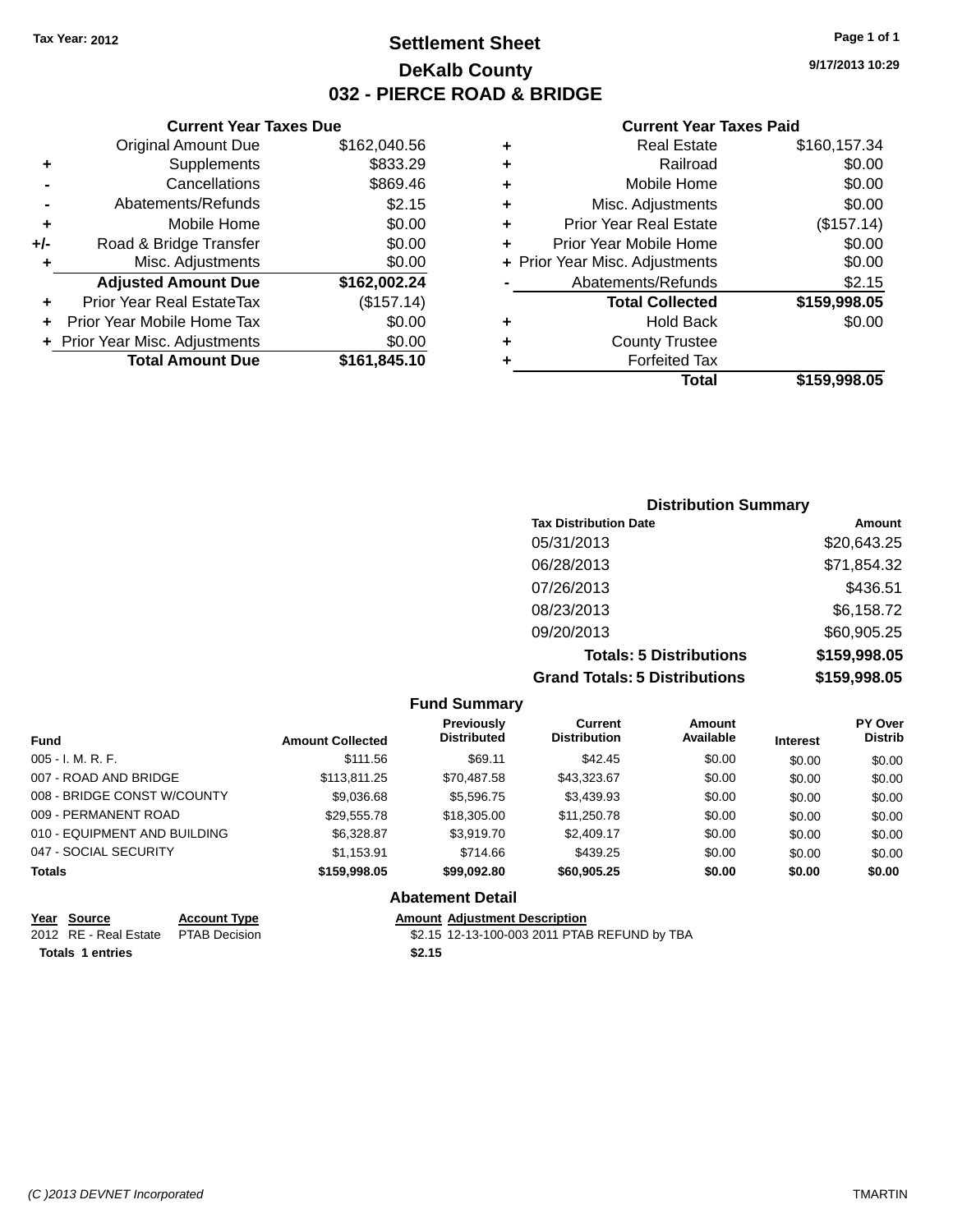### **Settlement Sheet Tax Year: 2012 Page 1 of 1 DeKalb County 033 - SANDWICH TOWNSHIP**

**9/17/2013 10:29**

| <b>Current Year Taxes Paid</b> |  |  |
|--------------------------------|--|--|
|                                |  |  |

|     | <b>Current Year Taxes Due</b>  |              |  |  |
|-----|--------------------------------|--------------|--|--|
|     | <b>Original Amount Due</b>     | \$234,740.07 |  |  |
| ٠   | Supplements                    | \$1,594.00   |  |  |
|     | Cancellations                  | \$1,725.97   |  |  |
|     | Abatements/Refunds             | \$0.19       |  |  |
| ٠   | Mobile Home                    | \$0.00       |  |  |
| +/- | Road & Bridge Transfer         | \$0.00       |  |  |
| ٠   | Misc. Adjustments              | \$0.00       |  |  |
|     | <b>Adjusted Amount Due</b>     | \$234,607.91 |  |  |
| ٠   | Prior Year Real EstateTax      | \$223.32     |  |  |
|     | Prior Year Mobile Home Tax     | \$0.00       |  |  |
|     | + Prior Year Misc. Adjustments | \$0.00       |  |  |
|     | <b>Total Amount Due</b>        | \$234.831.23 |  |  |
|     |                                |              |  |  |

| ٠ | <b>Real Estate</b>             | \$224,095.84 |
|---|--------------------------------|--------------|
| ٠ | Railroad                       | \$757.80     |
| ٠ | Mobile Home                    | \$0.00       |
| ٠ | Misc. Adjustments              | \$0.00       |
| ٠ | <b>Prior Year Real Estate</b>  | \$223.32     |
| ٠ | Prior Year Mobile Home         | \$0.00       |
|   | + Prior Year Misc. Adjustments | \$0.00       |
|   | Abatements/Refunds             | \$0.19       |
|   | <b>Total Collected</b>         | \$225,076.77 |
| ٠ | <b>Hold Back</b>               | \$0.00       |
| ٠ | <b>County Trustee</b>          |              |
| ٠ | <b>Forfeited Tax</b>           |              |
|   | Total                          | \$225,076.77 |
|   |                                |              |

| <b>Distribution Summary</b>          |              |
|--------------------------------------|--------------|
| <b>Tax Distribution Date</b>         | Amount       |
| 05/31/2013                           | \$30,164.50  |
| 06/28/2013                           | \$93,315.78  |
| 07/26/2013                           | \$3,490.23   |
| 08/23/2013                           | \$18,000.21  |
| 09/20/2013                           | \$80,106.05  |
| <b>Totals: 5 Distributions</b>       | \$225,076.77 |
| <b>Grand Totals: 5 Distributions</b> | \$225,076.77 |

| <b>Amount Collected</b> | <b>Previously</b><br><b>Distributed</b> | Current<br><b>Distribution</b>                 | Amount<br>Available | <b>Interest</b> | <b>PY Over</b><br><b>Distrib</b> |
|-------------------------|-----------------------------------------|------------------------------------------------|---------------------|-----------------|----------------------------------|
| \$116,793.76            | \$75,226.23                             | \$41,567.53                                    | \$0.00              | \$0.00          | \$0.00                           |
| \$14,384.18             | \$9,264.76                              | \$5,119.42                                     | \$0.00              | \$0.00          | \$0.00                           |
| \$67,609.00             | \$43,546.59                             | \$24,062.41                                    | \$0.00              | \$0.00          | \$0.00                           |
| \$7,106.11              | \$4.577.01                              | \$2,529.10                                     | \$0.00              | \$0.00          | \$0.00                           |
| \$19,183.72             | \$12,356.13                             | \$6,827.59                                     | \$0.00              | \$0.00          | \$0.00                           |
| \$225,076.77            | \$144.970.72                            | \$80,106.05                                    | \$0.00              | \$0.00          | \$0.00                           |
|                         |                                         |                                                |                     |                 |                                  |
|                         |                                         | <b>Fund Summary</b><br><b>Abatement Detail</b> |                     |                 |                                  |

| Year Source                         | <b>Account Type</b> | <b>Amount Adiustment Description</b> |
|-------------------------------------|---------------------|--------------------------------------|
| 2012 RE - Real Estate PTAB Decision |                     | \$0.19 19-27-427-021 2011 PTAE       |

**Totals 1 entries \$0.19**

\$0.19 19-27-427-021 2011 PTAB REFUND by TBA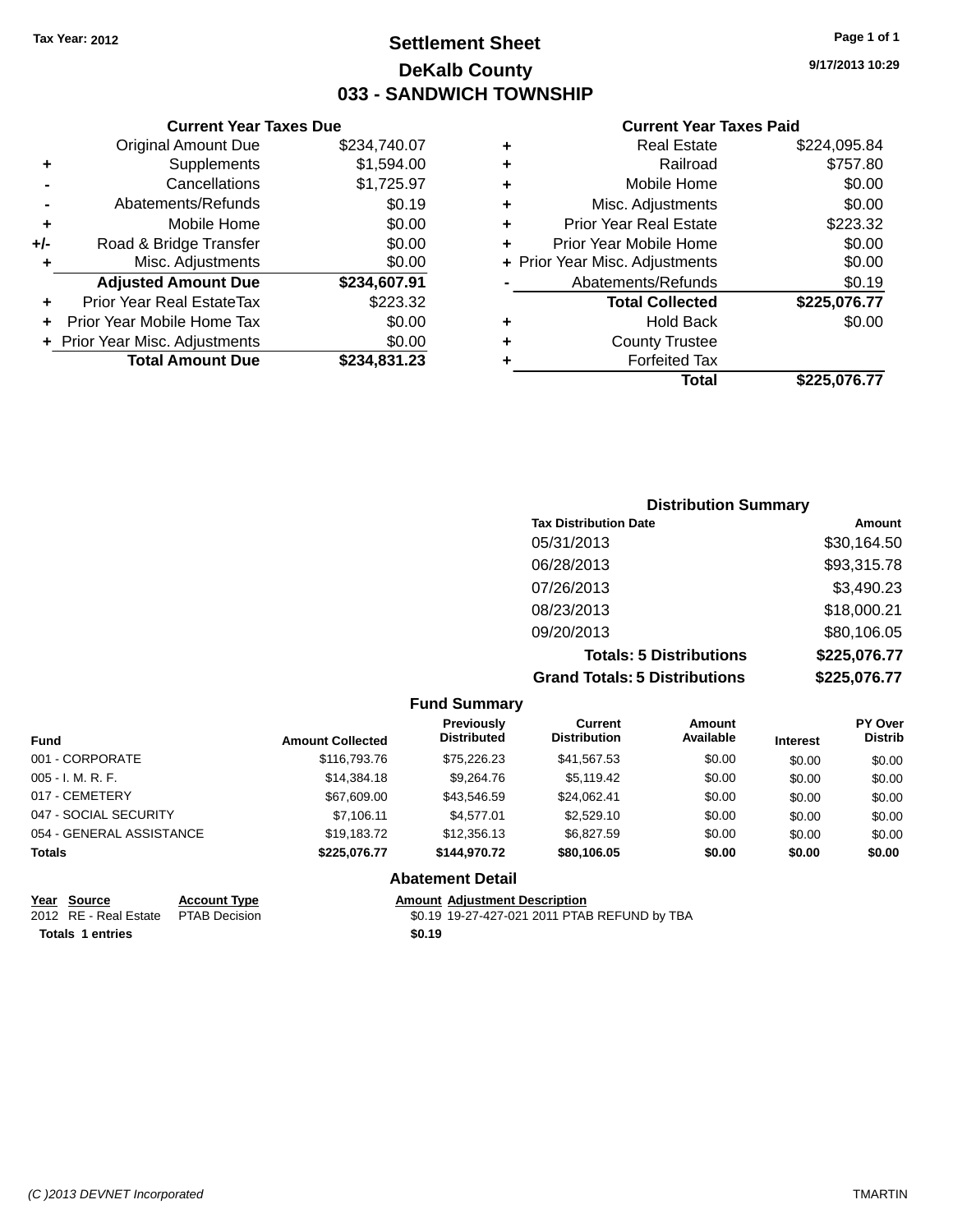### **Settlement Sheet Tax Year: 2012 Page 1 of 1 DeKalb County 034 - SANDWICH PUBLIC LIBRARY DISTRICT**

#### **Current Year Taxes Due** Original Amount Due \$536,197.13

|       | <b>Total Amount Due</b>          | \$536,213.78       |
|-------|----------------------------------|--------------------|
|       | + Prior Year Misc. Adjustments   | \$0.00             |
|       | Prior Year Mobile Home Tax       | \$0.00             |
| ٠     | <b>Prior Year Real EstateTax</b> | \$318.55           |
|       | <b>Adjusted Amount Due</b>       | \$535,895.23       |
| ÷     | Misc. Adjustments                | \$0.00             |
| $+/-$ | Road & Bridge Transfer           | \$0.00             |
| ٠     | Mobile Home                      | \$0.00             |
|       | Abatements/Refunds               | \$0.45             |
|       | Cancellations                    | \$3,942.51         |
| ٠     | Supplements                      | \$3,641.06         |
|       | Oliginal Alliount Due            | <b>JUU. 197.10</b> |

#### **Current Year Taxes Paid**

| ٠ | <b>Real Estate</b>             | \$511,883.44 |
|---|--------------------------------|--------------|
| ٠ | Railroad                       | \$1,730.96   |
| ٠ | Mobile Home                    | \$0.00       |
| ٠ | Misc. Adjustments              | \$0.00       |
| ٠ | <b>Prior Year Real Estate</b>  | \$318.55     |
| ٠ | Prior Year Mobile Home         | \$0.00       |
|   | + Prior Year Misc. Adjustments | \$0.00       |
|   | Abatements/Refunds             | \$0.45       |
|   | <b>Total Collected</b>         | \$513,932.50 |
| ٠ | Hold Back                      | \$0.00       |
| ٠ | <b>County Trustee</b>          |              |
| ٠ | <b>Forfeited Tax</b>           |              |
|   | Total                          | \$513,932.50 |
|   |                                |              |

### **Distribution Summary Tax Distribution Date Amount** 05/31/2013 \$68,699.37 06/28/2013 \$213,164.90 07/26/2013 \$7,972.35 08/23/2013 \$41,116.52 09/20/2013 \$182,979.36 **Totals: 5 Distributions \$513,932.50 Grand Totals: 5 Distributions \$513,932.50**

|                                         |                         | <b>Fund Summary</b>              |                                |                     |                 |                           |
|-----------------------------------------|-------------------------|----------------------------------|--------------------------------|---------------------|-----------------|---------------------------|
| <b>Fund</b>                             | <b>Amount Collected</b> | Previously<br><b>Distributed</b> | Current<br><b>Distribution</b> | Amount<br>Available | <b>Interest</b> | PY Over<br><b>Distrib</b> |
| 001 - CORPORATE                         | \$263,890.50            | \$169,935.52                     | \$93,954.98                    | \$0.00              | \$0.00          | \$0.00                    |
| 003 - BONDS AND INTEREST                | \$193.743.29            | \$124.763.37                     | \$68,979.92                    | \$0.00              | \$0.00          | \$0.00                    |
| 004 - OPERATIONS & MAINTENANCE          | \$27.898.83             | \$17.965.80                      | \$9,933.03                     | \$0.00              | \$0.00          | \$0.00                    |
| $005 - I. M. R. F.$                     | \$7,576.39              | \$4.878.91                       | \$2,697.48                     | \$0.00              | \$0.00          | \$0.00                    |
| 027 - AUDIT                             | \$2,119.46              | \$1,364.85                       | \$754.61                       | \$0.00              | \$0.00          | \$0.00                    |
| 035 - TORT JUDGEMENTS/LIABILITY<br>INS. | \$10.684.11             | \$6,880.16                       | \$3,803.95                     | \$0.00              | \$0.00          | \$0.00                    |
| 047 - SOCIAL SECURITY                   | \$8,019.92              | \$5,164.53                       | \$2,855.39                     | \$0.00              | \$0.00          | \$0.00                    |
| <b>Totals</b>                           | \$513.932.50            | \$330,953.14                     | \$182,979,36                   | \$0.00              | \$0.00          | \$0.00                    |
|                                         |                         | <b>Abatement Detail</b>          |                                |                     |                 |                           |

| Year Source                         | <b>Account Type</b> | <b>Amount Adiustment Description</b>         |
|-------------------------------------|---------------------|----------------------------------------------|
| 2012 RE - Real Estate PTAB Decision |                     | \$0.45 19-27-427-021 2011 PTAB REFUND by TBA |
| Totals 1 entries                    |                     | \$0.45                                       |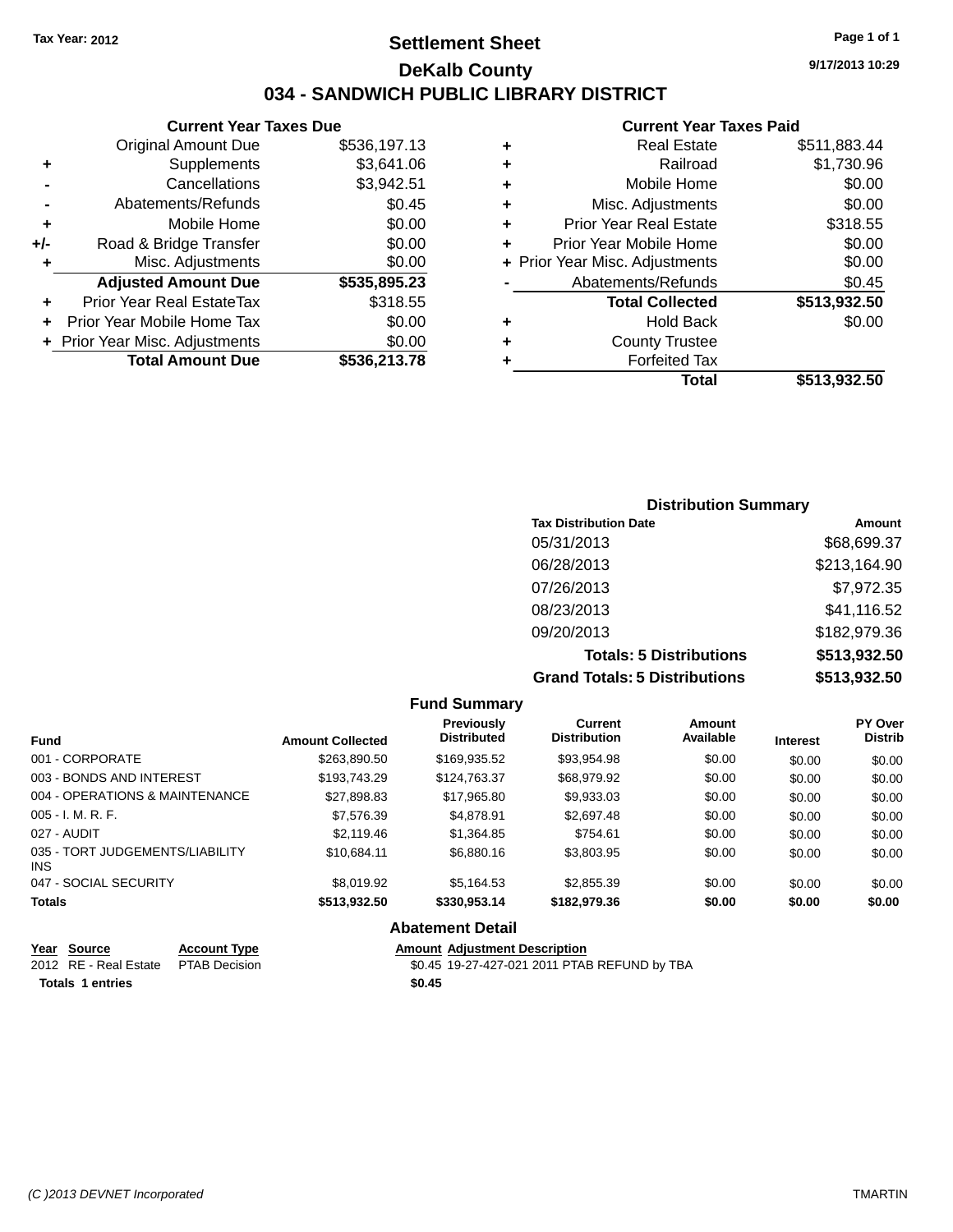### **Settlement Sheet Tax Year: 2012 Page 1 of 1 DeKalb County 035 - SANDWICH ROAD & BRIDGE**

**Current Year Taxes Due** Original Amount Due \$226,641.59 **+** Supplements \$1,244.84 **-** Cancellations \$1,347.91 **-** Abatements/Refunds \$0.15 **+** Mobile Home \$0.00 **+/-** Road & Bridge Transfer (\$41,481.28) **+** Misc. Adjustments \$0.00 **Adjusted Amount Due \$185,057.09 +** Prior Year Real EstateTax \$173.69 **+** Prior Year Mobile Home Tax \$0.00 **+ Prior Year Misc. Adjustments**  $$0.00$ **Total Amount Due \$185,230.78**

#### **Current Year Taxes Paid**

|   | <b>Real Estate</b>             | \$175,009.54 |
|---|--------------------------------|--------------|
| ٠ | Railroad                       | \$646.89     |
| ٠ | Mobile Home                    | \$0.00       |
| ٠ | Misc. Adjustments              | \$0.00       |
| ٠ | <b>Prior Year Real Estate</b>  | \$173.69     |
| ÷ | Prior Year Mobile Home         | \$0.00       |
|   | + Prior Year Misc. Adjustments | \$0.00       |
|   | Abatements/Refunds             | \$0.15       |
|   | <b>Total Collected</b>         | \$175,829.97 |
| ٠ | <b>Hold Back</b>               | \$0.00       |
| ٠ | <b>County Trustee</b>          |              |
| ٠ | <b>Forfeited Tax</b>           |              |
|   | Total                          | \$175,829.97 |
|   |                                |              |

| <b>Road and Bridge Summary</b> |             |               | <b>Distribution Summary</b>    |              |  |
|--------------------------------|-------------|---------------|--------------------------------|--------------|--|
| <b>Municipality</b>            | Amt. Due    | Amt. Distrib. | <b>Tax Distribution Date</b>   | Amount       |  |
| CITY OF SANDWICH               | \$43,281.39 | \$41,481.28   | 05/31/2013                     | \$23,556.65  |  |
| Totals                         | \$43,281.39 | \$41,481.28   | 06/28/2013                     | \$72,903.23  |  |
|                                |             |               | 07/26/2013                     | \$2,725.70   |  |
|                                |             |               | 08/23/2013                     | \$14,057.31  |  |
|                                |             |               | 09/20/2013                     | \$62,587.08  |  |
|                                |             |               | <b>Totals: 5 Distributions</b> | \$175,829.97 |  |

**Grand Totals: 5 Distributions** 

| ıtıons | \$175,829.97 |
|--------|--------------|
| tions  | \$175,829.97 |
|        |              |

|                              |                         | <b>Fund Summary</b>                     |                                |                     |                 |                           |
|------------------------------|-------------------------|-----------------------------------------|--------------------------------|---------------------|-----------------|---------------------------|
| <b>Fund</b>                  | <b>Amount Collected</b> | <b>Previously</b><br><b>Distributed</b> | Current<br><b>Distribution</b> | Amount<br>Available | <b>Interest</b> | PY Over<br><b>Distrib</b> |
| 007 - ROAD AND BRIDGE        | \$52,746.83             | \$33,965.84                             | \$18,780.99                    | \$0.00              | \$0.00          | \$0.00                    |
| 009 - PERMANENT ROAD         | \$79,185.19             | \$51.002.67                             | \$28,182.52                    | \$0.00              | \$0.00          | \$0.00                    |
| 010 - EQUIPMENT AND BUILDING | \$43,410.74             | \$27,960.58                             | \$15,450.16                    | \$0.00              | \$0.00          | \$0.00                    |
| 047 - SOCIAL SECURITY        | \$487.21                | \$313.80                                | \$173.41                       | \$0.00              | \$0.00          | \$0.00                    |
| <b>Totals</b>                | \$175.829.97            | \$113,242.89                            | \$62,587.08                    | \$0.00              | \$0.00          | \$0.00                    |
|                              |                         | <b>Abatement Detail</b>                 |                                |                     |                 |                           |

|                  | Year Source                         | <b>Account Type</b> | <b>Amount Adiustment Description</b>         |
|------------------|-------------------------------------|---------------------|----------------------------------------------|
|                  | 2012 RE - Real Estate PTAB Decision |                     | \$0.19 19-27-427-021 2011 PTAB REFUND by TBA |
| Totals 1 entries |                                     |                     | \$0.19                                       |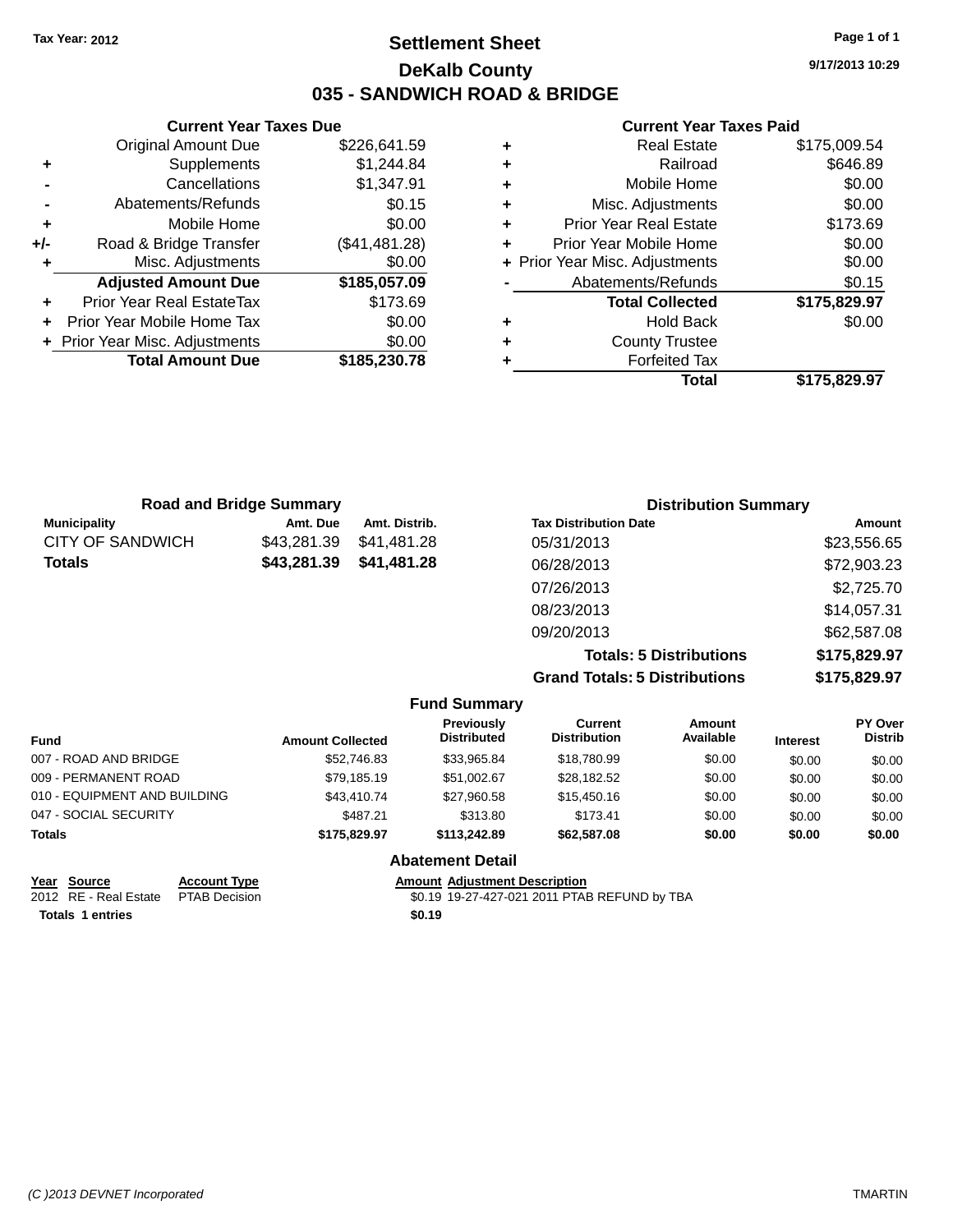# **Settlement Sheet Tax Year: 2012 Page 1 of 1 DeKalb County 036 - SHABBONA TOWNSHIP**

**9/17/2013 10:29**

#### **Current Year Taxes Paid**

|     | <b>Current Year Taxes Due</b>  |             |  |  |  |  |
|-----|--------------------------------|-------------|--|--|--|--|
|     | <b>Original Amount Due</b>     | \$95,508.49 |  |  |  |  |
| ٠   | Supplements                    | \$334.13    |  |  |  |  |
|     | Cancellations                  | \$393.39    |  |  |  |  |
|     | Abatements/Refunds             | \$2.84      |  |  |  |  |
| ٠   | Mobile Home                    | \$0.00      |  |  |  |  |
| +/- | Road & Bridge Transfer         | \$0.00      |  |  |  |  |
| ٠   | Misc. Adjustments              | \$27.32     |  |  |  |  |
|     | <b>Adjusted Amount Due</b>     | \$95,473.71 |  |  |  |  |
|     | Prior Year Real EstateTax      | (\$376.17)  |  |  |  |  |
|     | Prior Year Mobile Home Tax     | \$0.00      |  |  |  |  |
|     | + Prior Year Misc. Adjustments | \$0.00      |  |  |  |  |
|     | <b>Total Amount Due</b>        | \$95,097.54 |  |  |  |  |
|     |                                |             |  |  |  |  |

|   | <b>Total</b>                   | \$92,579.72 |
|---|--------------------------------|-------------|
|   | <b>Forfeited Tax</b>           |             |
| ٠ | <b>County Trustee</b>          |             |
| ٠ | <b>Hold Back</b>               | \$0.00      |
|   | <b>Total Collected</b>         | \$92,579.72 |
|   | Abatements/Refunds             | \$2.84      |
|   | + Prior Year Misc. Adjustments | \$0.00      |
| ٠ | Prior Year Mobile Home         | \$0.00      |
| ٠ | <b>Prior Year Real Estate</b>  | (\$376.17)  |
| ٠ | Misc. Adjustments              | \$27.32     |
| ٠ | Mobile Home                    | \$0.00      |
| ٠ | Railroad                       | \$2,969.26  |
| ٠ | <b>Real Estate</b>             | \$89,962.15 |
|   |                                |             |

| <b>Distribution Summary</b>          |             |
|--------------------------------------|-------------|
| <b>Tax Distribution Date</b>         | Amount      |
| 05/31/2013                           | \$8,926.61  |
| 06/28/2013                           | \$42,123.17 |
| 07/26/2013                           | \$1,114.80  |
| 08/23/2013                           | \$4,116.66  |
| 09/20/2013                           | \$36,298.48 |
| <b>Totals: 5 Distributions</b>       | \$92,579.72 |
| <b>Grand Totals: 5 Distributions</b> | \$92,579.72 |

|                          |                         | <b>Fund Summary</b>                    |                                       |                            |                 |                                  |
|--------------------------|-------------------------|----------------------------------------|---------------------------------------|----------------------------|-----------------|----------------------------------|
| <b>Fund</b>              | <b>Amount Collected</b> | Previously<br><b>Distributed</b>       | <b>Current</b><br><b>Distribution</b> | <b>Amount</b><br>Available | <b>Interest</b> | <b>PY Over</b><br><b>Distrib</b> |
| 001 - CORPORATE          | \$60.973.49             | \$37.067.12                            | \$23,906.37                           | \$0.00                     | \$0.00          | \$0.00                           |
| 017 - CEMETERY           | \$31,506.16             | \$19.153.28                            | \$12,352.88                           | \$0.00                     | \$0.00          | \$0.00                           |
| 054 - GENERAL ASSISTANCE | \$100.07                | \$60.84                                | \$39.23                               | \$0.00                     | \$0.00          | \$0.00                           |
| <b>Totals</b>            | \$92.579.72             | \$56,281,24                            | \$36,298,48                           | \$0.00                     | \$0.00          | \$0.00                           |
|                          |                         | <b>Miscellaneous Adiustment Detail</b> |                                       |                            |                 |                                  |

#### **Miscellaneous Adjustment Detail**

| Year Source             | <b>Account Type</b>                        | <b>Amount Adiustment Description</b> |
|-------------------------|--------------------------------------------|--------------------------------------|
|                         | 2012 RE - Real Estate Paymt In Lieu of Tax | \$27.32 SEQUOYA APTS by TBA          |
| <b>Totals 1 entries</b> |                                            | \$27.32                              |

#### **Abatement Detail**

| Year Source                         | <b>Account Type</b> |        | <b>Amount Adjustment Description</b>         |
|-------------------------------------|---------------------|--------|----------------------------------------------|
| 2012 RE - Real Estate PTAB Decision |                     |        | \$0.25 13-15-176-011 PTAB REFUND by TBA      |
| 2012 RE - Real Estate PTAB Decision |                     |        | \$2.59 13-15-327-010 2011 PTAB REFUND by TBA |
| <b>Totals 2 entries</b>             |                     | \$2.84 |                                              |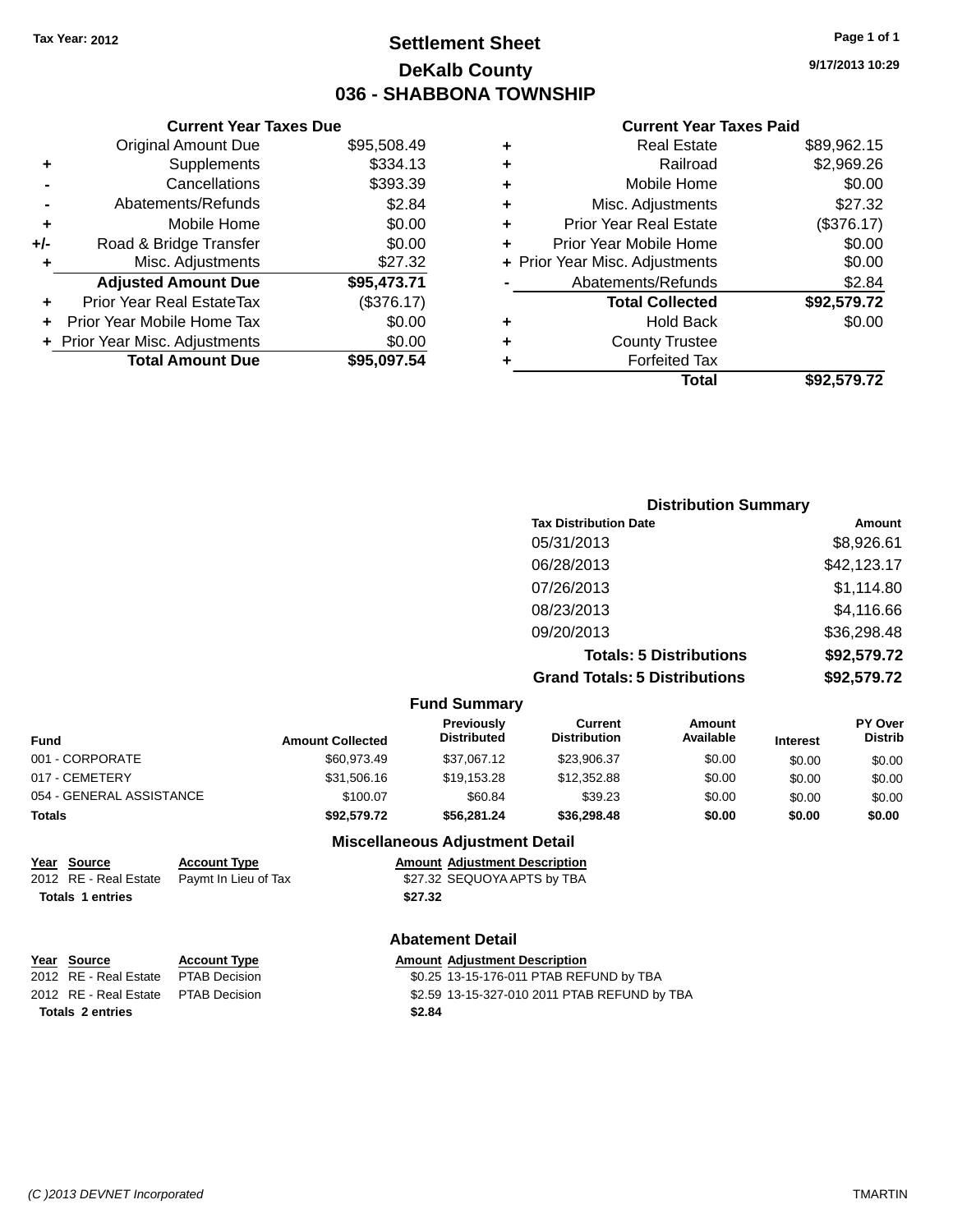### **Settlement Sheet Tax Year: 2012 Page 1 of 1 DeKalb County 037 - SHABBONA ROAD & BRIDGE**

**9/17/2013 10:29**

### **Current Year Taxes Paid**

| ٠ | <b>Real Estate</b>             | \$140,310.99 |
|---|--------------------------------|--------------|
| ٠ | Railroad                       | \$4,810.18   |
| ÷ | Mobile Home                    | \$0.00       |
| ÷ | Misc. Adjustments              | \$46.36      |
| ٠ | Prior Year Real Estate         | (\$523.09)   |
| ÷ | Prior Year Mobile Home         | \$0.00       |
|   | + Prior Year Misc. Adjustments | \$0.00       |
|   | Abatements/Refunds             | \$4.43       |
|   | <b>Total Collected</b>         | \$144,640.01 |
| ٠ | <b>Hold Back</b>               | \$0.00       |
| ٠ | <b>County Trustee</b>          |              |
|   | <b>Forfeited Tax</b>           |              |
|   | Total                          | \$144.640.01 |
|   |                                |              |

|     | <b>Current Year Taxes Due</b>    |               |
|-----|----------------------------------|---------------|
|     | <b>Original Amount Due</b>       | \$162,105.30  |
| ٠   | Supplements                      | \$517.41      |
|     | Cancellations                    | \$613.60      |
|     | Abatements/Refunds               | \$4.43        |
| ٠   | Mobile Home                      | \$0.00        |
| +/- | Road & Bridge Transfer           | (\$12,557.96) |
| ٠   | Misc. Adjustments                | \$46.36       |
|     | <b>Adjusted Amount Due</b>       | \$149,493.08  |
| ٠   | <b>Prior Year Real EstateTax</b> | (\$523.09)    |
|     | Prior Year Mobile Home Tax       | \$0.00        |
|     | Prior Year Misc. Adjustments     | \$0.00        |
|     | <b>Total Amount Due</b>          | \$148,969.99  |
|     |                                  |               |

| <b>Road and Bridge Summary</b> |               | <b>Distribution Summary</b>    |               |  |  |
|--------------------------------|---------------|--------------------------------|---------------|--|--|
| Amt. Due                       | Amt. Distrib. | <b>Tax Distribution Date</b>   | <b>Amount</b> |  |  |
| \$1,571.99                     | \$1,530.20    | 05/31/2013                     | \$13,953.99   |  |  |
| \$11,332.39                    | \$11.027.76   | 06/28/2013                     | \$65,821.85   |  |  |
| \$12,904.38                    | \$12,557.96   | 07/26/2013                     | \$1,738.81    |  |  |
|                                |               | 08/23/2013                     | \$6,420.84    |  |  |
|                                |               | 09/20/2013                     | \$56,704.52   |  |  |
|                                |               | <b>Totals: 5 Distributions</b> | \$144,640.01  |  |  |
|                                |               |                                |               |  |  |

**Grand Totals: 5 Distributions \$144,640.01**

| ıs | \$144,040.0  |
|----|--------------|
| s  | \$144,640.01 |
|    |              |

|                              |                      |                         | <b>Fund Summary</b>                     |                                |                     |                 |                           |
|------------------------------|----------------------|-------------------------|-----------------------------------------|--------------------------------|---------------------|-----------------|---------------------------|
| <b>Fund</b>                  |                      | <b>Amount Collected</b> | <b>Previously</b><br><b>Distributed</b> | Current<br><b>Distribution</b> | Amount<br>Available | <b>Interest</b> | PY Over<br><b>Distrib</b> |
| 007 - ROAD AND BRIDGE        |                      | \$42,673.38             | \$25.931.51                             | \$16,741.87                    | \$0.00              | \$0.00          | \$0.00                    |
| 008 - BRIDGE CONST W/COUNTY  |                      | \$29,078.78             | \$17,682.25                             | \$11,396.53                    | \$0.00              | \$0.00          | \$0.00                    |
| 009 - PERMANENT ROAD         |                      | \$68.812.17             | \$41.843.38                             | \$26,968.79                    | \$0.00              | \$0.00          | \$0.00                    |
| 010 - EQUIPMENT AND BUILDING |                      | \$4,075,68              | \$2,478.35                              | \$1,597.33                     | \$0.00              | \$0.00          | \$0.00                    |
| <b>Totals</b>                |                      | \$144,640.01            | \$87.935.49                             | \$56.704.52                    | \$0.00              | \$0.00          | \$0.00                    |
|                              |                      |                         | <b>Miscellaneous Adjustment Detail</b>  |                                |                     |                 |                           |
| Year Source                  | <b>Account Type</b>  |                         | <b>Amount Adiustment Description</b>    |                                |                     |                 |                           |
| 2012 RE - Real Estate        | Paymt In Lieu of Tax |                         | \$46.36 SEQUOYA APTS by TBA             |                                |                     |                 |                           |
| <b>Totals 1 entries</b>      |                      |                         | \$46.36                                 |                                |                     |                 |                           |
|                              |                      |                         |                                         |                                |                     |                 |                           |

**Abatement Detail**

| Year Source                         | <b>Account Type</b> |        | <b>Amount Adjustment Description</b>         |
|-------------------------------------|---------------------|--------|----------------------------------------------|
| 2012 RE - Real Estate               | PTAB Decision       |        | \$0.42 13-15-176-011 PTAB REFUND by TBA      |
| 2012 RE - Real Estate PTAB Decision |                     |        | \$4.39 13-15-327-010 2011 PTAB REFUND by TBA |
| <b>Totals 2 entries</b>             |                     | \$4.81 |                                              |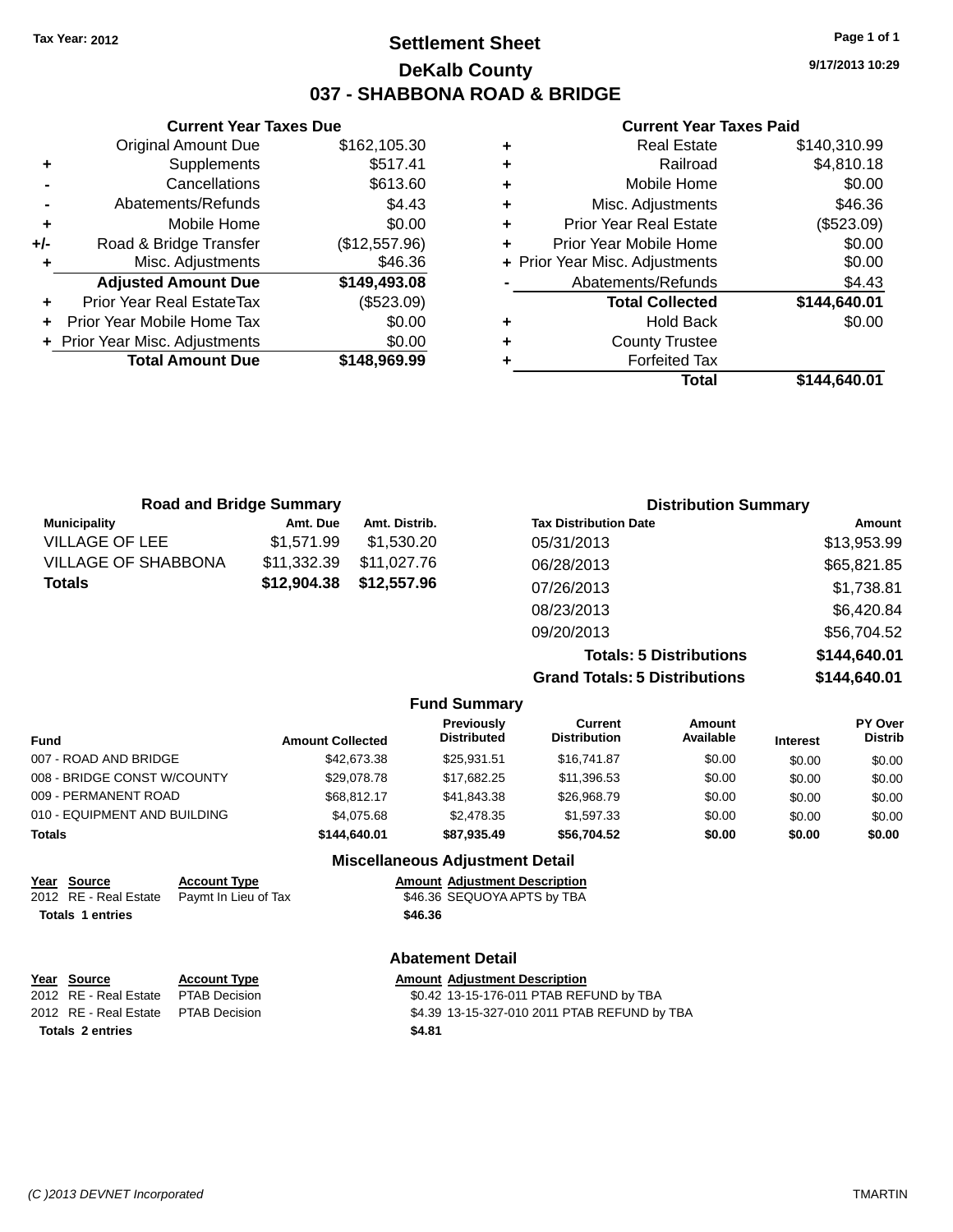# **Settlement Sheet Tax Year: 2012 Page 1 of 1 DeKalb County 038 - SOMONAUK TOWNSHIP**

**9/17/2013 10:29**

#### **Current Year Taxes Paid**

| <b>Current Year Taxes Due</b>  |             |
|--------------------------------|-------------|
| <b>Original Amount Due</b>     | \$78,058.84 |
| Supplements                    | \$619.16    |
| Cancellations                  | \$687.13    |
| Abatements/Refunds             | \$0.00      |
| Mobile Home                    | \$0.00      |
| Road & Bridge Transfer         | \$0.00      |
| Misc. Adjustments              | \$0.00      |
| <b>Adjusted Amount Due</b>     | \$77,990.87 |
| Prior Year Real EstateTax      | \$0.00      |
| Prior Year Mobile Home Tax     | \$0.00      |
| + Prior Year Misc. Adjustments | \$0.00      |
| <b>Total Amount Due</b>        | \$77.990.87 |
|                                |             |

| \$73,505.48 |
|-------------|
| \$1,223.84  |
| \$0.00      |
| \$0.00      |
| \$0.00      |
| \$0.00      |
| \$0.00      |
| \$0.00      |
| \$74,729.32 |
| \$0.00      |
|             |
|             |
| \$74,729.32 |
|             |

| <b>Distribution Summary</b>          |             |
|--------------------------------------|-------------|
| <b>Tax Distribution Date</b>         | Amount      |
| 05/31/2013                           | \$11,095.40 |
| 06/28/2013                           | \$31,632.91 |
| 07/26/2013                           | \$417.25    |
| 08/23/2013                           | \$5,404.07  |
| 09/20/2013                           | \$26,179.69 |
| <b>Totals: 5 Distributions</b>       | \$74,729.32 |
| <b>Grand Totals: 5 Distributions</b> | \$74,729.32 |

| <b>Fund Summary</b>      |                         |                                  |                                |                     |                 |                                  |
|--------------------------|-------------------------|----------------------------------|--------------------------------|---------------------|-----------------|----------------------------------|
| <b>Fund</b>              | <b>Amount Collected</b> | Previously<br><b>Distributed</b> | Current<br><b>Distribution</b> | Amount<br>Available | <b>Interest</b> | <b>PY Over</b><br><b>Distrib</b> |
| 001 - CORPORATE          | \$74,486.98             | \$48,392.19                      | \$26,094.79                    | \$0.00              | \$0.00          | \$0.00                           |
| 054 - GENERAL ASSISTANCE | \$242.34                | \$157.44                         | \$84.90                        | \$0.00              | \$0.00          | \$0.00                           |
| <b>Totals</b>            | \$74.729.32             | \$48,549.63                      | \$26,179.69                    | \$0.00              | \$0.00          | \$0.00                           |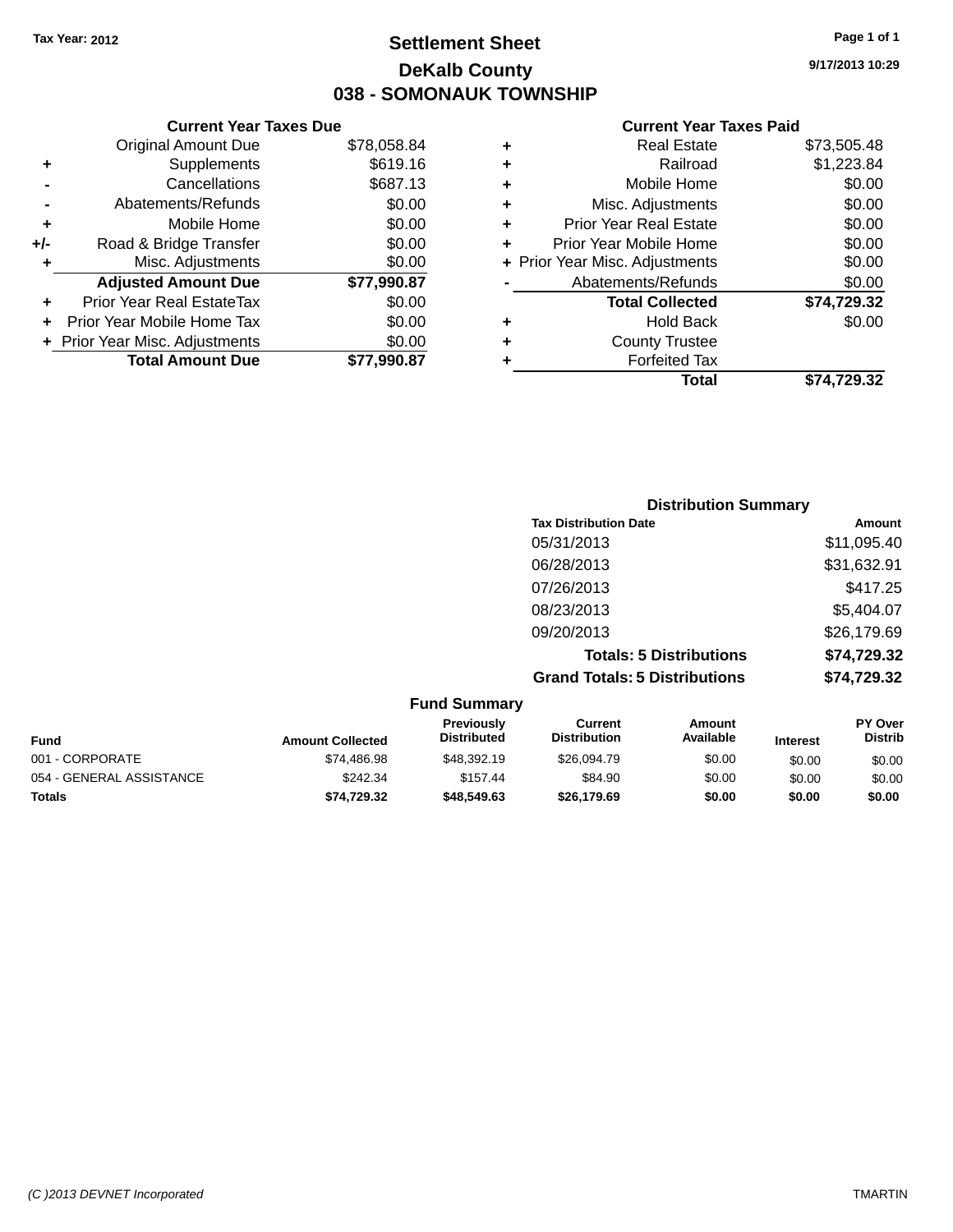# **Settlement Sheet Tax Year: 2012 Page 1 of 1 DeKalb County 039 - SOMONAUK ROAD & BRIDGE**

**9/17/2013 10:29**

#### **Current Year Taxes Paid**

|     | <b>Current Year Taxes Due</b>  |               |
|-----|--------------------------------|---------------|
|     | <b>Original Amount Due</b>     | \$242,390.99  |
| ٠   | Supplements                    | \$1,487.16    |
|     | Cancellations                  | \$1,650.37    |
|     | Abatements/Refunds             | \$0.00        |
| ٠   | Mobile Home                    | \$0.00        |
| +/- | Road & Bridge Transfer         | (\$52,122.49) |
| ٠   | Misc. Adjustments              | \$0.00        |
|     | <b>Adjusted Amount Due</b>     | \$190,105.29  |
| ٠   | Prior Year Real EstateTax      | \$0.00        |
| ÷   | Prior Year Mobile Home Tax     | \$0.00        |
|     | + Prior Year Misc. Adjustments | \$0.00        |
|     | <b>Total Amount Due</b>        | \$190,105.29  |
|     |                                |               |

|   | Total                          | \$179,929.72 |
|---|--------------------------------|--------------|
| ٠ | <b>Forfeited Tax</b>           |              |
| ٠ | <b>County Trustee</b>          |              |
| ٠ | <b>Hold Back</b>               | \$0.00       |
|   | <b>Total Collected</b>         | \$179,929.72 |
|   | Abatements/Refunds             | \$0.00       |
|   | + Prior Year Misc. Adjustments | \$0.00       |
| ٠ | Prior Year Mobile Home         | \$0.00       |
| ٠ | <b>Prior Year Real Estate</b>  | \$0.00       |
| ٠ | Misc. Adjustments              | \$0.00       |
| ٠ | Mobile Home                    | \$0.00       |
| ٠ | Railroad                       | \$3,381.68   |
|   | <b>Real Estate</b>             | \$176,548.04 |

| <b>Road and Bridge Summary</b> |             |               | <b>Distribution Summary</b>  |             |
|--------------------------------|-------------|---------------|------------------------------|-------------|
| <b>Municipality</b>            | Amt. Due    | Amt. Distrib. | <b>Tax Distribution Date</b> | Amount      |
| <b>CITY OF SANDWICH</b>        | \$1,096.24  | \$1.049.66    | 05/31/2013                   | \$26,649.28 |
| <b>VILLAGE OF SOMONAUK</b>     | \$53,320.40 | \$51,072.83   | 06/28/2013                   | \$76,198.09 |
| <b>Totals</b>                  | \$54,416.64 | \$52,122.49   | 07/26/2013                   | \$1,002.11  |
|                                |             |               | 08/23/2013                   | \$12,979.70 |
|                                |             |               | 09/20/2013                   | \$63,100.54 |

**Totals: 5 Distributions \$179,929.72 Grand Totals: 5 Distributions \$179,929.72**

| <b>Fund Summary</b>          |                         |                                  |                                |                     |                 |                                  |
|------------------------------|-------------------------|----------------------------------|--------------------------------|---------------------|-----------------|----------------------------------|
| Fund                         | <b>Amount Collected</b> | Previously<br><b>Distributed</b> | Current<br><b>Distribution</b> | Amount<br>Available | <b>Interest</b> | <b>PY Over</b><br><b>Distrib</b> |
| 007 - ROAD AND BRIDGE        | \$104.255.87            | \$67.665.97                      | \$36,589.90                    | \$0.00              | \$0.00          | \$0.00                           |
| 008 - BRIDGE CONST W/COUNTY  | \$45.95                 | \$29.85                          | \$16.10                        | \$0.00              | \$0.00          | \$0.00                           |
| 009 - PERMANENT ROAD         | \$59,606.32             | \$38,724.58                      | \$20.881.74                    | \$0.00              | \$0.00          | \$0.00                           |
| 010 - EQUIPMENT AND BUILDING | \$16,021.58             | \$10,408.78                      | \$5.612.80                     | \$0.00              | \$0.00          | \$0.00                           |
| <b>Totals</b>                | \$179.929.72            | \$116,829,18                     | \$63.100.54                    | \$0.00              | \$0.00          | \$0.00                           |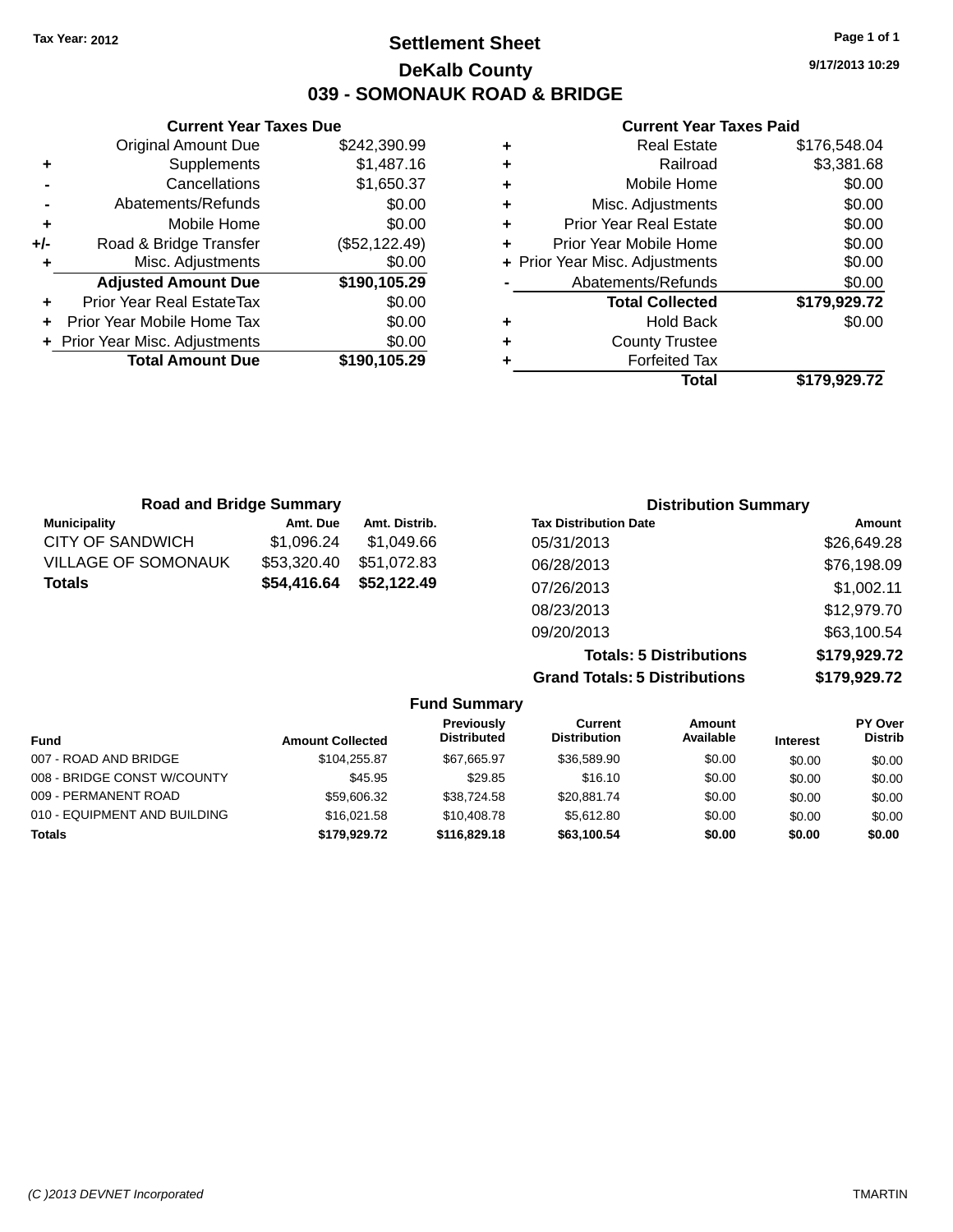### **Settlement Sheet Tax Year: 2012 Page 1 of 1 DeKalb County 040 - SOUTH GROVE TOWNSHIP**

**9/17/2013 10:29**

#### **Current Year Taxes Paid**

|     | <b>Current Year Taxes Due</b>  |             |       |
|-----|--------------------------------|-------------|-------|
|     | <b>Original Amount Due</b>     | \$81,702.84 | ٠     |
|     | Supplements                    | \$979.24    | ٠     |
|     | Cancellations                  | \$1,054.17  | ٠     |
|     | Abatements/Refunds             | \$0.00      | ٠     |
|     | Mobile Home                    | \$0.00      | ٠     |
| +/- | Road & Bridge Transfer         | \$0.00      | ٠     |
|     | Misc. Adjustments              | \$0.00      | + Pri |
|     | <b>Adjusted Amount Due</b>     | \$81,627.91 |       |
|     | Prior Year Real EstateTax      | \$0.00      |       |
|     | Prior Year Mobile Home Tax     | \$0.00      | ٠     |
|     | + Prior Year Misc. Adjustments | \$0.00      | ٠     |
|     | <b>Total Amount Due</b>        | \$81,627.91 |       |
|     |                                |             |       |

|   | <b>Real Estate</b>             | \$79,581.67 |
|---|--------------------------------|-------------|
| ٠ | Railroad                       | \$0.00      |
| ٠ | Mobile Home                    | \$0.00      |
| ٠ | Misc. Adjustments              | \$0.00      |
| ٠ | <b>Prior Year Real Estate</b>  | \$0.00      |
| ÷ | Prior Year Mobile Home         | \$0.00      |
|   | + Prior Year Misc. Adjustments | \$0.00      |
|   | Abatements/Refunds             | \$0.00      |
|   | <b>Total Collected</b>         | \$79,581.67 |
| ٠ | <b>Hold Back</b>               | \$0.00      |
| ٠ | <b>County Trustee</b>          |             |
| ٠ | <b>Forfeited Tax</b>           |             |
|   | Total                          | \$79,581.67 |
|   |                                |             |

| <b>Distribution Summary</b>          |             |
|--------------------------------------|-------------|
| <b>Tax Distribution Date</b>         | Amount      |
| 05/31/2013                           | \$11,631.40 |
| 06/28/2013                           | \$33,316.98 |
| 07/26/2013                           | \$1,274.63  |
| 08/23/2013                           | \$2,410.94  |
| 09/20/2013                           | \$30,947.72 |
| <b>Totals: 5 Distributions</b>       | \$79,581.67 |
| <b>Grand Totals: 5 Distributions</b> | \$79,581.67 |

| <b>Fund Summary</b>                           |                         |                                         |                                |                     |                 |                                  |
|-----------------------------------------------|-------------------------|-----------------------------------------|--------------------------------|---------------------|-----------------|----------------------------------|
| <b>Fund</b>                                   | <b>Amount Collected</b> | <b>Previously</b><br><b>Distributed</b> | Current<br><b>Distribution</b> | Amount<br>Available | <b>Interest</b> | <b>PY Over</b><br><b>Distrib</b> |
| 001 - CORPORATE                               | \$49,189.90             | \$30,060.94                             | \$19,128.96                    | \$0.00              | \$0.00          | \$0.00                           |
| 027 - AUDIT                                   | \$487.68                | \$298.03                                | \$189.65                       | \$0.00              | \$0.00          | \$0.00                           |
| 034 - GENERAL ASSISTANCE                      | \$17.844.94             | \$10,905.40                             | \$6,939.54                     | \$0.00              | \$0.00          | \$0.00                           |
| 035 - TORT JUDGEMENTS/LIABILITY<br><b>INS</b> | \$6,555.46              | \$4,006.17                              | \$2,549.29                     | \$0.00              | \$0.00          | \$0.00                           |
| 047 - SOCIAL SECURITY                         | \$5,503.69              | \$3.363.41                              | \$2,140.28                     | \$0.00              | \$0.00          | \$0.00                           |
| <b>Totals</b>                                 | \$79,581.67             | \$48,633.95                             | \$30,947.72                    | \$0.00              | \$0.00          | \$0.00                           |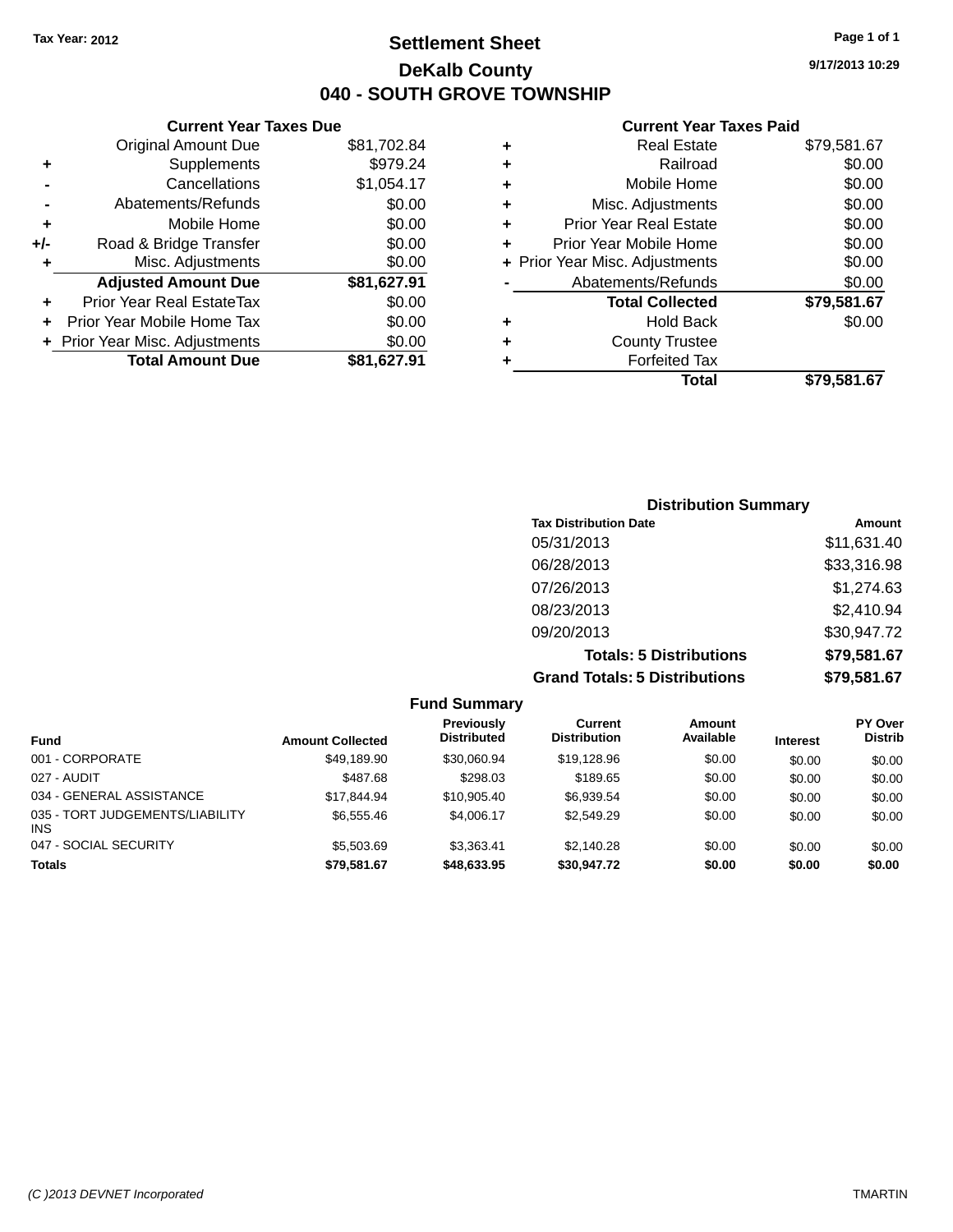### **Settlement Sheet Tax Year: 2012 Page 1 of 1 DeKalb County 041 - SOUTH GROVE ROAD & BRIDGE**

**Current Year Taxes Due**

|     | <b>Original Amount Due</b>     | \$114,001.82 |
|-----|--------------------------------|--------------|
| ٠   | Supplements                    | \$1,366.37   |
|     | Cancellations                  | \$1,470.92   |
|     | Abatements/Refunds             | \$0.00       |
| ÷   | Mobile Home                    | \$0.00       |
| +/- | Road & Bridge Transfer         | \$0.00       |
| ÷   | Misc. Adjustments              | \$0.00       |
|     | <b>Adjusted Amount Due</b>     | \$113,897.27 |
|     | Prior Year Real EstateTax      | \$0.00       |
|     | Prior Year Mobile Home Tax     | \$0.00       |
|     | + Prior Year Misc. Adjustments | \$0.00       |
|     | <b>Total Amount Due</b>        | \$113,897.27 |
|     |                                |              |

#### **Current Year Taxes Paid**

| ٠ | <b>Real Estate</b>             | \$111,042.11 |
|---|--------------------------------|--------------|
| ٠ | Railroad                       | \$0.00       |
| ٠ | Mobile Home                    | \$0.00       |
| ٠ | Misc. Adjustments              | \$0.00       |
| ٠ | <b>Prior Year Real Estate</b>  | \$0.00       |
| ٠ | Prior Year Mobile Home         | \$0.00       |
|   | + Prior Year Misc. Adjustments | \$0.00       |
|   | Abatements/Refunds             | \$0.00       |
|   | <b>Total Collected</b>         | \$111,042.11 |
| ٠ | <b>Hold Back</b>               | \$0.00       |
| ٠ | <b>County Trustee</b>          |              |
| ٠ | <b>Forfeited Tax</b>           |              |
|   | Total                          | \$111,042.11 |
|   |                                |              |

| <b>Distribution Summary</b>          |              |
|--------------------------------------|--------------|
| <b>Tax Distribution Date</b>         | Amount       |
| 05/31/2013                           | \$16,229.61  |
| 06/28/2013                           | \$46,488.00  |
| 07/26/2013                           | \$1,778.54   |
| 08/23/2013                           | \$3,363.97   |
| 09/20/2013                           | \$43,181.99  |
| <b>Totals: 5 Distributions</b>       | \$111,042.11 |
| <b>Grand Totals: 5 Distributions</b> | \$111,042.11 |

#### **Fund Summary Fund Interest Amount Collected Distributed PY Over Distrib Amount Available Current Distribution Previously** 007 - ROAD AND BRIDGE  $$76,949.52$   $$47,025.44$   $$29,924.08$   $$0.00$   $$0.00$   $$0.00$ 008 - BRIDGE CONST W/COUNTY  $$7,792.49$   $$4,762.15$   $$3,030.34$   $$0.00$   $$0.00$   $$0.00$ 009 - PERMANENT ROAD \$15,584.99 \$15,584.99 \$9,524.31 \$6,060.68 \$0.00 \$0.00 \$0.00 010 - EQUIPMENT AND BUILDING \$10,715.11 \$6,548.22 \$4,166.89 \$0.00 \$0.00 \$0.00 **Totals \$111,042.11 \$67,860.12 \$43,181.99 \$0.00 \$0.00 \$0.00**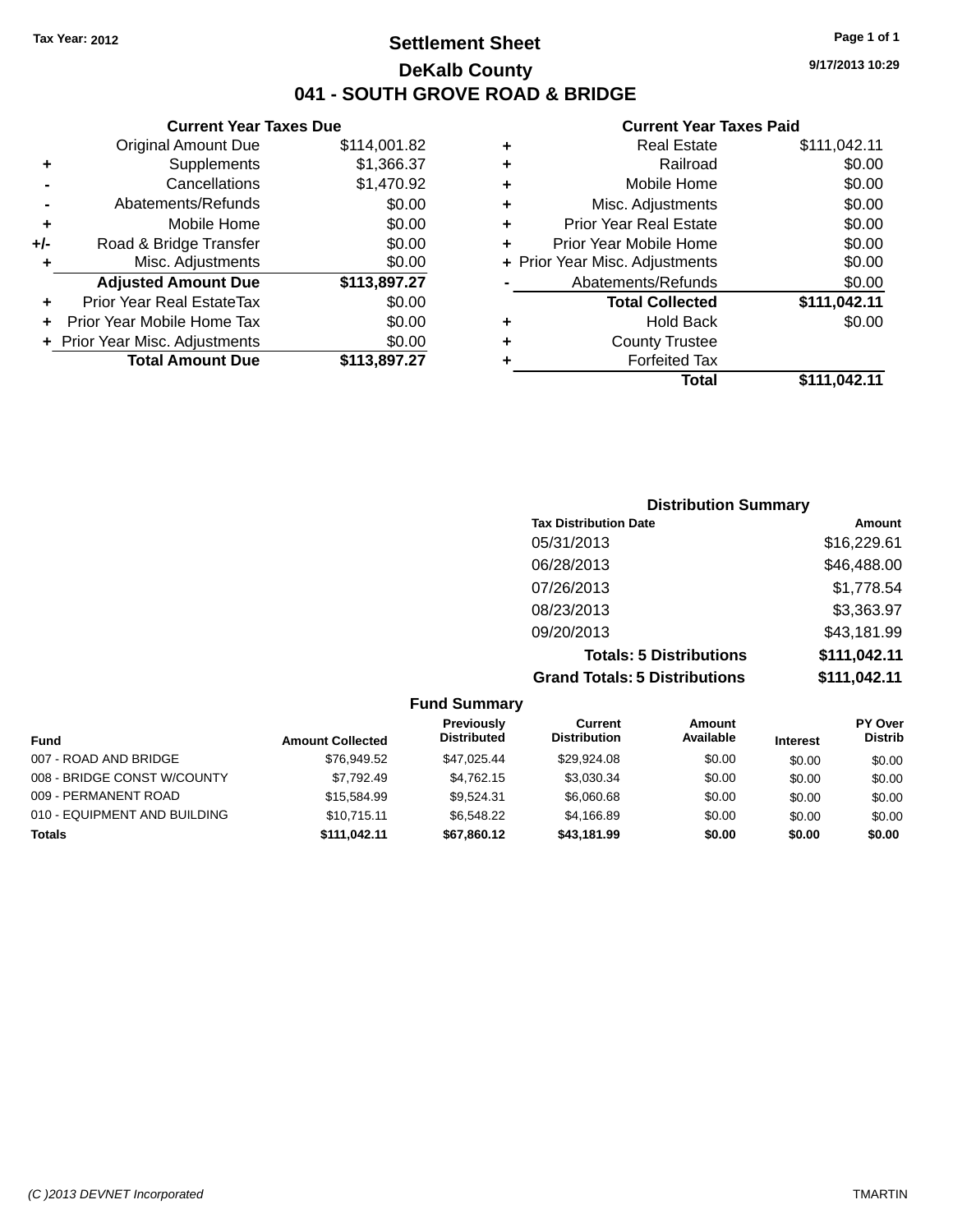# **Settlement Sheet Tax Year: 2012 Page 1 of 1 DeKalb County 042 - SQUAW GROVE TOWNSHIP**

**9/17/2013 10:29**

#### **Current Year Taxes Paid**

|     | <b>Current Year Taxes Due</b>  |              |
|-----|--------------------------------|--------------|
|     | <b>Original Amount Due</b>     | \$121,005.12 |
| ٠   | Supplements                    | \$497.73     |
|     | Cancellations                  | \$543.14     |
|     | Abatements/Refunds             | \$0.00       |
| ٠   | Mobile Home                    | \$0.00       |
| +/- | Road & Bridge Transfer         | \$0.00       |
| ٠   | Misc. Adjustments              | \$17.81      |
|     | <b>Adjusted Amount Due</b>     | \$120,977.52 |
| ٠   | Prior Year Real EstateTax      | \$0.00       |
| ÷   | Prior Year Mobile Home Tax     | \$0.00       |
|     | + Prior Year Misc. Adjustments | \$4.41       |
|     | <b>Total Amount Due</b>        | \$120,981.93 |
|     |                                |              |

| ٠ | <b>Real Estate</b>             | \$115,330.82 |
|---|--------------------------------|--------------|
| ٠ | Railroad                       | \$1,344.50   |
| ٠ | Mobile Home                    | \$0.00       |
| ٠ | Misc. Adjustments              | \$17.81      |
| ٠ | <b>Prior Year Real Estate</b>  | \$0.00       |
| ٠ | Prior Year Mobile Home         | \$0.00       |
|   | + Prior Year Misc. Adjustments | \$4.41       |
|   | Abatements/Refunds             | \$0.00       |
|   | <b>Total Collected</b>         | \$116,697.54 |
| ٠ | <b>Hold Back</b>               | \$0.00       |
| ٠ | <b>County Trustee</b>          |              |
| ٠ | <b>Forfeited Tax</b>           |              |
|   | <b>Total</b>                   | \$116,697.54 |
|   |                                |              |

| <b>Distribution Summary</b>          |              |
|--------------------------------------|--------------|
| <b>Tax Distribution Date</b>         | Amount       |
| 05/31/2013                           | \$11,606.36  |
| 06/28/2013                           | \$51,904.12  |
| 07/26/2013                           | \$1,615.96   |
| 08/23/2013                           | \$6,365.99   |
| 09/20/2013                           | \$45,205.11  |
| <b>Totals: 5 Distributions</b>       | \$116,697.54 |
| <b>Grand Totals: 5 Distributions</b> | \$116,697.54 |

| <b>Fund Summary</b>      |                         |                                        |                                |                     |                 |                                  |
|--------------------------|-------------------------|----------------------------------------|--------------------------------|---------------------|-----------------|----------------------------------|
| <b>Fund</b>              | <b>Amount Collected</b> | Previously<br><b>Distributed</b>       | Current<br><b>Distribution</b> | Amount<br>Available | <b>Interest</b> | <b>PY Over</b><br><b>Distrib</b> |
| 001 - CORPORATE          | \$74,737.78             | \$45,786.62                            | \$28,951.16                    | \$0.00              | \$0.00          | \$0.00                           |
| 017 - CEMETERY           | \$12,735.07             | \$7,801.88                             | \$4,933.19                     | \$0.00              | \$0.00          | \$0.00                           |
| 019 - COMMUNITY BUILDING | \$25,846.18             | \$15,834.15                            | \$10,012.03                    | \$0.00              | \$0.00          | \$0.00                           |
| 054 - GENERAL ASSISTANCE | \$3,378.51              | \$2,069.78                             | \$1,308.73                     | \$0.00              | \$0.00          | \$0.00                           |
| <b>Totals</b>            | \$116,697.54            | \$71.492.43                            | \$45,205.11                    | \$0.00              | \$0.00          | \$0.00                           |
|                          |                         | <b>Miscellaneous Adjustment Detail</b> |                                |                     |                 |                                  |

|                         | Year Source           | <b>Account Type</b>                        | <b>Amount Adjustment Description</b>           |  |
|-------------------------|-----------------------|--------------------------------------------|------------------------------------------------|--|
|                         | 2011 RE - Real Estate | <b>Back Tax Collected</b>                  | \$4.41 NIELSEN REDEMPTION 15-16-151-019 by TBA |  |
|                         |                       | 2012 RE - Real Estate Paymt In Lieu of Tax | \$17.81 SUNSET VIEW APTS by TBA                |  |
| <b>Totals 2 entries</b> |                       |                                            | \$22.22                                        |  |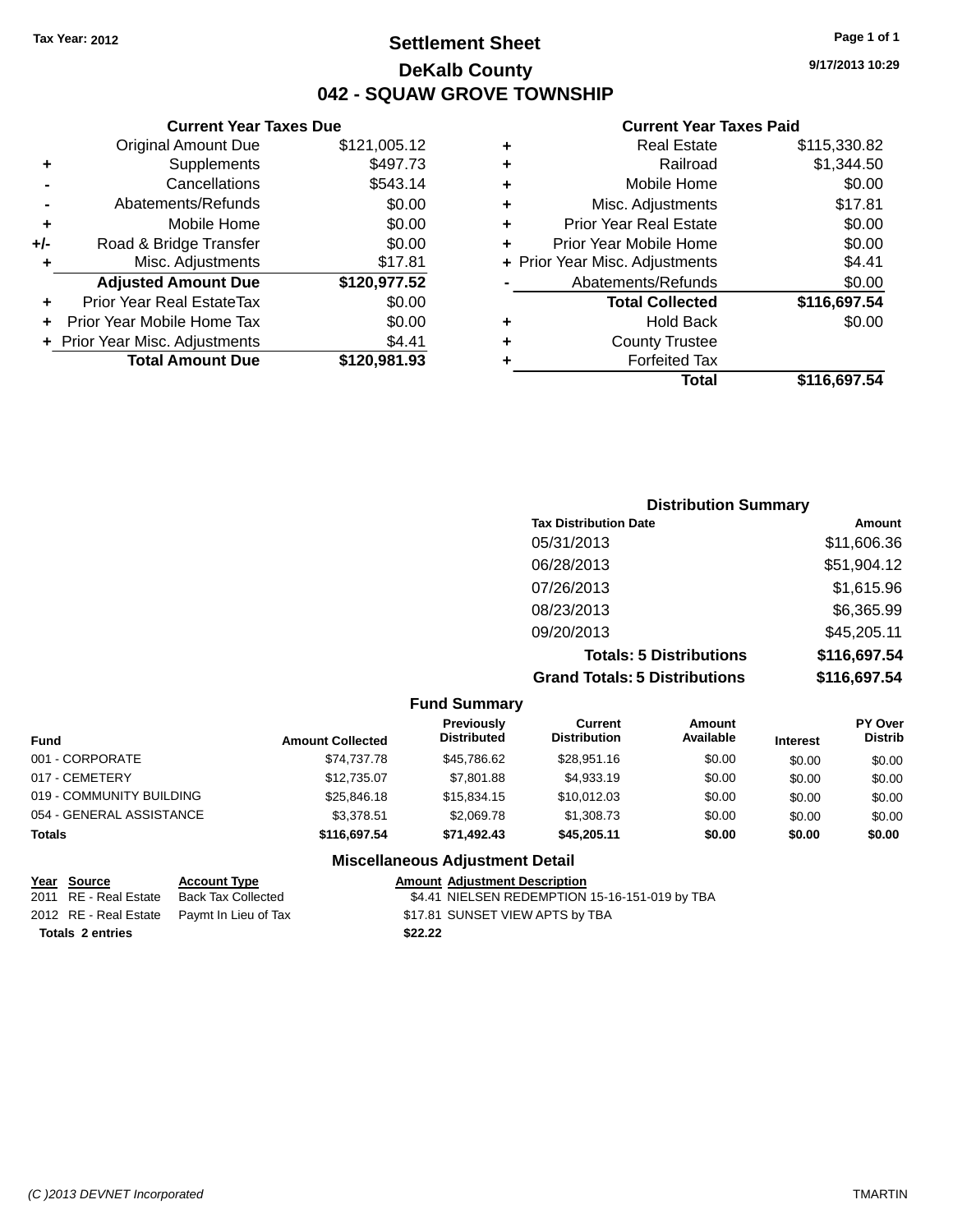### **Settlement Sheet Tax Year: 2012 Page 1 of 1 DeKalb County 043 - HINCKLEY PUBLIC LIBRARY DISTRICT**

**9/17/2013 10:29**

### **Current Year Taxes Paid**

| <b>Current Year Taxes Due</b>  |                         |  |  |  |  |  |
|--------------------------------|-------------------------|--|--|--|--|--|
| <b>Original Amount Due</b>     | \$168,567.35            |  |  |  |  |  |
| Supplements                    | \$693.39                |  |  |  |  |  |
| Cancellations                  | \$756.59                |  |  |  |  |  |
| Abatements/Refunds             | \$0.00                  |  |  |  |  |  |
| Mobile Home                    | \$0.00                  |  |  |  |  |  |
| Road & Bridge Transfer         | \$0.00                  |  |  |  |  |  |
| Misc. Adjustments              | \$24.80                 |  |  |  |  |  |
| <b>Adjusted Amount Due</b>     | \$168,528.95            |  |  |  |  |  |
| Prior Year Real EstateTax      | \$0.00                  |  |  |  |  |  |
| Prior Year Mobile Home Tax     | \$0.00                  |  |  |  |  |  |
| + Prior Year Misc. Adjustments | \$5.95                  |  |  |  |  |  |
|                                | \$168,534.90            |  |  |  |  |  |
|                                | <b>Total Amount Due</b> |  |  |  |  |  |

| ٠ | Real Estate                    | \$160,662.75 |
|---|--------------------------------|--------------|
| ٠ | Railroad                       | \$1,872.96   |
| ٠ | Mobile Home                    | \$0.00       |
| ٠ | Misc. Adjustments              | \$24.80      |
| ٠ | <b>Prior Year Real Estate</b>  | \$0.00       |
| ٠ | Prior Year Mobile Home         | \$0.00       |
|   | + Prior Year Misc. Adjustments | \$5.95       |
|   | Abatements/Refunds             | \$0.00       |
|   | <b>Total Collected</b>         | \$162,566.46 |
| ٠ | <b>Hold Back</b>               | \$0.00       |
| ٠ | <b>County Trustee</b>          |              |
| ٠ | <b>Forfeited Tax</b>           |              |
|   | Total                          | \$162,566.46 |
|   |                                |              |

| <b>Distribution Summary</b>          |              |
|--------------------------------------|--------------|
| <b>Tax Distribution Date</b>         | Amount       |
| 05/31/2013                           | \$16,168.29  |
| 06/28/2013                           | \$72,305.06  |
| 07/26/2013                           | \$2,251.02   |
| 08/23/2013                           | \$8,868.31   |
| 09/20/2013                           | \$62,973.78  |
| <b>Totals: 5 Distributions</b>       | \$162,566.46 |
| <b>Grand Totals: 5 Distributions</b> | \$162,566.46 |

|                                         |                         | <b>Fund Summary</b>              |                                |                     |                 |                                  |
|-----------------------------------------|-------------------------|----------------------------------|--------------------------------|---------------------|-----------------|----------------------------------|
| <b>Fund</b>                             | <b>Amount Collected</b> | Previously<br><b>Distributed</b> | Current<br><b>Distribution</b> | Amount<br>Available | <b>Interest</b> | <b>PY Over</b><br><b>Distrib</b> |
| 001 - CORPORATE                         | \$133,926.01            | \$82,046.75                      | \$51,879.26                    | \$0.00              | \$0.00          | \$0.00                           |
| 004 - OPERATIONS & MAINTENANCE          | \$6,642.96              | \$4,069.66                       | \$2,573.30                     | \$0.00              | \$0.00          | \$0.00                           |
| $005 - I. M. R. F.$                     | \$14,844.09             | \$9,093.89                       | \$5,750.20                     | \$0.00              | \$0.00          | \$0.00                           |
| 027 - AUDIT                             | \$33.65                 | \$20.62                          | \$13.03                        | \$0.00              | \$0.00          | \$0.00                           |
| 035 - TORT JUDGEMENTS/LIABILITY<br>INS. | \$953.76                | \$584.30                         | \$369.46                       | \$0.00              | \$0.00          | \$0.00                           |
| 047 - SOCIAL SECURITY                   | \$6,165.99              | \$3,777.46                       | \$2,388.53                     | \$0.00              | \$0.00          | \$0.00                           |
| <b>Totals</b>                           | \$162,566.46            | \$99,592.68                      | \$62,973.78                    | \$0.00              | \$0.00          | \$0.00                           |
|                                         | ---<br>.                |                                  |                                |                     |                 |                                  |

#### **Miscellaneous Adjustment Detail**

| Year Source             | <b>Account Type</b>                        |         | <b>Amount Adjustment Description</b>           |
|-------------------------|--------------------------------------------|---------|------------------------------------------------|
| 2011 RE - Real Estate   | Back Tax Collected                         |         | \$5.95 NIELSEN REDEMPTION 15-16-151-019 by TBA |
|                         | 2012 RE - Real Estate Paymt In Lieu of Tax |         | \$24.80 SUNSET VIEW APTS by TBA                |
| <b>Totals 2 entries</b> |                                            | \$30.75 |                                                |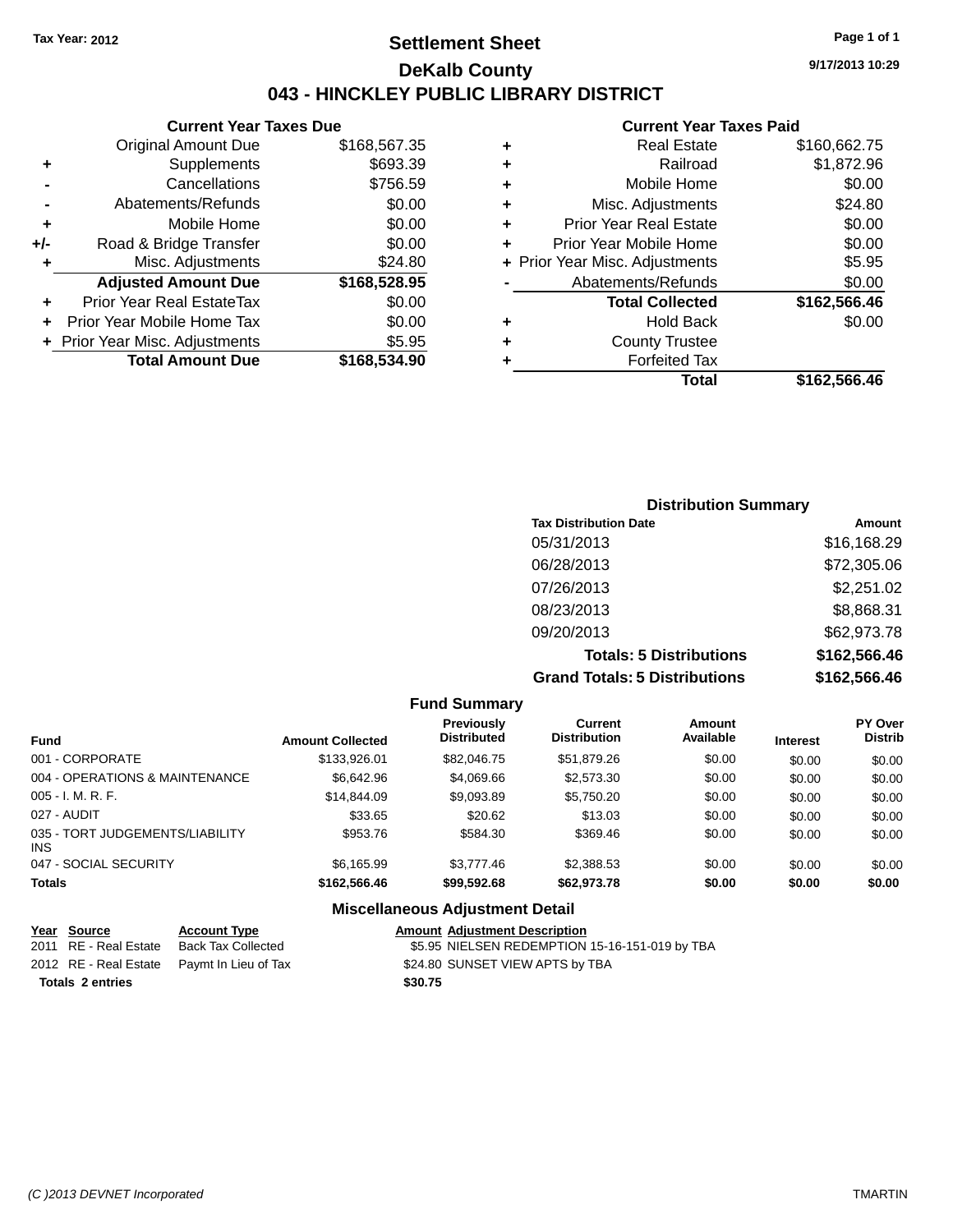### **Settlement Sheet Tax Year: 2012 Page 1 of 1 DeKalb County 044 - SQUAW GROVE ROAD & BRIDGE**

**9/17/2013 10:29**

#### **Current Year Taxes Paid**

|       | <b>Current Year Taxes Due</b>  |               |  |  |  |  |
|-------|--------------------------------|---------------|--|--|--|--|
|       | <b>Original Amount Due</b>     | \$293,326.51  |  |  |  |  |
| ٠     | Supplements                    | \$1,046.24    |  |  |  |  |
|       | Cancellations                  | \$1,147.66    |  |  |  |  |
|       | Abatements/Refunds             | \$0.00        |  |  |  |  |
| ٠     | Mobile Home                    | \$0.00        |  |  |  |  |
| $+/-$ | Road & Bridge Transfer         | (\$36,046.34) |  |  |  |  |
| ٠     | Misc. Adjustments              | \$43.16       |  |  |  |  |
|       | <b>Adjusted Amount Due</b>     | \$257,221.91  |  |  |  |  |
| ٠     | Prior Year Real EstateTax      | (\$1.49)      |  |  |  |  |
|       | Prior Year Mobile Home Tax     | \$0.00        |  |  |  |  |
|       | + Prior Year Misc. Adjustments | \$11.09       |  |  |  |  |
|       | <b>Total Amount Due</b>        | \$257,231.51  |  |  |  |  |
|       |                                |               |  |  |  |  |

| ٠ | <b>Real Estate</b>             | \$243,698.53 |
|---|--------------------------------|--------------|
| ٠ | Railroad                       | \$3,087.40   |
| ٠ | Mobile Home                    | \$0.00       |
| ٠ | Misc. Adjustments              | \$43.16      |
| ٠ | <b>Prior Year Real Estate</b>  | (\$1.49)     |
| ٠ | Prior Year Mobile Home         | \$0.00       |
|   | + Prior Year Misc. Adjustments | \$11.09      |
|   | Abatements/Refunds             | \$0.00       |
|   | <b>Total Collected</b>         | \$246,838.69 |
| ٠ | <b>Hold Back</b>               | \$0.00       |
| ٠ | <b>County Trustee</b>          |              |
|   | <b>Forfeited Tax</b>           |              |
|   | Total                          | \$246.838.69 |

|                            | <b>Road and Bridge Summary</b> |               | <b>Distribution Summary</b>    |              |  |
|----------------------------|--------------------------------|---------------|--------------------------------|--------------|--|
| <b>Municipality</b>        | Amt. Due                       | Amt. Distrib. | <b>Tax Distribution Date</b>   | Amount       |  |
| <b>VILLAGE OF HINCKLEY</b> | \$37,378.72                    | \$36,046,34   | 05/31/2013                     | \$24,525.69  |  |
| <b>Totals</b>              | \$37,378.72                    | \$36,046.34   | 06/28/2013                     | \$109,800.62 |  |
|                            |                                |               | 07/26/2013                     | \$3,414.56   |  |
|                            |                                |               | 08/23/2013                     | \$13,451.96  |  |
|                            |                                |               | 09/20/2013                     | \$95,645.86  |  |
|                            |                                |               | <b>Totals: 5 Distributions</b> | \$246,838.69 |  |

**Grand Totals: 5 Distributions \$246,838.69**

|                                         |                         | <b>Fund Summary</b>                     |                                       |                     |                 |                                  |
|-----------------------------------------|-------------------------|-----------------------------------------|---------------------------------------|---------------------|-----------------|----------------------------------|
| <b>Fund</b>                             | <b>Amount Collected</b> | <b>Previously</b><br><b>Distributed</b> | <b>Current</b><br><b>Distribution</b> | Amount<br>Available | <b>Interest</b> | <b>PY Over</b><br><b>Distrib</b> |
| 007 - ROAD AND BRIDGE                   | \$87,401.88             | \$53,517.18                             | \$33,884.70                           | \$0.00              | \$0.00          | \$0.00                           |
| 008 - BRIDGE CONST W/COUNTY             | \$5,789.80              | \$3,547.00                              | \$2,242.80                            | \$0.00              | \$0.00          | \$0.00                           |
| 009 - PERMANENT ROAD                    | \$112,170.71            | \$68,719.07                             | \$43,451.64                           | \$0.00              | \$0.00          | \$0.00                           |
| 010 - EQUIPMENT AND BUILDING            | \$38,581.26             | \$23,636.00                             | \$14,945.26                           | \$0.00              | \$0.00          | \$0.00                           |
| 035 - TORT JUDGEMENTS/LIABILITY<br>INS. | \$2,895.04              | \$1,773.58                              | \$1.121.46                            | \$0.00              | \$0.00          | \$0.00                           |
| Totals                                  | \$246,838,69            | \$151.192.83                            | \$95,645.86                           | \$0.00              | \$0.00          | \$0.00                           |
|                                         |                         | <b>Miscellaneous Adjustment Detail</b>  |                                       |                     |                 |                                  |

| Year Source             | <b>Account Type</b>                        | <b>Amount Adjustment Description</b>            |
|-------------------------|--------------------------------------------|-------------------------------------------------|
| 2011 RE - Real Estate   | Back Tax Collected                         | \$11.09 NIELSEN REDEMPTION 15-16-151-019 by TBA |
|                         | 2012 RE - Real Estate Paymt In Lieu of Tax | \$43.16 SUNSET VIEW APTS by TBA                 |
| <b>Totals 2 entries</b> |                                            | \$54.25                                         |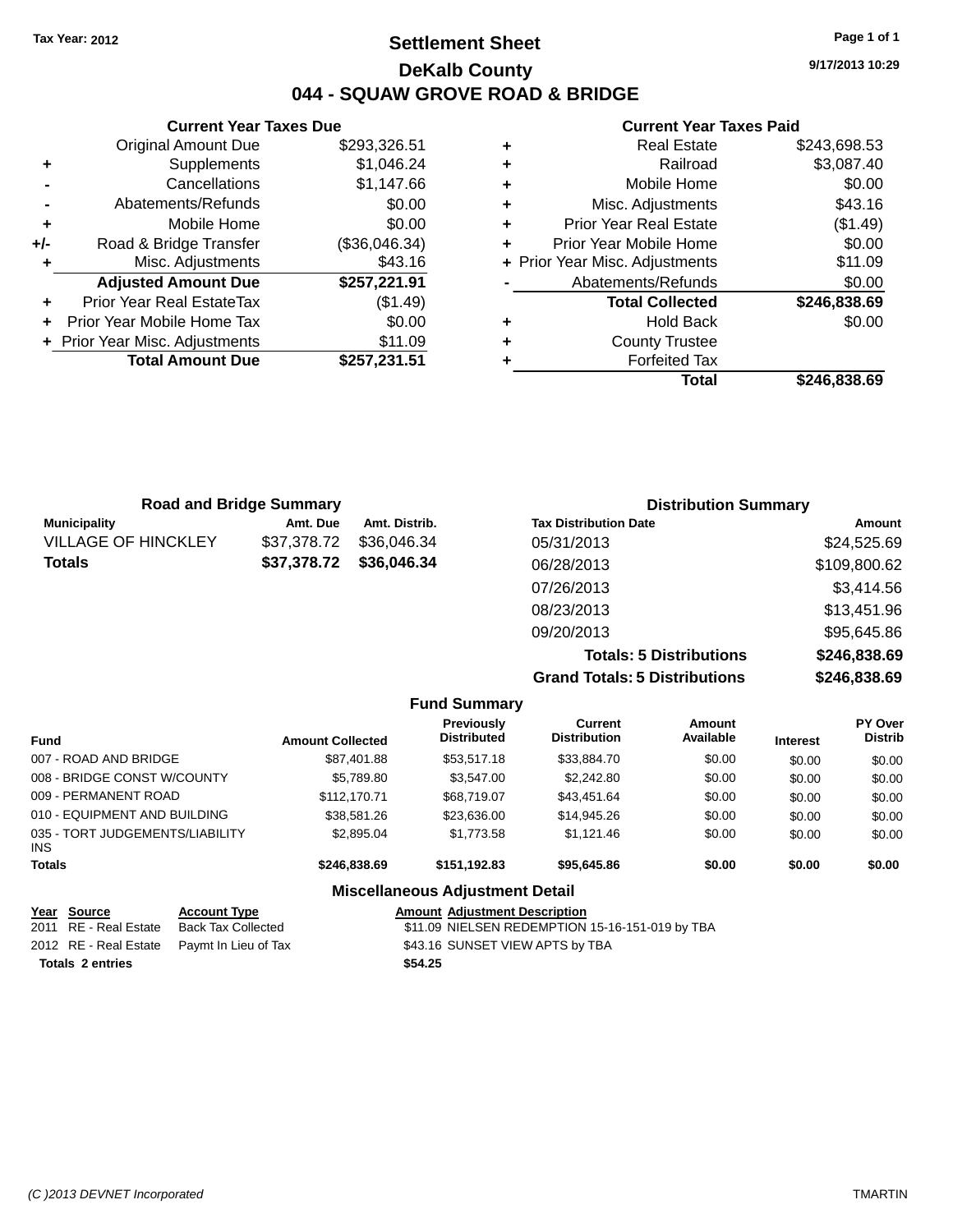**Current Year Taxes Due**

# **Settlement Sheet Tax Year: 2012 Page 1 of 2 DeKalb County 045 - SYCAMORE TOWNSHIP**

**9/17/2013 10:29**

#### **Current Year Taxes Paid**

|     |                                  |              |   | <b>Total</b>                   | \$371,139.98 |
|-----|----------------------------------|--------------|---|--------------------------------|--------------|
|     | <b>Total Amount Due</b>          | \$381,549.61 |   | <b>Forfeited Tax</b>           |              |
|     | + Prior Year Misc. Adjustments   | \$49.01      | ٠ | <b>County Trustee</b>          |              |
| ÷.  | Prior Year Mobile Home Tax       | \$0.00       | ٠ | <b>Hold Back</b>               | \$0.00       |
| ٠   | <b>Prior Year Real EstateTax</b> | (\$3,256.65) |   | <b>Total Collected</b>         | \$371,139.98 |
|     | <b>Adjusted Amount Due</b>       | \$384,757.25 |   | Abatements/Refunds             | \$360.15     |
|     | Misc. Adjustments                | \$130.64     |   | + Prior Year Misc. Adjustments | \$49.01      |
| +/- | Road & Bridge Transfer           | \$0.00       |   | Prior Year Mobile Home         | \$0.00       |
| ٠   | Mobile Home                      | \$0.00       | ٠ | <b>Prior Year Real Estate</b>  | (\$3,256.65) |
|     | Abatements/Refunds               | \$360.15     |   | Misc. Adjustments              | \$130.64     |
|     | Cancellations                    | \$2,732.85   |   | Mobile Home                    | \$0.00       |
| ٠   | Supplements                      | \$2,438.51   | ٠ | Railroad                       | \$205.42     |
|     | <b>Original Amount Due</b>       | \$385,281.10 | ٠ | <b>Real Estate</b>             | \$374,371.71 |
|     |                                  |              |   |                                |              |

### **Distribution Summary Tax Distribution Date Amount** 05/31/2013 \$37,775.04 06/28/2013 \$157,964.15 07/26/2013 \$4,212.15 08/23/2013 \$33,619.91 09/20/2013 \$137,568.73 **Totals: 5 Distributions \$371,139.98 Grand Totals: 5 Distributions \$371,139.98**

| <b>Fund Summary</b>      |                         |                                  |                                |                            |                 |                                  |
|--------------------------|-------------------------|----------------------------------|--------------------------------|----------------------------|-----------------|----------------------------------|
| <b>Fund</b>              | <b>Amount Collected</b> | Previously<br><b>Distributed</b> | Current<br><b>Distribution</b> | <b>Amount</b><br>Available | <b>Interest</b> | <b>PY Over</b><br><b>Distrib</b> |
| 001 - CORPORATE          | \$345,121.18            | \$217,196.73                     | \$127.924.45                   | \$0.00                     | \$0.00          | \$0.00                           |
| $005 - I. M. R. F.$      | \$24,085.13             | \$15,157.60                      | \$8.927.53                     | \$0.00                     | \$0.00          | \$0.00                           |
| 054 - GENERAL ASSISTANCE | \$1,933.67              | \$1.216.92                       | \$716.75                       | \$0.00                     | \$0.00          | \$0.00                           |
| <b>Totals</b>            | \$371,139.98            | \$233,571.25                     | \$137,568,73                   | \$0.00                     | \$0.00          | \$0.00                           |

#### **Miscellaneous Adjustment Detail**

| Year Source             | <b>Account Type</b>       |          | <b>Amount Adjustment Description</b>               |
|-------------------------|---------------------------|----------|----------------------------------------------------|
| 2011 RE - Real Estate   | <b>Back Tax Collected</b> |          | \$15.87 MERRY OAKS REDEMPTION 06-21-353-001 by TBA |
| 2011 RE - Real Estate   | <b>Back Tax Collected</b> |          | \$30.17 MERRY OAKS REDEMPTION 06-21-352-001 by TBA |
| 2011 RE - Real Estate   | <b>Back Tax Collected</b> |          | \$1.93 MERRY OAKS REDEMPTION 06-20-453-007 by TBA  |
| 2011 RE - Real Estate   | <b>Back Tax Collected</b> |          | \$1.04 MERRY OAKS REDEMPTION 06-20-451-001 by TBA  |
| 2012 RE - Real Estate   | Paymt In Lieu of Tax      |          | \$130.64 SYCAMORE UNITS by TBA                     |
| <b>Totals 5 entries</b> |                           | \$179.65 |                                                    |
|                         |                           |          |                                                    |

#### **Abatement Detail**

| Year Source           | <b>Account Type</b>  | <b>Amount Adjustment Description</b>          |
|-----------------------|----------------------|-----------------------------------------------|
| 2012 RE - Real Estate | PTAB Decision        | \$14.87 06-29-427-001 2008 PTAB REFUND by TBA |
| 2012 RE - Real Estate | PTAB Decision        | \$20.68 06-29-427-002 2008 PTAB REFUND by TBA |
| 2012 RE - Real Estate | PTAB Decision        | \$34.60 06-29-427-003 2008 PTAB REFUND by TBA |
| 2012 RE - Real Estate | PTAB Decision        | \$47.27 06-29-427-004 2008 PTAB REFUND by TBA |
| 2012 RE - Real Estate | <b>PTAB Decision</b> | \$61.77 06-29-477-002 2008 PTAB REFUND by TBA |
| 2012 RE - Real Estate | <b>RE</b> Abatement  | \$14.96 06-29-427-001 2009 PTAB REFUND by TBA |
| 2012 RE - Real Estate | PTAB Decision        | \$20.81 06-29-427-002 2009 PTAB REFUND by TBA |
| 2012 RE - Real Estate | PTAB Decision        | \$34.83 06-29-427-003 2009 PTAB REFUND by TBA |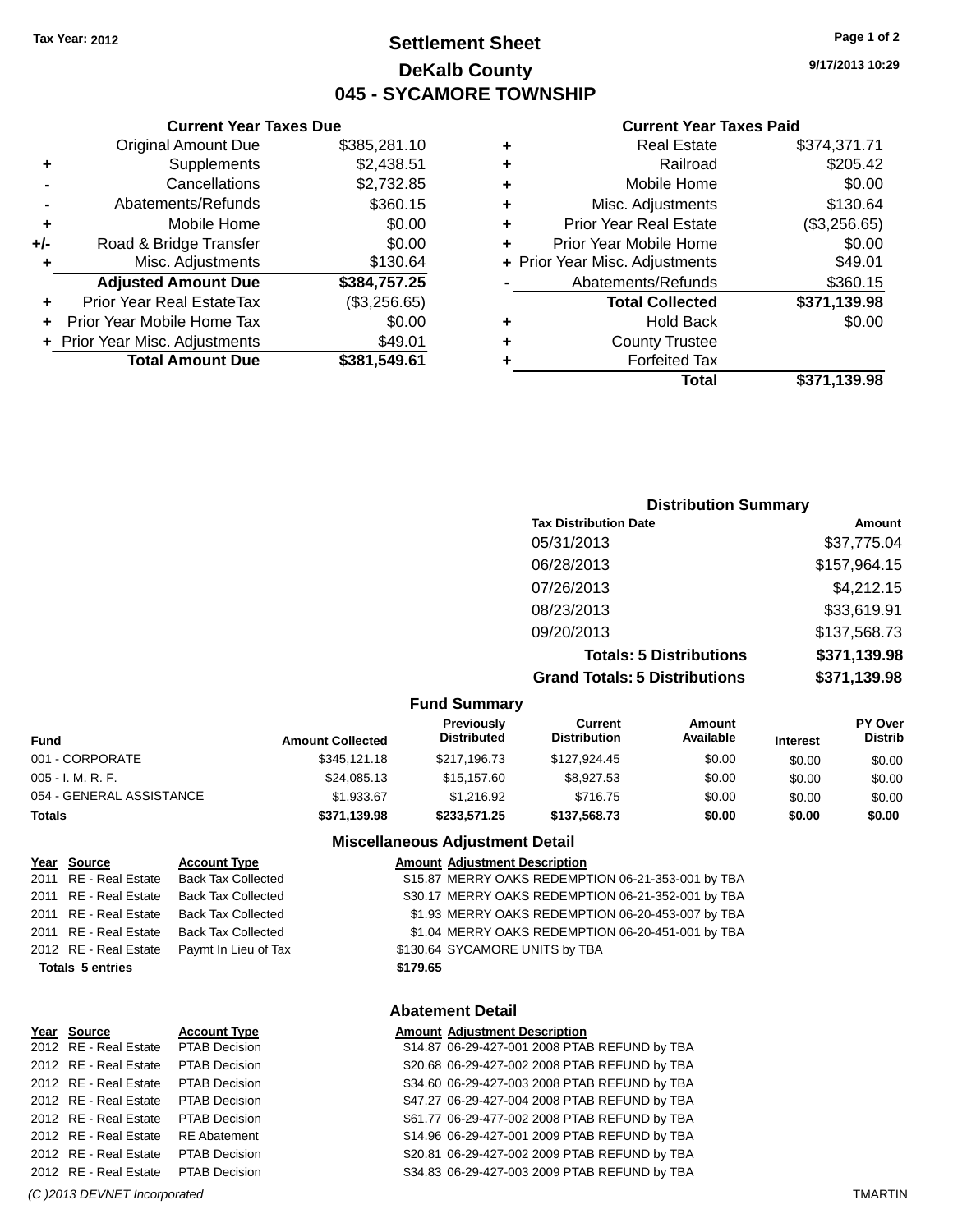# **Settlement Sheet Tax Year: 2012 Page 2 of 2 DeKalb County**

### **Abatement Detail**

**Year Source Account Type Account Type Amount Adjustment Description**<br>2012 RE - Real Estate PTAB Decision **Amount 347.58 06-29-427-004 2009 PTA** 

\$47.58 06-29-427-004 2009 PTAB REFUND by TBA 2012 RE - Real Estate PTAB Decision \$62.17 06-29-477-002 2009 PTAB REFUND by TBA 2012 RE - Real Estate PTAB Decision \$0.10 06-20-453-003 2011 PTAB REFUND by TBA 2012 RE - Real Estate PTAB Decision \$0.52 PTAB REFUND 06-32-253-015 by TBA

**Totals 12 entries \$360.16**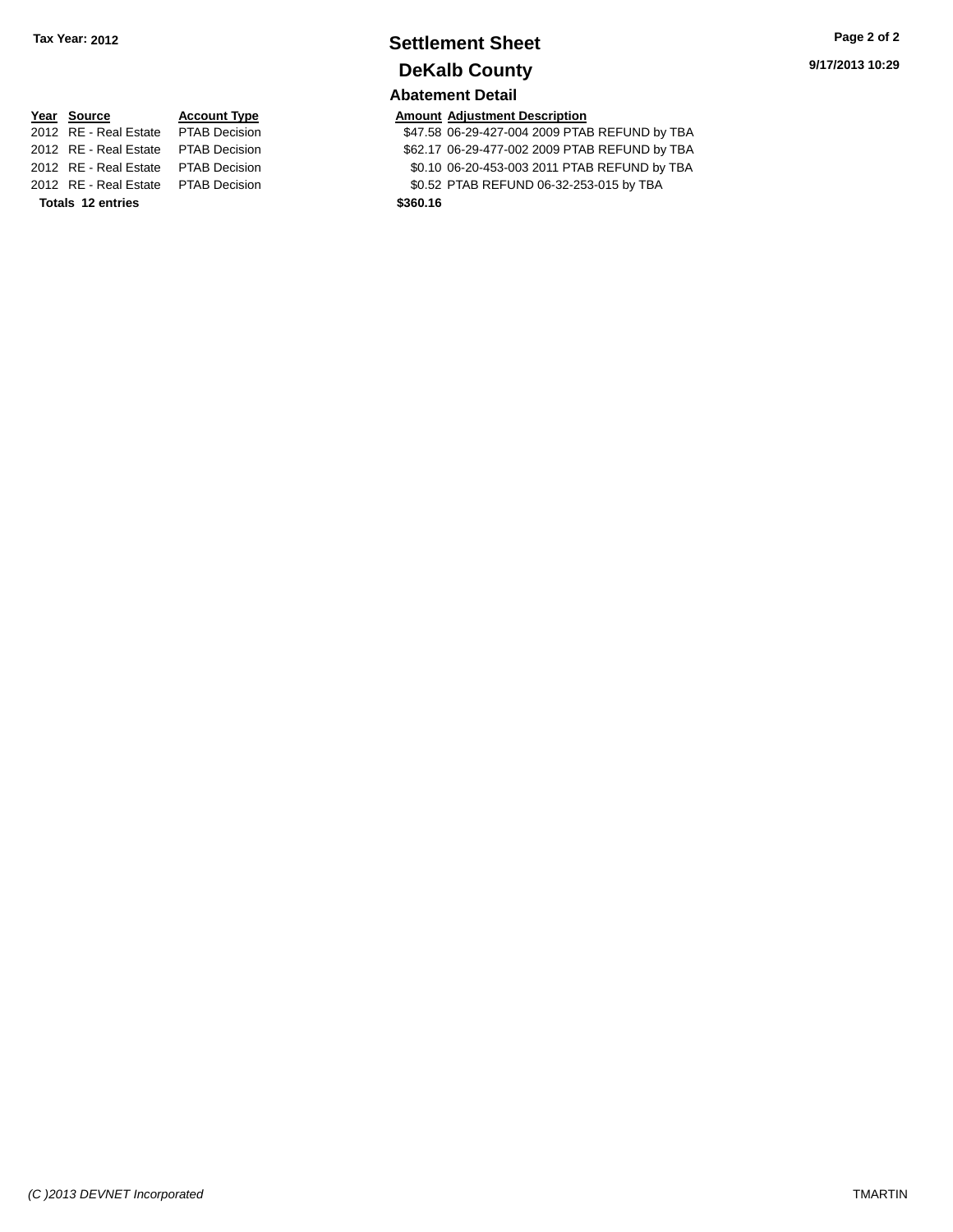**Current Year Taxes Due** Original Amount Due \$780,281.58

**Adjusted Amount Due \$770,279.84**

**Total Amount Due \$763,689.59**

**+** Supplements \$4,876.60 **-** Cancellations \$5,468.60 **-** Abatements/Refunds \$720.68 **+** Mobile Home \$0.00 **+/-** Road & Bridge Transfer (\$8,953.63) **+** Misc. Adjustments \$264.57

**+** Prior Year Real EstateTax (\$6,689.50) **+** Prior Year Mobile Home Tax \$0.00 **+** Prior Year Misc. Adjustments \$99.25

# **Settlement Sheet Tax Year: 2012 Page 1 of 2 DeKalb County 046 - SYCAMORE ROAD & BRIDGE**

**9/17/2013 10:29**

#### **Current Year Taxes Paid**

| ٠ | <b>Real Estate</b>             | \$749,145.60 |
|---|--------------------------------|--------------|
| ٠ | Railroad                       | \$416.02     |
| ٠ | Mobile Home                    | \$0.00       |
| ٠ | Misc. Adjustments              | \$264.57     |
| ٠ | <b>Prior Year Real Estate</b>  | (\$6,689.50) |
| ٠ | Prior Year Mobile Home         | \$0.00       |
|   | + Prior Year Misc. Adjustments | \$99.25      |
|   | Abatements/Refunds             | \$720.68     |
|   | <b>Total Collected</b>         | \$742,515.26 |
| ٠ | <b>Hold Back</b>               | \$0.00       |
| ٠ | <b>County Trustee</b>          |              |
|   | <b>Forfeited Tax</b>           |              |
|   | Total                          | \$742,515.26 |
|   |                                |              |

| <b>Road and Bridge Summary</b> |            |               | <b>Distribution Summary</b>  |              |  |
|--------------------------------|------------|---------------|------------------------------|--------------|--|
| <b>Municipality</b>            | Amt. Due   | Amt. Distrib. | <b>Tax Distribution Date</b> | Amount       |  |
| <b>CITY OF SYCAMORE</b>        | \$9,204.97 | \$8.953.63    | 05/31/2013                   | \$75,590.61  |  |
| <b>Totals</b>                  | \$9,204.97 | \$8,953.63    | 06/28/2013                   | \$315,929.27 |  |
|                                |            |               | 07/26/2013                   | \$8,427.29   |  |
|                                |            |               | 08/23/2013                   | \$67,276.73  |  |

**Grand Totals: 5 Distributions \$742,515.26**

09/20/2013 \$275,291.36

**Totals: 5 Distributions \$742,515.26**

|                                         |                         | <b>Fund Summary</b>                     |                                       |                     |                 |                           |
|-----------------------------------------|-------------------------|-----------------------------------------|---------------------------------------|---------------------|-----------------|---------------------------|
| <b>Fund</b>                             | <b>Amount Collected</b> | <b>Previously</b><br><b>Distributed</b> | <b>Current</b><br><b>Distribution</b> | Amount<br>Available | <b>Interest</b> | PY Over<br><b>Distrib</b> |
| $005 - I. M. R. F.$                     | \$19,273.64             | \$12.127.84                             | \$7,145.80                            | \$0.00              | \$0.00          | \$0.00                    |
| 007 - ROAD AND BRIDGE                   | \$15.126.44             | \$9.517.68                              | \$5,608.76                            | \$0.00              | \$0.00          | \$0.00                    |
| 008 - BRIDGE CONST W/COUNTY             | \$37.583.20             | \$23.649.07                             | \$13.934.13                           | \$0.00              | \$0.00          | \$0.00                    |
| 009 - PERMANENT ROAD                    | \$516,388,38            | \$324.935.11                            | \$191,453.27                          | \$0.00              | \$0.00          | \$0.00                    |
| 010 - EQUIPMENT AND BUILDING            | \$120,398.87            | \$75,760.46                             | \$44.638.41                           | \$0.00              | \$0.00          | \$0.00                    |
| 035 - TORT JUDGEMENTS/LIABILITY<br>INS. | \$19,275.19             | \$12,128.84                             | \$7.146.35                            | \$0.00              | \$0.00          | \$0.00                    |
| 047 - SOCIAL SECURITY                   | \$14,469.54             | \$9.104.90                              | \$5,364,64                            | \$0.00              | \$0.00          | \$0.00                    |
| <b>Totals</b>                           | \$742,515.26            | \$467,223,90                            | \$275,291.36                          | \$0.00              | \$0.00          | \$0.00                    |

#### **Miscellaneous Adjustment Detail**

| Year Source             | <b>Account Type</b>       | <b>Amount Adjustment Description</b>               |
|-------------------------|---------------------------|----------------------------------------------------|
| 2011 RE - Real Estate   | <b>Back Tax Collected</b> | \$32.14 MERRY OAKS REDEMPTION 06-21-353-001 by TBA |
| 2011 RE - Real Estate   | <b>Back Tax Collected</b> | \$61.10 MERRY OAKS REDEMPTION 06-21-352-001 by TBA |
| 2011 RE - Real Estate   | <b>Back Tax Collected</b> | \$3.90 MERRY OAKS REDEMPTION 06-20-453-007 by TBA  |
| 2011 RE - Real Estate   | <b>Back Tax Collected</b> | \$2.11 MERRY OAKS REDEMPTION 06-20-451-001 by TBA  |
| 2012 RE - Real Estate   | Paymt In Lieu of Tax      | \$264.57 SYCAMORE UNITS by TBA                     |
| <b>Totals 5 entries</b> |                           | \$363.82                                           |
|                         |                           |                                                    |

#### **Abatement Detail**

| <b>Amount Adjustment Description</b>          |
|-----------------------------------------------|
| \$30.11 06-29-427-001 2008 PTAB REFUND by TBA |
| \$41.87 06-29-427-002 2008 PTAB REFUND by TBA |
| \$70.08 06-29-427-003 2008 PTAB REFUND by TBA |

#### *(C )2013 DEVNET Incorporated* TMARTIN

**Year Source <b>Account Type** 2012 RE - Real Estate PTAB Decision 2012 RE - Real Estate PTAB Decision 2012 RE - Real Estate PTAB Decision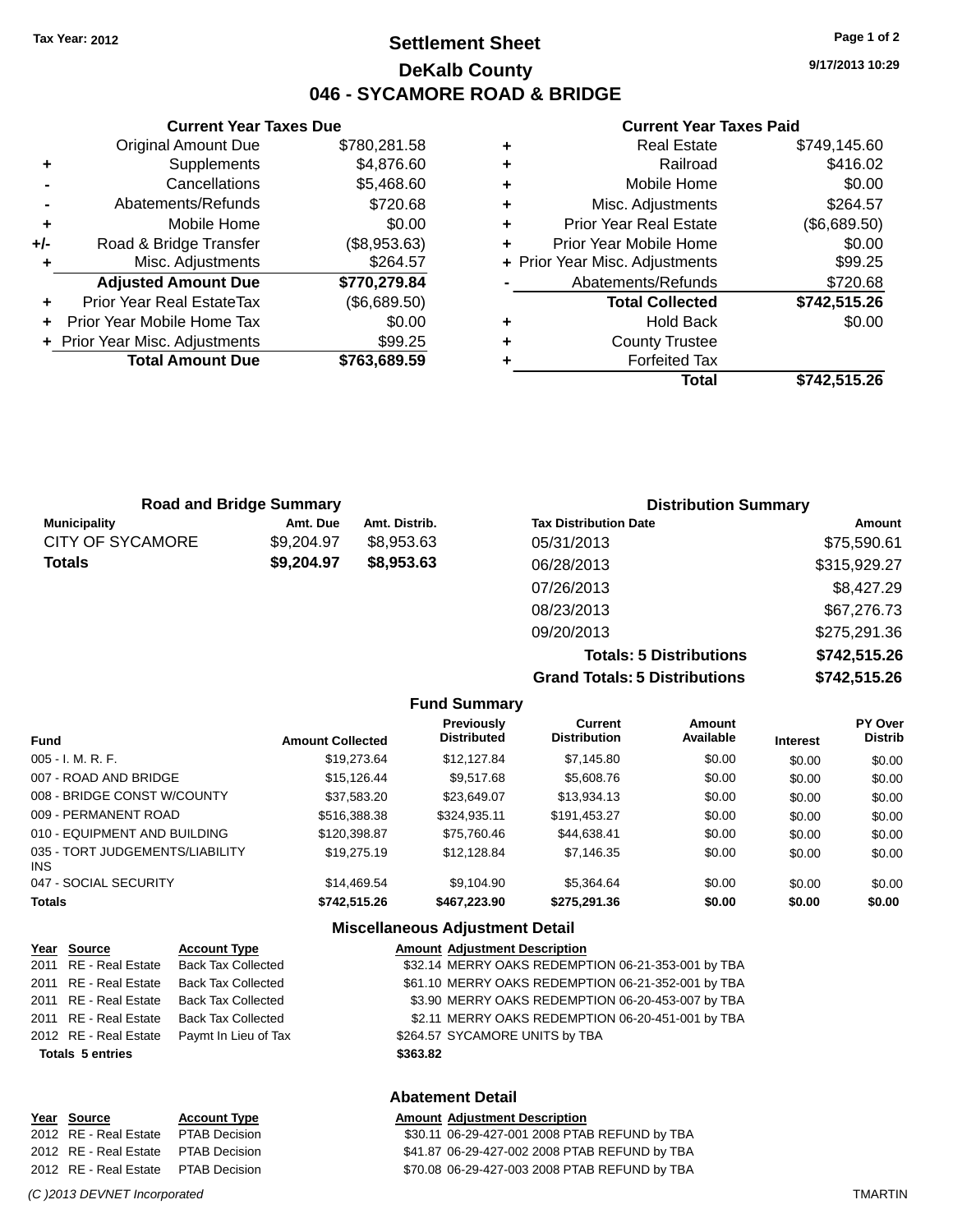| Year Source              | <b>Account Type</b>  |  |  |  |  |
|--------------------------|----------------------|--|--|--|--|
| 2012 RE - Real Estate    | PTAB Decision        |  |  |  |  |
| 2012 RF - Real Estate    | <b>PTAB Decision</b> |  |  |  |  |
| 2012 RE - Real Estate    | RF Abatement         |  |  |  |  |
| 2012 RE - Real Estate    | PTAB Decision        |  |  |  |  |
| 2012 RF - Real Estate    | <b>PTAB Decision</b> |  |  |  |  |
| 2012 RF - Real Estate    | <b>PTAB Decision</b> |  |  |  |  |
| 2012 RF - Real Estate    | <b>PTAB Decision</b> |  |  |  |  |
| 2012 RE - Real Estate    | <b>PTAB Decision</b> |  |  |  |  |
| 2012 RF - Real Estate    | <b>PTAB Decision</b> |  |  |  |  |
| <b>Totals 12 entries</b> |                      |  |  |  |  |

### **Settlement Sheet Tax Year: 2012 Page 2 of 2 DeKalb County Abatement Detail**

#### **Amount Adjustment Description**

\$95.74 06-29-427-004 2008 PTAB REFUND by TBA \$125.09 06-29-477-002 2008 PTAB REFUND by TBA \$30.30 06-29-427-001 2009 PTAB REFUND by TBA \$42.14 06-29-427-002 2009 PTAB REFUND by TBA \$70.53 06-29-427-003 2009 PTAB REFUND by TBA \$96.36 06-29-427-004 2009 PTAB REFUND by TBA \$125.90 06-29-477-002 2009 PTAB REFUND by TBA \$0.19 06-20-453-003 2011 PTAB REFUND by TBA \$1.06 PTAB REFUND 06-32-253-015 by TBA **Totals 12 entries \$729.37**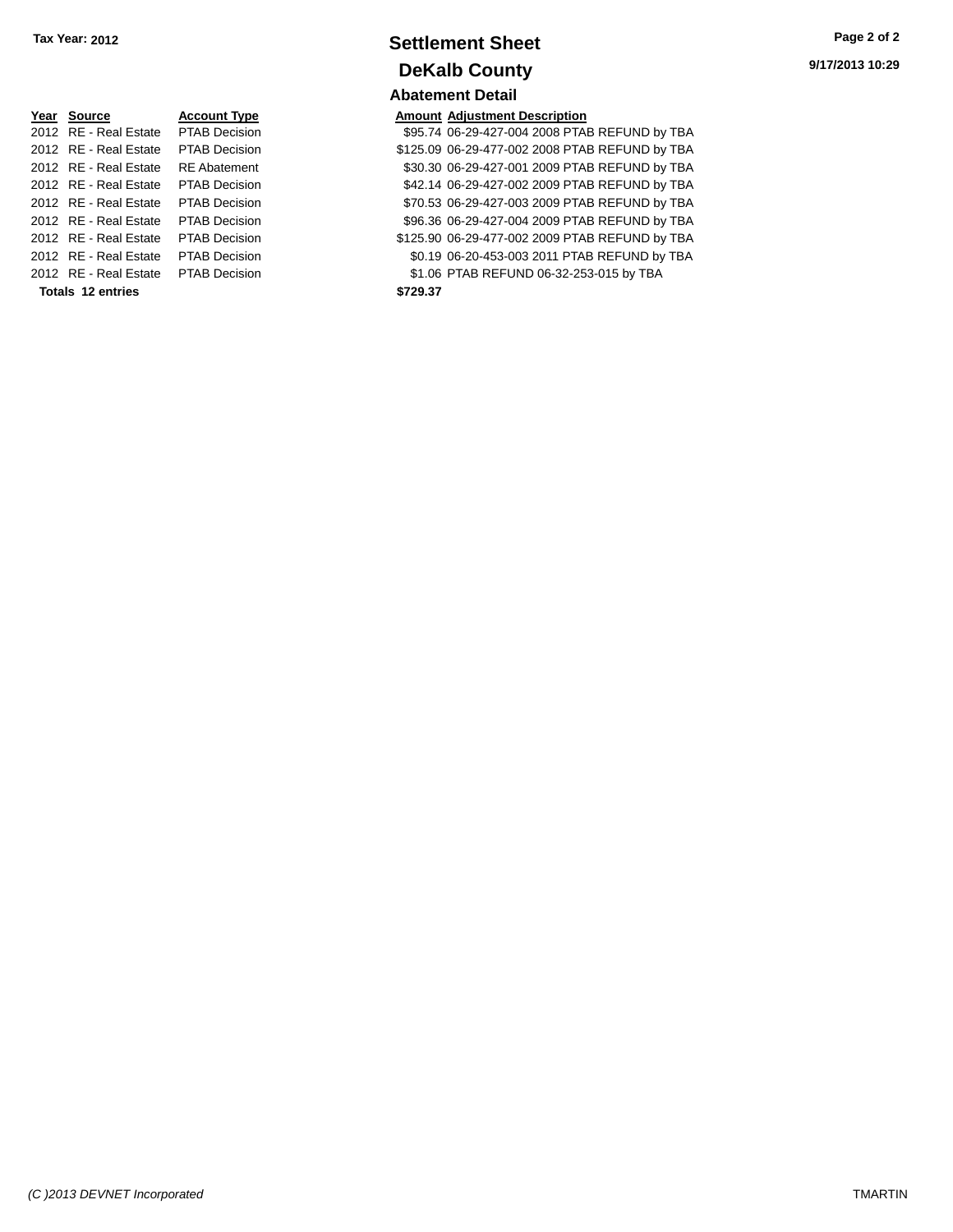# **Settlement Sheet Tax Year: 2012 Page 1 of 1 DeKalb County 047 - VICTOR TOWNSHIP**

### **Current Year Taxes Due** Original Amount Due \$50,614.78 **+** Supplements \$141.17 **-** Cancellations \$153.79 **-** Abatements/Refunds \$0.00 **+** Mobile Home \$0.00 **+/-** Road & Bridge Transfer \$0.00 **+** Misc. Adjustments \$0.00 **Adjusted Amount Due \$50,602.16 +** Prior Year Real EstateTax \$0.00 **+** Prior Year Mobile Home Tax \$0.00 **+ Prior Year Misc. Adjustments**  $$0.00$ **Total Amount Due \$50,602.16**

### **Current Year Taxes Paid +** Real Estate \$49,362.58

| Ŧ | NGAI CSIAIG                    | סט.∠טט,פ+ט  |
|---|--------------------------------|-------------|
| ÷ | Railroad                       | \$27.18     |
| ٠ | Mobile Home                    | \$0.00      |
| ٠ | Misc. Adjustments              | \$0.00      |
| ٠ | <b>Prior Year Real Estate</b>  | \$0.00      |
| ٠ | Prior Year Mobile Home         | \$0.00      |
|   | + Prior Year Misc. Adjustments | \$0.00      |
|   | Abatements/Refunds             | \$0.00      |
|   | <b>Total Collected</b>         | \$49,389.76 |
| ٠ | <b>Hold Back</b>               | \$0.00      |
| ٠ | <b>County Trustee</b>          |             |
| ٠ | <b>Forfeited Tax</b>           |             |
|   | Total                          | \$49,389.76 |
|   |                                |             |

| <b>Distribution Summary</b>          |             |
|--------------------------------------|-------------|
| <b>Tax Distribution Date</b>         | Amount      |
| 05/31/2013                           | \$5,945.90  |
| 06/28/2013                           | \$24,163.73 |
| 07/26/2013                           | \$361.87    |
| 08/23/2013                           | \$1,375.96  |
| 09/20/2013                           | \$17,542.30 |
| <b>Totals: 5 Distributions</b>       | \$49,389.76 |
| <b>Grand Totals: 5 Distributions</b> | \$49,389.76 |

|                                               |                         | <b>Fund Summary</b>              |                                |                     |                 |                                  |
|-----------------------------------------------|-------------------------|----------------------------------|--------------------------------|---------------------|-----------------|----------------------------------|
| <b>Fund</b>                                   | <b>Amount Collected</b> | Previously<br><b>Distributed</b> | Current<br><b>Distribution</b> | Amount<br>Available | <b>Interest</b> | <b>PY Over</b><br><b>Distrib</b> |
| 001 - CORPORATE                               | \$45,473.15             | \$29.321.95                      | \$16.151.20                    | \$0.00              | \$0.00          | \$0.00                           |
| 034 - GENERAL ASSISTANCE                      | \$2,003.69              | \$1,292.02                       | \$711.67                       | \$0.00              | \$0.00          | \$0.00                           |
| 035 - TORT JUDGEMENTS/LIABILITY<br><b>INS</b> | \$1.912.92              | \$1.233.49                       | \$679.43                       | \$0.00              | \$0.00          | \$0.00                           |
| <b>Totals</b>                                 | \$49,389,76             | \$31,847.46                      | \$17.542.30                    | \$0.00              | \$0.00          | \$0.00                           |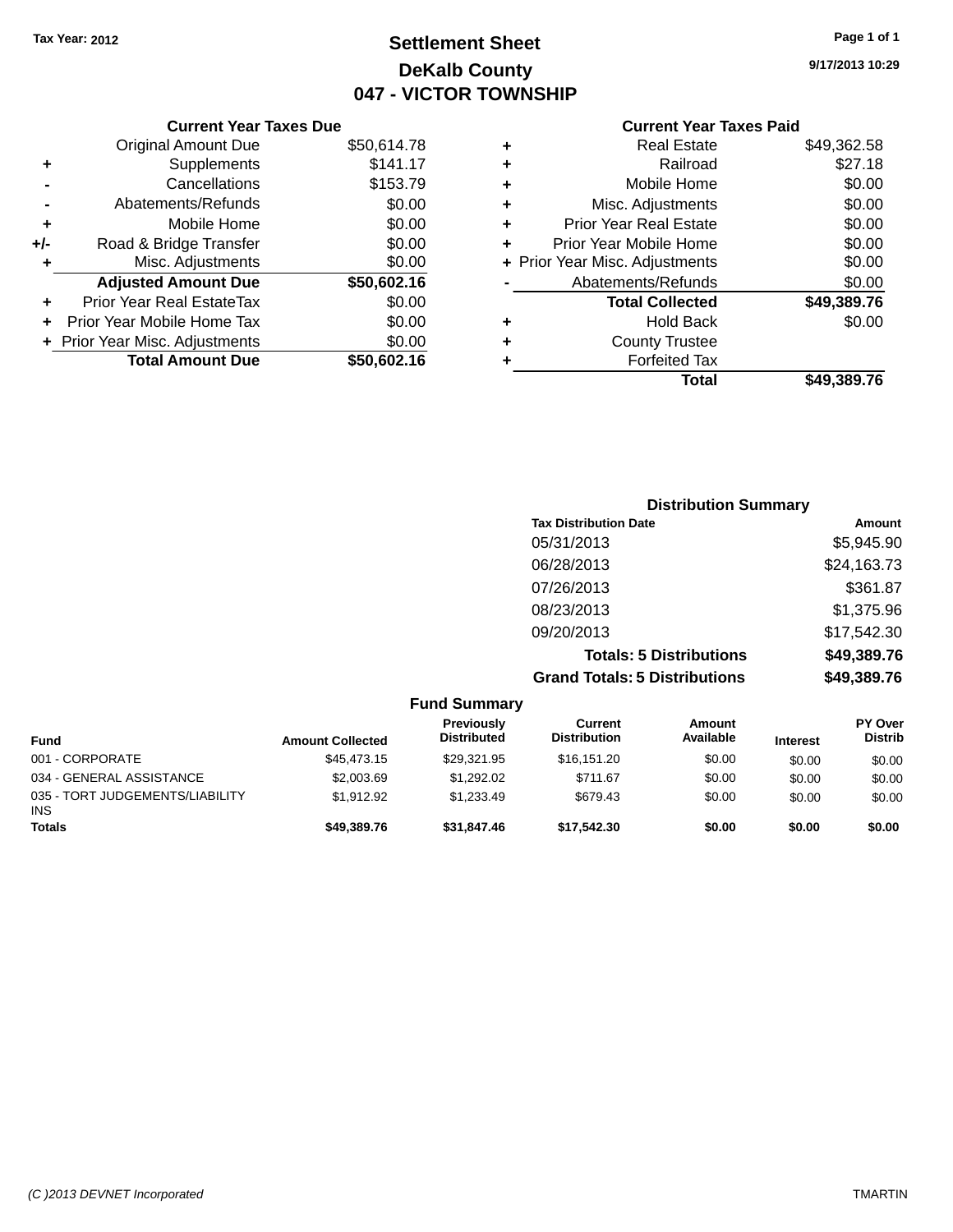**Current Year Taxes Due** Original Amount Due \$96,072.08

**Adjusted Amount Due \$96,048.14**

**Total Amount Due \$96,048.14**

**+** Supplements \$267.94 **-** Cancellations \$291.88 **-** Abatements/Refunds \$0.00 **+** Mobile Home \$0.00 **+/-** Road & Bridge Transfer \$0.00 **+** Misc. Adjustments \$0.00

**+** Prior Year Real EstateTax \$0.00 **+** Prior Year Mobile Home Tax \$0.00 **+ Prior Year Misc. Adjustments**  $$0.00$ 

### **Settlement Sheet Tax Year: 2012 Page 1 of 1 DeKalb County 048 - VICTOR ROAD & BRIDGE**

**9/17/2013 10:29**

#### **Current Year Taxes Paid**

|   | Total                          | \$93.746.87 |
|---|--------------------------------|-------------|
| ٠ | <b>Forfeited Tax</b>           |             |
| ٠ | <b>County Trustee</b>          |             |
| ٠ | <b>Hold Back</b>               | \$0.00      |
|   | <b>Total Collected</b>         | \$93,746.87 |
|   | Abatements/Refunds             | \$0.00      |
|   | + Prior Year Misc. Adjustments | \$0.00      |
| ٠ | Prior Year Mobile Home         | \$0.00      |
| ٠ | <b>Prior Year Real Estate</b>  | \$0.00      |
| ٠ | Misc. Adjustments              | \$0.00      |
| ٠ | Mobile Home                    | \$0.00      |
| ٠ | Railroad                       | \$51.60     |
| ٠ | <b>Real Estate</b>             | \$93,695.27 |

### **Distribution Summary Tax Distribution Date Amount** 05/31/2013 \$11,285.83 06/28/2013 \$45,865.18 07/26/2013 \$686.88 08/23/2013 \$2,611.70 09/20/2013 \$33,297.28 **Totals: 5 Distributions \$93,746.87 Grand Totals: 5 Distributions \$93,746.87**

| <b>Fund Summary</b>                           |                         |                                  |                                |                            |                 |                                  |
|-----------------------------------------------|-------------------------|----------------------------------|--------------------------------|----------------------------|-----------------|----------------------------------|
| <b>Fund</b>                                   | <b>Amount Collected</b> | Previously<br><b>Distributed</b> | Current<br><b>Distribution</b> | <b>Amount</b><br>Available | <b>Interest</b> | <b>PY Over</b><br><b>Distrib</b> |
| 007 - ROAD AND BRIDGE                         | \$55,177.08             | \$35.579.13                      | \$19.597.95                    | \$0.00                     | \$0.00          | \$0.00                           |
| 008 - BRIDGE CONST W/COUNTY                   | \$441.45                | \$284.65                         | \$156.80                       | \$0.00                     | \$0.00          | \$0.00                           |
| 009 - PERMANENT ROAD                          | \$24,622.16             | \$15,876.79                      | \$8,745.37                     | \$0.00                     | \$0.00          | \$0.00                           |
| 010 - EQUIPMENT AND BUILDING                  | \$11.572.94             | \$7,462.43                       | \$4.110.51                     | \$0.00                     | \$0.00          | \$0.00                           |
| 035 - TORT JUDGEMENTS/LIABILITY<br><b>INS</b> | \$1,933.24              | \$1,246.59                       | \$686.65                       | \$0.00                     | \$0.00          | \$0.00                           |
| <b>Totals</b>                                 | \$93,746.87             | \$60,449.59                      | \$33,297.28                    | \$0.00                     | \$0.00          | \$0.00                           |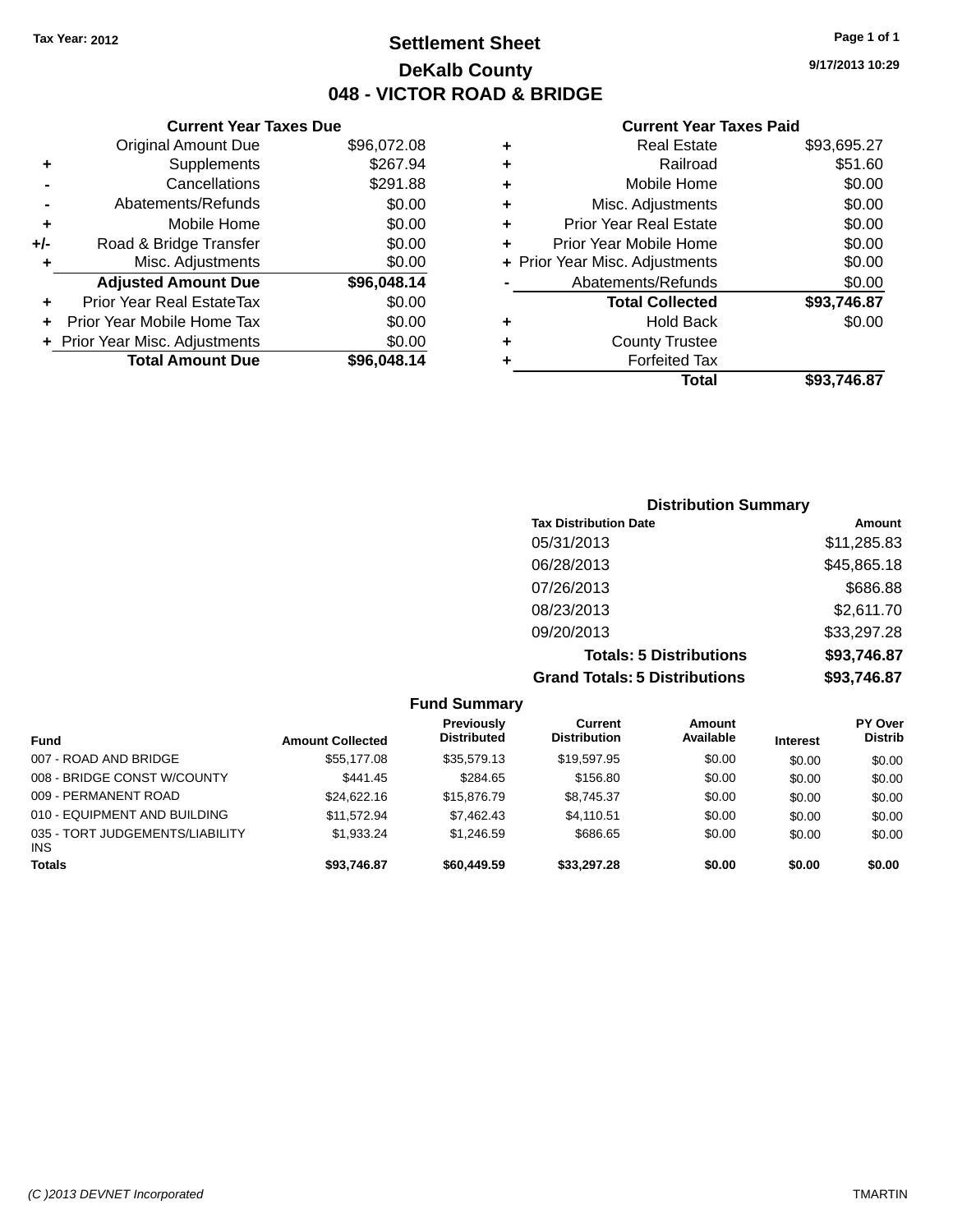# **Settlement Sheet Tax Year: 2012 Page 1 of 1 DeKalb County 056 - TOWN OF CORTLAND**

**9/17/2013 10:29**

#### **Current Year Taxes Paid**

| Total                          | \$591,464.83 |
|--------------------------------|--------------|
| <b>Forfeited Tax</b>           |              |
| <b>County Trustee</b>          |              |
| <b>Hold Back</b>               | \$0.00       |
| <b>Total Collected</b>         | \$591,464.83 |
| Abatements/Refunds             | \$0.00       |
| + Prior Year Misc. Adjustments | \$0.00       |
| Prior Year Mobile Home         | \$0.00       |
| Prior Year Real Estate         | (\$0.15)     |
| Misc. Adjustments              | \$0.00       |
| Mobile Home                    | \$0.00       |
| Railroad                       | \$1,069.46   |
| <b>Real Estate</b>             | \$590,395.52 |
|                                |              |

| <b>Road and Bridge Summary</b>   |             | <b>Distribution Summary</b> |                              |              |
|----------------------------------|-------------|-----------------------------|------------------------------|--------------|
| <b>Rd./Br. District</b>          | Amt. Due    | Amt. Distrib.               | <b>Tax Distribution Date</b> | Amount       |
| <b>CORTLAND ROAD &amp; BRIDG</b> | \$12,092.88 | \$11.727.80                 | 05/31/2013                   | \$54,422.90  |
| <b>Totals</b>                    | \$12,092.88 | \$11,727.80                 | 06/28/2013                   | \$250,291.11 |
|                                  |             |                             | 07/26/2013                   | \$4,813.07   |
|                                  |             |                             | 08/23/2013                   | \$75,574.60  |
|                                  |             |                             | 09/20/2013                   | \$206,363.15 |

**Totals: 5 Distributions \$591,464.83 Grand Totals: 5 Distributions \$591,464.83**

|                         |                         | <b>Fund Summary</b>                     |                                |                     |                 |                           |
|-------------------------|-------------------------|-----------------------------------------|--------------------------------|---------------------|-----------------|---------------------------|
| <b>Fund</b>             | <b>Amount Collected</b> | <b>Previously</b><br><b>Distributed</b> | Current<br><b>Distribution</b> | Amount<br>Available | <b>Interest</b> | PY Over<br><b>Distrib</b> |
| 001 - CORPORATE         | \$414.923.02            | \$270,228.89                            | \$144,694.13                   | \$0.00              | \$0.00          | \$0.00                    |
| $005 - I. M. R. F.$     | \$52,089.36             | \$33.924.48                             | \$18,164.88                    | \$0.00              | \$0.00          | \$0.00                    |
| 007 - ROAD AND BRIDGE   | \$11,727.80             | \$7,533.60                              | \$4,194.20                     | \$0.00              | \$0.00          | \$0.00                    |
| 014 - POLICE PROTECTION | \$65,560.14             | \$42,697.66                             | \$22,862.48                    | \$0.00              | \$0.00          | \$0.00                    |
| 047 - SOCIAL SECURITY   | \$47.164.51             | \$30.717.05                             | \$16,447.46                    | \$0.00              | \$0.00          | \$0.00                    |
| <b>Totals</b>           | \$591,464.83            | \$385,101.68                            | \$206,363.15                   | \$0.00              | \$0.00          | \$0.00                    |

# **Current Year Taxes Due**

|     | <b>Original Amount Due</b>     | \$597,393.71 |
|-----|--------------------------------|--------------|
| ٠   | Supplements                    | \$4,587.80   |
|     | Cancellations                  | \$5,070.88   |
|     | Abatements/Refunds             | \$0.00       |
| ٠   | Mobile Home                    | \$0.00       |
| +/- | Road & Bridge Transfer         | \$11,727.80  |
| ٠   | Misc. Adjustments              | \$0.00       |
|     | <b>Adjusted Amount Due</b>     | \$608,638.43 |
| ÷   | Prior Year Real EstateTax      | (\$0.15)     |
|     | Prior Year Mobile Home Tax     | \$0.00       |
|     | + Prior Year Misc. Adjustments | \$0.00       |
|     | <b>Total Amount Due</b>        | \$608,638.28 |
|     |                                |              |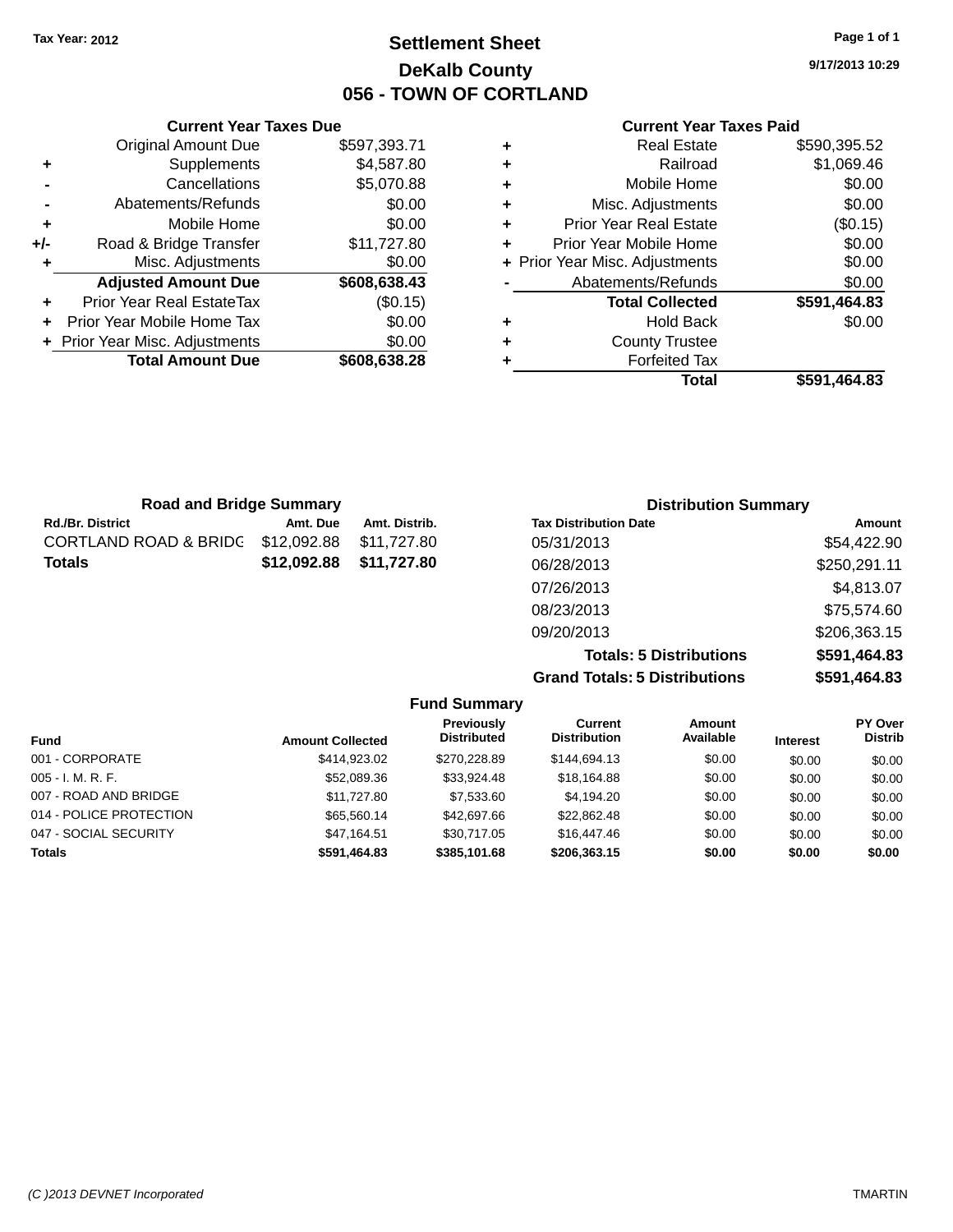# **Settlement Sheet Tax Year: 2012 Page 1 of 1 DeKalb County 057 - CORTLAND LIBRARY**

**9/17/2013 10:29**

#### **Current Year Taxes Paid**

|     | <b>Current Year Taxes Due</b>  |              |
|-----|--------------------------------|--------------|
|     | <b>Original Amount Due</b>     | \$238,053.26 |
| ٠   | Supplements                    | \$1,779.17   |
|     | Cancellations                  | \$1,966.75   |
|     | Abatements/Refunds             | \$0.00       |
| ٠   | Mobile Home                    | \$0.00       |
| +/- | Road & Bridge Transfer         | \$0.00       |
| ٠   | Misc. Adjustments              | \$0.00       |
|     | <b>Adjusted Amount Due</b>     | \$237,865.68 |
|     | Prior Year Real EstateTax      | \$0.00       |
|     | Prior Year Mobile Home Tax     | \$0.00       |
|     | + Prior Year Misc. Adjustments | \$0.00       |
|     | <b>Total Amount Due</b>        | \$237,865.68 |
|     |                                |              |

|   | <b>Real Estate</b>             | \$230,599.65 |
|---|--------------------------------|--------------|
| ٠ | Railroad                       | \$417.70     |
| ٠ | Mobile Home                    | \$0.00       |
| ٠ | Misc. Adjustments              | \$0.00       |
| ٠ | <b>Prior Year Real Estate</b>  | \$0.00       |
| ÷ | Prior Year Mobile Home         | \$0.00       |
|   | + Prior Year Misc. Adjustments | \$0.00       |
|   | Abatements/Refunds             | \$0.00       |
|   | <b>Total Collected</b>         | \$231,017.35 |
| ٠ | <b>Hold Back</b>               | \$0.00       |
| ٠ | <b>County Trustee</b>          |              |
| ٠ | <b>Forfeited Tax</b>           |              |
|   | <b>Total</b>                   | \$231,017.35 |
|   |                                |              |

### **Distribution Summary Tax Distribution Date Amount** 05/31/2013 \$21,225.82 06/28/2013 \$97,758.78 07/26/2013 \$1,829.14 08/23/2013 \$29,642.18 09/20/2013 \$80,561.43 **Totals: 5 Distributions \$231,017.35 Grand Totals: 5 Distributions \$231,017.35**

|                                                     |                         | <b>Fund Summary</b>              |                                |                     |                 |                                  |
|-----------------------------------------------------|-------------------------|----------------------------------|--------------------------------|---------------------|-----------------|----------------------------------|
| <b>Fund</b>                                         | <b>Amount Collected</b> | Previously<br><b>Distributed</b> | Current<br><b>Distribution</b> | Amount<br>Available | <b>Interest</b> | <b>PY Over</b><br><b>Distrib</b> |
| 004 - OPERATIONS & MAINTENANCE                      | \$12,011.70             | \$7,822.93                       | \$4,188.77                     | \$0.00              | \$0.00          | \$0.00                           |
| $005 - I. M. R. F.$                                 | \$13.591.45             | \$8.851.77                       | \$4,739.68                     | \$0.00              | \$0.00          | \$0.00                           |
| 016 - LIBRARY (township, municipalities)            | \$180,177.36            | \$117,345.09                     | \$62,832.27                    | \$0.00              | \$0.00          | \$0.00                           |
| 027 - AUDIT                                         | \$5,825.82              | \$3.794.21                       | \$2,031.61                     | \$0.00              | \$0.00          | \$0.00                           |
| 035 - TORT JUDGMENTS, LIABILITY<br><b>INSURANCE</b> | \$7,765.65              | \$5,057.58                       | \$2,708.07                     | \$0.00              | \$0.00          | \$0.00                           |
| 047 - SOCIAL SECURITY                               | \$11.645.37             | \$7.584.34                       | \$4.061.03                     | \$0.00              | \$0.00          | \$0.00                           |
| <b>Totals</b>                                       | \$231,017.35            | \$150,455.92                     | \$80,561.43                    | \$0.00              | \$0.00          | \$0.00                           |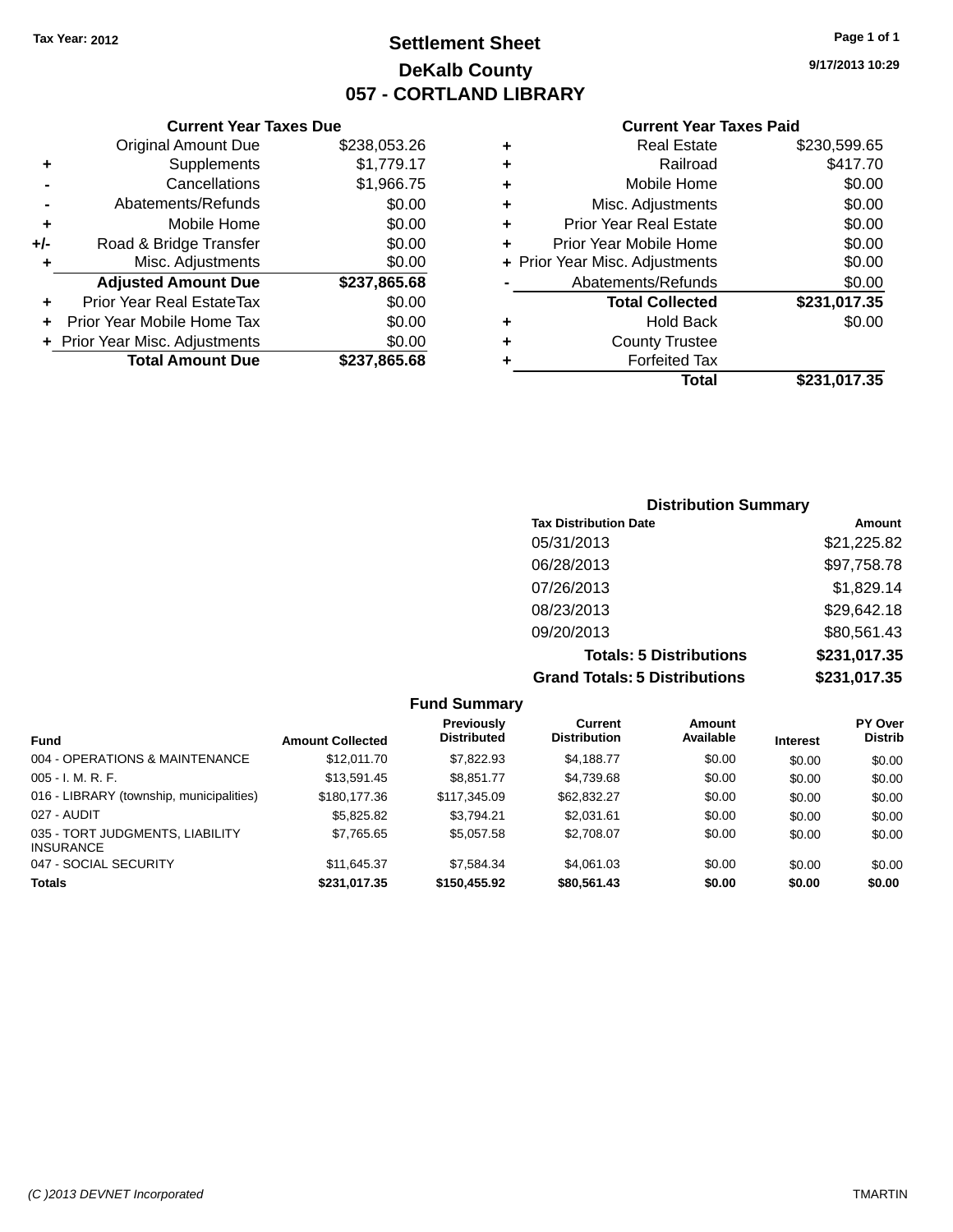# **Settlement Sheet Tax Year: 2012 Page 1 of 1 DeKalb County 058 - CITY OF DEKALB**

**9/17/2013 10:29**

#### **Current Year Taxes Paid**

| <b>Real Estate</b>                 | \$4,256,938.91 |
|------------------------------------|----------------|
| Railroad<br>٠                      | \$10,456.68    |
| Mobile Home<br>٠                   | \$0.00         |
| Misc. Adjustments<br>٠             | \$992.90       |
| <b>Prior Year Real Estate</b><br>٠ | \$680.79       |
| Prior Year Mobile Home             | \$0.00         |
| + Prior Year Misc. Adjustments     | \$0.00         |
| Abatements/Refunds                 | \$1.49         |
| <b>Total Collected</b>             | \$4,269,067.79 |
| Hold Back                          | \$0.00         |
| <b>County Trustee</b>              |                |
| <b>Forfeited Tax</b>               |                |
| Total                              | \$4,269,067.79 |

|     | <b>Current Year Taxes Due</b>  |                |  |  |  |
|-----|--------------------------------|----------------|--|--|--|
|     | <b>Original Amount Due</b>     | \$4,244,719.08 |  |  |  |
| ٠   | Supplements                    | \$98,351.56    |  |  |  |
|     | Cancellations                  | \$183,816.86   |  |  |  |
|     | Abatements/Refunds             | \$1.49         |  |  |  |
| ٠   | Mobile Home                    | \$0.00         |  |  |  |
| +/- | Road & Bridge Transfer         | \$220,383.45   |  |  |  |
| ٠   | Misc. Adjustments              | \$992.90       |  |  |  |
|     | <b>Adjusted Amount Due</b>     | \$4,380,628.64 |  |  |  |
| ٠   | Prior Year Real EstateTax      | \$680.79       |  |  |  |
|     | Prior Year Mobile Home Tax     | \$0.00         |  |  |  |
|     | + Prior Year Misc. Adjustments | \$0.00         |  |  |  |
|     | <b>Total Amount Due</b>        | \$4,381,309.43 |  |  |  |
|     |                                |                |  |  |  |

| <b>Road and Bridge Summary</b> |               |                                                        | <b>Distribution Summary</b> |  |  |
|--------------------------------|---------------|--------------------------------------------------------|-----------------------------|--|--|
| Amt. Due                       | Amt. Distrib. | <b>Tax Distribution Date</b>                           | Amount                      |  |  |
| \$16,856,53                    | \$16.591.41   | 05/31/2013                                             | \$460,528.34                |  |  |
| \$837.23                       | \$811.93      | 06/28/2013                                             | \$1,785,152.11              |  |  |
|                                |               | 07/26/2013                                             | \$42,404.90                 |  |  |
|                                |               | 08/23/2013                                             | \$276,209.22                |  |  |
|                                |               | 09/20/2013                                             | \$1,704,773.24              |  |  |
|                                |               | \$208,228.31 \$202,980.11<br>\$225,922.07 \$220,383.45 |                             |  |  |

**Totals: 5 Distributions \$4,269,067.81 Grand Totals: 5 Distributions** 

| 18.109,007,81  |
|----------------|
| \$4,269,067.81 |
|                |

| <b>Fund Summary</b>         |                         |                                  |                                |                     |                 |                                  |
|-----------------------------|-------------------------|----------------------------------|--------------------------------|---------------------|-----------------|----------------------------------|
| <b>Fund</b>                 | <b>Amount Collected</b> | Previously<br><b>Distributed</b> | Current<br><b>Distribution</b> | Amount<br>Available | <b>Interest</b> | <b>PY Over</b><br><b>Distrib</b> |
| 001 - CORPORATE             | \$0.01                  | \$0.02                           | $$-0.01$                       | \$0.00              | \$0.00          | \$0.00                           |
| 003 - BONDS AND INTEREST    | \$0.00                  | \$0.00                           | \$0.00                         | \$0.00              | \$0.00          | \$0.00                           |
| 005 - I. M. R. F.           | \$305.542.06            | \$183,561.31                     | \$121,980.75                   | \$0.00              | \$0.00          | \$0.00                           |
| 007 - ROAD AND BRIDGE       | \$220.383.45            | \$131.955.82                     | \$88,427.63                    | \$0.00              | \$0.00          | \$0.00                           |
| 013 - FIREFIGHTER'S PENSION | \$1,982,134.65          | \$1,190,812.25                   | \$791,322.40                   | \$0.00              | \$0.00          | \$0.00                           |
| 015 - POLICE PENSION        | \$1,315,551.14          | \$790.347.11                     | \$525,204.03                   | \$0.00              | \$0.00          | \$0.00                           |
| 047 - SOCIAL SECURITY       | \$445,456,48            | \$267.618.05                     | \$177,838.43                   | \$0.00              | \$0.00          | \$0.00                           |
| Totals                      | \$4,269,067.79          | \$2,564,294.56                   | \$1,704,773.23                 | \$0.00              | \$0.00          | \$0.00                           |

#### **Miscellaneous Adjustment Detail**

| Year Source             | <b>Account Type</b>                        |          | <b>Amount Adiustment Description</b> |
|-------------------------|--------------------------------------------|----------|--------------------------------------|
|                         | 2012 RE - Real Estate Pavmt In Lieu of Tax |          | \$992.90 DEKALB UNITS by TBA         |
| <b>Totals 1 entries</b> |                                            | \$992.90 |                                      |

| Year Source             | <b>Account Type</b>                 | <b>Amount Adjustment Description</b> |  |
|-------------------------|-------------------------------------|--------------------------------------|--|
|                         | 2012 RE - Real Estate PTAB Decision | \$0.33 08-12-451-008 PTAB REF        |  |
|                         | 2012 RE - Real Estate PTAB Decision | \$0.28 08-12-451-012 PTAB REF        |  |
|                         | 2012 RE - Real Estate PTAB Decision | \$0.14 08-12-451-013 PTAB REF        |  |
| <b>Totals 3 entries</b> |                                     | \$0.75                               |  |

**Abatement Detail**

\$0.33 08-12-451-008 PTAB REFUND by TBA 2012 RE - Real Estate PTAB Decision \$0.28 08-12-451-012 PTAB REFUND by TBA 2012 RE - Real Estate PTAB Decision \$0.14 08-12-451-013 PTAB REFUND by TBA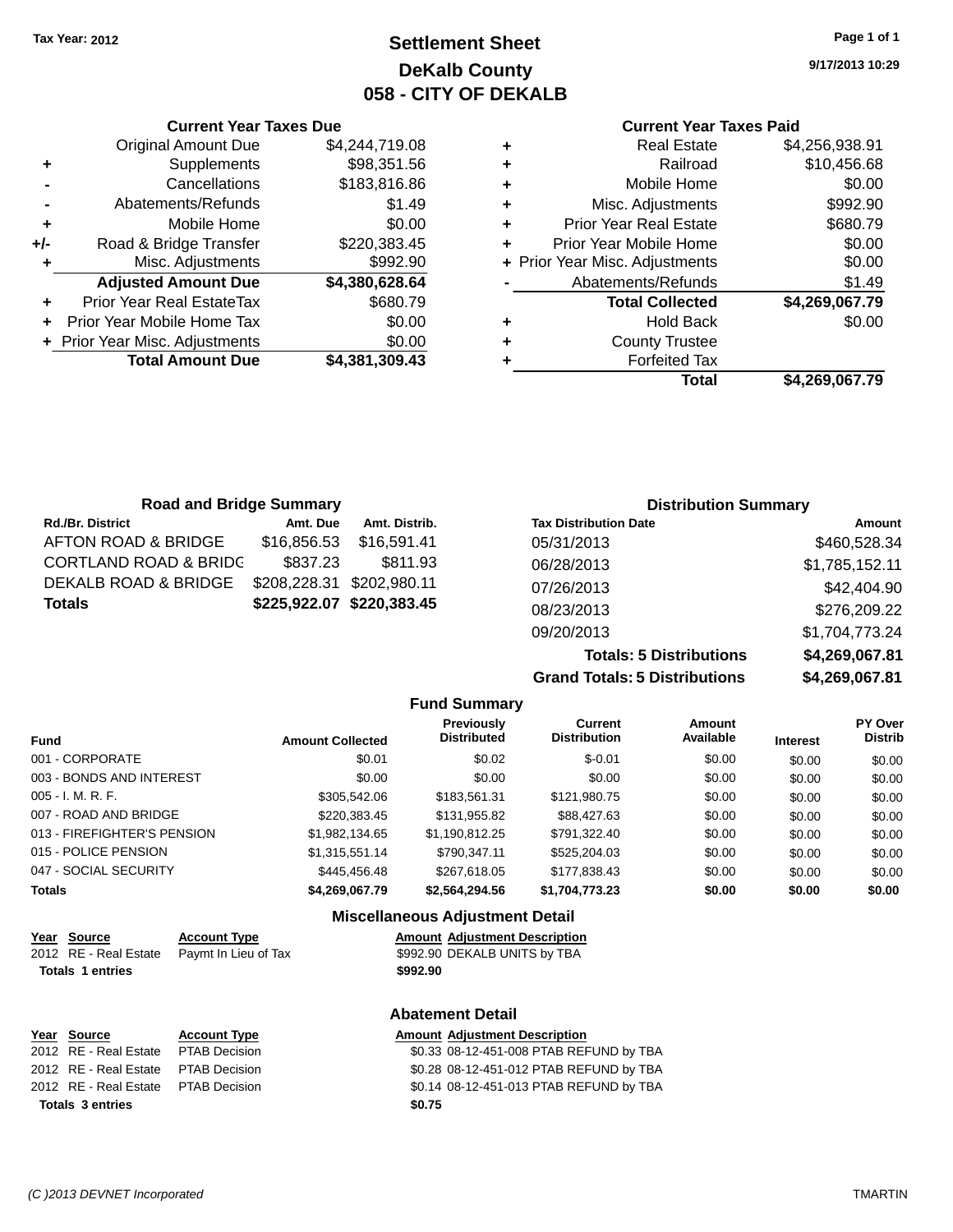# **Settlement Sheet Tax Year: 2012 Page 1 of 1 DeKalb County 059 - DE KALB LIBRARY**

**9/17/2013 10:29**

#### **Current Year Taxes Paid**

|       | <b>Original Amount Due</b>     | \$1,798,552.52 |
|-------|--------------------------------|----------------|
| ٠     | Supplements                    | \$37,621.57    |
|       | Cancellations                  | \$74,446.99    |
|       | Abatements/Refunds             | \$0.32         |
| ÷     | Mobile Home                    | \$0.00         |
| $+/-$ | Road & Bridge Transfer         | \$0.00         |
| ٠     | Misc. Adjustments              | \$420.71       |
|       | <b>Adjusted Amount Due</b>     | \$1,762,147.49 |
| ٠     | Prior Year Real EstateTax      | \$275.28       |
| ٠     | Prior Year Mobile Home Tax     | \$0.00         |
|       | + Prior Year Misc. Adjustments | \$0.00         |
|       | <b>Total Amount Due</b>        | \$1,762,422.77 |
|       |                                |                |

**Current Year Taxes Due**

| ٠ | <b>Real Estate</b>             | \$1,709,917.00 |
|---|--------------------------------|----------------|
| ٠ | Railroad                       | \$4,219.36     |
| ٠ | Mobile Home                    | \$0.00         |
| ٠ | Misc. Adjustments              | \$420.71       |
| ٠ | <b>Prior Year Real Estate</b>  | \$275.28       |
| ÷ | Prior Year Mobile Home         | \$0.00         |
|   | + Prior Year Misc. Adjustments | \$0.00         |
|   | Abatements/Refunds             | \$0.32         |
|   | <b>Total Collected</b>         | \$1,714,832.03 |
| ٠ | <b>Hold Back</b>               | \$0.00         |
| ٠ | <b>County Trustee</b>          |                |
| ٠ | <b>Forfeited Tax</b>           |                |
|   | Total                          | \$1,714,832.03 |

### **Distribution Summary Tax Distribution Date Amount** 05/31/2013 \$185,335.87 06/28/2013 \$716,639.52 07/26/2013 \$17,072.14 08/23/2013 \$111,245.66 09/20/2013 \$684,538.84 **Totals: 5 Distributions \$1,714,832.03 Grand Totals: 5 Distributions \$1,714,832.03**

#### **Fund Summary**

| .                                        |                         |                                  |                                |                     |                 |                                  |
|------------------------------------------|-------------------------|----------------------------------|--------------------------------|---------------------|-----------------|----------------------------------|
| Fund                                     | <b>Amount Collected</b> | Previously<br><b>Distributed</b> | Current<br><b>Distribution</b> | Amount<br>Available | <b>Interest</b> | <b>PY Over</b><br><b>Distrib</b> |
| 016 - LIBRARY (township, municipalities) | \$1.714.832.03          | \$1,030,293,19                   | \$684.538.84                   | \$0.00              | \$0.00          | \$0.00                           |
| Totals                                   | \$1.714.832.03          | \$1.030.293.19                   | \$684.538.84                   | \$0.00              | \$0.00          | \$0.00                           |
|                                          |                         |                                  |                                |                     |                 |                                  |

### **Miscellaneous Adjustment Detail**

| <u>Year Source</u>      | <b>Account Type</b> |                      | <b>Amount Adjustment Description</b> |
|-------------------------|---------------------|----------------------|--------------------------------------|
| 2012 RE - Real Estate   |                     |                      | \$420.71 DEKALB UNITS by TBA         |
| <b>Totals 1 entries</b> |                     | \$420.71             |                                      |
|                         |                     | Pavmt In Lieu of Tax |                                      |

### **Abatement Detail**

| Year Source                         | <b>Account Type</b> |        | <b>Amount Adjustment Description</b>    |
|-------------------------------------|---------------------|--------|-----------------------------------------|
| 2012 RE - Real Estate PTAB Decision |                     |        | \$0.14 08-12-451-008 PTAB REFUND by TBA |
| 2012 RE - Real Estate PTAB Decision |                     |        | \$0.12 08-12-451-012 PTAB REFUND by TBA |
| 2012 RE - Real Estate PTAB Decision |                     |        | \$0.06 08-12-451-013 PTAB REFUND by TBA |
| <b>Totals 3 entries</b>             |                     | \$0.32 |                                         |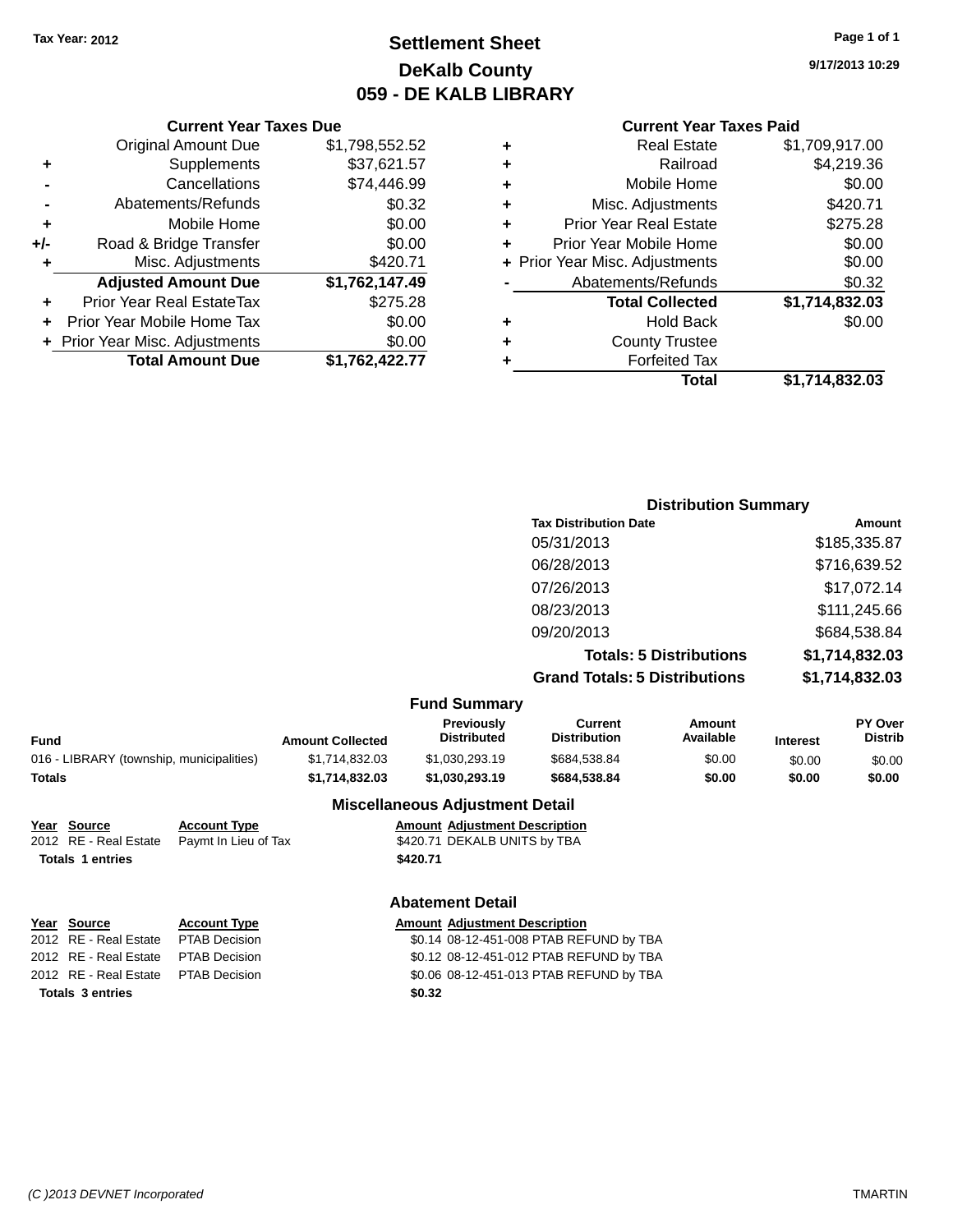# **Settlement Sheet Tax Year: 2012 Page 1 of 1 DeKalb County 060 - DEKALB SSA #3**

**9/17/2013 10:29**

|     | <b>Current Year Taxes Due</b>  |        |
|-----|--------------------------------|--------|
|     | <b>Original Amount Due</b>     | \$0.00 |
|     | Supplements                    | \$0.00 |
|     | Cancellations                  | \$0.00 |
|     | Abatements/Refunds             | \$0.00 |
| ٠   | Mobile Home                    | \$0.00 |
| +/- | Road & Bridge Transfer         | \$0.00 |
|     | Misc. Adjustments              | \$0.00 |
|     | <b>Adjusted Amount Due</b>     | \$0.00 |
|     | Prior Year Real EstateTax      | \$0.00 |
|     | Prior Year Mobile Home Tax     | \$0.00 |
|     | + Prior Year Misc. Adjustments | \$0.00 |
|     | <b>Total Amount Due</b>        | \$0.00 |
|     |                                |        |

### **Current Year Taxes Paid +** Real Estate \$0.00 **+** Railroad \$0.00 **+** Mobile Home \$0.00 **+** Misc. Adjustments \$0.00 **+** Prior Year Real Estate \$0.00 **+** Prior Year Mobile Home \$0.00<br> **+** Prior Year Misc. Adjustments \$0.00 **+ Prior Year Misc. Adjustments -** Abatements/Refunds \$0.00 **Total Collected \$0.00 +** Hold Back \$0.00 **+** County Trustee **+** Forfeited Tax **Total \$0.00**

| <b>Fund Summary</b>        |                         |                                  |                                |                     |                 |                           |
|----------------------------|-------------------------|----------------------------------|--------------------------------|---------------------|-----------------|---------------------------|
| <b>Fund</b>                | <b>Amount Collected</b> | <b>Previously</b><br>Distributed | Current<br><b>Distribution</b> | Amount<br>Available | <b>Interest</b> | PY Over<br><b>Distrib</b> |
| 023 - SPECIAL SERVICE AREA | \$0.00                  | \$0.00                           | \$0.00                         | \$0.00              | \$0.00          | \$0.00                    |
| <b>Totals</b>              | \$0.00                  | \$0.00                           | \$0.00                         | \$0.00              | \$0.00          | \$0.00                    |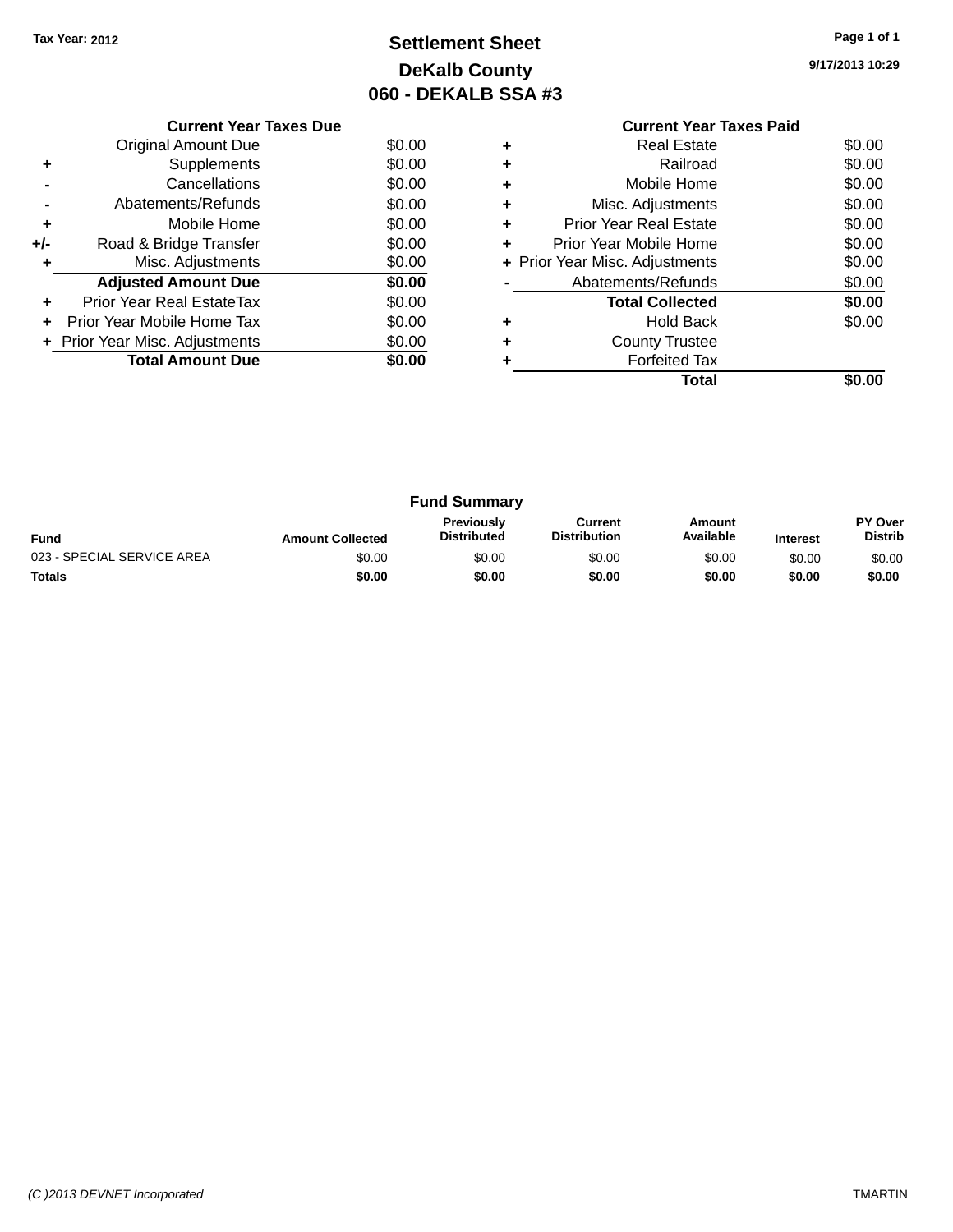# **Settlement Sheet Tax Year: 2012 Page 1 of 1 DeKalb County 061 - DEKALB SSA #4**

**9/17/2013 10:29**

|   | <b>Current Year Taxes Paid</b> |            |
|---|--------------------------------|------------|
| ٠ | <b>Real Estate</b>             | \$1,453.11 |
| ٠ | Railroad                       | \$0.00     |
| ٠ | Mobile Home                    | \$0.00     |
| ٠ | Misc. Adjustments              | \$0.00     |
| ٠ | <b>Prior Year Real Estate</b>  | \$0.00     |
| ٠ | Prior Year Mobile Home         | \$0.00     |
|   | + Prior Year Misc. Adjustments | \$0.00     |
|   | Abatements/Refunds             | \$0.00     |
|   | <b>Total Collected</b>         | \$1,453.11 |
| ٠ | <b>Hold Back</b>               | \$0.00     |
|   | <b>County Trustee</b>          |            |
|   | <b>Forfeited Tax</b>           |            |
|   | Total                          | \$1,453.11 |

|     | <b>Current Year Taxes Due</b>  |            |
|-----|--------------------------------|------------|
|     | <b>Original Amount Due</b>     | \$1,488.09 |
| ٠   | Supplements                    | \$0.00     |
|     | Cancellations                  | \$0.00     |
|     | Abatements/Refunds             | \$0.00     |
| ٠   | Mobile Home                    | \$0.00     |
| +/- | Road & Bridge Transfer         | \$0.00     |
| ٠   | Misc. Adjustments              | \$0.00     |
|     | <b>Adjusted Amount Due</b>     | \$1,488.09 |
|     | Prior Year Real EstateTax      | \$0.00     |
|     | Prior Year Mobile Home Tax     | \$0.00     |
|     | + Prior Year Misc. Adjustments | \$0.00     |
|     | <b>Total Amount Due</b>        | \$1,488.09 |
|     |                                |            |

|                     | <b>Distribution Summary</b>          |            |
|---------------------|--------------------------------------|------------|
|                     | <b>Tax Distribution Date</b>         | Amount     |
|                     | 05/31/2013                           | \$153.58   |
|                     | 06/28/2013                           | \$600.50   |
|                     | 07/26/2013                           | \$15.15    |
|                     | 08/23/2013                           | \$131.36   |
|                     | 09/20/2013                           | \$552.52   |
|                     | <b>Totals: 5 Distributions</b>       | \$1,453.11 |
|                     | <b>Grand Totals: 5 Distributions</b> | \$1,453.11 |
| <b>Fund Summary</b> |                                      |            |

| <b>Fund</b>                | <b>Amount Collected</b> | <b>Previously</b><br><b>Distributed</b> | Current<br><b>Distribution</b> | Amount<br>Available | <b>Interest</b> | <b>PY Over</b><br><b>Distrib</b> |
|----------------------------|-------------------------|-----------------------------------------|--------------------------------|---------------------|-----------------|----------------------------------|
| 023 - SPECIAL SERVICE AREA | \$1.453.11              | \$900.59                                | \$552.52                       | \$0.00              | \$0.00          | \$0.00                           |
| <b>Totals</b>              | \$1.453.11              | \$900.59                                | \$552.52                       | \$0.00              | \$0.00          | \$0.00                           |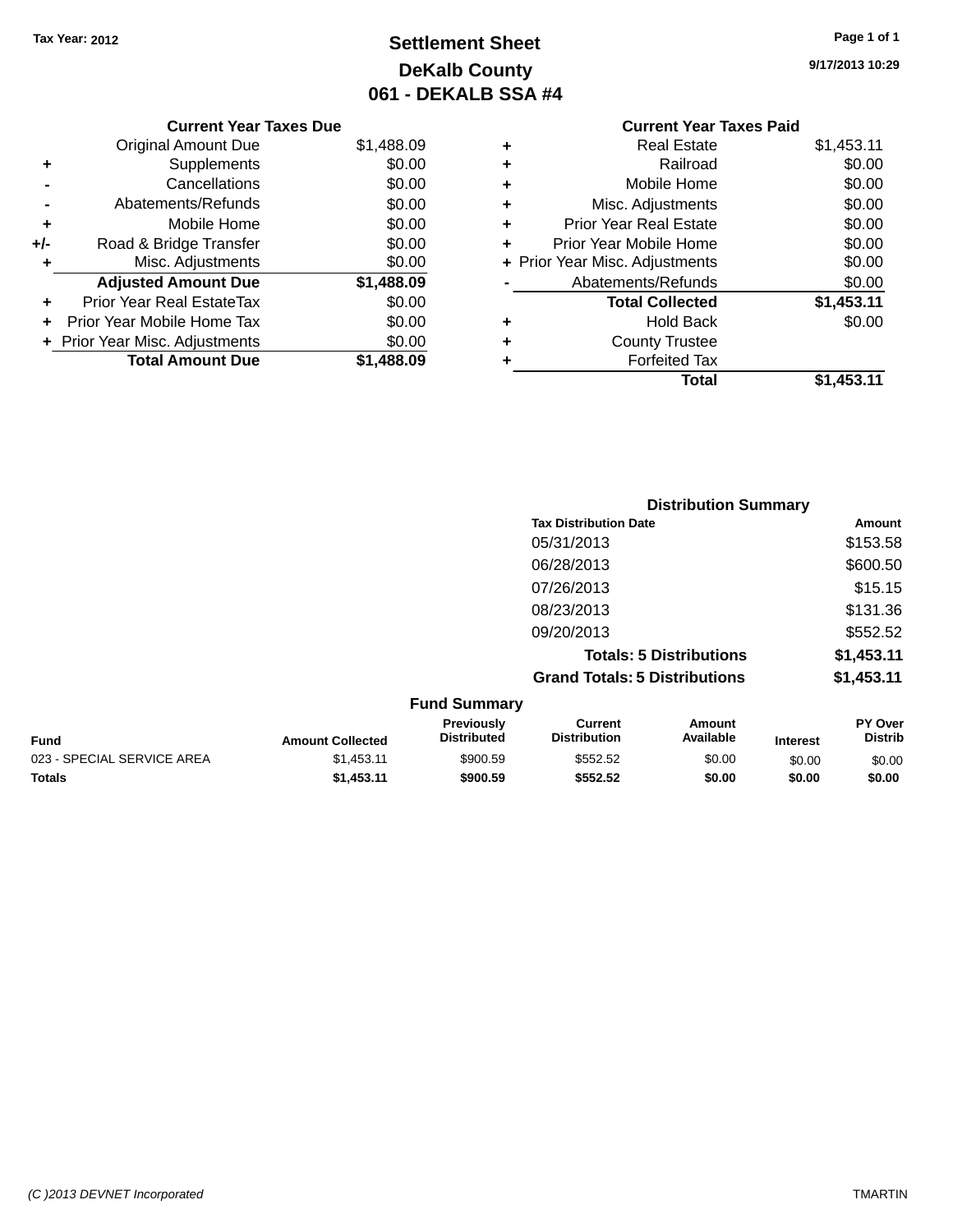# **Settlement Sheet Tax Year: 2012 Page 1 of 1 DeKalb County 062 - CITY OF GENOA**

**9/17/2013 10:29**

### **Current Year Taxes Paid**

|   | <b>Real Estate</b>             | \$675,240.35 |
|---|--------------------------------|--------------|
| ٠ | Railroad                       | \$1,777.12   |
| ٠ | Mobile Home                    | \$0.00       |
| ٠ | Misc. Adjustments              | \$0.00       |
| ٠ | Prior Year Real Estate         | (\$265.54)   |
| ٠ | Prior Year Mobile Home         | \$0.00       |
|   | + Prior Year Misc. Adjustments | \$0.00       |
|   | Abatements/Refunds             | \$3.52       |
|   | <b>Total Collected</b>         | \$676,748.41 |
| ٠ | <b>Hold Back</b>               | \$0.00       |
| ٠ | <b>County Trustee</b>          |              |
|   | <b>Forfeited Tax</b>           |              |
|   | Total                          | \$676,748.41 |

|     | <b>Current Year Taxes Due</b>    |              |  |  |
|-----|----------------------------------|--------------|--|--|
|     | <b>Original Amount Due</b>       | \$668,460.98 |  |  |
| ٠   | Supplements                      | \$6,692.88   |  |  |
|     | Cancellations                    | \$9,410.63   |  |  |
|     | Abatements/Refunds               | \$3.52       |  |  |
| ٠   | Mobile Home                      | \$0.00       |  |  |
| +/- | Road & Bridge Transfer           | \$34,095.84  |  |  |
| ٠   | \$0.00<br>Misc. Adjustments      |              |  |  |
|     | <b>Adjusted Amount Due</b>       | \$699,835.55 |  |  |
|     | <b>Prior Year Real EstateTax</b> | (\$265.54)   |  |  |
|     | Prior Year Mobile Home Tax       | \$0.00       |  |  |
|     | + Prior Year Misc. Adjustments   | \$0.00       |  |  |
|     | <b>Total Amount Due</b>          | \$699,570.01 |  |  |

| <b>Road and Bridge Summary</b> |             |               | <b>Distribution Summary</b>    |              |  |
|--------------------------------|-------------|---------------|--------------------------------|--------------|--|
| Rd./Br. District               | Amt. Due    | Amt. Distrib. | <b>Tax Distribution Date</b>   | Amount       |  |
| GENOA ROAD & BRIDGE            | \$24,228,29 | \$23,547.03   | 05/31/2013                     | \$75,076.67  |  |
| KINGSTON ROAD & BRIDG          | \$10,850.10 | \$10.548.81   | 06/28/2013                     | \$283,372.84 |  |
| Totals                         | \$35,078.39 | \$34,095.84   | 07/26/2013                     | \$5,372.75   |  |
|                                |             |               | 08/23/2013                     | \$62,493.05  |  |
|                                |             |               | 09/20/2013                     | \$250,433.10 |  |
|                                |             |               | <b>Totals: 5 Distributions</b> | \$676,748.41 |  |

**Grand Totals: 5 Distributions** 

| ŝ | \$676,748.41 |  |  |
|---|--------------|--|--|
|   |              |  |  |

|                          |                         | <b>Fund Summary</b>              |                                |                     |                 |                           |
|--------------------------|-------------------------|----------------------------------|--------------------------------|---------------------|-----------------|---------------------------|
| <b>Fund</b>              | <b>Amount Collected</b> | Previously<br><b>Distributed</b> | Current<br><b>Distribution</b> | Amount<br>Available | <b>Interest</b> | PY Over<br><b>Distrib</b> |
| 001 - CORPORATE          | \$321,326.27            | \$202.431.73                     | \$118,894.54                   | \$0.00              | \$0.00          | \$0.00                    |
| 003 - BONDS AND INTEREST | \$0.00                  | \$0.00                           | \$0.00                         | \$0.00              | \$0.00          | \$0.00                    |
| 007 - ROAD AND BRIDGE    | \$34,095.84             | \$21,451.82                      | \$12,644.02                    | \$0.00              | \$0.00          | \$0.00                    |
| 014 - POLICE PROTECTION  | \$321,326.30            | \$202,431.76                     | \$118,894.54                   | \$0.00              | \$0.00          | \$0.00                    |
| <b>Totals</b>            | \$676,748.41            | \$426,315,31                     | \$250,433.10                   | \$0.00              | \$0.00          | \$0.00                    |
|                          |                         | <b>Abatement Detail</b>          |                                |                     |                 |                           |

| Year Source                         | <b>Account Type</b> | Amount |
|-------------------------------------|---------------------|--------|
| 2012 RE - Real Estate PTAB Decision |                     | \$3.42 |
| <b>Totals 1 entries</b>             |                     | \$3.42 |

**Amount Adjustment Description** 

\$3.42 03-30-277-001 2011 PTAB REFUND by TBA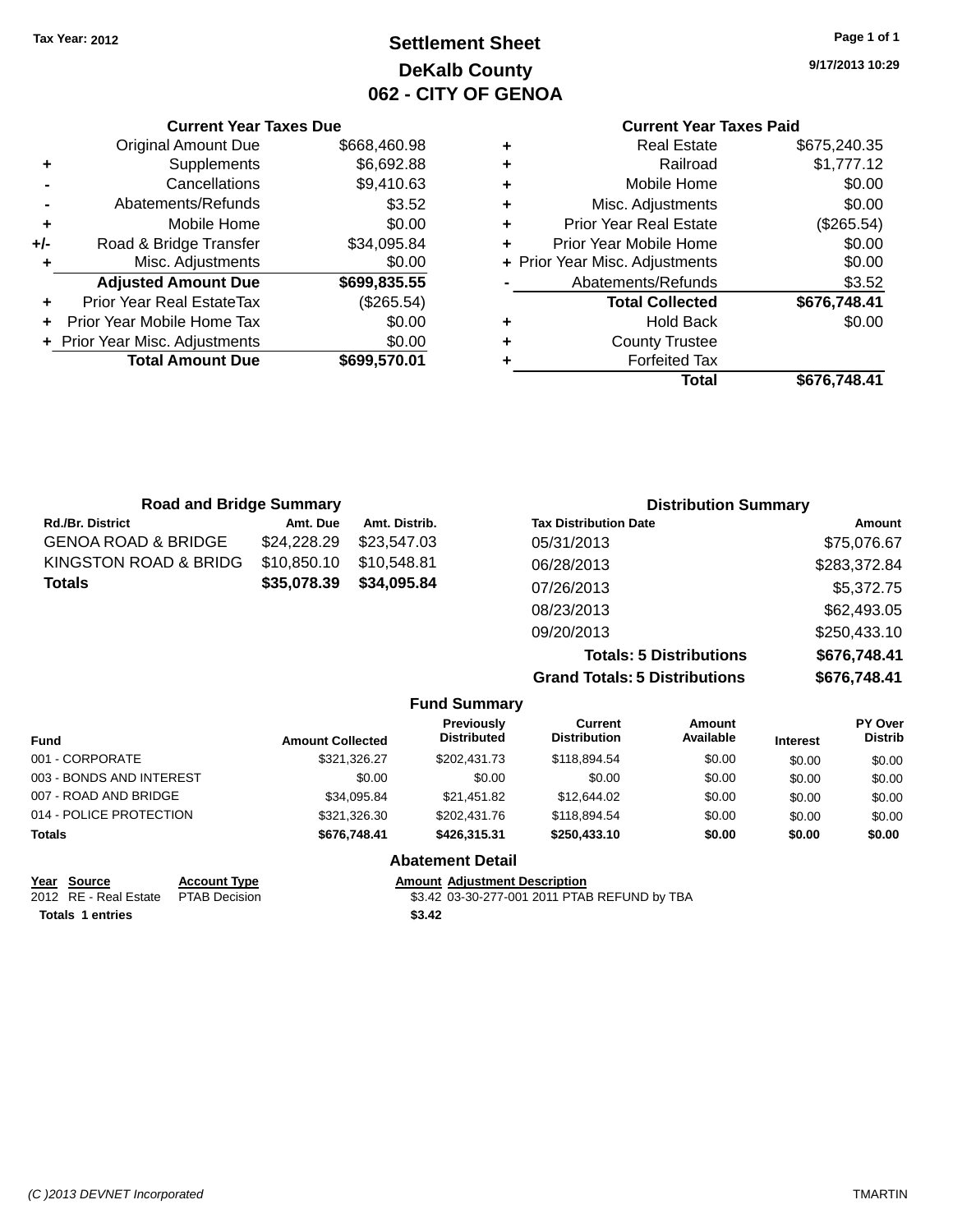# **Settlement Sheet Tax Year: 2012 Page 1 of 1 DeKalb County 063 - VILLAGE OF HINCKLEY**

**9/17/2013 10:29**

#### **Current Year Taxes Paid**

|     | <b>Current Year Taxes Due</b>  |              |
|-----|--------------------------------|--------------|
|     | <b>Original Amount Due</b>     | \$261,322.54 |
| ٠   | Supplements                    | \$1,450.70   |
|     | Cancellations                  | \$1,601.36   |
|     | Abatements/Refunds             | \$0.00       |
| ٠   | Mobile Home                    | \$0.00       |
| +/- | Road & Bridge Transfer         | \$36,046.34  |
| ٠   | Misc. Adjustments              | \$65.83      |
|     | <b>Adjusted Amount Due</b>     | \$297,284.05 |
|     | Prior Year Real EstateTax      | \$1.49       |
|     | Prior Year Mobile Home Tax     | \$0.00       |
|     | + Prior Year Misc. Adjustments | \$0.00       |
|     | <b>Total Amount Due</b>        | \$297.285.54 |
|     |                                |              |

| ٠ | <b>Real Estate</b>             | \$286,699.27 |
|---|--------------------------------|--------------|
| ٠ | Railroad                       | \$1,372.22   |
| ٠ | Mobile Home                    | \$0.00       |
| ٠ | Misc. Adjustments              | \$65.83      |
| ٠ | <b>Prior Year Real Estate</b>  | \$1.49       |
| ÷ | Prior Year Mobile Home         | \$0.00       |
|   | + Prior Year Misc. Adjustments | \$0.00       |
|   | Abatements/Refunds             | \$0.00       |
|   | <b>Total Collected</b>         | \$288,138.81 |
| ٠ | <b>Hold Back</b>               | \$0.00       |
| ٠ | <b>County Trustee</b>          |              |
|   | <b>Forfeited Tax</b>           |              |
|   | Total                          | \$288,138.81 |
|   |                                |              |

| <b>Road and Bridge Summary</b> |             |               | <b>Distribution Summary</b>  |              |  |
|--------------------------------|-------------|---------------|------------------------------|--------------|--|
| Rd./Br. District               | Amt. Due    | Amt. Distrib. | <b>Tax Distribution Date</b> | Amount       |  |
| SQUAW GROVE ROAD & B           | \$37,378.72 | \$36,046,34   | 05/31/2013                   | \$24,360.09  |  |
| Totals                         | \$37,378.72 | \$36,046.34   | 06/28/2013                   | \$128,635.80 |  |
|                                |             |               | 07/26/2013                   | \$4,856.59   |  |
|                                |             |               | 08/23/2013                   | \$18,859.42  |  |
|                                |             |               | 09/20/2013                   | \$111,426.91 |  |

**Totals: 5 Distributions \$288,138.81 Grand Totals: 5 Distributions \$288,138.81**

|                                         |                         | <b>Fund Summary</b>                     |                                |                     |                 |                           |
|-----------------------------------------|-------------------------|-----------------------------------------|--------------------------------|---------------------|-----------------|---------------------------|
| <b>Fund</b>                             | <b>Amount Collected</b> | <b>Previously</b><br><b>Distributed</b> | Current<br><b>Distribution</b> | Amount<br>Available | <b>Interest</b> | PY Over<br><b>Distrib</b> |
| 001 - CORPORATE                         | \$115,303,30            | \$70.712.20                             | \$44.591.10                    | \$0.00              | \$0.00          | \$0.00                    |
| $005 - I. M. R. F.$                     | \$31.454.07             | \$19,289.88                             | \$12,164.19                    | \$0.00              | \$0.00          | \$0.00                    |
| 007 - ROAD AND BRIDGE                   | \$36,046.34             | \$22,110.82                             | \$13,935.52                    | \$0.00              | \$0.00          | \$0.00                    |
| 014 - POLICE PROTECTION                 | \$39.079.39             | \$23.966.27                             | \$15,113,12                    | \$0.00              | \$0.00          | \$0.00                    |
| 027 - AUDIT                             | \$8,390.40              | \$5.145.59                              | \$3.244.81                     | \$0.00              | \$0.00          | \$0.00                    |
| 035 - TORT JUDGEMENTS/LIABILITY<br>INS. | \$14,300.45             | \$8,770.06                              | \$5,530.39                     | \$0.00              | \$0.00          | \$0.00                    |
| 047 - SOCIAL SECURITY                   | \$29,358.43             | \$18,004.68                             | \$11,353.75                    | \$0.00              | \$0.00          | \$0.00                    |
| 048 - SCHOOL CROSSING GUARDS            | \$5.721.75              | \$3.508.99                              | \$2,212.76                     | \$0.00              | \$0.00          | \$0.00                    |
| 062 - WORKERS COMPENSATION              | \$8,484.68              | \$5,203,41                              | \$3.281.27                     | \$0.00              | \$0.00          | \$0.00                    |
| <b>Totals</b>                           | \$288,138.81            | \$176,711.90                            | \$111,426.91                   | \$0.00              | \$0.00          | \$0.00                    |

### **Miscellaneous Adjustment Detail**

| Year Source             | <b>Account Type</b>                        |         | <b>Amount Adiustment Description</b> |
|-------------------------|--------------------------------------------|---------|--------------------------------------|
|                         | 2012 RE - Real Estate Paymt In Lieu of Tax |         | \$65.83 SUNSET VIEW APTS by TBA      |
| <b>Totals 1 entries</b> |                                            | \$65.83 |                                      |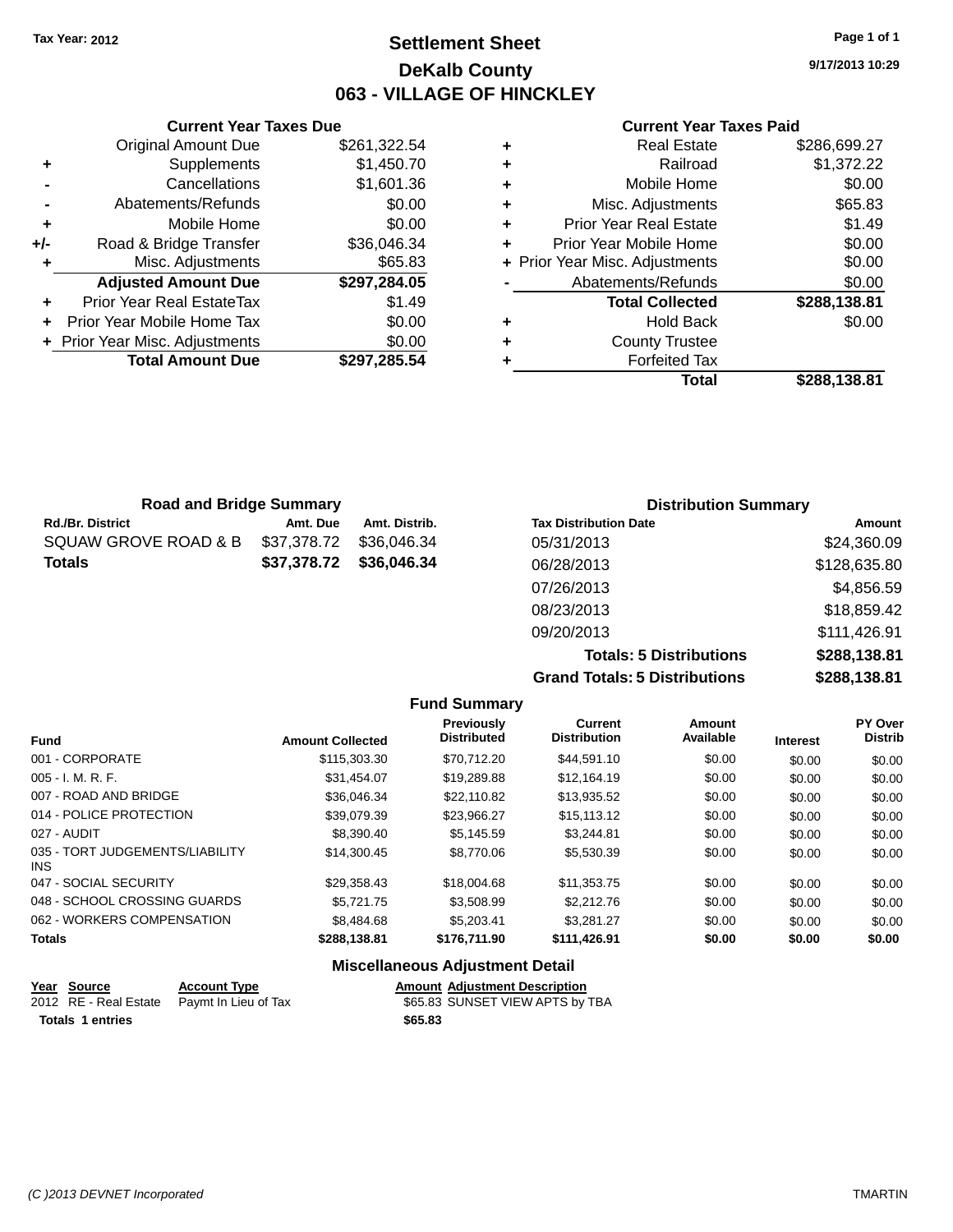### **Settlement Sheet Tax Year: 2012 Page 1 of 1 DeKalb County 064 - VILLAGE OF KINGSTON**

**9/17/2013 10:29**

#### **Current Year Taxes Paid**

|     | <b>Current Year Taxes Due</b>  |              |  |
|-----|--------------------------------|--------------|--|
|     | <b>Original Amount Due</b>     | \$143,016.99 |  |
| ٠   | Supplements                    | \$438.31     |  |
|     | Cancellations                  | \$556.89     |  |
|     | Abatements/Refunds             | \$0.00       |  |
| ٠   | Mobile Home                    | \$0.00       |  |
| +/- | Road & Bridge Transfer         | \$16,551.37  |  |
| ٠   | Misc. Adjustments              | \$0.00       |  |
|     | <b>Adjusted Amount Due</b>     | \$159,449.78 |  |
| ٠   | Prior Year Real EstateTax      | (\$44.65)    |  |
|     | Prior Year Mobile Home Tax     | \$0.00       |  |
|     | + Prior Year Misc. Adjustments | \$0.00       |  |
|     | <b>Total Amount Due</b>        | \$159,405.13 |  |
|     |                                |              |  |

| <b>Real Estate</b>             | \$154,002.42 |
|--------------------------------|--------------|
| Railroad                       | \$576.42     |
| Mobile Home                    | \$0.00       |
| Misc. Adjustments              | \$0.00       |
| <b>Prior Year Real Estate</b>  | (\$44.65)    |
| Prior Year Mobile Home         | \$0.00       |
| + Prior Year Misc. Adjustments | \$0.00       |
| Abatements/Refunds             | \$0.00       |
| <b>Total Collected</b>         | \$154,534.19 |
| <b>Hold Back</b>               | \$0.00       |
| <b>County Trustee</b>          |              |
| <b>Forfeited Tax</b>           |              |
| Total                          | \$154,534.19 |
|                                |              |

| <b>Road and Bridge Summary</b> |             |               | <b>Distribution Summary</b>  |             |  |
|--------------------------------|-------------|---------------|------------------------------|-------------|--|
| Rd./Br. District               | Amt. Due    | Amt. Distrib. | <b>Tax Distribution Date</b> | Amount      |  |
| KINGSTON ROAD & BRIDG          | \$17,022.34 | \$16.551.37   | 05/31/2013                   | \$15,036.76 |  |
| Totals                         | \$17,022.34 | \$16,551.37   | 06/28/2013                   | \$67,966.06 |  |
|                                |             |               | 07/26/2013                   | \$1,319.00  |  |
|                                |             |               | 08/23/2013                   | \$12,230.84 |  |
|                                |             |               | 09/20/2013                   | \$57,981.53 |  |

**Totals: 5 Distributions \$154,534.19 Grand Totals: 5 Distributions \$154,534.19**

|                                         |                         | <b>Fund Summary</b>              |                                |                     |                 |                           |
|-----------------------------------------|-------------------------|----------------------------------|--------------------------------|---------------------|-----------------|---------------------------|
| <b>Fund</b>                             | <b>Amount Collected</b> | Previously<br><b>Distributed</b> | Current<br><b>Distribution</b> | Amount<br>Available | <b>Interest</b> | PY Over<br><b>Distrib</b> |
| 001 - CORPORATE                         | \$49.667.19             | \$30,938.70                      | \$18,728.49                    | \$0.00              | \$0.00          | \$0.00                    |
| $005 - I. M. R. F.$                     | \$11,575.79             | \$7,210.79                       | \$4,365.00                     | \$0.00              | \$0.00          | \$0.00                    |
| 007 - ROAD AND BRIDGE                   | \$16,551,37             | \$10,600.35                      | \$5,951.02                     | \$0.00              | \$0.00          | \$0.00                    |
| 014 - POLICE PROTECTION                 | \$16,640.59             | \$10,365.76                      | \$6,274.83                     | \$0.00              | \$0.00          | \$0.00                    |
| 025 - GARBAGE DISPOSAL                  | \$5,066,73              | \$3,156.17                       | \$1,910.56                     | \$0.00              | \$0.00          | \$0.00                    |
| 027 - AUDIT                             | \$7.717.93              | \$4,807.66                       | \$2.910.27                     | \$0.00              | \$0.00          | \$0.00                    |
| 031 - WORKING CASH                      | \$532.19                | \$331.51                         | \$200.68                       | \$0.00              | \$0.00          | \$0.00                    |
| 035 - TORT JUDGEMENTS/LIABILITY<br>INS. | \$39.064.47             | \$24,334.06                      | \$14,730.41                    | \$0.00              | \$0.00          | \$0.00                    |
| 047 - SOCIAL SECURITY                   | \$7.717.93              | \$4,807.66                       | \$2.910.27                     | \$0.00              | \$0.00          | \$0.00                    |
| <b>Totals</b>                           | \$154,534.19            | \$96,552.66                      | \$57,981.53                    | \$0.00              | \$0.00          | \$0.00                    |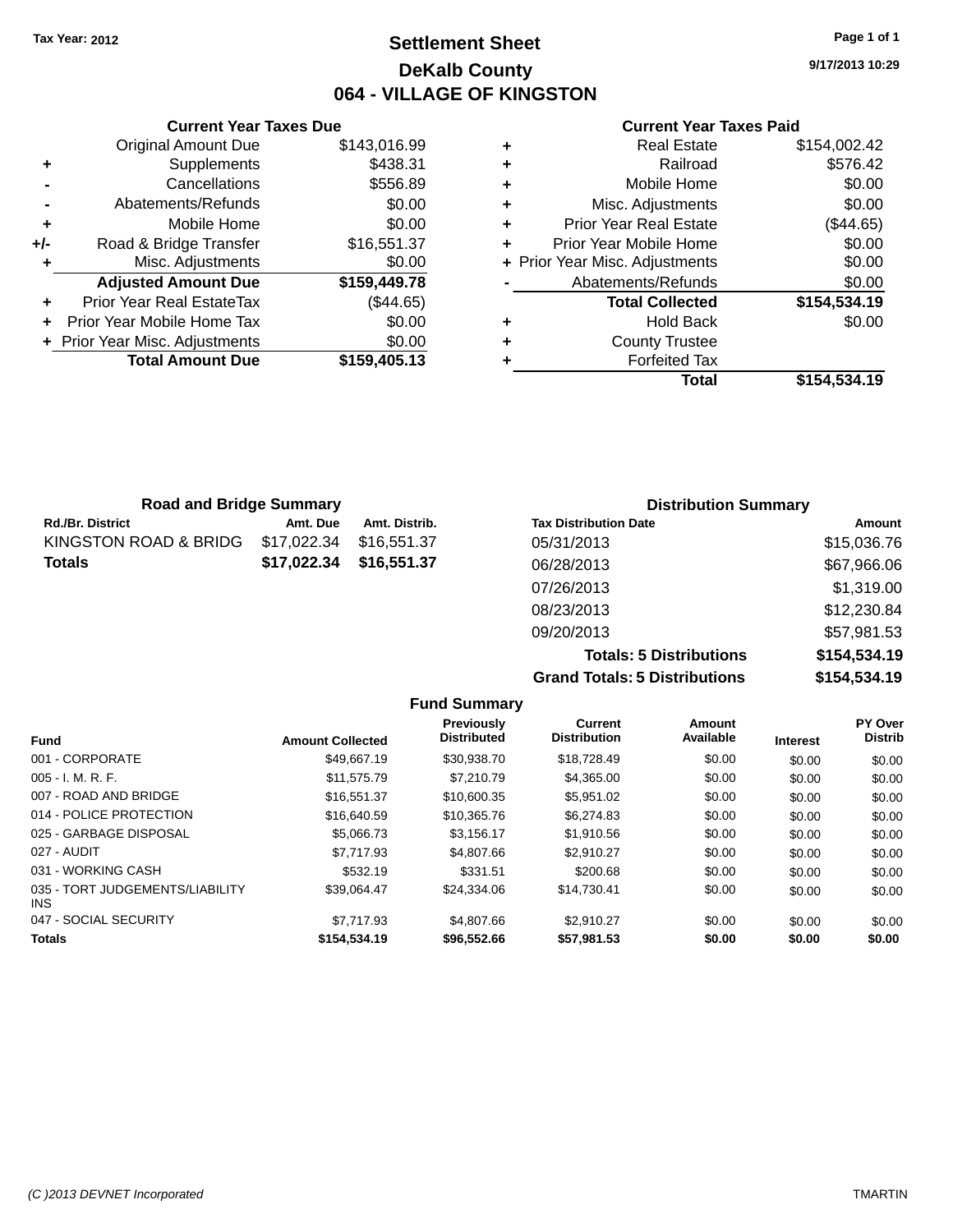### **Settlement Sheet Tax Year: 2012 Page 1 of 1 DeKalb County 065 - VILLAGE OF KIRKLAND**

**9/17/2013 10:29**

#### **Current Year Taxes Paid**

|     | <b>Current Year Taxes Due</b>    |              |  |
|-----|----------------------------------|--------------|--|
|     | <b>Original Amount Due</b>       | \$189,505.31 |  |
| ٠   | Supplements                      | \$782.44     |  |
|     | Cancellations                    | \$906.87     |  |
|     | Abatements/Refunds               | \$5.63       |  |
| ٠   | Mobile Home                      | \$0.00       |  |
| +/- | Road & Bridge Transfer           | \$21,671.69  |  |
| ٠   | Misc. Adjustments                | \$0.00       |  |
|     | <b>Adjusted Amount Due</b>       | \$211,046.94 |  |
| ٠   | <b>Prior Year Real EstateTax</b> | (\$112.72)   |  |
|     | Prior Year Mobile Home Tax       | \$0.00       |  |
|     | + Prior Year Misc. Adjustments   | \$0.00       |  |
|     | <b>Total Amount Due</b>          | \$210,934.22 |  |
|     |                                  |              |  |

|   | Total                          | \$204,781.29 |
|---|--------------------------------|--------------|
| ٠ | <b>Forfeited Tax</b>           |              |
| ٠ | <b>County Trustee</b>          |              |
| ٠ | <b>Hold Back</b>               | \$0.00       |
|   | <b>Total Collected</b>         | \$204,781.29 |
|   | Abatements/Refunds             | \$5.63       |
|   | + Prior Year Misc. Adjustments | \$0.00       |
| ٠ | Prior Year Mobile Home         | \$0.00       |
| ٠ | Prior Year Real Estate         | (\$112.72)   |
| ٠ | Misc. Adjustments              | \$0.00       |
| ٠ | Mobile Home                    | \$0.00       |
| ٠ | Railroad                       | \$615.29     |
| ٠ | <b>Real Estate</b>             | \$204,284.35 |

| <b>Road and Bridge Summary</b> |             |               | <b>Distribution Summary</b>  |             |  |
|--------------------------------|-------------|---------------|------------------------------|-------------|--|
| Rd./Br. District               | Amt. Due    | Amt. Distrib. | <b>Tax Distribution Date</b> | Amount      |  |
| FRANKLIN ROAD & BRIDGI         | \$22,353.03 | \$21.671.69   | 05/31/2013                   | \$28,790.93 |  |
| Totals                         | \$22,353.03 | \$21,671.69   | 06/28/2013                   | \$77,757.88 |  |
|                                |             |               | 07/26/2013                   | \$4,350.28  |  |
|                                |             |               | 08/23/2013                   | \$20,192.82 |  |
|                                |             |               | 09/20/2013                   | \$73,689.38 |  |
|                                |             |               |                              | .           |  |

**Totals: 5 Distributions \$204,781.29 Grand Totals: 5 Distributions \$204,781.29**

|               |                                 |                      |                         | <b>Fund Summary</b>                          |                                       |                            |                 |                           |  |
|---------------|---------------------------------|----------------------|-------------------------|----------------------------------------------|---------------------------------------|----------------------------|-----------------|---------------------------|--|
| <b>Fund</b>   |                                 |                      | <b>Amount Collected</b> | <b>Previously</b><br><b>Distributed</b>      | <b>Current</b><br><b>Distribution</b> | <b>Amount</b><br>Available | <b>Interest</b> | PY Over<br><b>Distrib</b> |  |
|               | 001 - CORPORATE                 |                      | \$79,474.69             | \$50,930.12                                  | \$28,544.57                           | \$0.00                     | \$0.00          | \$0.00                    |  |
|               | 003 - BONDS AND INTEREST        |                      | \$0.00                  | \$0.00                                       | \$0.00                                | \$0.00                     | \$0.00          | \$0.00                    |  |
|               | 007 - ROAD AND BRIDGE           |                      | \$21,671.69             | \$13,748.99                                  | \$7,922.70                            | \$0.00                     | \$0.00          | \$0.00                    |  |
|               | 014 - POLICE PROTECTION         |                      | \$79,474.69             | \$50,930.11                                  | \$28,544.58                           | \$0.00                     | \$0.00          | \$0.00                    |  |
|               | 025 - GARBAGE DISPOSAL          |                      | \$0.00                  | \$0.00                                       | \$0.00                                | \$0.00                     | \$0.00          | \$0.00                    |  |
|               | 027 - AUDIT                     |                      | \$4,833.36              | \$3,097.38                                   | \$1,735.98                            | \$0.00                     | \$0.00          | \$0.00                    |  |
| INS.          | 035 - TORT JUDGEMENTS/LIABILITY |                      | \$19,326.86             | \$12,385.31                                  | \$6.941.55                            | \$0.00                     | \$0.00          | \$0.00                    |  |
| <b>Totals</b> |                                 |                      | \$204,781.29            | \$131,091.91                                 | \$73,689.38                           | \$0.00                     | \$0.00          | \$0.00                    |  |
|               |                                 |                      |                         | <b>Abatement Detail</b>                      |                                       |                            |                 |                           |  |
|               | Year Source                     | <b>Account Type</b>  |                         | <b>Amount Adjustment Description</b>         |                                       |                            |                 |                           |  |
| 2012          | <b>RE</b> - Real Estate         | <b>PTAB Decision</b> |                         | \$1.01 01-26-475-004 2011 PTAB REFUND by TBA |                                       |                            |                 |                           |  |
|               | 2012 RE - Real Estate           | <b>PTAB Decision</b> |                         | \$4.29 PTAB REFUND 01-25-200-009 by TBA      |                                       |                            |                 |                           |  |

**Totals 2 entries \$5.30**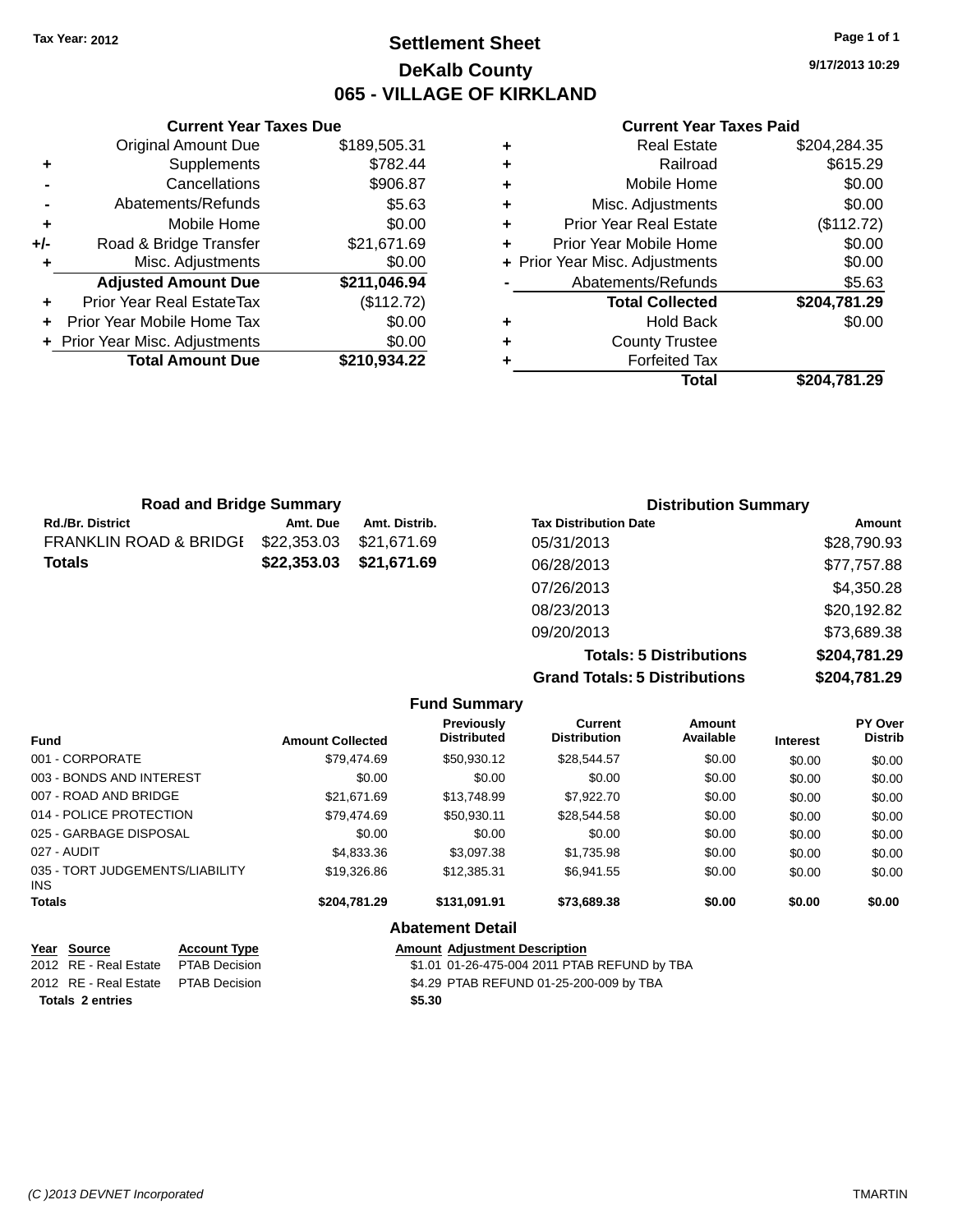# **Settlement Sheet Tax Year: 2012 Page 1 of 1 DeKalb County 066 - KIRKLAND LIBRARY**

**9/17/2013 10:29**

### **Current Year Taxes Paid**

|     | <b>Current Year Taxes Due</b>  |             |
|-----|--------------------------------|-------------|
|     | <b>Original Amount Due</b>     | \$46,472.43 |
| ٠   | Supplements                    | \$159.01    |
|     | Cancellations                  | \$184.85    |
|     | Abatements/Refunds             | \$1.30      |
| ٠   | Mobile Home                    | \$0.00      |
| +/- | Road & Bridge Transfer         | \$0.00      |
| ٠   | Misc. Adjustments              | \$0.00      |
|     | <b>Adjusted Amount Due</b>     | \$46,445.29 |
| ٠   | Prior Year Real EstateTax      | (\$25.61)   |
|     | Prior Year Mobile Home Tax     | \$0.00      |
|     | + Prior Year Misc. Adjustments | \$0.00      |
|     | <b>Total Amount Due</b>        | \$46,419.68 |
|     |                                |             |

| ٠ | <b>Real Estate</b>             | \$44,796.09 |
|---|--------------------------------|-------------|
| ٠ | Railroad                       | \$134.96    |
| ٠ | Mobile Home                    | \$0.00      |
| ٠ | Misc. Adjustments              | \$0.00      |
| ٠ | <b>Prior Year Real Estate</b>  | (\$25.61)   |
| ÷ | Prior Year Mobile Home         | \$0.00      |
|   | + Prior Year Misc. Adjustments | \$0.00      |
|   | Abatements/Refunds             | \$1.30      |
|   | <b>Total Collected</b>         | \$44,904.14 |
| ٠ | Hold Back                      | \$0.00      |
| ٠ | <b>County Trustee</b>          |             |
| ٠ | <b>Forfeited Tax</b>           |             |
|   | Total                          | \$44,904.14 |
|   |                                |             |

| <b>Distribution Summary</b>          |             |
|--------------------------------------|-------------|
| <b>Tax Distribution Date</b>         | Amount      |
| 05/31/2013                           | \$6,333.46  |
| 06/28/2013                           | \$16,907.13 |
| 07/26/2013                           | \$980.57    |
| 08/23/2013                           | \$4,554.97  |
| 09/20/2013                           | \$16,128.01 |
| <b>Totals: 5 Distributions</b>       | \$44,904.14 |
| <b>Grand Totals: 5 Distributions</b> | \$44,904.14 |

|                                          | <b>Fund Summary</b>     |                                         |                                |                            |                 |                                  |
|------------------------------------------|-------------------------|-----------------------------------------|--------------------------------|----------------------------|-----------------|----------------------------------|
| <b>Fund</b>                              | <b>Amount Collected</b> | <b>Previously</b><br><b>Distributed</b> | Current<br><b>Distribution</b> | <b>Amount</b><br>Available | <b>Interest</b> | <b>PY Over</b><br><b>Distrib</b> |
| $005 - I. M. R. F.$                      | \$9.07                  | \$5.81                                  | \$3.26                         | \$0.00                     | \$0.00          | \$0.00                           |
| 016 - LIBRARY (township, municipalities) | \$42,780.05             | \$27.414.94                             | \$15,365.11                    | \$0.00                     | \$0.00          | \$0.00                           |
| 047 - SOCIAL SECURITY                    | \$2.115.02              | \$1,355.38                              | \$759.64                       | \$0.00                     | \$0.00          | \$0.00                           |
| <b>Totals</b>                            | \$44,904,14             | \$28,776.13                             | \$16,128,01                    | \$0.00                     | \$0.00          | \$0.00                           |

#### **Abatement Detail**

| Year Source                         | <b>Account Type</b> |        | <b>Amount Adjustment Description</b>         |
|-------------------------------------|---------------------|--------|----------------------------------------------|
| 2012 RE - Real Estate               | PTAB Decision       |        | \$0.25 01-26-475-004 2011 PTAB REFUND by TBA |
| 2012 RE - Real Estate PTAB Decision |                     |        | \$1.05 PTAB REFUND 01-25-200-009 by TBA      |
| <b>Totals 2 entries</b>             |                     | \$1.30 |                                              |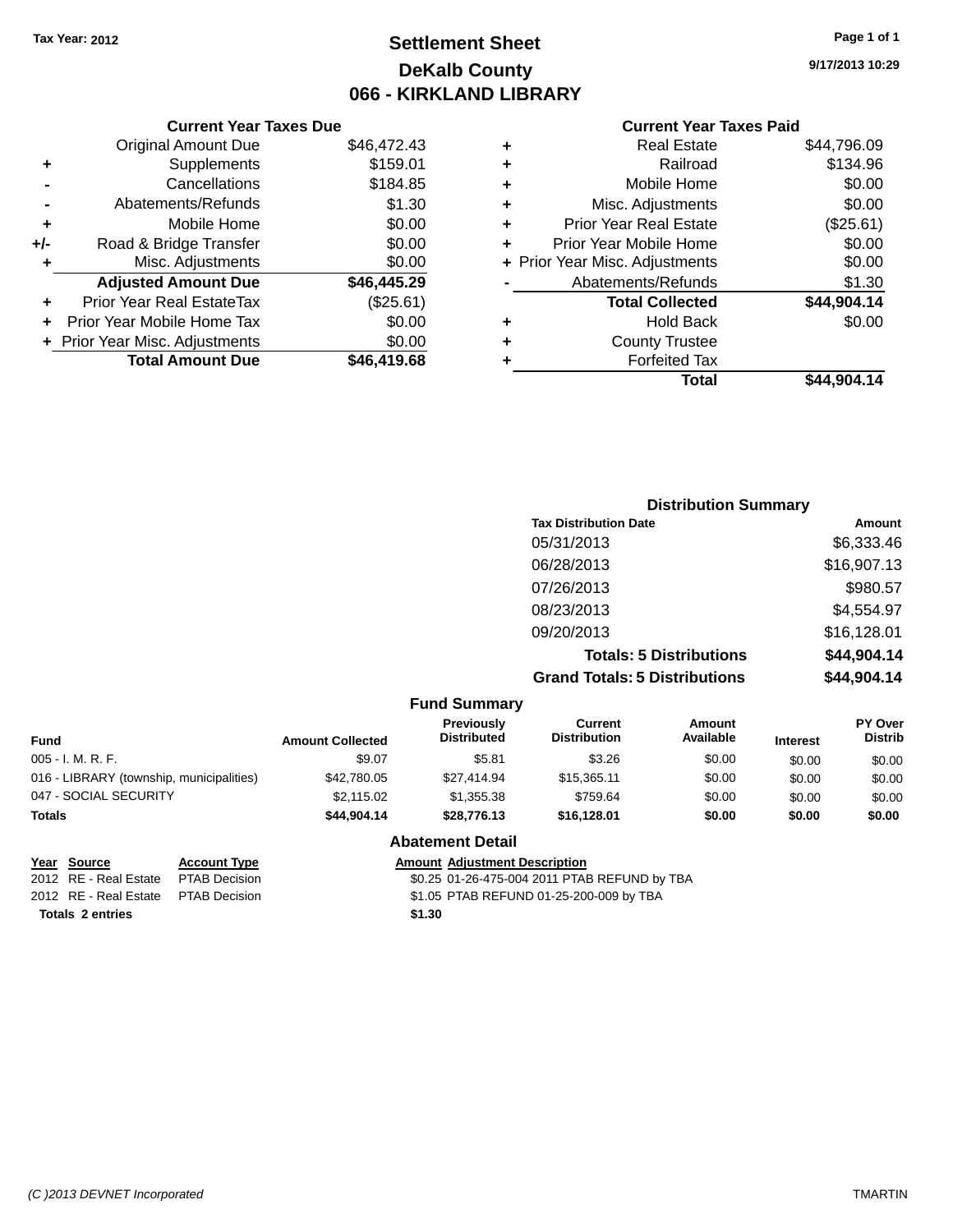# **Settlement Sheet Tax Year: 2012 Page 1 of 1 DeKalb County 067 - VILLAGE OF LEE**

**9/17/2013 10:29**

### **Current Year Taxes Paid +** Real Estate \$10,235.14 **+** Railroad \$389.12 **+** Mobile Home \$0.00 **+** Misc. Adjustments \$0.00 **+** Prior Year Real Estate (\$246.68) **+** Prior Year Mobile Home \$0.00<br> **+** Prior Year Misc. Adjustments \$0.00 **+ Prior Year Misc. Adjustments -** Abatements/Refunds \$0.04 **Total Collected \$10,377.54 +** Hold Back \$0.00 **+** County Trustee **+** Forfeited Tax **Total \$10,377.54**

|     | <b>Current Year Taxes Due</b>  |             |
|-----|--------------------------------|-------------|
|     | <b>Original Amount Due</b>     | \$12,456.33 |
| ٠   | Supplements                    | \$5.99      |
|     | Cancellations                  | \$6.53      |
|     | Abatements/Refunds             | \$0.04      |
| ٠   | Mobile Home                    | \$0.00      |
| +/- | Road & Bridge Transfer         | \$1,530.20  |
| ٠   | Misc. Adjustments              | \$0.00      |
|     | <b>Adjusted Amount Due</b>     | \$13,985.95 |
| ٠   | Prior Year Real EstateTax      | (\$246.68)  |
|     | Prior Year Mobile Home Tax     | \$0.00      |
|     | + Prior Year Misc. Adjustments | \$0.00      |
|     | <b>Total Amount Due</b>        | \$13,739.27 |
|     |                                |             |

| <b>Road and Bridge Summary</b> |            |               | <b>Distribution Summary</b>          |             |  |
|--------------------------------|------------|---------------|--------------------------------------|-------------|--|
| <b>Rd./Br. District</b>        | Amt. Due   | Amt. Distrib. | <b>Tax Distribution Date</b>         | Amount      |  |
| SHABBONA ROAD & BRIDC          | \$1,571.99 | \$1,530.20    | 05/31/2013                           | \$918.99    |  |
| <b>Totals</b>                  | \$1,571.99 | \$1,530.20    | 06/28/2013                           | \$4,491.11  |  |
|                                |            |               | 07/26/2013                           | \$397.48    |  |
|                                |            |               | 08/23/2013                           | \$653.65    |  |
|                                |            |               | 09/20/2013                           | \$3,916.31  |  |
|                                |            |               | <b>Totals: 5 Distributions</b>       | \$10,377.54 |  |
|                                |            |               | <b>Grand Totals: 5 Distributions</b> | \$10,377.54 |  |

|                                               |                         | <b>Fund Summary</b>                     |                                |                     |                 |                                  |
|-----------------------------------------------|-------------------------|-----------------------------------------|--------------------------------|---------------------|-----------------|----------------------------------|
| <b>Fund</b>                                   | <b>Amount Collected</b> | <b>Previously</b><br><b>Distributed</b> | Current<br><b>Distribution</b> | Amount<br>Available | <b>Interest</b> | <b>PY Over</b><br><b>Distrib</b> |
| 001 - CORPORATE                               | \$2,379.40              | \$1,487.35                              | \$892.05                       | \$0.00              | \$0.00          | \$0.00                           |
| 007 - ROAD AND BRIDGE                         | \$1,530.20              | \$930.76                                | \$599.44                       | \$0.00              | \$0.00          | \$0.00                           |
| 025 - GARBAGE DISPOSAL                        | \$839.89                | \$525.02                                | \$314.87                       | \$0.00              | \$0.00          | \$0.00                           |
| 027 - AUDIT                                   | \$979.96                | \$612.57                                | \$367.39                       | \$0.00              | \$0.00          | \$0.00                           |
| 035 - TORT JUDGEMENTS/LIABILITY<br><b>INS</b> | \$2,043.79              | \$1,277.58                              | \$766.21                       | \$0.00              | \$0.00          | \$0.00                           |
| 072 - WATERWORKS SYSTEM                       | \$1.399.81              | \$875.02                                | \$524.79                       | \$0.00              | \$0.00          | \$0.00                           |
| 109 - PRIOR YEAR ADJUSTMENT                   | \$1.204.49              | \$752.93                                | \$451.56                       | \$0.00              | \$0.00          | \$0.00                           |
| <b>Totals</b>                                 | \$10,377.54             | \$6,461.23                              | \$3,916.31                     | \$0.00              | \$0.00          | \$0.00                           |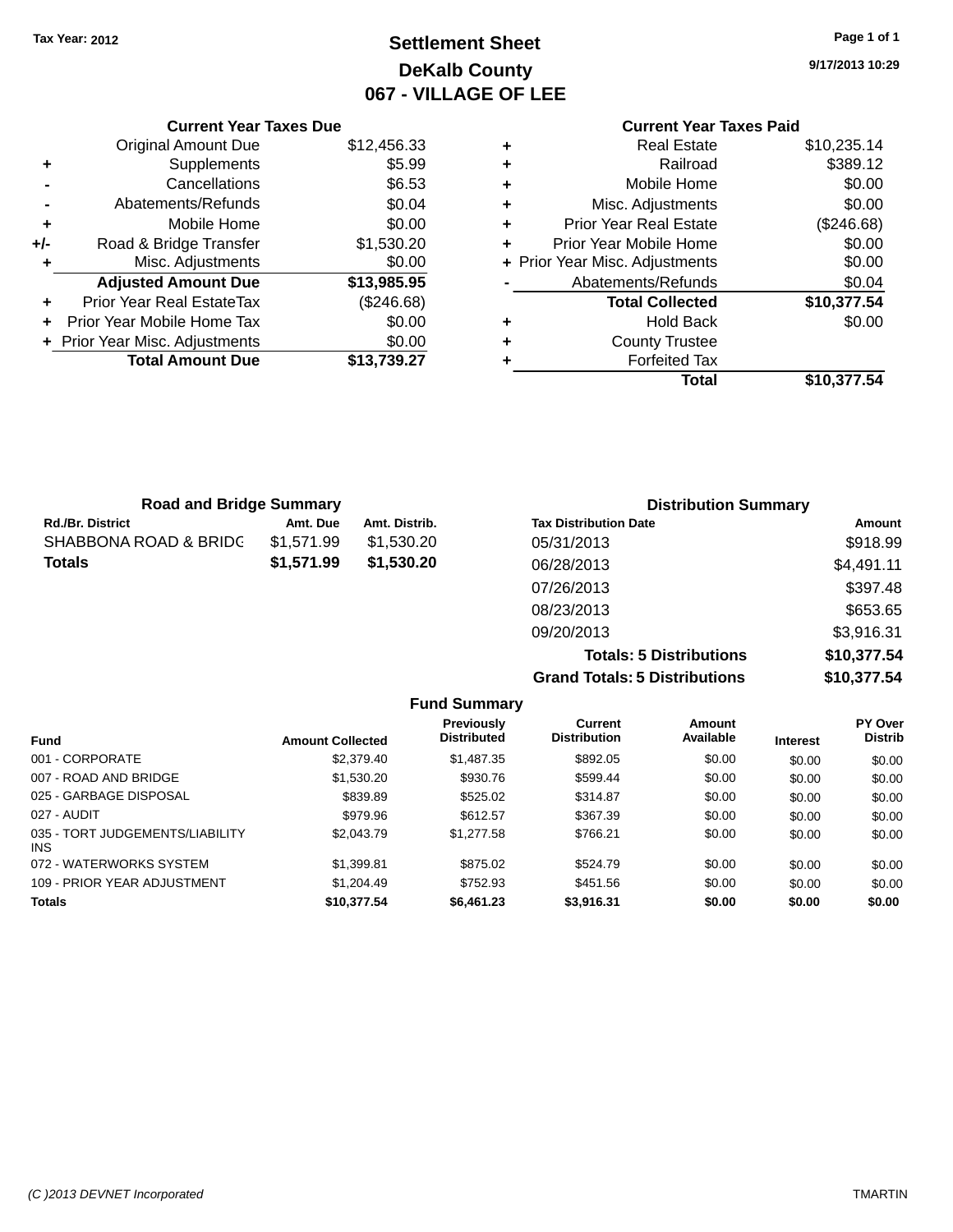# **Settlement Sheet Tax Year: 2012 Page 1 of 1 DeKalb County 068 - VILLAGE OF MALTA**

**9/17/2013 10:29**

#### **Current Year Taxes Paid**

|     | <b>Current Year Taxes Due</b>  |              |  |  |  |  |
|-----|--------------------------------|--------------|--|--|--|--|
|     | <b>Original Amount Due</b>     | \$107,506.76 |  |  |  |  |
| ٠   | Supplements                    | \$511.79     |  |  |  |  |
|     | Cancellations                  | \$691.63     |  |  |  |  |
|     | Abatements/Refunds             | \$0.00       |  |  |  |  |
| ٠   | Mobile Home                    | \$0.00       |  |  |  |  |
| +/- | Road & Bridge Transfer         | \$11,090.13  |  |  |  |  |
| ٠   | Misc. Adjustments              | \$0.00       |  |  |  |  |
|     | <b>Adjusted Amount Due</b>     | \$118,417.05 |  |  |  |  |
|     | Prior Year Real EstateTax      | \$0.00       |  |  |  |  |
| ÷   | Prior Year Mobile Home Tax     | \$0.00       |  |  |  |  |
|     | + Prior Year Misc. Adjustments | \$0.00       |  |  |  |  |
|     | <b>Total Amount Due</b>        | \$118,417.05 |  |  |  |  |
|     |                                |              |  |  |  |  |

|   | <b>Real Estate</b>             | \$112,739.20 |
|---|--------------------------------|--------------|
| ٠ | Railroad                       | \$859.78     |
| ٠ | Mobile Home                    | \$0.00       |
| ٠ | Misc. Adjustments              | \$0.00       |
| ٠ | <b>Prior Year Real Estate</b>  | \$0.00       |
| ÷ | Prior Year Mobile Home         | \$0.00       |
|   | + Prior Year Misc. Adjustments | \$0.00       |
|   | Abatements/Refunds             | \$0.00       |
|   | <b>Total Collected</b>         | \$113,598.98 |
| ٠ | <b>Hold Back</b>               | \$0.00       |
| ٠ | <b>County Trustee</b>          |              |
| ٠ | <b>Forfeited Tax</b>           |              |
|   | Total                          | \$113,598.98 |
|   |                                |              |

|                     | <b>Road and Bridge Summary</b> |               | <b>Distribution Summary</b>  |             |
|---------------------|--------------------------------|---------------|------------------------------|-------------|
| Rd./Br. District    | Amt. Due                       | Amt. Distrib. | <b>Tax Distribution Date</b> | Amount      |
| MALTA ROAD & BRIDGE | \$11,363.88                    | \$11,090.13   | 05/31/2013                   | \$10,992.39 |
| Totals              | \$11,363.88                    | \$11,090.13   | 06/28/2013                   | \$49,685.54 |
|                     |                                |               | 07/26/2013                   | \$2,016.86  |
|                     |                                |               | 08/23/2013                   | \$7,595.23  |
|                     |                                |               | 09/20/2013                   | \$43,308.96 |

**Totals: 5 Distributions \$113,598.98 Grand Totals: 5 Distributions \$113,598.98**

|                                         |                         | <b>Fund Summary</b>                     |                                |                     |                 |                           |
|-----------------------------------------|-------------------------|-----------------------------------------|--------------------------------|---------------------|-----------------|---------------------------|
| <b>Fund</b>                             | <b>Amount Collected</b> | <b>Previously</b><br><b>Distributed</b> | Current<br><b>Distribution</b> | Amount<br>Available | <b>Interest</b> | PY Over<br><b>Distrib</b> |
| 001 - CORPORATE                         | \$30,513.00             | \$18,918.39                             | \$11,594.61                    | \$0.00              | \$0.00          | \$0.00                    |
| 003 - BONDS AND INTEREST                | \$0.00                  | \$0.00                                  | \$0.00                         | \$0.00              | \$0.00          | \$0.00                    |
| 005 - I. M. R. F.                       | \$6,675.06              | \$4,138.61                              | \$2,536.45                     | \$0.00              | \$0.00          | \$0.00                    |
| 007 - ROAD AND BRIDGE                   | \$11,090.13             | \$6,733.40                              | \$4,356.73                     | \$0.00              | \$0.00          | \$0.00                    |
| 014 - POLICE PROTECTION                 | \$10,488.91             | \$6,503.24                              | \$3,985.67                     | \$0.00              | \$0.00          | \$0.00                    |
| 025 - GARBAGE DISPOSAL                  | \$953.75                | \$591.34                                | \$362.41                       | \$0.00              | \$0.00          | \$0.00                    |
| 027 - AUDIT                             | \$12,396.40             | \$7,685.91                              | \$4,710.49                     | \$0.00              | \$0.00          | \$0.00                    |
| 035 - TORT JUDGEMENTS/LIABILITY<br>INS. | \$21,454.17             | \$13,301.82                             | \$8,152.35                     | \$0.00              | \$0.00          | \$0.00                    |
| 041 - STREET LIGHTING                   | \$5,724.81              | \$3,549.45                              | \$2,175.36                     | \$0.00              | \$0.00          | \$0.00                    |
| 047 - SOCIAL SECURITY                   | \$14,302.75             | \$8,867.86                              | \$5,434.89                     | \$0.00              | \$0.00          | \$0.00                    |
| <b>Totals</b>                           | \$113,598.98            | \$70.290.02                             | \$43,308.96                    | \$0.00              | \$0.00          | \$0.00                    |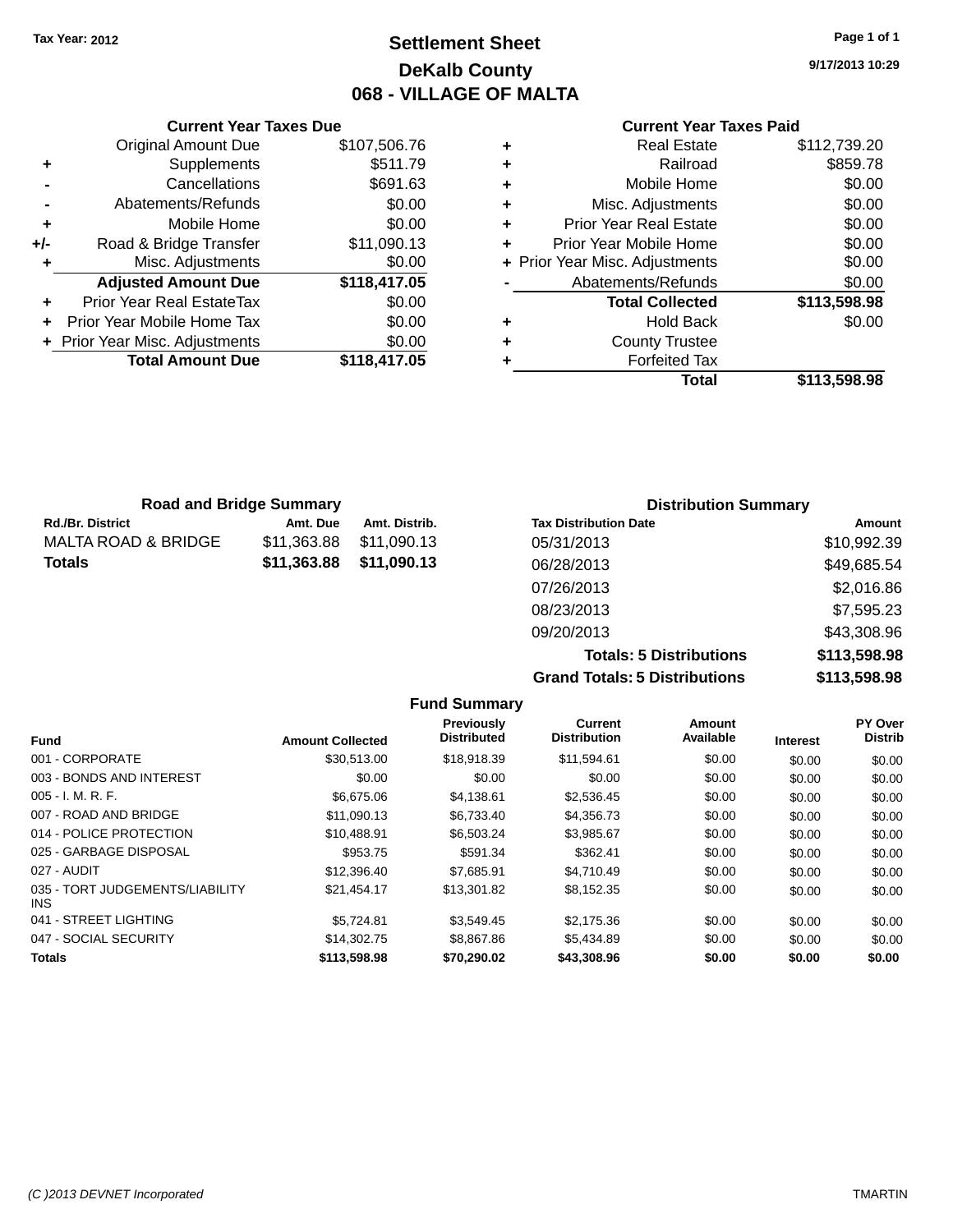### **Settlement Sheet Tax Year: 2012 Page 1 of 1 DeKalb County 069 - VILLAGE OF MAPLE PARK**

**9/17/2013 10:29**

#### **Current Year Taxes Paid**

|       | <b>Current Year Taxes Due</b>  |              |
|-------|--------------------------------|--------------|
|       | <b>Original Amount Due</b>     | \$102,204.76 |
| ٠     | Supplements                    | \$408.87     |
|       | Cancellations                  | \$454.58     |
|       | Abatements/Refunds             | \$0.00       |
| ٠     | Mobile Home                    | \$0.00       |
| $+/-$ | Road & Bridge Transfer         | \$2,704.30   |
| ٠     | Misc. Adjustments              | \$0.00       |
|       | <b>Adjusted Amount Due</b>     | \$104,863.35 |
| ٠     | Prior Year Real EstateTax      | (\$0.04)     |
|       | Prior Year Mobile Home Tax     | \$0.00       |
|       | + Prior Year Misc. Adjustments | \$0.00       |
|       | <b>Total Amount Due</b>        | \$104,863.31 |
|       |                                |              |

| \$101,478.91<br><b>Real Estate</b>        |
|-------------------------------------------|
| \$0.00<br>Railroad                        |
| \$0.00<br>Mobile Home                     |
| \$0.00<br>Misc. Adjustments               |
| (\$0.04)<br><b>Prior Year Real Estate</b> |
| \$0.00<br>Prior Year Mobile Home          |
| \$0.00<br>+ Prior Year Misc. Adjustments  |
| \$0.00<br>Abatements/Refunds              |
| \$101,478.87<br><b>Total Collected</b>    |
| \$0.00<br><b>Hold Back</b>                |
| <b>County Trustee</b>                     |
| <b>Forfeited Tax</b>                      |
| Total<br>\$101,478.87                     |
|                                           |

| <b>Road and Bridge Summary</b>   |            |               | <b>Distribution Summary</b>  |             |
|----------------------------------|------------|---------------|------------------------------|-------------|
| <b>Rd./Br. District</b>          | Amt. Due   | Amt. Distrib. | <b>Tax Distribution Date</b> | Amount      |
| <b>CORTLAND ROAD &amp; BRIDG</b> | \$2,788.66 | \$2,704.30    | 05/31/2013                   | \$10,554.41 |
| <b>Totals</b>                    | \$2,788.66 | \$2,704.30    | 06/28/2013                   | \$42,224.27 |
|                                  |            |               | 07/26/2013                   | \$1,118.07  |
|                                  |            |               | 08/23/2013                   | \$8,731.98  |
|                                  |            |               | 09/20/2013                   | \$38,850.14 |

**Totals: 5 Distributions \$101,478.87 Grand Totals: 5 Distributions \$101,478.87**

|                                         |                         | <b>Fund Summary</b>                     |                                |                     |                 |                                  |
|-----------------------------------------|-------------------------|-----------------------------------------|--------------------------------|---------------------|-----------------|----------------------------------|
| <b>Fund</b>                             | <b>Amount Collected</b> | <b>Previously</b><br><b>Distributed</b> | Current<br><b>Distribution</b> | Amount<br>Available | <b>Interest</b> | <b>PY Over</b><br><b>Distrib</b> |
| 001 - CORPORATE                         | \$46,837,04             | \$28,873.30                             | \$17.963.74                    | \$0.00              | \$0.00          | \$0.00                           |
| 003 - BONDS AND INTEREST                | \$0.00                  | \$0.00                                  | \$0.00                         | \$0.00              | \$0.00          | \$0.00                           |
| 007 - ROAD AND BRIDGE                   | \$2.704.30              | \$1,737.86                              | \$966.44                       | \$0.00              | \$0.00          | \$0.00                           |
| 014 - POLICE PROTECTION                 | \$37,097.06             | \$22,868.97                             | \$14,228.09                    | \$0.00              | \$0.00          | \$0.00                           |
| 027 - AUDIT                             | \$4.947.32              | \$3.049.84                              | \$1,897.48                     | \$0.00              | \$0.00          | \$0.00                           |
| 035 - TORT JUDGEMENTS/LIABILITY<br>INS. | \$9,893.15              | \$6,098.76                              | \$3.794.39                     | \$0.00              | \$0.00          | \$0.00                           |
| <b>Totals</b>                           | \$101,478.87            | \$62,628,73                             | \$38,850.14                    | \$0.00              | \$0.00          | \$0.00                           |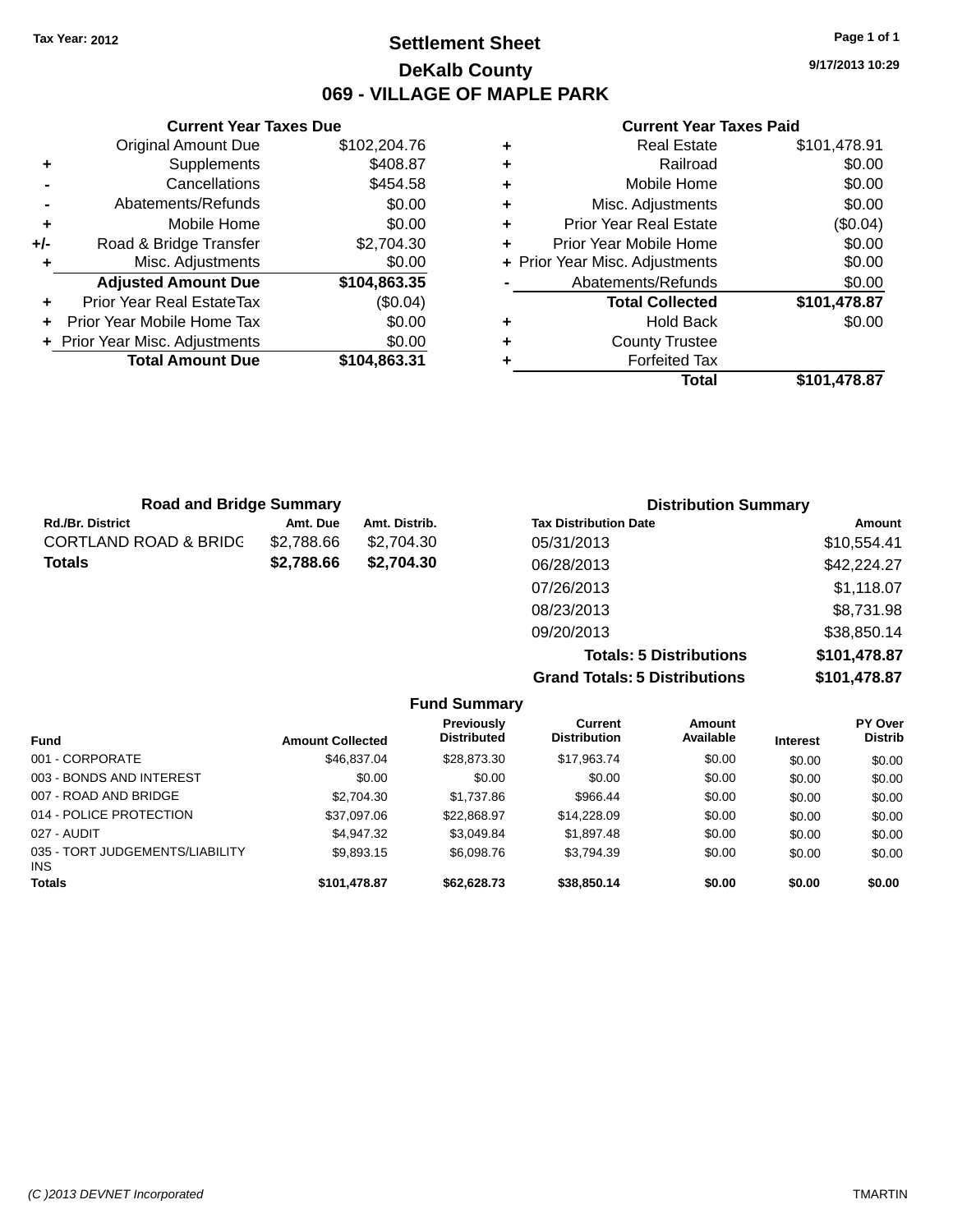# **Settlement Sheet Tax Year: 2012 Page 1 of 1 DeKalb County 070 - MAPLE PARK LIBRARY**

**9/17/2013 10:29**

#### **Current Year Taxes Paid**

|     | <b>Current Year Taxes Due</b>  |             |
|-----|--------------------------------|-------------|
|     | <b>Original Amount Due</b>     | \$10,036.46 |
| ٠   | Supplements                    | \$38.60     |
|     | Cancellations                  | \$42.95     |
|     | Abatements/Refunds             | \$0.00      |
| ٠   | Mobile Home                    | \$0.00      |
| +/- | Road & Bridge Transfer         | \$0.00      |
|     | Misc. Adjustments              | \$0.00      |
|     | <b>Adjusted Amount Due</b>     | \$10,032.11 |
| ٠   | Prior Year Real EstateTax      | \$0.00      |
|     | Prior Year Mobile Home Tax     | \$0.00      |
|     | + Prior Year Misc. Adjustments | \$0.00      |
|     | <b>Total Amount Due</b>        | \$10,032.11 |
|     |                                |             |

| ٠ | <b>Real Estate</b>             | \$9,817.35 |
|---|--------------------------------|------------|
| ÷ | Railroad                       | \$0.00     |
| ٠ | Mobile Home                    | \$0.00     |
| ٠ | Misc. Adjustments              | \$0.00     |
| ٠ | <b>Prior Year Real Estate</b>  | \$0.00     |
| ٠ | Prior Year Mobile Home         | \$0.00     |
|   | + Prior Year Misc. Adjustments | \$0.00     |
|   | Abatements/Refunds             | \$0.00     |
|   | <b>Total Collected</b>         | \$9,817.35 |
| ٠ | <b>Hold Back</b>               | \$0.00     |
| ٠ | <b>County Trustee</b>          |            |
|   | <b>Forfeited Tax</b>           |            |
|   | Total                          | \$9.817.35 |
|   |                                |            |

| <b>Distribution Summary</b>          |            |
|--------------------------------------|------------|
| <b>Tax Distribution Date</b>         | Amount     |
| 05/31/2013                           | \$1,021.85 |
| 06/28/2013                           | \$4,085.46 |
| 07/26/2013                           | \$108.22   |
| 08/23/2013                           | \$836.34   |
| 09/20/2013                           | \$3,765.48 |
| <b>Totals: 5 Distributions</b>       | \$9,817.35 |
| <b>Grand Totals: 5 Distributions</b> | \$9,817.35 |
|                                      |            |

|                 |                         | <b>Fund Summary</b>                     |                                |                     |                 |                           |
|-----------------|-------------------------|-----------------------------------------|--------------------------------|---------------------|-----------------|---------------------------|
| <b>Fund</b>     | <b>Amount Collected</b> | <b>Previously</b><br><b>Distributed</b> | Current<br><b>Distribution</b> | Amount<br>Available | <b>Interest</b> | PY Over<br><b>Distrib</b> |
| 001 - CORPORATE | \$9.817.35              | \$6.051.87                              | \$3.765.48                     | \$0.00              | \$0.00          | \$0.00                    |
| <b>Totals</b>   | \$9,817,35              | \$6.051.87                              | \$3.765.48                     | \$0.00              | \$0.00          | \$0.00                    |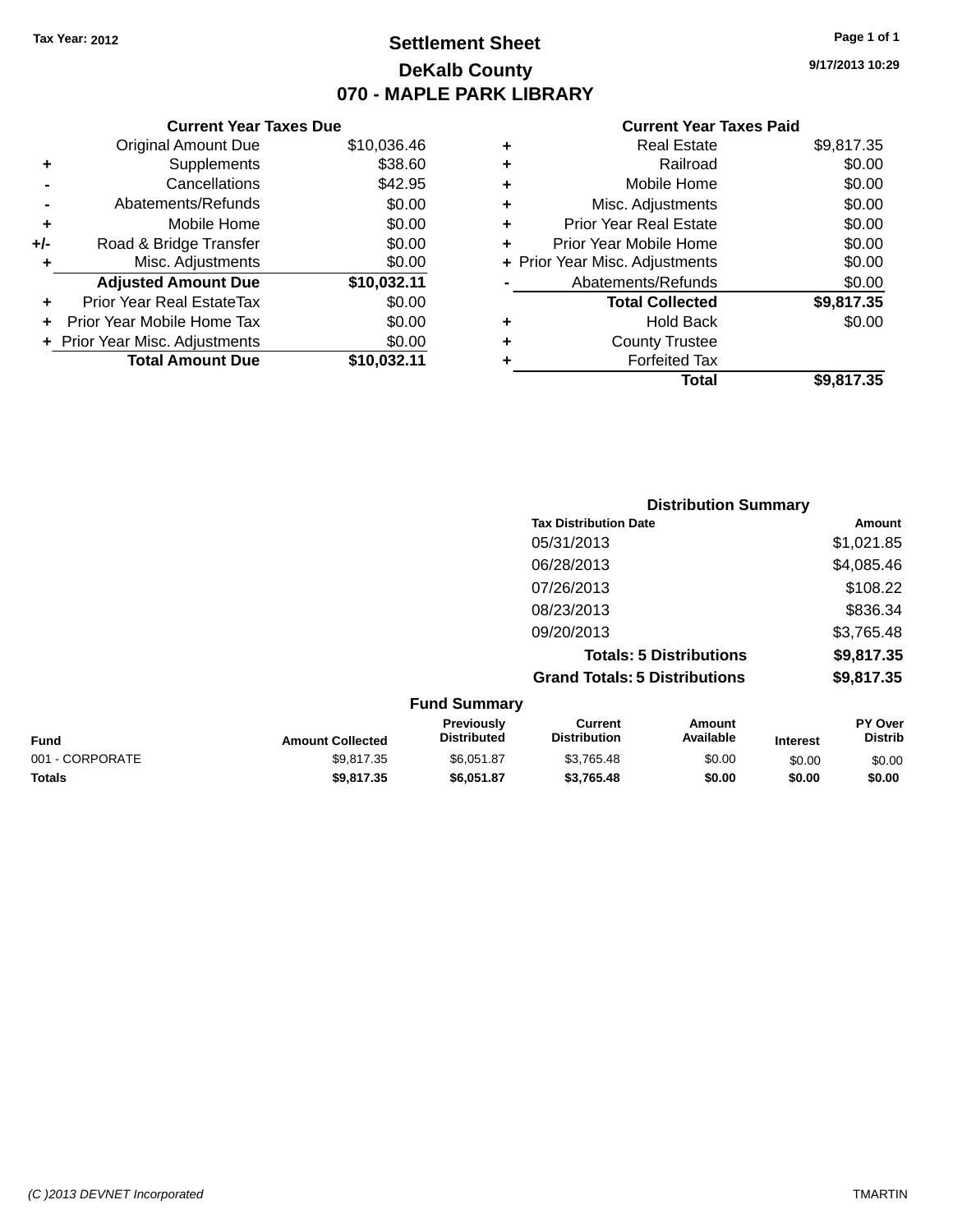# **Settlement Sheet Tax Year: 2012 Page 1 of 2 DeKalb County 071 - CITY OF SANDWICH**

**9/17/2013 10:29**

#### **Current Year Taxes Paid**

|     | <b>Current Year Taxes Due</b>  |                |  |
|-----|--------------------------------|----------------|--|
|     | <b>Original Amount Due</b>     | \$1,226,988.13 |  |
| ٠   | Supplements                    | \$10,039.02    |  |
|     | Cancellations                  | \$10,881.52    |  |
|     | Abatements/Refunds             | \$1.19         |  |
| ٠   | Mobile Home                    | \$0.00         |  |
| +/- | Road & Bridge Transfer         | \$42,530.94    |  |
| ٠   | Misc. Adjustments              | \$0.00         |  |
|     | <b>Adjusted Amount Due</b>     | \$1,268,675.38 |  |
| ٠   | Prior Year Real EstateTax      | \$1,369.77     |  |
|     | Prior Year Mobile Home Tax     | \$0.00         |  |
|     | + Prior Year Misc. Adjustments | \$0.00         |  |
|     | <b>Total Amount Due</b>        | \$1,270,045.15 |  |
|     |                                |                |  |

|   | <b>Real Estate</b>             | \$1,214,300.58 |
|---|--------------------------------|----------------|
| ٠ | Railroad                       | \$2,478.33     |
| ÷ | Mobile Home                    | \$0.00         |
| ٠ | Misc. Adjustments              | \$0.00         |
| ٠ | <b>Prior Year Real Estate</b>  | \$1,369.77     |
| ٠ | Prior Year Mobile Home         | \$0.00         |
|   | + Prior Year Misc. Adjustments | \$0.00         |
|   | Abatements/Refunds             | \$1.19         |
|   | <b>Total Collected</b>         | \$1,218,147.49 |
| ٠ | Hold Back                      | \$0.00         |
| ٠ | <b>County Trustee</b>          |                |
| ٠ | <b>Forfeited Tax</b>           |                |
|   | Total                          | \$1,218,147.49 |
|   |                                |                |

| <b>Road and Bridge Summary</b> |             |               | <b>Distribution Summary</b>  |              |
|--------------------------------|-------------|---------------|------------------------------|--------------|
| <b>Rd./Br. District</b>        | Amt. Due    | Amt. Distrib. | <b>Tax Distribution Date</b> | Amount       |
| SANDWICH ROAD & BRIDG          | \$43,281.39 | \$41.481.28   | 05/31/2013                   | \$164,126.98 |
| SOMONAUK ROAD & BRIDI          | \$1,096.24  | \$1.049.66    | 06/28/2013                   | \$499,386.53 |
| <b>Totals</b>                  | \$44,377.63 | \$42,530.94   | 07/26/2013                   | \$20,073.73  |
|                                |             |               | 08/23/2013                   | \$103,376.33 |

**Grand Totals: 5 Distributions** 

09/20/2013 \$431,183.92

| <b>Totals: 5 Distributions</b> | \$1,218,147.49 |
|--------------------------------|----------------|
| <b>Totals: 5 Distributions</b> | \$1,218,147.49 |

|                                                     |                         | <b>Fund Summary</b>                     |                                       |                            |                 |                           |
|-----------------------------------------------------|-------------------------|-----------------------------------------|---------------------------------------|----------------------------|-----------------|---------------------------|
| Fund                                                | <b>Amount Collected</b> | <b>Previously</b><br><b>Distributed</b> | <b>Current</b><br><b>Distribution</b> | <b>Amount</b><br>Available | <b>Interest</b> | PY Over<br><b>Distrib</b> |
| 001 - CORPORATE                                     | \$406,450.58            | \$262,603.30                            | \$143,847.28                          | \$0.00                     | \$0.00          | \$0.00                    |
| 003 - BONDS AND INTEREST                            | \$0.00                  | \$0.00                                  | \$0.00                                | \$0.00                     | \$0.00          | \$0.00                    |
| 005 - I. M. R. F.                                   | \$121,760.95            | \$78,668.43                             | \$43,092.52                           | \$0.00                     | \$0.00          | \$0.00                    |
| 007 - ROAD AND BRIDGE                               | \$42,530.94             | \$27,410.44                             | \$15,120.50                           | \$0.00                     | \$0.00          | \$0.00                    |
| 014 - POLICE PROTECTION                             | \$154,980.37            | \$100,131.14                            | \$54,849.23                           | \$0.00                     | \$0.00          | \$0.00                    |
| 015 - POLICE PENSION                                | \$97,023.61             | \$62,685.90                             | \$34,337.71                           | \$0.00                     | \$0.00          | \$0.00                    |
| 027 - AUDIT                                         | \$16,053.02             | \$10,371.68                             | \$5,681.34                            | \$0.00                     | \$0.00          | \$0.00                    |
| 035 - TORT JUDGMENTS, LIABILITY<br><b>INSURANCE</b> | \$36,498.21             | \$23,581.09                             | \$12,917.12                           | \$0.00                     | \$0.00          | \$0.00                    |
| 040 - STREET AND BRIDGE                             | \$430.28                | \$278.00                                | \$152.28                              | \$0.00                     | \$0.00          | \$0.00                    |
| 041 - STREET LIGHTING                               | \$63,298.73             | \$40,896.63                             | \$22,402.10                           | \$0.00                     | \$0.00          | \$0.00                    |
| 045 - PUBLIC BENEFIT                                | \$0.00                  | \$0.00                                  | \$0.00                                | \$0.00                     | \$0.00          | \$0.00                    |
| 046 - EMERGENCY SERV & DISASTER<br><b>OPER</b>      | \$2,822.67              | \$1,823.71                              | \$998.96                              | \$0.00                     | \$0.00          | \$0.00                    |
| 047 - SOCIAL SECURITY                               | \$109,848.43            | \$70,971.88                             | \$38,876.55                           | \$0.00                     | \$0.00          | \$0.00                    |
| 048 - SCHOOL CROSSING GUARDS                        | \$10,836.83             | \$7,001.57                              | \$3,835.26                            | \$0.00                     | \$0.00          | \$0.00                    |
| 060 - UNEMPLOYMENT INSURANCE                        | \$17,609.58             | \$11,377.36                             | \$6,232.22                            | \$0.00                     | \$0.00          | \$0.00                    |
| 062 - WORKERS COMPENSATION                          | \$74.704.56             | \$48,265.81                             | \$26,438.75                           | \$0.00                     | \$0.00          | \$0.00                    |
| 065 - FORESTRY PROGRAM                              | \$63,298.73             | \$40,896.63                             | \$22,402.10                           | \$0.00                     | \$0.00          | \$0.00                    |
| <b>Totals</b>                                       | \$1,218,147.49          | \$786,963.57                            | \$431,183.92                          | \$0.00                     | \$0.00          | \$0.00                    |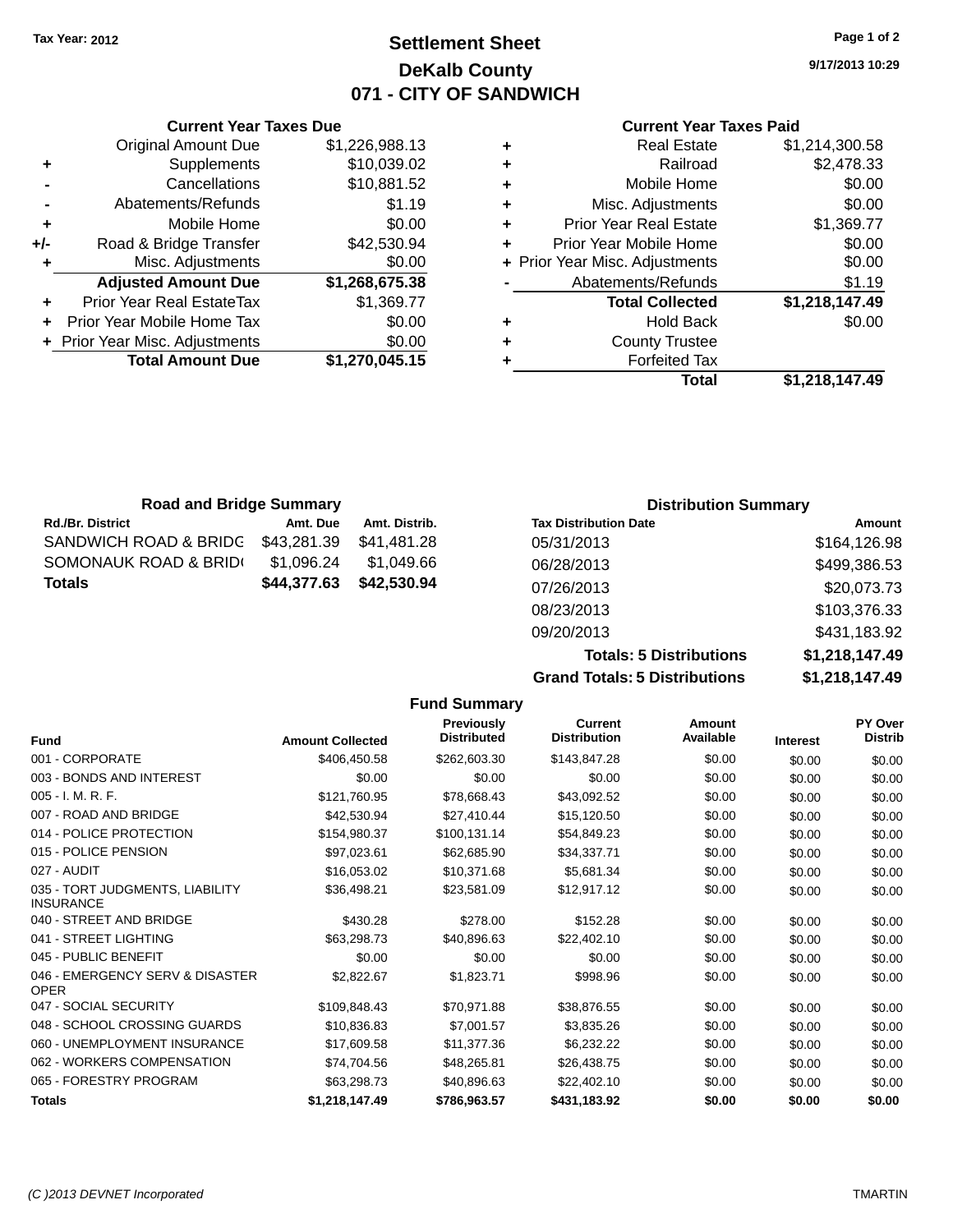### **Settlement Sheet Tax Year: 2012 Page 2 of 2 DeKalb County Abatement Detail**

**9/17/2013 10:29**

**Totals 1 entries \$1.15**

**Year Source Account Type Amount Adjustment Description**<br>2012 RE - Real Estate PTAB Decision **Amount Adjustment Description** \$1.15 19-27-427-021 2011 PTAB REFUND by TBA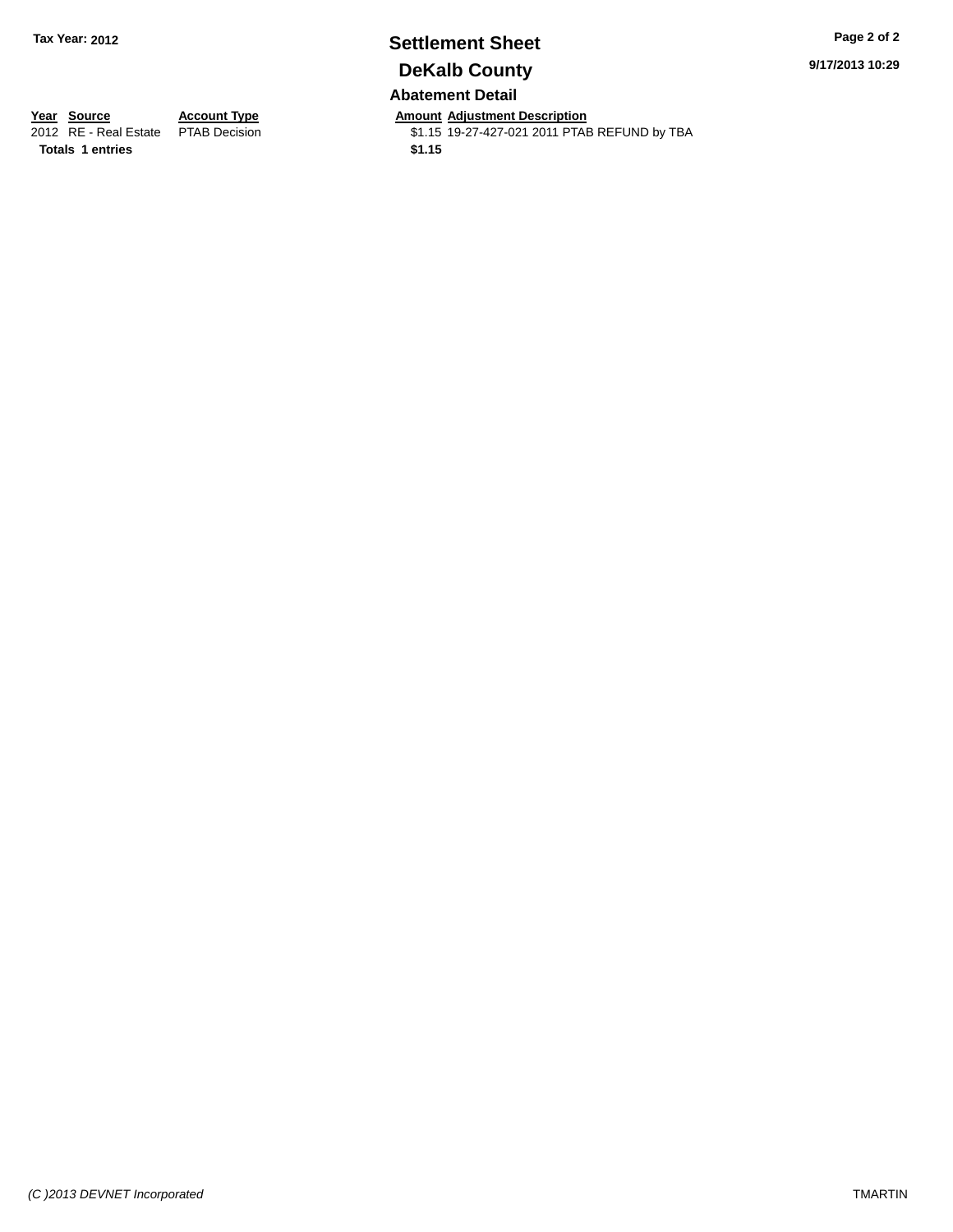### **Settlement Sheet Tax Year: 2012 Page 1 of 1 DeKalb County 072 - VILLAGE OF SHABBONA**

**9/17/2013 10:29**

#### **Current Year Taxes Paid**

|     | <b>Current Year Taxes Due</b>    |              |
|-----|----------------------------------|--------------|
|     | <b>Original Amount Due</b>       | \$92,922.30  |
| ٠   | Supplements                      | \$377.13     |
|     | Cancellations                    | \$485.83     |
|     | Abatements/Refunds               | \$7.25       |
| ٠   | Mobile Home                      | \$0.00       |
| +/- | Road & Bridge Transfer           | \$11,027.76  |
|     | Misc. Adjustments                | \$66.50      |
|     | <b>Adjusted Amount Due</b>       | \$103,900.61 |
|     | <b>Prior Year Real EstateTax</b> | (\$473.64)   |
|     | Prior Year Mobile Home Tax       | \$0.00       |
|     | + Prior Year Misc. Adjustments   | \$0.00       |
|     | <b>Total Amount Due</b>          | \$103,426.97 |
|     |                                  |              |

| <b>Real Estate</b>             | \$100,091.74 |
|--------------------------------|--------------|
| Railroad                       | \$1,701.74   |
| Mobile Home                    | \$0.00       |
| Misc. Adjustments              | \$66.50      |
| <b>Prior Year Real Estate</b>  | (\$473.64)   |
| Prior Year Mobile Home         | \$0.00       |
| + Prior Year Misc. Adjustments | \$0.00       |
| Abatements/Refunds             | \$7.25       |
| <b>Total Collected</b>         | \$101,379.09 |
| <b>Hold Back</b>               | \$0.00       |
| <b>County Trustee</b>          |              |
| <b>Forfeited Tax</b>           |              |
| Total                          | \$101,379.09 |
|                                |              |

| <b>Road and Bridge Summary</b> |             |               | <b>Distribution Summary</b>  |             |
|--------------------------------|-------------|---------------|------------------------------|-------------|
| <b>Rd./Br. District</b>        | Amt. Due    | Amt. Distrib. | <b>Tax Distribution Date</b> | Amount      |
| SHABBONA ROAD & BRIDC          | \$11,332.39 | \$11,027.76   | 05/31/2013                   | \$14,041.18 |
| <b>Totals</b>                  | \$11,332.39 | \$11,027.76   | 06/28/2013                   | \$41,108.72 |
|                                |             |               | 07/26/2013                   | \$1,723.04  |
|                                |             |               | 08/23/2013                   | \$7,189.40  |
|                                |             |               | 09/20/2013                   | \$37,316.75 |

**Totals: 5 Distributions \$101,379.09 Grand Totals: 5 Distributions \$101,379.09**

|                                        |                         | <b>Fund Summary</b>                     |                                |                     |                 |                           |
|----------------------------------------|-------------------------|-----------------------------------------|--------------------------------|---------------------|-----------------|---------------------------|
| <b>Fund</b>                            | <b>Amount Collected</b> | <b>Previously</b><br><b>Distributed</b> | Current<br><b>Distribution</b> | Amount<br>Available | <b>Interest</b> | PY Over<br><b>Distrib</b> |
| 001 - CORPORATE                        | \$47,447.92             | \$30.111.79                             | \$17,336.13                    | \$0.00              | \$0.00          | \$0.00                    |
| $005 - I. M. R. F.$                    | \$1.460.81              | \$927.07                                | \$533.74                       | \$0.00              | \$0.00          | \$0.00                    |
| 007 - ROAD AND BRIDGE                  | \$11,027.76             | \$6,722.86                              | \$4,304.90                     | \$0.00              | \$0.00          | \$0.00                    |
| 014 - POLICE PROTECTION                | \$27.687.36             | \$17.571.17                             | \$10.116.19                    | \$0.00              | \$0.00          | \$0.00                    |
| 047 - SOCIAL SECURITY                  | \$10.319.39             | \$6.548.97                              | \$3,770.42                     | \$0.00              | \$0.00          | \$0.00                    |
| 060 - UNEMPLOYMENT INSURANCE           | \$1,044.72              | \$663.01                                | \$381.71                       | \$0.00              | \$0.00          | \$0.00                    |
| 062 - WORKERS COMPENSATION             | \$2,391.13              | \$1.517.47                              | \$873.66                       | \$0.00              | \$0.00          | \$0.00                    |
| <b>Totals</b>                          | \$101.379.09            | \$64.062.34                             | \$37.316.75                    | \$0.00              | \$0.00          | \$0.00                    |
| <b>Miscellaneous Adjustment Detail</b> |                         |                                         |                                |                     |                 |                           |

| Year | Source                  | <b>Account Type</b>  |         | <b>Amount Adjustment Description</b> |
|------|-------------------------|----------------------|---------|--------------------------------------|
|      | 2012 RE - Real Estate   | Paymt In Lieu of Tax |         | \$66.50 SEQUOYA APTS by TBA          |
|      | <b>Totals 1 entries</b> |                      | \$66.50 |                                      |
|      |                         |                      |         | <b>Abatement Detail</b>              |
|      | Vass Causes             |                      |         | Americal Adjustment Decembrian       |

| \$0.61 13-15-176-011 PTAB REFUND by TBA<br>2012 RE - Real Estate PTAB Decision<br>2012 RE - Real Estate PTAB Decision<br>\$6.91<br>Totals 2 entries | <u>Year Source</u> | <b>Account Type</b> | Amount Adjustment Description                |
|-----------------------------------------------------------------------------------------------------------------------------------------------------|--------------------|---------------------|----------------------------------------------|
|                                                                                                                                                     |                    |                     |                                              |
|                                                                                                                                                     |                    |                     | \$6.30 13-15-327-010 2011 PTAB REFUND by TBA |
|                                                                                                                                                     |                    |                     |                                              |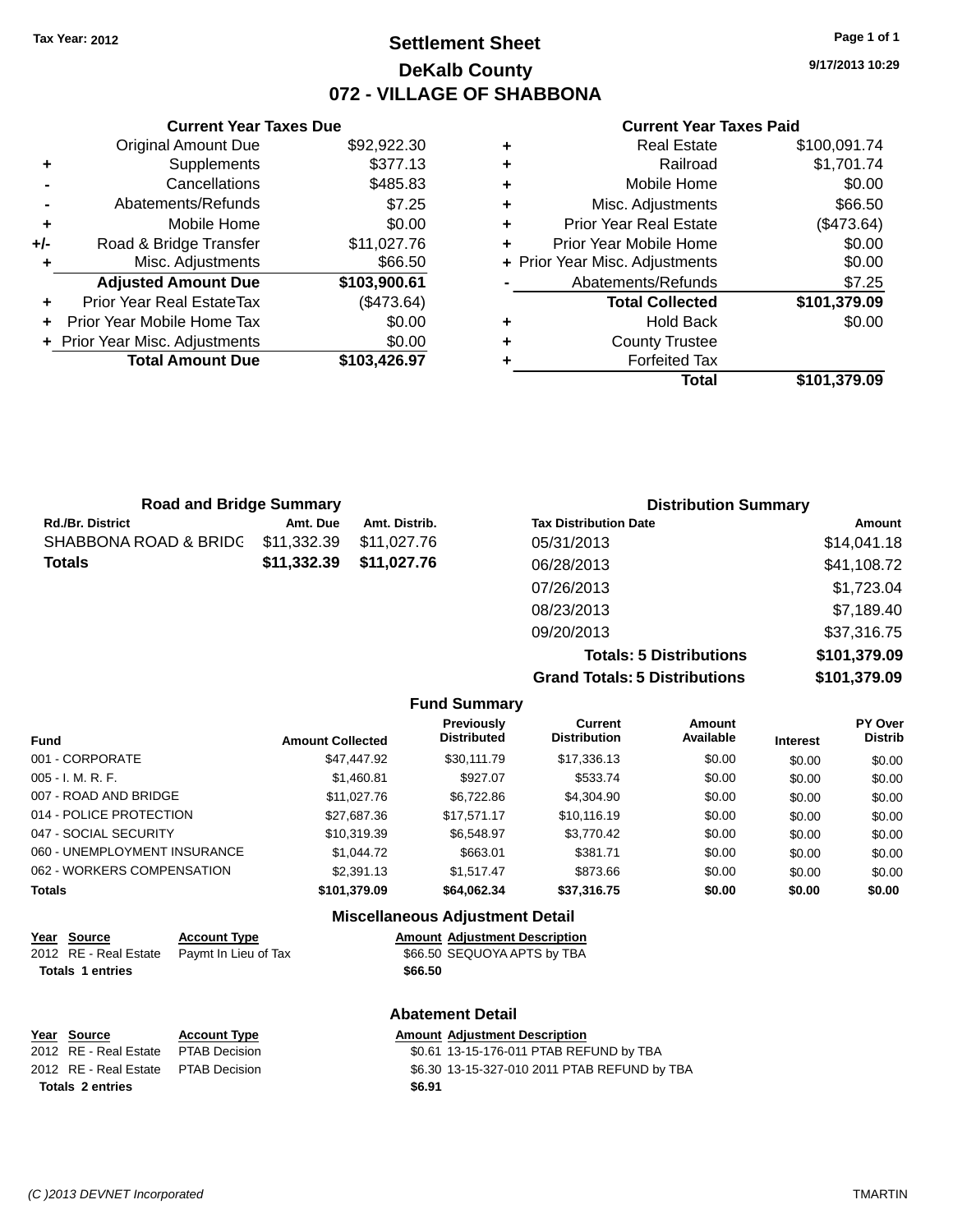### **Settlement Sheet Tax Year: 2012 Page 1 of 1 DeKalb County 073 - FLEWELLIN MEMORIAL LIBRARY**

**9/17/2013 10:29**

#### **Current Year Taxes Paid**

|     | <b>Current Year Taxes Due</b>  |             |
|-----|--------------------------------|-------------|
|     | <b>Original Amount Due</b>     | \$24,961.44 |
| ٠   | Supplements                    | \$89.56     |
|     | Cancellations                  | \$117.73    |
|     | Abatements/Refunds             | \$1.85      |
| ٠   | Mobile Home                    | \$0.00      |
| +/- | Road & Bridge Transfer         | \$0.00      |
| ٠   | Misc. Adjustments              | \$17.86     |
|     | <b>Adjusted Amount Due</b>     | \$24,949.28 |
| ٠   | Prior Year Real EstateTax      | (\$115.05)  |
| ÷   | Prior Year Mobile Home Tax     | \$0.00      |
|     | + Prior Year Misc. Adjustments | \$0.00      |
|     | <b>Total Amount Due</b>        | \$24.834.23 |
|     |                                |             |

| ٠ | <b>Real Estate</b>             | \$23,962.62 |
|---|--------------------------------|-------------|
| ٠ | Railroad                       | \$407.26    |
| ٠ | Mobile Home                    | \$0.00      |
| ٠ | Misc. Adjustments              | \$17.86     |
| ٠ | Prior Year Real Estate         | (\$115.05)  |
|   | Prior Year Mobile Home         | \$0.00      |
|   | + Prior Year Misc. Adjustments | \$0.00      |
|   | Abatements/Refunds             | \$1.85      |
|   | <b>Total Collected</b>         | \$24,270.84 |
| ٠ | Hold Back                      | \$0.00      |
| ٠ | <b>County Trustee</b>          |             |
| ٠ | <b>Forfeited Tax</b>           |             |
|   | Total                          | \$24,270.84 |
|   |                                |             |

| <b>Distribution Summary</b>          |             |
|--------------------------------------|-------------|
| <b>Tax Distribution Date</b>         | Amount      |
| 05/31/2013                           | \$3,482.14  |
| 06/28/2013                           | \$9,696.81  |
| 07/26/2013                           | \$426.60    |
| 08/23/2013                           | \$1,797.42  |
| 09/20/2013                           | \$8,867.87  |
| <b>Totals: 5 Distributions</b>       | \$24,270.84 |
| <b>Grand Totals: 5 Distributions</b> | \$24,270.84 |

| <b>Amount Collected</b>                     | <b>Previously</b><br><b>Distributed</b>                             | <b>Current</b><br><b>Distribution</b> | Amount<br>Available                               | <b>Interest</b> | PY Over<br><b>Distrib</b> |
|---------------------------------------------|---------------------------------------------------------------------|---------------------------------------|---------------------------------------------------|-----------------|---------------------------|
| \$24.270.84                                 | \$15,402.97                                                         | \$8,867.87                            | \$0.00                                            | \$0.00          | \$0.00                    |
| \$24.270.84                                 | \$15,402.97                                                         | \$8,867.87                            | \$0.00                                            | \$0.00          | \$0.00                    |
|                                             |                                                                     |                                       |                                                   |                 |                           |
| <b>Account Type</b><br>Paymt In Lieu of Tax | <b>Amount Adiustment Description</b><br>\$17.86 SEQUOYA APTS by TBA |                                       |                                                   |                 |                           |
|                                             |                                                                     | <b>Fund Summary</b>                   | <b>Miscellaneous Adjustment Detail</b><br>\$17.86 |                 |                           |

|  | <b>Abatement Detail</b> |  |
|--|-------------------------|--|
|--|-------------------------|--|

| Year Source                         | <b>Account Type</b> |        | <b>Amount Adjustment Description</b>         |
|-------------------------------------|---------------------|--------|----------------------------------------------|
| 2012 RE - Real Estate               | PTAB Decision       |        | \$0.16 13-15-176-011 PTAB REFUND by TBA      |
| 2012 RE - Real Estate PTAB Decision |                     |        | \$1.69 13-15-327-010 2011 PTAB REFUND by TBA |
| <b>Totals 2 entries</b>             |                     | \$1.85 |                                              |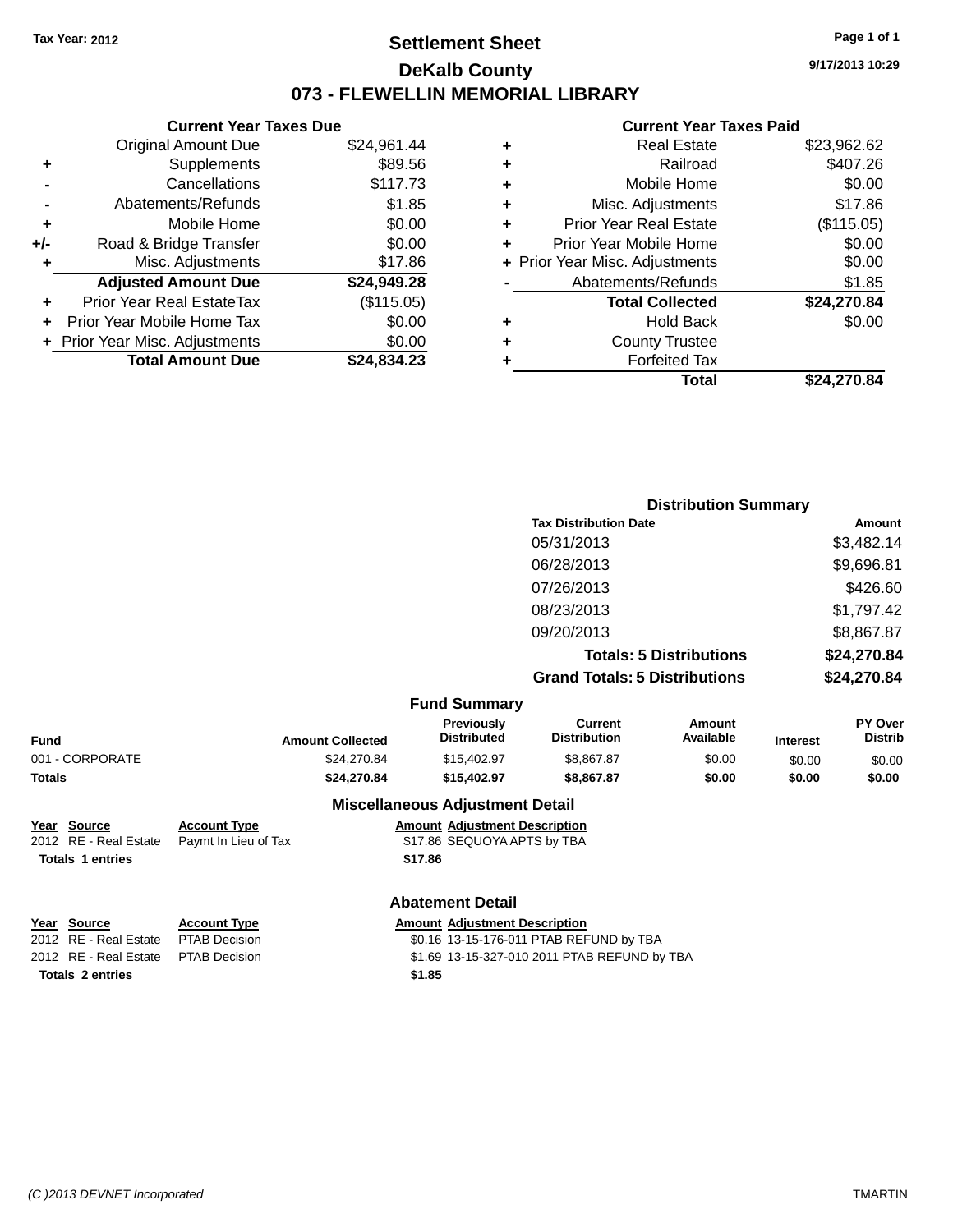### **Settlement Sheet Tax Year: 2012 Page 1 of 1 DeKalb County 074 - VILLAGE OF SOMONAUK**

**Current Year Taxes Due** Original Amount Due \$377,172.98 **+** Supplements \$3,194.44 **-** Cancellations \$3,585.08 **-** Abatements/Refunds \$0.00 **+** Mobile Home \$0.00 **+/-** Road & Bridge Transfer \$51,072.83 **+** Misc. Adjustments \$0.00 **Adjusted Amount Due \$427,855.17 +** Prior Year Real EstateTax \$0.00 **+** Prior Year Mobile Home Tax \$0.00 **+ Prior Year Misc. Adjustments**  $$0.00$ **Total Amount Due \$427,855.17**

#### **Current Year Taxes Paid**

|   | <b>Real Estate</b>             | \$410,223.62 |
|---|--------------------------------|--------------|
| ٠ | Railroad                       | \$3,377.26   |
| ÷ | Mobile Home                    | \$0.00       |
| ٠ | Misc. Adjustments              | \$0.00       |
| ٠ | <b>Prior Year Real Estate</b>  | \$0.00       |
|   | Prior Year Mobile Home         | \$0.00       |
|   | + Prior Year Misc. Adjustments | \$0.00       |
|   | Abatements/Refunds             | \$0.00       |
|   | <b>Total Collected</b>         | \$413,600.88 |
| ٠ | Hold Back                      | \$0.00       |
| ٠ | <b>County Trustee</b>          |              |
|   | <b>Forfeited Tax</b>           |              |
|   | Total                          | \$413,600.88 |
|   |                                |              |

| <b>Road and Bridge Summary</b> |             |               | <b>Distribution Summary</b>  |              |  |
|--------------------------------|-------------|---------------|------------------------------|--------------|--|
| Rd./Br. District               | Amt. Due    | Amt. Distrib. | <b>Tax Distribution Date</b> | Amount       |  |
| SOMONAUK ROAD & BRID(          | \$53,320.40 | \$51.072.83   | 05/31/2013                   | \$55,548.88  |  |
| Totals                         | \$53,320.40 | \$51,072.83   | 06/28/2013                   | \$177,394.51 |  |
|                                |             |               | 07/26/2013                   | \$1,267.90   |  |
|                                |             |               | 08/23/2013                   | \$33,836.54  |  |
|                                |             |               | 09/20/2013                   | \$145,553.05 |  |

**Totals: 5 Distributions \$413,600.88 Grand Totals: 5 Distributions \$413,600.88 Fund Summary**

| <b>Fund</b>                             | <b>Amount Collected</b> | <b>Previously</b><br><b>Distributed</b> | <b>Current</b><br><b>Distribution</b> | Amount<br>Available | <b>Interest</b> | <b>PY Over</b><br><b>Distrib</b> |
|-----------------------------------------|-------------------------|-----------------------------------------|---------------------------------------|---------------------|-----------------|----------------------------------|
| 001 - CORPORATE                         | \$105,899.18            | \$68,589.22                             | \$37,309.96                           | \$0.00              | \$0.00          | \$0.00                           |
| 003 - BONDS AND INTEREST                | \$130,996.97            | \$84.844.65                             | \$46.152.32                           | \$0.00              | \$0.00          | \$0.00                           |
| 007 - ROAD AND BRIDGE                   | \$51.072.83             | \$33,244.18                             | \$17,828.65                           | \$0.00              | \$0.00          | \$0.00                           |
| 014 - POLICE PROTECTION                 | \$22.764.94             | \$14,744.49                             | \$8,020.45                            | \$0.00              | \$0.00          | \$0.00                           |
| 025 - GARBAGE DISPOSAL                  | \$13,912.74             | \$9.011.06                              | \$4,901.68                            | \$0.00              | \$0.00          | \$0.00                           |
| 027 - AUDIT                             | \$18,551.28             | \$12,015.37                             | \$6.535.91                            | \$0.00              | \$0.00          | \$0.00                           |
| 035 - TORT JUDGEMENTS/LIABILITY<br>INS. | \$36,255,70             | \$23,482.24                             | \$12,773.46                           | \$0.00              | \$0.00          | \$0.00                           |
| 047 - SOCIAL SECURITY                   | \$34,147.24             | \$22,116.62                             | \$12,030.62                           | \$0.00              | \$0.00          | \$0.00                           |
| <b>Totals</b>                           | \$413,600.88            | \$268,047.83                            | \$145,553,05                          | \$0.00              | \$0.00          | \$0.00                           |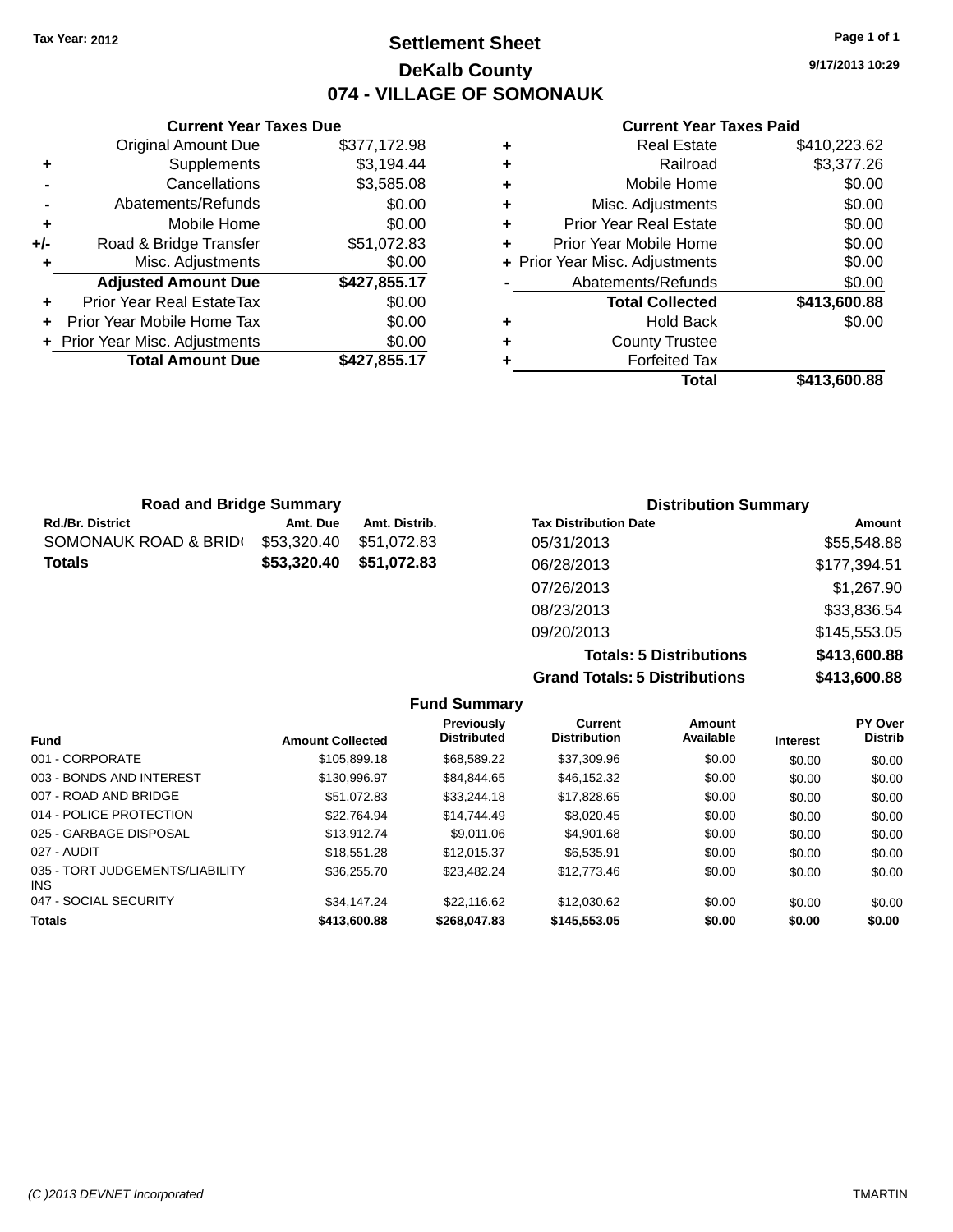### **Settlement Sheet Tax Year: 2012 Page 1 of 1 DeKalb County 075 - SOMONAUK LIBRARY**

**9/17/2013 10:29**

|  | <b>Current Year Taxes Paid</b> |  |  |  |
|--|--------------------------------|--|--|--|
|--|--------------------------------|--|--|--|

|     | <b>Current Year Taxes Due</b>  |              |
|-----|--------------------------------|--------------|
|     | <b>Original Amount Due</b>     | \$133,349.86 |
| ٠   | Supplements                    | \$1,217.19   |
|     | Cancellations                  | \$1,350.77   |
|     | Abatements/Refunds             | \$0.00       |
| ٠   | Mobile Home                    | \$0.00       |
| +/- | Road & Bridge Transfer         | \$0.00       |
| ٠   | Misc. Adjustments              | \$0.00       |
|     | <b>Adjusted Amount Due</b>     | \$133,216.28 |
| ٠   | Prior Year Real EstateTax      | \$0.00       |
|     | Prior Year Mobile Home Tax     | \$0.00       |
|     | + Prior Year Misc. Adjustments | \$0.00       |
|     | <b>Total Amount Due</b>        | \$133,216.28 |
|     |                                |              |

|   | <b>Real Estate</b>             | \$126,318.71 |
|---|--------------------------------|--------------|
| ٠ | Railroad                       | \$1,159.76   |
| ٠ | Mobile Home                    | \$0.00       |
| ٠ | Misc. Adjustments              | \$0.00       |
| ٠ | <b>Prior Year Real Estate</b>  | \$0.00       |
| ÷ | Prior Year Mobile Home         | \$0.00       |
|   | + Prior Year Misc. Adjustments | \$0.00       |
|   | Abatements/Refunds             | \$0.00       |
|   | <b>Total Collected</b>         | \$127,478.47 |
| ٠ | Hold Back                      | \$0.00       |
| ٠ | <b>County Trustee</b>          |              |
| ٠ | <b>Forfeited Tax</b>           |              |
|   | Total                          | \$127.478.47 |
|   |                                |              |

| <b>Distribution Summary</b>          |              |  |  |  |  |
|--------------------------------------|--------------|--|--|--|--|
| <b>Tax Distribution Date</b>         | Amount       |  |  |  |  |
| 05/31/2013                           | \$17,371.63  |  |  |  |  |
| 06/28/2013                           | \$54,736.21  |  |  |  |  |
| 07/26/2013                           | \$688.78     |  |  |  |  |
| 08/23/2013                           | \$9,546.23   |  |  |  |  |
| 09/20/2013                           | \$45,135.62  |  |  |  |  |
| <b>Totals: 5 Distributions</b>       | \$127,478.47 |  |  |  |  |
| <b>Grand Totals: 5 Distributions</b> | \$127,478.47 |  |  |  |  |

|                                         |                         | <b>Fund Summary</b>                     |                                       |                     |                 |                           |
|-----------------------------------------|-------------------------|-----------------------------------------|---------------------------------------|---------------------|-----------------|---------------------------|
| <b>Fund</b>                             | <b>Amount Collected</b> | <b>Previously</b><br><b>Distributed</b> | <b>Current</b><br><b>Distribution</b> | Amount<br>Available | <b>Interest</b> | PY Over<br><b>Distrib</b> |
| 001 - CORPORATE                         | \$54.392.77             | \$35.134.22                             | \$19,258.55                           | \$0.00              | \$0.00          | \$0.00                    |
| 003 - BONDS AND INTEREST                | \$51,934.22             | \$33,546.15                             | \$18,388.07                           | \$0.00              | \$0.00          | \$0.00                    |
| 004 - OPERATIONS & MAINTENANCE          | \$7.252.37              | \$4.684.56                              | \$2,567.81                            | \$0.00              | \$0.00          | \$0.00                    |
| $005 - I. M. R. F.$                     | \$3,426,75              | \$2,213.46                              | \$1.213.29                            | \$0.00              | \$0.00          | \$0.00                    |
| 027 - AUDIT                             | \$1.813.14              | \$1.171.17                              | \$641.97                              | \$0.00              | \$0.00          | \$0.00                    |
| 035 - TORT JUDGEMENTS/LIABILITY<br>INS. | \$3,608.01              | \$2,330.54                              | \$1.277.47                            | \$0.00              | \$0.00          | \$0.00                    |
| 047 - SOCIAL SECURITY                   | \$5.051.21              | \$3.262.75                              | \$1.788.46                            | \$0.00              | \$0.00          | \$0.00                    |
| <b>Totals</b>                           | \$127,478.47            | \$82,342.85                             | \$45,135.62                           | \$0.00              | \$0.00          | \$0.00                    |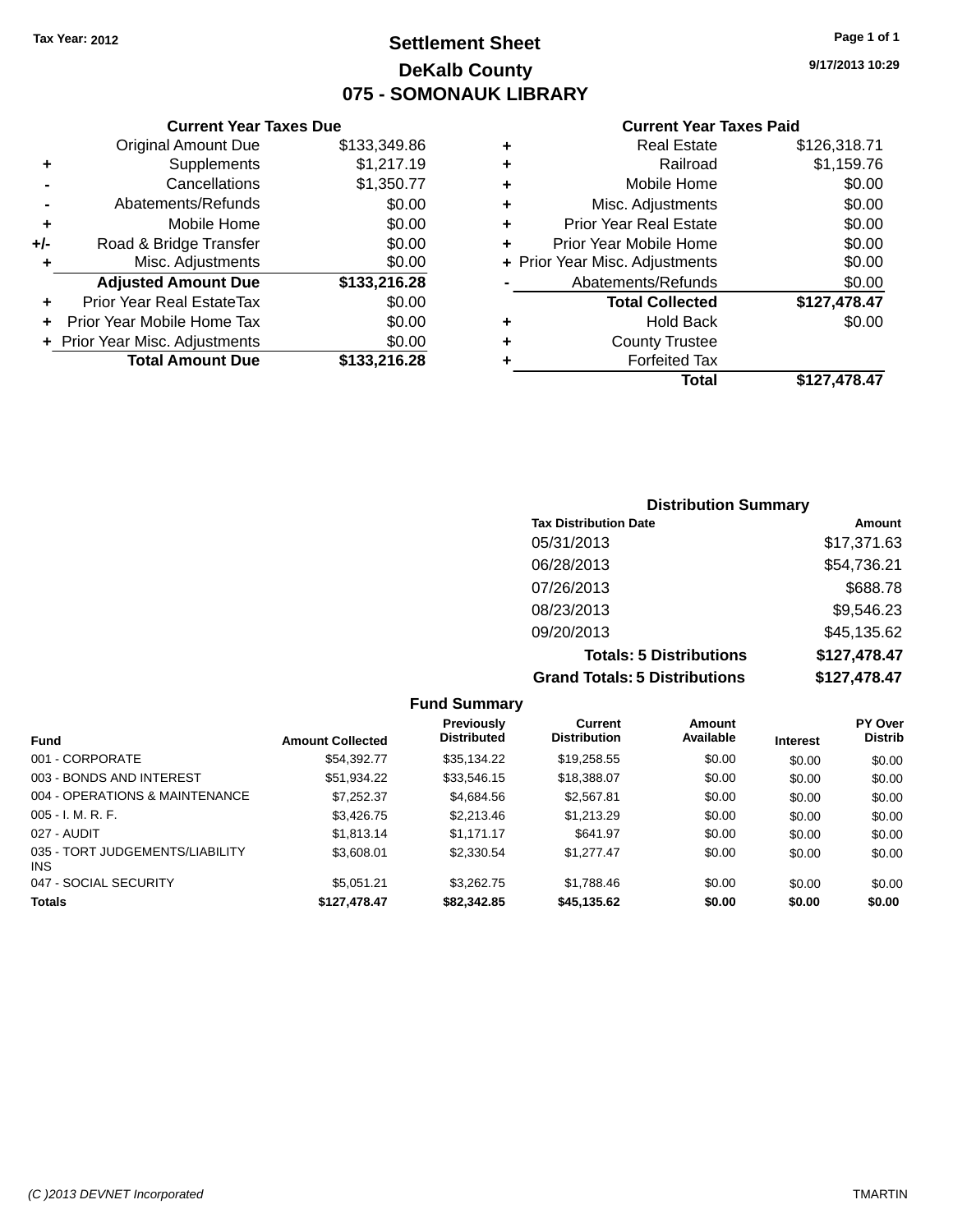**Current Year Taxes Due** Original Amount Due \$2,626,317.34

**Adjusted Amount Due \$2,667,023.65**

**Total Amount Due \$2,650,151.71**

**+** Supplements \$16,638.26 **-** Cancellations \$21,116.63 **-** Abatements/Refunds \$1,905.34 **+** Mobile Home \$0.00 **+/-** Road & Bridge Transfer \$46,402.06 **+** Misc. Adjustments \$687.96

**+** Prior Year Real EstateTax (\$17,137.95) **+** Prior Year Mobile Home Tax \$0.00 **+** Prior Year Misc. Adjustments \$266.01

### **Settlement Sheet Tax Year: 2012 Page 1 of 2 DeKalb County 076 - CITY OF SYCAMORE**

**9/17/2013 10:29**

#### **Current Year Taxes Paid**

| <b>Road and Bridge Summary</b>   |             |               |                              | <b>Distribution Summary</b> |
|----------------------------------|-------------|---------------|------------------------------|-----------------------------|
| <b>Rd./Br. District</b>          | Amt. Due    | Amt. Distrib. | <b>Tax Distribution Date</b> | Amount                      |
| <b>CORTLAND ROAD &amp; BRIDG</b> | \$23,451.41 | \$22,742.12   | 05/31/2013                   | \$245,218.03                |
| DEKALB ROAD & BRIDGE             | \$15,087.59 | \$14.706.31   | 06/28/2013                   | \$1,089,852.04              |
| SYCAMORE ROAD & BRID(            | \$9,204.97  | \$8.953.63    | 07/26/2013                   | \$44,393.41                 |
| <b>Totals</b>                    | \$47,743.97 | \$46,402.06   | 08/23/2013                   | \$253,250.16                |

**Grand Totals: 5 Distributions \$2,579,706.65**

09/20/2013 \$946,993.01

**Totals: 5 Distributions \$2,579,706.65**

|                              |                         | <b>Fund Summary</b>              |                                       |                     |                 |                           |
|------------------------------|-------------------------|----------------------------------|---------------------------------------|---------------------|-----------------|---------------------------|
| <b>Fund</b>                  | <b>Amount Collected</b> | Previously<br><b>Distributed</b> | <b>Current</b><br><b>Distribution</b> | Amount<br>Available | <b>Interest</b> | PY Over<br><b>Distrib</b> |
| 001 - CORPORATE              | \$1.207.993.63          | \$764.696.28                     | \$443.297.35                          | \$0.00              | \$0.00          | \$0.00                    |
| 003 - BONDS AND INTEREST     | \$151,043.21            | \$95.614.88                      | \$55,428.33                           | \$0.00              | \$0.00          | \$0.00                    |
| $005 - I. M. R. F.$          | \$150,650.57            | \$95,366.33                      | \$55.284.24                           | \$0.00              | \$0.00          | \$0.00                    |
| 007 - ROAD AND BRIDGE        | \$46,402.06             | \$29.055.74                      | \$17,346,32                           | \$0.00              | \$0.00          | \$0.00                    |
| 013 - FIREFIGHTER'S PENSION  | \$500,246.60            | \$316,671.12                     | \$183,575.48                          | \$0.00              | \$0.00          | \$0.00                    |
| 015 - POLICE PENSION         | \$329.438.51            | \$208.544.47                     | \$120,894.04                          | \$0.00              | \$0.00          | \$0.00                    |
| 047 - SOCIAL SECURITY        | \$87.925.92             | \$55.659.75                      | \$32,266.17                           | \$0.00              | \$0.00          | \$0.00                    |
| 048 - SCHOOL CROSSING GUARDS | \$19,296.17             | \$12,215,05                      | \$7.081.12                            | \$0.00              | \$0.00          | \$0.00                    |
| 143 - MEDICARE               | \$86,709.98             | \$54.890.02                      | \$31.819.96                           | \$0.00              | \$0.00          | \$0.00                    |
| <b>Totals</b>                | \$2,579,706.65          | \$1,632,713.64                   | \$946,993.01                          | \$0.00              | \$0.00          | \$0.00                    |

#### **Miscellaneous Adjustment Detail**

| Year Source             | <b>Account Type</b>       | <b>Amount Adjustment Description</b>                |
|-------------------------|---------------------------|-----------------------------------------------------|
| 2011 RE - Real Estate   | <b>Back Tax Collected</b> | \$86.14 MERRY OAKS REDEMPTION 06-21-353-001 by TBA  |
| 2011 RE - Real Estate   | <b>Back Tax Collected</b> | \$163.74 MERRY OAKS REDEMPTION 06-21-352-001 by TBA |
| 2011 RE - Real Estate   | <b>Back Tax Collected</b> | \$10.46 MERRY OAKS REDEMPTION 06-20-453-007 by TBA  |
| 2011 RE - Real Estate   | Back Tax Collected        | \$5.67 MERRY OAKS REDEMPTION 06-20-451-001 by TBA   |
| 2012 RE - Real Estate   | Paymt In Lieu of Tax      | \$687.96 SYCAMORE UNITS by TBA                      |
| <b>Totals 5 entries</b> |                           | \$953.97                                            |

#### **Abatement Detail**

| Year Source                         | <b>Account Type</b> | <b>Amount Adiustment Description</b>          |
|-------------------------------------|---------------------|-----------------------------------------------|
| 2012 RE - Real Estate PTAB Decision |                     | \$78.29 06-29-427-001 2008 PTAB REFUND by TBA |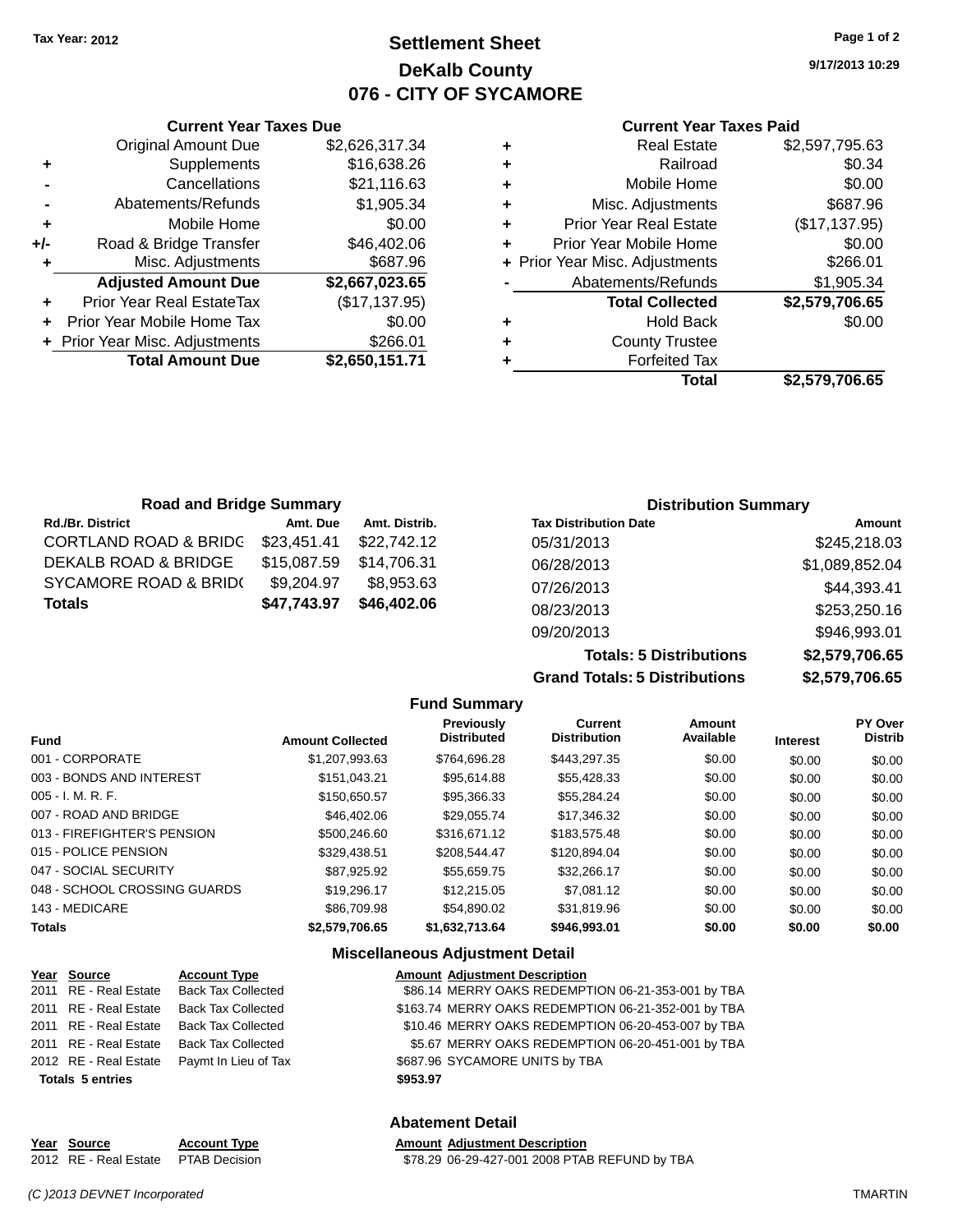| Year Source           | <b>Account Type</b>  | Amount     |
|-----------------------|----------------------|------------|
| 2012 RE - Real Estate | <b>PTAB Decision</b> | \$108.88   |
| 2012 RE - Real Estate | <b>PTAB Decision</b> | \$182.22   |
| 2012 RE - Real Estate | <b>PTAB Decision</b> | \$248.95   |
| 2012 RE - Real Estate | <b>PTAB Decision</b> | \$325.27   |
| 2012 RE - Real Estate | <b>RE</b> Abatement  | \$78.79    |
| 2012 RE - Real Estate | <b>PTAB Decision</b> | \$109.59   |
| 2012 RE - Real Estate | <b>PTAB Decision</b> | \$183.40   |
| 2012 RF - Real Estate | <b>PTAB Decision</b> | \$250.57   |
| 2012 RE - Real Estate | <b>PTAB Decision</b> | \$327.39   |
| 2012 RE - Real Estate | <b>PTAB Decision</b> | \$0.51     |
| 2012 RE - Real Estate | <b>PTAB Decision</b> | \$2.75     |
| Totals 12 entries     |                      | \$1,896.61 |

### **Settlement Sheet Tax Year: 2012 Page 2 of 2 DeKalb County Abatement Detail**

**Amount Adjustment Description** 

\$108.88 06-29-427-002 2008 PTAB REFUND by TBA \$182.22 06-29-427-003 2008 PTAB REFUND by TBA \$248.95 06-29-427-004 2008 PTAB REFUND by TBA \$325.27 06-29-477-002 2008 PTAB REFUND by TBA \$78.79 06-29-427-001 2009 PTAB REFUND by TBA \$109.59 06-29-427-002 2009 PTAB REFUND by TBA \$183.40 06-29-427-003 2009 PTAB REFUND by TBA \$250.57 06-29-427-004 2009 PTAB REFUND by TBA \$327.39 06-29-477-002 2009 PTAB REFUND by TBA \$0.51 06-20-453-003 2011 PTAB REFUND by TBA \$2.75 PTAB REFUND 06-32-253-015 by TBA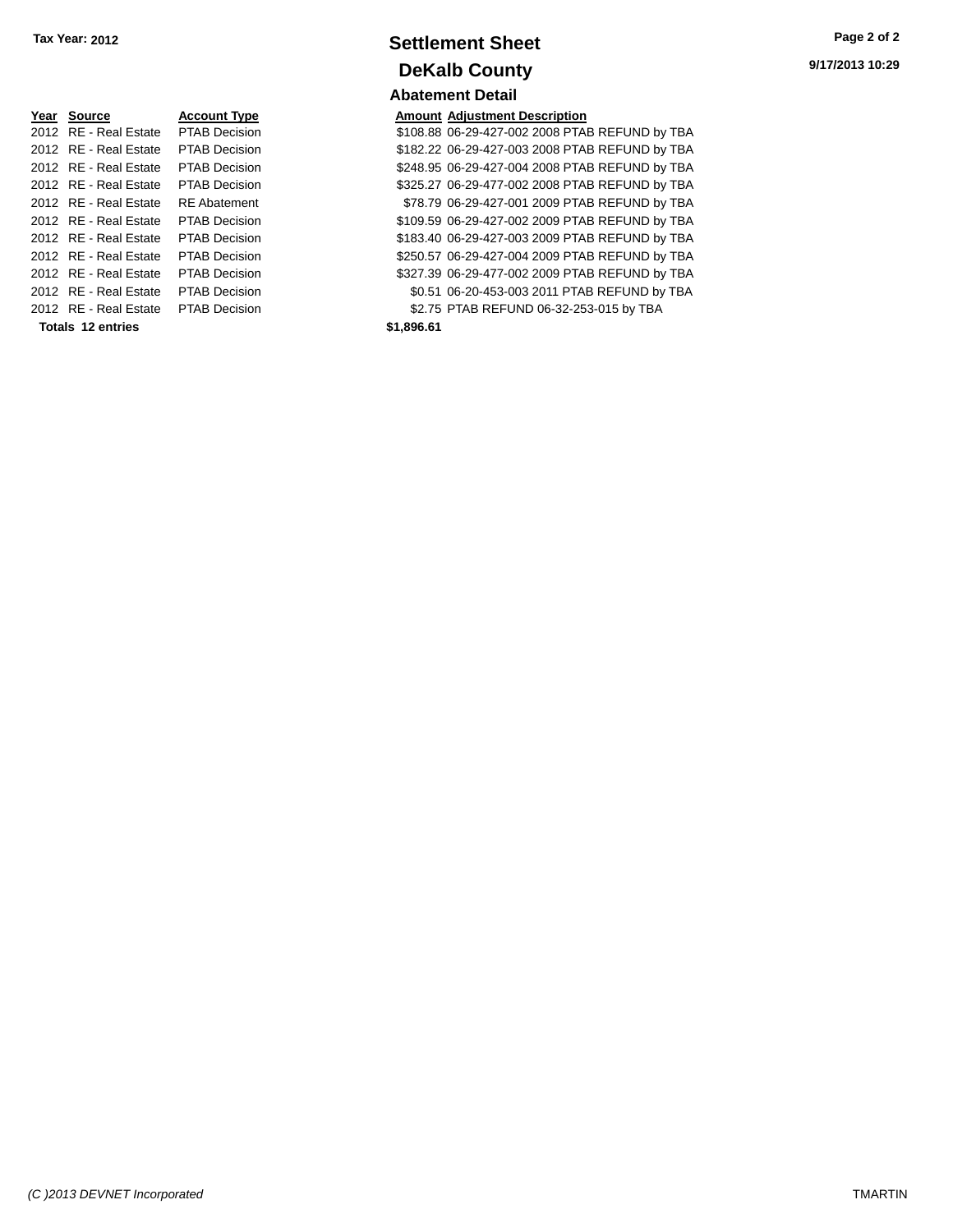### **Settlement Sheet Tax Year: 2012 Page 1 of 2 DeKalb County 077 - SYCAMORE LIBRARY**

**9/17/2013 10:29**

#### **Current Year Taxes Paid**

| ٠ | <b>Real Estate</b>             | \$915,821.71 |
|---|--------------------------------|--------------|
| ٠ | Railroad                       | \$0.12       |
| ٠ | Mobile Home                    | \$0.00       |
| ٠ | Misc. Adjustments              | \$247.13     |
| ٠ | <b>Prior Year Real Estate</b>  | (\$5,426.03) |
| ÷ | Prior Year Mobile Home         | \$0.00       |
|   | + Prior Year Misc. Adjustments | \$92.71      |
|   | Abatements/Refunds             | \$681.29     |
|   | <b>Total Collected</b>         | \$910,054.35 |
| ٠ | <b>Hold Back</b>               | \$0.00       |
| ٠ | <b>County Trustee</b>          |              |
|   | <b>Forfeited Tax</b>           |              |
|   | <b>Total</b>                   | \$910,054.35 |

#### **Current Year Taxes Due** Original Amount Due \$943,434.45 **+** Supplements \$4,999.72 **-** Cancellations \$7,264.47 **-** Abatements/Refunds \$681.29 **+** Mobile Home \$0.00 **+/-** Road & Bridge Transfer \$0.00 **+** Misc. Adjustments \$247.13 **Adjusted Amount Due \$940,735.54 +** Prior Year Real EstateTax (\$5,426.03) **+** Prior Year Mobile Home Tax \$0.00 **+** Prior Year Misc. Adjustments \$92.71 **Total Amount Due \$935,402.22**

### **Distribution Summary Tax Distribution Date Amount** 05/31/2013 \$86,383.87 06/28/2013 \$384,826.42 07/26/2013 \$15,708.22 08/23/2013 \$89,517.94 09/20/2013 \$333,617.90 **Totals: 5 Distributions \$910,054.35 Grand Totals: 5 Distributions \$910,054.35**

| <b>Fund Summary</b>                      |                         |                                  |                                |                     |                 |                                  |
|------------------------------------------|-------------------------|----------------------------------|--------------------------------|---------------------|-----------------|----------------------------------|
| Fund                                     | <b>Amount Collected</b> | Previously<br><b>Distributed</b> | Current<br><b>Distribution</b> | Amount<br>Available | <b>Interest</b> | <b>PY Over</b><br><b>Distrib</b> |
| $005 - I. M. R. F.$                      | \$0.00                  | \$0.00                           | \$0.00                         | \$0.00              | \$0.00          | \$0.00                           |
| 016 - LIBRARY (township, municipalities) | \$910.054.35            | \$576.436.45                     | \$333.617.90                   | \$0.00              | \$0.00          | \$0.00                           |
| 027 - AUDIT                              | \$0.00                  | \$0.00                           | \$0.00                         | \$0.00              | \$0.00          | \$0.00                           |
| 047 - SOCIAL SECURITY                    | \$0.00                  | \$0.00                           | \$0.00                         | \$0.00              | \$0.00          | \$0.00                           |
| <b>Totals</b>                            | \$910.054.35            | \$576,436.45                     | \$333,617.90                   | \$0.00              | \$0.00          | \$0.00                           |

#### **Miscellaneous Adjustment Detail**

| Year Source             | <b>Account Type</b>       |          | <b>Amount Adjustment Description</b>               |
|-------------------------|---------------------------|----------|----------------------------------------------------|
| 2011 RE - Real Estate   | Back Tax Collected        |          | \$30.02 MERRY OAKS REDEMPTION 06-21-353-001 by TBA |
| 2011 RE - Real Estate   | <b>Back Tax Collected</b> |          | \$57.07 MERRY OAKS REDEMPTION 06-21-352-001 by TBA |
| 2011 RE - Real Estate   | Back Tax Collected        |          | \$3.65 MERRY OAKS REDEMPTION 06-20-453-007 by TBA  |
| 2011 RE - Real Estate   | <b>Back Tax Collected</b> |          | \$1.97 MERRY OAKS REDEMPTION 06-20-451-001 by TBA  |
| 2012 RE - Real Estate   | Paymt In Lieu of Tax      |          | \$247.13 SYCAMORE UNITS by TBA                     |
| <b>Totals 5 entries</b> |                           | \$339.84 |                                                    |
|                         |                           |          |                                                    |

| Year Source           | <b>Account Type</b>  |
|-----------------------|----------------------|
| 2012 RE - Real Estate | <b>PTAB Decision</b> |
| 2012 RE - Real Estate | <b>PTAB Decision</b> |
| 2012 RE - Real Estate | <b>PTAB Decision</b> |
| 2012 RE - Real Estate | <b>PTAB Decision</b> |
| 2012 RE - Real Estate | <b>PTAB Decision</b> |
| 2012 RE - Real Estate | <b>RE</b> Abatement  |
| 2012 RE - Real Estate | <b>PTAB Decision</b> |
|                       |                      |

#### **Abatement Detail**

| Year Source           | <b>Account Type</b>  | <b>Amount Adjustment Description</b>           |
|-----------------------|----------------------|------------------------------------------------|
| 2012 RE - Real Estate | PTAB Decision        | \$28.12 06-29-427-001 2008 PTAB REFUND by TBA  |
| 2012 RE - Real Estate | PTAB Decision        | \$39.11 06-29-427-002 2008 PTAB REFUND by TBA  |
| 2012 RE - Real Estate | PTAB Decision        | \$65.46 06-29-427-003 2008 PTAB REFUND by TBA  |
| 2012 RE - Real Estate | PTAB Decision        | \$89.43 06-29-427-004 2008 PTAB REFUND by TBA  |
| 2012 RE - Real Estate | <b>PTAB Decision</b> | \$116.84 06-29-477-002 2008 PTAB REFUND by TBA |
| 2012 RE - Real Estate | RE Abatement         | \$28.30 06-29-427-001 2009 PTAB REFUND by TBA  |
| 2012 RE - Real Estate | <b>PTAB Decision</b> | \$39.37 06-29-427-002 2009 PTAB REFUND by TBA  |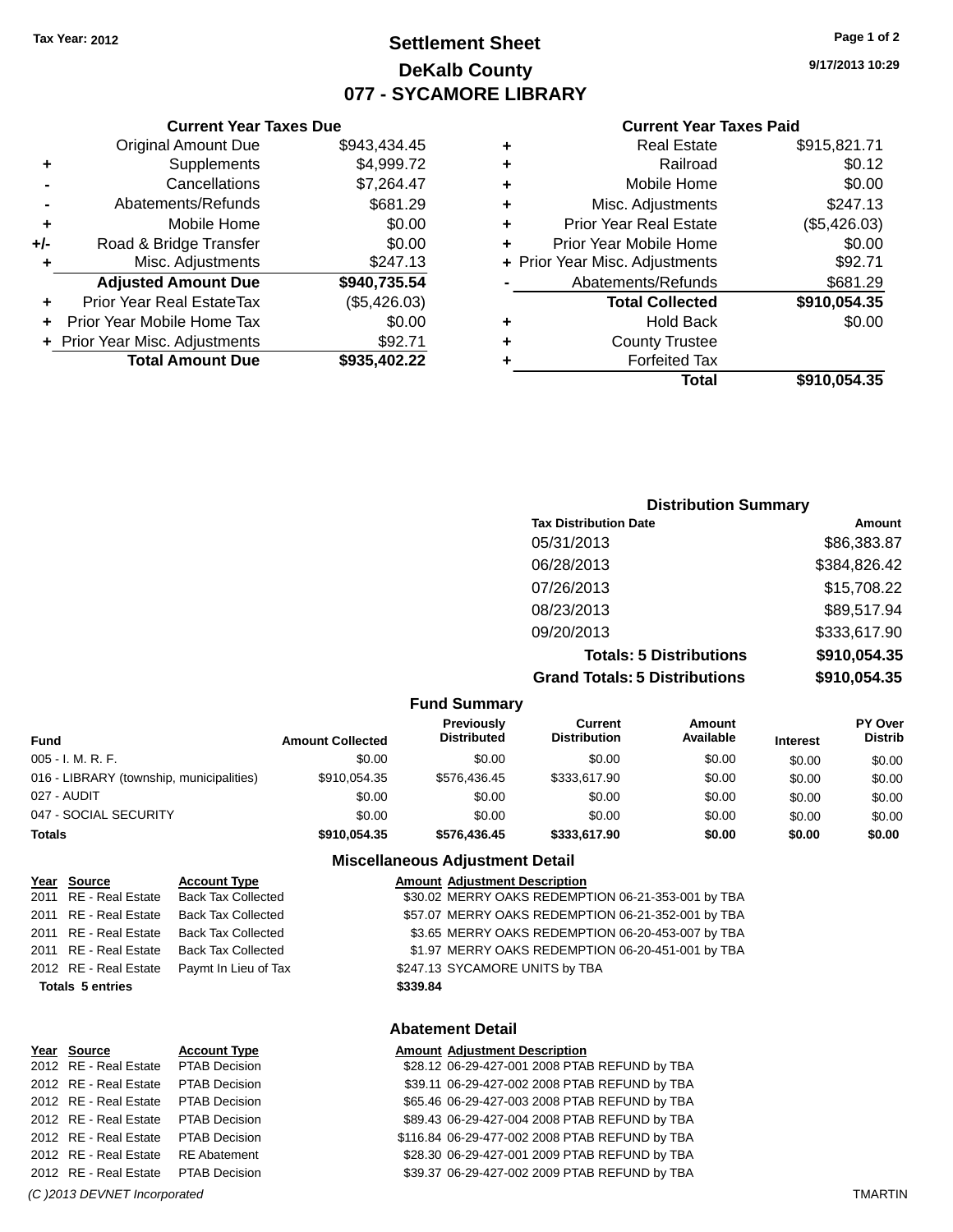## **Settlement Sheet Tax Year: 2012 Page 2 of 2 DeKalb County**

### **Abatement Detail**

\$65.88 06-29-427-003 2009 PTAB REFUND by TBA 2012 RE - Real Estate PTAB Decision \$90.01 06-29-427-004 2009 PTAB REFUND by TBA 2012 RE - Real Estate PTAB Decision \$117.60 06-29-477-002 2009 PTAB REFUND by TBA 2012 RE - Real Estate PTAB Decision \$0.18 06-20-453-003 2011 PTAB REFUND by TBA 2012 RE - Real Estate PTAB Decision \$0.99 PTAB REFUND 06-32-253-015 by TBA

# **<u>Year Source</u> <b>Account Type Amount Adjustment Description**<br>2012 RE - Real Estate PTAB Decision **Amount 1998** 865.88 06-29-427-003 2009 PTAI **Totals 12 entries \$681.29**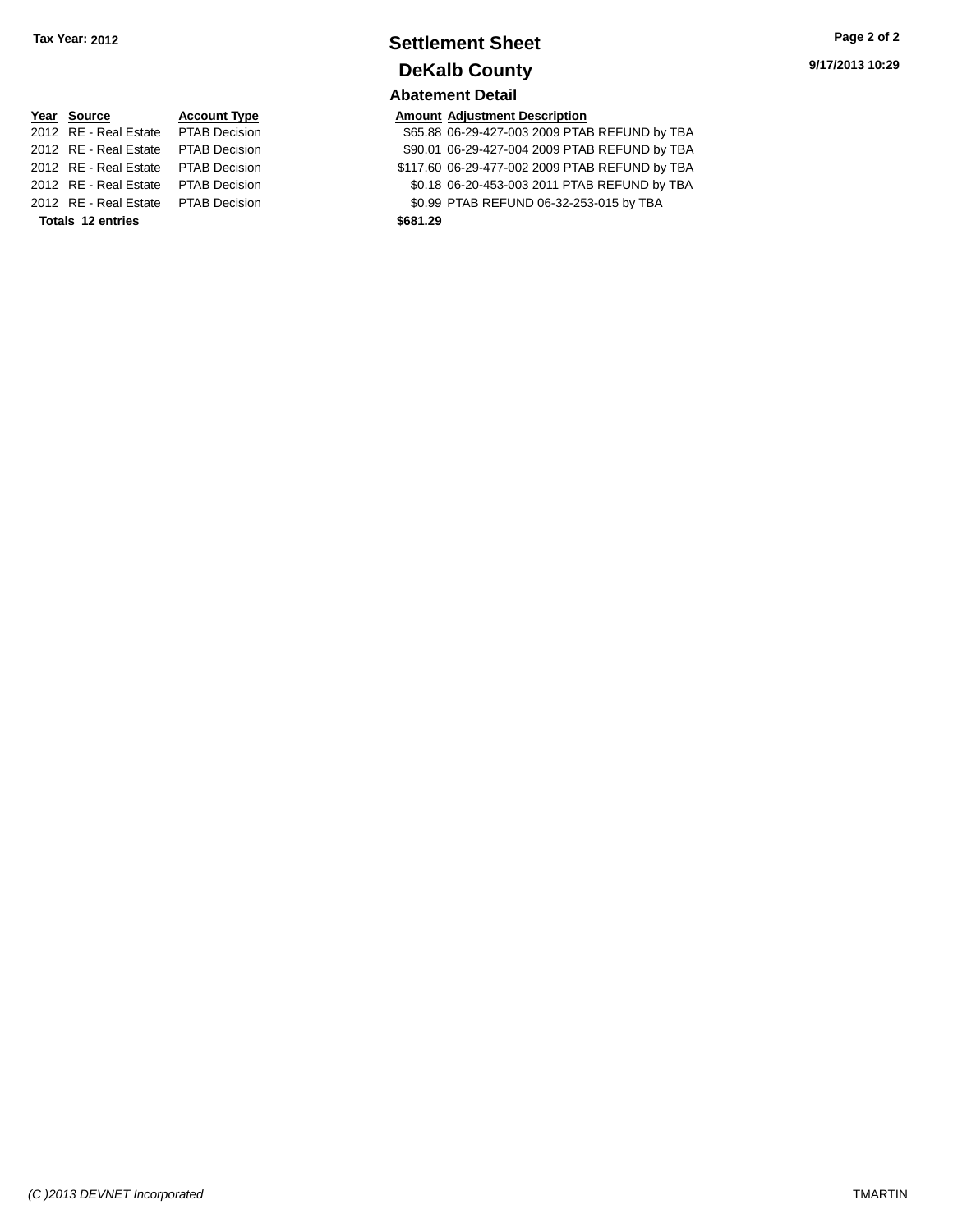### **Settlement Sheet Tax Year: 2012 Page 1 of 1 DeKalb County 078 - VILLAGE OF WATERMAN**

**9/17/2013 10:29**

#### **Current Year Taxes Paid**

|     | <b>Current Year Taxes Due</b>    |              |
|-----|----------------------------------|--------------|
|     | <b>Original Amount Due</b>       | \$168,914.87 |
| ٠   | Supplements                      | \$732.69     |
|     | Cancellations                    | \$837.93     |
|     | Abatements/Refunds               | \$0.00       |
| ٠   | Mobile Home                      | \$0.00       |
| +/- | Road & Bridge Transfer           | \$33,271.41  |
| ٠   | Misc. Adjustments                | \$0.00       |
|     | <b>Adjusted Amount Due</b>       | \$202,081.04 |
| ٠   | <b>Prior Year Real EstateTax</b> | \$0.00       |
| ÷   | Prior Year Mobile Home Tax       | \$0.00       |
|     | + Prior Year Misc. Adjustments   | \$0.00       |
|     | <b>Total Amount Due</b>          | \$202.081.04 |
|     |                                  |              |

|   | <b>Real Estate</b>             | \$195,588.32 |
|---|--------------------------------|--------------|
| ٠ | Railroad                       | \$1,257.34   |
| ٠ | Mobile Home                    | \$0.00       |
| ٠ | Misc. Adjustments              | \$0.00       |
| ٠ | Prior Year Real Estate         | \$0.00       |
| ٠ | Prior Year Mobile Home         | \$0.00       |
|   | + Prior Year Misc. Adjustments | \$0.00       |
|   | Abatements/Refunds             | \$0.00       |
|   | <b>Total Collected</b>         | \$196,845.66 |
| ٠ | Hold Back                      | \$0.00       |
| ٠ | <b>County Trustee</b>          |              |
|   | <b>Forfeited Tax</b>           |              |
|   | Total                          | \$196.845.66 |

| <b>Road and Bridge Summary</b> |             |               | <b>Distribution Summary</b>  |             |
|--------------------------------|-------------|---------------|------------------------------|-------------|
| Rd./Br. District               | Amt. Due    | Amt. Distrib. | <b>Tax Distribution Date</b> | Amount      |
| CLINTON ROAD & BRIDGE          | \$34.284.97 | \$33,271.41   | 05/31/2013                   | \$32,568.47 |
| Totals                         | \$34,284.97 | \$33,271.41   | 06/28/2013                   | \$73,233.19 |
|                                |             |               | 07/26/2013                   | \$2,472.48  |
|                                |             |               | 08/23/2013                   | \$11,308.94 |
|                                |             |               | 09/20/2013                   | \$77,262.58 |

**Totals: 5 Distributions \$196,845.66 Grand Totals: 5 Distributions \$196,845.66**

|                                         |                         | <b>Fund Summary</b>                     |                                       |                     |                 |                                  |
|-----------------------------------------|-------------------------|-----------------------------------------|---------------------------------------|---------------------|-----------------|----------------------------------|
| <b>Fund</b>                             | <b>Amount Collected</b> | <b>Previously</b><br><b>Distributed</b> | <b>Current</b><br><b>Distribution</b> | Amount<br>Available | <b>Interest</b> | <b>PY Over</b><br><b>Distrib</b> |
| 001 - CORPORATE                         | \$90,735.62             | \$55.158.87                             | \$35,576.75                           | \$0.00              | \$0.00          | \$0.00                           |
| 007 - ROAD AND BRIDGE                   | \$33,271.41             | \$20.145.05                             | \$13,126.36                           | \$0.00              | \$0.00          | \$0.00                           |
| 014 - POLICE PROTECTION                 | \$26,903.89             | \$16,355,08                             | \$10.548.81                           | \$0.00              | \$0.00          | \$0.00                           |
| 027 - AUDIT                             | \$13,705.07             | \$8,331.42                              | \$5,373,65                            | \$0.00              | \$0.00          | \$0.00                           |
| 035 - TORT JUDGEMENTS/LIABILITY<br>INS. | \$29,165.93             | \$17.730.19                             | \$11,435.74                           | \$0.00              | \$0.00          | \$0.00                           |
| 047 - SOCIAL SECURITY                   | \$2,668,22              | \$1.622.03                              | \$1.046.19                            | \$0.00              | \$0.00          | \$0.00                           |
| 073 - CHLORINATION OF SEWAGE            | \$395.52                | \$240.44                                | \$155.08                              | \$0.00              | \$0.00          | \$0.00                           |
| <b>Totals</b>                           | \$196,845,66            | \$119,583,08                            | \$77.262.58                           | \$0.00              | \$0.00          | \$0.00                           |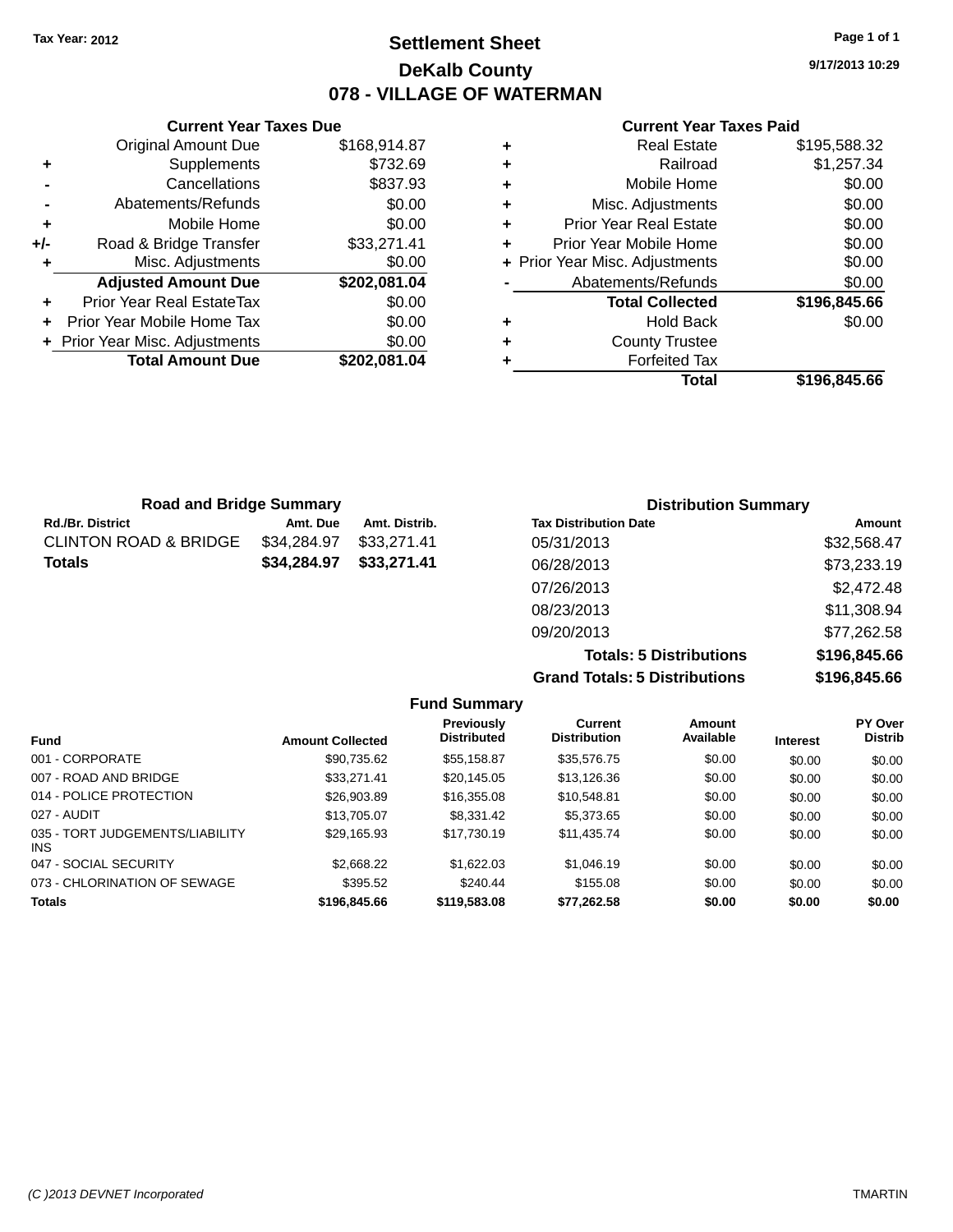### **Settlement Sheet Tax Year: 2012 Page 1 of 1 DeKalb County 079 - HINCKLEY SPEC SERV #1**

**9/17/2013 10:29**

| <b>Current Year Taxes Due</b> |                                |          |  |  |  |  |
|-------------------------------|--------------------------------|----------|--|--|--|--|
|                               | <b>Original Amount Due</b>     | \$832.13 |  |  |  |  |
| ٠                             | Supplements                    | \$0.00   |  |  |  |  |
|                               | Cancellations                  | \$0.00   |  |  |  |  |
|                               | Abatements/Refunds             | \$0.00   |  |  |  |  |
| ٠                             | Mobile Home                    | \$0.00   |  |  |  |  |
| +/-                           | Road & Bridge Transfer         | \$0.00   |  |  |  |  |
| ٠                             | Misc. Adjustments              | \$0.00   |  |  |  |  |
|                               | <b>Adjusted Amount Due</b>     | \$832.13 |  |  |  |  |
|                               | Prior Year Real EstateTax      | \$0.00   |  |  |  |  |
| ÷                             | Prior Year Mobile Home Tax     | \$0.00   |  |  |  |  |
|                               | + Prior Year Misc. Adjustments | \$0.00   |  |  |  |  |
|                               | <b>Total Amount Due</b>        | \$832.13 |  |  |  |  |

| ٠ | <b>Real Estate</b>             | \$832.13 |
|---|--------------------------------|----------|
| ٠ | Railroad                       | \$0.00   |
| ٠ | Mobile Home                    | \$0.00   |
| ٠ | Misc. Adjustments              | \$0.00   |
| ٠ | <b>Prior Year Real Estate</b>  | \$0.00   |
| ÷ | Prior Year Mobile Home         | \$0.00   |
|   | + Prior Year Misc. Adjustments | \$0.00   |
|   | Abatements/Refunds             | \$0.00   |
|   | <b>Total Collected</b>         | \$832.13 |
| ٠ | Hold Back                      | \$0.00   |
| ٠ | <b>County Trustee</b>          |          |
| ٠ | <b>Forfeited Tax</b>           |          |
|   | Total                          | \$832.13 |
|   |                                |          |

|                            |                         |                                         | <b>Distribution Summary</b>           |                                |                 |                           |
|----------------------------|-------------------------|-----------------------------------------|---------------------------------------|--------------------------------|-----------------|---------------------------|
|                            |                         |                                         | <b>Tax Distribution Date</b>          |                                |                 | Amount                    |
|                            |                         |                                         | 05/31/2013                            |                                |                 | \$12.32                   |
|                            |                         |                                         | 06/28/2013                            |                                |                 | \$417.15                  |
|                            |                         |                                         | 08/23/2013                            |                                |                 | \$66.27                   |
|                            |                         |                                         | 09/20/2013                            |                                |                 | \$336.39                  |
|                            |                         |                                         |                                       | <b>Totals: 4 Distributions</b> |                 | \$832.13                  |
|                            |                         |                                         | <b>Grand Totals: 4 Distributions</b>  |                                |                 | \$832.13                  |
|                            |                         | <b>Fund Summary</b>                     |                                       |                                |                 |                           |
| <b>Fund</b>                | <b>Amount Collected</b> | <b>Previously</b><br><b>Distributed</b> | <b>Current</b><br><b>Distribution</b> | Amount<br>Available            | <b>Interest</b> | PY Over<br><b>Distrib</b> |
| 023 - SPECIAL SERVICE AREA | \$832.13                | \$495.74                                | \$336.39                              | \$0.00                         | \$0.00          | \$0.00                    |
| <b>Totals</b>              | \$832.13                | \$495.74                                | \$336.39                              | \$0.00                         | \$0.00          | \$0.00                    |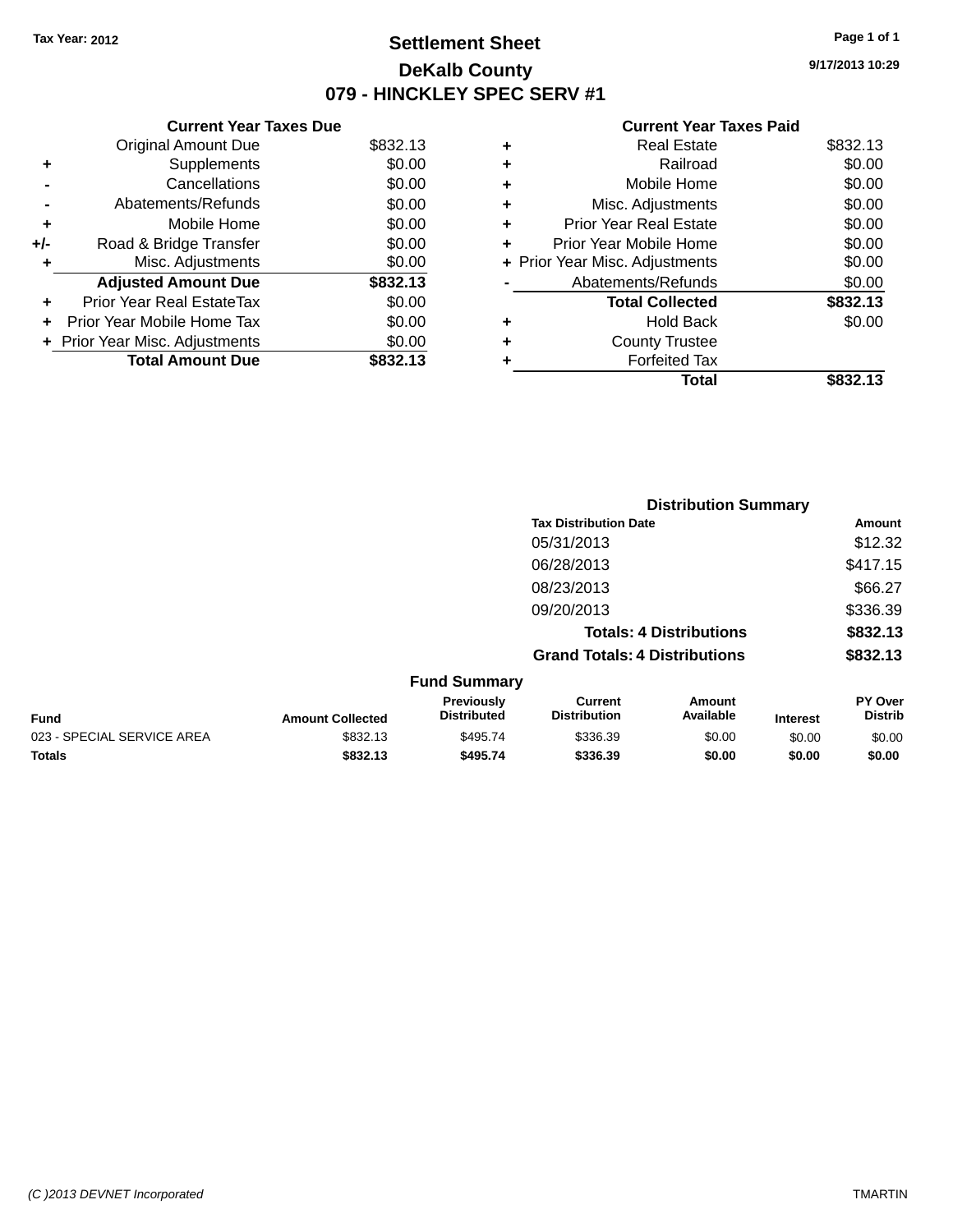### **Settlement Sheet Tax Year: 2012 Page 1 of 1 DeKalb County 080 - HINCKLEY SPEC SERV #2**

**9/17/2013 10:29**

|     | <b>Current Year Taxes Due</b>  |        |
|-----|--------------------------------|--------|
|     | <b>Original Amount Due</b>     | \$0.00 |
| ٠   | Supplements                    | \$0.00 |
|     | Cancellations                  | \$0.00 |
|     | Abatements/Refunds             | \$0.00 |
| ٠   | Mobile Home                    | \$0.00 |
| +/- | Road & Bridge Transfer         | \$0.00 |
| ٠   | Misc. Adjustments              | \$0.00 |
|     | <b>Adjusted Amount Due</b>     | \$0.00 |
| ٠   | Prior Year Real EstateTax      | \$0.00 |
| ÷   | Prior Year Mobile Home Tax     | \$0.00 |
|     | + Prior Year Misc. Adjustments | \$0.00 |
|     | <b>Total Amount Due</b>        | \$0.00 |
|     |                                |        |

|   | <b>Real Estate</b>             | \$0.00 |
|---|--------------------------------|--------|
| ٠ | Railroad                       | \$0.00 |
| ٠ | Mobile Home                    | \$0.00 |
| ٠ | Misc. Adjustments              | \$0.00 |
| ٠ | <b>Prior Year Real Estate</b>  | \$0.00 |
| ÷ | Prior Year Mobile Home         | \$0.00 |
|   | + Prior Year Misc. Adjustments | \$0.00 |
|   | Abatements/Refunds             | \$0.00 |
|   | <b>Total Collected</b>         | \$0.00 |
| ٠ | <b>Hold Back</b>               | \$0.00 |
| ٠ | <b>County Trustee</b>          |        |
|   | <b>Forfeited Tax</b>           |        |
|   | Total                          |        |

| <b>Fund Summary</b>        |                         |                                         |                                |                     |                 |                           |
|----------------------------|-------------------------|-----------------------------------------|--------------------------------|---------------------|-----------------|---------------------------|
| <b>Fund</b>                | <b>Amount Collected</b> | <b>Previously</b><br><b>Distributed</b> | Current<br><b>Distribution</b> | Amount<br>Available | <b>Interest</b> | PY Over<br><b>Distrib</b> |
| 023 - SPECIAL SERVICE AREA | \$0.00                  | \$0.00                                  | \$0.00                         | \$0.00              | \$0.00          | \$0.00                    |
| <b>Totals</b>              | \$0.00                  | \$0.00                                  | \$0.00                         | \$0.00              | \$0.00          | \$0.00                    |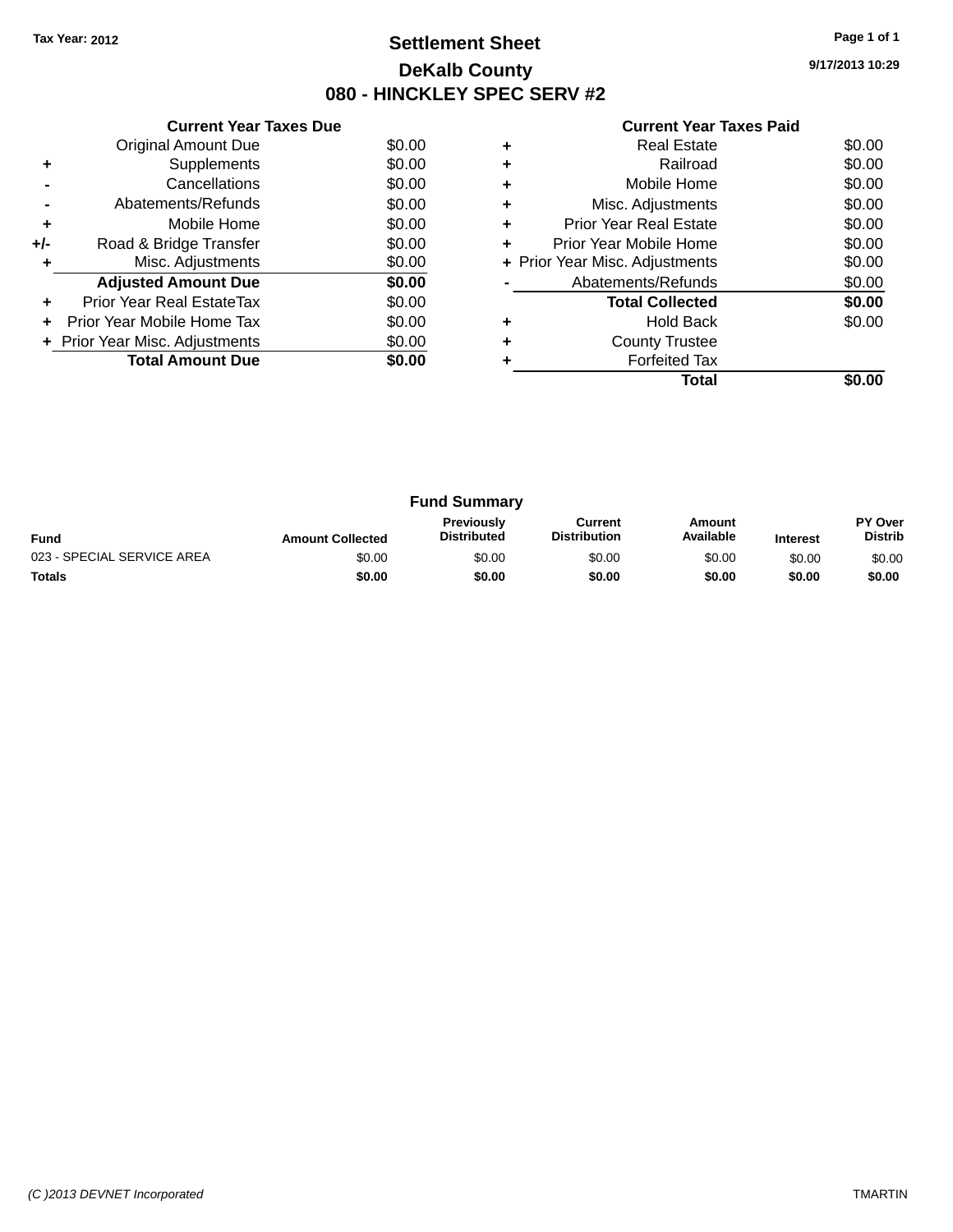### **Settlement Sheet Tax Year: 2012 Page 1 of 1 DeKalb County 081 - MAPLE PARK SSA#1**

**9/17/2013 10:29**

|     | <b>Current Year Taxes Due</b>        |        |  |  |  |  |  |
|-----|--------------------------------------|--------|--|--|--|--|--|
|     | <b>Original Amount Due</b><br>\$0.00 |        |  |  |  |  |  |
| ٠   | Supplements                          | \$0.00 |  |  |  |  |  |
|     | Cancellations                        | \$0.00 |  |  |  |  |  |
|     | Abatements/Refunds                   |        |  |  |  |  |  |
| ٠   | Mobile Home                          | \$0.00 |  |  |  |  |  |
| +/- | Road & Bridge Transfer               | \$0.00 |  |  |  |  |  |
|     | Misc. Adjustments                    | \$0.00 |  |  |  |  |  |
|     | <b>Adjusted Amount Due</b>           | \$0.00 |  |  |  |  |  |
|     | Prior Year Real EstateTax            | \$0.00 |  |  |  |  |  |
|     | Prior Year Mobile Home Tax           | \$0.00 |  |  |  |  |  |
|     | + Prior Year Misc. Adjustments       | \$0.00 |  |  |  |  |  |
|     | <b>Total Amount Due</b>              | \$0.00 |  |  |  |  |  |
|     |                                      |        |  |  |  |  |  |

|   | Total                          |        |
|---|--------------------------------|--------|
|   | <b>Forfeited Tax</b>           |        |
| ٠ | <b>County Trustee</b>          |        |
| ٠ | <b>Hold Back</b>               | \$0.00 |
|   | <b>Total Collected</b>         | \$0.00 |
|   | Abatements/Refunds             | \$0.00 |
|   | + Prior Year Misc. Adjustments | \$0.00 |
| ٠ | Prior Year Mobile Home         | \$0.00 |
| ٠ | Prior Year Real Estate         | \$0.00 |
| ٠ | Misc. Adjustments              | \$0.00 |
| ٠ | Mobile Home                    | \$0.00 |
| ÷ | Railroad                       | \$0.00 |
| ٠ | <b>Real Estate</b>             | \$0.00 |

| <b>Fund Summary</b>        |                         |                                         |                                |                     |                 |                           |
|----------------------------|-------------------------|-----------------------------------------|--------------------------------|---------------------|-----------------|---------------------------|
| <b>Fund</b>                | <b>Amount Collected</b> | <b>Previously</b><br><b>Distributed</b> | Current<br><b>Distribution</b> | Amount<br>Available | <b>Interest</b> | PY Over<br><b>Distrib</b> |
| 023 - SPECIAL SERVICE AREA | \$0.00                  | \$0.00                                  | \$0.00                         | \$0.00              | \$0.00          | \$0.00                    |
| <b>Totals</b>              | \$0.00                  | \$0.00                                  | \$0.00                         | \$0.00              | \$0.00          | \$0.00                    |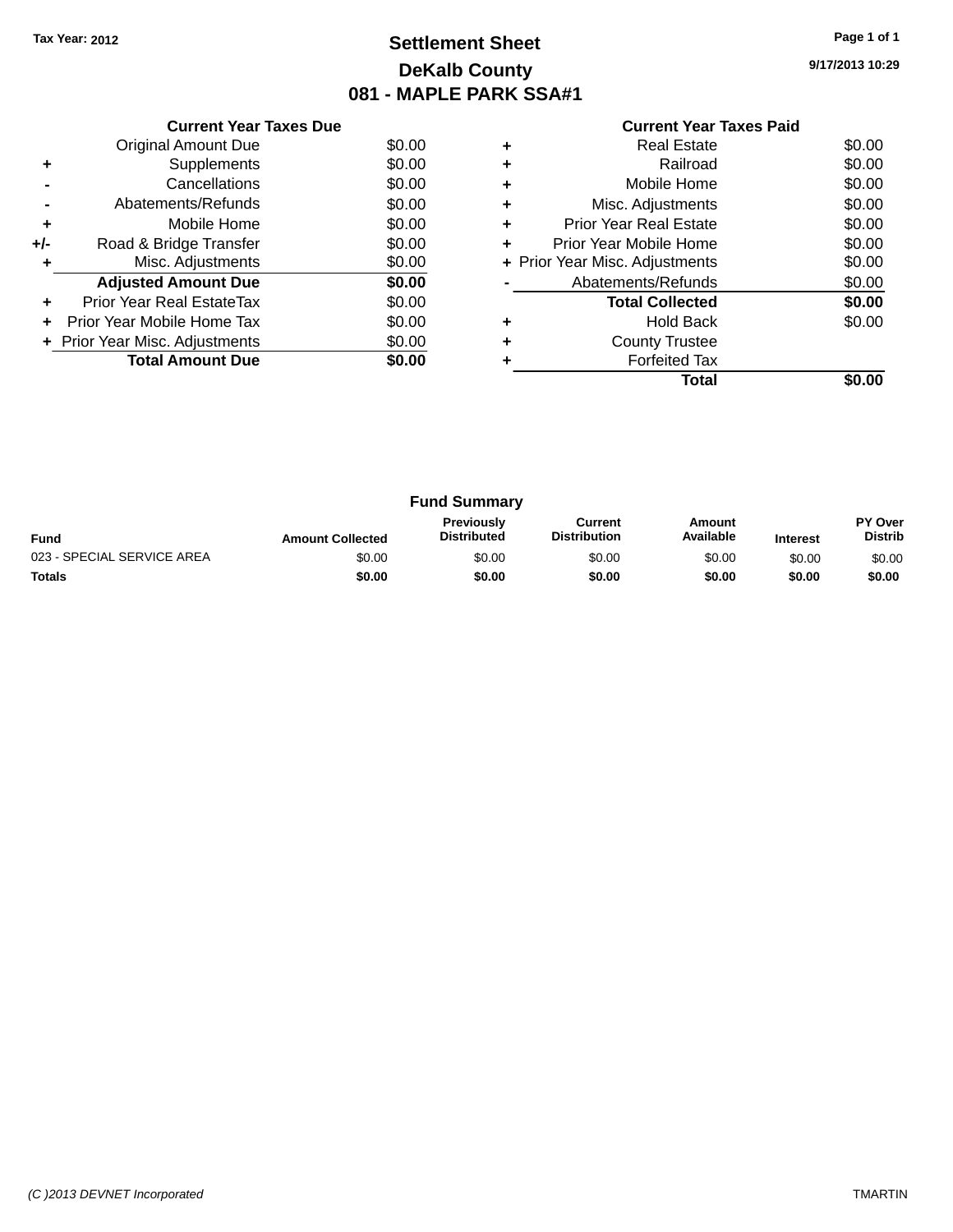### **Settlement Sheet Tax Year: 2012 Page 1 of 1 DeKalb County 082 - MAPLE PARK SSA #2**

**9/17/2013 10:29**

|     | <b>Current Year Taxes Due</b>  |        |
|-----|--------------------------------|--------|
|     | <b>Original Amount Due</b>     | \$0.00 |
| ٠   | Supplements                    | \$0.00 |
|     | Cancellations                  | \$0.00 |
|     | Abatements/Refunds             | \$0.00 |
| ٠   | Mobile Home                    | \$0.00 |
| +/- | Road & Bridge Transfer         | \$0.00 |
| ٠   | Misc. Adjustments              | \$0.00 |
|     | <b>Adjusted Amount Due</b>     | \$0.00 |
| ٠   | Prior Year Real EstateTax      | \$0.00 |
| ÷   | Prior Year Mobile Home Tax     | \$0.00 |
|     | + Prior Year Misc. Adjustments | \$0.00 |
|     | <b>Total Amount Due</b>        | \$0.00 |
|     |                                |        |

|   | Total                          |        |
|---|--------------------------------|--------|
|   | <b>Forfeited Tax</b>           |        |
|   | <b>County Trustee</b>          |        |
|   | <b>Hold Back</b>               | \$0.00 |
|   | <b>Total Collected</b>         | \$0.00 |
|   | Abatements/Refunds             | \$0.00 |
|   | + Prior Year Misc. Adjustments | \$0.00 |
|   | Prior Year Mobile Home         | \$0.00 |
| ٠ | Prior Year Real Estate         | \$0.00 |
| ٠ | Misc. Adjustments              | \$0.00 |
| ٠ | Mobile Home                    | \$0.00 |
|   | Railroad                       | \$0.00 |
|   | <b>Real Estate</b>             | \$0.00 |

| <b>Fund Summary</b>        |                         |                                         |                                |                     |                 |                           |
|----------------------------|-------------------------|-----------------------------------------|--------------------------------|---------------------|-----------------|---------------------------|
| <b>Fund</b>                | <b>Amount Collected</b> | <b>Previously</b><br><b>Distributed</b> | Current<br><b>Distribution</b> | Amount<br>Available | <b>Interest</b> | PY Over<br><b>Distrib</b> |
| 023 - SPECIAL SERVICE AREA | \$0.00                  | \$0.00                                  | \$0.00                         | \$0.00              | \$0.00          | \$0.00                    |
| <b>Totals</b>              | \$0.00                  | \$0.00                                  | \$0.00                         | \$0.00              | \$0.00          | \$0.00                    |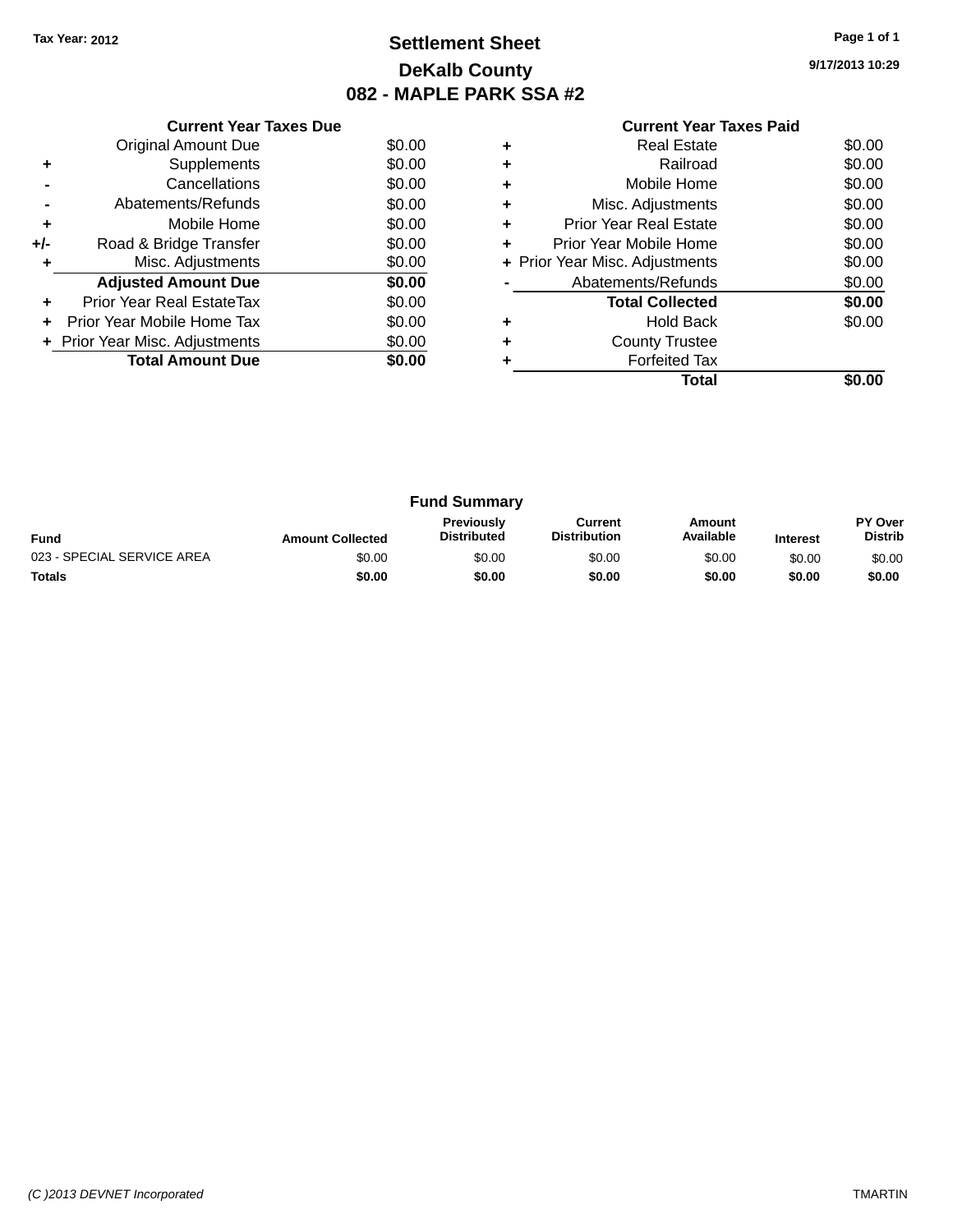### **Settlement Sheet Tax Year: 2012 Page 1 of 1 DeKalb County 083 - TOWN OF CORTLAND SBA #1**

**9/17/2013 10:29**

| <b>Current Year Taxes Paid</b> |  |  |
|--------------------------------|--|--|
|                                |  |  |

|     | <b>Current Year Taxes Due</b>  |        |  |  |  |  |  |
|-----|--------------------------------|--------|--|--|--|--|--|
|     | Original Amount Due            | \$0.00 |  |  |  |  |  |
| ٠   | Supplements                    | \$0.00 |  |  |  |  |  |
|     | Cancellations                  | \$0.00 |  |  |  |  |  |
|     | Abatements/Refunds             | \$0.00 |  |  |  |  |  |
| ÷   | Mobile Home                    | \$0.00 |  |  |  |  |  |
| +/- | Road & Bridge Transfer         | \$0.00 |  |  |  |  |  |
| ٠   | Misc. Adjustments              | \$0.00 |  |  |  |  |  |
|     | <b>Adjusted Amount Due</b>     | \$0.00 |  |  |  |  |  |
| ٠   | Prior Year Real EstateTax      | \$0.00 |  |  |  |  |  |
|     | Prior Year Mobile Home Tax     | \$0.00 |  |  |  |  |  |
|     | + Prior Year Misc. Adjustments | \$0.00 |  |  |  |  |  |
|     | <b>Total Amount Due</b>        | \$0.00 |  |  |  |  |  |
|     |                                |        |  |  |  |  |  |

|   | Real Estate                    | \$0.00 |
|---|--------------------------------|--------|
| ٠ | Railroad                       | \$0.00 |
| ٠ | Mobile Home                    | \$0.00 |
| ٠ | Misc. Adjustments              | \$0.00 |
| ٠ | <b>Prior Year Real Estate</b>  | \$0.00 |
| ÷ | Prior Year Mobile Home         | \$0.00 |
|   | + Prior Year Misc. Adjustments | \$0.00 |
|   | Abatements/Refunds             | \$0.00 |
|   | <b>Total Collected</b>         | \$0.00 |
|   | <b>Hold Back</b>               | \$0.00 |
| ÷ | <b>County Trustee</b>          |        |
|   | <b>Forfeited Tax</b>           |        |
|   | Total                          |        |

| <b>Fund Summary</b>      |                         |                                         |                                |                     |                 |                                  |
|--------------------------|-------------------------|-----------------------------------------|--------------------------------|---------------------|-----------------|----------------------------------|
| <b>Fund</b>              | <b>Amount Collected</b> | <b>Previously</b><br><b>Distributed</b> | Current<br><b>Distribution</b> | Amount<br>Available | <b>Interest</b> | <b>PY Over</b><br><b>Distrib</b> |
| 003 - BONDS AND INTEREST | \$0.00                  | \$0.00                                  | \$0.00                         | \$0.00              | \$0.00          | \$0.00                           |
| <b>Totals</b>            | \$0.00                  | \$0.00                                  | \$0.00                         | \$0.00              | \$0.00          | \$0.00                           |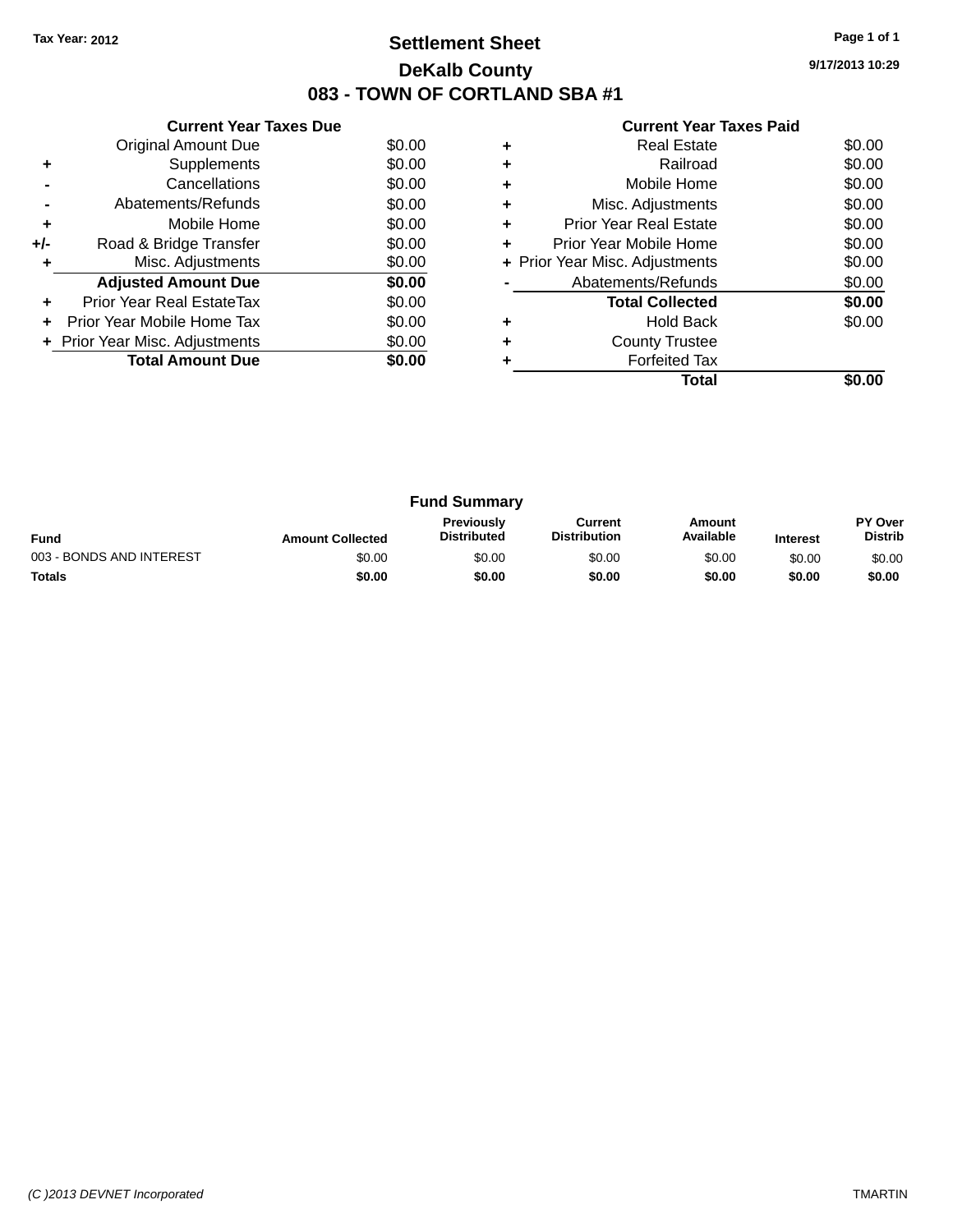### **Settlement Sheet Tax Year: 2012 Page 1 of 1 DeKalb County 084 - SANDWICH SSA #1**

**9/17/2013 10:29**

|     | <b>Current Year Taxes Due</b>  |        |
|-----|--------------------------------|--------|
|     | Original Amount Due            | \$0.00 |
|     | Supplements                    | \$0.00 |
|     | Cancellations                  | \$0.00 |
|     | Abatements/Refunds             | \$0.00 |
| ÷   | Mobile Home                    | \$0.00 |
| +/- | Road & Bridge Transfer         | \$0.00 |
|     | Misc. Adjustments              | \$0.00 |
|     | <b>Adjusted Amount Due</b>     | \$0.00 |
|     | Prior Year Real EstateTax      | \$0.00 |
|     | Prior Year Mobile Home Tax     | \$0.00 |
|     | + Prior Year Misc. Adjustments | \$0.00 |
|     | <b>Total Amount Due</b>        | \$0.00 |
|     |                                |        |

|   | Real Estate                    | \$0.00 |
|---|--------------------------------|--------|
|   | Railroad                       | \$0.00 |
| ٠ | Mobile Home                    | \$0.00 |
|   | Misc. Adjustments              | \$0.00 |
| ٠ | <b>Prior Year Real Estate</b>  | \$0.00 |
| ٠ | Prior Year Mobile Home         | \$0.00 |
|   | + Prior Year Misc. Adjustments | \$0.00 |
|   | Abatements/Refunds             | \$0.00 |
|   | <b>Total Collected</b>         | \$0.00 |
|   | <b>Hold Back</b>               | \$0.00 |
| ٠ | <b>County Trustee</b>          |        |
|   | <b>Forfeited Tax</b>           |        |
|   | Total                          |        |
|   |                                |        |

| <b>Fund Summary</b> |                         |                                  |                                |                     |                 |                           |
|---------------------|-------------------------|----------------------------------|--------------------------------|---------------------|-----------------|---------------------------|
| <b>Fund</b>         | <b>Amount Collected</b> | Previously<br><b>Distributed</b> | Current<br><b>Distribution</b> | Amount<br>Available | <b>Interest</b> | PY Over<br><b>Distrib</b> |
| 023 - CORPORATE     | \$0.00                  | \$0.00                           | \$0.00                         | \$0.00              | \$0.00          | \$0.00                    |
| Totals              | \$0.00                  | \$0.00                           | \$0.00                         | \$0.00              | \$0.00          | \$0.00                    |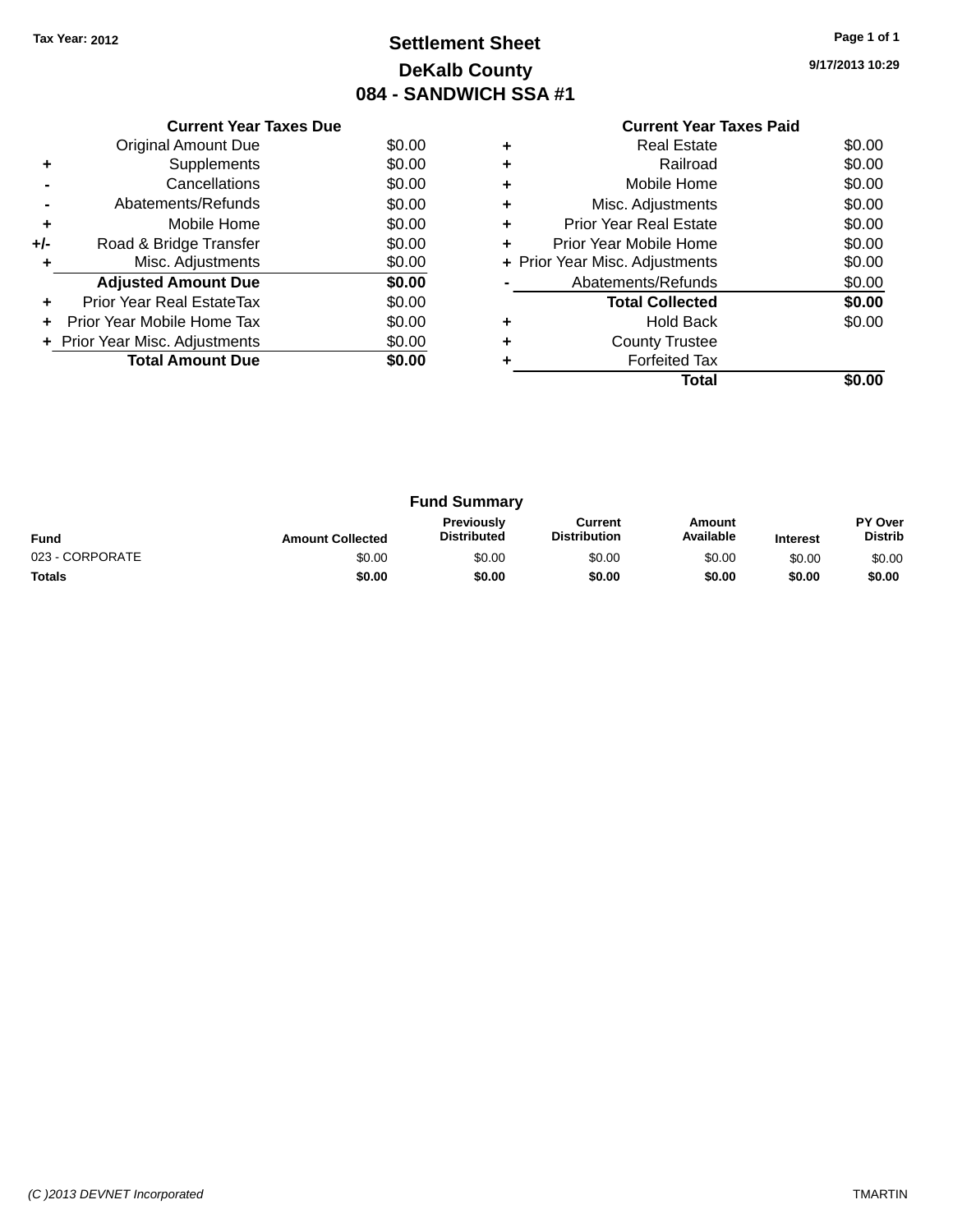### **Settlement Sheet Tax Year: 2012 Page 1 of 1 DeKalb County 085 - BURLINGTON FIRE**

**9/17/2013 10:29**

|     | <b>Current Year Taxes Due</b>  |            |
|-----|--------------------------------|------------|
|     | <b>Original Amount Due</b>     | \$8,193.33 |
| ٠   | Supplements                    | \$0.00     |
|     | Cancellations                  | \$0.00     |
|     | Abatements/Refunds             | \$0.00     |
| ٠   | Mobile Home                    | \$0.00     |
| +/- | Road & Bridge Transfer         | \$0.00     |
| ٠   | Misc. Adjustments              | \$0.00     |
|     | <b>Adjusted Amount Due</b>     | \$8,193.33 |
| ÷   | Prior Year Real EstateTax      | \$0.00     |
| ÷   | Prior Year Mobile Home Tax     | \$0.00     |
|     | + Prior Year Misc. Adjustments | \$0.00     |
|     | <b>Total Amount Due</b>        | \$8.193.33 |

| ٠ | <b>Real Estate</b>             | \$7,238.39 |
|---|--------------------------------|------------|
| ٠ | Railroad                       | \$352.14   |
| ٠ | Mobile Home                    | \$0.00     |
| ٠ | Misc. Adjustments              | \$0.00     |
| ٠ | <b>Prior Year Real Estate</b>  | \$0.00     |
| ÷ | Prior Year Mobile Home         | \$0.00     |
|   | + Prior Year Misc. Adjustments | \$0.00     |
|   | Abatements/Refunds             | \$0.00     |
|   | <b>Total Collected</b>         | \$7,590.53 |
| ٠ | Hold Back                      | \$0.00     |
|   | <b>County Trustee</b>          |            |
| ٠ | <b>Forfeited Tax</b>           |            |
|   | Total                          | \$7,590.53 |
|   |                                |            |

|                     | <b>Distribution Summary</b>          |            |
|---------------------|--------------------------------------|------------|
|                     | <b>Tax Distribution Date</b>         | Amount     |
|                     | 05/31/2013                           | \$541.24   |
|                     | 06/28/2013                           | \$3,600.39 |
|                     | 08/23/2013                           | \$189.72   |
|                     | 09/20/2013                           | \$3,259.18 |
|                     | <b>Totals: 4 Distributions</b>       | \$7,590.53 |
|                     | <b>Grand Totals: 4 Distributions</b> | \$7,590.53 |
| <b>Fund Summary</b> |                                      |            |

| <b>Amount Collected</b> | <b>Previously</b><br><b>Distributed</b> | Current<br><b>Distribution</b> | Amount<br>Available | <b>Interest</b> | <b>PY Over</b><br><b>Distrib</b> |
|-------------------------|-----------------------------------------|--------------------------------|---------------------|-----------------|----------------------------------|
| \$4.337.44              | \$2,475.05                              | \$1.862.39                     | \$0.00              | \$0.00          | \$0.00                           |
| \$3,253.09              | \$1,856.30                              | \$1,396.79                     | \$0.00              | \$0.00          | \$0.00                           |
| \$7,590.53              | \$4.331.35                              | \$3,259.18                     | \$0.00              | \$0.00          | \$0.00                           |
|                         |                                         |                                |                     |                 |                                  |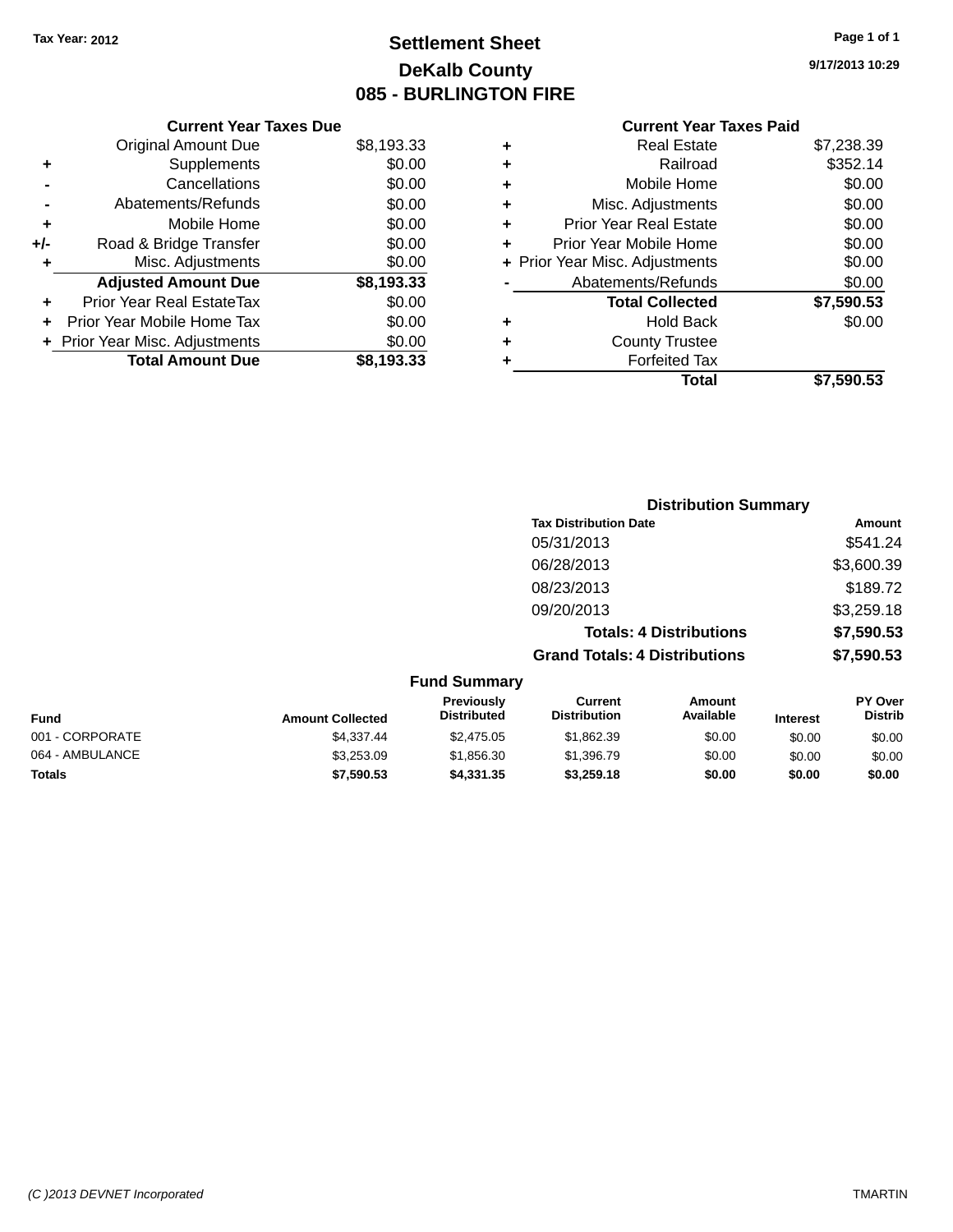### **Settlement Sheet Tax Year: 2012 Page 1 of 1 DeKalb County 086 - CORTLAND FIRE**

#### **9/17/2013 10:29**

|     | <b>Current Year Taxes Due</b> |              |  |
|-----|-------------------------------|--------------|--|
|     | <b>Original Amount Due</b>    | \$452,746.83 |  |
| ٠   | Supplements                   | \$3,900.09   |  |
|     | Cancellations                 | \$4,465.82   |  |
|     | Abatements/Refunds            | \$0.00       |  |
| ٠   | Mobile Home                   | \$0.00       |  |
| +/- | Road & Bridge Transfer        | \$0.00       |  |
| ٠   | Misc. Adjustments             | \$0.00       |  |
|     | <b>Adjusted Amount Due</b>    | \$452,181.10 |  |
| ٠   | Prior Year Real EstateTax     | \$0.00       |  |
| ÷   | Prior Year Mobile Home Tax    | \$0.00       |  |
|     | Prior Year Misc. Adjustments  | \$0.00       |  |
|     | <b>Total Amount Due</b>       | \$452,181.10 |  |
|     |                               |              |  |
|     |                               |              |  |

| ٠ | <b>Real Estate</b>             | \$439,389.26 |
|---|--------------------------------|--------------|
| ٠ | Railroad                       | \$2,565.84   |
| ٠ | Mobile Home                    | \$0.00       |
| ٠ | Misc. Adjustments              | \$0.00       |
| ٠ | <b>Prior Year Real Estate</b>  | \$0.00       |
| ÷ | Prior Year Mobile Home         | \$0.00       |
|   | + Prior Year Misc. Adjustments | \$0.00       |
|   | Abatements/Refunds             | \$0.00       |
|   | <b>Total Collected</b>         | \$441,955.10 |
| ٠ | <b>Hold Back</b>               | \$0.00       |
| ٠ | <b>County Trustee</b>          |              |
| ÷ | <b>Forfeited Tax</b>           |              |
|   | Total                          | \$441,955.10 |
|   |                                |              |

| <b>Distribution Summary</b>          |              |
|--------------------------------------|--------------|
| <b>Tax Distribution Date</b>         | Amount       |
| 05/31/2013                           | \$45,142.27  |
| 06/28/2013                           | \$186,332.75 |
| 07/26/2013                           | \$3,216.28   |
| 08/23/2013                           | \$49,489.63  |
| 09/20/2013                           | \$157,774.17 |
| <b>Totals: 5 Distributions</b>       | \$441,955.10 |
| <b>Grand Totals: 5 Distributions</b> | \$441,955.10 |

| <b>Fund Summary</b> |                         |                                         |                                |                     |                 |                           |
|---------------------|-------------------------|-----------------------------------------|--------------------------------|---------------------|-----------------|---------------------------|
| <b>Fund</b>         | <b>Amount Collected</b> | <b>Previously</b><br><b>Distributed</b> | Current<br><b>Distribution</b> | Amount<br>Available | <b>Interest</b> | PY Over<br><b>Distrib</b> |
| 001 - CORPORATE     | \$223.811.37            | \$143.912.64                            | \$79,898.73                    | \$0.00              | \$0.00          | \$0.00                    |
| 064 - AMBULANCE     | \$218,143.73            | \$140.268.29                            | \$77.875.44                    | \$0.00              | \$0.00          | \$0.00                    |
| <b>Totals</b>       | \$441,955.10            | \$284,180.93                            | \$157.774.17                   | \$0.00              | \$0.00          | \$0.00                    |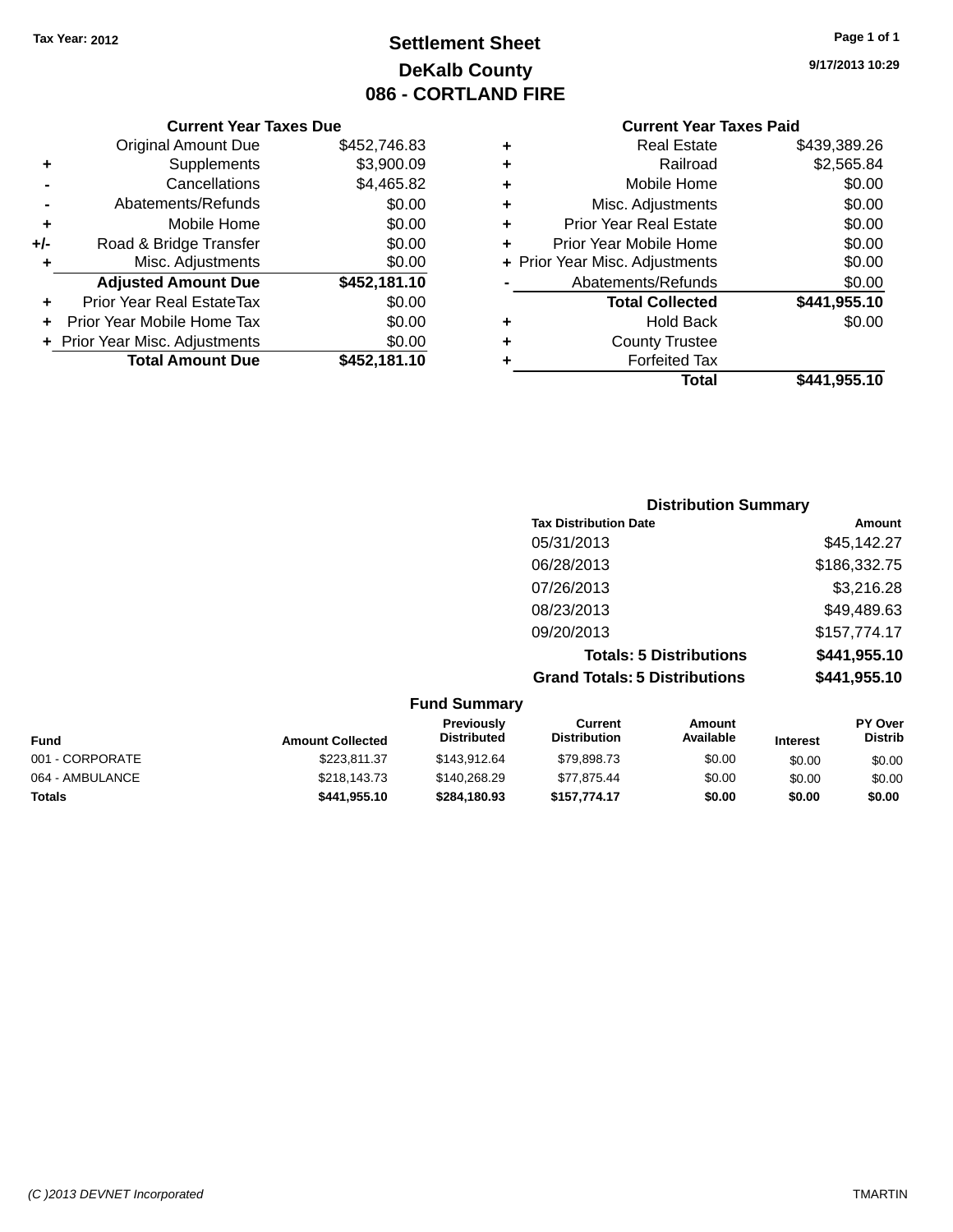### **Settlement Sheet Tax Year: 2012 Page 1 of 1 DeKalb County 087 - DE KALB FIRE**

**9/17/2013 10:29**

### **Current Year Taxes Paid**

|     | <b>Current Year Taxes Due</b>  |              |
|-----|--------------------------------|--------------|
|     | <b>Original Amount Due</b>     | \$128,873.80 |
| ٠   | Supplements                    | \$1,089.33   |
|     | Cancellations                  | \$1,403.92   |
|     | Abatements/Refunds             | \$5.71       |
| ٠   | Mobile Home                    | \$0.00       |
| +/- | Road & Bridge Transfer         | \$0.00       |
| ٠   | Misc. Adjustments              | \$0.00       |
|     | <b>Adjusted Amount Due</b>     | \$128,553.50 |
|     | Prior Year Real EstateTax      | (\$109.21)   |
|     | Prior Year Mobile Home Tax     | \$0.00       |
|     | + Prior Year Misc. Adjustments | \$1.29       |
|     | <b>Total Amount Due</b>        | \$128,445.58 |
|     |                                |              |

| ٠ | <b>Real Estate</b>             | \$124,032.74 |
|---|--------------------------------|--------------|
| ٠ | Railroad                       | \$2,443.66   |
| ٠ | Mobile Home                    | \$0.00       |
| ٠ | Misc. Adjustments              | \$0.00       |
| ٠ | <b>Prior Year Real Estate</b>  | (\$109.21)   |
|   | Prior Year Mobile Home         | \$0.00       |
|   | + Prior Year Misc. Adjustments | \$1.29       |
|   | Abatements/Refunds             | \$5.71       |
|   | <b>Total Collected</b>         | \$126,362.77 |
| ٠ | Hold Back                      | \$0.00       |
| ٠ | <b>County Trustee</b>          |              |
|   | <b>Forfeited Tax</b>           |              |
|   | Total                          | \$126,362.77 |
|   |                                |              |

|                                      | <b>Distribution Summary</b> |
|--------------------------------------|-----------------------------|
| <b>Tax Distribution Date</b>         | Amount                      |
| 05/31/2013                           | \$13,467.99                 |
| 06/28/2013                           | \$55,837.92                 |
| 07/26/2013                           | \$822.53                    |
| 08/23/2013                           | \$5,651.58                  |
| 09/20/2013                           | \$50,582.75                 |
| <b>Totals: 5 Distributions</b>       | \$126,362.77                |
| <b>Grand Totals: 5 Distributions</b> | \$126,362.77                |

|  | <b>Fund Summary</b> |
|--|---------------------|
|--|---------------------|

| Fund            | <b>Amount Collected</b> | <b>Previously</b><br><b>Distributed</b> | Current<br><b>Distribution</b> | Amount<br>Available | <b>Interest</b> | <b>PY Over</b><br><b>Distrib</b> |
|-----------------|-------------------------|-----------------------------------------|--------------------------------|---------------------|-----------------|----------------------------------|
| 001 - CORPORATE | \$126,362,77            | \$75.780.02                             | \$50.582.75                    | \$0.00              | \$0.00          | \$0.00                           |
| Totals          | \$126,362.77            | \$75.780.02                             | \$50.582.75                    | \$0.00              | \$0.00          | \$0.00                           |
|                 |                         | <b>Miscellaneous Adjustment Detail</b>  |                                |                     |                 |                                  |

## **Year Source Account Type Amount Adjustment Description**

\$1.29 DEK UNIVERSITY DEVEL REDEMPTION 08-16-100-009 by TBA **Totals 1 entries \$1.29**

#### **Abatement Detail**

**Totals 1 entries \$5.71**

**Year Source Account Type Amount Adjustment Description**<br>2012 RE - Real Estate PTAB Decision **Amount 1998-29-200-003 PTAB REF** \$5.71 08-29-200-003 PTAB REFUND by TBA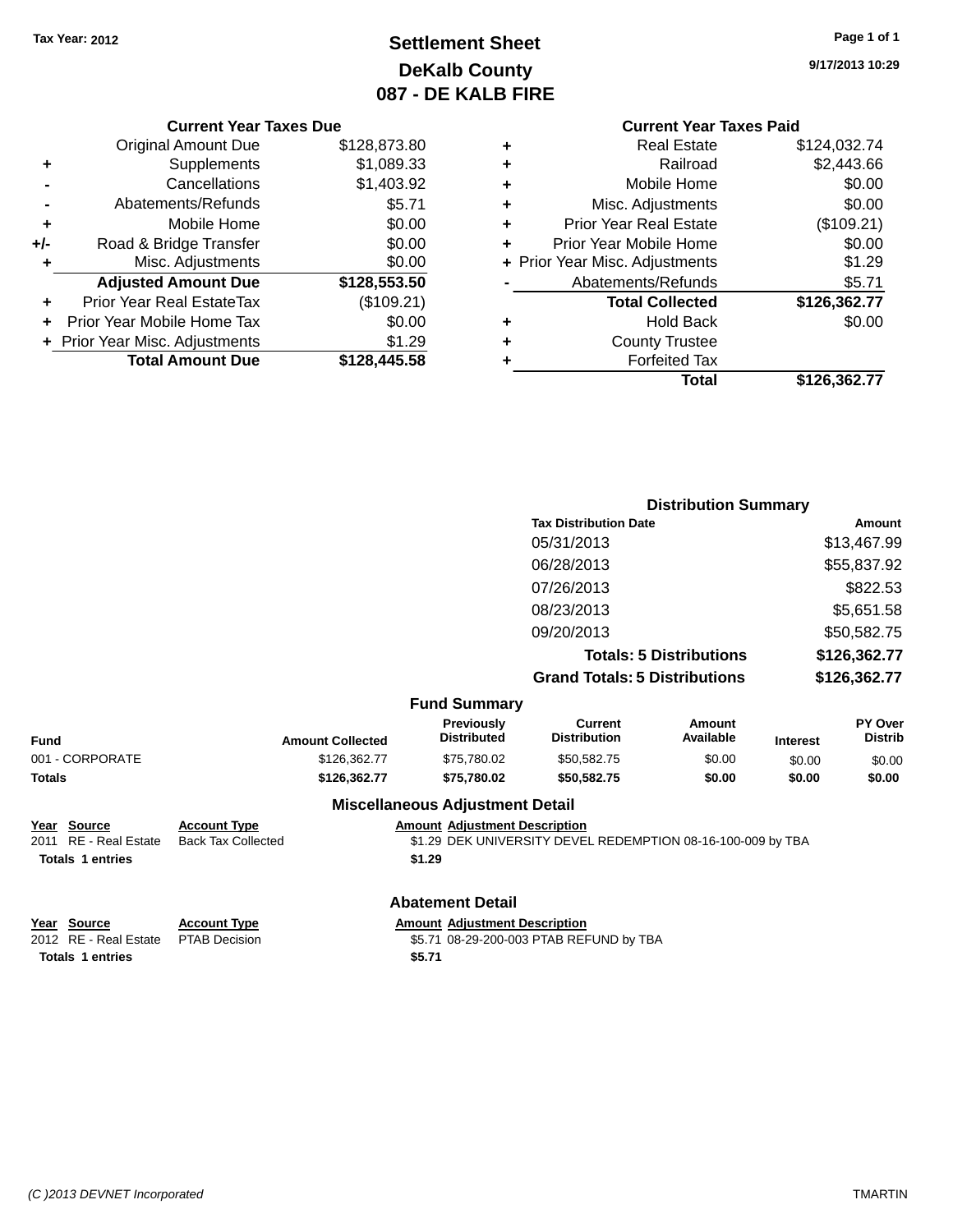### **Settlement Sheet Tax Year: 2012 Page 1 of 1 DeKalb County 088 - EARLVILLE FIRE**

**9/17/2013 10:29**

#### **Current Year Taxes Due** Original Amount Due \$2,674.16 **+** Supplements \$0.00 **-** Cancellations \$0.00 **-** Abatements/Refunds \$0.00 **+** Mobile Home \$0.00 **+/-** Road & Bridge Transfer \$0.00 **+** Misc. Adjustments \$0.00 **Adjusted Amount Due \$2,674.16 +** Prior Year Real EstateTax \$0.00 **+** Prior Year Mobile Home Tax \$0.00 **+** Prior Year Misc. Adjustments  $$0.00$ **Total Amount Due \$2,674.16 Current Year Taxes Paid +** Real Estate \$2,353.60 **+** Railroad \$182.70 **+** Mobile Home \$0.00 **+** Misc. Adjustments \$0.00 **+** Prior Year Real Estate \$0.00 **+** Prior Year Mobile Home \$0.00 **+** Prior Year Misc. Adjustments  $$0.00$ Abatements/Refunds \$0.00 **Total Collected \$2,536.30 +** Hold Back \$0.00 **+** County Trustee **+** Forfeited Tax **Total \$2,536.30**

|                 |                         |                                         |                                       | <b>Distribution Summary</b>    |                 |                                  |
|-----------------|-------------------------|-----------------------------------------|---------------------------------------|--------------------------------|-----------------|----------------------------------|
|                 |                         |                                         | <b>Tax Distribution Date</b>          |                                |                 | Amount                           |
|                 |                         |                                         | 05/31/2013                            |                                |                 | \$434.30                         |
|                 |                         |                                         | 06/28/2013                            |                                |                 | \$976.68                         |
|                 |                         |                                         | 07/26/2013                            |                                |                 | \$103.01                         |
|                 |                         |                                         | 08/23/2013                            |                                |                 | \$230.04                         |
|                 |                         |                                         | 09/20/2013                            |                                |                 | \$792.27                         |
|                 |                         |                                         |                                       | <b>Totals: 5 Distributions</b> |                 | \$2,536.30                       |
|                 |                         |                                         | <b>Grand Totals: 5 Distributions</b>  |                                |                 | \$2,536.30                       |
|                 |                         | <b>Fund Summary</b>                     |                                       |                                |                 |                                  |
| <b>Fund</b>     | <b>Amount Collected</b> | <b>Previously</b><br><b>Distributed</b> | <b>Current</b><br><b>Distribution</b> | <b>Amount</b><br>Available     | <b>Interest</b> | <b>PY Over</b><br><b>Distrib</b> |
| 001 - CORPORATE | \$1,226.93              | \$843.67                                | \$383.26                              | \$0.00                         | \$0.00          | \$0.00                           |

064 - AMBULANCE \$1,309.37 \$900.36 \$409.01 \$0.00 \$0.00 \$0.00 **Totals \$2,536.30 \$1,744.03 \$792.27 \$0.00 \$0.00 \$0.00**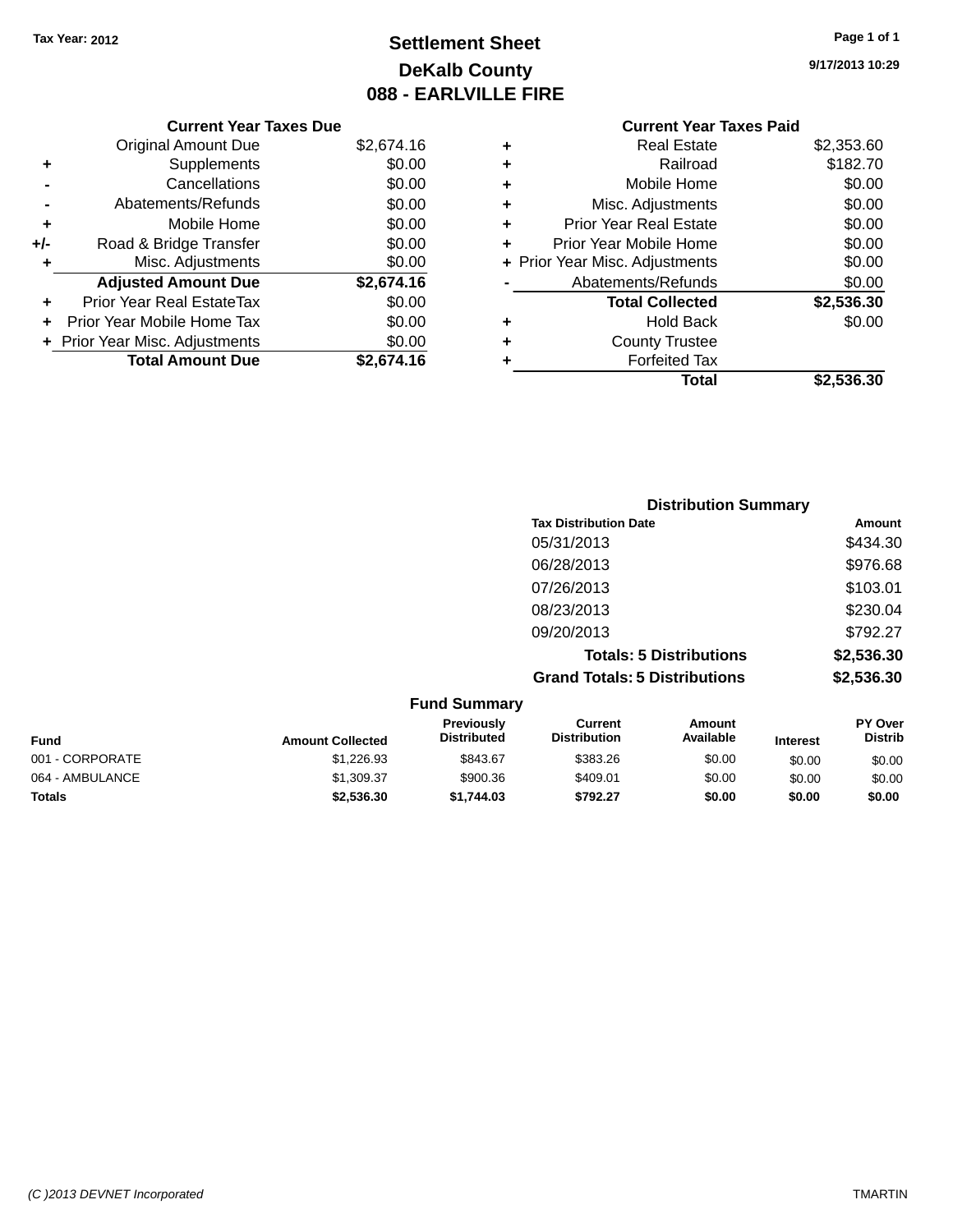### **Settlement Sheet Tax Year: 2012 Page 1 of 1 DeKalb County 089 - GENOA-KINGSTON FIRE**

**9/17/2013 10:29**

#### **Current Year Taxes Paid**

| <b>Real Estate</b>             | \$869,302.95 |
|--------------------------------|--------------|
| Railroad                       | \$7,230.56   |
| Mobile Home                    | \$0.00       |
| Misc. Adjustments              | \$0.00       |
| <b>Prior Year Real Estate</b>  | (\$468.17)   |
| Prior Year Mobile Home         | \$0.00       |
| + Prior Year Misc. Adjustments | \$0.00       |
| Abatements/Refunds             | \$1.91       |
| <b>Total Collected</b>         | \$876,063.43 |
| <b>Hold Back</b>               | \$0.00       |
| <b>County Trustee</b>          |              |
| <b>Forfeited Tax</b>           |              |
| Total                          | \$876.063.43 |
|                                |              |

| <b>Current Year Taxes Due</b>    |              |
|----------------------------------|--------------|
| <b>Original Amount Due</b>       | \$902,774.98 |
| Supplements                      | \$8,867.86   |
| Cancellations                    | \$10,841.14  |
| Abatements/Refunds               | \$1.91       |
| Mobile Home                      | \$0.00       |
| Road & Bridge Transfer           | \$0.00       |
| Misc. Adjustments                | \$0.00       |
| <b>Adjusted Amount Due</b>       | \$900,799.79 |
| <b>Prior Year Real EstateTax</b> | (\$468.17)   |
| Prior Year Mobile Home Tax       | \$0.00       |
| + Prior Year Misc. Adjustments   | \$0.00       |
| <b>Total Amount Due</b>          | \$900,331.62 |
|                                  |              |

| <b>Distribution Summary</b>          |              |
|--------------------------------------|--------------|
| <b>Tax Distribution Date</b>         | Amount       |
| 05/31/2013                           | \$101,326.20 |
| 06/28/2013                           | \$375,396.51 |
| 07/26/2013                           | \$7,637.38   |
| 08/23/2013                           | \$63,669.04  |
| 09/20/2013                           | \$328,034.30 |
| <b>Totals: 5 Distributions</b>       | \$876,063.43 |
| <b>Grand Totals: 5 Distributions</b> | \$876,063.43 |

|                                               |                         | <b>Fund Summary</b>              |                                       |                     |                 |                           |
|-----------------------------------------------|-------------------------|----------------------------------|---------------------------------------|---------------------|-----------------|---------------------------|
| <b>Fund</b>                                   | <b>Amount Collected</b> | Previously<br><b>Distributed</b> | <b>Current</b><br><b>Distribution</b> | Amount<br>Available | <b>Interest</b> | PY Over<br><b>Distrib</b> |
| 001 - CORPORATE                               | \$281,131.36            | \$175.864.17                     | \$105,267.19                          | \$0.00              | \$0.00          | \$0.00                    |
| 035 - TORT JUDGEMENTS/LIABILITY<br><b>INS</b> | \$67.193.20             | \$42,033,30                      | \$25.159.90                           | \$0.00              | \$0.00          | \$0.00                    |
| 064 - AMBULANCE                               | \$527.738.87            | \$330,131.66                     | \$197.607.21                          | \$0.00              | \$0.00          | \$0.00                    |
| <b>Totals</b>                                 | \$876,063.43            | \$548.029.13                     | \$328,034,30                          | \$0.00              | \$0.00          | \$0.00                    |
|                                               |                         | <b>Abatement Detail</b>          |                                       |                     |                 |                           |

**Year Source Account Type Amount Adjustment Description**<br>2012 RE - Real Estate PTAB Decision **Amount 1998** 1.91 03-30-277-001 2011 PTAE

**Totals 1 entries \$1.91**

\$1.91 03-30-277-001 2011 PTAB REFUND by TBA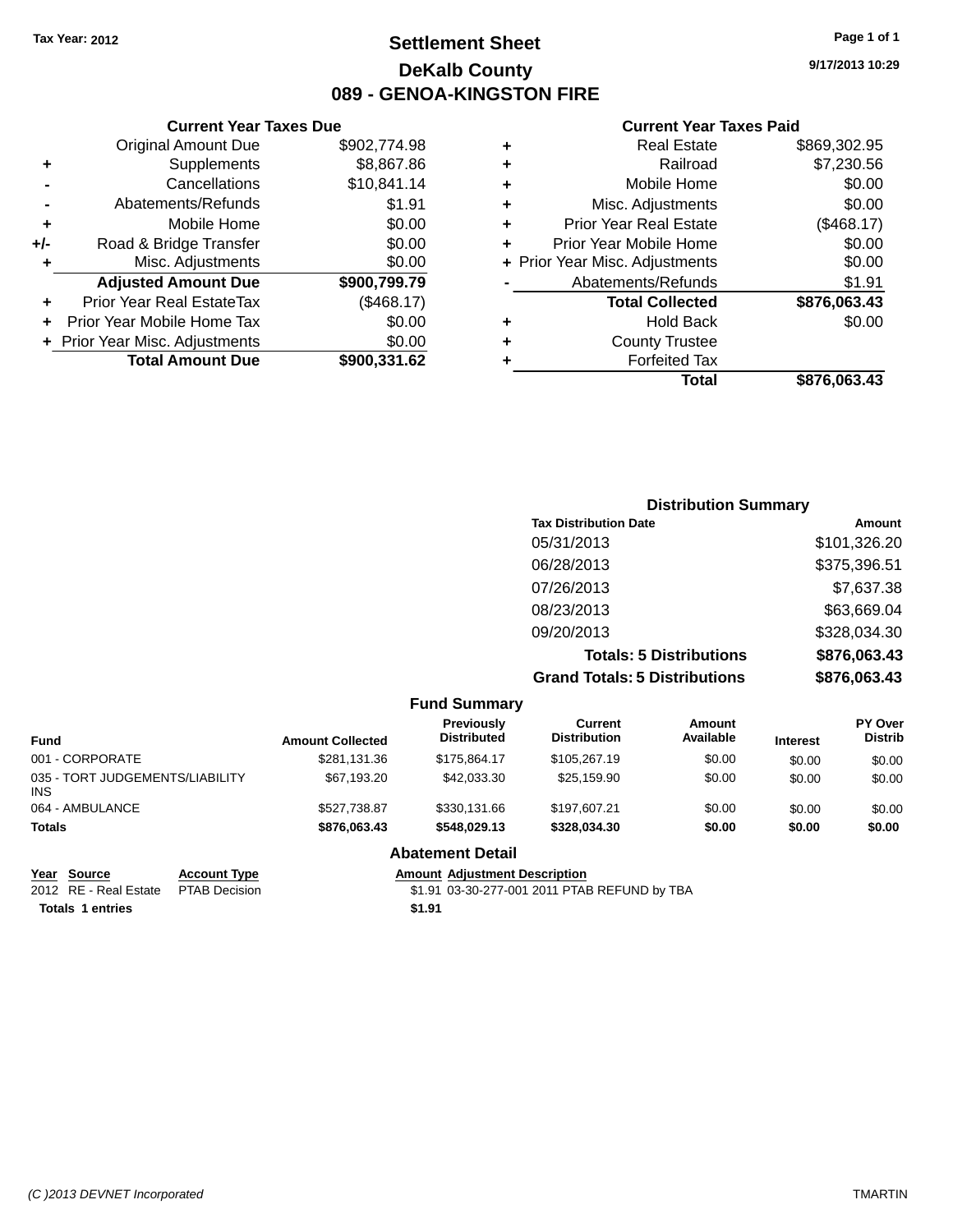### **Settlement Sheet Tax Year: 2012 Page 1 of 1 DeKalb County 090 - HAMPSHIRE FIRE**

**9/17/2013 10:29**

|     | <b>Current Year Taxes Due</b>  |             |
|-----|--------------------------------|-------------|
|     | <b>Original Amount Due</b>     | \$23,892.66 |
| ٠   | Supplements                    | \$0.00      |
|     | Cancellations                  | \$0.00      |
|     | Abatements/Refunds             | \$0.00      |
| ٠   | Mobile Home                    | \$0.00      |
| +/- | Road & Bridge Transfer         | \$0.00      |
| ٠   | Misc. Adjustments              | \$0.00      |
|     | <b>Adjusted Amount Due</b>     | \$23,892.66 |
| ÷   | Prior Year Real EstateTax      | \$0.00      |
|     | Prior Year Mobile Home Tax     | \$0.00      |
|     | + Prior Year Misc. Adjustments | \$0.00      |
|     | <b>Total Amount Due</b>        | \$23,892.66 |
|     |                                |             |

|   | Total                          | \$23,418.60 |
|---|--------------------------------|-------------|
| ٠ | <b>Forfeited Tax</b>           |             |
| ٠ | <b>County Trustee</b>          |             |
| ٠ | <b>Hold Back</b>               | \$0.00      |
|   | <b>Total Collected</b>         | \$23,418.60 |
|   | Abatements/Refunds             | \$0.00      |
|   | + Prior Year Misc. Adjustments | \$0.00      |
| ٠ | Prior Year Mobile Home         | \$0.00      |
| ÷ | <b>Prior Year Real Estate</b>  | \$0.00      |
| ٠ | Misc. Adjustments              | \$0.00      |
| ٠ | Mobile Home                    | \$0.00      |
| ٠ | Railroad                       | \$472.72    |
| ٠ | <b>Real Estate</b>             | \$22,945.88 |
|   |                                |             |

| <b>Distribution Summary</b>          |             |
|--------------------------------------|-------------|
| <b>Tax Distribution Date</b>         | Amount      |
| 05/31/2013                           | \$5,232.83  |
| 06/28/2013                           | \$9,648.60  |
| 07/26/2013                           | \$79.99     |
| 08/23/2013                           | \$609.86    |
| 09/20/2013                           | \$7,847.32  |
| <b>Totals: 5 Distributions</b>       | \$23,418.60 |
| <b>Grand Totals: 5 Distributions</b> | \$23,418.60 |

|                             |                         | <b>Fund Summary</b>              |                                |                     |                 |                                  |
|-----------------------------|-------------------------|----------------------------------|--------------------------------|---------------------|-----------------|----------------------------------|
| <b>Fund</b>                 | <b>Amount Collected</b> | Previously<br><b>Distributed</b> | Current<br><b>Distribution</b> | Amount<br>Available | <b>Interest</b> | <b>PY Over</b><br><b>Distrib</b> |
| 001 - CORPORATE             | \$13,117.09             | \$8.721.70                       | \$4,395.39                     | \$0.00              | \$0.00          | \$0.00                           |
| 013 - FIREFIGHTER'S PENSION | \$463.69                | \$308.31                         | \$155.38                       | \$0.00              | \$0.00          | \$0.00                           |
| 064 - AMBULANCE             | \$9.837.82              | \$6.541.27                       | \$3,296.55                     | \$0.00              | \$0.00          | \$0.00                           |
| <b>Totals</b>               | \$23,418.60             | \$15,571.28                      | \$7,847.32                     | \$0.00              | \$0.00          | \$0.00                           |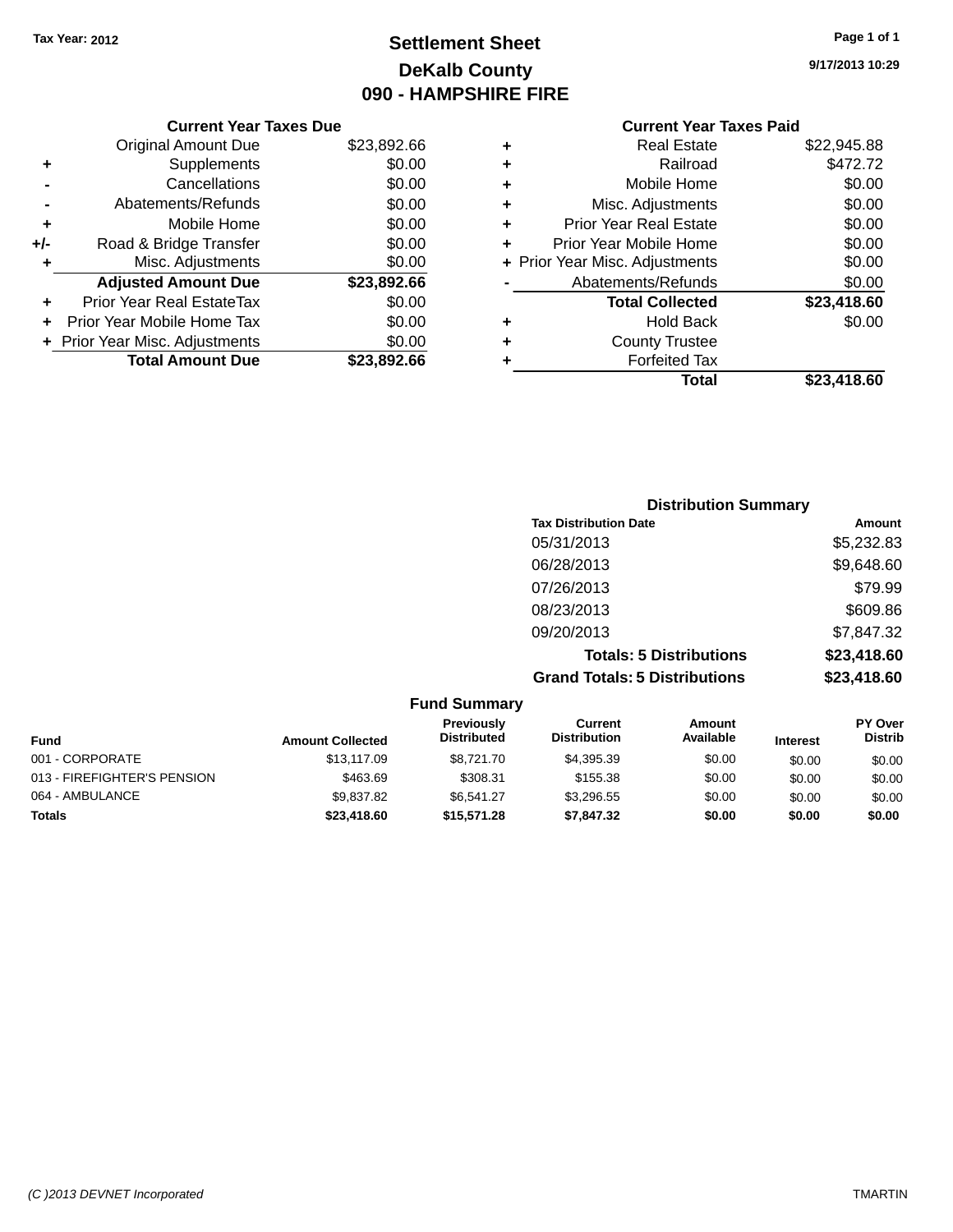### **Settlement Sheet Tax Year: 2012 Page 1 of 1 DeKalb County 091 - HINCKLEY FIRE**

**9/17/2013 10:29**

### **Current Year Taxes Paid**

|     | <b>Current Year Taxes Due</b>  |              |
|-----|--------------------------------|--------------|
|     | <b>Original Amount Due</b>     | \$373,404.09 |
| ٠   | Supplements                    | \$1,393.92   |
|     | Cancellations                  | \$1,521.02   |
|     | Abatements/Refunds             | \$0.00       |
| ٠   | Mobile Home                    | \$0.00       |
| +/- | Road & Bridge Transfer         | \$0.00       |
| ٠   | Misc. Adjustments              | \$49.86      |
|     | <b>Adjusted Amount Due</b>     | \$373,326.85 |
| ٠   | Prior Year Real EstateTax      | \$0.00       |
|     | Prior Year Mobile Home Tax     | \$0.00       |
|     | + Prior Year Misc. Adjustments | \$12.10      |
|     | <b>Total Amount Due</b>        | \$373,338.95 |
|     |                                |              |

|   | <b>Real Estate</b>             | \$357,142.25 |
|---|--------------------------------|--------------|
| ÷ | Railroad                       | \$3,765.24   |
| ÷ | Mobile Home                    | \$0.00       |
| ٠ | Misc. Adjustments              | \$49.86      |
| ٠ | <b>Prior Year Real Estate</b>  | \$0.00       |
| ÷ | Prior Year Mobile Home         | \$0.00       |
|   | + Prior Year Misc. Adjustments | \$12.10      |
|   | Abatements/Refunds             | \$0.00       |
|   | <b>Total Collected</b>         | \$360,969.45 |
| ٠ | <b>Hold Back</b>               | \$0.00       |
| ٠ | <b>County Trustee</b>          |              |
| ٠ | <b>Forfeited Tax</b>           |              |
|   | Total                          | \$360,969.45 |
|   |                                |              |

| <b>Distribution Summary</b>          |              |
|--------------------------------------|--------------|
| <b>Tax Distribution Date</b>         | Amount       |
| 05/31/2013                           | \$36,854.86  |
| 06/28/2013                           | \$161,185.90 |
| 07/26/2013                           | \$4,571.19   |
| 08/23/2013                           | \$19,642.49  |
| 09/20/2013                           | \$138,715.01 |
| <b>Totals: 5 Distributions</b>       | \$360,969.45 |
| <b>Grand Totals: 5 Distributions</b> | \$360,969.45 |

|                             |                         | <b>Fund Summary</b>              |                                |                     |                 |                                  |
|-----------------------------|-------------------------|----------------------------------|--------------------------------|---------------------|-----------------|----------------------------------|
| <b>Fund</b>                 | <b>Amount Collected</b> | Previously<br><b>Distributed</b> | Current<br><b>Distribution</b> | Amount<br>Available | <b>Interest</b> | <b>PY Over</b><br><b>Distrib</b> |
| 001 - CORPORATE             | \$218,409.95            | \$134,478.36                     | \$83.931.59                    | \$0.00              | \$0.00          | \$0.00                           |
| 013 - FIREFIGHTER'S PENSION | \$8.412.77              | \$5.179.87                       | \$3.232.90                     | \$0.00              | \$0.00          | \$0.00                           |
| 064 - AMBULANCE             | \$134,146.73            | \$82.596.21                      | \$51,550.52                    | \$0.00              | \$0.00          | \$0.00                           |
| <b>Totals</b>               | \$360,969,45            | \$222.254.44                     | \$138,715.01                   | \$0.00              | \$0.00          | \$0.00                           |

### **Miscellaneous Adjustment Detail**

| Year Source             | <b>Account Type</b>                        |         | <b>Amount Adiustment Description</b>            |
|-------------------------|--------------------------------------------|---------|-------------------------------------------------|
| 2011 RE - Real Estate   | Back Tax Collected                         |         | \$12.10 NIELSEN REDEMPTION 15-16-151-019 by TBA |
|                         | 2012 RE - Real Estate Paymt In Lieu of Tax |         | \$49.86 SUNSET VIEW APTS by TBA                 |
| <b>Totals 2 entries</b> |                                            | \$61.96 |                                                 |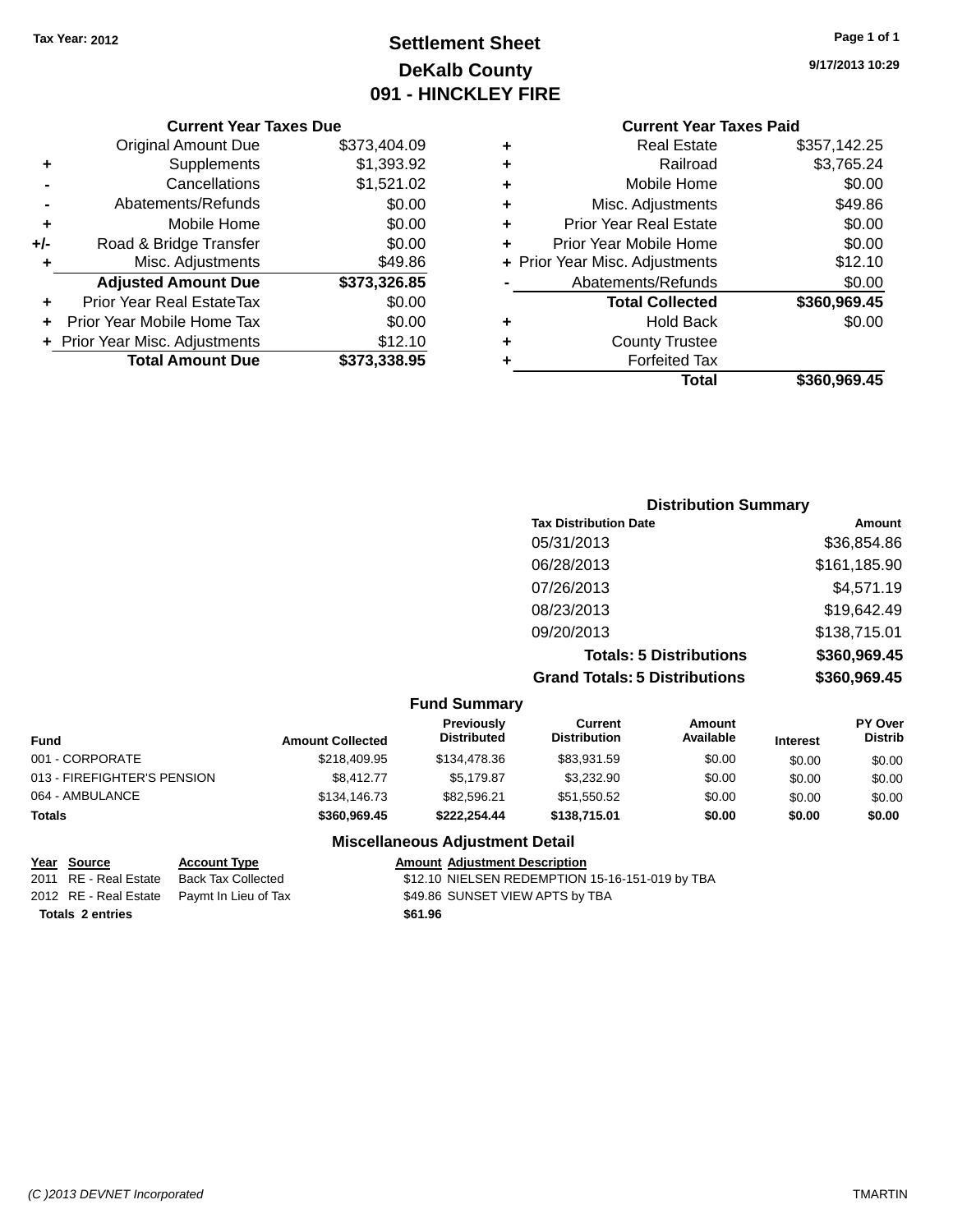### **Settlement Sheet Tax Year: 2012 Page 1 of 1 DeKalb County 092 - KIRKLAND FIRE**

**9/17/2013 10:29**

#### **Current Year Taxes Due**

|     | <b>Original Amount Due</b>     | \$324,185.28 |
|-----|--------------------------------|--------------|
| ٠   | Supplements                    | \$2,475.67   |
|     | Cancellations                  | \$2,748.91   |
|     | Abatements/Refunds             | \$3.15       |
| ٠   | Mobile Home                    | \$0.00       |
| +/- | Road & Bridge Transfer         | \$0.00       |
| ۰   | Misc. Adjustments              | \$0.00       |
|     | <b>Adjusted Amount Due</b>     | \$323,908.89 |
| ÷   | Prior Year Real EstateTax      | (\$704.39)   |
|     | Prior Year Mobile Home Tax     | \$0.00       |
|     | + Prior Year Misc. Adjustments | \$0.00       |
|     | <b>Total Amount Due</b>        | \$323,204.50 |

## **Current Year Taxes Paid**

| ٠ | <b>Real Estate</b>             | \$310,941.83 |
|---|--------------------------------|--------------|
| ٠ | Railroad                       | \$3,372.86   |
| ٠ | Mobile Home                    | \$0.00       |
| ٠ | Misc. Adjustments              | \$0.00       |
| ٠ | <b>Prior Year Real Estate</b>  | (\$704.39)   |
| ٠ | Prior Year Mobile Home         | \$0.00       |
|   | + Prior Year Misc. Adjustments | \$0.00       |
|   | Abatements/Refunds             | \$3.15       |
|   | <b>Total Collected</b>         | \$313,607.15 |
| ٠ | <b>Hold Back</b>               | \$0.00       |
| ٠ | <b>County Trustee</b>          |              |
| ٠ | <b>Forfeited Tax</b>           |              |
|   | Total                          | \$313,607.15 |
|   |                                |              |

### **Distribution Summary Tax Distribution Date Amount** 05/31/2013 \$43,390.89 06/28/2013 \$130,033.39 07/26/2013 \$5,376.44 08/23/2013 \$19,661.39 09/20/2013 \$115,145.04 **Totals: 5 Distributions \$313,607.15 Grand Totals: 5 Distributions \$313,607.15**

|                                                     |                     |                         | <b>Fund Summary</b>                     |                                       |                     |                 |                           |
|-----------------------------------------------------|---------------------|-------------------------|-----------------------------------------|---------------------------------------|---------------------|-----------------|---------------------------|
| <b>Fund</b>                                         |                     | <b>Amount Collected</b> | <b>Previously</b><br><b>Distributed</b> | <b>Current</b><br><b>Distribution</b> | Amount<br>Available | <b>Interest</b> | PY Over<br><b>Distrib</b> |
| 001 - CORPORATE                                     |                     | \$181.711.49            | \$114,993,68                            | \$66,717.81                           | \$0.00              | \$0.00          | \$0.00                    |
| 027 - AUDIT                                         |                     | \$2,060.09              | \$1,303.70                              | \$756.39                              | \$0.00              | \$0.00          | \$0.00                    |
| 035 - TORT JUDGMENTS, LIABILITY<br><b>INSURANCE</b> |                     | \$11,150.92             | \$7,056.72                              | \$4,094.20                            | \$0.00              | \$0.00          | \$0.00                    |
| 062 - WORKERS COMPENSATION                          |                     | \$6.972.77              | \$4,412.63                              | \$2,560.14                            | \$0.00              | \$0.00          | \$0.00                    |
| 064 - AMBULANCE                                     |                     | \$111,711.88            | \$70.695.38                             | \$41.016.50                           | \$0.00              | \$0.00          | \$0.00                    |
| <b>Totals</b>                                       |                     | \$313,607.15            | \$198,462.11                            | \$115.145.04                          | \$0.00              | \$0.00          | \$0.00                    |
|                                                     |                     |                         | <b>Abatement Detail</b>                 |                                       |                     |                 |                           |
| Year Source                                         | <b>Account Type</b> |                         | <b>Amount Adjustment Description</b>    |                                       |                     |                 |                           |

**Totals 2 entries \$3.15**

2012 RE - Real Estate PTAB Decision \$0.60 01-26-475-004 2011 PTAB REFUND by TBA 2012 RE - Real Estate PTAB Decision \$2.55 PTAB REFUND 01-25-200-009 by TBA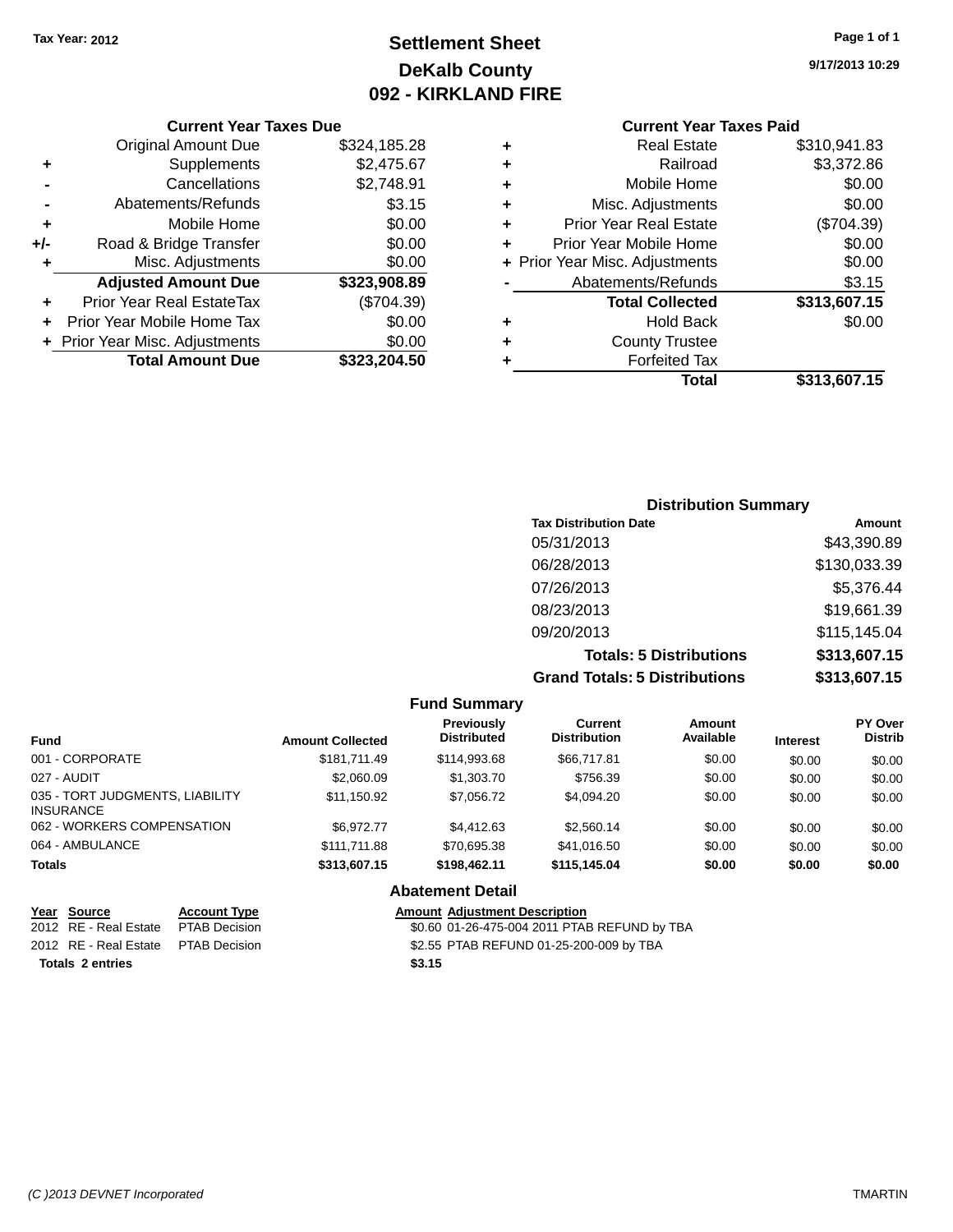### **Settlement Sheet Tax Year: 2012 Page 1 of 1 DeKalb County 093 - LEE FIRE**

| <b>Current Year Taxes Due</b> |                                |
|-------------------------------|--------------------------------|
| Original Amount Due           | \$42,046.03                    |
| Supplements                   | \$0.00                         |
| Cancellations                 | \$0.00                         |
| Abatements/Refunds            | \$0.00                         |
| Mobile Home                   | \$0.00                         |
| Road & Bridge Transfer        | \$0.00                         |
| Misc. Adjustments             | \$0.00                         |
| <b>Adjusted Amount Due</b>    | \$42,046.03                    |
| Prior Year Real EstateTax     | (\$333.68)                     |
| Prior Year Mobile Home Tax    | \$0.00                         |
|                               | \$0.00                         |
| <b>Total Amount Due</b>       | \$41.712.35                    |
|                               | + Prior Year Misc. Adjustments |

|   | <b>Current Year Taxes Paid</b> |             |
|---|--------------------------------|-------------|
| ٠ | <b>Real Estate</b>             | \$38,081.41 |
|   | Railroad                       | \$828.60    |
| ٠ | Mobile Home                    | \$0.00      |
| ٠ | Misc. Adjustments              | \$0.00      |
|   | <b>Prior Year Real Estate</b>  | (\$333.68)  |
| ٠ | Prior Year Mobile Home         | \$0.00      |
|   | + Prior Year Misc. Adjustments | \$0.00      |
|   | Abatements/Refunds             | \$0.00      |
|   | <b>Total Collected</b>         | \$38,576.33 |
| ٠ | <b>Hold Back</b>               | \$0.00      |
|   | <b>County Trustee</b>          |             |
|   | <b>Forfeited Tax</b>           |             |
|   | Total                          | \$38.576.33 |

| <b>Distribution Summary</b>          |             |
|--------------------------------------|-------------|
| <b>Tax Distribution Date</b>         | Amount      |
| 05/31/2013                           | \$2,179.07  |
| 06/28/2013                           | \$18,398.14 |
| 07/26/2013                           | \$531.62    |
| 08/23/2013                           | \$670.65    |
| 09/20/2013                           | \$16,796.85 |
| <b>Totals: 5 Distributions</b>       | \$38,576.33 |
| <b>Grand Totals: 5 Distributions</b> | \$38,576.33 |

|                                               |                         | <b>Fund Summary</b>              |                                |                     |                 |                                  |
|-----------------------------------------------|-------------------------|----------------------------------|--------------------------------|---------------------|-----------------|----------------------------------|
| <b>Fund</b>                                   | <b>Amount Collected</b> | Previously<br><b>Distributed</b> | Current<br><b>Distribution</b> | Amount<br>Available | <b>Interest</b> | <b>PY Over</b><br><b>Distrib</b> |
| 001 - CORPORATE                               | \$24.760.79             | \$13,979.48                      | \$10.781.31                    | \$0.00              | \$0.00          | \$0.00                           |
| 035 - TORT JUDGEMENTS/LIABILITY<br><b>INS</b> | \$2,749.66              | \$1.552.41                       | \$1.197.25                     | \$0.00              | \$0.00          | \$0.00                           |
| 064 - AMBULANCE                               | \$11,065.88             | \$6,247.59                       | \$4.818.29                     | \$0.00              | \$0.00          | \$0.00                           |
| <b>Totals</b>                                 | \$38,576,33             | \$21,779.48                      | \$16,796,85                    | \$0.00              | \$0.00          | \$0.00                           |

**9/17/2013 10:29**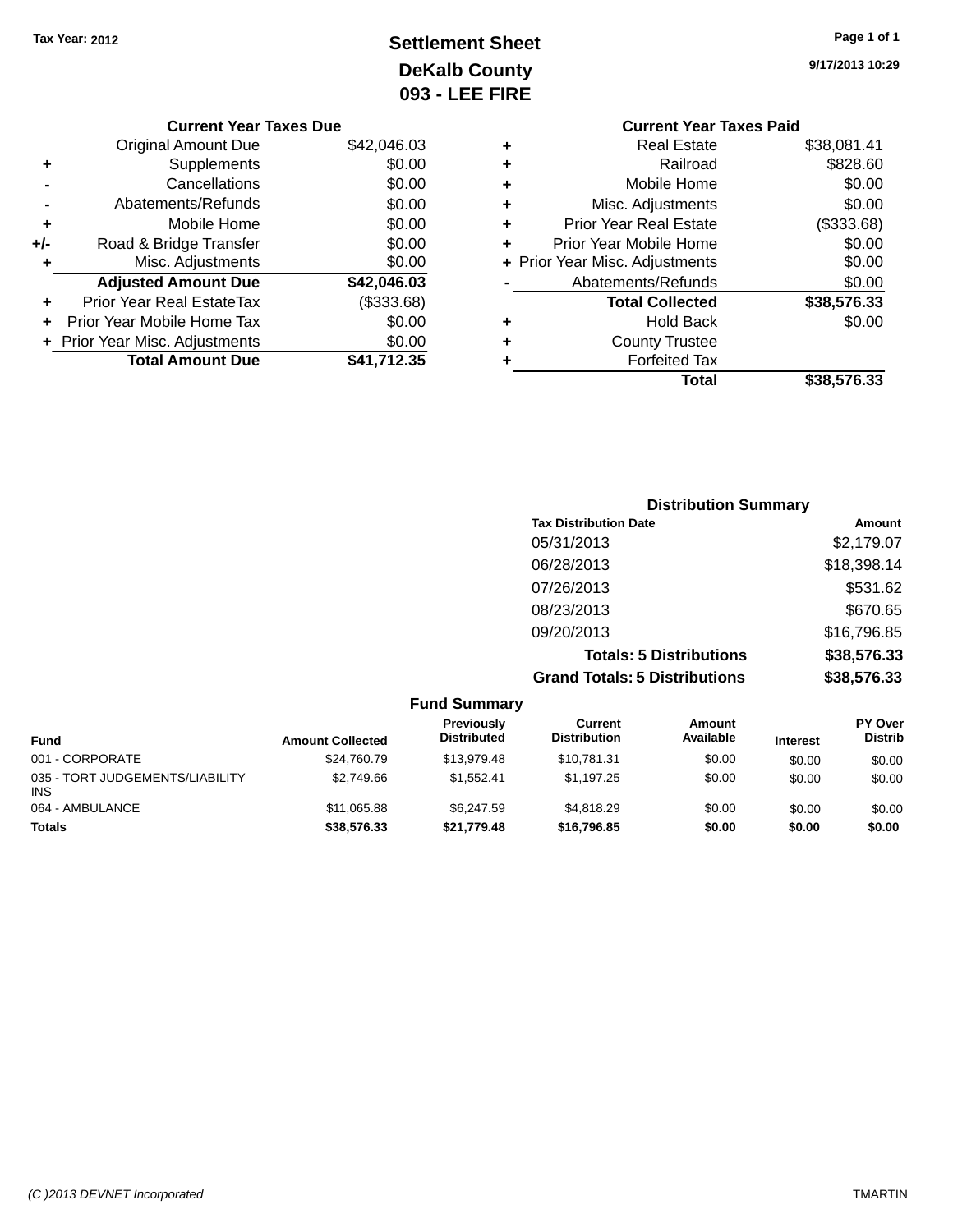### **Settlement Sheet Tax Year: 2012 Page 1 of 1 DeKalb County 094 - LELAND FIRE**

**9/17/2013 10:29**

#### **Current Year Taxes Due**

|     | <b>Original Amount Due</b>     | \$26,854.81 |
|-----|--------------------------------|-------------|
| ٠   | Supplements                    | \$374.51    |
|     | Cancellations                  | \$462.76    |
|     | Abatements/Refunds             | \$0.00      |
| ٠   | Mobile Home                    | \$0.00      |
| +/- | Road & Bridge Transfer         | \$0.00      |
| ÷   | Misc. Adjustments              | \$0.00      |
|     | <b>Adjusted Amount Due</b>     | \$26,766.56 |
| ÷   | Prior Year Real EstateTax      | \$0.00      |
|     | Prior Year Mobile Home Tax     | \$0.00      |
|     | + Prior Year Misc. Adjustments | \$0.00      |
|     | <b>Total Amount Due</b>        | \$26,766.56 |

#### **Current Year Taxes Paid +** Real Estate \$26,148.80 **+** Railroad \$0.00 **+** Mobile Home \$0.00 **+** Misc. Adjustments \$0.00 **+** Prior Year Real Estate \$0.00 **+** Prior Year Mobile Home \$0.00 **+ Prior Year Misc. Adjustments**  $$0.00$ **-** Abatements/Refunds \$0.00 **Total Collected \$26,148.80 +** Hold Back \$0.00 **+** County Trustee **+** Forfeited Tax **Total \$26,148.80**

| <b>Distribution Summary</b>          |             |
|--------------------------------------|-------------|
| <b>Tax Distribution Date</b>         | Amount      |
| 05/31/2013                           | \$3,624.72  |
| 06/28/2013                           | \$12,680.00 |
| 07/26/2013                           | \$253.89    |
| 08/23/2013                           | \$877.70    |
| 09/20/2013                           | \$8,712.49  |
| <b>Totals: 5 Distributions</b>       | \$26,148.80 |
| <b>Grand Totals: 5 Distributions</b> | \$26,148.80 |

|                 |                         | <b>Fund Summary</b>                     |                                |                     |                 |                           |
|-----------------|-------------------------|-----------------------------------------|--------------------------------|---------------------|-----------------|---------------------------|
| <b>Fund</b>     | <b>Amount Collected</b> | <b>Previously</b><br><b>Distributed</b> | Current<br><b>Distribution</b> | Amount<br>Available | <b>Interest</b> | PY Over<br><b>Distrib</b> |
| 001 - CORPORATE | \$26,148.80             | \$17,436.31                             | \$8,712.49                     | \$0.00              | \$0.00          | \$0.00                    |
| <b>Totals</b>   | \$26,148.80             | \$17,436,31                             | \$8.712.49                     | \$0.00              | \$0.00          | \$0.00                    |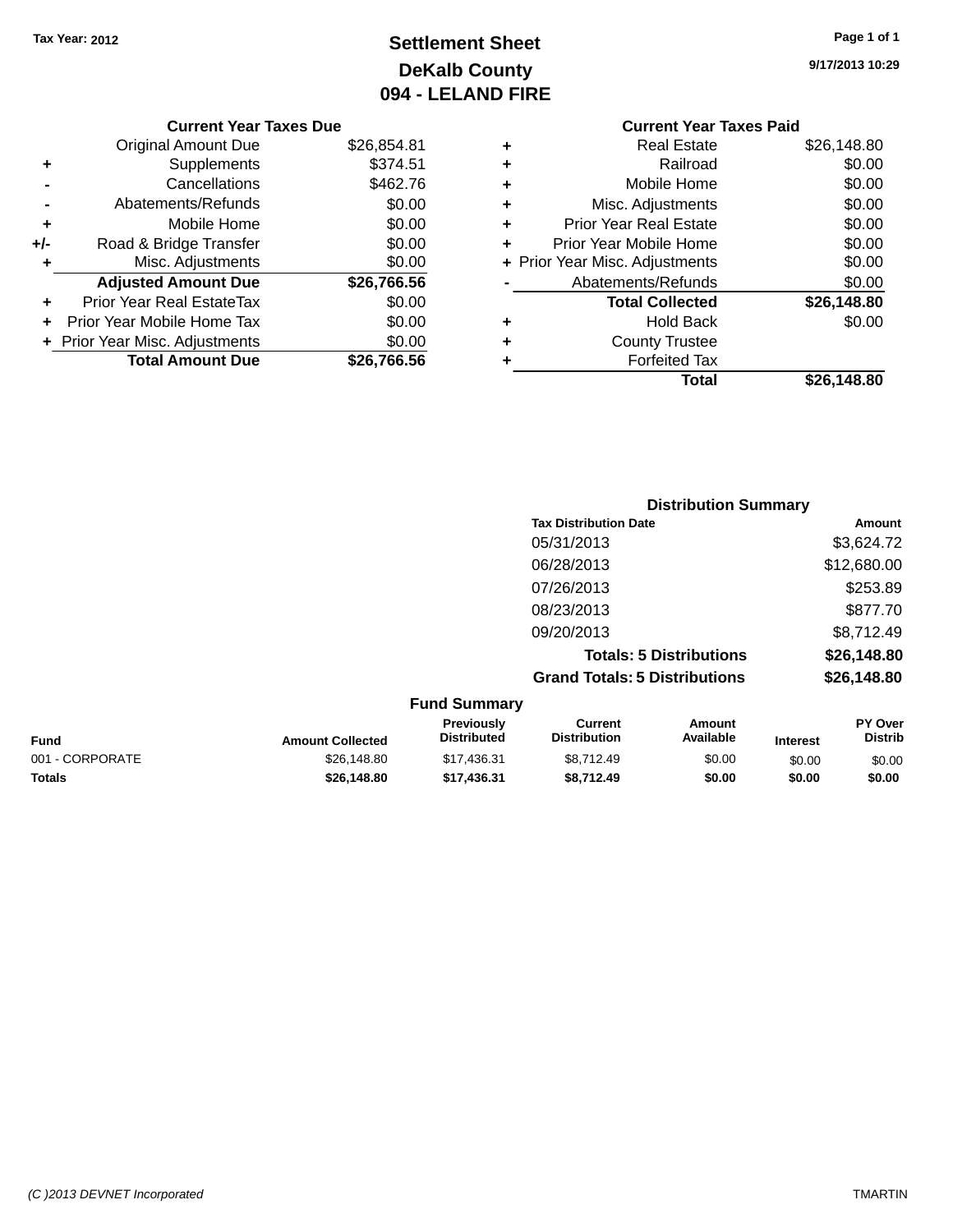### **Settlement Sheet Tax Year: 2012 Page 1 of 1 DeKalb County 095 - MALTA FIRE**

|     | <b>Current Year Taxes Due</b>  |             |
|-----|--------------------------------|-------------|
|     | <b>Original Amount Due</b>     | \$87,548.81 |
| ٠   | Supplements                    | \$354.10    |
|     | Cancellations                  | \$409.88    |
|     | Abatements/Refunds             | \$0.00      |
| ٠   | Mobile Home                    | \$0.00      |
| +/- | Road & Bridge Transfer         | \$0.00      |
| ٠   | Misc. Adjustments              | \$0.00      |
|     | <b>Adjusted Amount Due</b>     | \$87,493.03 |
|     | Prior Year Real EstateTax      | \$0.00      |
|     | Prior Year Mobile Home Tax     | \$0.00      |
|     | + Prior Year Misc. Adjustments | \$0.00      |
|     | <b>Total Amount Due</b>        | \$87,493.03 |

#### **Current Year Taxes Paid +** Real Estate \$83,666.91 **+** Railroad \$1,936.76 **+** Mobile Home \$0.00 **+** Misc. Adjustments \$0.00 **+** Prior Year Real Estate \$0.00 **+** Prior Year Mobile Home \$0.00<br> **+** Prior Year Misc. Adjustments \$0.00 **+ Prior Year Misc. Adjustments -** Abatements/Refunds \$0.00 **Total Collected \$85,603.67 +** Hold Back \$0.00 **+** County Trustee **+** Forfeited Tax **Total \$85,603.67**

|                     | <b>Distribution Summary</b>          |             |
|---------------------|--------------------------------------|-------------|
|                     | <b>Tax Distribution Date</b>         | Amount      |
|                     | 05/31/2013                           | \$8,601.57  |
|                     | 06/28/2013                           | \$38,969.55 |
|                     | 07/26/2013                           | \$685.90    |
|                     | 08/23/2013                           | \$3,096.00  |
|                     | 09/20/2013                           | \$34,250.65 |
|                     | <b>Totals: 5 Distributions</b>       | \$85,603.67 |
|                     | <b>Grand Totals: 5 Distributions</b> | \$85,603.67 |
| <b>Fund Summary</b> |                                      |             |

|                 |                         | י שווש טעווווועו ז                      |                                |                     |                 |                           |
|-----------------|-------------------------|-----------------------------------------|--------------------------------|---------------------|-----------------|---------------------------|
| <b>Fund</b>     | <b>Amount Collected</b> | <b>Previously</b><br><b>Distributed</b> | Current<br><b>Distribution</b> | Amount<br>Available | <b>Interest</b> | PY Over<br><b>Distrib</b> |
| 001 - CORPORATE | \$85,603.67             | \$51,353.02                             | \$34,250.65                    | \$0.00              | \$0.00          | \$0.00                    |
| Totals          | \$85,603,67             | \$51.353.02                             | \$34.250.65                    | \$0.00              | \$0.00          | \$0.00                    |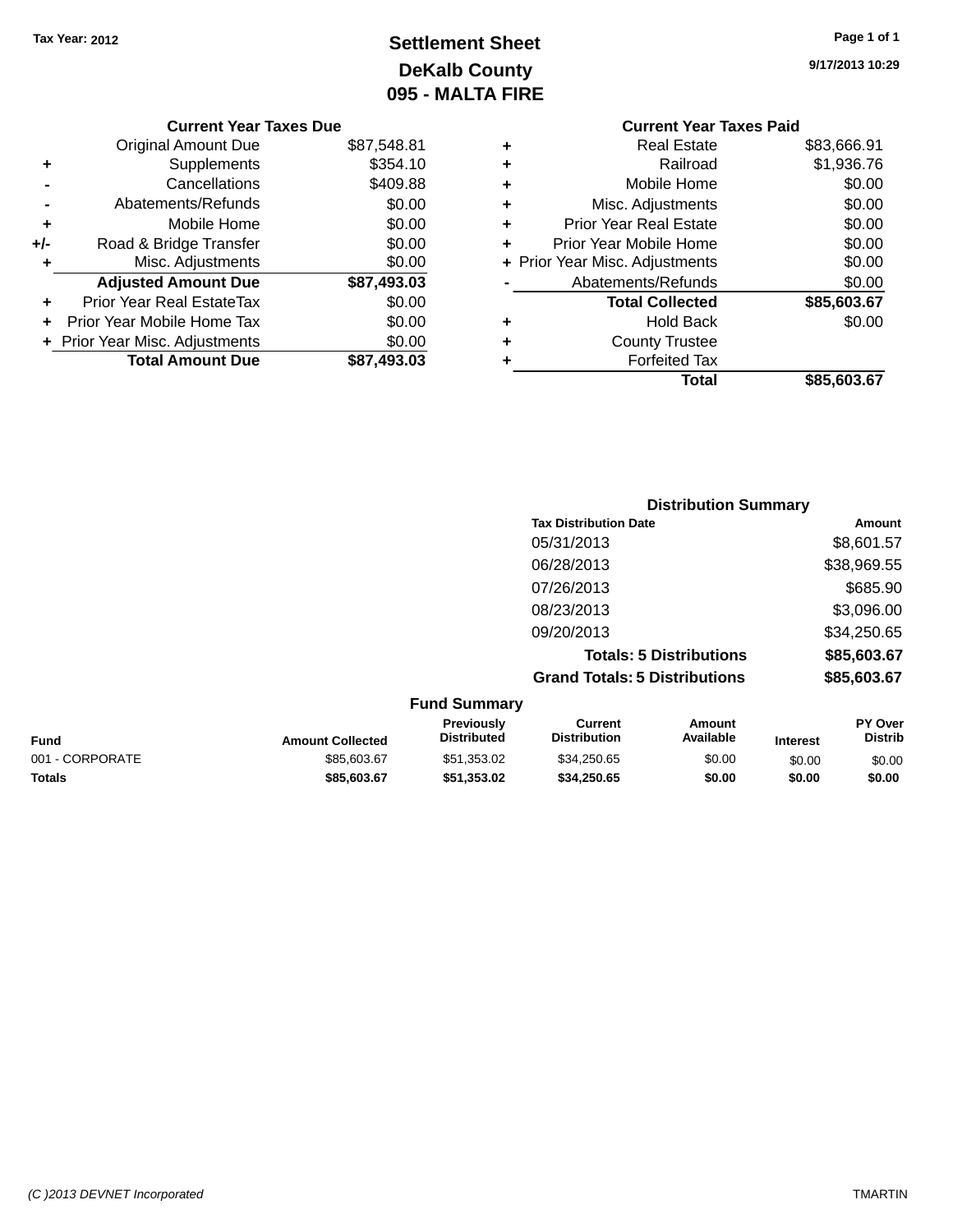### **Settlement Sheet Tax Year: 2012 Page 1 of 1 DeKalb County 096 - MAPLE PARK FIRE**

**9/17/2013 10:29**

#### **Current Year Taxes Paid**

|                            |              |   | Total                          | \$159,599.25 |
|----------------------------|--------------|---|--------------------------------|--------------|
| <b>Total Amount Due</b>    | \$166,113.96 |   | <b>Forfeited Tax</b>           |              |
| ar Misc. Adjustments       | \$32.33      | ٠ | <b>County Trustee</b>          |              |
| ear Mobile Home Tax        | \$0.00       | ٠ | <b>Hold Back</b>               | \$0.00       |
| Year Real EstateTax        | (\$149.05)   |   | <b>Total Collected</b>         | \$159,599.25 |
| <b>Ijusted Amount Due</b>  | \$166,230.68 |   | Abatements/Refunds             | \$1.46       |
| Misc. Adjustments          | \$0.00       |   | + Prior Year Misc. Adjustments | \$32.33      |
| ad & Bridge Transfer       | \$0.00       | ÷ | Prior Year Mobile Home         | \$0.00       |
| Mobile Home                | \$0.00       | ٠ | <b>Prior Year Real Estate</b>  | (\$149.05)   |
| Abatements/Refunds         | \$1.46       | ٠ | Misc. Adjustments              | \$0.00       |
| Cancellations              | \$1,053.62   | ٠ | Mobile Home                    | \$0.00       |
| Supplements                | \$943.58     | ٠ | Railroad                       | \$3,762.48   |
| <b>Original Amount Due</b> | \$166,342.18 | ٠ | <b>Real Estate</b>             | \$155,954.95 |
|                            |              |   |                                |              |

#### **+** Supplements \$9 **-** Cancellations \$1,053.62 **-** Abatements/Refunds **+** Mobile Home **+/-** Road & Bridge Transfer **+** Misc. Adjustments **Adjusted Amount Due** \$166,23 **+** Prior Year Real EstateTax (\$149.05) **+** Prior Year Mobile Home Tax **+** Prior Year Misc. Adjustments \$<br>**166,1** Total Amount Due \$166,1

**Current Year Taxes Due**

| <b>Distribution Summary</b>          |              |
|--------------------------------------|--------------|
| <b>Tax Distribution Date</b>         | Amount       |
| 05/31/2013                           | \$16,647.10  |
| 06/28/2013                           | \$68,512.39  |
| 07/26/2013                           | \$1,325.77   |
| 08/23/2013                           | \$10,216.83  |
| 09/20/2013                           | \$62,897.16  |
| <b>Totals: 5 Distributions</b>       | \$159,599.25 |
| <b>Grand Totals: 5 Distributions</b> | \$159,599.25 |

|                                               |                     |                         | <b>Fund Summary</b>                     |                                       |                     |                 |                           |
|-----------------------------------------------|---------------------|-------------------------|-----------------------------------------|---------------------------------------|---------------------|-----------------|---------------------------|
| <b>Fund</b>                                   |                     | <b>Amount Collected</b> | <b>Previously</b><br><b>Distributed</b> | <b>Current</b><br><b>Distribution</b> | Amount<br>Available | <b>Interest</b> | PY Over<br><b>Distrib</b> |
| 001 - CORPORATE                               |                     | \$79.319.40             | \$48,060,08                             | \$31.259.32                           | \$0.00              | \$0.00          | \$0.00                    |
| 013 - FIREFIGHTER'S PENSION                   |                     | \$2,257.85              | \$1,368,04                              | \$889.81                              | \$0.00              | \$0.00          | \$0.00                    |
| 027 - AUDIT                                   |                     | \$378.41                | \$229.28                                | \$149.13                              | \$0.00              | \$0.00          | \$0.00                    |
| 035 - TORT JUDGEMENTS/LIABILITY<br><b>INS</b> |                     | \$15.421.11             | \$9.343.74                              | \$6.077.37                            | \$0.00              | \$0.00          | \$0.00                    |
| 064 - AMBULANCE                               |                     | \$62,222.48             | \$37.700.95                             | \$24.521.53                           | \$0.00              | \$0.00          | \$0.00                    |
| <b>Totals</b>                                 |                     | \$159,599.25            | \$96.702.09                             | \$62,897.16                           | \$0.00              | \$0.00          | \$0.00                    |
|                                               |                     |                         | <b>Miscellaneous Adjustment Detail</b>  |                                       |                     |                 |                           |
| Year Source                                   | <b>Account Type</b> |                         | <b>Amount Adjustment Description</b>    |                                       |                     |                 |                           |

| <u>Year Source</u>    | <b>Account Type</b> | <b>Amount Adjustment Description</b>          |
|-----------------------|---------------------|-----------------------------------------------|
| 2011 RE - Real Estate | Back Tax Collected  | \$32.33 HEYOB REDEMPTION 09-25-478-001 by TBA |
| Totals 1 entries      |                     | \$32.33                                       |

|                                     |                     | .      |
|-------------------------------------|---------------------|--------|
| Year Source                         | <b>Account Type</b> | Amount |
| 2012 RE - Real Estate PTAB Decision |                     | \$1.46 |
| <b>Totals 1 entries</b>             |                     | \$1.46 |

#### **Abatement Detail**

#### **Year Source Account Type Amount Adjustment Description**

12-13-100-003 2011 PTAB REFUND by TBA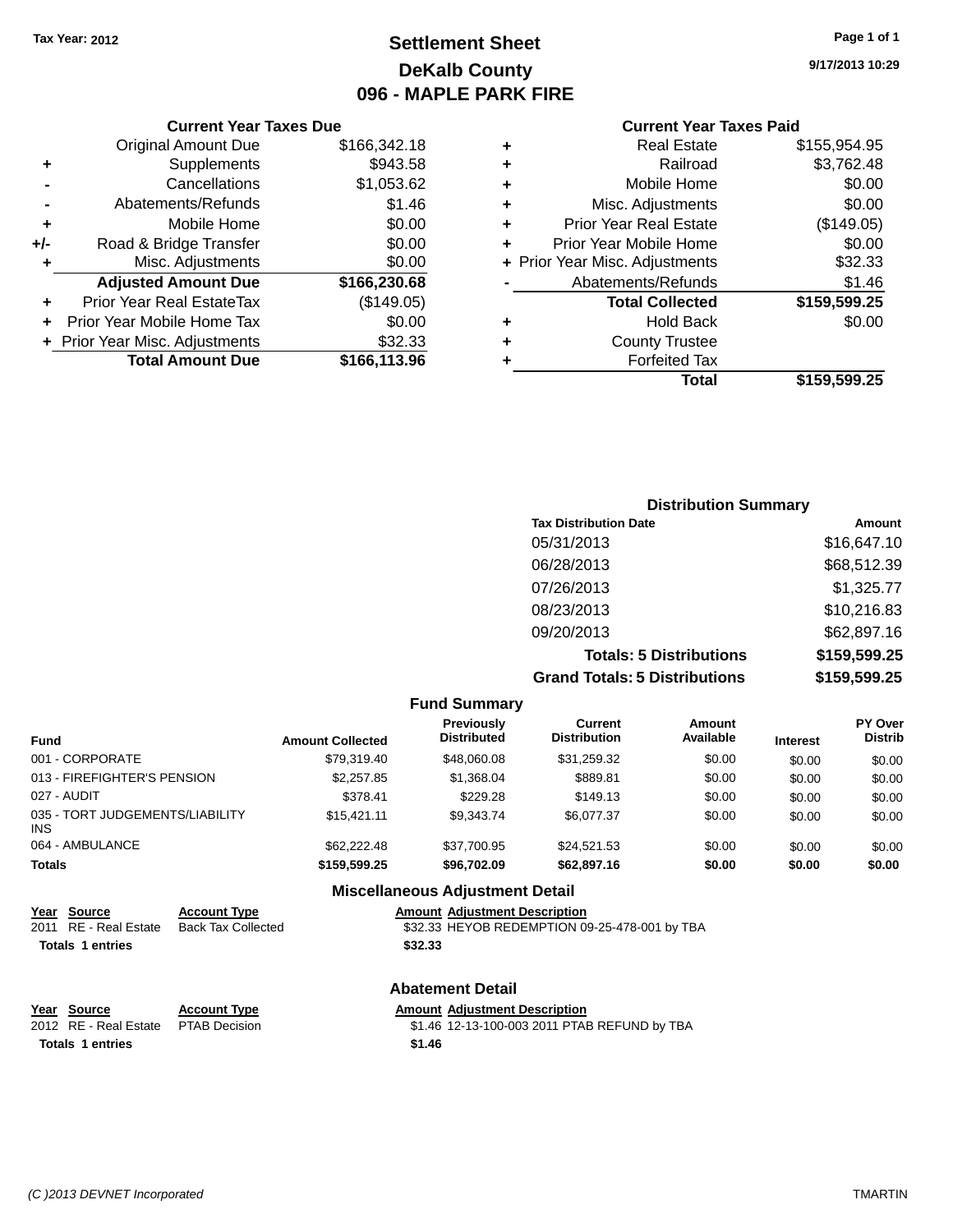### **Settlement Sheet Tax Year: 2012 Page 1 of 1 DeKalb County 097 - PAW PAW FIRE**

**9/17/2013 10:29**

|     | <b>Current Year Taxes Due</b>    |             |   |
|-----|----------------------------------|-------------|---|
|     | <b>Original Amount Due</b>       | \$34,559.91 | ٠ |
| ٠   | Supplements                      | \$145.77    | ٠ |
|     | Cancellations                    | \$159.96    | ٠ |
|     | Abatements/Refunds               | \$0.00      |   |
|     | Mobile Home                      | \$0.00      | ٠ |
| +/- | Road & Bridge Transfer           | \$0.00      | ٠ |
|     | Misc. Adjustments                | \$0.00      | ٠ |
|     | <b>Adjusted Amount Due</b>       | \$34,545.72 |   |
| ٠   | <b>Prior Year Real EstateTax</b> | \$0.00      |   |
|     | Prior Year Mobile Home Tax       | \$0.00      | ٠ |
|     | + Prior Year Misc. Adjustments   | \$0.00      |   |
|     | <b>Total Amount Due</b>          | \$34,545.72 |   |
|     |                                  |             |   |

#### **Current Year Taxes Paid Physical Estate 532,447.40<br><b>Railroad** \$1,506.16 **+** Railroad \$1,506.16 **+** Mobile Home \$0.00 **Misc. Adjustments** \$0.00

|   | Total                          | \$33,953.56 |
|---|--------------------------------|-------------|
| ÷ | <b>Forfeited Tax</b>           |             |
| ÷ | <b>County Trustee</b>          |             |
|   | <b>Hold Back</b>               | \$0.00      |
|   | <b>Total Collected</b>         | \$33,953.56 |
|   | Abatements/Refunds             | \$0.00      |
|   | + Prior Year Misc. Adjustments | \$0.00      |
| ÷ | Prior Year Mobile Home         | \$0.00      |
|   | <b>Prior Year Real Estate</b>  | \$0.00      |

### **Distribution Summary Tax Distribution Date Amount** 05/31/2013 \$2,463.85 06/28/2013 \$15,863.33 08/23/2013 \$791.97 09/20/2013 \$14,834.41 **Totals: 4 Distributions \$33,953.56 Grand Totals: 4 Distributions \$33,953.56 Fund Summary**

| <b>Fund</b>                                   | <b>Amount Collected</b> | Previously<br><b>Distributed</b> | Current<br><b>Distribution</b> | Amount<br>Available | <b>Interest</b> | <b>PY Over</b><br><b>Distrib</b> |
|-----------------------------------------------|-------------------------|----------------------------------|--------------------------------|---------------------|-----------------|----------------------------------|
| 001 - CORPORATE                               | \$28,572.06             | \$16,088.85                      | \$12.483.21                    | \$0.00              | \$0.00          | \$0.00                           |
| 035 - TORT JUDGEMENTS/LIABILITY<br><b>INS</b> | \$3,225.89              | \$1.816.49                       | \$1,409.40                     | \$0.00              | \$0.00          | \$0.00                           |
| 109 - PRIOR YEAR ADJUSTMENT                   | \$2.155.61              | \$1.213.81                       | \$941.80                       | \$0.00              | \$0.00          | \$0.00                           |
| <b>Totals</b>                                 | \$33,953.56             | \$19,119.15                      | \$14,834.41                    | \$0.00              | \$0.00          | \$0.00                           |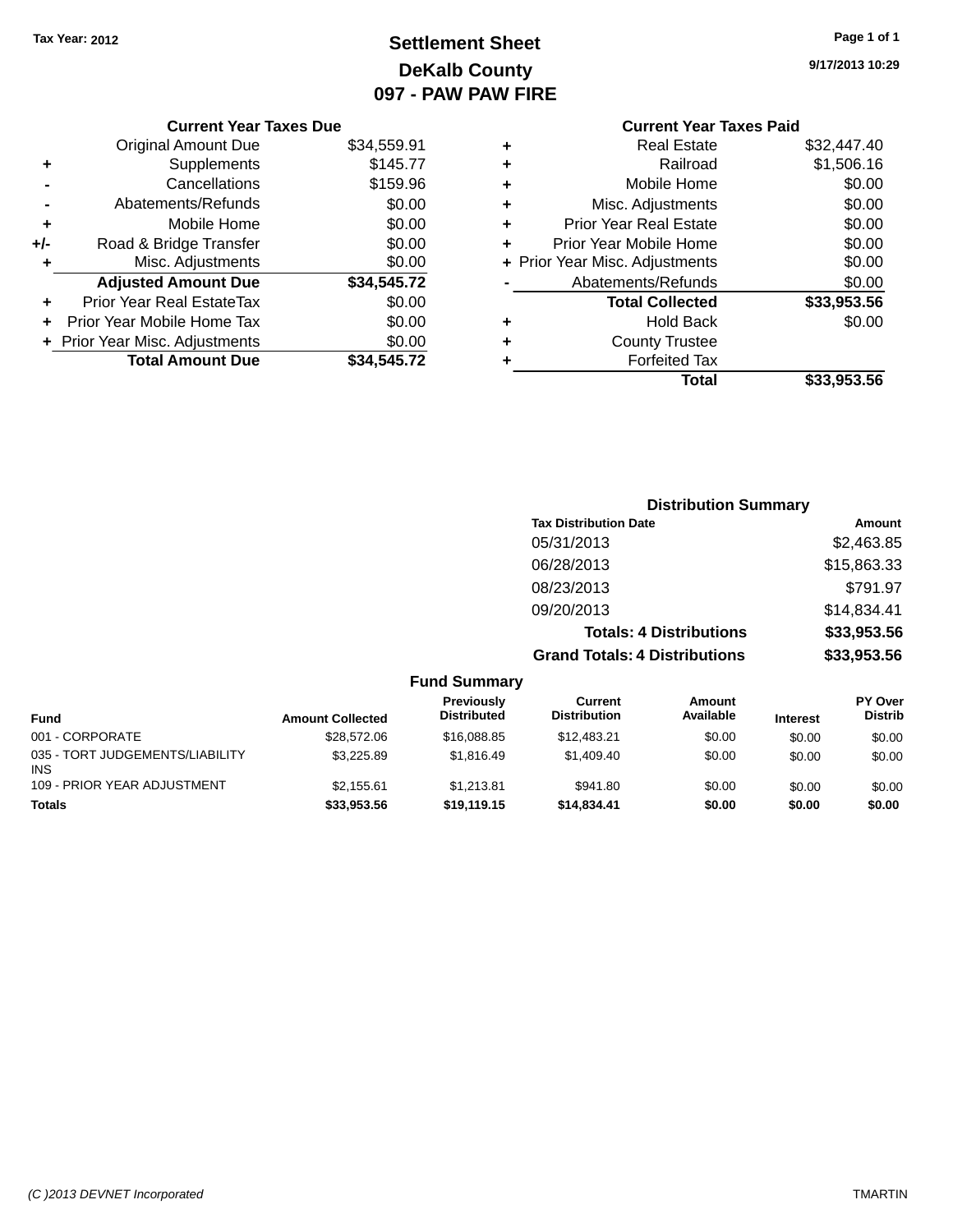### **Settlement Sheet Tax Year: 2012 Page 1 of 1 DeKalb County 098 - SANDWICH FIRE**

**9/17/2013 10:29**

#### **Current Year Taxes Due**

|       | <b>Original Amount Due</b>       | \$544,165.97 |
|-------|----------------------------------|--------------|
| ٠     | Supplements                      | \$3,677.55   |
|       | Cancellations                    | \$3,982.03   |
|       | Abatements/Refunds               | \$0.45       |
| ٠     | Mobile Home                      | \$0.00       |
| $+/-$ | Road & Bridge Transfer           | \$0.00       |
| ٠     | Misc. Adjustments                | \$0.00       |
|       | <b>Adjusted Amount Due</b>       | \$543,861.04 |
|       | <b>Prior Year Real EstateTax</b> | \$523.87     |
|       | Prior Year Mobile Home Tax       | \$0.00       |
|       | + Prior Year Misc. Adjustments   | \$0.00       |
|       | <b>Total Amount Due</b>          | \$544.384.91 |

### **Current Year Taxes Paid**

|   | Total                          | \$521,496.83 |
|---|--------------------------------|--------------|
| ٠ | <b>Forfeited Tax</b>           |              |
| ٠ | <b>County Trustee</b>          |              |
| ٠ | <b>Hold Back</b>               | \$0.00       |
|   | <b>Total Collected</b>         | \$521,496.83 |
|   | Abatements/Refunds             | \$0.45       |
|   | + Prior Year Misc. Adjustments | \$0.00       |
| ٠ | Prior Year Mobile Home         | \$0.00       |
| ٠ | <b>Prior Year Real Estate</b>  | \$523.87     |
| ٠ | Misc. Adjustments              | \$0.00       |
| ٠ | Mobile Home                    | \$0.00       |
| ٠ | Railroad                       | \$1,748.32   |
| ٠ | <b>Real Estate</b>             | \$519,225.09 |

### **Distribution Summary Tax Distribution Date Amount** 05/31/2013 \$69,965.85 06/28/2013 \$216,418.96 07/26/2013 \$8,052.31 08/23/2013 \$41,547.92 09/20/2013 \$185,511.79 **Totals: 5 Distributions \$521,496.83 Grand Totals: 5 Distributions \$521,496.83**

|                                         |                      |                         | <b>Fund Summary</b>                     |                                              |                     |                 |                                  |
|-----------------------------------------|----------------------|-------------------------|-----------------------------------------|----------------------------------------------|---------------------|-----------------|----------------------------------|
| <b>Fund</b>                             |                      | <b>Amount Collected</b> | <b>Previously</b><br><b>Distributed</b> | Current<br><b>Distribution</b>               | Amount<br>Available | <b>Interest</b> | <b>PY Over</b><br><b>Distrib</b> |
| 001 - CORPORATE                         |                      | \$456,865.65            | \$294.345.07                            | \$162,520,58                                 | \$0.00              | \$0.00          | \$0.00                           |
| 027 - AUDIT                             |                      | \$4,532,32              | \$2.920.04                              | \$1,612.28                                   | \$0.00              | \$0.00          | \$0.00                           |
| 035 - TORT JUDGEMENTS/LIABILITY<br>INS. |                      | \$60,098.86             | \$38,719.93                             | \$21,378.93                                  | \$0.00              | \$0.00          | \$0.00                           |
| <b>Totals</b>                           |                      | \$521.496.83            | \$335,985.04                            | \$185,511.79                                 | \$0.00              | \$0.00          | \$0.00                           |
|                                         |                      |                         | <b>Abatement Detail</b>                 |                                              |                     |                 |                                  |
| Year Source                             | <b>Account Type</b>  |                         | <b>Amount Adjustment Description</b>    |                                              |                     |                 |                                  |
| 2012 RE - Real Estate                   | <b>PTAB Decision</b> |                         |                                         | \$0.45 19-27-427-021 2011 PTAB REFUND by TBA |                     |                 |                                  |
| <b>Totals 1 entries</b>                 |                      |                         | \$0.45                                  |                                              |                     |                 |                                  |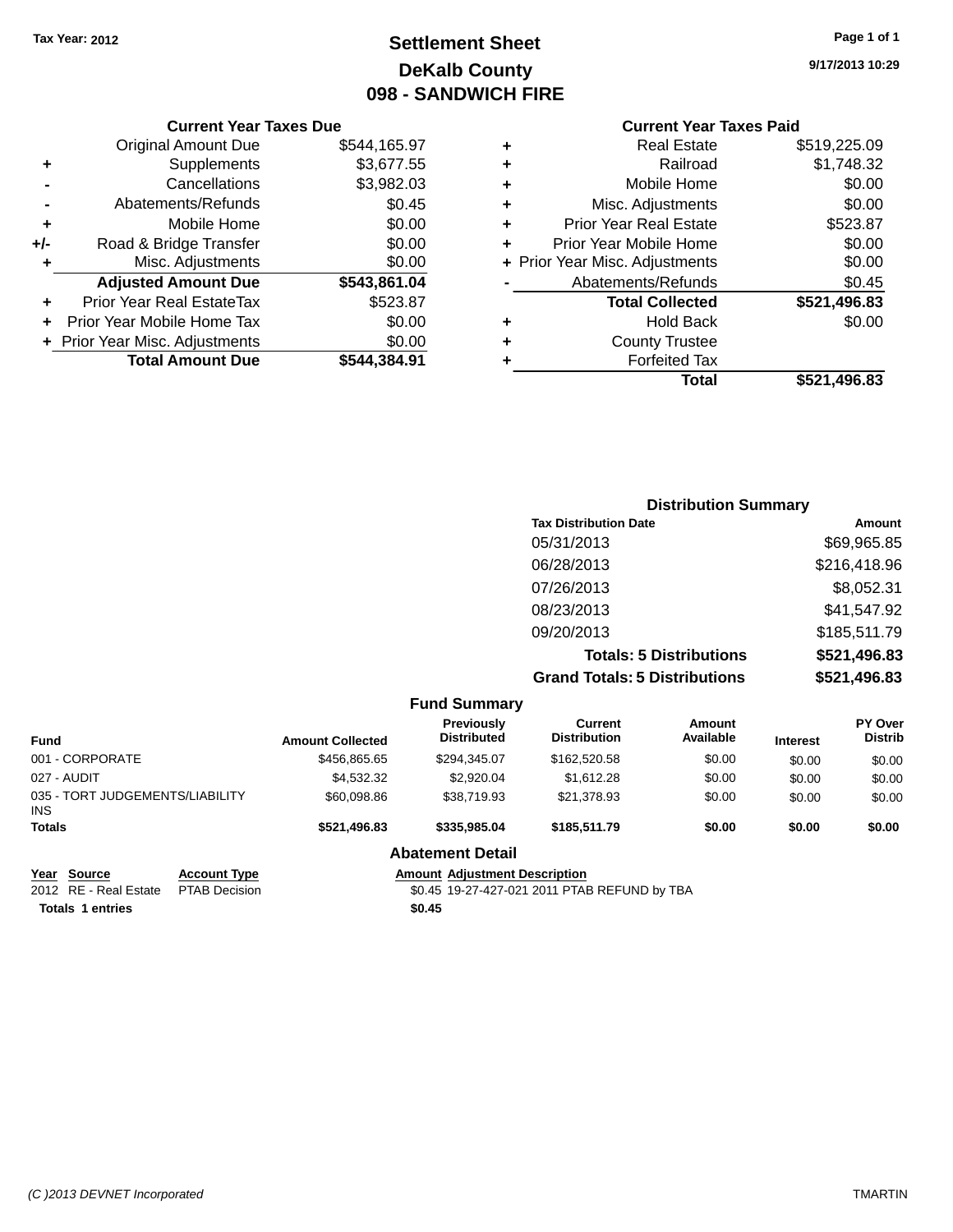### **Settlement Sheet Tax Year: 2012 Page 1 of 1 DeKalb County 099 - SHABBONA FIRE**

**9/17/2013 10:29**

### **Current Year Taxes Paid**

|     | <b>Current Year Taxes Due</b>  |              |
|-----|--------------------------------|--------------|
|     | <b>Original Amount Due</b>     | \$177,849.14 |
| ٠   | Supplements                    | \$520.65     |
|     | Cancellations                  | \$617.36     |
|     | Abatements/Refunds             | \$4.72       |
| ٠   | Mobile Home                    | \$0.00       |
| +/- | Road & Bridge Transfer         | \$0.00       |
|     | Misc. Adjustments              | \$45.50      |
|     | <b>Adjusted Amount Due</b>     | \$177,793.21 |
| ٠   | Prior Year Real EstateTax      | (\$313.42)   |
|     | Prior Year Mobile Home Tax     | \$0.00       |
|     | + Prior Year Misc. Adjustments | \$0.00       |
|     | <b>Total Amount Due</b>        | \$177,479.79 |
|     |                                |              |

|   | <b>Real Estate</b>             | \$171,932.51 |
|---|--------------------------------|--------------|
| ٠ | Railroad                       | \$4,011.38   |
| ٠ | Mobile Home                    | \$0.00       |
| ٠ | Misc. Adjustments              | \$45.50      |
| ٠ | <b>Prior Year Real Estate</b>  | (\$313.42)   |
| ٠ | Prior Year Mobile Home         | \$0.00       |
|   | + Prior Year Misc. Adjustments | \$0.00       |
|   | Abatements/Refunds             | \$4.72       |
|   | <b>Total Collected</b>         | \$175,671.25 |
| ٠ | Hold Back                      | \$0.00       |
| ٠ | <b>County Trustee</b>          |              |
| ٠ | <b>Forfeited Tax</b>           |              |
|   | Total                          | \$175,671.25 |
|   |                                |              |

| <b>Distribution Summary</b>          |              |
|--------------------------------------|--------------|
| <b>Tax Distribution Date</b>         | Amount       |
| 05/31/2013                           | \$15,862.17  |
| 06/28/2013                           | \$83,410.40  |
| 07/26/2013                           | \$1,587.26   |
| 08/23/2013                           | \$6,702.68   |
| 09/20/2013                           | \$68,108.74  |
| <b>Totals: 5 Distributions</b>       | \$175,671.25 |
| <b>Grand Totals: 5 Distributions</b> | \$175,671.25 |

|                                         |                      |                         | <b>Fund Summary</b>                    |                                |                     |                 |                                  |
|-----------------------------------------|----------------------|-------------------------|----------------------------------------|--------------------------------|---------------------|-----------------|----------------------------------|
| <b>Fund</b>                             |                      | <b>Amount Collected</b> | Previously<br><b>Distributed</b>       | Current<br><b>Distribution</b> | Amount<br>Available | <b>Interest</b> | <b>PY Over</b><br><b>Distrib</b> |
| 001 - CORPORATE                         |                      | \$120,783.98            | \$73,955.34                            | \$46,828.64                    | \$0.00              | \$0.00          | \$0.00                           |
| 035 - TORT JUDGEMENTS/LIABILITY<br>INS. |                      | \$23,987.04             | \$14,687.13                            | \$9,299.91                     | \$0.00              | \$0.00          | \$0.00                           |
| 064 - AMBULANCE                         |                      | \$30,900.23             | \$18,920.04                            | \$11,980.19                    | \$0.00              | \$0.00          | \$0.00                           |
| <b>Totals</b>                           |                      | \$175,671.25            | \$107,562.51                           | \$68,108.74                    | \$0.00              | \$0.00          | \$0.00                           |
|                                         |                      |                         | <b>Miscellaneous Adjustment Detail</b> |                                |                     |                 |                                  |
| Source<br>Year                          | <b>Account Type</b>  |                         | <b>Amount Adiustment Description</b>   |                                |                     |                 |                                  |
| RE - Real Estate<br>2012                | Paymt In Lieu of Tax |                         | \$45.50 SEQUOYA APTS by TBA            |                                |                     |                 |                                  |
| <b>Totals 1 entries</b>                 |                      |                         | \$45.50                                |                                |                     |                 |                                  |
|                                         |                      |                         | <b>Abatement Detail</b>                |                                |                     |                 |                                  |
| Year Source                             | <b>Account Type</b>  |                         | <b>Amount Adiustment Description</b>   |                                |                     |                 |                                  |

**<u>Year Source</u>**<br> **Account Adding Adding Adding Description** \$0.41 13-15-176-011 PTAB REFUND by TBA 2012 RE - Real Estate PTAB Decision \$4.31 13-15-327-010 2011 PTAB REFUND by TBA **Totals 2 entries \$4.72**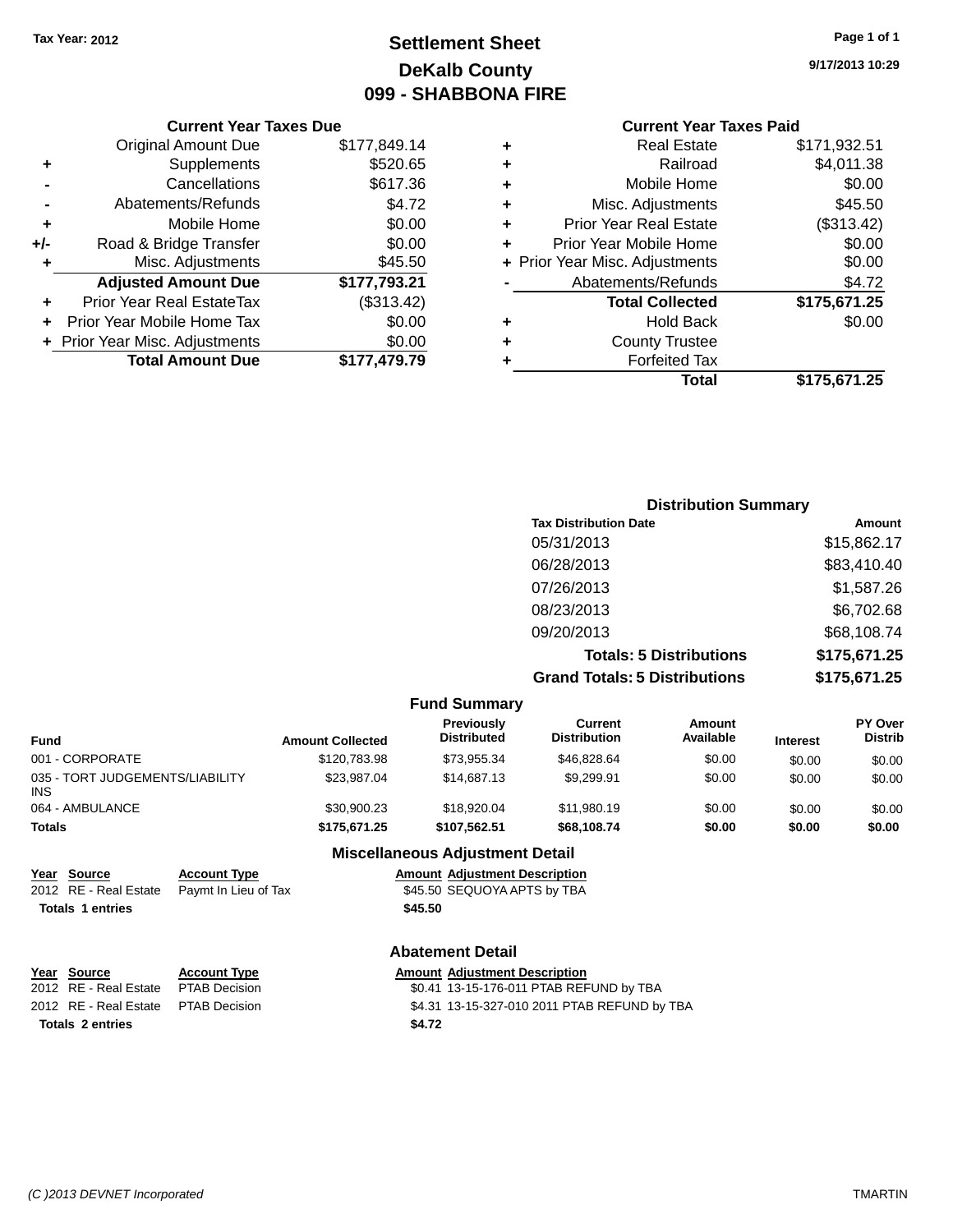### **Settlement Sheet Tax Year: 2012 Page 1 of 1 DeKalb County 100 - SOMONAUK FIRE**

**9/17/2013 10:29**

|     | <b>Current Year Taxes Due</b>  |              |  |  |  |
|-----|--------------------------------|--------------|--|--|--|
|     | <b>Original Amount Due</b>     | \$249,207.65 |  |  |  |
| ٠   | Supplements                    | \$1,785.71   |  |  |  |
|     | Cancellations                  | \$1,981.70   |  |  |  |
|     | Abatements/Refunds             | \$0.00       |  |  |  |
| ٠   | Mobile Home                    | \$0.00       |  |  |  |
| +/- | Road & Bridge Transfer         | \$0.00       |  |  |  |
| ٠   | Misc. Adjustments              | \$0.00       |  |  |  |
|     | <b>Adjusted Amount Due</b>     | \$249,011.66 |  |  |  |
| ٠   | Prior Year Real EstateTax      | \$0.00       |  |  |  |
| ÷   | Prior Year Mobile Home Tax     | \$0.00       |  |  |  |
|     | + Prior Year Misc. Adjustments | \$0.00       |  |  |  |
|     | <b>Total Amount Due</b>        | \$249,011.66 |  |  |  |
|     |                                |              |  |  |  |

| ٠ | <b>Real Estate</b>             | \$235,993.35 |
|---|--------------------------------|--------------|
| ٠ | Railroad                       | \$3,574.02   |
| ٠ | Mobile Home                    | \$0.00       |
| ٠ | Misc. Adjustments              | \$0.00       |
| ٠ | <b>Prior Year Real Estate</b>  | \$0.00       |
| ÷ | Prior Year Mobile Home         | \$0.00       |
|   | + Prior Year Misc. Adjustments | \$0.00       |
|   | Abatements/Refunds             | \$0.00       |
|   | <b>Total Collected</b>         | \$239,567.37 |
| ٠ | <b>Hold Back</b>               | \$0.00       |
| ٠ | <b>County Trustee</b>          |              |
| ÷ | <b>Forfeited Tax</b>           |              |
|   | Total                          | \$239,567.37 |

| <b>Distribution Summary</b>          |              |  |
|--------------------------------------|--------------|--|
| <b>Tax Distribution Date</b>         | Amount       |  |
| 05/31/2013                           | \$33,981.70  |  |
| 06/28/2013                           | \$103,016.09 |  |
| 07/26/2013                           | \$1,617.17   |  |
| 08/23/2013                           | \$16,064.66  |  |
| 09/20/2013                           | \$84,887.75  |  |
| <b>Totals: 5 Distributions</b>       | \$239,567.37 |  |
| <b>Grand Totals: 5 Distributions</b> | \$239,567.37 |  |

| <b>Fund Summary</b> |                         |                                  |                                |                     |                 |                           |
|---------------------|-------------------------|----------------------------------|--------------------------------|---------------------|-----------------|---------------------------|
| <b>Fund</b>         | <b>Amount Collected</b> | Previously<br><b>Distributed</b> | Current<br><b>Distribution</b> | Amount<br>Available | <b>Interest</b> | PY Over<br><b>Distrib</b> |
| 001 - CORPORATE     | \$126,883.49            | \$81,923.89                      | \$44,959.60                    | \$0.00              | \$0.00          | \$0.00                    |
| 064 - AMBULANCE     | \$112,683.88            | \$72,755.73                      | \$39,928.15                    | \$0.00              | \$0.00          | \$0.00                    |
| <b>Totals</b>       | \$239,567.37            | \$154,679.62                     | \$84,887.75                    | \$0.00              | \$0.00          | \$0.00                    |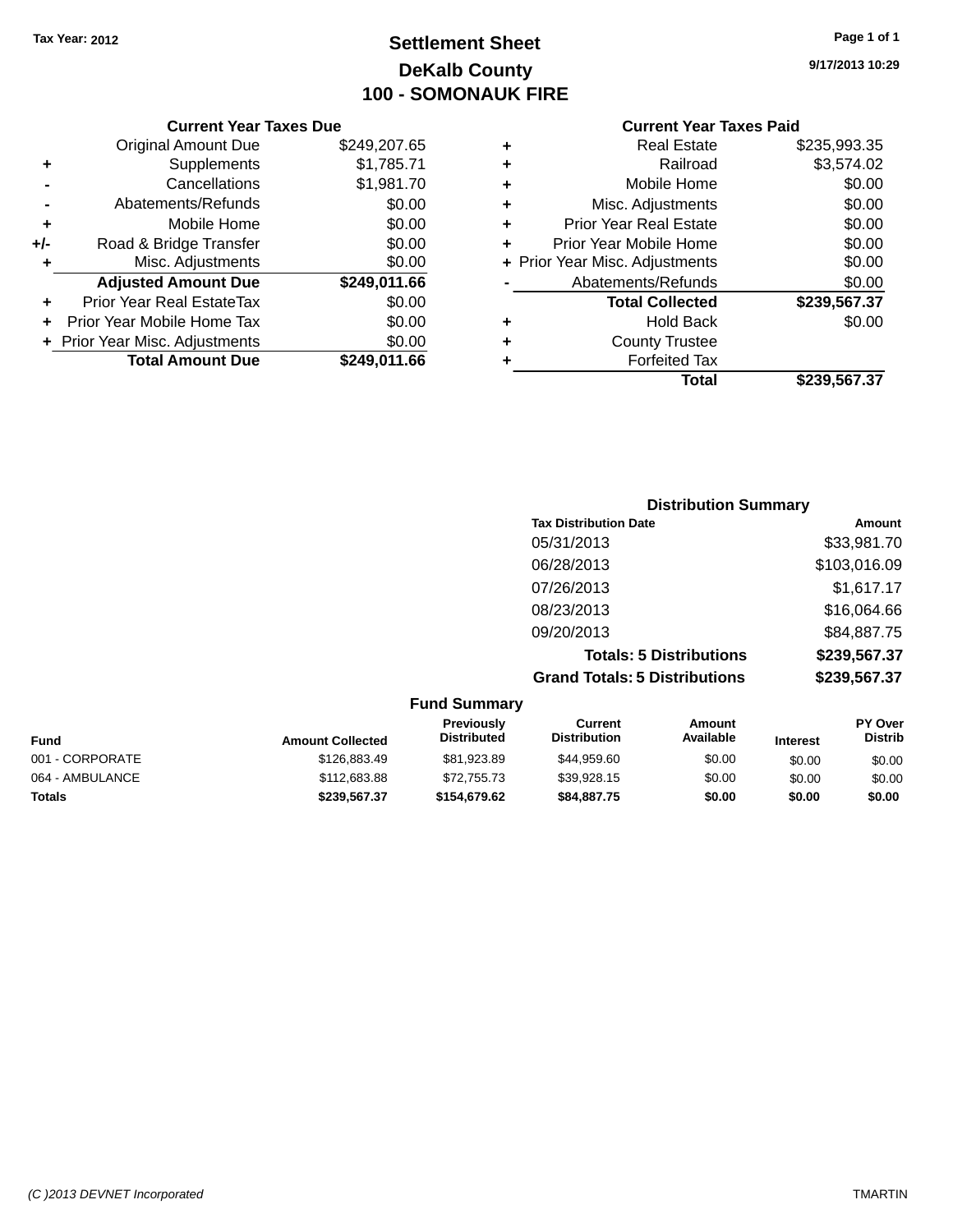### **Settlement Sheet Tax Year: 2012 Page 1 of 1 DeKalb County 101 - SYCAMORE FIRE**

**9/17/2013 10:29**

#### **Current Year Taxes Due**

|     | <b>Original Amount Due</b>       | \$320,797.06 |
|-----|----------------------------------|--------------|
| ٠   | Supplements                      | \$2,222.45   |
|     | Cancellations                    | \$2,634.07   |
|     | Abatements/Refunds               | \$0.00       |
| ٠   | Mobile Home                      | \$0.00       |
| +/- | Road & Bridge Transfer           | \$0.00       |
| ٠   | Misc. Adjustments                | \$0.00       |
|     | <b>Adjusted Amount Due</b>       | \$320,385.44 |
| ÷   | <b>Prior Year Real EstateTax</b> | \$0.00       |
|     | Prior Year Mobile Home Tax       | \$0.00       |
|     | + Prior Year Misc. Adjustments   | \$0.00       |
|     | <b>Total Amount Due</b>          | \$320,385.44 |

|   | Total                          | \$313,226.24 |
|---|--------------------------------|--------------|
| ٠ | <b>Forfeited Tax</b>           |              |
| ٠ | <b>County Trustee</b>          |              |
| ٠ | Hold Back                      | \$0.00       |
|   | <b>Total Collected</b>         | \$313,226.24 |
|   | Abatements/Refunds             | \$0.00       |
|   | + Prior Year Misc. Adjustments | \$0.00       |
| ٠ | Prior Year Mobile Home         | \$0.00       |
| ٠ | <b>Prior Year Real Estate</b>  | \$0.00       |
| ٠ | Misc. Adjustments              | \$0.00       |
| ٠ | Mobile Home                    | \$0.00       |
| ٠ | Railroad                       | \$0.00       |
|   | <b>Real Estate</b>             | \$313,226.24 |

| <b>Distribution Summary</b>          |              |  |
|--------------------------------------|--------------|--|
| <b>Tax Distribution Date</b>         | Amount       |  |
| 05/31/2013                           | \$37,650.23  |  |
| 06/28/2013                           | \$134,765.78 |  |
| 07/26/2013                           | \$3,328.29   |  |
| 08/23/2013                           | \$21,402.48  |  |
| 09/20/2013                           | \$116,079.46 |  |
| <b>Totals: 5 Distributions</b>       | \$313,226.24 |  |
| <b>Grand Totals: 5 Distributions</b> | \$313,226.24 |  |

| <b>Fund Summary</b> |                         |                                  |                                |                     |                 |                           |
|---------------------|-------------------------|----------------------------------|--------------------------------|---------------------|-----------------|---------------------------|
| Fund                | <b>Amount Collected</b> | Previously<br><b>Distributed</b> | Current<br><b>Distribution</b> | Amount<br>Available | <b>Interest</b> | PY Over<br><b>Distrib</b> |
| 001 - CORPORATE     | \$155,460.75            | \$97,848.08                      | \$57,612.67                    | \$0.00              | \$0.00          | \$0.00                    |
| 064 - AMBULANCE     | \$157,765.49            | \$99,298.70                      | \$58,466.79                    | \$0.00              | \$0.00          | \$0.00                    |
| <b>Totals</b>       | \$313,226.24            | \$197,146.78                     | \$116.079.46                   | \$0.00              | \$0.00          | \$0.00                    |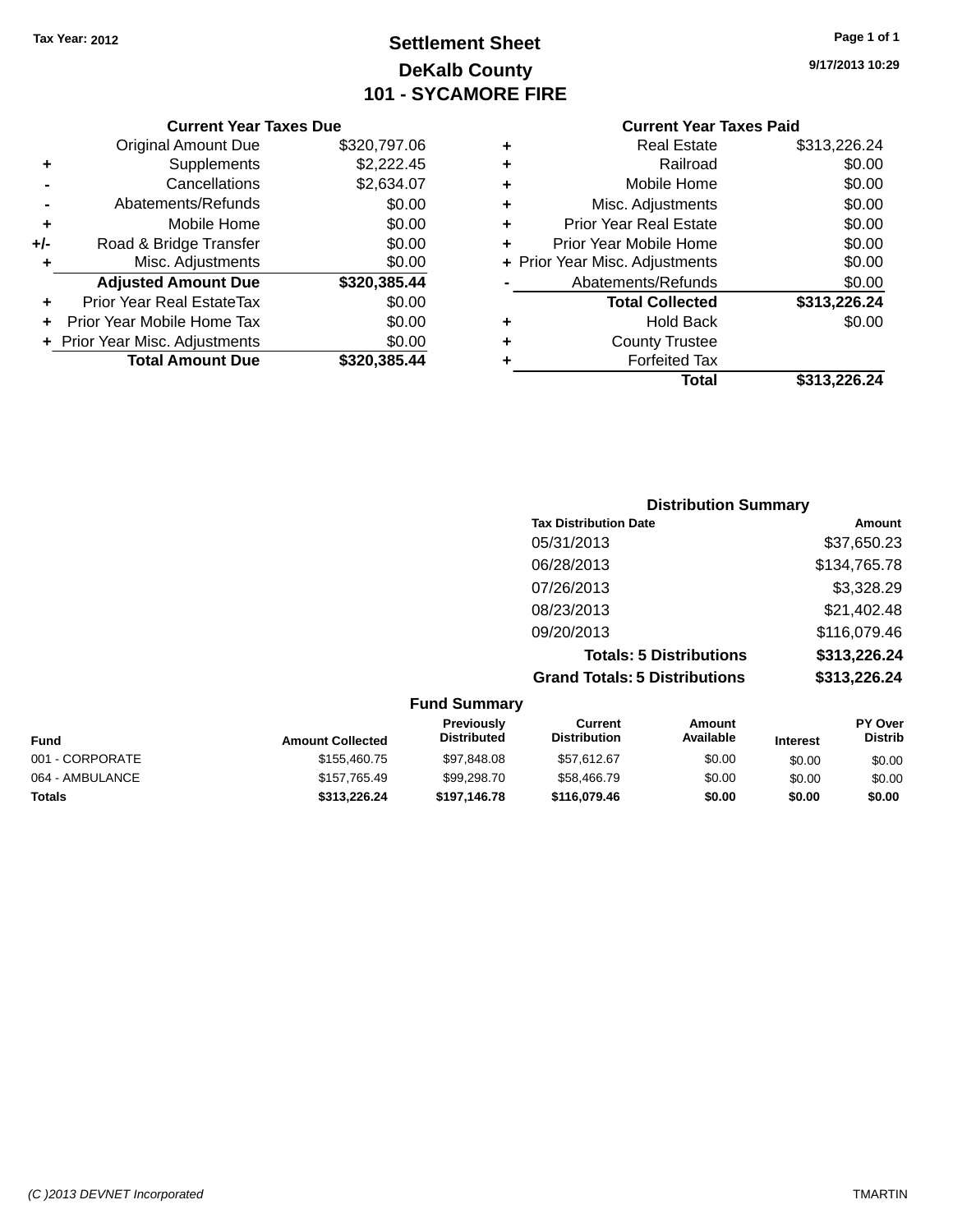### **Settlement Sheet Tax Year: 2012 Page 1 of 1 DeKalb County 102 - WATERMAN FIRE**

**9/17/2013 10:29**

| \$140,878.06<br><b>Original Amount Due</b><br>\$628.77<br>Supplements<br>Cancellations<br>\$685.69<br>\$0.00<br>Abatements/Refunds<br>\$0.00<br>Mobile Home<br>\$0.00<br>Road & Bridge Transfer<br>\$0.00<br>Misc. Adjustments |     |
|--------------------------------------------------------------------------------------------------------------------------------------------------------------------------------------------------------------------------------|-----|
|                                                                                                                                                                                                                                |     |
|                                                                                                                                                                                                                                | ٠   |
|                                                                                                                                                                                                                                |     |
|                                                                                                                                                                                                                                |     |
|                                                                                                                                                                                                                                | ٠   |
|                                                                                                                                                                                                                                | +/- |
|                                                                                                                                                                                                                                | ٠   |
| \$140,821.14<br><b>Adjusted Amount Due</b>                                                                                                                                                                                     |     |
| \$0.00<br>Prior Year Real EstateTax                                                                                                                                                                                            | ٠   |
| \$0.00<br>Prior Year Mobile Home Tax                                                                                                                                                                                           |     |
| \$0.00<br>+ Prior Year Misc. Adjustments                                                                                                                                                                                       |     |
| <b>Total Amount Due</b><br>\$140,821.14                                                                                                                                                                                        |     |
|                                                                                                                                                                                                                                |     |

| ٠ | <b>Real Estate</b>             | \$134,820.24 |
|---|--------------------------------|--------------|
| ٠ | Railroad                       | \$2,142.48   |
| ٠ | Mobile Home                    | \$0.00       |
| ٠ | Misc. Adjustments              | \$0.00       |
| ٠ | <b>Prior Year Real Estate</b>  | \$0.00       |
| ٠ | Prior Year Mobile Home         | \$0.00       |
|   | + Prior Year Misc. Adjustments | \$0.00       |
|   | Abatements/Refunds             | \$0.00       |
|   | <b>Total Collected</b>         | \$136,962.72 |
| ٠ | <b>Hold Back</b>               | \$0.00       |
| ٠ | <b>County Trustee</b>          |              |
| ٠ | <b>Forfeited Tax</b>           |              |
|   | Total                          | \$136,962.72 |
|   |                                |              |

| <b>Distribution Summary</b>          |              |
|--------------------------------------|--------------|
| <b>Tax Distribution Date</b>         | Amount       |
| 05/31/2013                           | \$18,721.92  |
| 06/28/2013                           | \$56,515.85  |
| 07/26/2013                           | \$1,389.81   |
| 08/23/2013                           | \$5,234.03   |
| 09/20/2013                           | \$55,101.11  |
| <b>Totals: 5 Distributions</b>       | \$136,962.72 |
| <b>Grand Totals: 5 Distributions</b> | \$136,962.72 |

|                 |                         | <b>Fund Summary</b>              |                                |                     |                 |                    |
|-----------------|-------------------------|----------------------------------|--------------------------------|---------------------|-----------------|--------------------|
| Fund            | <b>Amount Collected</b> | Previously<br><b>Distributed</b> | Current<br><b>Distribution</b> | Amount<br>Available | <b>Interest</b> | PY Over<br>Distrib |
| 001 - CORPORATE | \$136,962.72            | \$81,861.61                      | \$55,101.11                    | \$0.00              | \$0.00          | \$0.00             |
| <b>Totals</b>   | \$136,962.72            | \$81.861.61                      | \$55.101.11                    | \$0.00              | \$0.00          | \$0.00             |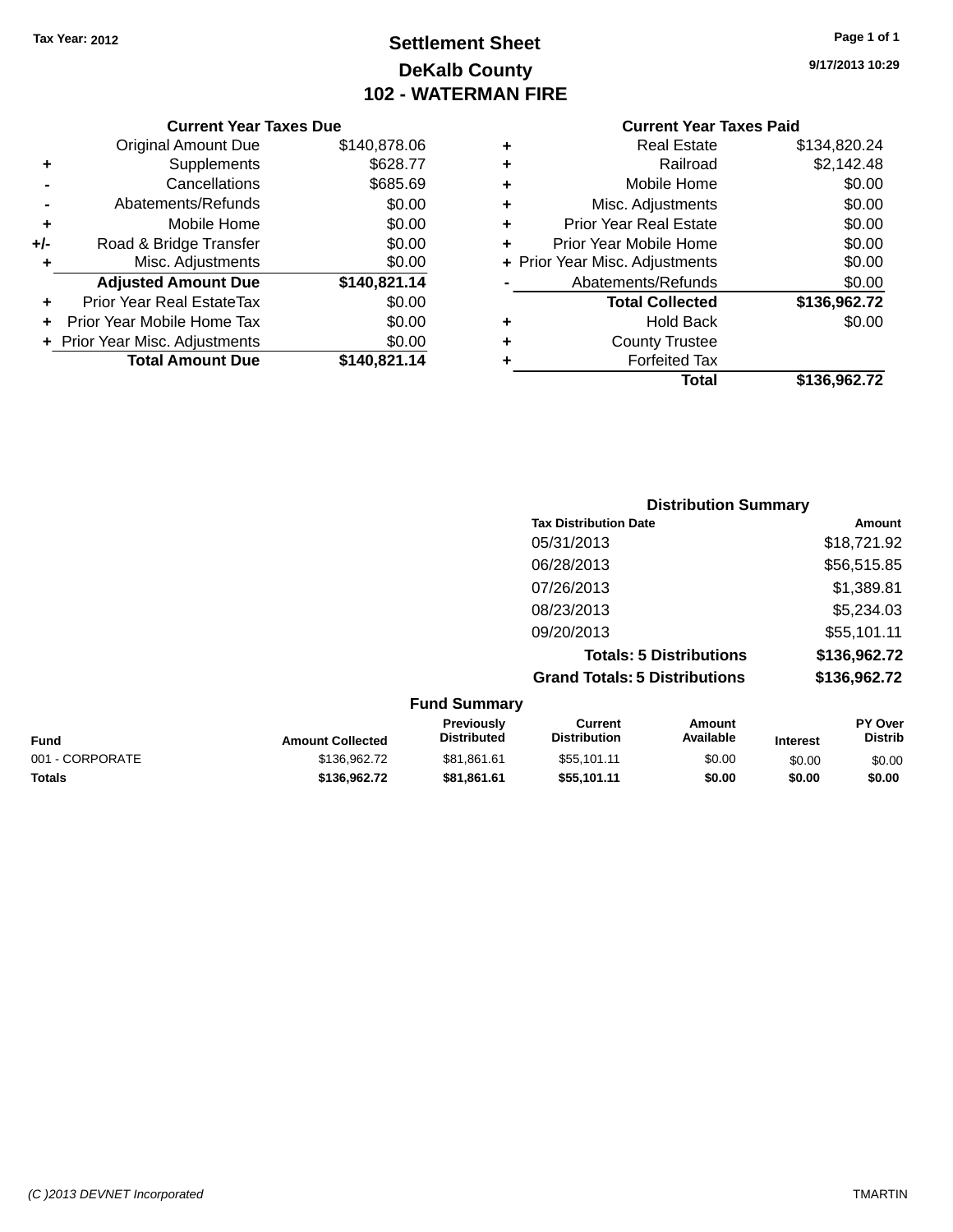### **Settlement Sheet Tax Year: 2012 Page 1 of 1 DeKalb County 103 - EARLVILLE LIBRARY DISTRICT**

**9/17/2013 10:29**

|     | <b>Current Year Taxes Due</b>  |            |
|-----|--------------------------------|------------|
|     | <b>Original Amount Due</b>     | \$4,032.90 |
| ٠   | Supplements                    | \$0.00     |
|     | Cancellations                  | \$0.00     |
|     | Abatements/Refunds             | \$0.00     |
| ٠   | Mobile Home                    | \$0.00     |
| +/- | Road & Bridge Transfer         | \$0.00     |
| ٠   | Misc. Adjustments              | \$0.00     |
|     | <b>Adjusted Amount Due</b>     | \$4,032.90 |
| ٠   | Prior Year Real EstateTax      | \$0.00     |
|     | Prior Year Mobile Home Tax     | \$0.00     |
|     | + Prior Year Misc. Adjustments | \$0.00     |
|     | <b>Total Amount Due</b>        | \$4.032.90 |
|     |                                |            |

| ٠ | <b>Real Estate</b>             | \$3,852.07 |
|---|--------------------------------|------------|
| ٠ | Railroad                       | \$0.00     |
| ٠ | Mobile Home                    | \$0.00     |
| ٠ | Misc. Adjustments              | \$0.00     |
| ٠ | <b>Prior Year Real Estate</b>  | \$0.00     |
|   | Prior Year Mobile Home         | \$0.00     |
|   | + Prior Year Misc. Adjustments | \$0.00     |
|   | Abatements/Refunds             | \$0.00     |
|   | <b>Total Collected</b>         | \$3,852.07 |
| ٠ | Hold Back                      | \$0.00     |
|   | <b>County Trustee</b>          |            |
| ٠ | <b>Forfeited Tax</b>           |            |
|   | Total                          | \$3,852.07 |
|   |                                |            |

| <b>Distribution Summary</b>          |            |
|--------------------------------------|------------|
| <b>Tax Distribution Date</b>         | Amount     |
| 05/31/2013                           | \$947.68   |
| 06/28/2013                           | \$1,451.41 |
| 08/23/2013                           | \$210.64   |
| 09/20/2013                           | \$1,242.34 |
| <b>Totals: 4 Distributions</b>       | \$3,852.07 |
| <b>Grand Totals: 4 Distributions</b> | \$3,852.07 |

| Fund Summary |  |
|--------------|--|
|--------------|--|

|                                                     |                         | <b>Previously</b>  | Current             | Amount    |                 | <b>PY Over</b> |
|-----------------------------------------------------|-------------------------|--------------------|---------------------|-----------|-----------------|----------------|
| <b>Fund</b>                                         | <b>Amount Collected</b> | <b>Distributed</b> | <b>Distribution</b> | Available | <b>Interest</b> | <b>Distrib</b> |
| 001 - CORPORATE                                     | \$2,244.46              | \$1,520.60         | \$723.86            | \$0.00    | \$0.00          | \$0.00         |
| 004 - OPERATIONS & MAINTENANCE                      | \$299.26                | \$202.74           | \$96.52             | \$0.00    | \$0.00          | \$0.00         |
| 027 - AUDIT                                         | \$73.76                 | \$49.97            | \$23.79             | \$0.00    | \$0.00          | \$0.00         |
| 031 - WORKING CASH                                  | \$0.00                  | \$0.00             | \$0.00              | \$0.00    | \$0.00          | \$0.00         |
| 035 - TORT JUDGMENTS, LIABILITY<br><b>INSURANCE</b> | \$947.45                | \$641.89           | \$305.56            | \$0.00    | \$0.00          | \$0.00         |
| 047 - SOCIAL SECURITY                               | \$287.14                | \$194.53           | \$92.61             | \$0.00    | \$0.00          | \$0.00         |
| Totals                                              | \$3,852.07              | \$2,609.73         | \$1,242.34          | \$0.00    | \$0.00          | \$0.00         |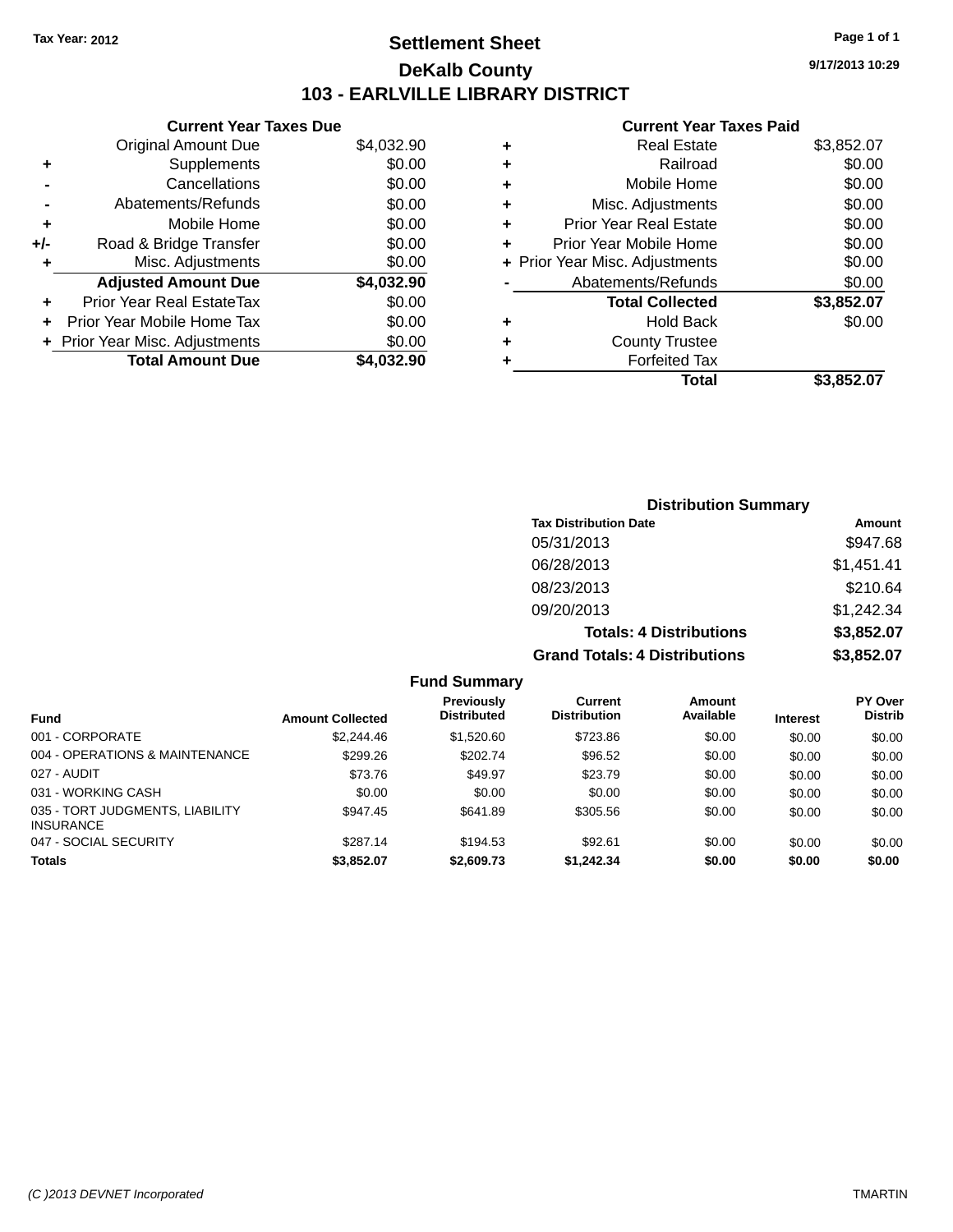### **Settlement Sheet Tax Year: 2012 Page 1 of 2 DeKalb County 110 - DEKALB PARK**

**Current Year Taxes Due**

|     | + Prior Year Misc. Adjustments | \$3.07         |
|-----|--------------------------------|----------------|
|     | Prior Year Mobile Home Tax     | \$0.00         |
|     | Prior Year Real EstateTax      | \$533.78       |
|     | <b>Adjusted Amount Due</b>     | \$3,540,086.24 |
| ٠   | Misc. Adjustments              | \$842.26       |
| +/- | Road & Bridge Transfer         | \$0.00         |
| ٠   | Mobile Home                    | \$0.00         |
|     | Abatements/Refunds             | \$0.64         |
|     | Cancellations                  | \$149,044.22   |
| ٠   | Supplements                    | \$75,319.12    |
|     | <b>Original Amount Due</b>     | \$3,612,969.72 |
|     |                                |                |

### **Current Year Taxes Paid**

| ٠ | <b>Real Estate</b>             | \$3,435,338.62 |
|---|--------------------------------|----------------|
| ٠ | Railroad                       | \$8,447.24     |
| ٠ | Mobile Home                    | \$0.00         |
| ٠ | Misc. Adjustments              | \$842.26       |
| ٠ | <b>Prior Year Real Estate</b>  | \$533.78       |
| ٠ | Prior Year Mobile Home         | \$0.00         |
|   | + Prior Year Misc. Adjustments | \$3.07         |
|   | Abatements/Refunds             | \$0.64         |
|   | <b>Total Collected</b>         | \$3,445,164.33 |
| ٠ | Hold Back                      | \$0.00         |
| ٠ | <b>County Trustee</b>          |                |
| ٠ | <b>Forfeited Tax</b>           |                |
|   | Total                          | \$3,445,164.33 |
|   |                                |                |

| <b>Distribution Summary</b>    |                |
|--------------------------------|----------------|
| <b>Tax Distribution Date</b>   | Amount         |
| 05/31/2013                     | \$373,226.54   |
| 06/28/2013                     | \$1,439,065.19 |
| 07/26/2013                     | \$34,601.03    |
| 08/23/2013                     | \$222,942.74   |
| 09/20/2013                     | \$1,375,328.83 |
| <b>Totals: 5 Distributions</b> | \$3,445,164.33 |
|                                |                |

**Grand Totals: 5 Distributions \$3,445,164.33**

| als: 5 Distributi |  |
|-------------------|--|
|-------------------|--|

|                                         |                         | <b>Fund Summary</b>              |                                       |                     |                 |                           |
|-----------------------------------------|-------------------------|----------------------------------|---------------------------------------|---------------------|-----------------|---------------------------|
| <b>Fund</b>                             | <b>Amount Collected</b> | Previously<br><b>Distributed</b> | <b>Current</b><br><b>Distribution</b> | Amount<br>Available | <b>Interest</b> | PY Over<br><b>Distrib</b> |
| 001 - CORPORATE                         | \$928,940.31            | \$558,102.12                     | \$370,838.19                          | \$0.00              | \$0.00          | \$0.00                    |
| 003 - BONDS AND INTEREST                | \$1,130,017.33          | \$678,908.11                     | \$451,109.22                          | \$0.00              | \$0.00          | \$0.00                    |
| 005 - I. M. R. F.                       | \$238,312.36            | \$143,176.74                     | \$95,135.62                           | \$0.00              | \$0.00          | \$0.00                    |
| 027 - AUDIT                             | \$25,535.58             | \$15,341.64                      | \$10,193.94                           | \$0.00              | \$0.00          | \$0.00                    |
| 035 - TORT JUDGEMENTS/LIABILITY<br>INS. | \$71,556.07             | \$42,990.49                      | \$28,565.58                           | \$0.00              | \$0.00          | \$0.00                    |
| 047 - SOCIAL SECURITY                   | \$175,389.86            | \$105,373.25                     | \$70,016.61                           | \$0.00              | \$0.00          | \$0.00                    |
| 060 - UNEMPLOYMENT INSURANCE            | \$57,255.18             | \$34,398.59                      | \$22,856.59                           | \$0.00              | \$0.00          | \$0.00                    |
| 062 - WORKERS COMPENSATION              | \$47.701.74             | \$28,658.94                      | \$19,042.80                           | \$0.00              | \$0.00          | \$0.00                    |
| 122 - RECREATION                        | \$435,561.80            | \$261,683.10                     | \$173,878.70                          | \$0.00              | \$0.00          | \$0.00                    |
| 123 - AQUARIUM AND MUSEUM               | \$130,595.86            | \$78,461.28                      | \$52,134.58                           | \$0.00              | \$0.00          | \$0.00                    |
| 126 - REC PROGRAMS/HANDICAPPED          | \$204,298.24            | \$122,741.24                     | \$81,557.00                           | \$0.00              | \$0.00          | \$0.00                    |
| Totals                                  | \$3,445,164.33          | \$2,069,835.50                   | \$1,375,328.83                        | \$0.00              | \$0.00          | \$0.00                    |

### **Miscellaneous Adjustment Detail**

**Abatement Detail**

| Year Source             | <b>Account Type</b>                        | <b>Amount Adjustment Description</b>                        |
|-------------------------|--------------------------------------------|-------------------------------------------------------------|
| 2011 RE - Real Estate   | Back Tax Collected                         | \$3.07 DEK UNIVERSITY DEVEL REDEMPTION 08-16-100-009 by TBA |
|                         | 2012 RE - Real Estate Paymt In Lieu of Tax | \$842.26 DEKALB UNITS by TBA                                |
| <b>Totals 2 entries</b> |                                            | \$845.33                                                    |

\$0.28 08-12-451-008 PTAB REFUND by TBA

**<u>Year Source</u> <b>Account Type Amount Adjustment Description**<br>2012 RE - Real Estate PTAB Decision **Amount 1998** 08-12-451-008 PTAB REF

2012 RE - Real Estate PTAB Decision \$0.24 08-12-451-012 PTAB REFUND by TBA

*(C )2013 DEVNET Incorporated* TMARTIN

**INS**<br>047

**9/17/2013 10:29**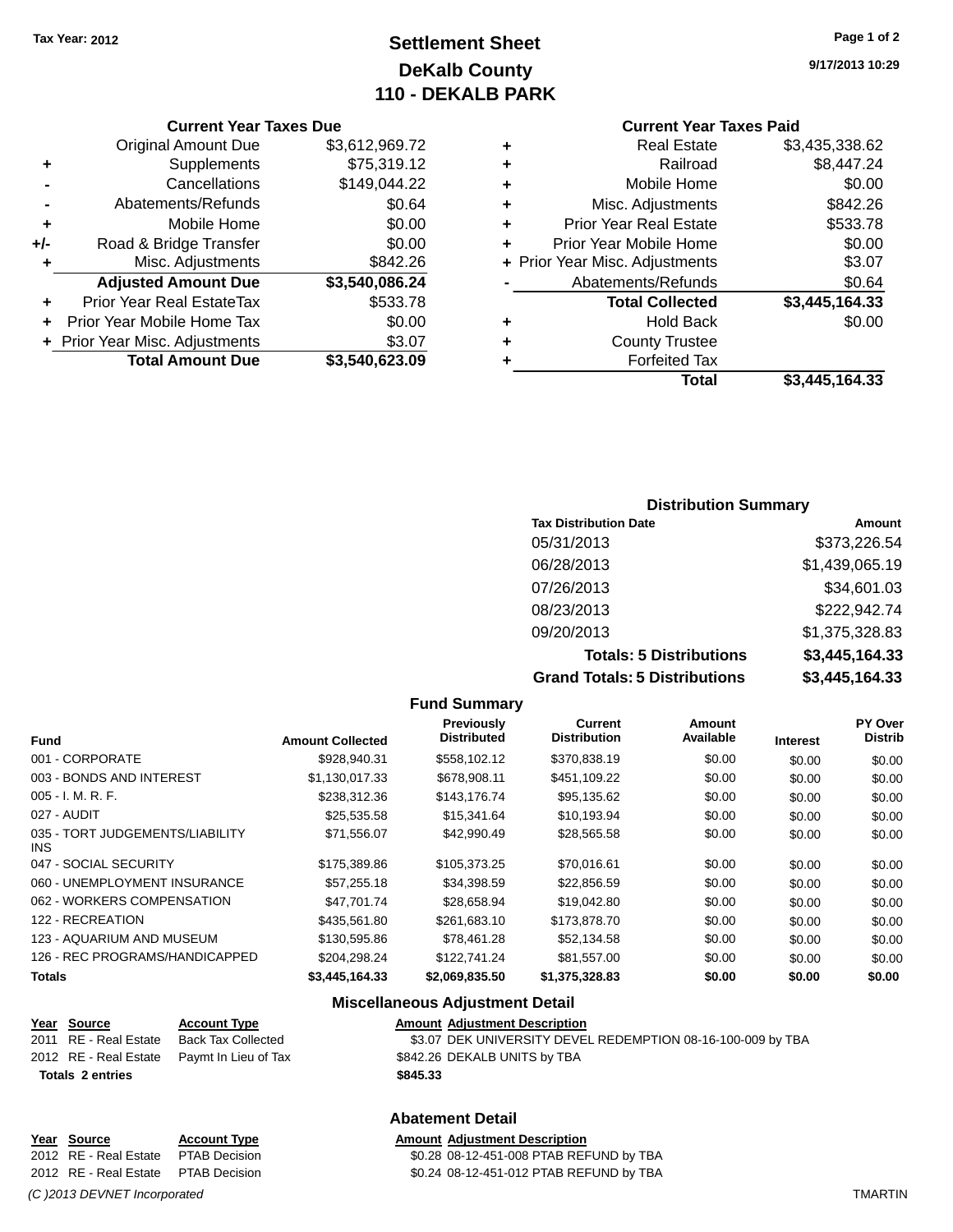## **Settlement Sheet Tax Year: 2012 Page 2 of 2 DeKalb County**

**Abatement Detail**

**Year Source Account Type Anneurs Amount Adjustment Description**<br>
2012 RE - Real Estate PTAB Decision **Amount 2012** 08-12-451-013 PTAB REF \$0.12 08-12-451-013 PTAB REFUND by TBA **9/17/2013 10:29**

**Totals 3 entries \$0.64**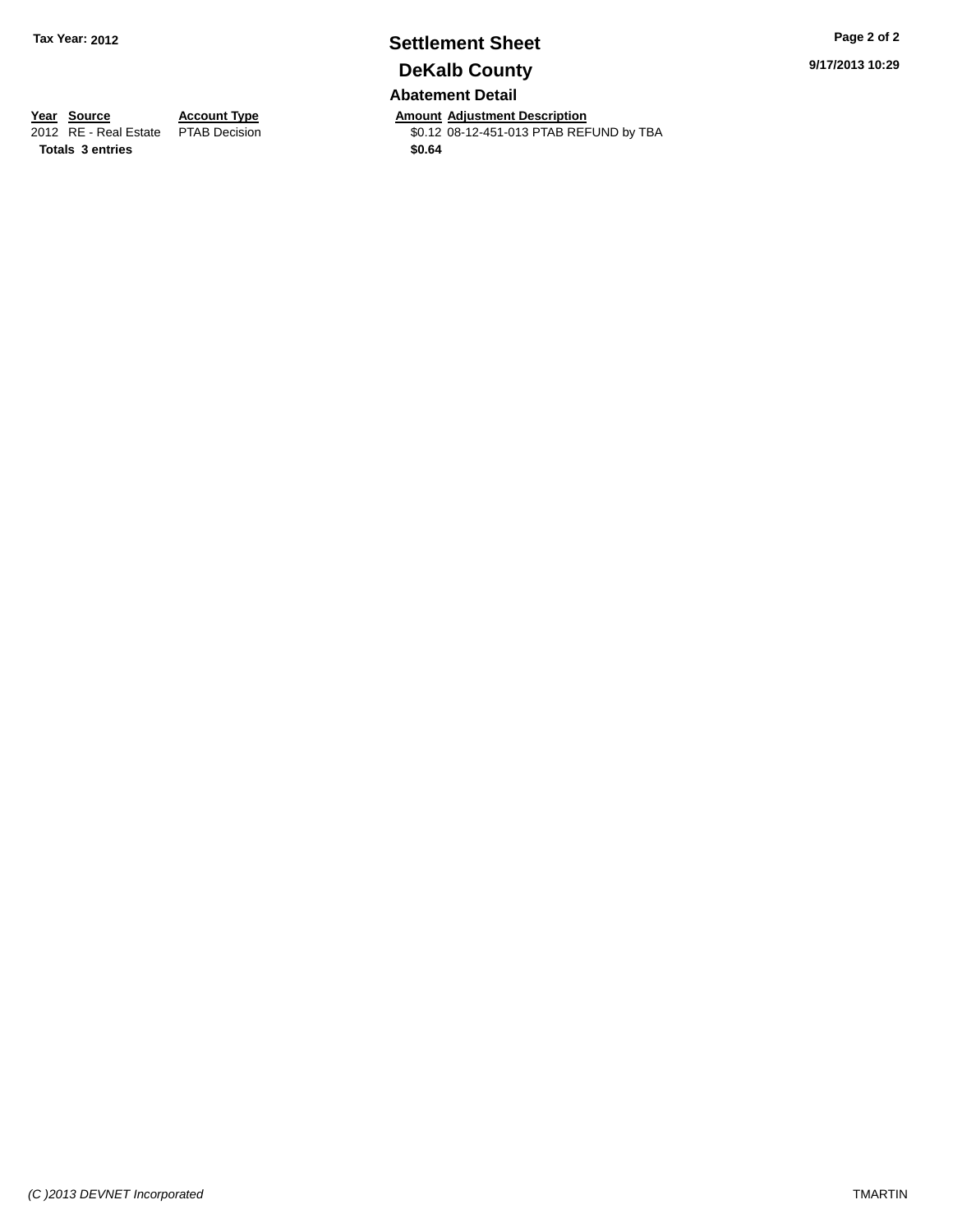### **Settlement Sheet Tax Year: 2012 Page 1 of 1 DeKalb County 111 - FRANKLIN TWP PARK**

**9/17/2013 10:29**

#### **Current Year Taxes Paid**

| <b>Current Year Taxes Due</b> |                                           |             |  |  |  |
|-------------------------------|-------------------------------------------|-------------|--|--|--|
|                               | <b>Original Amount Due</b><br>\$38,826.47 |             |  |  |  |
| ٠                             | Supplements                               | \$230.92    |  |  |  |
|                               | Cancellations                             | \$263.82    |  |  |  |
|                               | Abatements/Refunds                        | \$0.57      |  |  |  |
| ٠                             | Mobile Home                               | \$0.00      |  |  |  |
| +/-                           | Road & Bridge Transfer                    | \$0.00      |  |  |  |
| ٠                             | Misc. Adjustments                         | \$0.00      |  |  |  |
|                               | <b>Adjusted Amount Due</b>                | \$38,793.00 |  |  |  |
| ٠                             | Prior Year Real EstateTax                 | (\$11.74)   |  |  |  |
|                               | Prior Year Mobile Home Tax                | \$0.00      |  |  |  |
|                               | + Prior Year Misc. Adjustments            | \$0.00      |  |  |  |
|                               | <b>Total Amount Due</b>                   | \$38.781.26 |  |  |  |
|                               |                                           |             |  |  |  |

|   | Real Estate                    | \$37,237.25 |
|---|--------------------------------|-------------|
| ٠ | Railroad                       | \$382.50    |
| ٠ | Mobile Home                    | \$0.00      |
| ٠ | Misc. Adjustments              | \$0.00      |
| ٠ | <b>Prior Year Real Estate</b>  | (\$11.74)   |
| ٠ | Prior Year Mobile Home         | \$0.00      |
|   | + Prior Year Misc. Adjustments | \$0.00      |
|   | Abatements/Refunds             | \$0.57      |
|   | <b>Total Collected</b>         | \$37,607.44 |
| ٠ | <b>Hold Back</b>               | \$0.00      |
| ٠ | <b>County Trustee</b>          |             |
| ٠ | <b>Forfeited Tax</b>           |             |
|   | Total                          | \$37,607.44 |
|   |                                |             |

| <b>Distribution Summary</b>          |             |  |
|--------------------------------------|-------------|--|
| <b>Tax Distribution Date</b>         | Amount      |  |
| 05/31/2013                           | \$5,107.54  |  |
| 06/28/2013                           | \$15,320.84 |  |
| 07/26/2013                           | \$605.80    |  |
| 08/23/2013                           | \$2,788.02  |  |
| 09/20/2013                           | \$13,785.24 |  |
| <b>Totals: 5 Distributions</b>       | \$37,607.44 |  |
| <b>Grand Totals: 5 Distributions</b> | \$37,607.44 |  |

|                                               |                     |                         | <b>Fund Summary</b>                     |                                |                     |                 |                                  |
|-----------------------------------------------|---------------------|-------------------------|-----------------------------------------|--------------------------------|---------------------|-----------------|----------------------------------|
| <b>Fund</b>                                   |                     | <b>Amount Collected</b> | <b>Previously</b><br><b>Distributed</b> | Current<br><b>Distribution</b> | Amount<br>Available | <b>Interest</b> | <b>PY Over</b><br><b>Distrib</b> |
| 001 - CORPORATE                               |                     | \$35.228.47             | \$22,315.26                             | \$12.913.21                    | \$0.00              | \$0.00          | \$0.00                           |
| 035 - TORT JUDGEMENTS/LIABILITY<br><b>INS</b> |                     | \$2.378.97              | \$1,506.94                              | \$872.03                       | \$0.00              | \$0.00          | \$0.00                           |
| <b>Totals</b>                                 |                     | \$37.607.44             | \$23,822,20                             | \$13,785,24                    | \$0.00              | \$0.00          | \$0.00                           |
|                                               |                     |                         | <b>Abatement Detail</b>                 |                                |                     |                 |                                  |
| Year Source                                   | <b>Account Type</b> |                         | <b>Amount Adjustment Description</b>    |                                |                     |                 |                                  |

**<u>Year Source</u>**<br> **PTAB Decision Totals 2 entries \$0.57**

\$0.11 01-26-475-004 2011 PTAB REFUND by TBA 2012 RE - Real Estate PTAB Decision \$0.46 PTAB REFUND 01-25-200-009 by TBA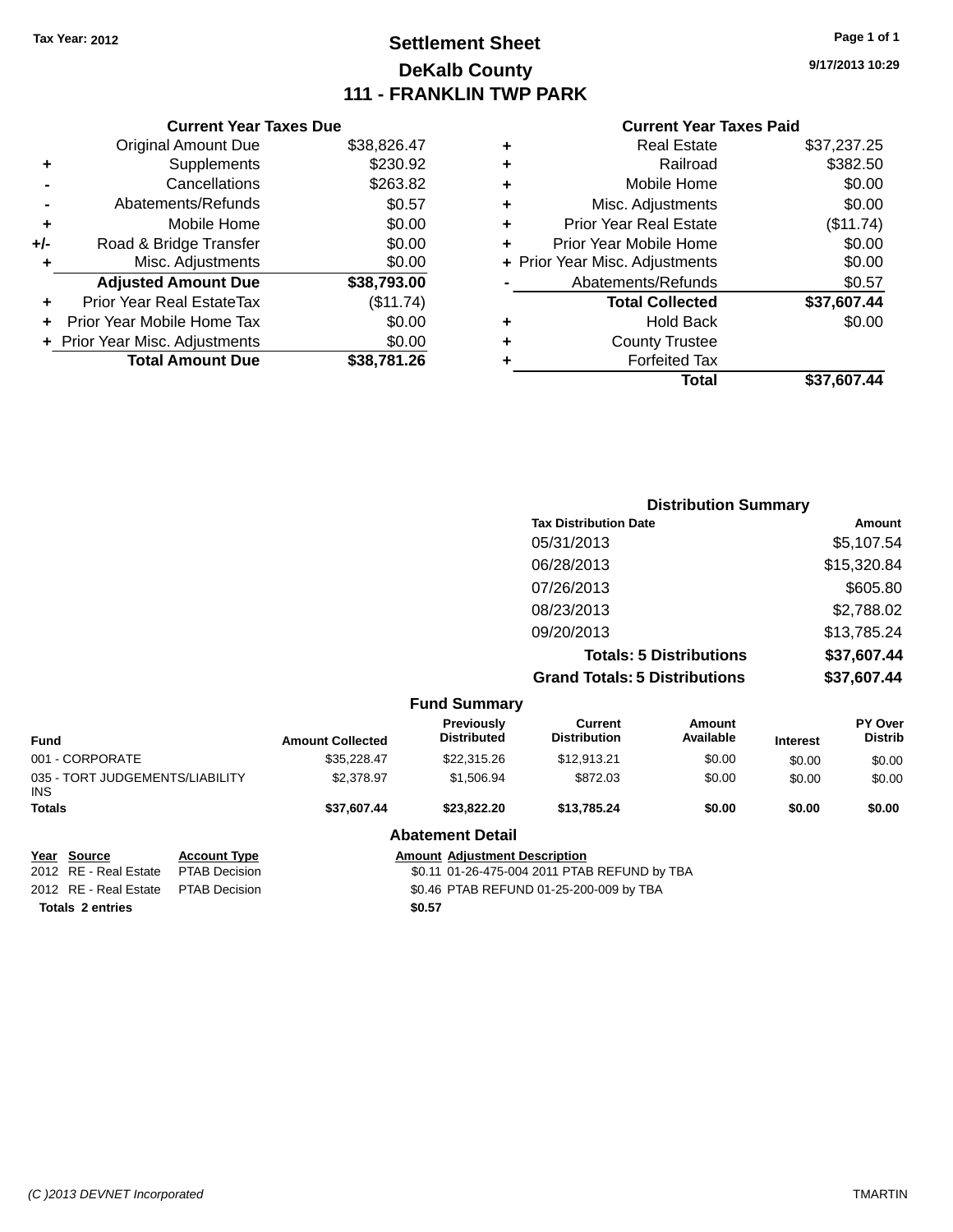### **Settlement Sheet Tax Year: 2012 Page 1 of 1 DeKalb County 112 - GENOA TWP PARK**

**9/17/2013 10:29**

#### **Current Year Taxes Paid**

| Current \                  |   |              | <b>Current Year Taxes Due</b>    |       |
|----------------------------|---|--------------|----------------------------------|-------|
| Real Es                    | ÷ | \$585,684.25 | Original Amount Due              |       |
| Rail                       | ٠ | \$5,448.09   | Supplements                      |       |
| Mobile H                   | ٠ | \$6,666.73   | Cancellations                    |       |
| Misc. Adjustm              | ٠ | \$2.29       | Abatements/Refunds               |       |
| <b>Prior Year Real Es</b>  | ٠ | \$0.00       | Mobile Home                      |       |
| Prior Year Mobile H        | ÷ | \$0.00       | Road & Bridge Transfer           | $+/-$ |
| + Prior Year Misc. Adjustm |   | \$0.00       | Misc. Adjustments                |       |
| Abatements/Refu            |   | \$584,463.32 | <b>Adjusted Amount Due</b>       |       |
| <b>Total Colle</b>         |   | (\$159.20)   | <b>Prior Year Real EstateTax</b> |       |
| Hold E                     | ٠ | \$0.00       | Prior Year Mobile Home Tax       |       |
| <b>County Tru</b>          | ٠ | \$0.00       | + Prior Year Misc. Adjustments   |       |
| Forfeited                  |   | \$584,304.12 | <b>Total Amount Due</b>          |       |
|                            |   |              |                                  |       |

| ٠ | <b>Real Estate</b>             | \$563,247.02 |
|---|--------------------------------|--------------|
|   | Railroad                       | \$4,856.78   |
|   | Mobile Home                    | \$0.00       |
| ٠ | Misc. Adjustments              | \$0.00       |
| ٠ | <b>Prior Year Real Estate</b>  | (\$159.20)   |
| ÷ | Prior Year Mobile Home         | \$0.00       |
|   | + Prior Year Misc. Adjustments | \$0.00       |
|   | Abatements/Refunds             | \$2.29       |
|   | <b>Total Collected</b>         | \$567,942.31 |
|   | <b>Hold Back</b>               | \$0.00       |
| ٠ | <b>County Trustee</b>          |              |
|   | <b>Forfeited Tax</b>           |              |
|   | <b>Total</b>                   | \$567,942.31 |
|   |                                |              |

#### **Distribution Summary Tax Distribution Date Amount** 05/31/2013 \$69,777.13 06/28/2013 \$238,743.63 07/26/2013 \$4,543.48 08/23/2013 \$40,630.39 09/20/2013 \$214,247.68 **Totals: 5 Distributions \$567,942.31 Grand Totals: 5 Distributions \$567,942.31**

|                                               |                         | <b>Fund Summary</b>                     |                                |                     |                 |                                  |
|-----------------------------------------------|-------------------------|-----------------------------------------|--------------------------------|---------------------|-----------------|----------------------------------|
| <b>Fund</b>                                   | <b>Amount Collected</b> | <b>Previously</b><br><b>Distributed</b> | Current<br><b>Distribution</b> | Amount<br>Available | <b>Interest</b> | <b>PY Over</b><br><b>Distrib</b> |
| 001 - CORPORATE                               | \$157,286.47            | \$97,952.51                             | \$59,333.96                    | \$0.00              | \$0.00          | \$0.00                           |
| 003 - BONDS AND INTEREST                      | \$252,883.12            | \$157.486.77                            | \$95,396.35                    | \$0.00              | \$0.00          | \$0.00                           |
| $005 - I. M. R. F.$                           | \$883.73                | \$550.36                                | \$333.37                       | \$0.00              | \$0.00          | \$0.00                           |
| 027 - AUDIT                                   | \$883.73                | \$550.36                                | \$333.37                       | \$0.00              | \$0.00          | \$0.00                           |
| 035 - TORT JUDGEMENTS/LIABILITY<br><b>INS</b> | \$0.00                  | \$0.00                                  | \$0.00                         | \$0.00              | \$0.00          | \$0.00                           |
| 047 - SOCIAL SECURITY                         | \$883.73                | \$550.36                                | \$333.37                       | \$0.00              | \$0.00          | \$0.00                           |
| 060 - UNEMPLOYMENT INSURANCE                  | \$0.00                  | \$0.00                                  | \$0.00                         | \$0.00              | \$0.00          | \$0.00                           |
| 062 - WORKERS COMPENSATION                    | \$883.73                | \$550.36                                | \$333.37                       | \$0.00              | \$0.00          | \$0.00                           |
| 122 - RECREATION                              | \$113,637.86            | \$70,769.68                             | \$42,868.18                    | \$0.00              | \$0.00          | \$0.00                           |
| 126 - REC PROGRAMS/HANDICAPPED                | \$39,716.21             | \$24,733.87                             | \$14,982.34                    | \$0.00              | \$0.00          | \$0.00                           |
| 143 - MEDICARE                                | \$883.73                | \$550.36                                | \$333.37                       | \$0.00              | \$0.00          | \$0.00                           |
| <b>Totals</b>                                 | \$567,942.31            | \$353,694.63                            | \$214,247.68                   | \$0.00              | \$0.00          | \$0.00                           |
|                                               |                         | <b>Abatement Detail</b>                 |                                |                     |                 |                                  |

#### **Year Source Account Type Amount Adjustment Description** 2012 RE - Real Estate PTAB Decision \$2.29 03-30-277-001 2011 PTAB REFUND by TBA **Totals 1 entries \$2.29**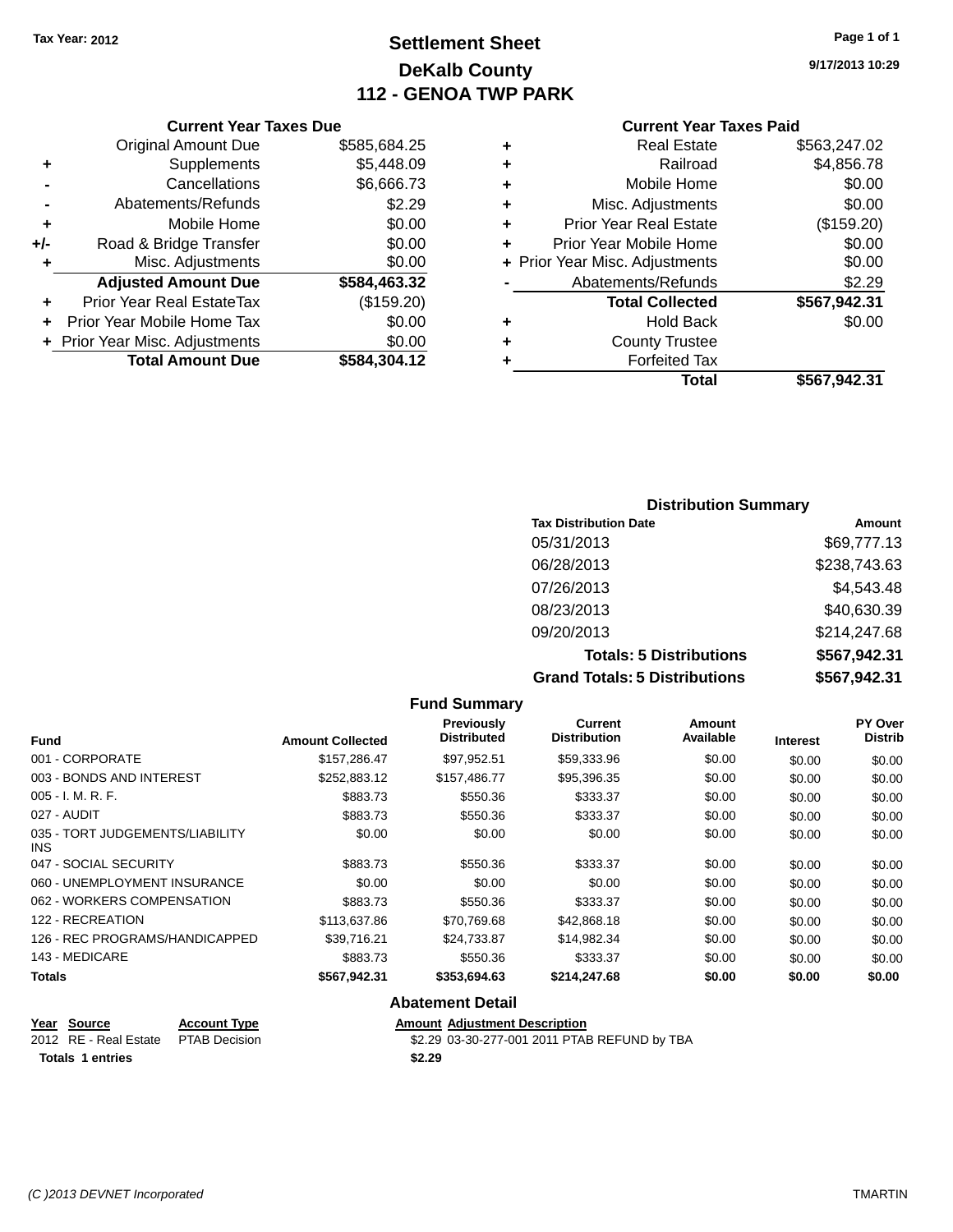### **Settlement Sheet Tax Year: 2012 Page 1 of 1 DeKalb County 113 - KINGSTON TWP PARK**

**9/17/2013 10:29**

|       | <b>Current Year Taxes Due</b>  |             |
|-------|--------------------------------|-------------|
|       | <b>Original Amount Due</b>     | \$49,258.97 |
| ٠     | Supplements                    | \$457.29    |
|       | Cancellations                  | \$501.00    |
|       | Abatements/Refunds             | \$0.00      |
| ٠     | Mobile Home                    | \$0.00      |
| $+/-$ | Road & Bridge Transfer         | \$0.00      |
|       | Misc. Adjustments              | \$0.00      |
|       | <b>Adjusted Amount Due</b>     | \$49,215.26 |
|       | Prior Year Real EstateTax      | (\$126.05)  |
|       | Prior Year Mobile Home Tax     | \$0.00      |
|       | + Prior Year Misc. Adjustments | \$0.00      |
|       | <b>Total Amount Due</b>        | \$49.089.21 |
|       |                                |             |

| ٠ | <b>Real Estate</b>             | \$47,284.58 |
|---|--------------------------------|-------------|
| ٠ | Railroad                       | \$583.76    |
| ٠ | Mobile Home                    | \$0.00      |
| ٠ | Misc. Adjustments              | \$0.00      |
| ٠ | <b>Prior Year Real Estate</b>  | (\$126.05)  |
| ٠ | Prior Year Mobile Home         | \$0.00      |
|   | + Prior Year Misc. Adjustments | \$0.00      |
|   | Abatements/Refunds             | \$0.00      |
|   | <b>Total Collected</b>         | \$47,742.29 |
| ٠ | <b>Hold Back</b>               | \$0.00      |
| ٠ | <b>County Trustee</b>          |             |
| ٠ | <b>Forfeited Tax</b>           |             |
|   | Total                          | \$47.742.29 |
|   |                                |             |

| <b>Distribution Summary</b>          |             |
|--------------------------------------|-------------|
| <b>Tax Distribution Date</b>         | Amount      |
| 05/31/2013                           | \$5,716.88  |
| 06/28/2013                           | \$20,563.12 |
| 07/26/2013                           | \$410.45    |
| 08/23/2013                           | \$3,829.74  |
| 09/20/2013                           | \$17,222.10 |
| <b>Totals: 5 Distributions</b>       | \$47,742.29 |
| <b>Grand Totals: 5 Distributions</b> | \$47,742.29 |

| <b>Fund Summary</b>                           |                         |                                  |                                |                     |                 |                                  |
|-----------------------------------------------|-------------------------|----------------------------------|--------------------------------|---------------------|-----------------|----------------------------------|
| <b>Fund</b>                                   | <b>Amount Collected</b> | Previously<br><b>Distributed</b> | Current<br><b>Distribution</b> | Amount<br>Available | <b>Interest</b> | <b>PY Over</b><br><b>Distrib</b> |
| 001 - CORPORATE                               | \$37.448.15             | \$23.939.47                      | \$13,508,68                    | \$0.00              | \$0.00          | \$0.00                           |
| 035 - TORT JUDGEMENTS/LIABILITY<br><b>INS</b> | \$5,243,62              | \$3.352.08                       | \$1.891.54                     | \$0.00              | \$0.00          | \$0.00                           |
| 122 - RECREATION                              | \$5.050.52              | \$3.228.64                       | \$1.821.88                     | \$0.00              | \$0.00          | \$0.00                           |
| <b>Totals</b>                                 | \$47.742.29             | \$30,520.19                      | \$17.222.10                    | \$0.00              | \$0.00          | \$0.00                           |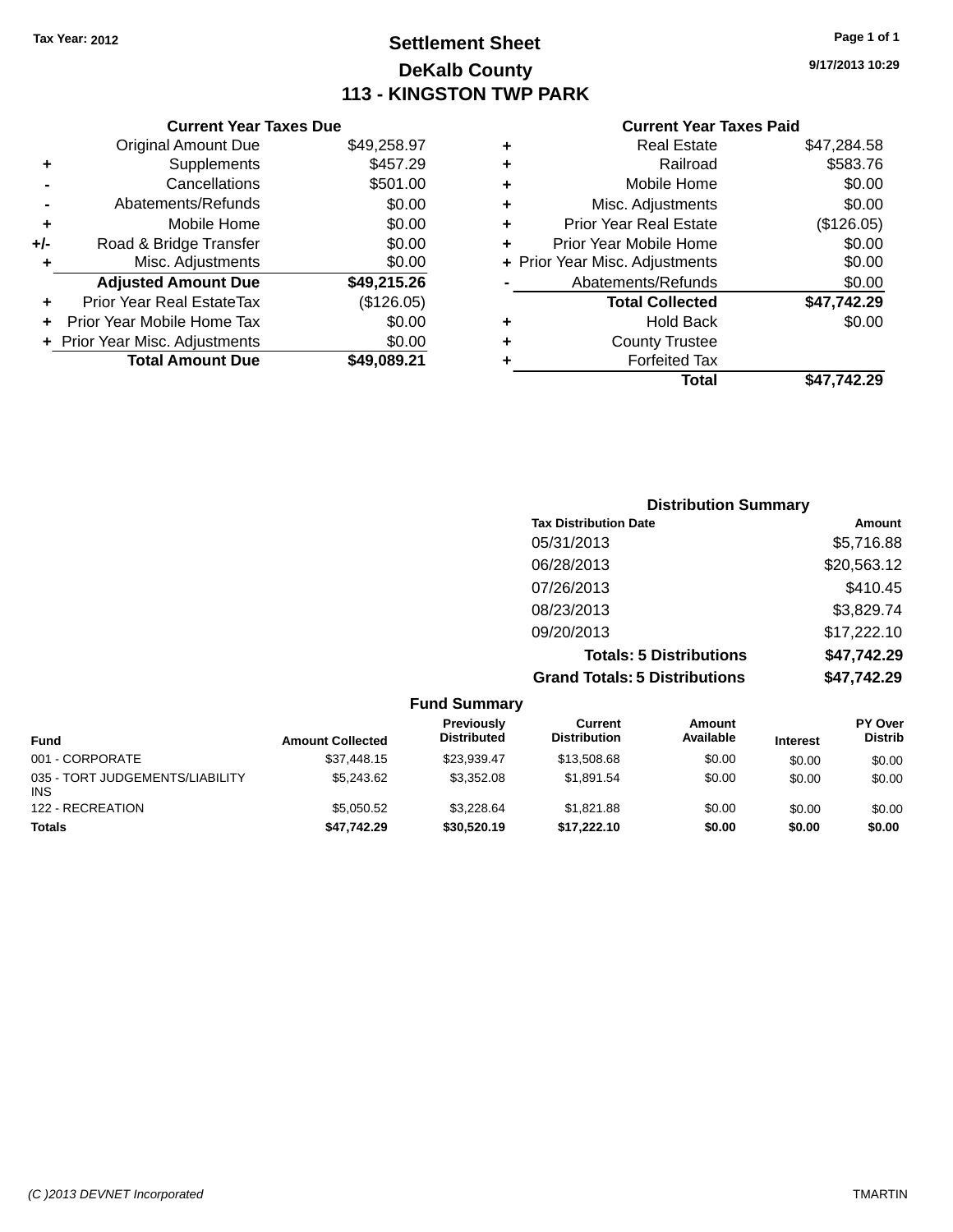# **Settlement Sheet Tax Year: 2012 Page 1 of 1 DeKalb County 114 - SANDWICH PARK**

**9/17/2013 10:29**

### **Current Year Taxes Paid**

| <b>Current Year Taxes Due</b> |                              |
|-------------------------------|------------------------------|
| <b>Original Amount Due</b>    | \$456,082.87                 |
| Supplements                   | \$3,625.23                   |
| Cancellations                 | \$3,929.54                   |
| Abatements/Refunds            | \$0.43                       |
| Mobile Home                   | \$0.00                       |
| Road & Bridge Transfer        | \$0.00                       |
| Misc. Adjustments             | \$0.00                       |
| <b>Adjusted Amount Due</b>    | \$455,778.13                 |
| Prior Year Real EstateTax     | \$487.87                     |
| Prior Year Mobile Home Tax    | \$0.00                       |
|                               | \$0.00                       |
|                               |                              |
|                               | Prior Year Misc. Adjustments |

|   | Total                          | \$437,052.32 |
|---|--------------------------------|--------------|
|   | <b>Forfeited Tax</b>           |              |
| ٠ | <b>County Trustee</b>          |              |
| ٠ | Hold Back                      | \$0.00       |
|   | <b>Total Collected</b>         | \$437,052.32 |
|   | Abatements/Refunds             | \$0.43       |
|   | + Prior Year Misc. Adjustments | \$0.00       |
| ٠ | Prior Year Mobile Home         | \$0.00       |
| ÷ | <b>Prior Year Real Estate</b>  | \$487.87     |
| ٠ | Misc. Adjustments              | \$0.00       |
| ٠ | Mobile Home                    | \$0.00       |
| ٠ | Railroad                       | \$891.26     |
| ٠ | <b>Real Estate</b>             | \$435,673.62 |
|   |                                |              |

| <b>Distribution Summary</b>          |              |  |  |  |
|--------------------------------------|--------------|--|--|--|
| <b>Tax Distribution Date</b>         | Amount       |  |  |  |
| 05/31/2013                           | \$58,904.96  |  |  |  |
| 06/28/2013                           | \$179,043.08 |  |  |  |
| 07/26/2013                           | \$7,216.78   |  |  |  |
| 08/23/2013                           | \$37,227.11  |  |  |  |
| 09/20/2013                           | \$154,660.39 |  |  |  |
| <b>Totals: 5 Distributions</b>       | \$437,052.32 |  |  |  |
| <b>Grand Totals: 5 Distributions</b> | \$437,052.32 |  |  |  |

|                                         |                         | <b>Fund Summary</b>                     |                                |                     |                 |                           |
|-----------------------------------------|-------------------------|-----------------------------------------|--------------------------------|---------------------|-----------------|---------------------------|
| <b>Fund</b>                             | <b>Amount Collected</b> | <b>Previously</b><br><b>Distributed</b> | Current<br><b>Distribution</b> | Amount<br>Available | <b>Interest</b> | PY Over<br><b>Distrib</b> |
| 001 - CORPORATE                         | \$156,870.30            | \$101,358.32                            | \$55,511.98                    | \$0.00              | \$0.00          | \$0.00                    |
| 003 - BONDS AND INTEREST                | \$94.746.40             | \$61,218.34                             | \$33,528.06                    | \$0.00              | \$0.00          | \$0.00                    |
| $005 - I. M. R. F.$                     | \$27.895.73             | \$18,024.23                             | \$9.871.50                     | \$0.00              | \$0.00          | \$0.00                    |
| 027 - AUDIT                             | \$2.616.21              | \$1,690.42                              | \$925.79                       | \$0.00              | \$0.00          | \$0.00                    |
| 035 - TORT JUDGEMENTS/LIABILITY<br>INS. | \$8,721.37              | \$5,635.13                              | \$3,086.24                     | \$0.00              | \$0.00          | \$0.00                    |
| 047 - SOCIAL SECURITY                   | \$8.721.37              | \$5,635.13                              | \$3,086.24                     | \$0.00              | \$0.00          | \$0.00                    |
| 060 - UNEMPLOYMENT INSURANCE            | \$8.721.37              | \$5,635.13                              | \$3,086.24                     | \$0.00              | \$0.00          | \$0.00                    |
| 122 - RECREATION                        | \$122,439.79            | \$79.111.84                             | \$43.327.95                    | \$0.00              | \$0.00          | \$0.00                    |
| 125 - PAVING & LIGHTING, STREETS        | \$6,319.78              | \$4,083.39                              | \$2,236.39                     | \$0.00              | \$0.00          | \$0.00                    |
| <b>Totals</b>                           | \$437,052.32            | \$282,391.93<br>.                       | \$154,660.39                   | \$0.00              | \$0.00          | \$0.00                    |

#### **Abatement Detail**

| <u>Year Source</u>                   | <b>Account Type</b> | <b>Amount Adiustment Description</b>         |
|--------------------------------------|---------------------|----------------------------------------------|
| 2012 RE - Real Estate  PTAB Decision |                     | \$0.43 19-27-427-021 2011 PTAB REFUND by TBA |
| Totals 1 entries                     |                     | \$0.43                                       |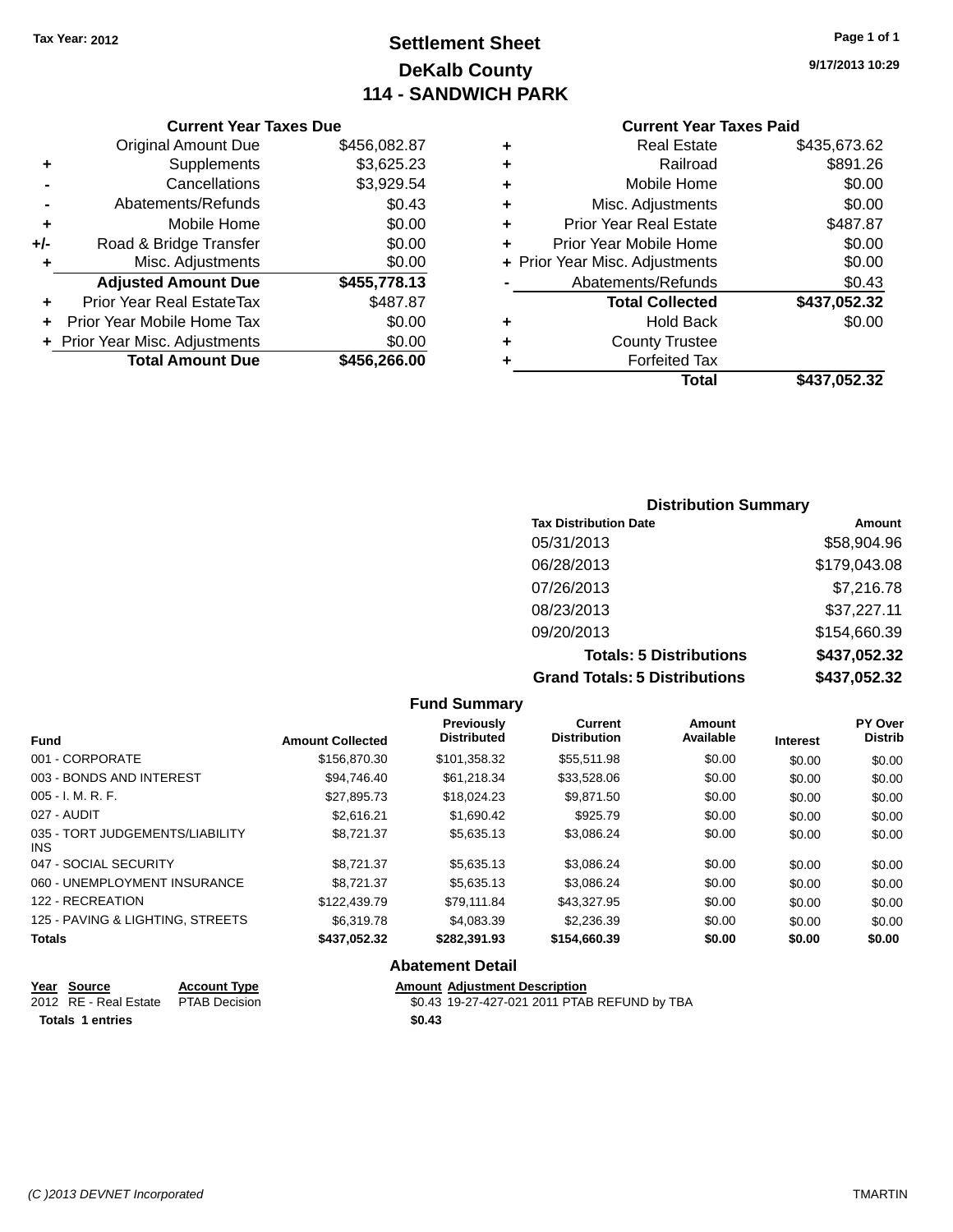# **Settlement Sheet Tax Year: 2012 Page 1 of 2 DeKalb County 115 - SYCAMORE PARK**

**9/17/2013 10:29**

#### **Current Year Taxes Paid**

|   | Real Estate                    | \$2,169,423.73 |
|---|--------------------------------|----------------|
| ٠ | Railroad                       | \$0.28         |
| ٠ | Mobile Home                    | \$0.00         |
| ٠ | Misc. Adjustments              | \$546.88       |
| ٠ | <b>Prior Year Real Estate</b>  | (\$12,118.53)  |
| ÷ | Prior Year Mobile Home         | \$0.00         |
|   | + Prior Year Misc. Adjustments | \$206.03       |
|   | Abatements/Refunds             | \$1,507.69     |
|   | <b>Total Collected</b>         | \$2,156,550.70 |
|   | <b>Hold Back</b>               | \$0.00         |
| ٠ | <b>County Trustee</b>          |                |
|   | <b>Forfeited Tax</b>           |                |
|   | Total                          | \$2,156,550.70 |

### **Current Year Taxes Due** Original Amount Due \$2,232,672.89 **+** Supplements \$13,913.78 **-** Cancellations \$17,538.46 **-** Abatements/Refunds \$1,507.69 **+** Mobile Home \$0.00 **+/-** Road & Bridge Transfer \$0.00 **+** Misc. Adjustments \$546.88 **Adjusted Amount Due \$2,228,087.40 +** Prior Year Real EstateTax (\$12,118.53) **+** Prior Year Mobile Home Tax \$0.00 **+** Prior Year Misc. Adjustments \$206.03

**Total Amount Due \$2,216,174.90**

## **Distribution Summary**

| <b>Tax Distribution Date</b>         | Amount         |
|--------------------------------------|----------------|
| 05/31/2013                           | \$210,116.34   |
| 06/28/2013                           | \$908,544.35   |
| 07/26/2013                           | \$37,088.24    |
| 08/23/2013                           | \$208,147.95   |
| 09/20/2013                           | \$792,653.82   |
| <b>Totals: 5 Distributions</b>       | \$2,156,550.70 |
| <b>Grand Totals: 5 Distributions</b> | \$2,156,550.70 |

| <b>Fund Summary</b>                            |                         |                                         |                                       |                     |                 |                           |
|------------------------------------------------|-------------------------|-----------------------------------------|---------------------------------------|---------------------|-----------------|---------------------------|
| <b>Fund</b>                                    | <b>Amount Collected</b> | <b>Previously</b><br><b>Distributed</b> | <b>Current</b><br><b>Distribution</b> | Amount<br>Available | <b>Interest</b> | PY Over<br><b>Distrib</b> |
| 001 - CORPORATE                                | \$465,152.88            | \$294,183.02                            | \$170,969.86                          | \$0.00              | \$0.00          | \$0.00                    |
| 003 - BONDS AND INTEREST                       | \$548,540.26            | \$346,920.83                            | \$201,619.43                          | \$0.00              | \$0.00          | \$0.00                    |
| 005 - I. M. R. F.                              | \$83,040.16             | \$52,518.22                             | \$30,521.94                           | \$0.00              | \$0.00          | \$0.00                    |
| 014 - POLICE PROTECTION                        | \$77.63                 | \$49.09                                 | \$28.54                               | \$0.00              | \$0.00          | \$0.00                    |
| 027 - AUDIT                                    | \$9,085.54              | \$5,746.09                              | \$3,339.45                            | \$0.00              | \$0.00          | \$0.00                    |
| 035 - TORT JUDGEMENTS/LIABILITY<br><b>INS</b>  | \$41,558.87             | \$26,283.64                             | \$15,275.23                           | \$0.00              | \$0.00          | \$0.00                    |
| 039 - PLAYGROUND AND RECREATION<br><b>COMM</b> | \$345,041.66            | \$218,219.43                            | \$126,822.23                          | \$0.00              | \$0.00          | \$0.00                    |
| 047 - SOCIAL SECURITY                          | \$72,421.29             | \$45,802.39                             | \$26,618.90                           | \$0.00              | \$0.00          | \$0.00                    |
| 122 - RECREATION                               | \$438,202.48            | \$277.138.38                            | \$161.064.10                          | \$0.00              | \$0.00          | \$0.00                    |
| 125 - PAVING & LIGHTING, STREETS               | \$77.63                 | \$49.09                                 | \$28.54                               | \$0.00              | \$0.00          | \$0.00                    |
| 126 - REC PROGRAMS/HANDICAPPED                 | \$153,352.30            | \$96,986.70                             | \$56,365.60                           | \$0.00              | \$0.00          | \$0.00                    |
| <b>Totals</b>                                  | \$2,156,550.70          | \$1,363,896.88                          | \$792,653.82                          | \$0.00              | \$0.00          | \$0.00                    |

### **Miscellaneous Adjustment Detail**

#### **Year** Source **Account Type Account Adjustment Description** 2011 RE - Real Estate Back Tax Collected \$66.72 MERRY OAKS REDEMPTION 06-21-353-001 by TBA 2011 RE - Real Estate Back Tax Collected \$126.82 MERRY OAKS REDEMPTION 06-21-352-001 by TBA 2011 RE - Real Estate Back Tax Collected \$8.10 MERRY OAKS REDEMPTION 06-20-453-007 by TBA 2011 RE - Real Estate Back Tax Collected \$4.39 MERRY OAKS REDEMPTION 06-20-451-001 by TBA 2012 RE - Real Estate Paymt In Lieu of Tax \$546.88 SYCAMORE UNITS by TBA **Totals 5 entries \$752.91**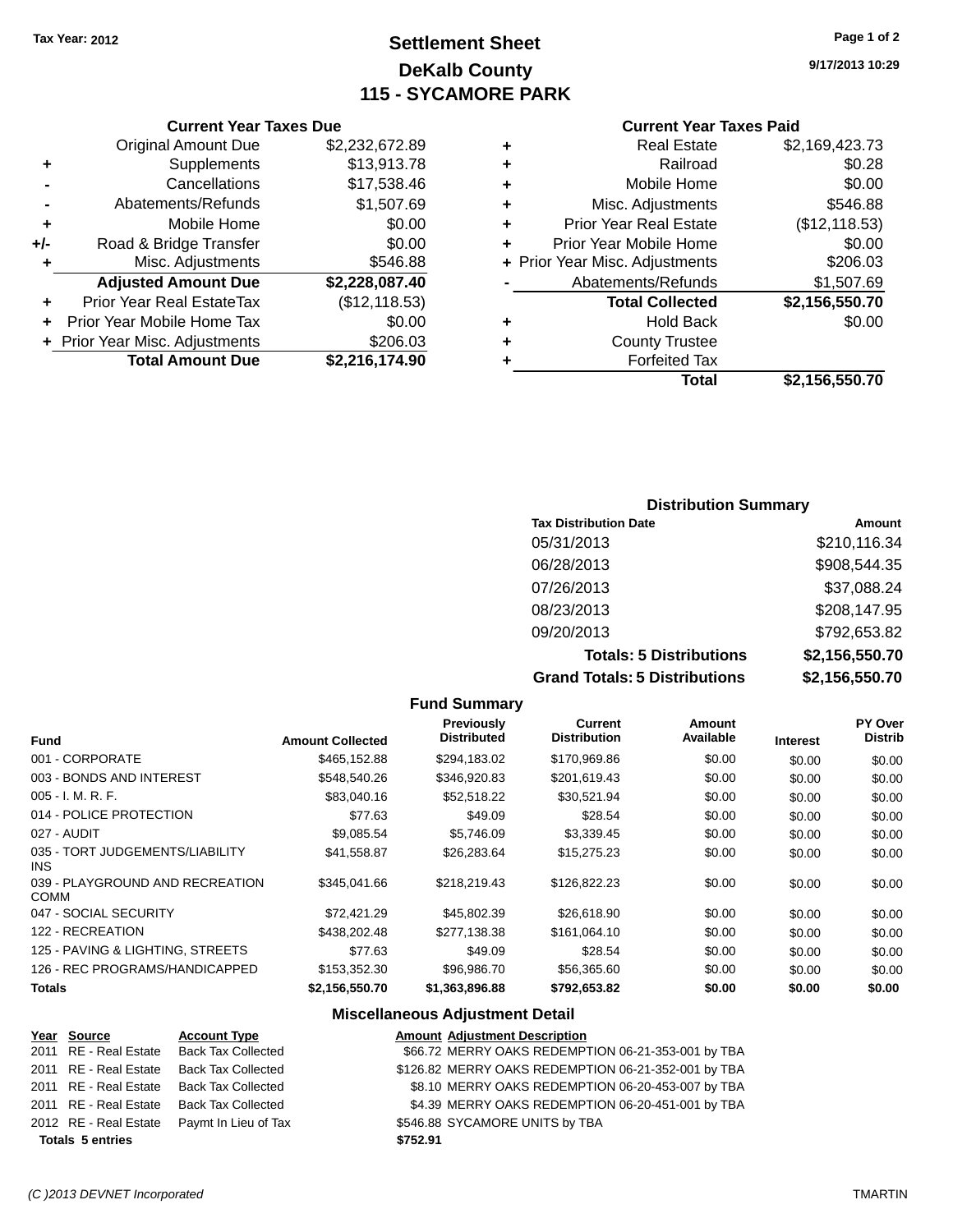| Year Source           | <b>Account Type</b>  | Amount     |
|-----------------------|----------------------|------------|
| 2012 RE - Real Estate | <b>PTAB Decision</b> | \$62.23    |
| 2012 RE - Real Estate | <b>PTAB Decision</b> | \$86.55    |
| 2012 RE - Real Estate | <b>PTAB Decision</b> | \$144.85   |
| 2012 RE - Real Estate | <b>PTAB Decision</b> | \$197.90   |
| 2012 RE - Real Estate | <b>PTAB Decision</b> | \$258.57   |
| 2012 RE - Real Estate | <b>RE</b> Abatement  | \$62.64    |
| 2012 RE - Real Estate | <b>PTAB Decision</b> | \$87.12    |
| 2012 RE - Real Estate | <b>PTAB Decision</b> | \$145.79   |
| 2012 RE - Real Estate | <b>PTAB Decision</b> | \$199.19   |
| 2012 RE - Real Estate | <b>PTAB Decision</b> | \$260.25   |
| 2012 RE - Real Estate | <b>PTAB Decision</b> | \$0.40     |
| 2012 RE - Real Estate | <b>PTAB Decision</b> | \$2.19     |
| Totals 12 entries     |                      | \$1,507.68 |

# **Settlement Sheet Tax Year: 2012 Page 2 of 2 DeKalb County Abatement Detail**

**Amount Adjustment Description** \$62.23 06-29-427-001 2008 PTAB REFUND by TBA \$86.55 06-29-427-002 2008 PTAB REFUND by TBA \$144.85 06-29-427-003 2008 PTAB REFUND by TBA \$197.90 06-29-427-004 2008 PTAB REFUND by TBA \$258.57 06-29-477-002 2008 PTAB REFUND by TBA \$62.64 06-29-427-001 2009 PTAB REFUND by TBA \$87.12 06-29-427-002 2009 PTAB REFUND by TBA \$145.79 06-29-427-003 2009 PTAB REFUND by TBA \$199.19 06-29-427-004 2009 PTAB REFUND by TBA \$260.25 06-29-477-002 2009 PTAB REFUND by TBA \$0.40 06-20-453-003 2011 PTAB REFUND by TBA \$2.19 PTAB REFUND 06-32-253-015 by TBA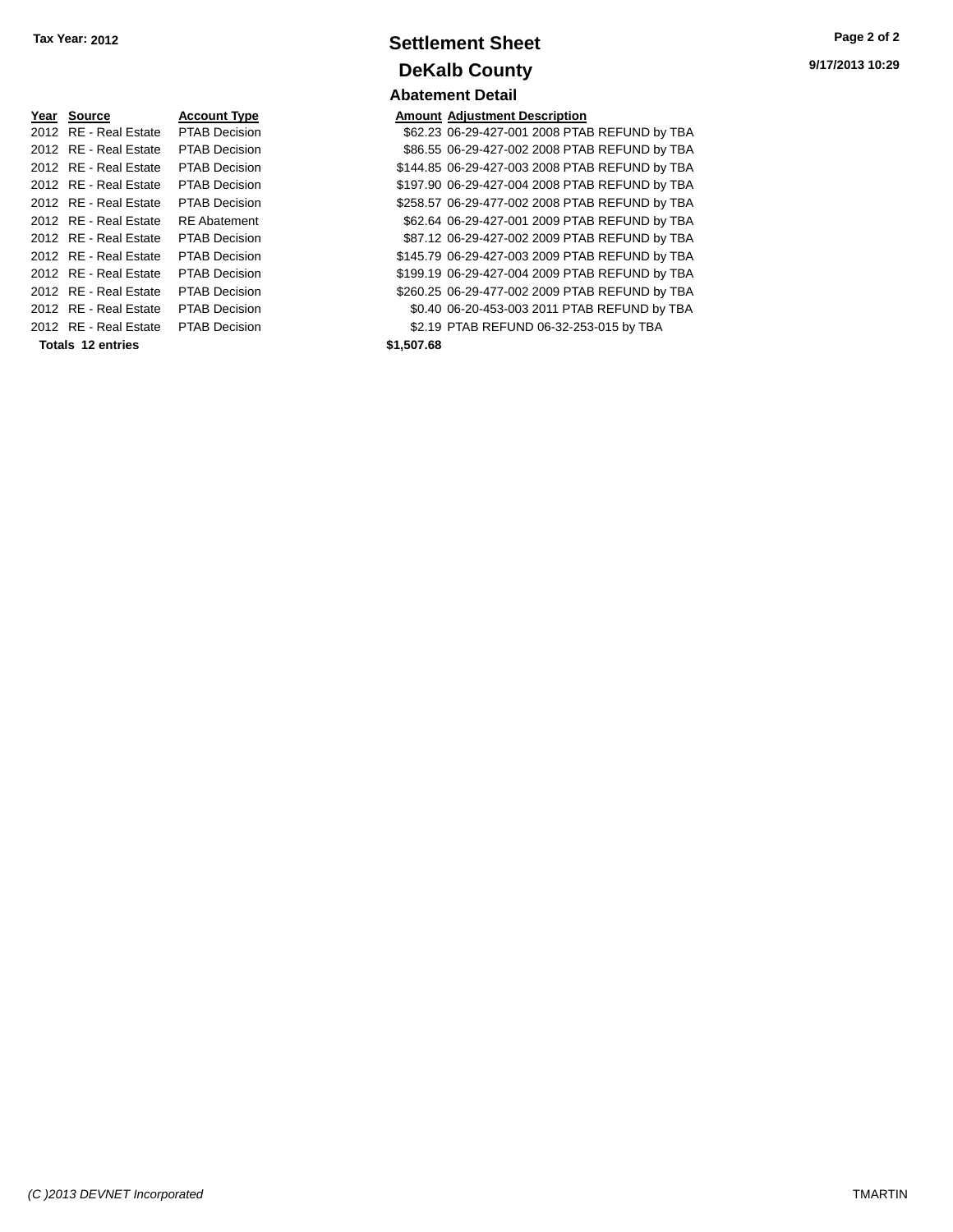**Original Amount Due** 

**Adjusted Amount Due** 

**Total Amount Due** 

**+** Supplements **-** Cancellations **-** Abatements/Refunds  $+$  Mobile Home **+/-** Road & Bridge Transfer **+** Misc. Adjustments

**+** Prior Year Real EstateTax \$0.00 **+** Prior Year Mobile Home Tax **+** Prior Year Misc. Adjustments

# **Settlement Sheet Tax Year: 2012 Page 1 of 1 DeKalb County 120 - SCHOOL DISTRICT 1**

**9/17/2013 10:29**

### **Current Year Taxes Paid**

| <b>Current Year Taxes Due</b> |              |   | <b>Current Year Ta:</b>        |
|-------------------------------|--------------|---|--------------------------------|
| ่<br>เl Amount Due            | \$435,427.02 | ÷ | <b>Real Estate</b>             |
| Supplements                   | \$3,024.09   | ÷ | Railroad                       |
| Cancellations                 | \$4,839.05   | ÷ | Mobile Home                    |
| าents/Refunds                 | \$0.00       | ÷ | Misc. Adjustments              |
| Mobile Home                   | \$0.00       | ÷ | <b>Prior Year Real Estate</b>  |
| ridge Transfer                | \$0.00       | ÷ | Prior Year Mobile Home         |
| . Adjustments                 | \$0.00       |   | + Prior Year Misc. Adjustments |
| <b>Amount Due</b>             | \$433,612.06 |   | Abatements/Refunds             |
| leal EstateTax≀               | \$0.00       |   | <b>Total Collected</b>         |
| bile Home Tax                 | \$0.00       | ٠ | <b>Hold Back</b>               |
| . Adjustments                 | \$0.00       | ٠ | <b>County Trustee</b>          |
| <b>Amount Due</b>             | \$433,612.06 | ٠ | Forfeited Tax                  |
|                               |              |   | Total                          |

|   | Total                          | \$424,439.12 |
|---|--------------------------------|--------------|
| ٠ | <b>Forfeited Tax</b>           |              |
| ÷ | <b>County Trustee</b>          |              |
| ٠ | <b>Hold Back</b>               | \$0.00       |
|   | <b>Total Collected</b>         | \$424,439.12 |
|   | Abatements/Refunds             | \$0.00       |
|   | + Prior Year Misc. Adjustments | \$0.00       |
| ٠ | Prior Year Mobile Home         | \$0.00       |
| ÷ | <b>Prior Year Real Estate</b>  | \$0.00       |
| ÷ | Misc. Adjustments              | \$0.00       |
| ÷ | Mobile Home                    | \$0.00       |
| ÷ | Railroad                       | \$0.00       |
| ÷ | <b>Real Estate</b>             | \$424,439.12 |

| lax |  |
|-----|--|
| tal |  |

| е  |  |  |
|----|--|--|
| ιX |  |  |
| al |  |  |

| <b>Distribution Summary</b>          |              |
|--------------------------------------|--------------|
| <b>Tax Distribution Date</b>         | Amount       |
| 05/31/2013                           | \$63,517.57  |
| 06/28/2013                           | \$197,594.83 |
| 07/26/2013                           | \$6,103.47   |
| 08/23/2013                           | \$16,428.30  |
| 09/20/2013                           | \$140,794.95 |
| <b>Totals: 5 Distributions</b>       | \$424,439.12 |
| <b>Grand Totals: 5 Distributions</b> | \$424,439.12 |

|                                         |                         | <b>Fund Summary</b>                     |                                       |                            |                 |                           |
|-----------------------------------------|-------------------------|-----------------------------------------|---------------------------------------|----------------------------|-----------------|---------------------------|
| <b>Fund</b>                             | <b>Amount Collected</b> | <b>Previously</b><br><b>Distributed</b> | <b>Current</b><br><b>Distribution</b> | <b>Amount</b><br>Available | <b>Interest</b> | PY Over<br><b>Distrib</b> |
| 002 - EDUCATION                         | \$269,996.76            | \$180,433.43                            | \$89,563.33                           | \$0.00                     | \$0.00          | \$0.00                    |
| 003 - BONDS AND INTEREST                | \$40,542.85             | \$27,093.98                             | \$13,448.87                           | \$0.00                     | \$0.00          | \$0.00                    |
| 004 - OPERATIONS & MAINTENANCE          | \$41,538.16             | \$27.759.12                             | \$13,779.04                           | \$0.00                     | \$0.00          | \$0.00                    |
| $005 - I. M. R. F.$                     | \$5,274.51              | \$3,524.85                              | \$1,749.66                            | \$0.00                     | \$0.00          | \$0.00                    |
| 030 - TRANSPORTATION SYSTEM             | \$16,615.10             | \$11,103.54                             | \$5,511.56                            | \$0.00                     | \$0.00          | \$0.00                    |
| 031 - WORKING CASH                      | \$4.153.98              | \$2,776.02                              | \$1,377.96                            | \$0.00                     | \$0.00          | \$0.00                    |
| 032 - FIRE PREV/SFTY/ENERGY             | \$4,153.98              | \$2,776.02                              | \$1,377.96                            | \$0.00                     | \$0.00          | \$0.00                    |
| 033 - SPECIAL EDUCATION                 | \$3,322.94              | \$2,220.66                              | \$1,102.28                            | \$0.00                     | \$0.00          | \$0.00                    |
| 035 - TORT JUDGEMENTS/LIABILITY<br>INS. | \$25.210.41             | \$16,847.61                             | \$8,362.80                            | \$0.00                     | \$0.00          | \$0.00                    |
| 047 - SOCIAL SECURITY                   | \$9,476.45              | \$6,332.92                              | \$3,143.53                            | \$0.00                     | \$0.00          | \$0.00                    |
| 057 - LEASE/PURCHASE/RENTAL             | \$4,153.98              | \$2,776.02                              | \$1,377.96                            | \$0.00                     | \$0.00          | \$0.00                    |
| <b>Totals</b>                           | \$424.439.12            | \$283.644.17                            | \$140.794.95                          | \$0.00                     | \$0.00          | \$0.00                    |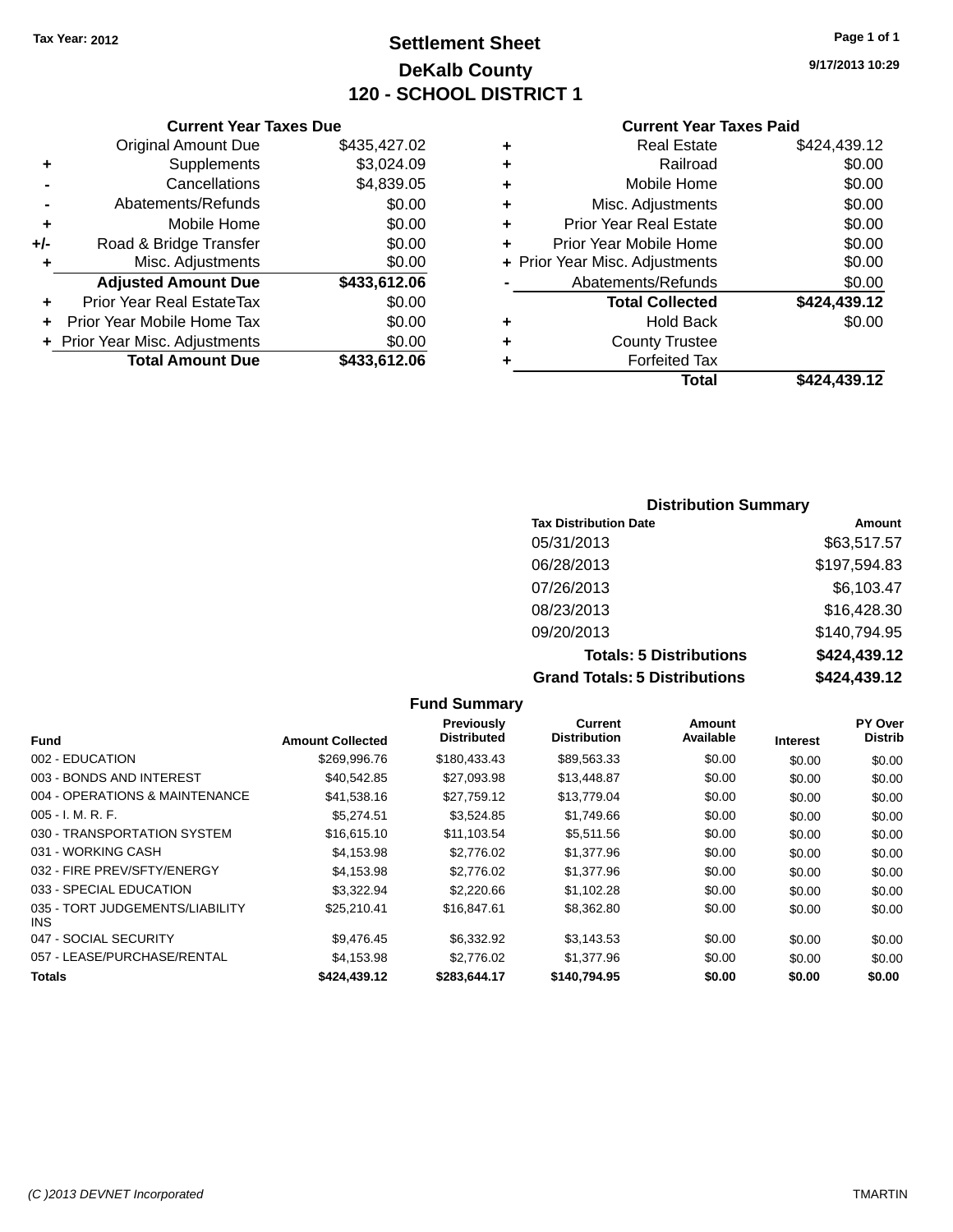# **Settlement Sheet Tax Year: 2012 Page 1 of 1 DeKalb County 121 - SCHOOL DISTRICT 9**

**9/17/2013 10:29**

### **Current Year Taxes Paid**

|     | <b>Current Year Taxes Due</b>  |              |  |
|-----|--------------------------------|--------------|--|
|     | <b>Original Amount Due</b>     | \$105,777.17 |  |
| ٠   | Supplements                    | \$0.00       |  |
|     | Cancellations                  | \$0.00       |  |
|     | Abatements/Refunds             | \$0.00       |  |
| ٠   | Mobile Home                    | \$0.00       |  |
| +/- | Road & Bridge Transfer         | \$0.00       |  |
| ٠   | Misc. Adjustments              | \$0.00       |  |
|     | <b>Adjusted Amount Due</b>     | \$105,777.17 |  |
| ٠   | Prior Year Real EstateTax      | \$0.00       |  |
|     | Prior Year Mobile Home Tax     | \$0.00       |  |
|     | + Prior Year Misc. Adjustments | \$0.00       |  |
|     | <b>Total Amount Due</b>        | \$105,777.17 |  |
|     |                                |              |  |

|   | <b>Real Estate</b>             | \$95,368.02  |
|---|--------------------------------|--------------|
| ٠ | Railroad                       | \$5,932.42   |
| ٠ | Mobile Home                    | \$0.00       |
| ٠ | Misc. Adjustments              | \$0.00       |
| ٠ | <b>Prior Year Real Estate</b>  | \$0.00       |
| ÷ | Prior Year Mobile Home         | \$0.00       |
|   | + Prior Year Misc. Adjustments | \$0.00       |
|   | Abatements/Refunds             | \$0.00       |
|   | <b>Total Collected</b>         | \$101,300.44 |
| ٠ | Hold Back                      | \$0.00       |
|   | <b>County Trustee</b>          |              |
| ٠ | <b>Forfeited Tax</b>           |              |
|   | Total                          | \$101,300.44 |
|   |                                |              |

# **Distribution Summary Tax Distribution Date Amount**

| <b>Grand Totals: 4 Distributions</b> | \$101,300.44 |
|--------------------------------------|--------------|
| <b>Totals: 4 Distributions</b>       | \$101,300.44 |
| 09/20/2013                           | \$33,723.87  |
| 08/23/2013                           | \$5,214.90   |
| 06/28/2013                           | \$38,899.47  |
| 05/31/2013                           | \$23,462.20  |
|                                      |              |

#### **Fund Summary Fund Interest Amount Collected Distributed PY Over Distrib Amount Available Current Distribution Previously** 002 - EDUCATION \$63,575.01 \$42,410.27 \$21,164.74 \$0.00 \$0.00 \$0.00 003 - BONDS AND INTEREST 60.00 \$12,402.72 \$8,273.74 \$4,128.98 \$0.00 \$0.00 \$0.00 \$0.00 004 - OPERATIONS & MAINTENANCE \$11,205.15 \$7,474.85 \$3,730.30 \$0.00 \$0.00 \$0.00 005 - I. M. R. F. \$1,455.09 \$970.68 \$484.41 \$0.00 \$0.00 \$0.00 030 - TRANSPORTATION SYSTEM \$3,178.71 \$2,120.49 \$1,058.22 \$0.00 \$0.00 \$0.00 031 - WORKING CASH \$794.70 \$530.14 \$264.56 \$0.00 \$0.00 \$0.00 032 - FIRE PREV/SFTY/ENERGY **\$794.70** \$530.14 \$264.56 \$0.00 \$0.00 \$0.00 \$0.00 033 - SPECIAL EDUCATION 6600 6635.78 \$424.12 \$211.66 \$0.00 \$0.00 \$0.00 \$0.00 035 - TORT JUDGEMENTS/LIABILITY INS \$4,471.10 \$2,982.63 \$1,488.47 \$0.00 \$0.00 \$0.00 047 - SOCIAL SECURITY \$1,992.78 \$1,329.37 \$663.41 \$0.00 \$0.00 \$0.00 057 - LEASE/PURCHASE/RENTAL \$794.70 \$530.14 \$264.56 \$0.00 \$0.00 \$0.00 \$0.00 **Totals \$101,300.44 \$67,576.57 \$33,723.87 \$0.00 \$0.00 \$0.00**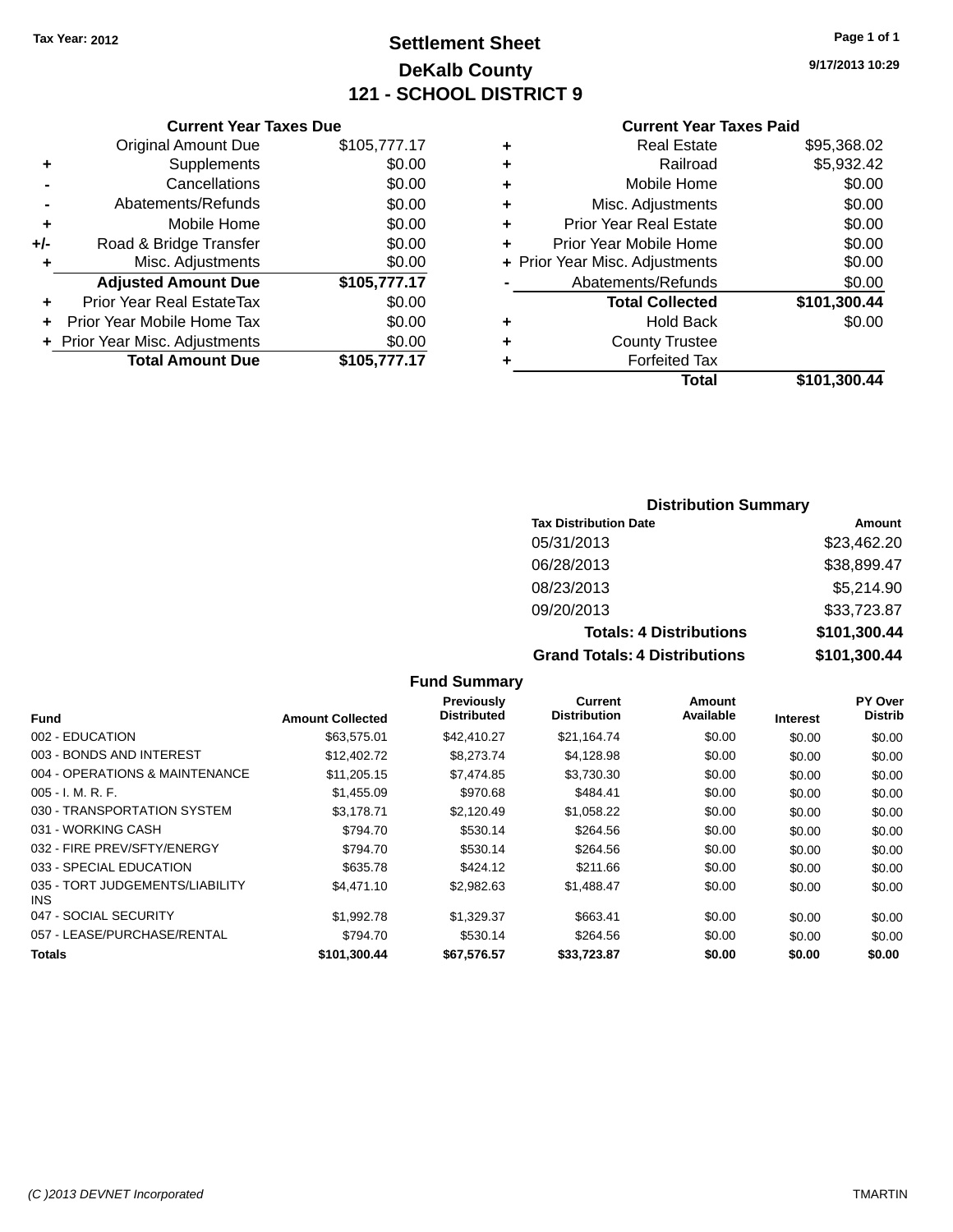# **Settlement Sheet Tax Year: 2012 Page 1 of 1 DeKalb County 122 - SCHOOL DISTRICT 100**

**9/17/2013 10:29**

#### **Current Year Taxes Paid**

|     | <b>Current Year Taxes Due</b>  |             |
|-----|--------------------------------|-------------|
|     | <b>Original Amount Due</b>     | \$13,590.08 |
| ٠   | Supplements                    | \$0.00      |
|     | Cancellations                  | \$0.00      |
|     | Abatements/Refunds             | \$0.00      |
| ٠   | Mobile Home                    | \$0.00      |
| +/- | Road & Bridge Transfer         | \$0.00      |
| ٠   | Misc. Adjustments              | \$0.00      |
|     | <b>Adjusted Amount Due</b>     | \$13,590.08 |
| ÷   | Prior Year Real EstateTax      | \$0.00      |
| ÷   | Prior Year Mobile Home Tax     | \$0.00      |
|     | + Prior Year Misc. Adjustments | \$0.00      |
|     | <b>Total Amount Due</b>        | \$13,590.08 |
|     |                                |             |

| ٠ | <b>Real Estate</b>             | \$12,053.23 |
|---|--------------------------------|-------------|
| ٠ | Railroad                       | \$0.00      |
| ٠ | Mobile Home                    | \$0.00      |
| ٠ | Misc. Adjustments              | \$0.00      |
| ٠ | <b>Prior Year Real Estate</b>  | \$0.00      |
| ٠ | Prior Year Mobile Home         | \$0.00      |
|   | + Prior Year Misc. Adjustments | \$0.00      |
|   | Abatements/Refunds             | \$0.00      |
|   | <b>Total Collected</b>         | \$12,053.23 |
| ٠ | <b>Hold Back</b>               | \$0.00      |
| ٠ | <b>County Trustee</b>          |             |
| ٠ | <b>Forfeited Tax</b>           |             |
|   | Total                          | \$12,053.23 |
|   |                                |             |

# **Distribution Summary**

| <b>Tax Distribution Date</b>         | Amount      |
|--------------------------------------|-------------|
| 05/31/2013                           | \$3,904.99  |
| 06/28/2013                           | \$2,315.95  |
| 08/23/2013                           | \$1,536.84  |
| 09/20/2013                           | \$4,295.45  |
| <b>Totals: 4 Distributions</b>       | \$12,053.23 |
| <b>Grand Totals: 4 Distributions</b> | \$12,053.23 |

#### **Fund Summary Fund Interest Amount Collected Distributed PY Over Distrib Amount Available Current Distribution Previously** 002 - EDUCATION \$7,093.13 \$4,565.32 \$2,527.81 \$0.00 \$0.00 \$0.00 003 - BONDS AND INTEREST 61,121.75 \$1,108.16 \$613.59 \$0.00 \$0.00 \$0.00 \$0.00 004 - OPERATIONS & MAINTENANCE  $$1,563.19$   $$1,006.11$   $$557.08$   $$0.00$   $$0.00$   $$0.00$ 005 - I. M. R. F. \$160.40 \$103.24 \$57.16 \$0.00 \$0.00 \$0.00 030 - TRANSPORTATION SYSTEM  $$578.50$   $$372.34$   $$206.16$   $$0.00$   $$0.00$   $$0.00$ 031 - WORKING CASH \$0.00 \$0.00 \$0.00 \$0.00 \$0.00 \$0.00 032 - FIRE PREV/SFTY/ENERGY \$105.22 \$67.73 \$37.49 \$0.00 \$0.00 \$0.00 \$0.00 033 - SPECIAL EDUCATION 6300 660.00 \$322.16 \$207.35 \$114.81 \$0.00 \$0.00 \$0.00 \$0.00 035 - TORT JUDGEMENTS/LIABILITY INS \$249.85 \$160.81 \$89.04 \$0.00 \$0.00 \$0.00 047 - SOCIAL SECURITY \$259.03 \$166.72 \$92.31 \$0.00 \$0.00 \$0.00 \$0.00 057 - LEASE/PURCHASE/RENTAL  $$0.00$   $$0.00$   $$0.00$   $$0.00$   $$0.00$   $$0.00$   $$0.00$   $$0.00$ **Totals \$12,053.23 \$7,757.78 \$4,295.45 \$0.00 \$0.00 \$0.00**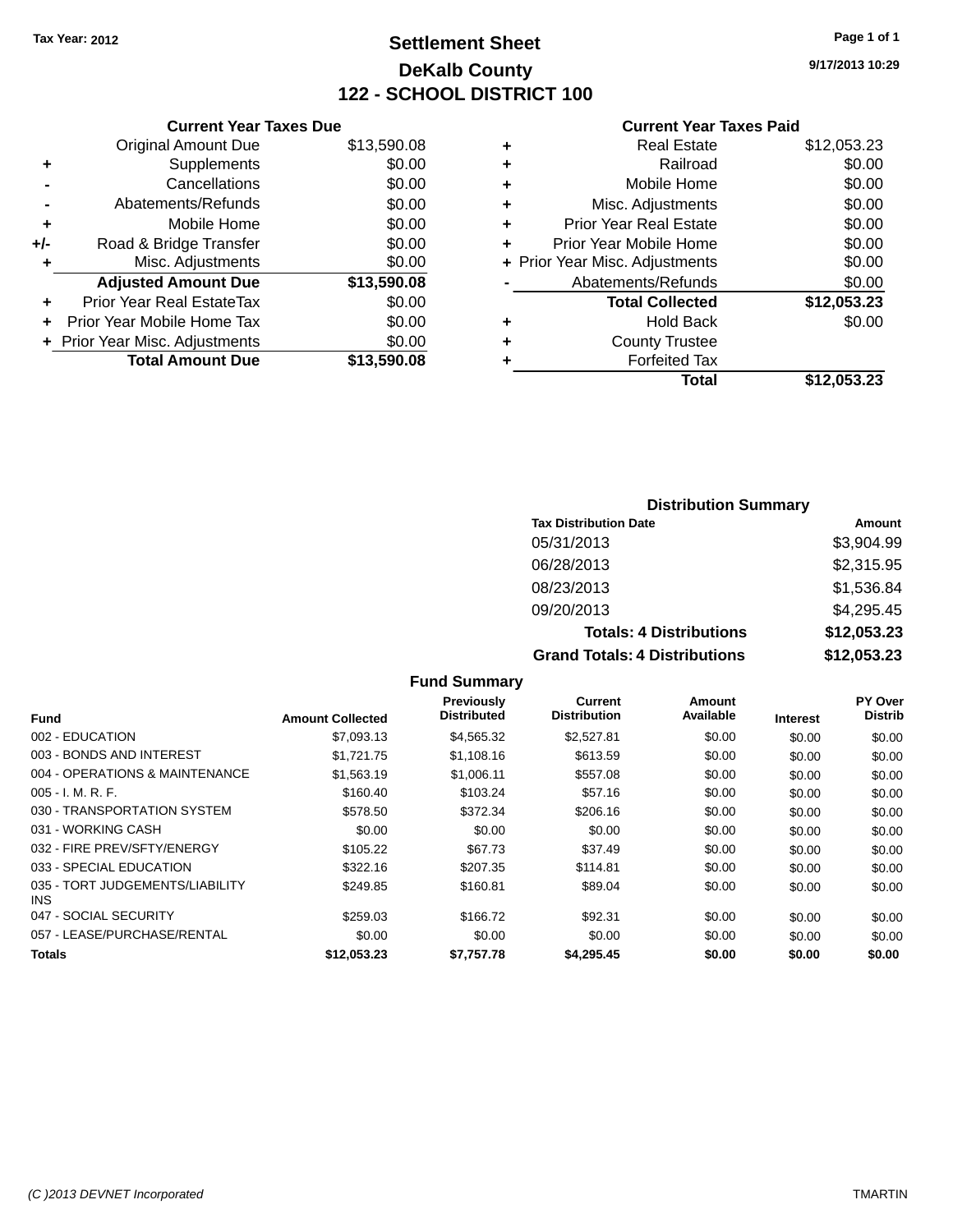# **Settlement Sheet Tax Year: 2012 Page 1 of 1 DeKalb County 123 - SCHOOL DISTRICT 161**

**9/17/2013 10:29**

#### **Current Year Taxes Paid**

|     | <b>Original Amount Due</b>     | \$69,574.41 |
|-----|--------------------------------|-------------|
| ٠   | Supplements                    | \$0.00      |
|     | Cancellations                  | \$0.00      |
|     | Abatements/Refunds             | \$0.00      |
| ÷   | Mobile Home                    | \$0.00      |
| +/- | Road & Bridge Transfer         | \$0.00      |
| ٠   | Misc. Adjustments              | \$0.00      |
|     | <b>Adjusted Amount Due</b>     | \$69,574.41 |
| ÷   | Prior Year Real EstateTax      | \$0.00      |
|     | Prior Year Mobile Home Tax     | \$0.00      |
|     | + Prior Year Misc. Adjustments | \$0.00      |
|     | <b>Total Amount Due</b>        | \$69,574.41 |
|     |                                |             |

**Current Year Taxes Due**

|   | <b>Real Estate</b>             | \$69,574.41 |
|---|--------------------------------|-------------|
| ٠ | Railroad                       | \$0.00      |
| ٠ | Mobile Home                    | \$0.00      |
| ٠ | Misc. Adjustments              | \$0.00      |
| ٠ | Prior Year Real Estate         | \$0.00      |
| ÷ | Prior Year Mobile Home         | \$0.00      |
|   | + Prior Year Misc. Adjustments | \$0.00      |
|   | Abatements/Refunds             | \$0.00      |
|   | <b>Total Collected</b>         | \$69,574.41 |
| ٠ | <b>Hold Back</b>               | \$0.00      |
| ٠ | <b>County Trustee</b>          |             |
| ٠ | <b>Forfeited Tax</b>           |             |
|   | Total                          | \$69.574.41 |
|   |                                |             |

# **Distribution Summary**

| <b>Tax Distribution Date</b>         | Amount      |
|--------------------------------------|-------------|
| 05/31/2013                           | \$8,909.26  |
| 06/28/2013                           | \$34,027.54 |
| 08/23/2013                           | \$3,302.77  |
| 09/20/2013                           | \$23,334.84 |
| <b>Totals: 4 Distributions</b>       | \$69,574.41 |
| <b>Grand Totals: 4 Distributions</b> | \$69,574.41 |

#### **Fund Summary Fund Interest Amount Collected Distributed PY Over Distrib Amount Available Current Distribution Previously** 002 - EDUCATION \$50,267.79 \$33,408.26 \$16,859.53 \$0.00 \$0.00 \$0.00 003 - BONDS AND INTEREST 62.564.44 \$1,704.35 \$860.09 \$0.00 \$0.00 \$0.00 \$0.00 004 - OPERATIONS & MAINTENANCE  $$5,277.08$   $$3,507.18$   $$1,769.90$  \$0.00 \$0.00 \$0.00 \$0.00 005 - I. M. R. F. \$1,689.06 \$1,122.56 \$566.50 \$0.00 \$0.00 \$0.00 030 - TRANSPORTATION SYSTEM  $$2,536.27$   $$1,685.62$   $$850.65$  \$0.00 \$0.00 \$0.00 \$0.00 031 - WORKING CASH \$1,057.74 \$1,057.74 \$702.98 \$354.76 \$0.00 \$0.00 \$0.00 \$0.00 033 - SPECIAL EDUCATION 6423.22 \$281.28 \$141.94 \$0.00 \$0.00 \$0.00 \$0.00 035 - TORT JUDGEMENTS/LIABILITY INS \$3,108.79 \$2,066.12 \$1,042.67 \$0.00 \$0.00 \$0.00 047 - SOCIAL SECURITY \$1,592.28 \$1,058.24 \$534.04 \$0.00 \$0.00 \$0.00 057 - LEASE/PURCHASE/RENTAL \$1,057.74 \$702.98 \$354.76 \$0.00 \$0.00 \$0.00 \$0.00 **Totals \$69,574.41 \$46,239.57 \$23,334.84 \$0.00 \$0.00 \$0.00**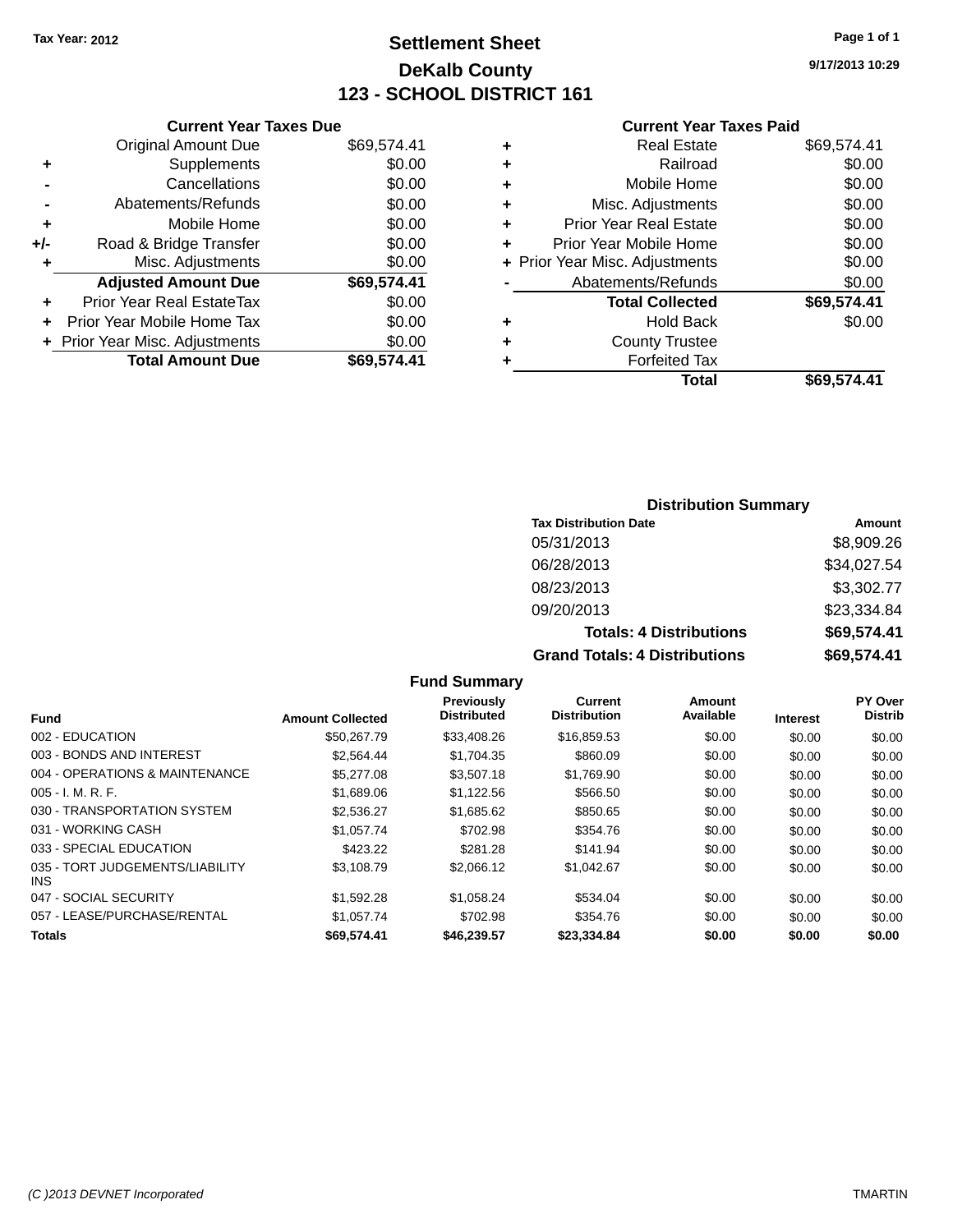# **Settlement Sheet Tax Year: 2012 Page 1 of 1 DeKalb County 124 - SCHOOL DISTRICT 212**

**9/17/2013 10:29**

# **Current Year Taxes Paid**

|       | <b>Current Year Taxes Due</b>    |              |   | <b>Current Year</b>            |
|-------|----------------------------------|--------------|---|--------------------------------|
|       | Original Amount Due              | \$263,996.87 | ٠ | <b>Real Estate</b>             |
|       | Supplements                      | \$1,166.05   | ٠ | Railroad                       |
|       | Cancellations                    | \$1,267.86   | ٠ | Mobile Home                    |
|       | Abatements/Refunds               | \$0.00       | ٠ | Misc. Adjustments              |
|       | Mobile Home                      | \$0.00       | ٠ | <b>Prior Year Real Estate</b>  |
| $+/-$ | Road & Bridge Transfer           | \$0.00       | ÷ | Prior Year Mobile Home         |
|       | Misc. Adjustments                | \$0.00       |   | + Prior Year Misc. Adjustments |
|       | <b>Adjusted Amount Due</b>       | \$263,895.06 |   | Abatements/Refunds             |
|       | <b>Prior Year Real EstateTax</b> | \$0.00       |   | <b>Total Collected</b>         |
|       | Prior Year Mobile Home Tax       | \$0.00       | ٠ | <b>Hold Back</b>               |
|       | + Prior Year Misc. Adjustments   | \$0.00       |   | <b>County Trustee</b>          |
|       | <b>Total Amount Due</b>          | \$263,895.06 |   | <b>Forfeited Tax</b>           |
|       |                                  |              |   | Total                          |

|   | Total                          | \$259.989.85 |
|---|--------------------------------|--------------|
| ٠ | <b>Forfeited Tax</b>           |              |
| ÷ | <b>County Trustee</b>          |              |
| ٠ | <b>Hold Back</b>               | \$0.00       |
|   | <b>Total Collected</b>         | \$259,989.85 |
|   | Abatements/Refunds             | \$0.00       |
|   | + Prior Year Misc. Adjustments | \$0.00       |
| ٠ | Prior Year Mobile Home         | \$0.00       |
| ٠ | <b>Prior Year Real Estate</b>  | \$0.00       |
| ÷ | Misc. Adjustments              | \$0.00       |
| ÷ | Mobile Home                    | \$0.00       |
| ÷ | Railroad                       | \$0.00       |
| ÷ | <b>Real Estate</b>             | \$259,989.85 |

### **Distribution Summary Tax Distribution Date Amount** 05/31/2013 \$51,031.97 06/28/2013 \$99,546.69 07/26/2013 \$4,271.35 08/23/2013 \$9,080.67 09/20/2013 \$96,059.17 **Totals: 5 Distributions \$259,989.85 Grand Totals: 5 Distributions \$259,989.85**

|                                         |                         | <b>Fund Summary</b>              |                                       |                     |                 |                                  |
|-----------------------------------------|-------------------------|----------------------------------|---------------------------------------|---------------------|-----------------|----------------------------------|
| <b>Fund</b>                             | <b>Amount Collected</b> | Previously<br><b>Distributed</b> | <b>Current</b><br><b>Distribution</b> | Amount<br>Available | <b>Interest</b> | <b>PY Over</b><br><b>Distrib</b> |
| 002 - EDUCATION                         | \$132,795.53            | \$83,731.18                      | \$49,064.35                           | \$0.00              | \$0.00          | \$0.00                           |
| 003 - BONDS AND INTEREST                | \$35,292.84             | \$22,253.10                      | \$13,039.74                           | \$0.00              | \$0.00          | \$0.00                           |
| 004 - OPERATIONS & MAINTENANCE          | \$25,537.50             | \$16,102.09                      | \$9,435.41                            | \$0.00              | \$0.00          | \$0.00                           |
| 005 - I. M. R. F.                       | \$4,887.81              | \$3,081.90                       | \$1,805.91                            | \$0.00              | \$0.00          | \$0.00                           |
| 030 - TRANSPORTATION SYSTEM             | \$12,258.02             | \$7,729.02                       | \$4,529.00                            | \$0.00              | \$0.00          | \$0.00                           |
| 031 - WORKING CASH                      | \$5,107.50              | \$3,220.42                       | \$1,887.08                            | \$0.00              | \$0.00          | \$0.00                           |
| 032 - FIRE PREV/SFTY/ENERGY             | \$128.69                | \$81.14                          | \$47.55                               | \$0.00              | \$0.00          | \$0.00                           |
| 033 - SPECIAL EDUCATION                 | \$2,043.00              | \$1,288.17                       | \$754.83                              | \$0.00              | \$0.00          | \$0.00                           |
| 035 - TORT JUDGEMENTS/LIABILITY<br>INS. | \$30.511.37             | \$19.238.25                      | \$11,273.12                           | \$0.00              | \$0.00          | \$0.00                           |
| 047 - SOCIAL SECURITY                   | \$6,320.09              | \$3,984.99                       | \$2,335.10                            | \$0.00              | \$0.00          | \$0.00                           |
| 057 - LEASE/PURCHASE/RENTAL             | \$5,107.50              | \$3,220.42                       | \$1,887.08                            | \$0.00              | \$0.00          | \$0.00                           |
| Totals                                  | \$259.989.85            | \$163,930.68                     | \$96,059.17                           | \$0.00              | \$0.00          | \$0.00                           |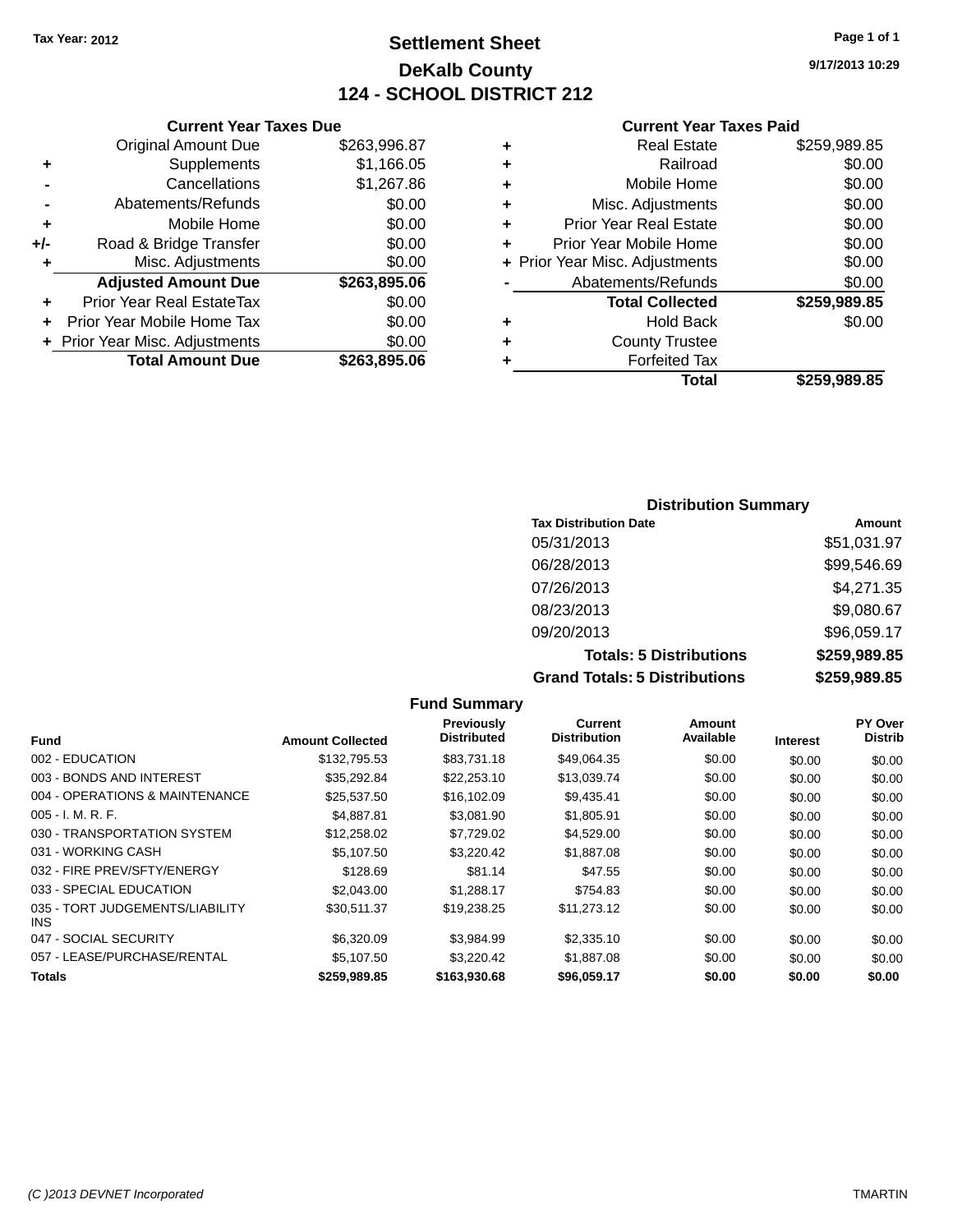# **Settlement Sheet Tax Year: 2012 Page 1 of 1 DeKalb County 125 - SCHOOL DISTRICT 220**

**9/17/2013 10:29**

### **Current Year Taxes Paid**

|     | <b>Current Year Taxes Due</b>  |            |
|-----|--------------------------------|------------|
|     | <b>Original Amount Due</b>     | \$3,394.25 |
| ٠   | Supplements                    | \$0.00     |
|     | Cancellations                  | \$0.00     |
|     | Abatements/Refunds             | \$0.00     |
| ٠   | Mobile Home                    | \$0.00     |
| +/- | Road & Bridge Transfer         | \$0.00     |
|     | Misc. Adjustments              | \$0.00     |
|     | <b>Adjusted Amount Due</b>     | \$3,394.25 |
| ٠   | Prior Year Real EstateTax      | \$0.00     |
|     | Prior Year Mobile Home Tax     | \$0.00     |
|     | + Prior Year Misc. Adjustments | \$0.00     |
|     | <b>Total Amount Due</b>        | \$3.394.25 |
|     |                                |            |

|   | <b>Real Estate</b>             | \$2,809.22 |
|---|--------------------------------|------------|
| ٠ | Railroad                       | \$0.00     |
| ٠ | Mobile Home                    | \$0.00     |
| ٠ | Misc. Adjustments              | \$0.00     |
| ٠ | Prior Year Real Estate         | \$0.00     |
|   | Prior Year Mobile Home         | \$0.00     |
|   | + Prior Year Misc. Adjustments | \$0.00     |
|   | Abatements/Refunds             | \$0.00     |
|   | <b>Total Collected</b>         | \$2,809.22 |
| ٠ | Hold Back                      | \$0.00     |
|   | <b>County Trustee</b>          |            |
| ٠ | <b>Forfeited Tax</b>           |            |
|   | Total                          | \$2,809.22 |
|   |                                |            |

| <b>Distribution Summary</b>          |            |  |  |  |
|--------------------------------------|------------|--|--|--|
| <b>Tax Distribution Date</b>         | Amount     |  |  |  |
| 05/31/2013                           | \$585.04   |  |  |  |
| 06/28/2013                           | \$1,112.09 |  |  |  |
| 09/20/2013                           | \$1,112.09 |  |  |  |
| <b>Totals: 3 Distributions</b>       | \$2,809.22 |  |  |  |
| <b>Grand Totals: 3 Distributions</b> | \$2,809.22 |  |  |  |

**Fund Summary**

|                                         |                         | <b>Previously</b>  | <b>Current</b>      | <b>Amount</b> |                 | PY Over        |
|-----------------------------------------|-------------------------|--------------------|---------------------|---------------|-----------------|----------------|
| Fund                                    | <b>Amount Collected</b> | <b>Distributed</b> | <b>Distribution</b> | Available     | <b>Interest</b> | <b>Distrib</b> |
| 002 - EDUCATION                         | \$1,413.63              | \$854.02           | \$559.61            | \$0.00        | \$0.00          | \$0.00         |
| 003 - BONDS AND INTEREST                | \$425.21                | \$256.88           | \$168.33            | \$0.00        | \$0.00          | \$0.00         |
| 004 - OPERATIONS & MAINTENANCE          | \$298.53                | \$180.35           | \$118.18            | \$0.00        | \$0.00          | \$0.00         |
| $005 - I. M. R. F.$                     | \$43.45                 | \$26.25            | \$17.20             | \$0.00        | \$0.00          | \$0.00         |
| 030 - TRANSPORTATION SYSTEM             | \$150.07                | \$90.66            | \$59.41             | \$0.00        | \$0.00          | \$0.00         |
| 031 - WORKING CASH                      | \$36.35                 | \$21.96            | \$14.39             | \$0.00        | \$0.00          | \$0.00         |
| 032 - FIRE PREV/SFTY/ENERGY             | \$35.54                 | \$21.47            | \$14.07             | \$0.00        | \$0.00          | \$0.00         |
| 033 - SPECIAL EDUCATION                 | \$15.79                 | \$9.54             | \$6.25              | \$0.00        | \$0.00          | \$0.00         |
| 035 - TORT JUDGEMENTS/LIABILITY<br>INS. | \$309.59                | \$187.03           | \$122.56            | \$0.00        | \$0.00          | \$0.00         |
| 047 - SOCIAL SECURITY                   | \$44.71                 | \$27.01            | \$17.70             | \$0.00        | \$0.00          | \$0.00         |
| 057 - LEASE/PURCHASE/RENTAL             | \$36.35                 | \$21.96            | \$14.39             | \$0.00        | \$0.00          | \$0.00         |
| Totals                                  | \$2,809.22              | \$1.697.13         | \$1.112.09          | \$0.00        | \$0.00          | \$0.00         |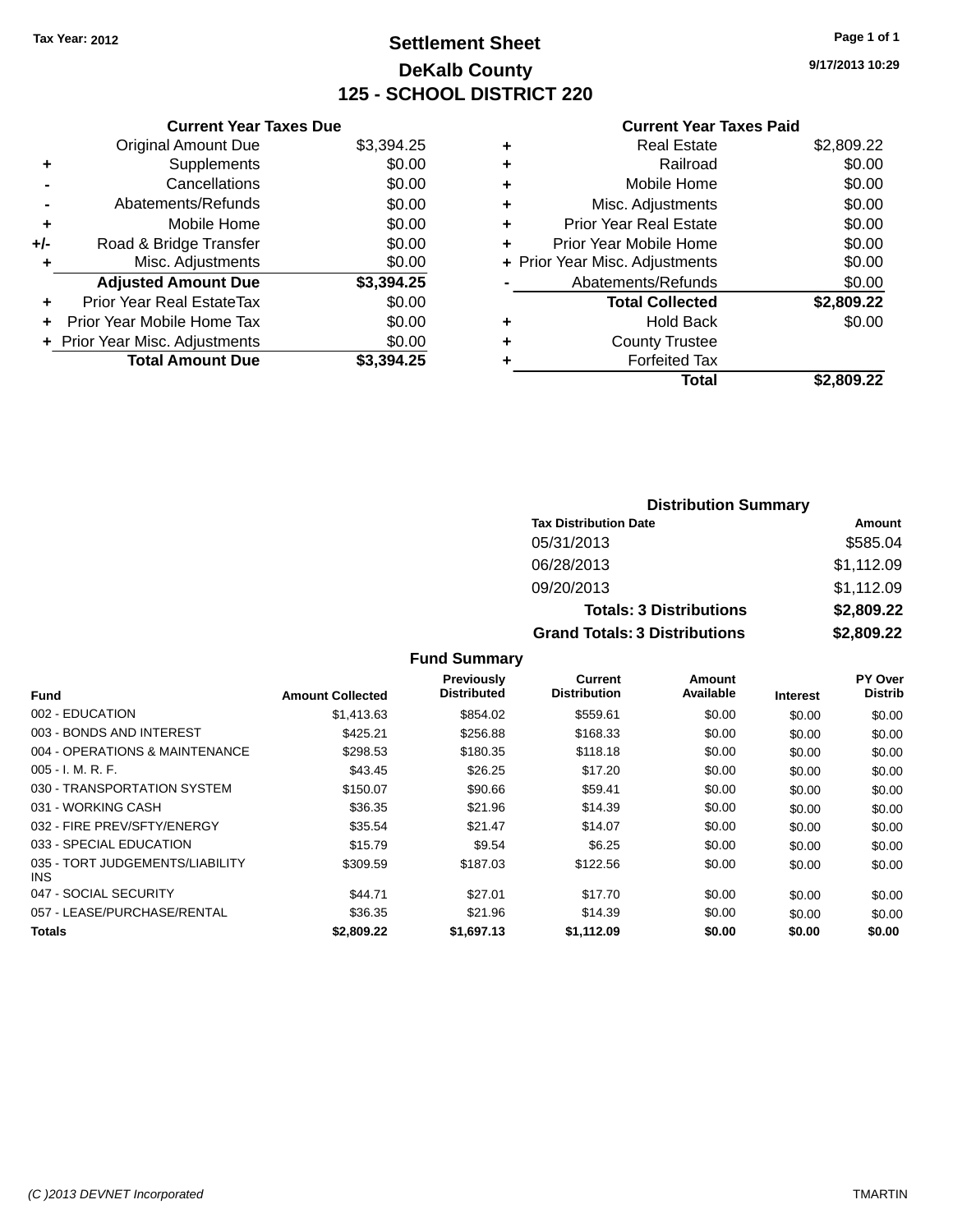# **Settlement Sheet Tax Year: 2012 Page 1 of 1 DeKalb County 126 - SCHOOL DISTRICT 269**

**9/17/2013 10:29**

#### **Current Year Taxes Paid**

|     | Original Amount Due              | \$266,835.17 |
|-----|----------------------------------|--------------|
| ٠   | Supplements                      | \$1,497.80   |
|     | Cancellations                    | \$1,628.57   |
|     | Abatements/Refunds               | \$0.00       |
| ٠   | Mobile Home                      | \$0.00       |
| +/- | Road & Bridge Transfer           | \$0.00       |
| ٠   | Misc. Adjustments                | \$0.00       |
|     | <b>Adjusted Amount Due</b>       | \$266,704.40 |
| ٠   | <b>Prior Year Real EstateTax</b> | \$0.00       |
| ٠   | Prior Year Mobile Home Tax       | \$0.00       |
|     | + Prior Year Misc. Adjustments   | \$0.00       |
|     | <b>Total Amount Due</b>          | \$266,704.40 |
|     |                                  |              |

**Current Year Taxes Due**

|   | <b>Real Estate</b>             | \$262,214.80 |
|---|--------------------------------|--------------|
| ٠ | Railroad                       | \$0.00       |
| ٠ | Mobile Home                    | \$0.00       |
| ٠ | Misc. Adjustments              | \$0.00       |
| ٠ | Prior Year Real Estate         | \$0.00       |
| ÷ | Prior Year Mobile Home         | \$0.00       |
|   | + Prior Year Misc. Adjustments | \$0.00       |
|   | Abatements/Refunds             | \$0.00       |
|   | <b>Total Collected</b>         | \$262,214.80 |
| ٠ | <b>Hold Back</b>               | \$0.00       |
| ٠ | <b>County Trustee</b>          |              |
| ٠ | <b>Forfeited Tax</b>           |              |
|   | Total                          | \$262.214.80 |
|   |                                |              |

### **Distribution Summary Tax Distribution Date Amount** 05/31/2013 \$56,161.06 06/28/2013 \$93,015.59 07/26/2013 \$5,486.53 08/23/2013 \$8,378.48 09/20/2013 \$99,173.14 **Totals: 5 Distributions \$262,214.80 Grand Totals: 5 Distributions \$262,214.80**

|                                               |                         | <b>Fund Summary</b>              |                                       |                     |                 |                           |
|-----------------------------------------------|-------------------------|----------------------------------|---------------------------------------|---------------------|-----------------|---------------------------|
| <b>Fund</b>                                   | <b>Amount Collected</b> | Previously<br><b>Distributed</b> | <b>Current</b><br><b>Distribution</b> | Amount<br>Available | <b>Interest</b> | PY Over<br><b>Distrib</b> |
| 002 - EDUCATION                               | \$168,431.89            | \$104,728.70                     | \$63,703.19                           | \$0.00              | \$0.00          | \$0.00                    |
| 003 - BONDS AND INTEREST                      | \$0.00                  | \$0.00                           | \$0.00                                | \$0.00              | \$0.00          | \$0.00                    |
| 004 - OPERATIONS & MAINTENANCE                | \$44,113,18             | \$27.428.99                      | \$16,684.19                           | \$0.00              | \$0.00          | \$0.00                    |
| $005 - I. M. R. F.$                           | \$4.711.99              | \$2,929.85                       | \$1.782.14                            | \$0.00              | \$0.00          | \$0.00                    |
| 030 - TRANSPORTATION SYSTEM                   | \$9.624.59              | \$5.984.44                       | \$3,640.15                            | \$0.00              | \$0.00          | \$0.00                    |
| 031 - WORKING CASH                            | \$4.010.31              | \$2,493.56                       | \$1,516.75                            | \$0.00              | \$0.00          | \$0.00                    |
| 033 - SPECIAL EDUCATION                       | \$1,604.23              | \$997.49                         | \$606.74                              | \$0.00              | \$0.00          | \$0.00                    |
| 035 - TORT JUDGEMENTS/LIABILITY<br><b>INS</b> | \$25,006.62             | \$15,548.78                      | \$9.457.84                            | \$0.00              | \$0.00          | \$0.00                    |
| 047 - SOCIAL SECURITY                         | \$4.711.99              | \$2,929.85                       | \$1.782.14                            | \$0.00              | \$0.00          | \$0.00                    |
| <b>Totals</b>                                 | \$262.214.80            | \$163,041,66                     | \$99.173.14                           | \$0.00              | \$0.00          | \$0.00                    |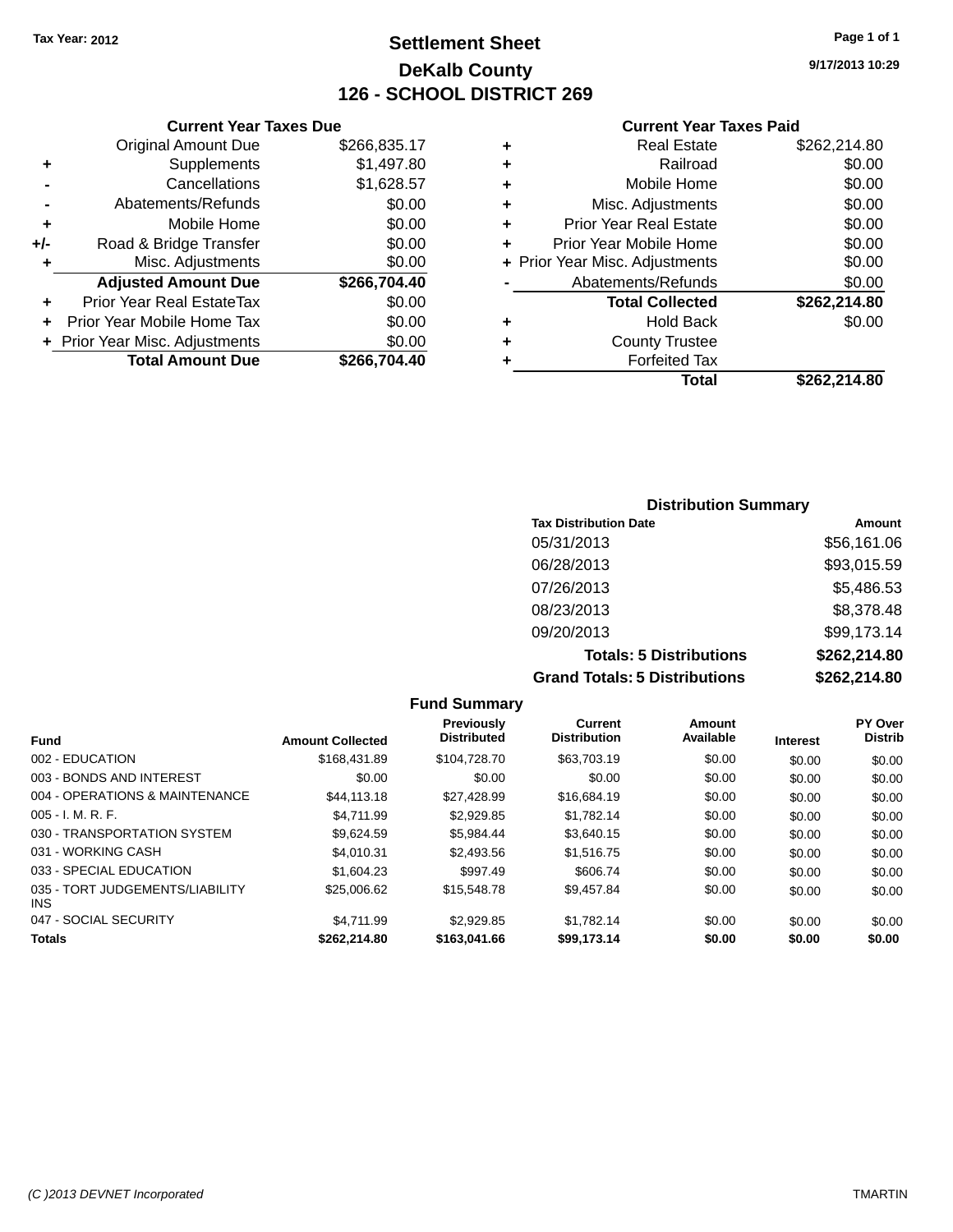# **Settlement Sheet Tax Year: 2012 Page 1 of 1 DeKalb County 127 - SCHOOL DISTRICT 271**

**9/17/2013 10:29**

#### **Current Year Taxes Paid**

|     | <b>Current Year Taxes Due</b>  |             |
|-----|--------------------------------|-------------|
|     | <b>Original Amount Due</b>     | \$62,890.38 |
| ٠   | Supplements                    | \$0.00      |
|     | Cancellations                  | \$0.00      |
|     | Abatements/Refunds             | \$0.00      |
| ٠   | Mobile Home                    | \$0.00      |
| +/- | Road & Bridge Transfer         | \$0.00      |
|     | Misc. Adjustments              | \$0.00      |
|     | <b>Adjusted Amount Due</b>     | \$62,890.38 |
| ٠   | Prior Year Real EstateTax      | \$0.00      |
|     | Prior Year Mobile Home Tax     | \$0.00      |
|     | + Prior Year Misc. Adjustments | \$0.00      |
|     | <b>Total Amount Due</b>        | \$62,890,38 |
|     |                                |             |

|   | <b>Real Estate</b>             | \$58,326.87 |
|---|--------------------------------|-------------|
| ٠ | Railroad                       | \$0.00      |
| ٠ | Mobile Home                    | \$0.00      |
| ٠ | Misc. Adjustments              | \$0.00      |
| ٠ | <b>Prior Year Real Estate</b>  | \$0.00      |
| ÷ | Prior Year Mobile Home         | \$0.00      |
|   | + Prior Year Misc. Adjustments | \$0.00      |
|   | Abatements/Refunds             | \$0.00      |
|   | <b>Total Collected</b>         | \$58,326.87 |
| ٠ | Hold Back                      | \$0.00      |
| ٠ | <b>County Trustee</b>          |             |
| ٠ | <b>Forfeited Tax</b>           |             |
|   | Total                          | \$58,326.87 |
|   |                                |             |

### **Distribution Summary Tax Distribution Date Amount** 05/31/2013 \$8,486.04 06/28/2013 \$26,992.90 08/23/2013 \$2,379.23 09/20/2013 \$20,468.70 **Totals: 4 Distributions \$58,326.87 Grand Totals: 4 Distributions \$58,326.87**

|                                               |                         | <b>Fund Summary</b>                     |                                       |                     |                 |                           |
|-----------------------------------------------|-------------------------|-----------------------------------------|---------------------------------------|---------------------|-----------------|---------------------------|
| <b>Fund</b>                                   | <b>Amount Collected</b> | <b>Previously</b><br><b>Distributed</b> | <b>Current</b><br><b>Distribution</b> | Amount<br>Available | <b>Interest</b> | PY Over<br><b>Distrib</b> |
| 002 - EDUCATION                               | \$30,084.69             | \$19,527.03                             | \$10,557.66                           | \$0.00              | \$0.00          | \$0.00                    |
| 003 - BONDS AND INTEREST                      | \$11,550.42             | \$7,497.02                              | \$4,053.40                            | \$0.00              | \$0.00          | \$0.00                    |
| 004 - OPERATIONS & MAINTENANCE                | \$5,157.43              | \$3,347.53                              | \$1,809.90                            | \$0.00              | \$0.00          | \$0.00                    |
| $005 - I. M. R. F.$                           | \$1,504.25              | \$976.36                                | \$527.89                              | \$0.00              | \$0.00          | \$0.00                    |
| 030 - TRANSPORTATION SYSTEM                   | \$1,547.30              | \$1,004.31                              | \$542.99                              | \$0.00              | \$0.00          | \$0.00                    |
| 031 - WORKING CASH                            | \$293.38                | \$190.42                                | \$102.96                              | \$0.00              | \$0.00          | \$0.00                    |
| 032 - FIRE PREV/SFTY/ENERGY                   | \$23.69                 | \$15.38                                 | \$8.31                                | \$0.00              | \$0.00          | \$0.00                    |
| 033 - SPECIAL EDUCATION                       | \$237.04                | \$153.86                                | \$83.18                               | \$0.00              | \$0.00          | \$0.00                    |
| 035 - TORT JUDGEMENTS/LIABILITY<br><b>INS</b> | \$1,934.06              | \$1,255.34                              | \$678.72                              | \$0.00              | \$0.00          | \$0.00                    |
| 047 - SOCIAL SECURITY                         | \$1,289.38              | \$836.90                                | \$452.48                              | \$0.00              | \$0.00          | \$0.00                    |
| 057 - LEASE/PURCHASE/RENTAL                   | \$322.37                | \$209.24                                | \$113.13                              | \$0.00              | \$0.00          | \$0.00                    |
| 109 - PRIOR YEAR ADJUSTMENT                   | \$4,382.86              | \$2,844.78                              | \$1,538.08                            | \$0.00              | \$0.00          | \$0.00                    |
| <b>Totals</b>                                 | \$58,326.87             | \$37,858.17                             | \$20,468.70                           | \$0.00              | \$0.00          | \$0.00                    |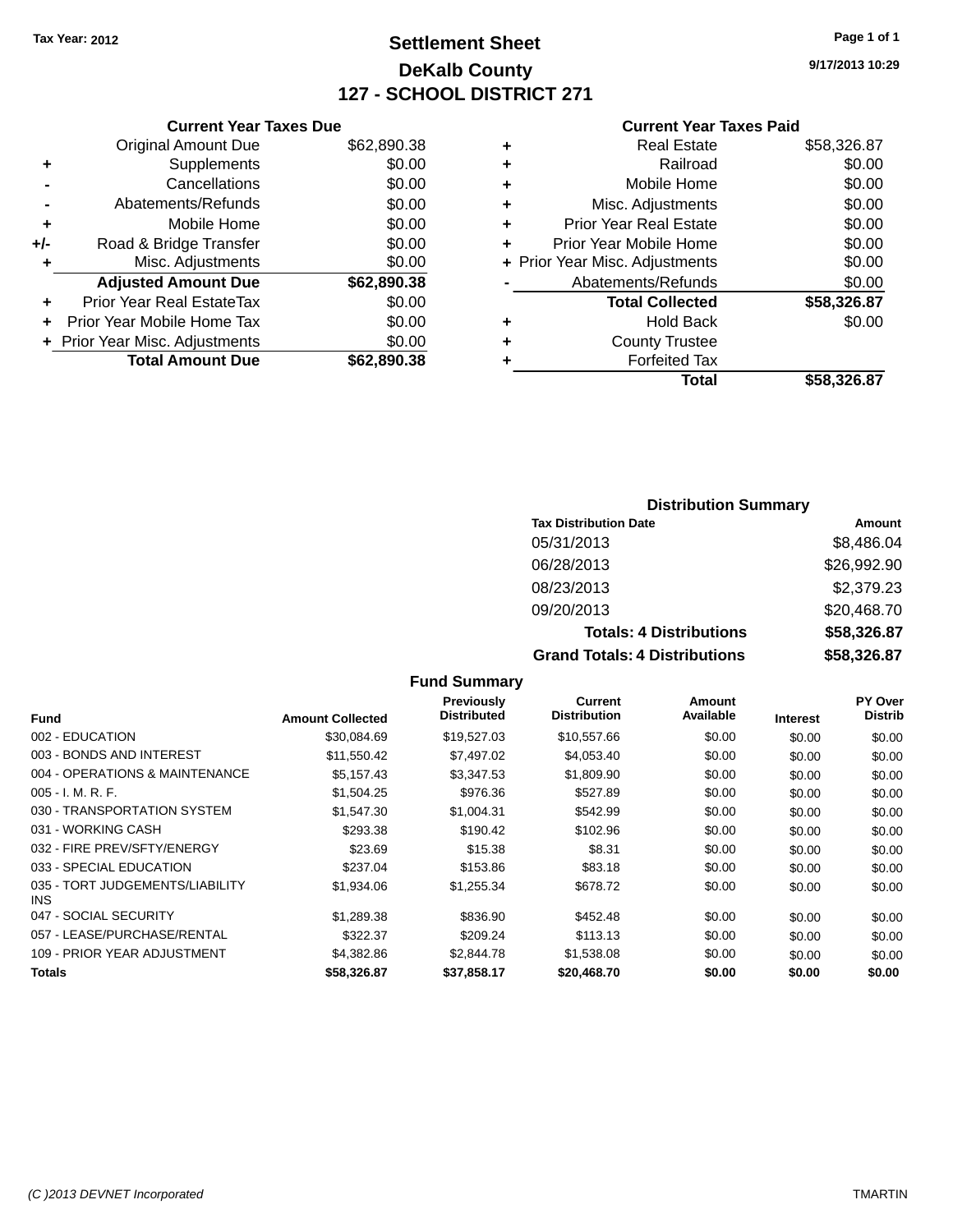# **Settlement Sheet Tax Year: 2012 Page 1 of 1 DeKalb County 128 - SCHOOL DISTRICT 300**

**9/17/2013 10:29**

|     | <b>Current Year Taxes Due</b>  |            |  |  |  |  |  |
|-----|--------------------------------|------------|--|--|--|--|--|
|     | <b>Original Amount Due</b>     | \$8,457.68 |  |  |  |  |  |
| ٠   | Supplements                    | \$0.00     |  |  |  |  |  |
|     | Cancellations                  | \$0.00     |  |  |  |  |  |
|     | Abatements/Refunds             | \$0.00     |  |  |  |  |  |
| ٠   | Mobile Home                    | \$0.00     |  |  |  |  |  |
| +/- | Road & Bridge Transfer         | \$0.00     |  |  |  |  |  |
| ٠   | Misc. Adjustments              | \$0.00     |  |  |  |  |  |
|     | <b>Adjusted Amount Due</b>     | \$8,457.68 |  |  |  |  |  |
|     | Prior Year Real EstateTax      | \$0.00     |  |  |  |  |  |
|     | Prior Year Mobile Home Tax     | \$0.00     |  |  |  |  |  |
|     | + Prior Year Misc. Adjustments | \$0.00     |  |  |  |  |  |
|     | <b>Total Amount Due</b>        | \$8,457.68 |  |  |  |  |  |
|     |                                |            |  |  |  |  |  |

### **Current Year Taxes Paid**

| <b>Real Estate</b>            | \$8,457.67                     |
|-------------------------------|--------------------------------|
| Railroad                      | \$0.00                         |
| Mobile Home                   | \$0.00                         |
| Misc. Adjustments             | \$0.00                         |
| <b>Prior Year Real Estate</b> | \$0.00                         |
| Prior Year Mobile Home        | \$0.00                         |
|                               | \$0.00                         |
| Abatements/Refunds            | \$0.00                         |
| <b>Total Collected</b>        | \$8,457.67                     |
| <b>Hold Back</b>              | \$0.00                         |
| <b>County Trustee</b>         |                                |
| <b>Forfeited Tax</b>          |                                |
| Total                         | \$8,457.67                     |
|                               | + Prior Year Misc. Adjustments |

|                                      | <b>Distribution Summary</b>    |            |
|--------------------------------------|--------------------------------|------------|
| <b>Tax Distribution Date</b>         |                                | Amount     |
| 05/31/2013                           |                                | \$2,962.13 |
| 06/28/2013                           |                                | \$2,533.42 |
| 08/23/2013                           |                                | \$2,962.12 |
|                                      | <b>Totals: 3 Distributions</b> | \$8,457.67 |
| <b>Grand Totals: 3 Distributions</b> |                                | \$8,457.67 |

### **Fund Summary**

| <b>Fund</b>                                   | <b>Amount Collected</b> | <b>Previously</b><br><b>Distributed</b> | Current<br><b>Distribution</b> | Amount<br>Available | <b>Interest</b> | PY Over<br><b>Distrib</b> |
|-----------------------------------------------|-------------------------|-----------------------------------------|--------------------------------|---------------------|-----------------|---------------------------|
| 002 - EDUCATION                               | \$5,646,18              | \$5,646.18                              | \$0.00                         | \$0.00              | \$0.00          | \$0.00                    |
| 003 - BONDS AND INTEREST                      | \$1,260.03              | \$1,260.03                              | \$0.00                         | \$0.00              | \$0.00          | \$0.00                    |
| 004 - OPERATIONS & MAINTENANCE                | \$601.95                | \$601.95                                | \$0.00                         | \$0.00              | \$0.00          | \$0.00                    |
| $005 - I. M. R. F.$                           | \$112.87                | \$112.87                                | \$0.00                         | \$0.00              | \$0.00          | \$0.00                    |
| 030 - TRANSPORTATION SYSTEM                   | \$160.31                | \$160.31                                | \$0.00                         | \$0.00              | \$0.00          | \$0.00                    |
| 031 - WORKING CASH                            | \$0.89                  | \$0.89                                  | \$0.00                         | \$0.00              | \$0.00          | \$0.00                    |
| 033 - SPECIAL EDUCATION                       | \$542.88                | \$542.88                                | \$0.00                         | \$0.00              | \$0.00          | \$0.00                    |
| 035 - TORT JUDGEMENTS/LIABILITY<br><b>INS</b> | \$2.54                  | \$2.54                                  | \$0.00                         | \$0.00              | \$0.00          | \$0.00                    |
| 047 - SOCIAL SECURITY                         | \$130.02                | \$130.02                                | \$0.00                         | \$0.00              | \$0.00          | \$0.00                    |
| <b>Totals</b>                                 | \$8.457.67              | \$8,457.67                              | \$0.00                         | \$0.00              | \$0.00          | \$0.00                    |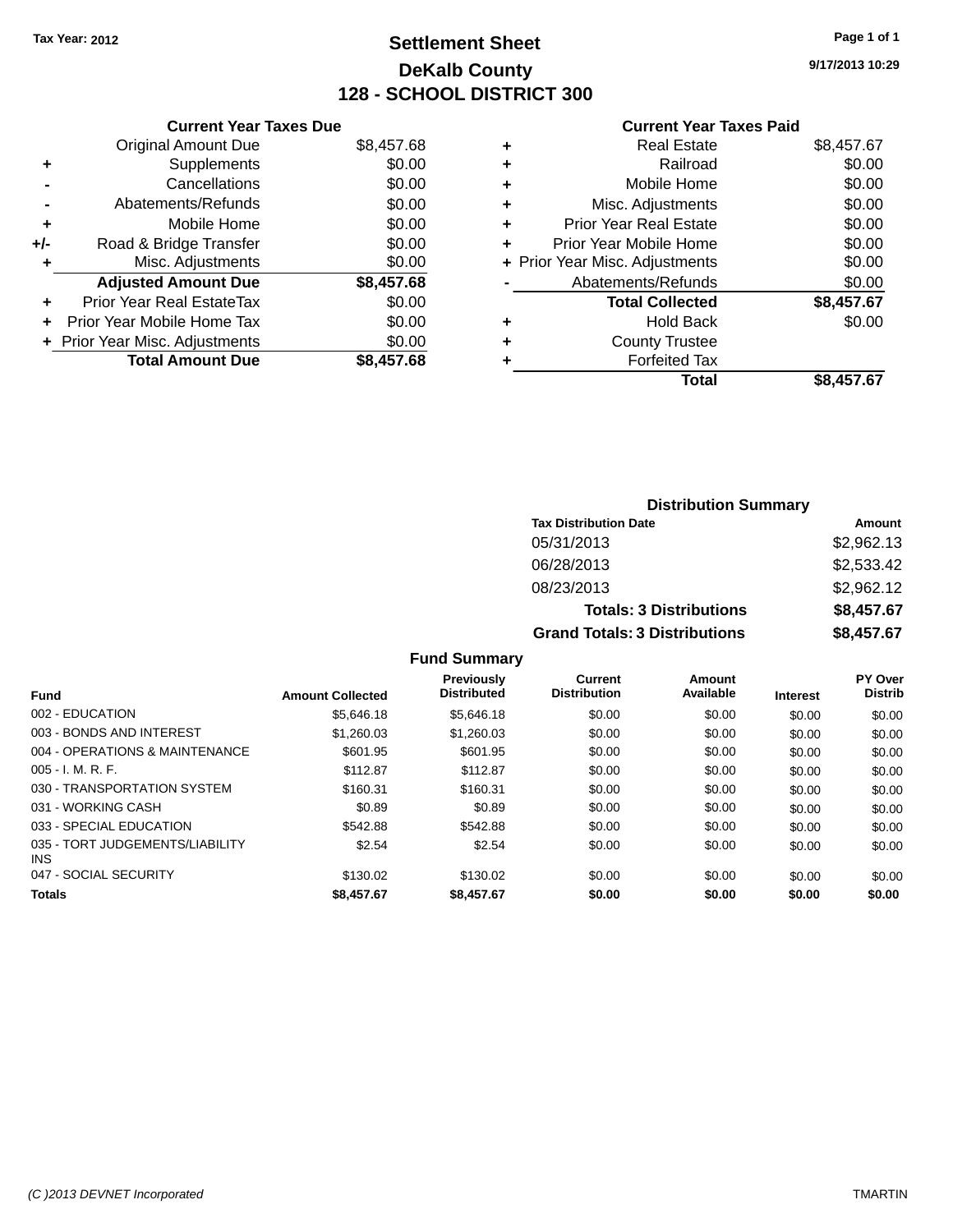# **Settlement Sheet Tax Year: 2012 Page 1 of 1 DeKalb County 129 - SCHOOL DISTRICT 301**

**9/17/2013 10:29**

#### **Current Year Taxes Paid**

|     | <b>Current Year Taxes Due</b>  |            |
|-----|--------------------------------|------------|
|     | <b>Original Amount Due</b>     | \$8,645.59 |
| ٠   | Supplements                    | \$0.00     |
|     | Cancellations                  | \$0.00     |
|     | Abatements/Refunds             | \$0.00     |
| ٠   | Mobile Home                    | \$0.00     |
| +/- | Road & Bridge Transfer         | \$0.00     |
| ٠   | Misc. Adjustments              | \$0.00     |
|     | <b>Adjusted Amount Due</b>     | \$8,645.59 |
| ÷   | Prior Year Real EstateTax      | \$0.00     |
| ÷   | Prior Year Mobile Home Tax     | \$0.00     |
|     | + Prior Year Misc. Adjustments | \$0.00     |
|     | <b>Total Amount Due</b>        | \$8.645.59 |

| Real Estate                    | \$5,045.00 |
|--------------------------------|------------|
| Railroad                       | \$0.00     |
| Mobile Home                    | \$0.00     |
| Misc. Adjustments              | \$0.00     |
| <b>Prior Year Real Estate</b>  | \$0.00     |
| Prior Year Mobile Home         | \$0.00     |
| + Prior Year Misc. Adjustments | \$0.00     |
| Abatements/Refunds             | \$0.00     |
| <b>Total Collected</b>         | \$5,045.00 |
| <b>Hold Back</b>               | \$0.00     |
| <b>County Trustee</b>          |            |
| <b>Forfeited Tax</b>           |            |
| Total                          | \$5,045.00 |
|                                |            |

### **Distribution Summary Tax Distribution Date Amount** 06/28/2013 \$2,522.50 09/20/2013 \$2,522.50 **Totals: 2 Distributions \$5,045.00 Grand Totals: 2 Distributions \$5,045.00**

### **Fund Summary**

| Fund                                                | <b>Amount Collected</b> | <b>Previously</b><br><b>Distributed</b> | Current<br><b>Distribution</b> | Amount<br>Available | <b>Interest</b> | PY Over<br><b>Distrib</b> |
|-----------------------------------------------------|-------------------------|-----------------------------------------|--------------------------------|---------------------|-----------------|---------------------------|
|                                                     |                         |                                         |                                |                     |                 |                           |
| 002 - EDUCATION                                     | \$2,835,32              | \$1,417.66                              | \$1,417.66                     | \$0.00              | \$0.00          | \$0.00                    |
| 003 - BONDS AND INTEREST                            | \$869.08                | \$434.54                                | \$434.54                       | \$0.00              | \$0.00          | \$0.00                    |
| 004 - OPERATIONS & MAINTENANCE                      | \$537.38                | \$268.69                                | \$268.69                       | \$0.00              | \$0.00          | \$0.00                    |
| $005 - I. M. R. F.$                                 | \$70.00                 | \$35.00                                 | \$35.00                        | \$0.00              | \$0.00          | \$0.00                    |
| 030 - TRANSPORTATION SYSTEM                         | \$209.08                | \$104.54                                | \$104.54                       | \$0.00              | \$0.00          | \$0.00                    |
| 031 - WORKING CASH                                  | \$11.98                 | \$5.99                                  | \$5.99                         | \$0.00              | \$0.00          | \$0.00                    |
| 033 - SPECIAL EDUCATION                             | \$312.40                | \$156.20                                | \$156.20                       | \$0.00              | \$0.00          | \$0.00                    |
| 035 - TORT JUDGMENTS, LIABILITY<br><b>INSURANCE</b> | \$103.18                | \$51.59                                 | \$51.59                        | \$0.00              | \$0.00          | \$0.00                    |
| 047 - SOCIAL SECURITY                               | \$96.58                 | \$48.29                                 | \$48.29                        | \$0.00              | \$0.00          | \$0.00                    |
| <b>Totals</b>                                       | \$5,045.00              | \$2,522.50                              | \$2.522.50                     | \$0.00              | \$0.00          | \$0.00                    |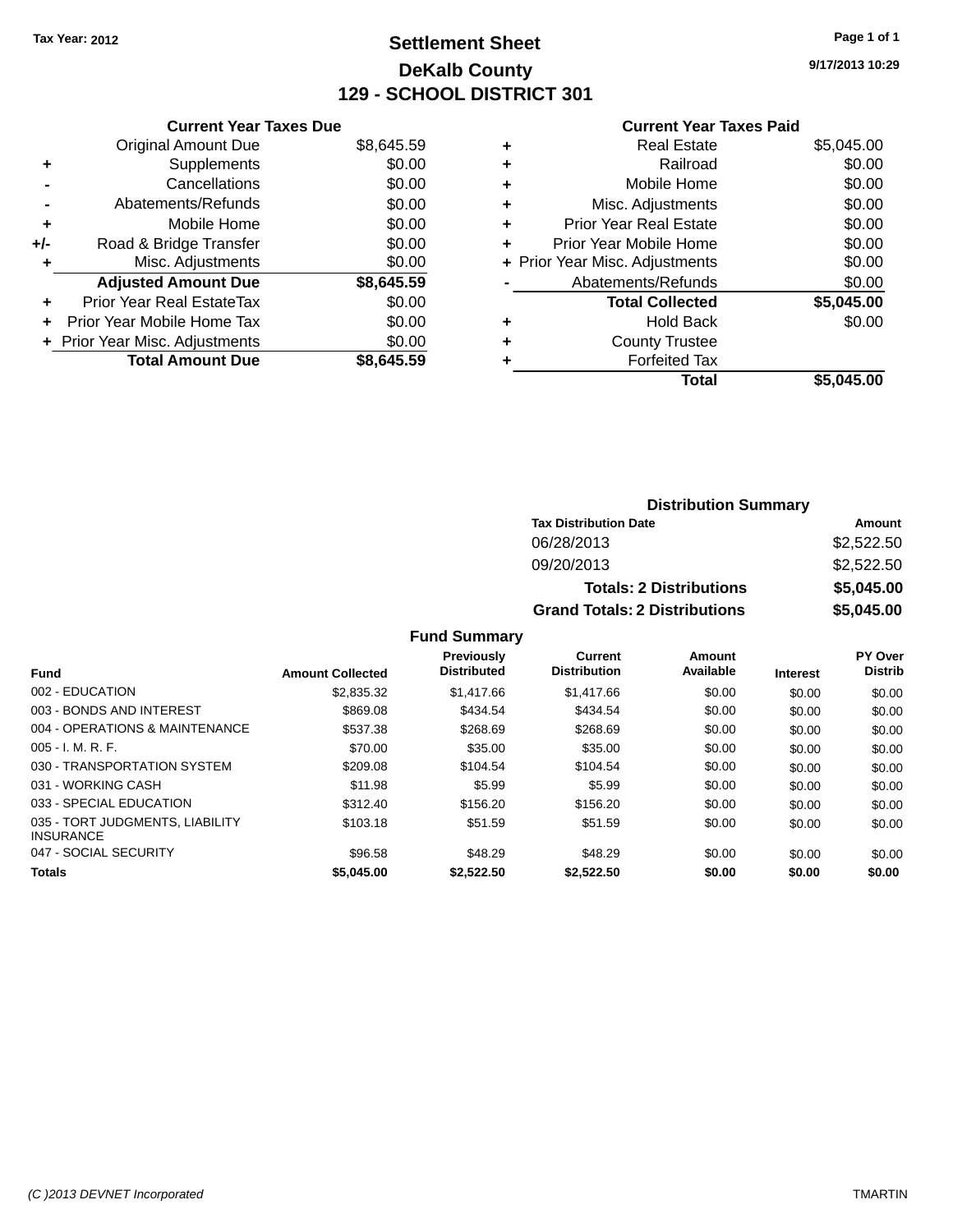# **Settlement Sheet Tax Year: 2012 Page 1 of 1 DeKalb County 130 - SCHOOL DISTRICT 302**

**9/17/2013 10:29**

#### **Current Year Taxes Paid**

|     | <b>Current Year Taxes Due</b>  |                |      |
|-----|--------------------------------|----------------|------|
|     | <b>Original Amount Due</b>     | \$1,800,196.23 |      |
|     | Supplements                    | \$10,367.72    | ٠    |
|     | Cancellations                  | \$11,576.96    | ٠    |
|     | Abatements/Refunds             | \$16.01        | ٠    |
|     | Mobile Home                    | \$0.00         |      |
| +/- | Road & Bridge Transfer         | \$0.00         |      |
|     | Misc. Adjustments              | \$0.00         | + Pi |
|     | <b>Adjusted Amount Due</b>     | \$1,798,970.98 |      |
|     | Prior Year Real EstateTax      | (\$1,606.92)   |      |
|     | Prior Year Mobile Home Tax     | \$0.00         |      |
|     | + Prior Year Misc. Adjustments | \$350.74       |      |
|     | <b>Total Amount Due</b>        | \$1,797,714.80 |      |
|     |                                |                |      |

|   | <b>Real Estate</b>             | \$1,688,536.02 |
|---|--------------------------------|----------------|
| ٠ | Railroad                       | \$38,446.16    |
| ٠ | Mobile Home                    | \$0.00         |
| ٠ | Misc. Adjustments              | \$0.00         |
| ٠ | <b>Prior Year Real Estate</b>  | (\$1,606.92)   |
| ÷ | Prior Year Mobile Home         | \$0.00         |
|   | + Prior Year Misc. Adjustments | \$350.74       |
|   | Abatements/Refunds             | \$16.01        |
|   | <b>Total Collected</b>         | \$1,725,709.99 |
| ٠ | <b>Hold Back</b>               | \$0.00         |
| ٠ | <b>County Trustee</b>          |                |
| ٠ | <b>Forfeited Tax</b>           |                |
|   | Total                          | \$1,725,709.99 |
|   |                                |                |

# **Distribution Summary Tax Distribution Date Amount** 05/31/2013 \$188,022.70 06/28/2013 \$743,443.42 07/26/2013 \$14,567.09 08/23/2013 \$113,835.63 09/20/2013 \$665,841.15 **Totals: 5 Distributions \$1,725,709.99 Grand Totals: 5 Distributions \$1,725,709.99**

|                                 |                           |                         | <b>Fund Summary</b>                    |                                                |                     |                 |                                  |
|---------------------------------|---------------------------|-------------------------|----------------------------------------|------------------------------------------------|---------------------|-----------------|----------------------------------|
| <b>Fund</b>                     |                           | <b>Amount Collected</b> | Previously<br><b>Distributed</b>       | <b>Current</b><br><b>Distribution</b>          | Amount<br>Available | <b>Interest</b> | <b>PY Over</b><br><b>Distrib</b> |
| 002 - EDUCATION                 |                           | \$1,027,453.15          | \$631,024.69                           | \$396,428.46                                   | \$0.00              | \$0.00          | \$0.00                           |
| 003 - BONDS AND INTEREST        |                           | \$331,545.13            | \$203,623.06                           | \$127,922.07                                   | \$0.00              | \$0.00          | \$0.00                           |
| 004 - OPERATIONS & MAINTENANCE  |                           | \$146,626.67            | \$90,052.81                            | \$56,573.86                                    | \$0.00              | \$0.00          | \$0.00                           |
| 005 - I. M. R. F.               |                           | \$17,457.29             | \$10,721.64                            | \$6,735.65                                     | \$0.00              | \$0.00          | \$0.00                           |
| 030 - TRANSPORTATION SYSTEM     |                           | \$90,768.92             | \$55.746.99                            | \$35,021.93                                    | \$0.00              | \$0.00          | \$0.00                           |
| 031 - WORKING CASH              |                           | \$3,492.85              | \$2,145.18                             | \$1,347.67                                     | \$0.00              | \$0.00          | \$0.00                           |
| 033 - SPECIAL EDUCATION         |                           | \$83,928.20             | \$51,545.67                            | \$32,382.53                                    | \$0.00              | \$0.00          | \$0.00                           |
| 047 - SOCIAL SECURITY           |                           | \$24,437.78             | \$15,008.80                            | \$9,428.98                                     | \$0.00              | \$0.00          | \$0.00                           |
| <b>Totals</b>                   |                           | \$1,725,709.99          | \$1,059,868.84                         | \$665,841.15                                   | \$0.00              | \$0.00          | \$0.00                           |
|                                 |                           |                         | <b>Miscellaneous Adjustment Detail</b> |                                                |                     |                 |                                  |
| Year<br><b>Source</b>           | <b>Account Type</b>       |                         | <b>Amount Adjustment Description</b>   |                                                |                     |                 |                                  |
| <b>RE</b> - Real Estate<br>2011 | <b>Back Tax Collected</b> |                         |                                        | \$350.74 HEYOB REDEMPTION 09-25-478-001 by TBA |                     |                 |                                  |

| 2011   RE - Real Estate     Back Tax Collected | \$350.74 HEYOB REDEMPTION 09-25-478-001 by TB. |  |
|------------------------------------------------|------------------------------------------------|--|
| <b>Totals 1 entries</b>                        | \$350.74                                       |  |
|                                                |                                                |  |
|                                                |                                                |  |
|                                                | <b>Abatement Detail</b>                        |  |
|                                                |                                                |  |

| Year Source                         | <b>Account Type</b> | <b>Amount Adiustment Description</b>          |
|-------------------------------------|---------------------|-----------------------------------------------|
| 2012 RE - Real Estate PTAB Decision |                     | \$16.01 12-13-100-003 2011 PTAB REFUND by TBA |
| <b>Totals 1 entries</b>             |                     | \$16.01                                       |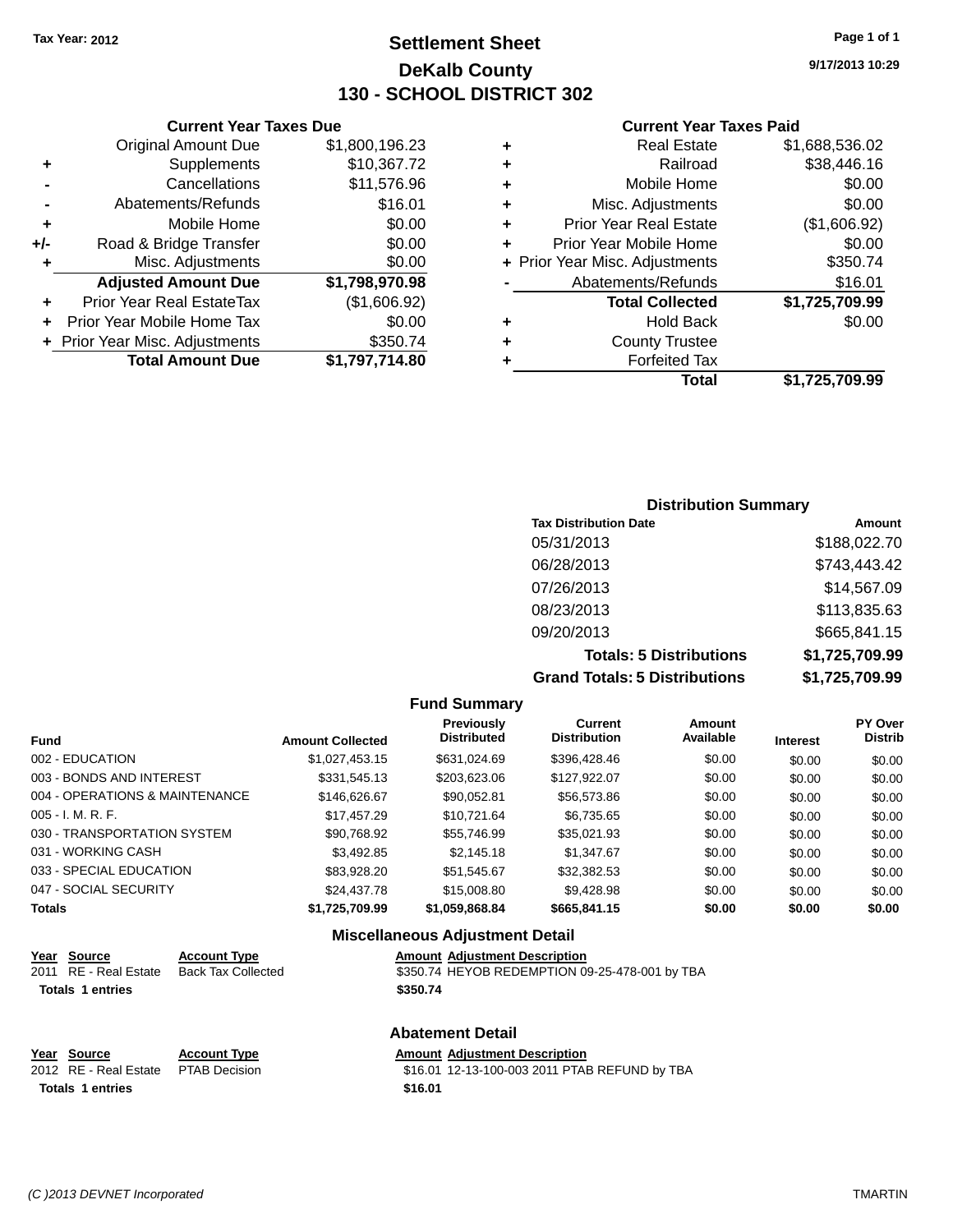# **Settlement Sheet Tax Year: 2012 Page 1 of 1 DeKalb County 131 - SCHOOL DISTRICT 424**

**9/17/2013 10:29**

### **Current Year Taxes Paid**

| ٠ | <b>Real Estate</b>             | \$9,667,773.73 |
|---|--------------------------------|----------------|
| ٠ | Railroad                       | \$91,361.12    |
| ٠ | Mobile Home                    | \$0.00         |
| ٠ | Misc. Adjustments              | \$0.00         |
| ٠ | <b>Prior Year Real Estate</b>  | (\$5,499.58)   |
| ٠ | Prior Year Mobile Home         | \$0.00         |
|   | + Prior Year Misc. Adjustments | \$0.00         |
|   | Abatements/Refunds             | \$22.49        |
|   | <b>Total Collected</b>         | \$9,753,612.78 |
| ٠ | <b>Hold Back</b>               | \$0.00         |
| ٠ | <b>County Trustee</b>          |                |
|   | <b>Forfeited Tax</b>           |                |
|   | Total                          | \$9,753,612.78 |
|   |                                |                |

|     | <b>Current Year Taxes Due</b>  |                 |
|-----|--------------------------------|-----------------|
|     | <b>Original Amount Due</b>     | \$10,036,846.30 |
| ٠   | Supplements                    | \$97,913.02     |
|     | Cancellations                  | \$114,068.89    |
|     | Abatements/Refunds             | \$22.49         |
| ٠   | Mobile Home                    | \$0.00          |
| +/- | Road & Bridge Transfer         | \$0.00          |
| ٠   | Misc. Adjustments              | \$0.00          |
|     | <b>Adjusted Amount Due</b>     | \$10,020,667.94 |
|     | Prior Year Real EstateTax      | (\$5,499.58)    |
|     | Prior Year Mobile Home Tax     | \$0.00          |
|     | + Prior Year Misc. Adjustments | \$0.00          |
|     | <b>Total Amount Due</b>        | \$10,015,168.36 |

| <b>Distribution Summary</b>    |                |  |
|--------------------------------|----------------|--|
| <b>Tax Distribution Date</b>   | Amount         |  |
| 05/31/2013                     | \$1,163,548.04 |  |
| 06/28/2013                     | \$4,161,696.62 |  |
| 07/26/2013                     | \$82,217.69    |  |
| 08/23/2013                     | \$726,869.02   |  |
| 09/20/2013                     | \$3,619,281.41 |  |
| <b>Totals: 5 Distributions</b> | \$9,753,612.78 |  |
|                                |                |  |

**Grand Totals: 5 Distributions \$9,753,612.78**

|                                         |                         | <b>Fund Summary</b>              |                                |                     |                 |                                  |
|-----------------------------------------|-------------------------|----------------------------------|--------------------------------|---------------------|-----------------|----------------------------------|
| <b>Fund</b>                             | <b>Amount Collected</b> | Previously<br><b>Distributed</b> | Current<br><b>Distribution</b> | Amount<br>Available | <b>Interest</b> | <b>PY Over</b><br><b>Distrib</b> |
| 002 - EDUCATION                         | \$5,293,870.88          | \$3,329,469.71                   | \$1,964,401.17                 | \$0.00              | \$0.00          | \$0.00                           |
| 003 - BONDS AND INTEREST                | \$1,997,354.56          | \$1,256,194.50                   | \$741,160.06                   | \$0.00              | \$0.00          | \$0.00                           |
| 004 - OPERATIONS & MAINTENANCE          | \$1,151,209.16          | \$724,028.99                     | \$427,180.17                   | \$0.00              | \$0.00          | \$0.00                           |
| $005 - I. M. R. F.$                     | \$236,212.99            | \$148,561.23                     | \$87,651.76                    | \$0.00              | \$0.00          | \$0.00                           |
| 030 - TRANSPORTATION SYSTEM             | \$365,058.23            | \$229,595.76                     | \$135,462.47                   | \$0.00              | \$0.00          | \$0.00                           |
| 031 - WORKING CASH                      | \$68,714.22             | \$43,216.38                      | \$25,497.84                    | \$0.00              | \$0.00          | \$0.00                           |
| 032 - FIRE PREV/SFTY/ENERGY             | \$8,592.92              | \$5,404.34                       | \$3,188.58                     | \$0.00              | \$0.00          | \$0.00                           |
| 033 - SPECIAL EDUCATION                 | \$85,909.81             | \$54,031.18                      | \$31,878.63                    | \$0.00              | \$0.00          | \$0.00                           |
| 035 - TORT JUDGEMENTS/LIABILITY<br>INS. | \$203,099.48            | \$127,735.18                     | \$75,364.30                    | \$0.00              | \$0.00          | \$0.00                           |
| 047 - SOCIAL SECURITY                   | \$300,645.37            | \$189,084.64                     | \$111,560.73                   | \$0.00              | \$0.00          | \$0.00                           |
| 057 - LEASE/PURCHASE/RENTAL             | \$42,945.16             | \$27,009.46                      | \$15,935.70                    | \$0.00              | \$0.00          | \$0.00                           |
| <b>Totals</b>                           | \$9,753,612.78          | \$6,134,331.37                   | \$3,619,281.41                 | \$0.00              | \$0.00          | \$0.00                           |
|                                         |                         | <b>Abatement Detail</b>          |                                |                     |                 |                                  |

| Year Source                         | <b>Account Type</b> | <b>Amount Adiustment Description</b>          |
|-------------------------------------|---------------------|-----------------------------------------------|
| 2012 RE - Real Estate PTAB Decision |                     | \$22.49 03-30-277-001 2011 PTAB REFUND by TBA |
| Totals 1 entries                    |                     | \$22.49                                       |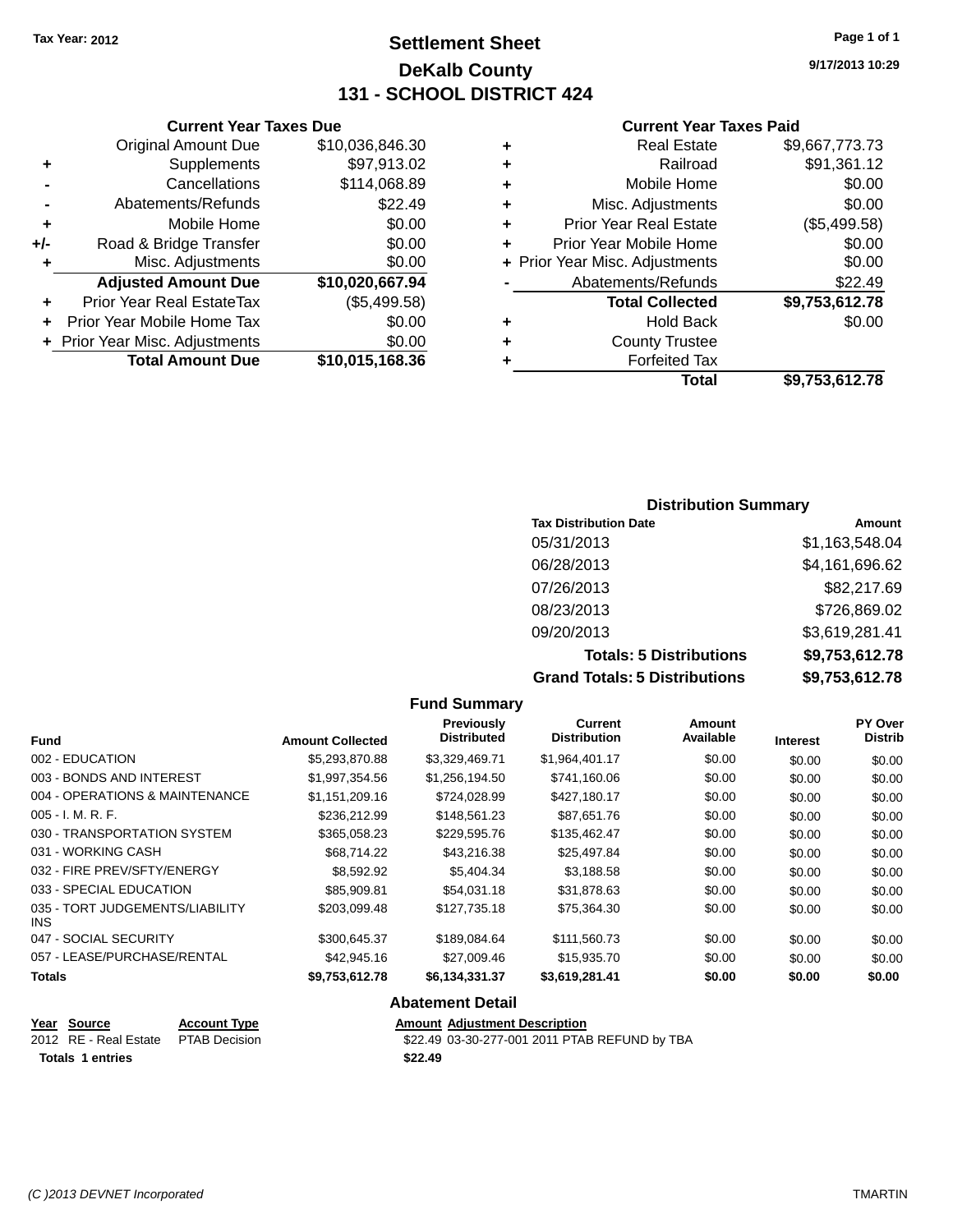# **Settlement Sheet Tax Year: 2012 Page 1 of 2 DeKalb County 132 - SCHOOL DISTRICT 425**

**9/17/2013 10:29**

#### **Current Year Taxes Paid**

| \$7,134,584.01 |
|----------------|
| \$148,020.70   |
| \$0.00         |
| \$595.89       |
| (\$7,346.65)   |
| \$0.00         |
| \$0.00         |
| \$61.87        |
| \$7,275,792.08 |
| \$0.00         |
|                |
|                |
| \$7.275.792.08 |
|                |

|     | <b>Total Amount Due</b>        | \$7,446,498.24 |
|-----|--------------------------------|----------------|
|     | + Prior Year Misc. Adjustments | \$0.00         |
| ٠   | Prior Year Mobile Home Tax     | \$0.00         |
| ٠   | Prior Year Real EstateTax      | (\$7,346.65)   |
|     | <b>Adjusted Amount Due</b>     | \$7,453,844.89 |
| ٠   | Misc. Adjustments              | \$595.89       |
| +/- | Road & Bridge Transfer         | \$0.00         |
| ٠   | Mobile Home                    | \$0.00         |
|     | Abatements/Refunds             | \$61.87        |
|     | Cancellations                  | \$33,619.22    |
| ٠   | Supplements                    | \$30,446.80    |
|     | <b>Original Amount Due</b>     | \$7,456,483.29 |
|     | <b>Current Year Taxes Due</b>  |                |

| <b>Distribution Summary</b>          |                |  |
|--------------------------------------|----------------|--|
| <b>Tax Distribution Date</b>         | Amount         |  |
| 05/31/2013                           | \$762,890.58   |  |
| 06/28/2013                           | \$3,268,520.88 |  |
| 07/26/2013                           | \$67,668.96    |  |
| 08/23/2013                           | \$239,365.02   |  |
| 09/20/2013                           | \$2,937,346.64 |  |
| <b>Totals: 5 Distributions</b>       | \$7,275,792.08 |  |
| <b>Grand Totals: 5 Distributions</b> | \$7,275,792.08 |  |

**Fund Summary Fund Interest Amount Collected Distributed PY Over Distrib Amount Available Current Distribution Previously** 002 - EDUCATION \$5,335,025.47 \$3,181,195.48 \$2,153,829.99 \$0.00 \$0.00 \$0.00 003 - BONDS AND INTEREST 6 \$379,432.56 \$226,249.93 \$153,182.63 \$0.00 \$0.00 \$0.00 \$0.00 004 - OPERATIONS & MAINTENANCE \$498,959.27 \$297,521.91 \$201,437.36 \$0.00 \$0.00 \$0.00 \$0.00 005 - I. M. R. F. \$79,357.05 \$47,319.41 \$32,037.64 \$0.00 \$0.00 \$0.00 030 - TRANSPORTATION SYSTEM \$493,684.30 \$294,376.53 \$199,307.77 \$0.00 \$0.00 \$0.00 \$0.00 031 - WORKING CASH \$8,000 \$8,825.52 \$5,262.52 \$3,563.00 \$0.00 \$0.00 \$0.00 \$0.00 032 - FIRE PREV/SFTY/ENERGY **\$57,318.70** \$34,178.29 \$23,140.41 \$0.00 \$0.00 \$0.00 033 - SPECIAL EDUCATION \$141,055.80 \$84,109.45 \$56,946.35 \$0.00 \$0.00 \$0.00 \$0.00 035 - TORT JUDGEMENTS/LIABILITY INS \$156,931.56 \$93,575.93 \$63,355.63 \$0.00 \$0.00 \$0.00 047 - SOCIAL SECURITY \$125,201.85 \$74,655.99 \$50,545.86 \$0.00 \$0.00 \$0.00 057 - LEASE/PURCHASE/RENTAL  $$0.00$   $$0.00$   $$0.00$   $$0.00$   $$0.00$   $$0.00$   $$0.00$   $$0.00$ **Totals \$7,275,792.08 \$4,338,445.44 \$2,937,346.64 \$0.00 \$0.00 \$0.00 Miscellaneous Adjustment Detail**

| <u>Year Source</u>      | <b>Account Type</b>                        |          | <b>Amount Adjustment Description</b> |
|-------------------------|--------------------------------------------|----------|--------------------------------------|
|                         | 2012 RE - Real Estate Paymt In Lieu of Tax |          | \$595.89 SEQUOYA APTS by TBA         |
| <b>Totals 1 entries</b> |                                            | \$595.89 |                                      |

### **Abatement Detail**

| Year Source                         | <b>Account Type</b> | <b>Amount Adiustment Description</b>    |
|-------------------------------------|---------------------|-----------------------------------------|
| 2012 RE - Real Estate PTAB Decision |                     | \$5.42 13-15-176-011 PTAB REFUND by TBA |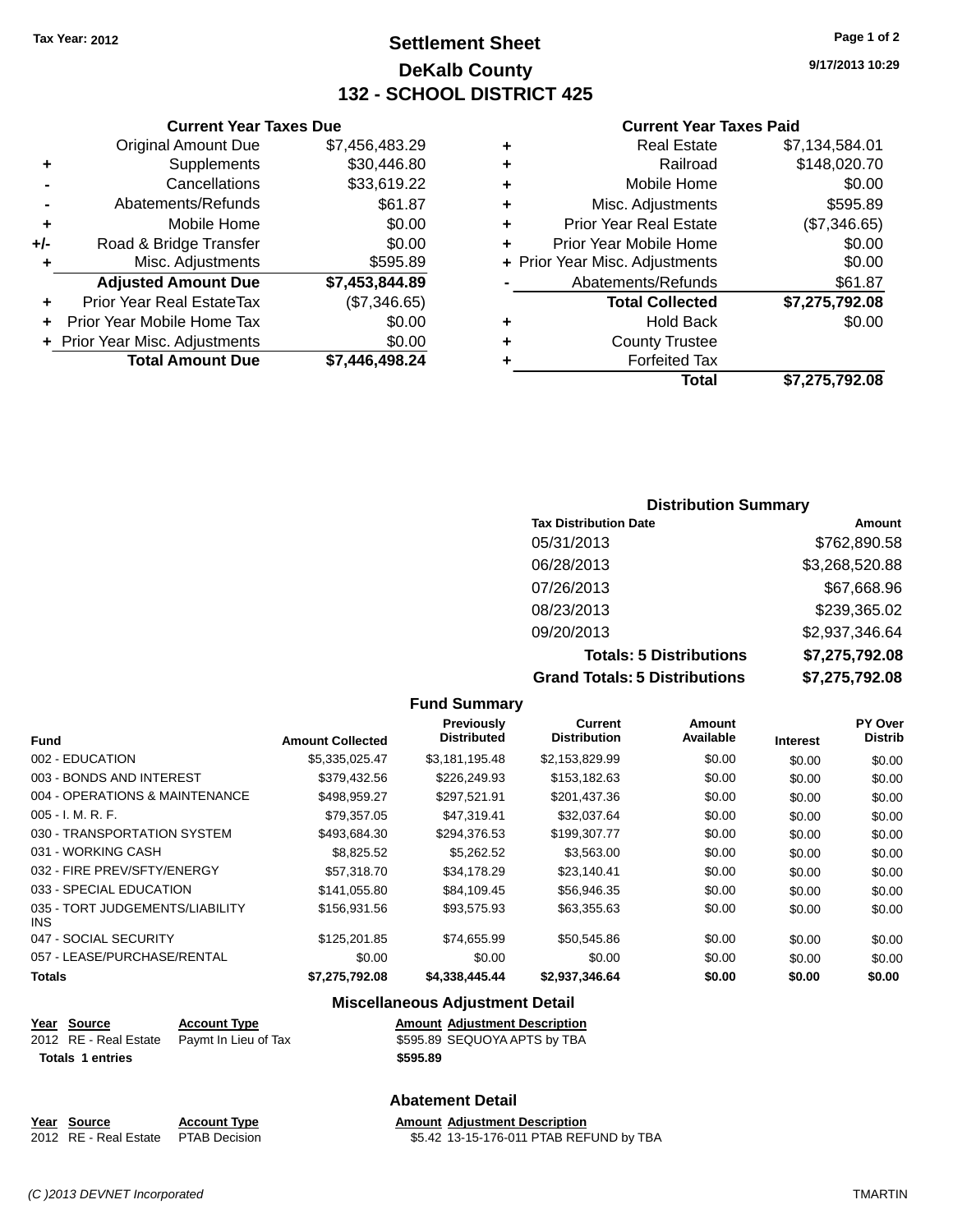# **Settlement Sheet Tax Year: 2012 Page 2 of 2 DeKalb County**

**Abatement Detail**

**Year Source Account Type Amount Adjustment Description**<br>2012 RE - Real Estate PTAB Decision **Amount 356.45** 13-15-327-010 2011 PTAE \$56.45 13-15-327-010 2011 PTAB REFUND by TBA

**9/17/2013 10:29**

**Totals 2 entries \$61.87**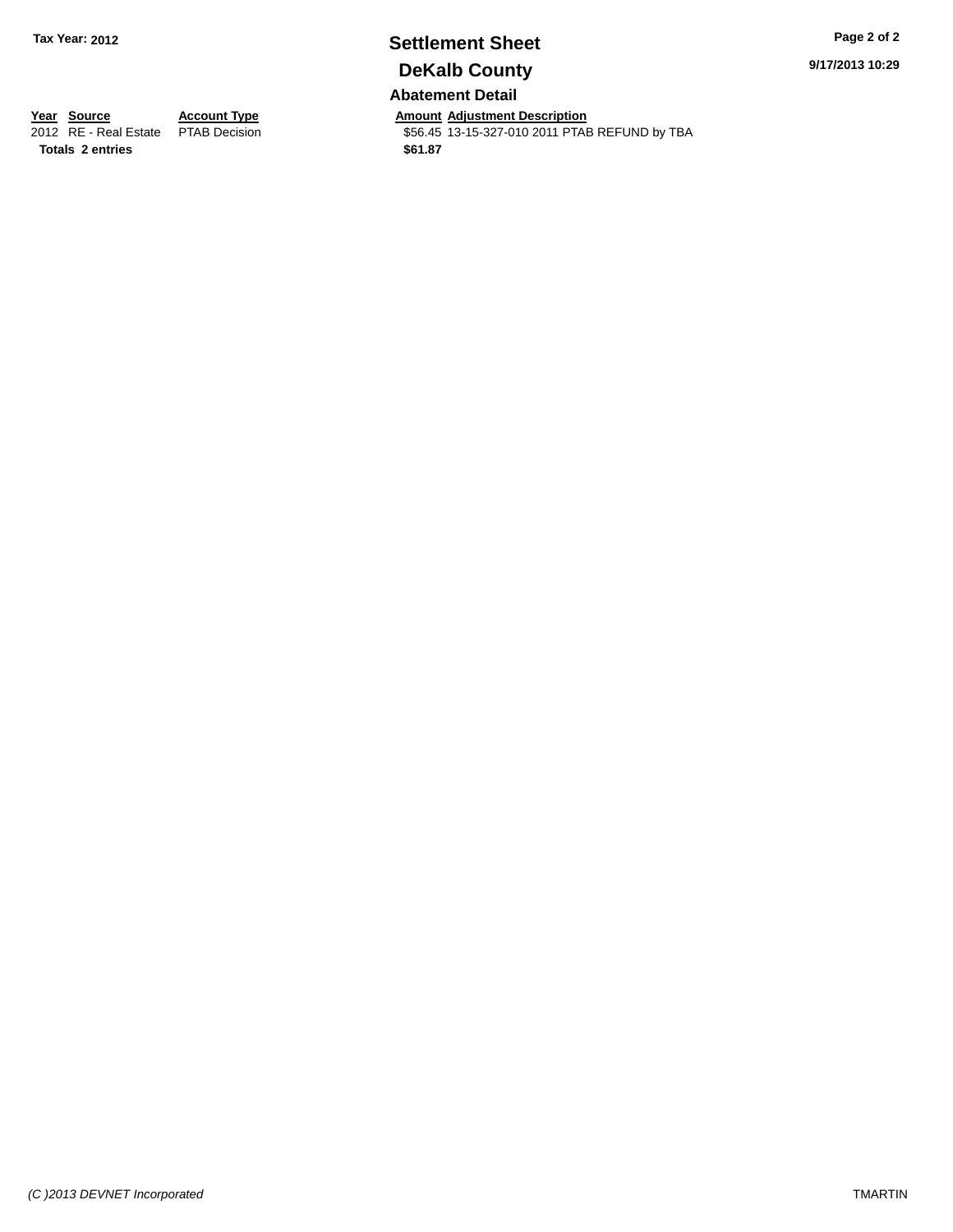# **Settlement Sheet Tax Year: 2012 Page 1 of 1 DeKalb County 133 - SCHOOL DISTRICT 426**

**9/17/2013 10:29**

#### **Current Year Taxes Paid**

|   | Total                          | \$3,199,033.48 |
|---|--------------------------------|----------------|
| ٠ | <b>Forfeited Tax</b>           |                |
| ٠ | <b>County Trustee</b>          |                |
| ٠ | <b>Hold Back</b>               | \$0.00         |
|   | <b>Total Collected</b>         | \$3,199,033.48 |
|   | Abatements/Refunds             | \$35.36        |
|   | + Prior Year Misc. Adjustments | \$0.00         |
| ÷ | Prior Year Mobile Home         | \$0.00         |
| ÷ | <b>Prior Year Real Estate</b>  | (\$9,424.51)   |
| ٠ | Misc. Adjustments              | \$0.00         |
| ÷ | Mobile Home                    | \$0.00         |
| ٠ | Railroad                       | \$34,053.92    |
| ٠ | <b>Real Estate</b>             | \$3,174,439.43 |
|   |                                |                |

|     | <b>Current Year Taxes Due</b>  |                |
|-----|--------------------------------|----------------|
|     | <b>Original Amount Due</b>     | \$3,312,241.19 |
| ٠   | Supplements                    | \$24,753.90    |
|     | Cancellations                  | \$27,627.17    |
|     | Abatements/Refunds             | \$35.36        |
| ٠   | Mobile Home                    | \$0.00         |
| +/- | Road & Bridge Transfer         | \$0.00         |
| ٠   | Misc. Adjustments              | \$0.00         |
|     | <b>Adjusted Amount Due</b>     | \$3,309,332.56 |
|     | Prior Year Real EstateTax      | (\$9,424.51)   |
|     | Prior Year Mobile Home Tax     | \$0.00         |
|     | + Prior Year Misc. Adjustments | \$0.00         |
|     | <b>Total Amount Due</b>        | \$3,299,908.05 |

# **Distribution Summary**

| <b>Tax Distribution Date</b>         | Amount         |
|--------------------------------------|----------------|
| 05/31/2013                           | \$404,026.27   |
| 06/28/2013                           | \$1,346,963.33 |
| 07/26/2013                           | \$54,280.91    |
| 08/23/2013                           | \$208,702.83   |
| 09/20/2013                           | \$1,185,060.14 |
| <b>Totals: 5 Distributions</b>       | \$3,199,033.48 |
| <b>Grand Totals: 5 Distributions</b> | \$3,199,033.48 |

|                                         |                     |                         | <b>Fund Summary</b>                     |                                |                     |                 |                                  |
|-----------------------------------------|---------------------|-------------------------|-----------------------------------------|--------------------------------|---------------------|-----------------|----------------------------------|
| <b>Fund</b>                             |                     | <b>Amount Collected</b> | <b>Previously</b><br><b>Distributed</b> | Current<br><b>Distribution</b> | Amount<br>Available | <b>Interest</b> | <b>PY Over</b><br><b>Distrib</b> |
| 002 - EDUCATION                         |                     | \$2,023,110.30          | \$1,273,662.89                          | \$749,447.41                   | \$0.00              | \$0.00          | \$0.00                           |
| 003 - BONDS AND INTEREST                |                     | \$517,245.34            | \$325,635.32                            | \$191,610.02                   | \$0.00              | \$0.00          | \$0.00                           |
| 004 - OPERATIONS & MAINTENANCE          |                     | \$358,541.29            | \$225,722.11                            | \$132,819.18                   | \$0.00              | \$0.00          | \$0.00                           |
| $005 - I. M. R. F.$                     |                     | \$48,292.61             | \$30,402.95                             | \$17,889.66                    | \$0.00              | \$0.00          | \$0.00                           |
| 030 - TRANSPORTATION SYSTEM             |                     | \$118,220.28            | \$74,426.39                             | \$43,793.89                    | \$0.00              | \$0.00          | \$0.00                           |
| 031 - WORKING CASH                      |                     | \$22.415.64             | \$14,111.92                             | \$8,303.72                     | \$0.00              | \$0.00          | \$0.00                           |
| 032 - FIRE PREV/SFTY/ENERGY             |                     | \$14,344.46             | \$9,030.65                              | \$5,313.81                     | \$0.00              | \$0.00          | \$0.00                           |
| 033 - SPECIAL EDUCATION                 |                     | \$23,644.06             | \$14,885.27                             | \$8,758.79                     | \$0.00              | \$0.00          | \$0.00                           |
| 035 - TORT JUDGEMENTS/LIABILITY<br>INS. |                     | \$22,415.64             | \$14,111.92                             | \$8,303.72                     | \$0.00              | \$0.00          | \$0.00                           |
| 047 - SOCIAL SECURITY                   |                     | \$50,803.86             | \$31,983.92                             | \$18,819.94                    | \$0.00              | \$0.00          | \$0.00                           |
| 057 - LEASE/PURCHASE/RENTAL             |                     | \$0.00                  | \$0.00                                  | \$0.00                         | \$0.00              | \$0.00          | \$0.00                           |
| <b>Totals</b>                           |                     | \$3,199,033.48          | \$2,013,973.34                          | \$1,185,060.14                 | \$0.00              | \$0.00          | \$0.00                           |
|                                         |                     |                         | <b>Abatement Detail</b>                 |                                |                     |                 |                                  |
| Year Source                             | <b>Account Type</b> |                         | <b>Amount Adjustment Description</b>    |                                |                     |                 |                                  |

**Totals 2 entries \$35.36**

2012 RE - Real Estate PTAB Decision \$6.74 01-26-475-004 2011 PTAB REFUND by TBA 2012 RE - Real Estate PTAB Decision \$28.62 PTAB REFUND 01-25-200-009 by TBA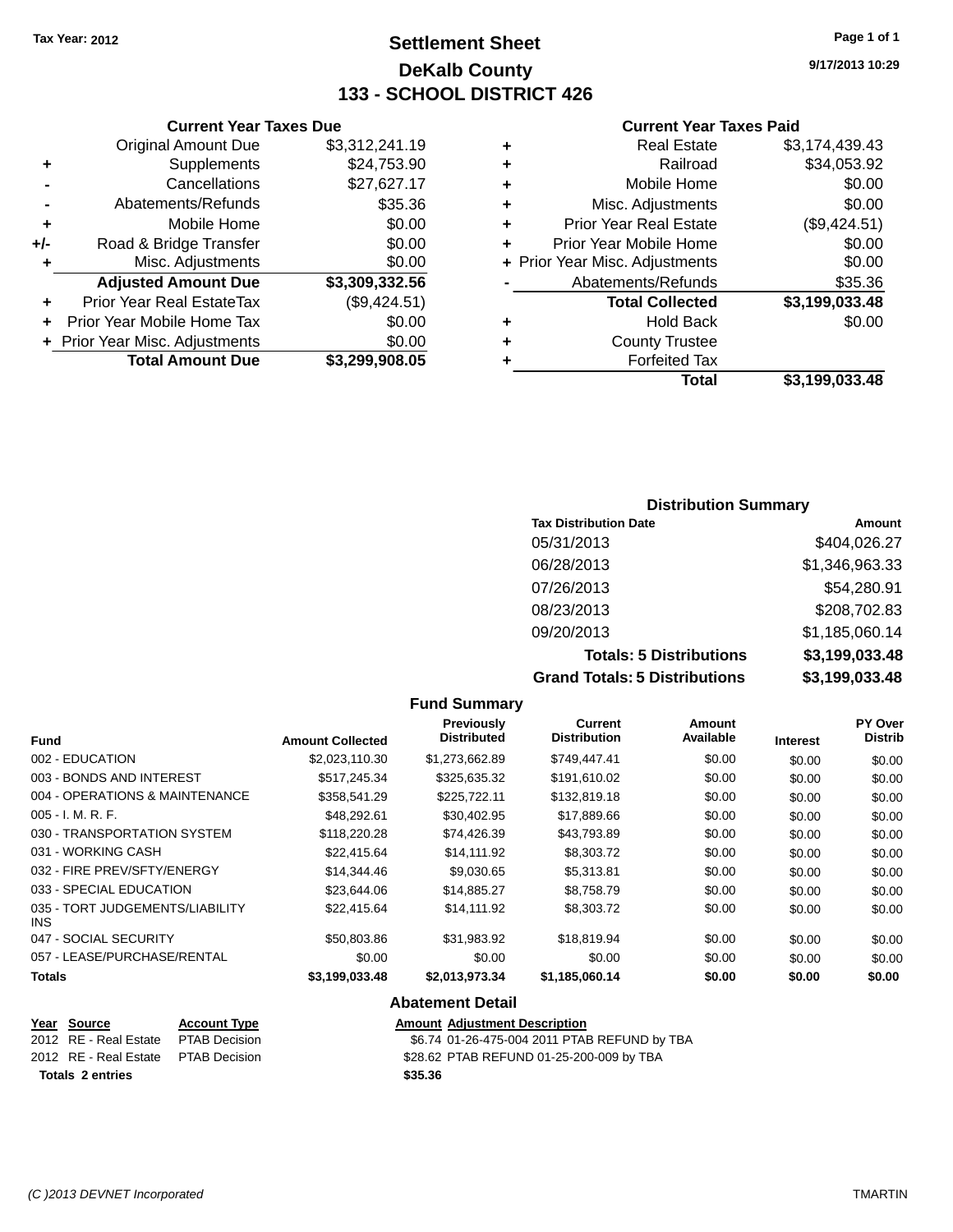# **Settlement Sheet Tax Year: 2012 Page 1 of 2 DeKalb County 134 - SCHOOL DISTRICT 427**

**9/17/2013 10:29**

### **Current Year Taxes Paid**

|   | Total                          | \$27,459,174.11 |
|---|--------------------------------|-----------------|
|   | <b>Forfeited Tax</b>           |                 |
| ٠ | <b>County Trustee</b>          |                 |
| ٠ | <b>Hold Back</b>               | \$0.00          |
|   | <b>Total Collected</b>         | \$27,459,174.11 |
|   | Abatements/Refunds             | \$16,436.24     |
|   | + Prior Year Misc. Adjustments | \$2,372.32      |
| ٠ | Prior Year Mobile Home         | \$0.00          |
| ٠ | <b>Prior Year Real Estate</b>  | (\$145,811.96)  |
| ٠ | Misc. Adjustments              | \$5,961.94      |
| ٠ | Mobile Home                    | \$0.00          |
| ٠ | Railroad                       | \$5,625.80      |
| ٠ | <b>Real Estate</b>             | \$27,607,462.25 |
|   |                                |                 |

|     | <b>Current Year Taxes Due</b>    |                 |
|-----|----------------------------------|-----------------|
|     | <b>Original Amount Due</b>       | \$28,448,944.75 |
| ٠   | Supplements                      | \$194,324.90    |
|     | Cancellations                    | \$241,295.03    |
|     | Abatements/Refunds               | \$16,436.24     |
| ٠   | Mobile Home                      | \$0.00          |
| +/- | Road & Bridge Transfer           | \$0.00          |
| ٠   | Misc. Adjustments                | \$5,961.94      |
|     | <b>Adjusted Amount Due</b>       | \$28,391,500.32 |
| ٠   | <b>Prior Year Real EstateTax</b> | (\$145,811.96)  |
| ÷   | Prior Year Mobile Home Tax       | \$0.00          |
|     | + Prior Year Misc. Adjustments   | \$2,372.32      |
|     | <b>Total Amount Due</b>          | \$28,248,060.68 |
|     |                                  |                 |

### **Distribution Summary**

| <b>Tax Distribution Date</b>         | Amount          |
|--------------------------------------|-----------------|
| 05/31/2013                           | \$2,776,462.95  |
| 06/28/2013                           | \$11,682,417.66 |
| 07/26/2013                           | \$410,778.27    |
| 08/23/2013                           | \$2,535,131.65  |
| 09/20/2013                           | \$10,054,383.58 |
| <b>Totals: 5 Distributions</b>       | \$27,459,174.11 |
| <b>Grand Totals: 5 Distributions</b> | \$27,459,174.11 |

|                                        |                         | <b>Fund Summary</b>              |                                       |                     |                 |                           |
|----------------------------------------|-------------------------|----------------------------------|---------------------------------------|---------------------|-----------------|---------------------------|
| <b>Fund</b>                            | <b>Amount Collected</b> | Previously<br><b>Distributed</b> | <b>Current</b><br><b>Distribution</b> | Amount<br>Available | <b>Interest</b> | PY Over<br><b>Distrib</b> |
| 002 - EDUCATION                        | \$17,488,226.26         | \$11,084,780.37                  | \$6,403,445.89                        | \$0.00              | \$0.00          | \$0.00                    |
| 003 - BONDS AND INTEREST               | \$4,254,524.43          | \$2,696,698.24                   | \$1,557,826.19                        | \$0.00              | \$0.00          | \$0.00                    |
| 004 - OPERATIONS & MAINTENANCE         | \$2,504,770.93          | \$1,587,630.18                   | \$917,140.75                          | \$0.00              | \$0.00          | \$0.00                    |
| $005 - I. M. R. F.$                    | \$566,482.75            | \$359,060.81                     | \$207,421.94                          | \$0.00              | \$0.00          | \$0.00                    |
| 030 - TRANSPORTATION SYSTEM            | \$1,006,845.53          | \$638.181.45                     | \$368,664.08                          | \$0.00              | \$0.00          | \$0.00                    |
| 031 - WORKING CASH                     | \$219,371.34            | \$139,046.88                     | \$80,324.46                           | \$0.00              | \$0.00          | \$0.00                    |
| 032 - FIRE PREV/SFTY/ENERGY            | \$246,857.98            | \$156,469.07                     | \$90,388.91                           | \$0.00              | \$0.00          | \$0.00                    |
| 033 - SPECIAL EDUCATION                | \$197,458.93            | \$125,157.85                     | \$72,301.08                           | \$0.00              | \$0.00          | \$0.00                    |
| 047 - SOCIAL SECURITY                  | \$755,264.62            | \$478,718.80                     | \$276,545.82                          | \$0.00              | \$0.00          | \$0.00                    |
| 057 - LEASE/PURCHASE/RENTAL            | \$219,371.34            | \$139,046.88                     | \$80,324.46                           | \$0.00              | \$0.00          | \$0.00                    |
| <b>Totals</b>                          | \$27,459,174.11         | \$17,404,790.53                  | \$10,054,383.58                       | \$0.00              | \$0.00          | \$0.00                    |
| <b>Miscellaneous Adjustment Detail</b> |                         |                                  |                                       |                     |                 |                           |

| Year Source             | <b>Account Type</b>                         |
|-------------------------|---------------------------------------------|
| 2011 RE - Real Estate   | <b>Back Tax Collected</b>                   |
| 2011 RE - Real Estate   | <b>Back Tax Collected</b>                   |
| 2011 RE - Real Estate   | <b>Back Tax Collected</b>                   |
|                         | 2011 RE - Real Estate Back Tax Collected    |
|                         | 2012 RE - Real Estate  Paymt In Lieu of Tax |
| <b>Totals 5 entries</b> |                                             |
|                         |                                             |

#### **Amount Adjustment Description** \$768.19 MERRY OAKS REDEMPTION 06-21-353-001 by TBA \$1,460.29 MERRY OAKS REDEMPTION 06-21-352-001 by TBA \$93.31 MERRY OAKS REDEMPTION 06-20-453-007 by TBA \$50.53 MERRY OAKS REDEMPTION 06-20-451-001 by TBA

\$5,961.94 SYCAMORE UNITS by TBA

**Totals 5 entries \$8,334.26**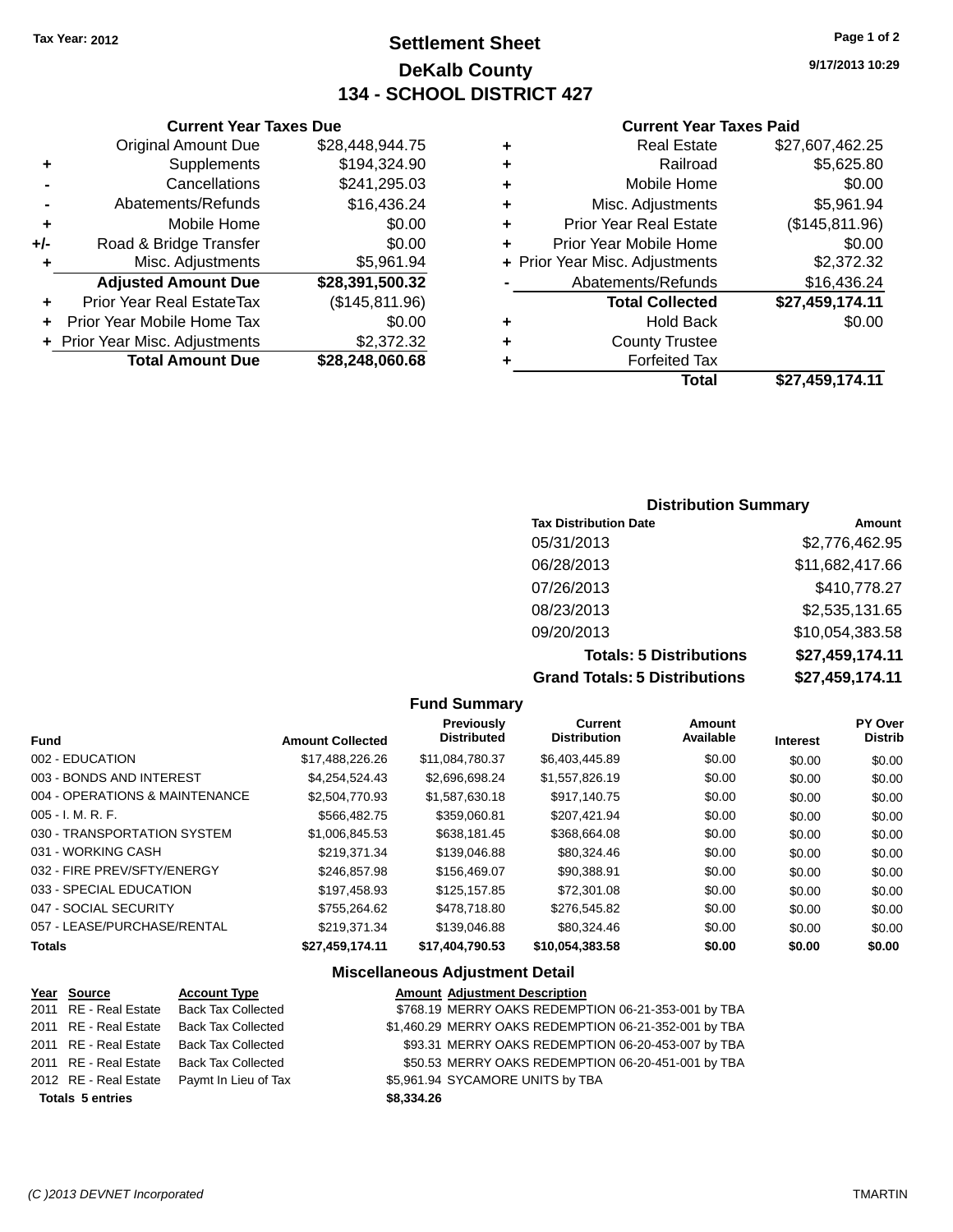| Year Source           | <b>Account Type</b>  | Amount      |
|-----------------------|----------------------|-------------|
| 2012 RE - Real Estate | <b>PTAB Decision</b> | \$678.43    |
| 2012 RE - Real Estate | <b>PTAB Decision</b> | \$943.58    |
| 2012 RE - Real Estate | <b>PTAB Decision</b> | \$1,579.12  |
| 2012 RE - Real Estate | <b>PTAB Decision</b> | \$2,157.44  |
| 2012 RE - Real Estate | <b>PTAB Decision</b> | \$2,818.85  |
| 2012 RE - Real Estate | <b>RE</b> Abatement  | \$682.84    |
| 2012 RE - Real Estate | <b>PTAB Decision</b> | \$949.72    |
| 2012 RE - Real Estate | <b>PTAB Decision</b> | \$1,589.38  |
| 2012 RE - Real Estate | <b>PTAB Decision</b> | \$2,171.46  |
| 2012 RE - Real Estate | <b>PTAB Decision</b> | \$2,837.17  |
| 2012 RE - Real Estate | <b>PTAB Decision</b> | \$4.38      |
| 2012 RE - Real Estate | <b>PTAB Decision</b> | \$23.86     |
| Totals 12 entries     |                      | \$16,436,23 |

# **Settlement Sheet Tax Year: 2012 Page 2 of 2 DeKalb County Abatement Detail**

**Amount Adjustment Description** \$678.43 06-29-427-001 2008 PTAB REFUND by TBA \$943.58 06-29-427-002 2008 PTAB REFUND by TBA \$1,579.12 06-29-427-003 2008 PTAB REFUND by TBA \$2,157.44 06-29-427-004 2008 PTAB REFUND by TBA \$2,818.85 06-29-477-002 2008 PTAB REFUND by TBA \$682.84 06-29-427-001 2009 PTAB REFUND by TBA \$949.72 06-29-427-002 2009 PTAB REFUND by TBA \$1,589.38 06-29-427-003 2009 PTAB REFUND by TBA \$2,171.46 06-29-427-004 2009 PTAB REFUND by TBA \$2,837.17 06-29-477-002 2009 PTAB REFUND by TBA \$4.38 06-20-453-003 2011 PTAB REFUND by TBA \$23.86 PTAB REFUND 06-32-253-015 by TBA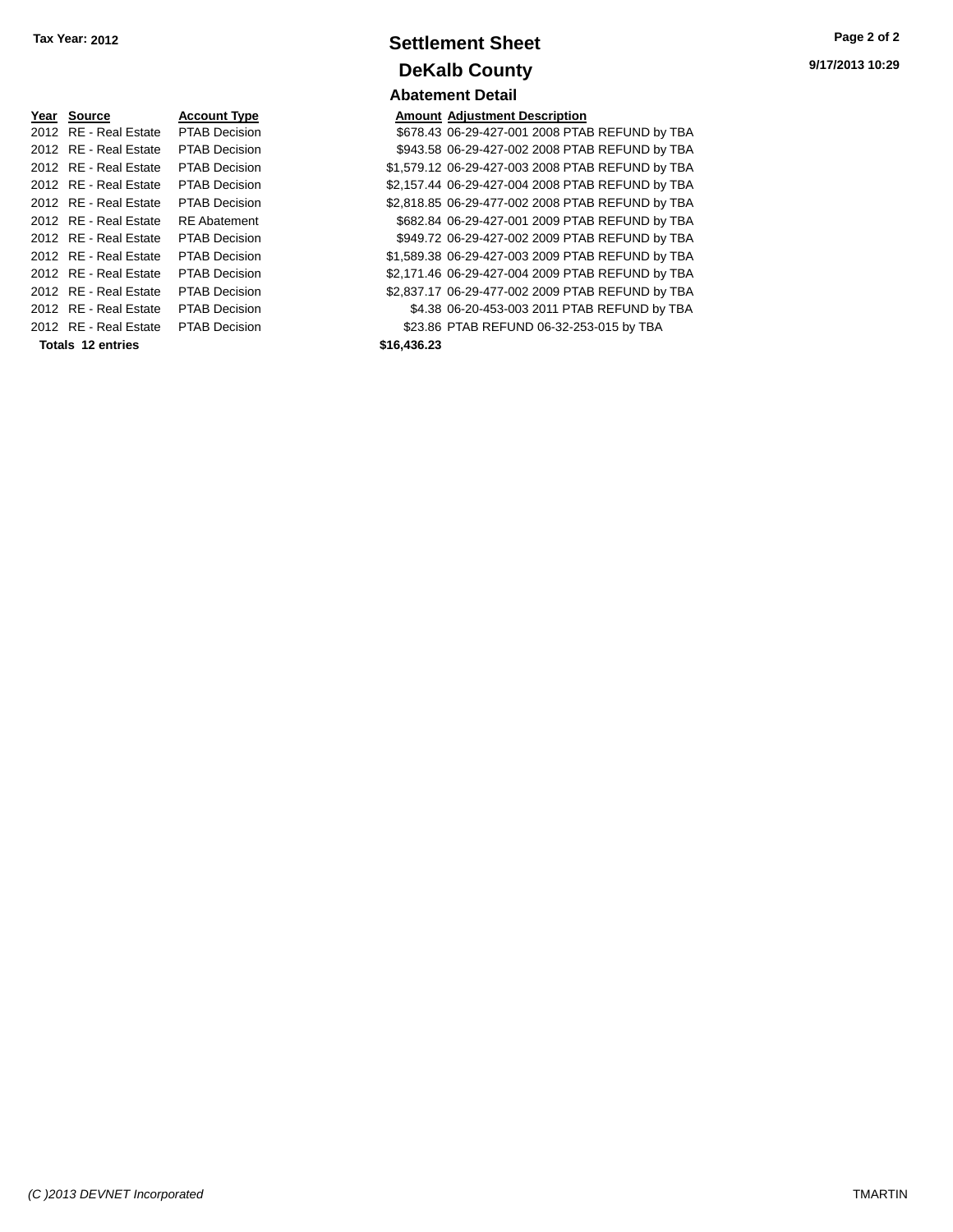# **Settlement Sheet Tax Year: 2012 Page 1 of 2 DeKalb County 135 - SCHOOL DISTRICT 428**

**9/17/2013 10:29**

#### **Current Year Taxes Paid**

| ٠ | Real Estate                    | \$46,838,735.12 |
|---|--------------------------------|-----------------|
| ٠ | Railroad                       | \$251,760.16    |
| ٠ | Mobile Home                    | \$0.00          |
| ٠ | Misc. Adjustments              | \$8,774.90      |
| ٠ | <b>Prior Year Real Estate</b>  | \$2,932.58      |
| ٠ | Prior Year Mobile Home         | \$0.00          |
|   | + Prior Year Misc. Adjustments | \$31.82         |
|   | Abatements/Refunds             | \$147.88        |
|   | <b>Total Collected</b>         | \$47,102,086.70 |
| ٠ | <b>Hold Back</b>               | \$0.00          |
| ٠ | <b>County Trustee</b>          |                 |
|   | <b>Forfeited Tax</b>           |                 |
|   | Total                          | \$47.102.086.70 |

|     | <b>Current Year Taxes Due</b>  |                 |
|-----|--------------------------------|-----------------|
|     | <b>Original Amount Due</b>     | \$48,919,733.05 |
| ٠   | Supplements                    | \$1,008,531.62  |
|     | Cancellations                  | \$1,646,912.17  |
|     | Abatements/Refunds             | \$147.88        |
| ٠   | Mobile Home                    | \$0.00          |
| +/- | Road & Bridge Transfer         | \$0.00          |
| ٠   | Misc. Adjustments              | \$8,774.90      |
|     | <b>Adjusted Amount Due</b>     | \$48,289,979.52 |
|     | Prior Year Real EstateTax      | \$2,932.58      |
|     | Prior Year Mobile Home Tax     | \$0.00          |
|     | + Prior Year Misc. Adjustments | \$31.82         |
|     | <b>Total Amount Due</b>        | \$48,292,943.92 |

### **Distribution Summary**

| <b>Tax Distribution Date</b>         | Amount          |
|--------------------------------------|-----------------|
| 05/31/2013                           | \$4,956,288.54  |
| 06/28/2013                           | \$19,868,010.82 |
| 07/26/2013                           | \$468,815.57    |
| 08/23/2013                           | \$3,144,784.28  |
| 09/20/2013                           | \$18,664,187.49 |
| <b>Totals: 5 Distributions</b>       | \$47,102,086.70 |
| <b>Grand Totals: 5 Distributions</b> | \$47,102,086.70 |

|                                         |                         | <b>Fund Summary</b>              |                                       |                     |                 |                                  |
|-----------------------------------------|-------------------------|----------------------------------|---------------------------------------|---------------------|-----------------|----------------------------------|
| <b>Fund</b>                             | <b>Amount Collected</b> | Previously<br><b>Distributed</b> | <b>Current</b><br><b>Distribution</b> | Amount<br>Available | <b>Interest</b> | <b>PY Over</b><br><b>Distrib</b> |
| 002 - EDUCATION                         | \$26,810,036.75         | \$16,186,567.85                  | \$10,623,468.90                       | \$0.00              | \$0.00          | \$0.00                           |
| 003 - BONDS AND INTEREST                | \$4,589,957.06          | \$2,771,187.98                   | \$1,818,769.08                        | \$0.00              | \$0.00          | \$0.00                           |
| 004 - OPERATIONS & MAINTENANCE          | \$5,026,876.01          | \$3,034,977.93                   | \$1,991,898.08                        | \$0.00              | \$0.00          | \$0.00                           |
| $005 - I. M. R. F.$                     | \$1,041,898.14          | \$629,046.32                     | \$412,851.82                          | \$0.00              | \$0.00          | \$0.00                           |
| 030 - TRANSPORTATION SYSTEM             | \$3,257,957.11          | \$1,966,992.60                   | \$1,290,964.51                        | \$0.00              | \$0.00          | \$0.00                           |
| 031 - WORKING CASH                      | \$0.00                  | \$0.00                           | \$0.00                                | \$0.00              | \$0.00          | \$0.00                           |
| 032 - FIRE PREV/SFTY/ENERGY             | \$494,571.89            | \$298,597.93                     | \$195,973.96                          | \$0.00              | \$0.00          | \$0.00                           |
| 033 - SPECIAL EDUCATION                 | \$4,036,036.50          | \$2,436,758,27                   | \$1,599,278.23                        | \$0.00              | \$0.00          | \$0.00                           |
| 035 - TORT JUDGEMENTS/LIABILITY<br>INS. | \$669,132.26            | \$403,988.81                     | \$265,143.45                          | \$0.00              | \$0.00          | \$0.00                           |
| 047 - SOCIAL SECURITY                   | \$1,175,620.98          | \$709,781.52                     | \$465,839.46                          | \$0.00              | \$0.00          | \$0.00                           |
| 057 - LEASE/PURCHASE/RENTAL             | \$0.00                  | \$0.00                           | \$0.00                                | \$0.00              | \$0.00          | \$0.00                           |
| <b>Totals</b>                           | \$47,102,086.70         | \$28,437,899.21                  | \$18,664,187.49                       | \$0.00              | \$0.00          | \$0.00                           |
|                                         |                         |                                  |                                       |                     |                 |                                  |

#### **Miscellaneous Adjustment Detail**

**Abatement Detail**

### **Year** Source **Account Type Account Adjustment Description**

2011 RE - Real Estate Back Tax Collected \$31.82 DEK UNIVERSITY DEVEL REDEMPTION 08-16-100-009 by TBA 2012 RE - Real Estate Paymt In Lieu of Tax \$8,774.90 DEKALB UNITS by TBA **Totals 2 entries \$8,806.72**

# **Year Source Account Type Amount Adjustment Description**<br>2012 RE - Real Estate PTAB Decision **Amount 1411.25** 08-29-200-003 PTAB REF

*(C )2013 DEVNET Incorporated* TMARTIN

\$141.25 08-29-200-003 PTAB REFUND by TBA 2012 RE - Real Estate PTAB Decision \$2.89 08-12-451-008 PTAB REFUND by TBA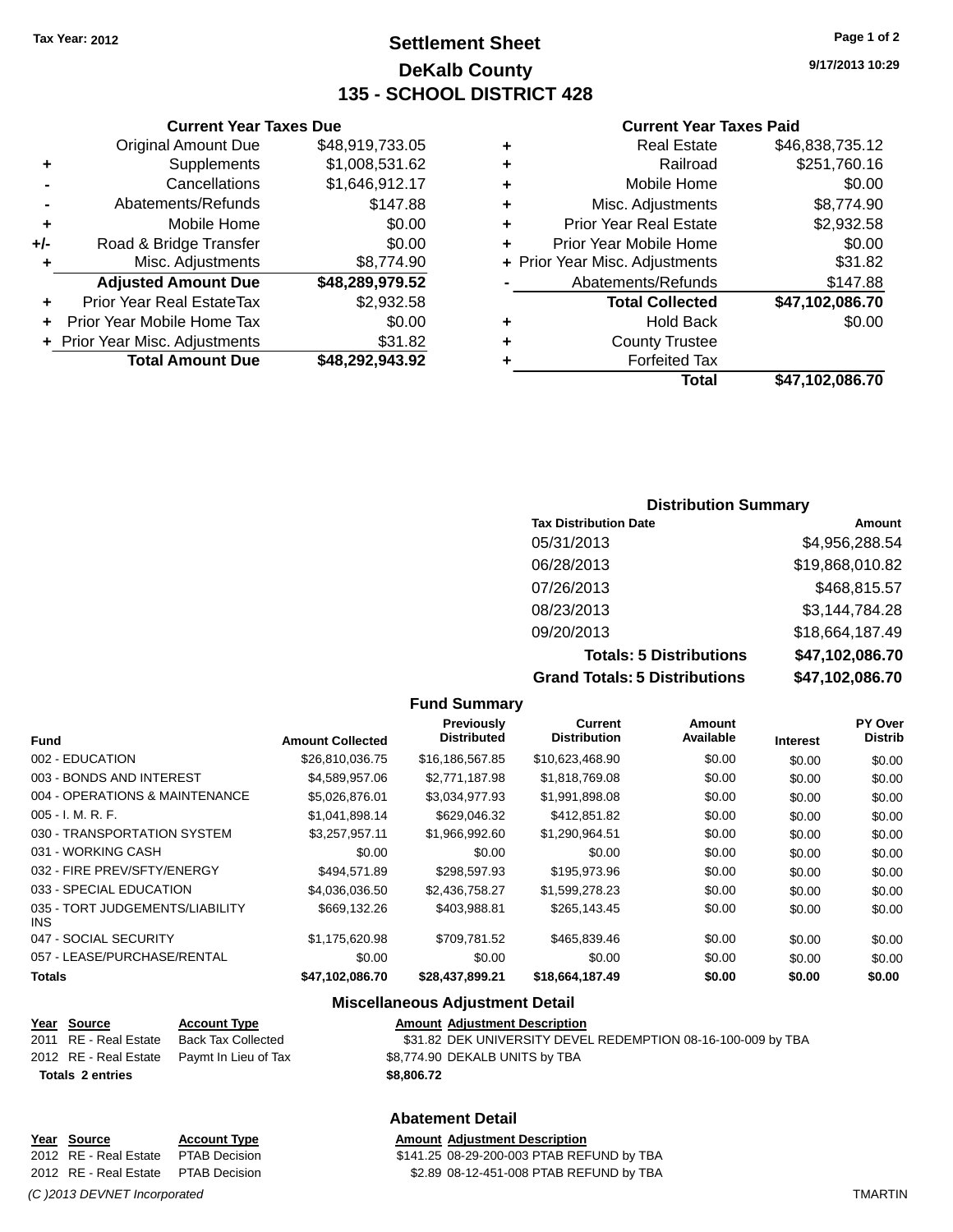# **Settlement Sheet Tax Year: 2012 Page 2 of 2 DeKalb County**

## **Abatement Detail**

**Year Source Account Type Account Type Amount Adjustment Description**<br>2012 RE - Real Estate PTAB Decision **1998 CALCE 1008-12-451-012 PTAB REF** \$2.49 08-12-451-012 PTAB REFUND by TBA 2012 RE - Real Estate PTAB Decision \$1.25 08-12-451-013 PTAB REFUND by TBA **Totals 4 entries \$147.88**

**9/17/2013 10:29**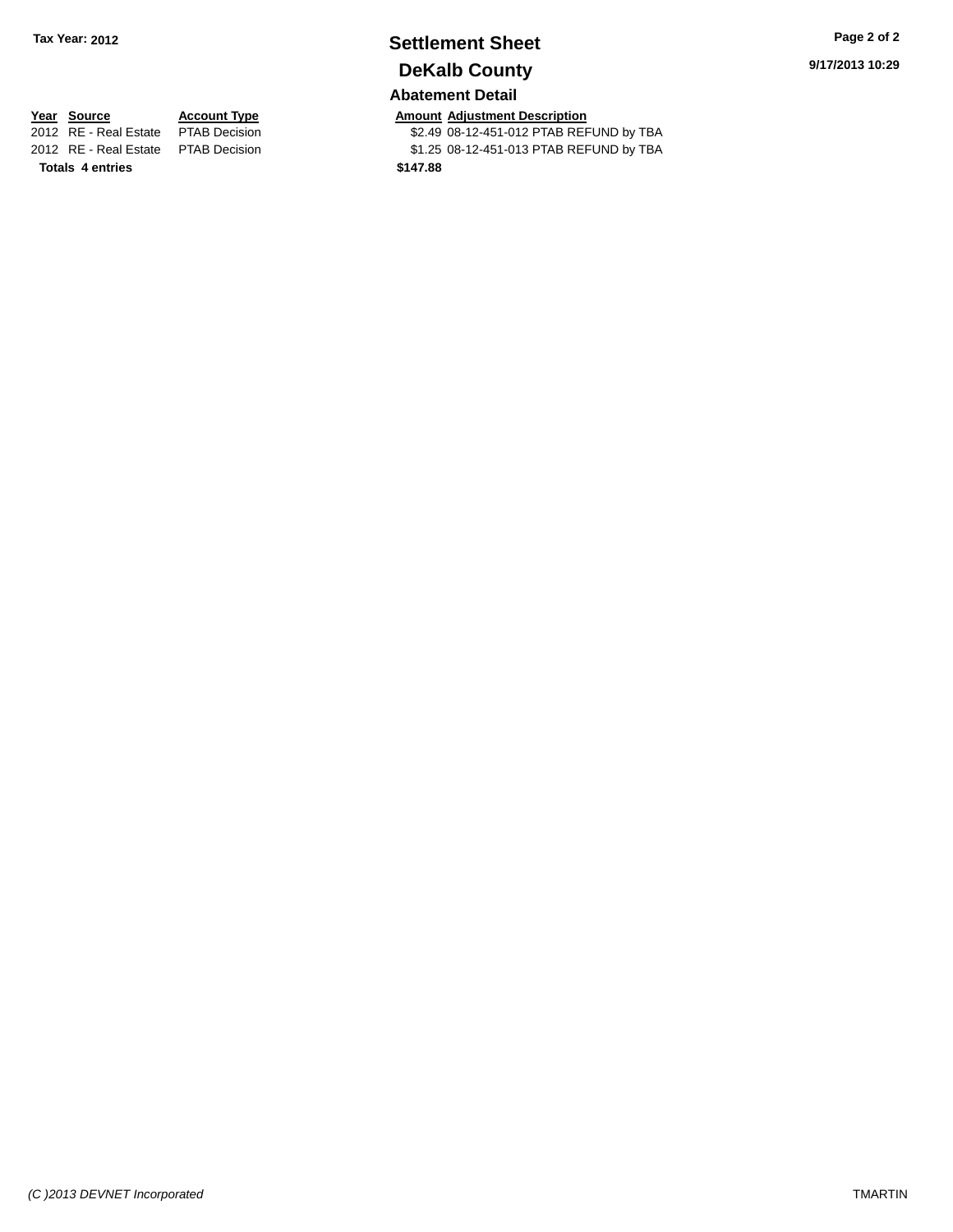# **Settlement Sheet Tax Year: 2012 Page 1 of 1 DeKalb County 136 - SCHOOL DISTRICT 429**

**9/17/2013 10:29**

#### **Current Year Taxes Paid**

|   | Total                          | \$4.589.686.87 |
|---|--------------------------------|----------------|
| ٠ | <b>Forfeited Tax</b>           |                |
| ٠ | <b>County Trustee</b>          |                |
| ٠ | <b>Hold Back</b>               | \$0.00         |
|   | <b>Total Collected</b>         | \$4,589,686.87 |
|   | Abatements/Refunds             | \$0.00         |
|   | + Prior Year Misc. Adjustments | \$151.10       |
| ÷ | Prior Year Mobile Home         | \$0.00         |
| ٠ | <b>Prior Year Real Estate</b>  | \$0.00         |
| ٠ | Misc. Adjustments              | \$624.29       |
| ٠ | Mobile Home                    | \$0.00         |
| ٠ | Railroad                       | \$47,141.64    |
| ٠ | <b>Real Estate</b>             | \$4,541,769.84 |
|   |                                |                |

## **Current Year Taxes Due** Original Amount Due \$4,747,205.45 **+** Supplements

|       | <b>Total Amount Due</b>          | \$4,746,389.63 |
|-------|----------------------------------|----------------|
|       | + Prior Year Misc. Adjustments   | \$151.10       |
|       | Prior Year Mobile Home Tax       | \$0.00         |
| ÷     | <b>Prior Year Real EstateTax</b> | \$0.00         |
|       | <b>Adjusted Amount Due</b>       | \$4,746,238.53 |
| ٠     | Misc. Adjustments                | \$624.29       |
| $+/-$ | Road & Bridge Transfer           | \$0.00         |
| ٠     | Mobile Home                      | \$0.00         |
|       | Abatements/Refunds               | \$0.00         |
|       | Cancellations                    | \$19,043.42    |
|       | $v_{\mu\nu}$                     | .              |

## **Distribution Summary**

| <b>Tax Distribution Date</b>         | Amount         |
|--------------------------------------|----------------|
| 05/31/2013                           | \$474,565.54   |
| 06/28/2013                           | \$2,046,343.83 |
| 07/26/2013                           | \$54,124.38    |
| 08/23/2013                           | \$250,002.48   |
| 09/20/2013                           | \$1,764,650.64 |
| <b>Totals: 5 Distributions</b>       | \$4,589,686.87 |
| <b>Grand Totals: 5 Distributions</b> | \$4,589,686.87 |

#### **Fund Summary Fund Interest Amount Collected Distributed PY Over Distrib Amount Available Current Distribution Previously** 002 - EDUCATION \$2,761,155.62 \$1,699,541.79 \$1,061,613.83 \$0.00 \$0.00 \$0.00 003 - BONDS AND INTEREST 6795,397.34 \$489,581.62 \$305,815.72 \$0.00 \$0.00 \$0.00 \$0.00 004 - OPERATIONS & MAINTENANCE \$372,503.56 \$229,282.75 \$143,220.81 \$0.00 \$0.00 \$0.00 005 - I. M. R. F. \$83,357.89 \$51,308.31 \$32,049.58 \$0.00 \$0.00 \$0.00 030 - TRANSPORTATION SYSTEM \$195,373.79 \$120,256.14 \$75,117.65 \$0.00 \$0.00 \$0.00 \$0.00 032 - FIRE PREV/SFTY/ENERGY \$527.81 \$324.88 \$202.93 \$0.00 \$0.00 \$0.00 033 - SPECIAL EDUCATION \$204,227.30 \$125,705.64 \$78,521.66 \$0.00 \$0.00 \$0.00 \$0.00 035 - TORT JUDGEMENTS/LIABILITY INS \$83,357.89 \$51,308.31 \$32,049.58 \$0.00 \$0.00 \$0.00 \$0.00 047 - SOCIAL SECURITY \$93,785.67 \$57,726.79 \$36,058.88 \$0.00 \$0.00 \$0.00 057 - LEASE/PURCHASE/RENTAL  $$0.00$   $$0.00$   $$0.00$   $$0.00$   $$0.00$   $$0.00$   $$0.00$   $$0.00$ **Totals \$4,589,686.87 \$2,825,036.23 \$1,764,650.64 \$0.00 \$0.00 \$0.00**

### **Miscellaneous Adjustment Detail**

| Year Source             | <b>Account Type</b>                        | <b>Amount Adjustment Description</b>             |
|-------------------------|--------------------------------------------|--------------------------------------------------|
| 2011 RE - Real Estate   | Back Tax Collected                         | \$151.10 NIELSEN REDEMPTION 15-16-151-019 by TBA |
|                         | 2012 RE - Real Estate Paymt In Lieu of Tax | \$624.29 SUNSET VIEW APTS by TBA                 |
| <b>Totals 2 entries</b> |                                            | \$775.39                                         |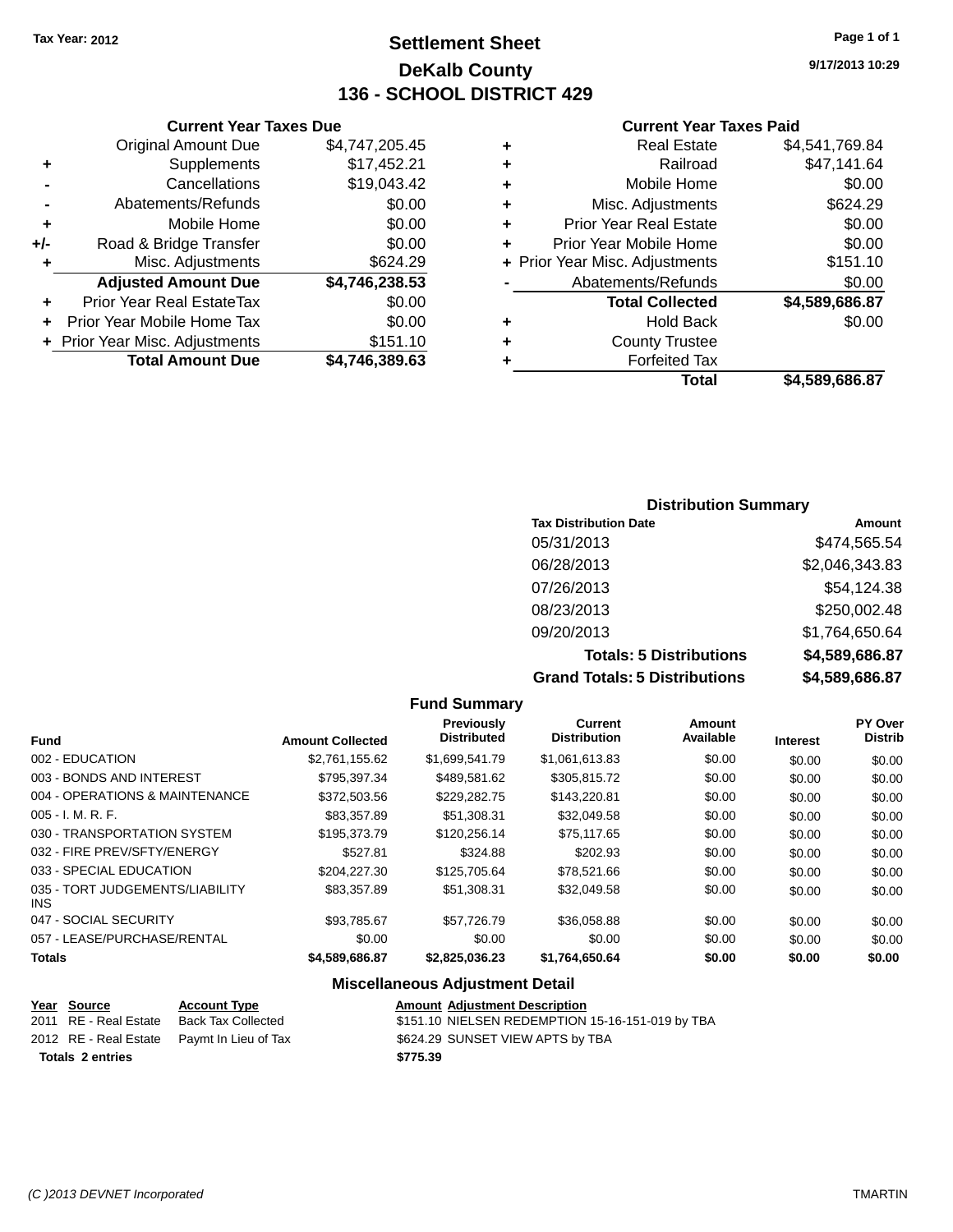# **Settlement Sheet Tax Year: 2012 Page 1 of 1 DeKalb County 137 - SCHOOL DISTRICT 430**

**9/17/2013 10:29**

#### **Current Year Taxes Paid**

|     | <b>Original Amount Due</b>       | \$7,861,349.43 | ٠       |
|-----|----------------------------------|----------------|---------|
|     | Supplements                      | \$53,235.42    | ٠       |
|     | Cancellations                    | \$57,703.72    | ٠       |
|     | Abatements/Refunds               | \$6.30         |         |
|     | Mobile Home                      | \$0.00         | ٠       |
| +/- | Road & Bridge Transfer           | \$0.00         | ٠       |
|     | Misc. Adjustments                | \$0.00         | + Prior |
|     | <b>Adjusted Amount Due</b>       | \$7,856,874.83 |         |
|     | <b>Prior Year Real EstateTax</b> | \$7,499.78     |         |
|     | Prior Year Mobile Home Tax       | \$0.00         | ٠       |
|     | + Prior Year Misc. Adjustments   | \$0.00         |         |
|     | <b>Total Amount Due</b>          | \$7,864,374.61 |         |
|     |                                  |                |         |

**Current Year Taxes Due**

| ٠ | <b>Real Estate</b>             | \$7,496,310.47 |
|---|--------------------------------|----------------|
| ٠ | Railroad                       | \$30,684.94    |
| ٠ | Mobile Home                    | \$0.00         |
| ٠ | Misc. Adjustments              | \$0.00         |
| ٠ | <b>Prior Year Real Estate</b>  | \$7,499.78     |
| ٠ | Prior Year Mobile Home         | \$0.00         |
|   | + Prior Year Misc. Adjustments | \$0.00         |
|   | Abatements/Refunds             | \$6.30         |
|   | <b>Total Collected</b>         | \$7,534,488.89 |
| ٠ | <b>Hold Back</b>               | \$0.00         |
| ٠ | <b>County Trustee</b>          |                |
| ٠ | <b>Forfeited Tax</b>           |                |
|   | Total                          | \$7.534.488.89 |
|   |                                |                |

### **Distribution Summary Tax Distribution Date Amount** 05/31/2013 \$1,009,651.59 06/28/2013 \$3,134,425.93 07/26/2013 \$112,823.49 08/23/2013 \$591,773.05 09/20/2013 \$2,685,814.83 **Totals: 5 Distributions \$7,534,488.89 Grand Totals: 5 Distributions \$7,534,488.89**

|                                         |                         | <b>Fund Summary</b>                     |                                       |                     |                 |                                  |
|-----------------------------------------|-------------------------|-----------------------------------------|---------------------------------------|---------------------|-----------------|----------------------------------|
| <b>Fund</b>                             | <b>Amount Collected</b> | <b>Previously</b><br><b>Distributed</b> | <b>Current</b><br><b>Distribution</b> | Amount<br>Available | <b>Interest</b> | <b>PY Over</b><br><b>Distrib</b> |
| 002 - EDUCATION                         | \$5,935,436.75          | \$3,819,635.09                          | \$2,115,801.66                        | \$0.00              | \$0.00          | \$0.00                           |
| 003 - BONDS AND INTEREST                | \$467,620.53            | \$300,928.11                            | \$166,692.42                          | \$0.00              | \$0.00          | \$0.00                           |
| 004 - OPERATIONS & MAINTENANCE          | \$754,337.96            | \$485,439.56                            | \$268,898.40                          | \$0.00              | \$0.00          | \$0.00                           |
| $005 - I. M. R. F.$                     | \$0.00                  | \$0.00                                  | \$0.00                                | \$0.00              | \$0.00          | \$0.00                           |
| 030 - TRANSPORTATION SYSTEM             | \$377.093.65            | \$242,671,30                            | \$134.422.35                          | \$0.00              | \$0.00          | \$0.00                           |
| 031 - WORKING CASH                      | \$0.00                  | \$0.00                                  | \$0.00                                | \$0.00              | \$0.00          | \$0.00                           |
| 032 - FIRE PREV/SFTY/ENERGY             | \$0.00                  | \$0.00                                  | \$0.00                                | \$0.00              | \$0.00          | \$0.00                           |
| 033 - SPECIAL EDUCATION                 | \$0.00                  | \$0.00                                  | \$0.00                                | \$0.00              | \$0.00          | \$0.00                           |
| 035 - TORT JUDGEMENTS/LIABILITY<br>INS. | \$0.00                  | \$0.00                                  | \$0.00                                | \$0.00              | \$0.00          | \$0.00                           |
| 047 - SOCIAL SECURITY                   | \$0.00                  | \$0.00                                  | \$0.00                                | \$0.00              | \$0.00          | \$0.00                           |
| 057 - LEASE/PURCHASE/RENTAL             | \$0.00                  | \$0.00                                  | \$0.00                                | \$0.00              | \$0.00          | \$0.00                           |
| <b>Totals</b>                           | \$7,534,488.89          | \$4,848,674.06                          | \$2,685,814.83                        | \$0.00              | \$0.00          | \$0.00                           |
|                                         |                         | <b>Abatement Detail</b>                 |                                       |                     |                 |                                  |

**Year** Source **Account Type Account Adjustment Description** 2012 RE - Real Estate PTAB Decision \$6.30 19-27-427-021 2011 PTAB REFUND by TBA **Totals 1 entries \$6.30**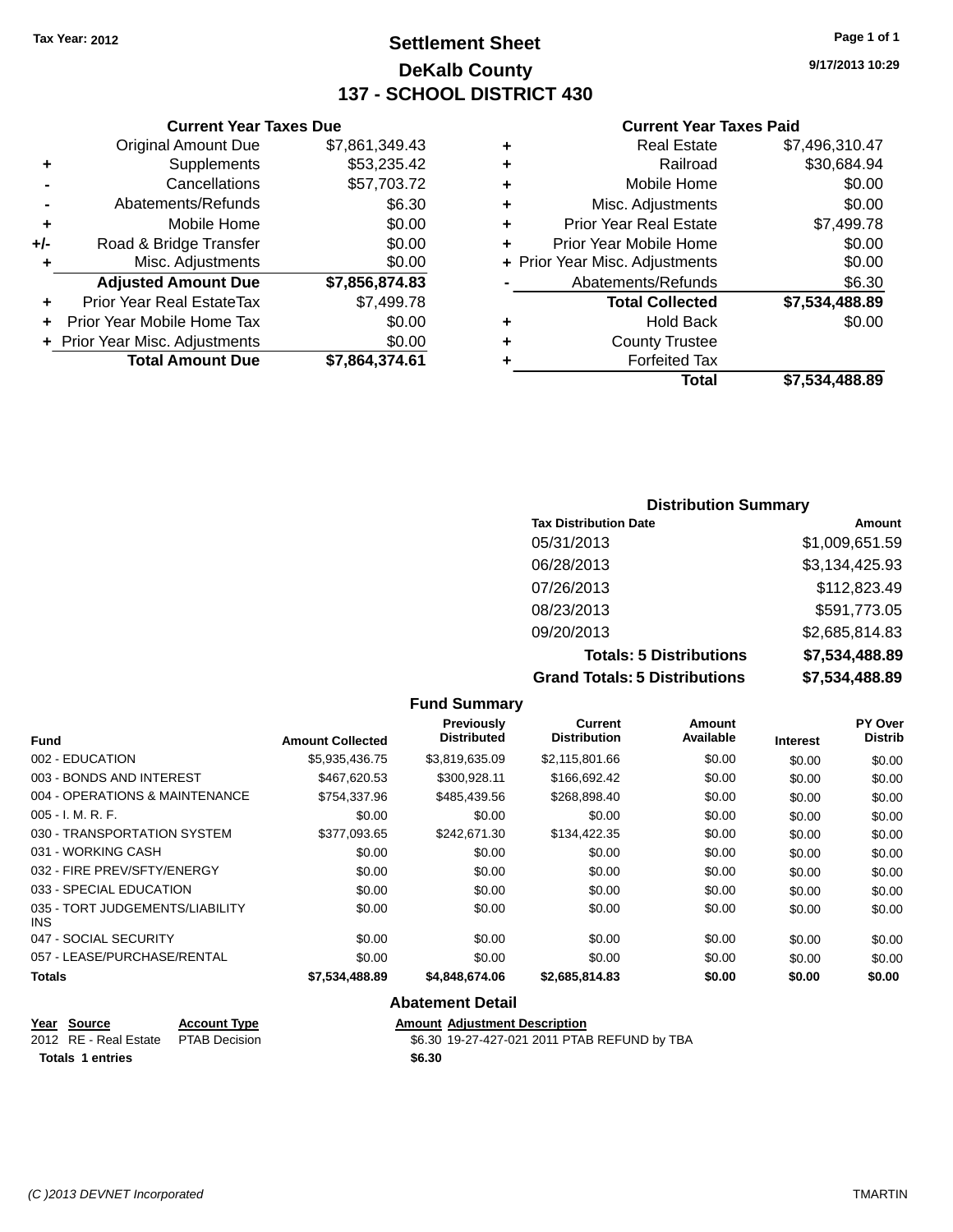# **Settlement Sheet Tax Year: 2012 Page 1 of 1 DeKalb County 139 - SCHOOL DISTRICT 432**

**9/17/2013 10:29**

#### **Current Year Taxes Paid**

|     | <b>Total Amount Due</b>          | \$2,239,959.62 |
|-----|----------------------------------|----------------|
|     | + Prior Year Misc. Adjustments   | \$0.00         |
| ٠   | Prior Year Mobile Home Tax       | \$0.00         |
|     | <b>Prior Year Real EstateTax</b> | \$0.00         |
|     | <b>Adjusted Amount Due</b>       | \$2,239,959.62 |
| ٠   | Misc. Adjustments                | \$0.00         |
| +/- | Road & Bridge Transfer           | \$0.00         |
| ÷   | Mobile Home                      | \$0.00         |
|     | Abatements/Refunds               | \$0.00         |
|     | Cancellations                    | \$17,815.89    |
| ٠   | Supplements                      | \$16,067.47    |
|     | <b>Original Amount Due</b>       | \$2,241,708.04 |
|     |                                  |                |

**Current Year Taxes Due**

| ٠ | <b>Real Estate</b>             | \$2,127,711.51 |
|---|--------------------------------|----------------|
| ٠ | Railroad                       | \$29,364.00    |
| ٠ | Mobile Home                    | \$0.00         |
| ٠ | Misc. Adjustments              | \$0.00         |
| ٠ | <b>Prior Year Real Estate</b>  | \$0.00         |
| ÷ | Prior Year Mobile Home         | \$0.00         |
|   | + Prior Year Misc. Adjustments | \$0.00         |
|   | Abatements/Refunds             | \$0.00         |
|   | <b>Total Collected</b>         | \$2,157,075.51 |
| ٠ | <b>Hold Back</b>               | \$0.00         |
| ٠ | <b>County Trustee</b>          |                |
| ٠ | <b>Forfeited Tax</b>           |                |
|   | Total                          | \$2,157,075.51 |
|   |                                |                |

### **Distribution Summary Tax Distribution Date Amount** 05/31/2013 \$313,166.65 06/28/2013 \$922,444.83 07/26/2013 \$16,107.33 08/23/2013 \$151,740.41 09/20/2013 \$753,616.29 **Totals: 5 Distributions \$2,157,075.51 Grand Totals: 5 Distributions \$2,157,075.51**

**Fund Summary Fund Interest Amount Collected Distributed PY Over Distrib Amount Available Current Distribution Previously** 002 - EDUCATION \$1,279,380.91 \$832,404.30 \$446,976.61 \$0.00 \$0.00 \$0.00 003 - BONDS AND INTEREST 60.00 \$293,787.21 \$191,146.94 \$102,640.27 \$0.00 \$0.00 \$0.00 \$0.00 004 - OPERATIONS & MAINTENANCE \$157,300.43 \$102,344.46 \$54,955.97 \$0.00 \$0.00 \$0.00 \$0.00 005 - I. M. R. F. \$40,466.73 \$26,328.89 \$14,137.84 \$0.00 \$0.00 \$0.00 030 - TRANSPORTATION SYSTEM \$83,892.98 \$54,583.34 \$29,309.64 \$0.00 \$0.00 \$0.00 \$0.00 031 - WORKING CASH \$20,973.23 \$13,645.82 \$7,327.41 \$0.00 \$0.00 \$0.00 032 - FIRE PREV/SFTY/ENERGY \$20,973.23 \$13,645.82 \$7,327.41 \$0.00 \$0.00 \$0.00 033 - SPECIAL EDUCATION \$10,777.74 \$10,916.11 \$5,861.63 \$0.00 \$0.00 \$0.00 \$0.00 035 - TORT JUDGEMENTS/LIABILITY INS  $$168,597.04$   $$109,694.39$   $$58,902.65$   $$0.00$   $$0.00$   $$0.00$ 047 - SOCIAL SECURITY \$53,952.78 \$35,103.33 \$18,849.45 \$0.00 \$0.00 \$0.00 057 - LEASE/PURCHASE/RENTAL  $$20,973.23$   $$13,645.82$   $$7,327.41$   $$0.00$   $$0.00$   $$0.00$ **Totals \$2,157,075.51 \$1,403,459.22 \$753,616.29 \$0.00 \$0.00 \$0.00**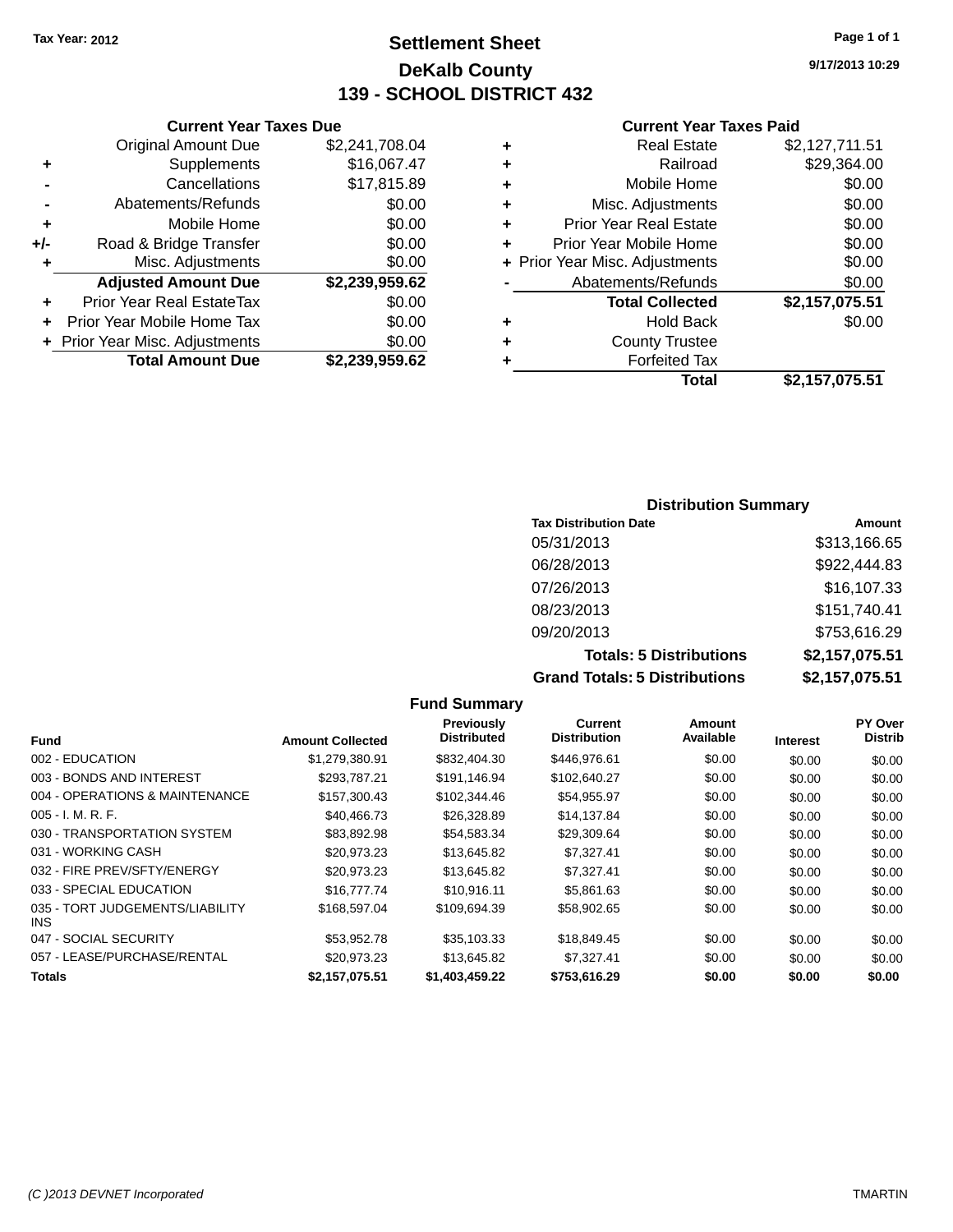# **Settlement Sheet Tax Year: 2012 Page 1 of 1 DeKalb County 141 - CC 509 ELGIN**

**9/17/2013 10:29**

|     | <b>Current Year Taxes Due</b> |            |
|-----|-------------------------------|------------|
|     | <b>Original Amount Due</b>    | \$5,752.03 |
| ٠   | Supplements                   | \$0.00     |
|     | Cancellations                 | \$0.00     |
|     | Abatements/Refunds            | \$0.00     |
| ٠   | Mobile Home                   | \$0.00     |
| +/- | Road & Bridge Transfer        | \$0.00     |
| ٠   | Misc. Adjustments             | \$0.00     |
|     | <b>Adjusted Amount Due</b>    | \$5,752.03 |
|     | Prior Year Real EstateTax     | \$0.00     |
| ÷   | Prior Year Mobile Home Tax    | \$0.00     |
|     | Prior Year Misc. Adjustments  | \$0.00     |
|     | <b>Total Amount Due</b>       | \$5,752.03 |
|     |                               |            |

# **Current Year Taxes Paid +** Real Estate \$4,675.67 **+** Railroad \$0.00 **+** Mobile Home \$0.00 **+** Misc. Adjustments \$0.00 **+** Prior Year Real Estate \$0.00 **+** Prior Year Mobile Home \$0.00 **+ Prior Year Misc. Adjustments**  $$0.00$ **-** Abatements/Refunds \$0.00 **Total Collected \$4,675.67 +** Hold Back \$0.00 **+** County Trustee **+** Forfeited Tax **Total \$4,675.67**

|                | <b>Distribution Summary</b>          |            |
|----------------|--------------------------------------|------------|
|                | <b>Tax Distribution Date</b>         | Amount     |
|                | 05/31/2013                           | \$1,109.34 |
|                | 06/28/2013                           | \$1,702.87 |
|                | 08/23/2013                           | \$1,109.38 |
|                | 09/20/2013                           | \$754.08   |
|                | <b>Totals: 4 Distributions</b>       | \$4,675.67 |
|                | <b>Grand Totals: 4 Distributions</b> | \$4,675.67 |
| <b>Summary</b> |                                      |            |

|                                               |                         | <b>Fund Summary</b>                     |                                       |                     |                 |                           |
|-----------------------------------------------|-------------------------|-----------------------------------------|---------------------------------------|---------------------|-----------------|---------------------------|
| <b>Fund</b>                                   | <b>Amount Collected</b> | <b>Previously</b><br><b>Distributed</b> | <b>Current</b><br><b>Distribution</b> | Amount<br>Available | <b>Interest</b> | PY Over<br><b>Distrib</b> |
| 003 - BONDS AND INTEREST                      | \$1,027.73              | \$861.99                                | \$165.74                              | \$0.00              | \$0.00          | \$0.00                    |
| 027 - AUDIT                                   | \$8.18                  | \$6.86                                  | \$1.32                                | \$0.00              | \$0.00          | \$0.00                    |
| 035 - TORT JUDGEMENTS/LIABILITY<br><b>INS</b> | \$118.65                | \$99.51                                 | \$19.14                               | \$0.00              | \$0.00          | \$0.00                    |
| 047 - SOCIAL SECURITY                         | \$55.88                 | \$46.87                                 | \$9.01                                | \$0.00              | \$0.00          | \$0.00                    |
| 136 - OPERATIONS & MAINTENANCE<br>(colleges)  | \$789.74                | \$662.37                                | \$127.37                              | \$0.00              | \$0.00          | \$0.00                    |
| 159 - EDUCATIONAL PURPOSES<br>(colleges)      | \$2.675.49              | \$2.243.99                              | \$431.50                              | \$0.00              | \$0.00          | \$0.00                    |
| <b>Totals</b>                                 | \$4,675.67              | \$3.921.59                              | \$754.08                              | \$0.00              | \$0.00          | \$0.00                    |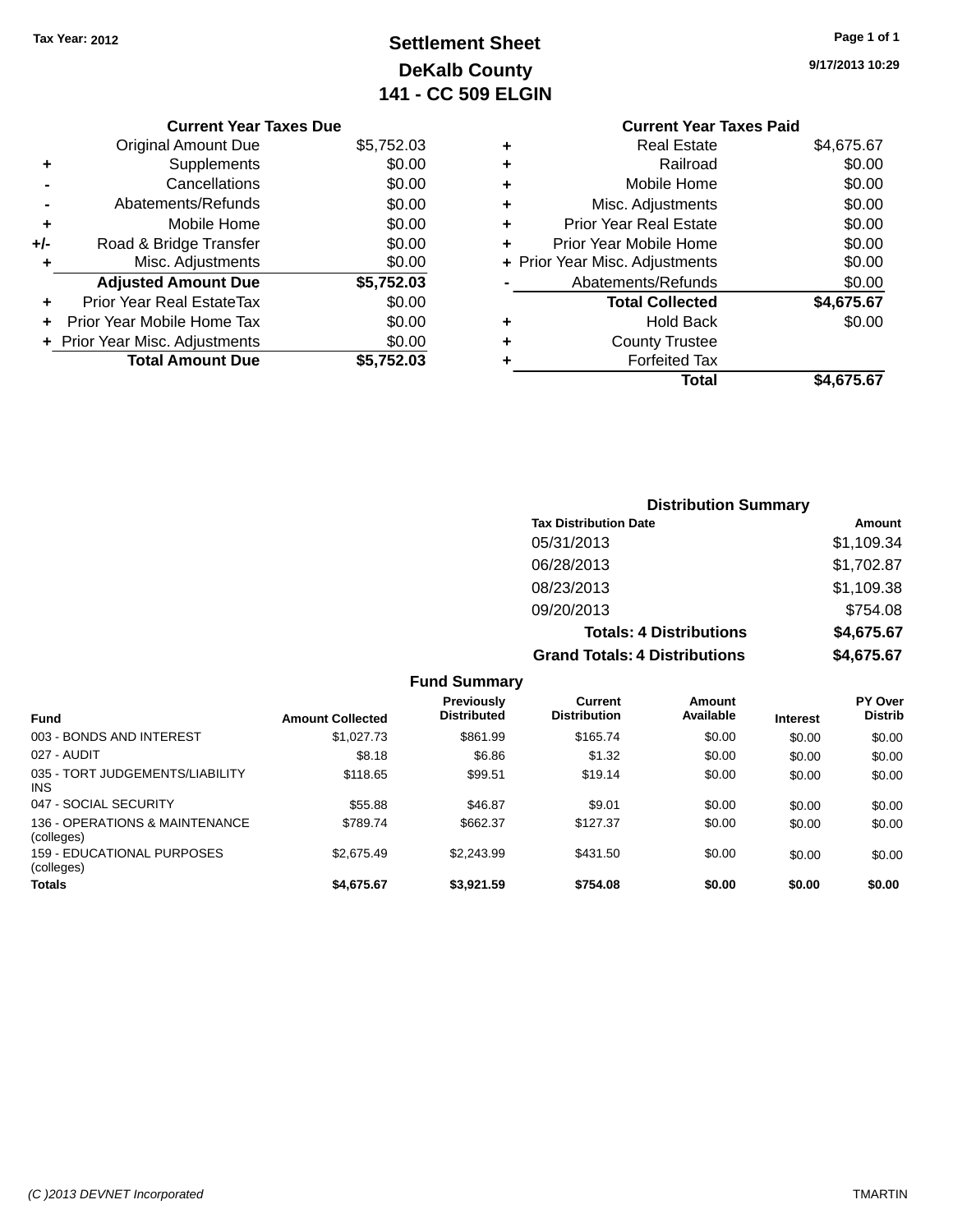# **Settlement Sheet Tax Year: 2012 Page 1 of 1 DeKalb County 142 - CC 511 ROCK VALLEY**

**9/17/2013 10:29**

### **Current Year Taxes Paid**

|     | <b>Current Year Taxes Due</b>  |            |
|-----|--------------------------------|------------|
|     | <b>Original Amount Due</b>     | \$1,056.72 |
| ٠   | Supplements                    | \$0.00     |
|     | Cancellations                  | \$0.00     |
|     | Abatements/Refunds             | \$0.00     |
| ٠   | Mobile Home                    | \$0.00     |
| +/- | Road & Bridge Transfer         | \$0.00     |
|     | Misc. Adjustments              | \$0.00     |
|     | <b>Adjusted Amount Due</b>     | \$1,056.72 |
| ÷   | Prior Year Real EstateTax      | \$0.00     |
|     | Prior Year Mobile Home Tax     | \$0.00     |
|     | + Prior Year Misc. Adjustments | \$0.00     |
|     | <b>Total Amount Due</b>        | \$1,056.72 |
|     |                                |            |

|   | Total                          | \$937.21 |
|---|--------------------------------|----------|
|   | <b>Forfeited Tax</b>           |          |
|   | <b>County Trustee</b>          |          |
| ٠ | Hold Back                      | \$0.00   |
|   | <b>Total Collected</b>         | \$937.21 |
|   | Abatements/Refunds             | \$0.00   |
|   | + Prior Year Misc. Adjustments | \$0.00   |
| ٠ | Prior Year Mobile Home         | \$0.00   |
| ÷ | Prior Year Real Estate         | \$0.00   |
| ٠ | Misc. Adjustments              | \$0.00   |
| ٠ | Mobile Home                    | \$0.00   |
| ٠ | Railroad                       | \$0.00   |
| ٠ | <b>Real Estate</b>             | \$937.21 |
|   |                                |          |

| <b>Distribution Summary</b>          |          |  |  |
|--------------------------------------|----------|--|--|
| <b>Tax Distribution Date</b>         | Amount   |  |  |
| 05/31/2013                           | \$303.63 |  |  |
| 06/28/2013                           | \$180.08 |  |  |
| 08/23/2013                           | \$119.50 |  |  |
| 09/20/2013                           | \$334.00 |  |  |
| <b>Totals: 4 Distributions</b>       | \$937.21 |  |  |
| <b>Grand Totals: 4 Distributions</b> | \$937.21 |  |  |

|                                                 |                         | <b>Fund Summary</b>              |                                |                     |                 |                                  |
|-------------------------------------------------|-------------------------|----------------------------------|--------------------------------|---------------------|-----------------|----------------------------------|
| <b>Fund</b>                                     | <b>Amount Collected</b> | Previously<br><b>Distributed</b> | Current<br><b>Distribution</b> | Amount<br>Available | <b>Interest</b> | <b>PY Over</b><br><b>Distrib</b> |
| 003 - BONDS AND INTEREST                        | \$244.13                | \$157.14                         | \$86.99                        | \$0.00              | \$0.00          | \$0.00                           |
| 027 - AUDIT                                     | \$0.37                  | \$0.24                           | \$0.13                         | \$0.00              | \$0.00          | \$0.00                           |
| 035 - TORT JUDGEMENTS/LIABILITY<br>INS.         | \$63.01                 | \$40.55                          | \$22.46                        | \$0.00              | \$0.00          | \$0.00                           |
| 047 - SOCIAL SECURITY                           | \$17.19                 | \$11.06                          | \$6.13                         | \$0.00              | \$0.00          | \$0.00                           |
| 136 - OPERATIONS & MAINTENANCE<br>(colleges)    | \$83.64                 | \$53.83                          | \$29.81                        | \$0.00              | \$0.00          | \$0.00                           |
| 141 - HLTH, SFTY/HANDICAP<br>ACCESS/ENERGY      | \$47.98                 | \$30.88                          | \$17.10                        | \$0.00              | \$0.00          | \$0.00                           |
| <b>159 - EDUCATIONAL PURPOSES</b><br>(colleges) | \$480.89                | \$309.51                         | \$171.38                       | \$0.00              | \$0.00          | \$0.00                           |
| <b>Totals</b>                                   | \$937.21                | \$603.21                         | \$334.00                       | \$0.00              | \$0.00          | \$0.00                           |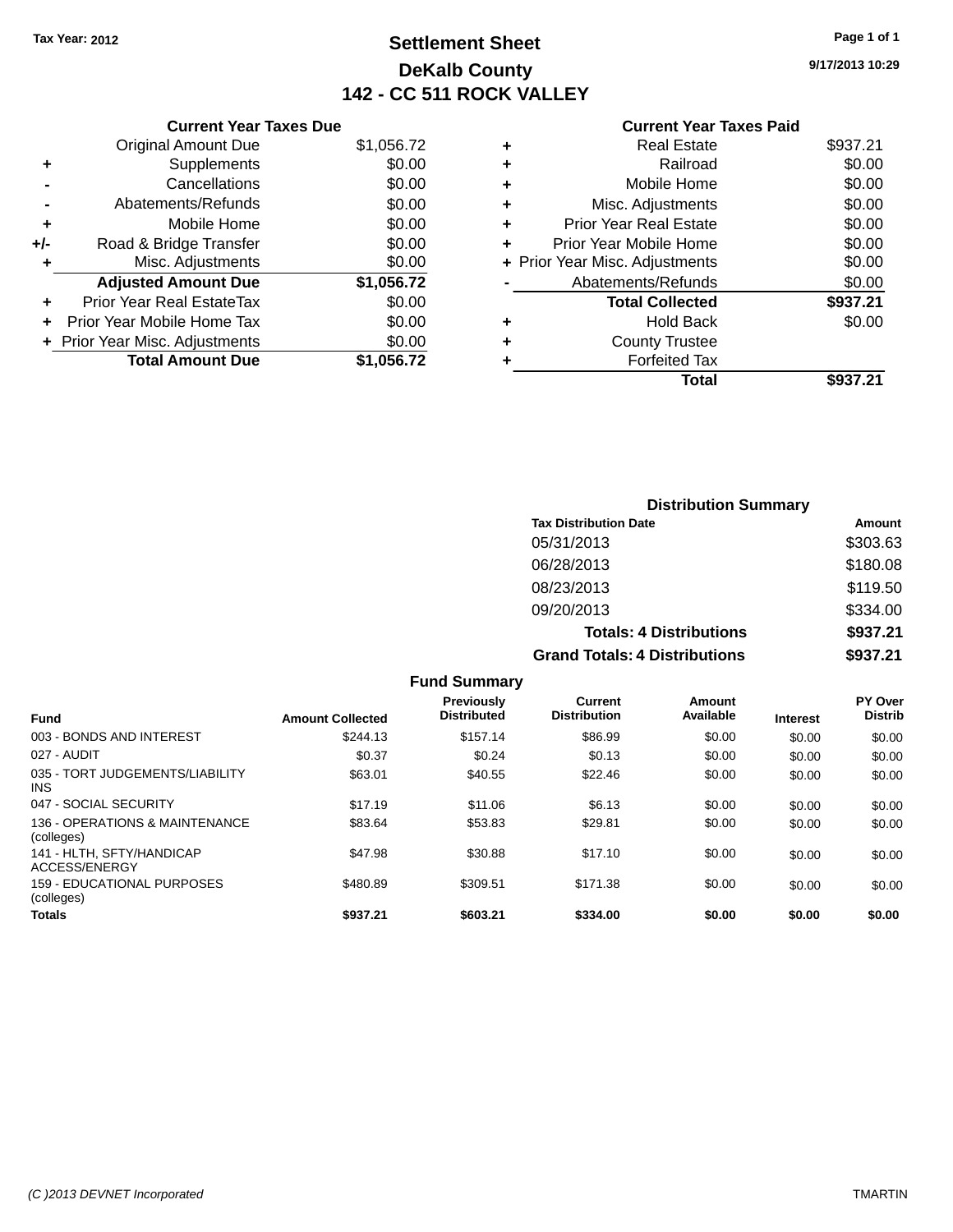# **Settlement Sheet Tax Year: 2012 Page 1 of 1 DeKalb County 143 - CC 513 ILLINOIS VALLEY**

**9/17/2013 10:29**

### **Current Year Taxes Paid**

|     | <b>Current Year Taxes Due</b>  |            |  |  |  |  |
|-----|--------------------------------|------------|--|--|--|--|
|     | <b>Original Amount Due</b>     | \$5,867.57 |  |  |  |  |
| ٠   | Supplements                    | \$0.00     |  |  |  |  |
|     | Cancellations                  | \$0.00     |  |  |  |  |
|     | Abatements/Refunds             | \$0.00     |  |  |  |  |
| ٠   | Mobile Home                    | \$0.00     |  |  |  |  |
| +/- | Road & Bridge Transfer         | \$0.00     |  |  |  |  |
| ٠   | Misc. Adjustments              | \$0.00     |  |  |  |  |
|     | <b>Adjusted Amount Due</b>     | \$5,867.57 |  |  |  |  |
| ٠   | Prior Year Real EstateTax      | \$0.00     |  |  |  |  |
|     | Prior Year Mobile Home Tax     | \$0.00     |  |  |  |  |
|     | + Prior Year Misc. Adjustments | \$0.00     |  |  |  |  |
|     | <b>Total Amount Due</b>        | \$5,867.57 |  |  |  |  |
|     |                                |            |  |  |  |  |

| ٠ | <b>Real Estate</b>             | \$5,290.17 |
|---|--------------------------------|------------|
| ٠ | Railroad                       | \$329.08   |
| ٠ | Mobile Home                    | \$0.00     |
| ٠ | Misc. Adjustments              | \$0.00     |
| ٠ | <b>Prior Year Real Estate</b>  | \$0.00     |
|   | Prior Year Mobile Home         | \$0.00     |
|   | + Prior Year Misc. Adjustments | \$0.00     |
|   | Abatements/Refunds             | \$0.00     |
|   | <b>Total Collected</b>         | \$5,619.25 |
| ٠ | Hold Back                      | \$0.00     |
| ٠ | <b>County Trustee</b>          |            |
| ٠ | <b>Forfeited Tax</b>           |            |
|   | Total                          | \$5,619.25 |
|   |                                |            |

| <b>Distribution Summary</b>          |            |  |  |  |
|--------------------------------------|------------|--|--|--|
| <b>Tax Distribution Date</b>         | Amount     |  |  |  |
| 05/31/2013                           | \$1,301.47 |  |  |  |
| 06/28/2013                           | \$2,157.81 |  |  |  |
| 08/23/2013                           | \$289.27   |  |  |  |
| 09/20/2013                           | \$1,870.70 |  |  |  |
| <b>Totals: 4 Distributions</b>       | \$5,619.25 |  |  |  |
| <b>Grand Totals: 4 Distributions</b> | \$5,619.25 |  |  |  |

|                                                  |                         | <b>Fund Summary</b>                     |                                |                     |                 |                                  |
|--------------------------------------------------|-------------------------|-----------------------------------------|--------------------------------|---------------------|-----------------|----------------------------------|
| <b>Fund</b>                                      | <b>Amount Collected</b> | <b>Previously</b><br><b>Distributed</b> | Current<br><b>Distribution</b> | Amount<br>Available | <b>Interest</b> | <b>PY Over</b><br><b>Distrib</b> |
| 003 - BONDS AND INTEREST                         | \$660.24                | \$440.44                                | \$219.80                       | \$0.00              | \$0.00          | \$0.00                           |
| 027 - AUDIT                                      | \$18.12                 | \$12.09                                 | \$6.03                         | \$0.00              | \$0.00          | \$0.00                           |
| 035 - TORT JUDGEMENTS/LIABILITY<br>INS.          | \$0.00                  | \$0.00                                  | \$0.00                         | \$0.00              | \$0.00          | \$0.00                           |
| 047 - SOCIAL SECURITY                            | \$129.37                | \$86.30                                 | \$43.07                        | \$0.00              | \$0.00          | \$0.00                           |
| 136 - OPERATIONS & MAINTENANCE<br>(colleges)     | \$635.77                | \$424.12                                | \$211.65                       | \$0.00              | \$0.00          | \$0.00                           |
| 141 - HLTH, SFTY/HANDICAP<br>ACCESS/ENERGY       | \$706.16                | \$471.07                                | \$235.09                       | \$0.00              | \$0.00          | \$0.00                           |
| 149 - STATEWIDE AVERAGE<br><b>ADDITIONAL TAX</b> | \$1,403.41              | \$936.20                                | \$467.21                       | \$0.00              | \$0.00          | \$0.00                           |
| 159 - EDUCATIONAL PURPOSES<br>(colleges)         | \$2,066.18              | \$1,378.33                              | \$687.85                       | \$0.00              | \$0.00          | \$0.00                           |
| <b>Totals</b>                                    | \$5,619.25              | \$3.748.55                              | \$1,870.70                     | \$0.00              | \$0.00          | \$0.00                           |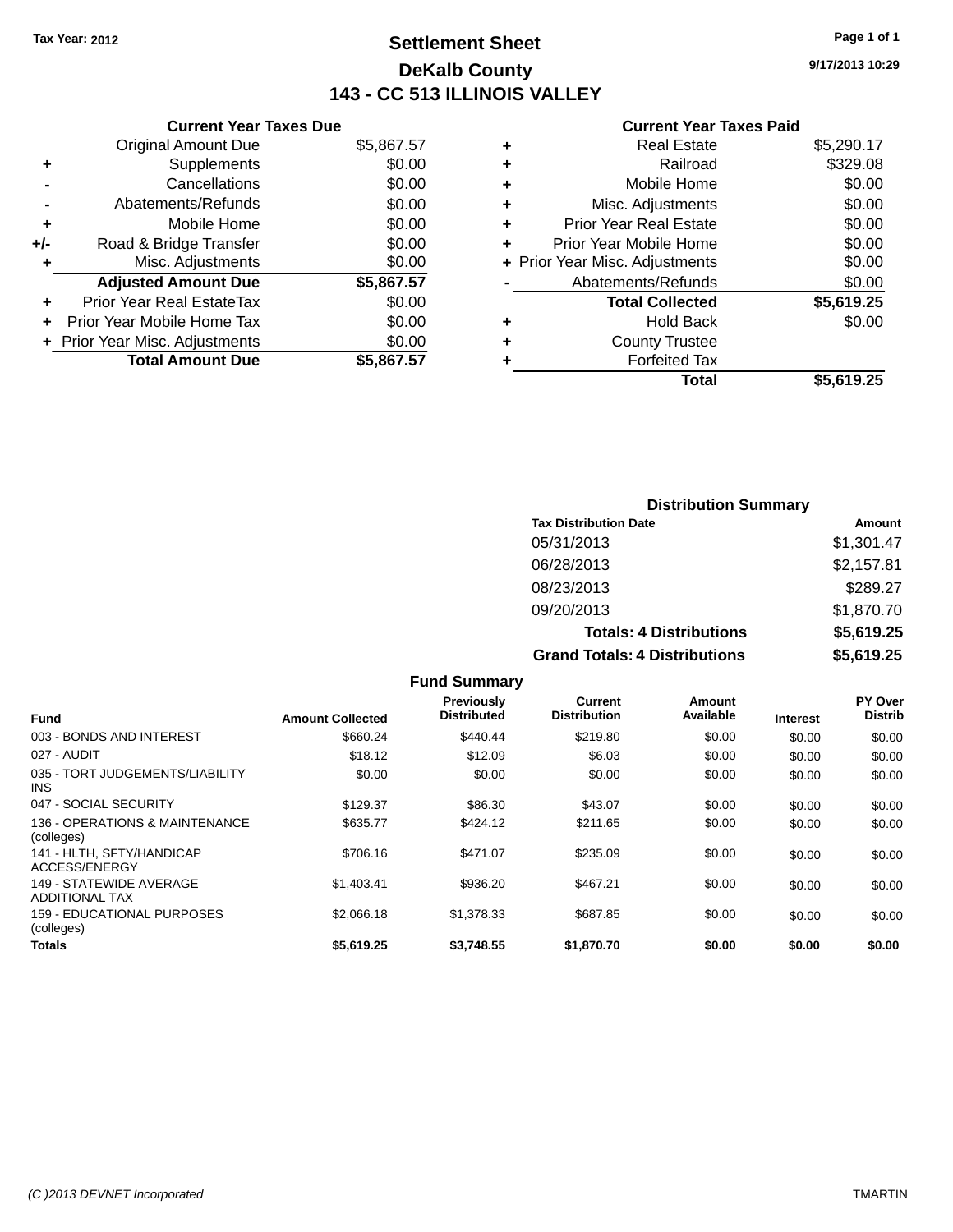# **Settlement Sheet Tax Year: 2012 Page 1 of 1 DeKalb County 144 - CC 516 WAUBONSEE**

#### **Current Year Taxes Paid**

|   | Total                          | \$1,592,387.38 |
|---|--------------------------------|----------------|
|   | <b>Forfeited Tax</b>           |                |
| ٠ | <b>County Trustee</b>          |                |
| ٠ | <b>Hold Back</b>               | \$0.00         |
|   | <b>Total Collected</b>         | \$1,592,387.38 |
|   | Abatements/Refunds             | \$1.93         |
|   | + Prior Year Misc. Adjustments | \$40.81        |
| ÷ | Prior Year Mobile Home         | \$0.00         |
| ٠ | <b>Prior Year Real Estate</b>  | \$637.70       |
| ÷ | Misc. Adjustments              | \$54.46        |
| ٠ | Mobile Home                    | \$0.00         |
| ٠ | Railroad                       | \$13,398.68    |
| ٠ | <b>Real Estate</b>             | \$1,578,257.66 |

### **+** Supplements \$9,888.54 **-** Cancellations \$10,960.00 **-** Abatements/Refunds \$1.93 **+** Mobile Home \$0.00 **+/-** Road & Bridge Transfer \$0.00 **+** Misc. Adjustments \$54.46 **Adjusted Amount Due \$1,655,116.15 +** Prior Year Real EstateTax \$637.70 **+** Prior Year Mobile Home Tax \$0.00

**Total Amount Due \$1,655,794.66**

**+** Prior Year Misc. Adjustments \$40.81

**Current Year Taxes Due** Original Amount Due \$1,656,135.08

### **Distribution Summary Tax Distribution Date Amount** 05/31/2013 \$200,874.60 06/28/2013 \$681,199.09 07/26/2013 \$19,980.08 08/23/2013 \$110,132.76 09/20/2013 \$580,200.85 **Totals: 5 Distributions \$1,592,387.38 Grand Totals: 5 Distributions \$1,592,387.38**

**Fund Summary Fund Interest Amount Collected Distributed PY Over Distrib Amount Available Current Distribution Previously** 003 - BONDS AND INTEREST  $$249,710.24$   $$158,726.02$   $$90,984.22$   $$0.00$   $$0.00$   $$0.00$ 027 - AUDIT \$2,637.00 \$1,676.19 \$960.81 \$0.00 \$0.00 \$0.00 035 - TORT JUDGEMENTS/LIABILITY INS \$36,108.97 \$22,952.35 \$13,156.62 \$0.00 \$0.00 \$0.00 047 - SOCIAL SECURITY \$0.00 \$0.00 \$0.00 \$0.00 \$0.00 \$0.00 136 - OPERATIONS & MAINTENANCE (colleges)  $$299,665.00$   $$190,479.33$   $$109,185.67$   $$0.00$   $$0.00$   $$0.00$ 159 - EDUCATIONAL PURPOSES (colleges) \$1,004,266.17 \$638,352.64 \$365,913.53 \$0.00 \$0.00 \$0.00 **Totals \$1,592,387.38 \$1,012,186.53 \$580,200.85 \$0.00 \$0.00 \$0.00**

### **Miscellaneous Adjustment Detail**

| <u>Year Source</u>      | <b>Account Type</b>                        |         | <b>Amount Adjustment Description</b>            |
|-------------------------|--------------------------------------------|---------|-------------------------------------------------|
| 2011 RE - Real Estate   | Back Tax Collected                         |         | \$13.10 NIELSEN REDEMPTION 15-16-151-019 by TBA |
| 2011 RE - Real Estate   | Back Tax Collected                         |         | \$27.71 HEYOB REDEMPTION 09-25-478-001 by TBA   |
|                         | 2012 RE - Real Estate Paymt In Lieu of Tax |         | \$54.46 SUNSET VIEW APTS by TBA                 |
| <b>Totals 3 entries</b> |                                            | \$95.27 |                                                 |
|                         |                                            |         |                                                 |

### **Abatement Detail**

#### **Year Source Account Type Amount Adjustment Description** 2012 RE - Real Estate PTAB Decision \$0.66 19-27-427-021 2011 PTAB REFUND by TBA 2012 RE - Real Estate PTAB Decision \$1.27 12-13-100-003 2011 PTAB REFUND by TBA **Totals 2 entries \$1.93**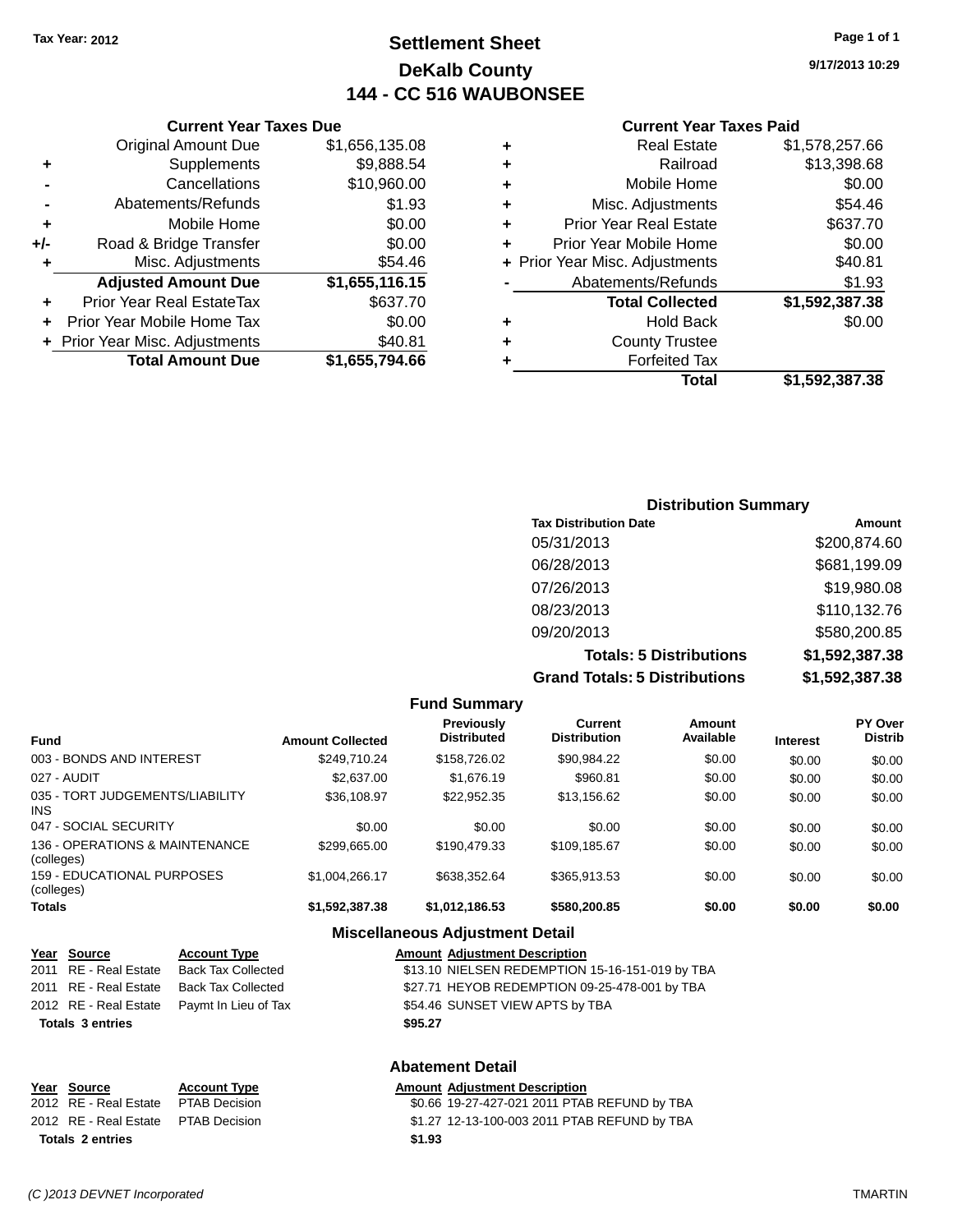# **Settlement Sheet Tax Year: 2012 Page 1 of 2 DeKalb County 145 - CC 523 KISHWAUKEE**

**9/17/2013 10:29**

### **Current Year Taxes Paid**

| ٠ | <b>Real Estate</b>             | \$9,542,248.78 |
|---|--------------------------------|----------------|
| ٠ | Railroad                       | \$55,476.06    |
| ٠ | Mobile Home                    | \$0.00         |
| ٠ | Misc. Adjustments              | \$1,494.99     |
| ٠ | <b>Prior Year Real Estate</b>  | (\$18,804.90)  |
| ٠ | Prior Year Mobile Home         | \$0.00         |
|   | + Prior Year Misc. Adjustments | \$242.44       |
|   | Abatements/Refunds             | \$1,747.10     |
|   | <b>Total Collected</b>         | \$9,578,910.27 |
| ٠ | Hold Back                      | \$0.00         |
| ٠ | <b>County Trustee</b>          |                |
| ٠ | <b>Forfeited Tax</b>           |                |
|   | Total                          | \$9,578,910.27 |

|     | <b>Current Year Taxes Due</b>  |                |  |  |  |
|-----|--------------------------------|----------------|--|--|--|
|     | <b>Original Amount Due</b>     | \$9,932,093.55 |  |  |  |
| ٠   | Supplements                    | \$116,417.67   |  |  |  |
|     | Cancellations                  | \$196,178.42   |  |  |  |
|     | Abatements/Refunds             | \$1,747.10     |  |  |  |
| ٠   | Mobile Home                    | \$0.00         |  |  |  |
| +/- | Road & Bridge Transfer         | \$0.00         |  |  |  |
| ٠   | Misc. Adjustments              | \$1,494.99     |  |  |  |
|     | <b>Adjusted Amount Due</b>     | \$9,852,080.69 |  |  |  |
|     | Prior Year Real EstateTax      | (\$18,804.90)  |  |  |  |
|     | Prior Year Mobile Home Tax     | \$0.00         |  |  |  |
|     | + Prior Year Misc. Adjustments | \$242.44       |  |  |  |
|     | <b>Total Amount Due</b>        | \$9,833,518.23 |  |  |  |
|     |                                |                |  |  |  |

| <b>Distribution Summary</b> |  |  |  |  |  |
|-----------------------------|--|--|--|--|--|
| Amount                      |  |  |  |  |  |
| \$1,027,237.34              |  |  |  |  |  |
| \$4,075,397.86              |  |  |  |  |  |
| \$110,670.52                |  |  |  |  |  |
| \$690,445.97                |  |  |  |  |  |
| \$3,675,158.58              |  |  |  |  |  |
| \$9,578,910.27              |  |  |  |  |  |
| \$9,578,910.27              |  |  |  |  |  |
|                             |  |  |  |  |  |

|                                              |                         | <b>Fund Summary</b>                     |                                |                     |                 |                           |
|----------------------------------------------|-------------------------|-----------------------------------------|--------------------------------|---------------------|-----------------|---------------------------|
| <b>Fund</b>                                  | <b>Amount Collected</b> | <b>Previously</b><br><b>Distributed</b> | Current<br><b>Distribution</b> | Amount<br>Available | <b>Interest</b> | PY Over<br><b>Distrib</b> |
| 003 - BONDS AND INTEREST                     | \$2,596,880,93          | \$1,600,530.76                          | \$996,350.17                   | \$0.00              | \$0.00          | \$0.00                    |
| 027 - AUDIT                                  | \$52.109.27             | \$32.116.41                             | \$19,992.86                    | \$0.00              | \$0.00          | \$0.00                    |
| 035 - TORT JUDGEMENTS/LIABILITY<br>INS       | \$936,156.49            | \$576,979.56                            | \$359,176.93                   | \$0.00              | \$0.00          | \$0.00                    |
| 047 - SOCIAL SECURITY                        | \$179.317.22            | \$110.518.23                            | \$68,798.99                    | \$0.00              | \$0.00          | \$0.00                    |
| 109 - PRIOR YEAR ADJUSTMENT                  | \$11.044.47             | \$6,807.01                              | \$4,237.46                     | \$0.00              | \$0.00          | \$0.00                    |
| 136 - OPERATIONS & MAINTENANCE<br>(colleges) | \$1.119.803.33          | \$690.166.27                            | \$429,637,06                   | \$0.00              | \$0.00          | \$0.00                    |
| 141 - HLTH/SFTY/HANDICAP<br>ACCESS/ENERGY    | \$577,665.73            | \$356.031.63                            | \$221.634.10                   | \$0.00              | \$0.00          | \$0.00                    |
| 159 - EDUCATIONAL PURPOSES<br>(colleges)     | \$4.105.932.83          | \$2,530,601.82                          | \$1.575.331.01                 | \$0.00              | \$0.00          | \$0.00                    |
| Totals                                       | \$9,578,910.27          | \$5,903,751.69                          | \$3,675,158.58                 | \$0.00              | \$0.00          | \$0.00                    |

### **Miscellaneous Adjustment Detail**

| Year Source           | <b>Account Type</b>                        | <b>Amount Adjustment Description</b>                        |  |
|-----------------------|--------------------------------------------|-------------------------------------------------------------|--|
| 2011 RE - Real Estate | <b>Back Tax Collected</b>                  | \$2.95 DEK UNIVERSITY DEVEL REDEMPTION 08-16-100-009 by TBA |  |
| 2011 RE - Real Estate | <b>Back Tax Collected</b>                  | \$77.55 MERRY OAKS REDEMPTION 06-21-353-001 by TBA          |  |
|                       | 2011 RE - Real Estate Back Tax Collected   | \$147.42 MERRY OAKS REDEMPTION 06-21-352-001 by TBA         |  |
|                       | 2011 RE - Real Estate Back Tax Collected   | \$9.42 MERRY OAKS REDEMPTION 06-20-453-007 by TBA           |  |
|                       | 2011 RE - Real Estate Back Tax Collected   | \$5.10 MERRY OAKS REDEMPTION 06-20-451-001 by TBA           |  |
| 2012 RE - Real Estate | Paymt In Lieu of Tax                       | \$70.17 SEQUOYA APTS by TBA                                 |  |
|                       | 2012 RE - Real Estate Paymt In Lieu of Tax | \$801.08 DEKALB UNITS by TBA                                |  |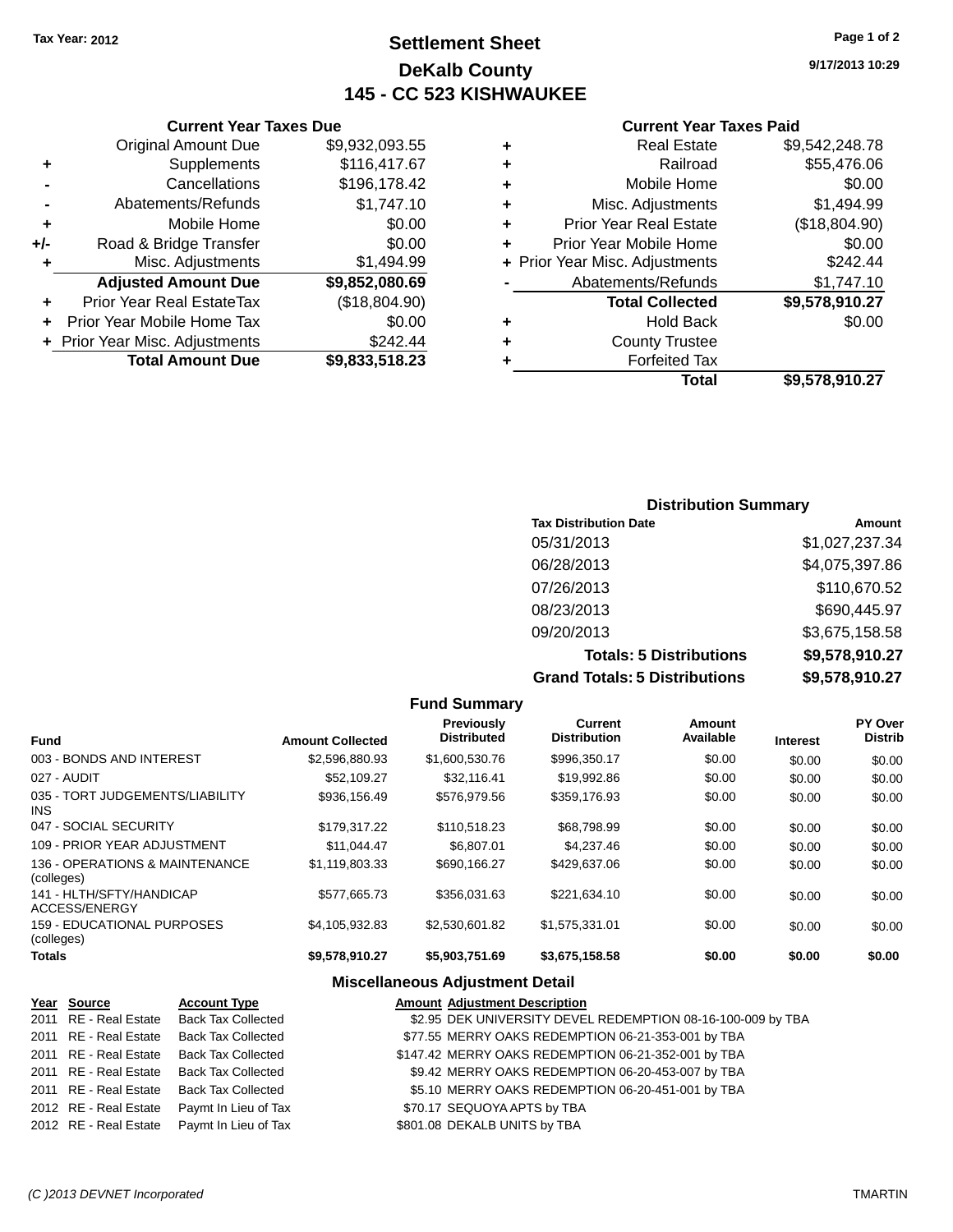# **Settlement Sheet Tax Year: 2012 Page 2 of 2 DeKalb County**

### **Miscellaneous Adjustment Detail**

\$623.74 SYCAMORE UNITS by TBA

#### **Abatement Detail**

| Amount Adiustment Descriptio |  |
|------------------------------|--|

| $\sim$                |                      |           |                                                |
|-----------------------|----------------------|-----------|------------------------------------------------|
| 2012 RE - Real Estate | PTAB Decision        |           | \$12.89 08-29-200-003 PTAB REFUND by TBA       |
| 2012 RE - Real Estate | <b>PTAB Decision</b> |           | \$0.64 13-15-176-011 PTAB REFUND by TBA        |
| 2012 RE - Real Estate | <b>PTAB Decision</b> |           | \$0.26 08-12-451-008 PTAB REFUND by TBA        |
| 2012 RE - Real Estate | <b>PTAB Decision</b> |           | \$0.23 08-12-451-012 PTAB REFUND by TBA        |
| 2012 RE - Real Estate | <b>PTAB Decision</b> |           | \$0.11 08-12-451-013 PTAB REFUND by TBA        |
| 2012 RE - Real Estate | PTAB Decision        |           | \$70.98 06-29-427-001 2008 PTAB REFUND by TBA  |
| 2012 RE - Real Estate | <b>PTAB Decision</b> |           | \$98.72 06-29-427-002 2008 PTAB REFUND by TBA  |
| 2012 RE - Real Estate | PTAB Decision        |           | \$165.21 06-29-427-003 2008 PTAB REFUND by TBA |
| 2012 RE - Real Estate | PTAB Decision        |           | \$225.71 06-29-427-004 2008 PTAB REFUND by TBA |
| 2012 RE - Real Estate | <b>PTAB Decision</b> |           | \$294.91 06-29-477-002 2008 PTAB REFUND by TBA |
| 2012 RE - Real Estate | <b>PTAB Decision</b> |           | \$2.57 03-30-277-001 2011 PTAB REFUND by TBA   |
| 2012 RE - Real Estate | <b>PTAB Decision</b> |           | \$0.80 01-26-475-004 2011 PTAB REFUND by TBA   |
| 2012 RE - Real Estate | <b>PTAB Decision</b> |           | \$6.65 13-15-327-010 2011 PTAB REFUND by TBA   |
| 2012 RE - Real Estate | <b>RE</b> Abatement  |           | \$71.44 06-29-427-001 2009 PTAB REFUND by TBA  |
| 2012 RE - Real Estate | PTAB Decision        |           | \$99.36 06-29-427-002 2009 PTAB REFUND by TBA  |
| 2012 RE - Real Estate | PTAB Decision        |           | \$166.28 06-29-427-003 2009 PTAB REFUND by TBA |
| 2012 RE - Real Estate | PTAB Decision        |           | \$227.18 06-29-427-004 2009 PTAB REFUND by TBA |
| 2012 RE - Real Estate | PTAB Decision        |           | \$296.82 06-29-477-002 2009 PTAB REFUND by TBA |
| 2012 RE - Real Estate | <b>PTAB Decision</b> |           | \$0.46 06-20-453-003 2011 PTAB REFUND by TBA   |
| 2012 RE - Real Estate | <b>PTAB Decision</b> |           | \$2.50 PTAB REFUND 06-32-253-015 by TBA        |
| 2012 RE - Real Estate | <b>PTAB Decision</b> |           | \$3.39 PTAB REFUND 01-25-200-009 by TBA        |
| Totale 21 antriae     |                      | C1 717 11 |                                                |

**Year Source Account Type Amount Adjustment Description**<br>2012 RE - Real Estate Paymt In Lieu of Tax \$623.74 SYCAMORE UNITS by TE **Totals 8 entries \$1,737.43**

|                                     |                      |            | ADURUM DURUM                         |
|-------------------------------------|----------------------|------------|--------------------------------------|
| Year Source                         | <b>Account Type</b>  |            | <b>Amount Adjustment Description</b> |
| 2012 RE - Real Estate               | <b>PTAB Decision</b> |            | \$12.89 08-29-200-003 PTAB REI       |
| 2012 RE - Real Estate               | PTAB Decision        |            | \$0.64 13-15-176-011 PTAB REF        |
| 2012 RE - Real Estate PTAB Decision |                      |            | \$0.26 08-12-451-008 PTAB REI        |
| 2012 RE - Real Estate PTAB Decision |                      |            | \$0.23 08-12-451-012 PTAB REI        |
| 2012 RE - Real Estate               | <b>PTAB Decision</b> |            | \$0.11 08-12-451-013 PTAB REI        |
| 2012 RE - Real Estate               | <b>PTAB Decision</b> |            | \$70.98 06-29-427-001 2008 PTA       |
| 2012 RE - Real Estate               | <b>PTAB Decision</b> |            | \$98.72 06-29-427-002 2008 PTA       |
| 2012 RE - Real Estate               | <b>PTAB Decision</b> |            | \$165.21 06-29-427-003 2008 PTA      |
| 2012 RE - Real Estate               | <b>PTAB Decision</b> |            | \$225.71 06-29-427-004 2008 PTA      |
| 2012 RE - Real Estate               | <b>PTAB Decision</b> |            | \$294.91 06-29-477-002 2008 PTA      |
| 2012 RE - Real Estate               | <b>PTAB Decision</b> |            | \$2.57 03-30-277-001 2011 PTA        |
| 2012 RE - Real Estate               | <b>PTAB Decision</b> |            | \$0.80 01-26-475-004 2011 PTA        |
| 2012 RE - Real Estate               | <b>PTAB Decision</b> |            | \$6.65 13-15-327-010 2011 PTA        |
| 2012 RE - Real Estate               | <b>RE</b> Abatement  |            | \$71.44 06-29-427-001 2009 PTA       |
| 2012 RE - Real Estate               | <b>PTAB Decision</b> |            | \$99.36 06-29-427-002 2009 PTA       |
| 2012 RE - Real Estate               | <b>PTAB Decision</b> |            | \$166.28 06-29-427-003 2009 PTA      |
| 2012 RE - Real Estate               | <b>PTAB Decision</b> |            | \$227.18 06-29-427-004 2009 PTA      |
| 2012 RE - Real Estate               | <b>PTAB Decision</b> |            | \$296.82 06-29-477-002 2009 PTA      |
| 2012 RE - Real Estate               | <b>PTAB Decision</b> |            | \$0.46 06-20-453-003 2011 PTA        |
| 2012 RE - Real Estate               | <b>PTAB Decision</b> |            | \$2.50 PTAB REFUND 06-32-25          |
| 2012 RE - Real Estate               | PTAB Decision        |            | \$3.39 PTAB REFUND 01-25-20          |
| Totals 21 entries                   |                      | \$1.747.11 |                                      |

*(C )2013 DEVNET Incorporated* TMARTIN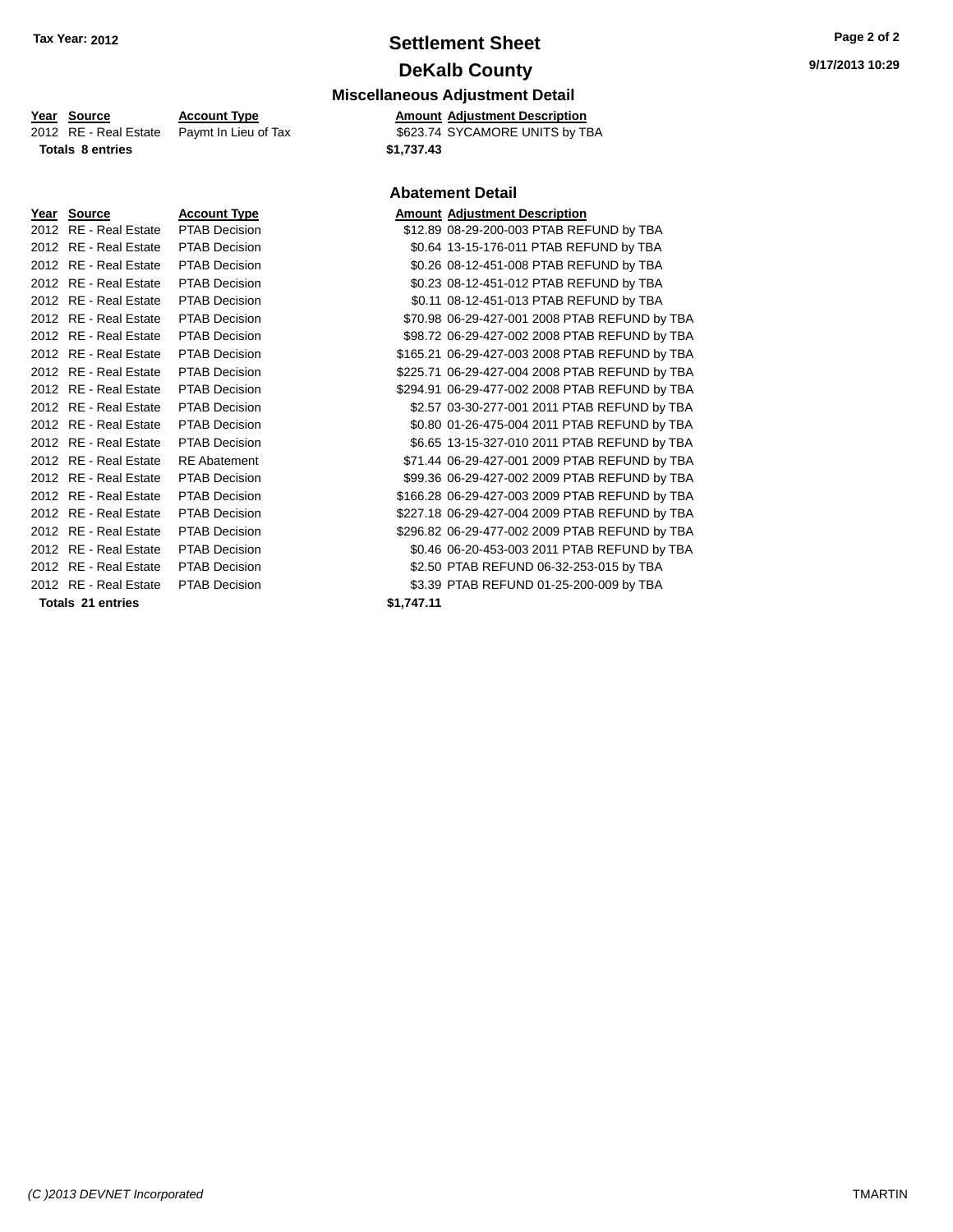# **Settlement Sheet Tax Year: 2012 Page 1 of 1 DeKalb County 150 - DE KALB SANITARY**

**9/17/2013 10:29**

### **Current Year Taxes Paid**

|     | <b>Original Amount Due</b>     | \$652,442.09 |
|-----|--------------------------------|--------------|
| ٠   | Supplements                    | \$13,986.18  |
|     | Cancellations                  | \$27,327.02  |
|     | Abatements/Refunds             | \$0.12       |
| ٠   | Mobile Home                    | \$0.00       |
| +/- | Road & Bridge Transfer         | \$0.00       |
| ٠   | Misc. Adjustments              | \$155.37     |
|     | <b>Adjusted Amount Due</b>     | \$639,256.50 |
| ٠   | Prior Year Real EstateTax      | \$98.97      |
| ÷   | Prior Year Mobile Home Tax     | \$0.00       |
|     | + Prior Year Misc. Adjustments | \$0.57       |
|     | <b>Total Amount Due</b>        | \$639,356.04 |
|     |                                |              |

**Current Year Taxes Due**

| ٠ | <b>Real Estate</b>             | \$620,402.48 |
|---|--------------------------------|--------------|
| ٠ | Railroad                       | \$1,325.54   |
| ٠ | Mobile Home                    | \$0.00       |
| ٠ | Misc. Adjustments              | \$155.37     |
| ٠ | <b>Prior Year Real Estate</b>  | \$98.97      |
| ٠ | Prior Year Mobile Home         | \$0.00       |
|   | + Prior Year Misc. Adjustments | \$0.57       |
|   | Abatements/Refunds             | \$0.12       |
|   | <b>Total Collected</b>         | \$621,982.81 |
| ٠ | <b>Hold Back</b>               | \$0.00       |
| ٠ | <b>County Trustee</b>          |              |
| ٠ | <b>Forfeited Tax</b>           |              |
|   | Total                          | \$621,982.81 |
|   |                                |              |

# **Distribution Summary Tax Distribution Date Amount** 05/31/2013 \$65,667.25 06/28/2013 \$260,916.58 07/26/2013 \$6,159.10 08/23/2013 \$40,650.93 09/20/2013 \$248,588.95 **Totals: 5 Distributions \$621,982.81 Grand Totals: 5 Distributions \$621,982.81**

|                          |                         | <b>Fund Summary</b>                     |                                       |                            |                 |                                  |
|--------------------------|-------------------------|-----------------------------------------|---------------------------------------|----------------------------|-----------------|----------------------------------|
| <b>Fund</b>              | <b>Amount Collected</b> | <b>Previously</b><br><b>Distributed</b> | <b>Current</b><br><b>Distribution</b> | <b>Amount</b><br>Available | <b>Interest</b> | <b>PY Over</b><br><b>Distrib</b> |
| 001 - CORPORATE          | \$181,801.24            | \$109,140.43                            | \$72,660.81                           | \$0.00                     | \$0.00          | \$0.00                           |
| 003 - BONDS AND INTEREST | \$0.00                  | \$0.00                                  | \$0.00                                | \$0.00                     | \$0.00          | \$0.00                           |
| $005 - I. M. R. F.$      | \$177,352.17            | \$106,469.52                            | \$70,882.65                           | \$0.00                     | \$0.00          | \$0.00                           |
| 027 - AUDIT              | \$19,195.01             | \$11,523.31                             | \$7,671.70                            | \$0.00                     | \$0.00          | \$0.00                           |
| 045 - PUBLIC BENEFIT     | \$149,209.91            | \$89.574.92                             | \$59,634.99                           | \$0.00                     | \$0.00          | \$0.00                           |
| 047 - SOCIAL SECURITY    | \$94,424.48             | \$56,685.68                             | \$37,738.80                           | \$0.00                     | \$0.00          | \$0.00                           |
| <b>Totals</b>            | \$621,982.81            | \$373,393.86                            | \$248,588.95                          | \$0.00                     | \$0.00          | \$0.00                           |
|                          |                         | <b>Miscellaneous Adiustment Detail</b>  |                                       |                            |                 |                                  |

| Year Source             | <b>Account Type</b>                        |          | <b>Amount Adjustment Description</b> |
|-------------------------|--------------------------------------------|----------|--------------------------------------|
| 2011 RE - Real Estate   | Back Tax Collected                         |          | \$0.57 DEK UNIVERSITY DEVE           |
|                         | 2012 RE - Real Estate Paymt In Lieu of Tax |          | \$155.37 DEKALB UNITS by TBA         |
| <b>Totals 2 entries</b> |                                            | \$155.94 |                                      |

|                         | Year Source                         | <b>Account Type</b> |        | <b>Amount Adjustment Description</b> |
|-------------------------|-------------------------------------|---------------------|--------|--------------------------------------|
|                         | 2012 RE - Real Estate PTAB Decision |                     |        | \$0.05 08-12-451-008 PTAB REF        |
|                         | 2012 RE - Real Estate PTAB Decision |                     |        | \$0.04 08-12-451-012 PTAB REF        |
|                         | 2012 RE - Real Estate PTAB Decision |                     |        | \$0.02 08-12-451-013 PTAB REF        |
| <b>Totals 3 entries</b> |                                     |                     | \$0.11 |                                      |

#### **Miscellaneous Adjustment Detail**

| Year Source             | <b>Account Type</b>                        |          | <b>Amount Adjustment Description</b>                        |
|-------------------------|--------------------------------------------|----------|-------------------------------------------------------------|
| 2011 RE - Real Estate   | Back Tax Collected                         |          | \$0.57 DEK UNIVERSITY DEVEL REDEMPTION 08-16-100-009 by TBA |
|                         | 2012 RE - Real Estate Paymt In Lieu of Tax |          | \$155.37 DEKALB UNITS by TBA                                |
| <b>Totals 2 entries</b> |                                            | \$155.94 |                                                             |

### **Abatement Detail**

ecision **2012 80.05 08-12-451-008 PTAB REFUND by TBA** 2012 RE - Real Estate PTAB Decision \$0.04 08-12-451-012 PTAB REFUND by TBA 2012 RE - Real Estate PTAB Decision \$0.02 08-12-451-013 PTAB REFUND by TBA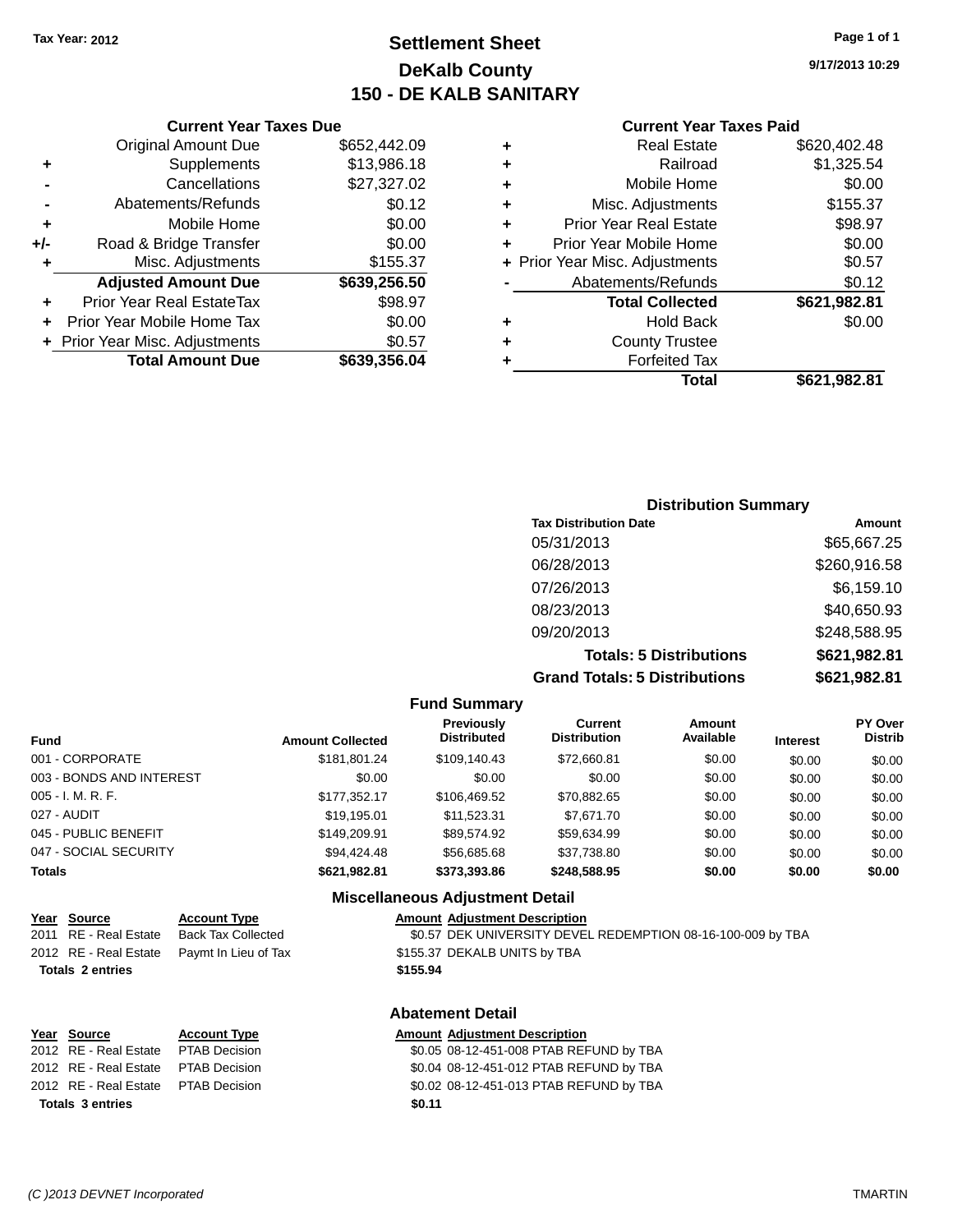# **Settlement Sheet Tax Year: 2012 Page 1 of 1 DeKalb County 151 - FAIRDALE STREET LIGHT**

**9/17/2013 10:29**

### **Current Year Taxes Paid**

| <b>Original Amount Due</b>     | \$3,554.57                    |
|--------------------------------|-------------------------------|
| Supplements                    | \$0.00                        |
| Cancellations                  | \$0.00                        |
| Abatements/Refunds             | \$0.00                        |
| Mobile Home                    | \$0.00                        |
| Road & Bridge Transfer         | \$0.00                        |
| Misc. Adjustments              | \$0.00                        |
| <b>Adjusted Amount Due</b>     | \$3,554.57                    |
| Prior Year Real EstateTax      | \$0.00                        |
| Prior Year Mobile Home Tax     | \$0.00                        |
| + Prior Year Misc. Adjustments | \$0.00                        |
| <b>Total Amount Due</b>        | \$3,554.57                    |
|                                | <b>Current Year Taxes Due</b> |

|   | <b>Real Estate</b>             | \$3,328.53 |
|---|--------------------------------|------------|
| ٠ | Railroad                       | \$0.00     |
| ٠ | Mobile Home                    | \$0.00     |
| ٠ | Misc. Adjustments              | \$0.00     |
| ٠ | <b>Prior Year Real Estate</b>  | \$0.00     |
| ÷ | Prior Year Mobile Home         | \$0.00     |
|   | + Prior Year Misc. Adjustments | \$0.00     |
|   | Abatements/Refunds             | \$0.00     |
|   | <b>Total Collected</b>         | \$3,328.53 |
| ٠ | <b>Hold Back</b>               | \$0.00     |
| ٠ | <b>County Trustee</b>          |            |
| ٠ | <b>Forfeited Tax</b>           |            |
|   | Total                          | \$3,328.53 |
|   |                                |            |

|                     | <b>Distribution Summary</b>          |            |  |
|---------------------|--------------------------------------|------------|--|
|                     | <b>Tax Distribution Date</b>         | Amount     |  |
|                     | 05/31/2013                           | \$469.84   |  |
|                     | 06/28/2013                           | \$1,289.28 |  |
|                     | 07/26/2013                           | \$74.90    |  |
|                     | 08/23/2013                           | \$203.36   |  |
|                     | 09/20/2013                           | \$1,291.15 |  |
|                     | <b>Totals: 5 Distributions</b>       | \$3,328.53 |  |
|                     | <b>Grand Totals: 5 Distributions</b> | \$3,328.53 |  |
| <b>Fund Summary</b> |                                      |            |  |

| <b>Amount Collected</b> | <b>Previously</b><br><b>Distributed</b> | Current<br><b>Distribution</b> | Amount<br>Available | <b>Interest</b> | <b>PY Over</b><br><b>Distrib</b> |
|-------------------------|-----------------------------------------|--------------------------------|---------------------|-----------------|----------------------------------|
| \$3,328,53              | \$2,037.38                              | \$1.291.15                     | \$0.00              | \$0.00          | \$0.00                           |
| \$3,328,53              | \$2,037.38                              | \$1.291.15                     | \$0.00              | \$0.00          | \$0.00                           |
|                         |                                         | <b>FUILD SUILLINGLY</b>        |                     |                 |                                  |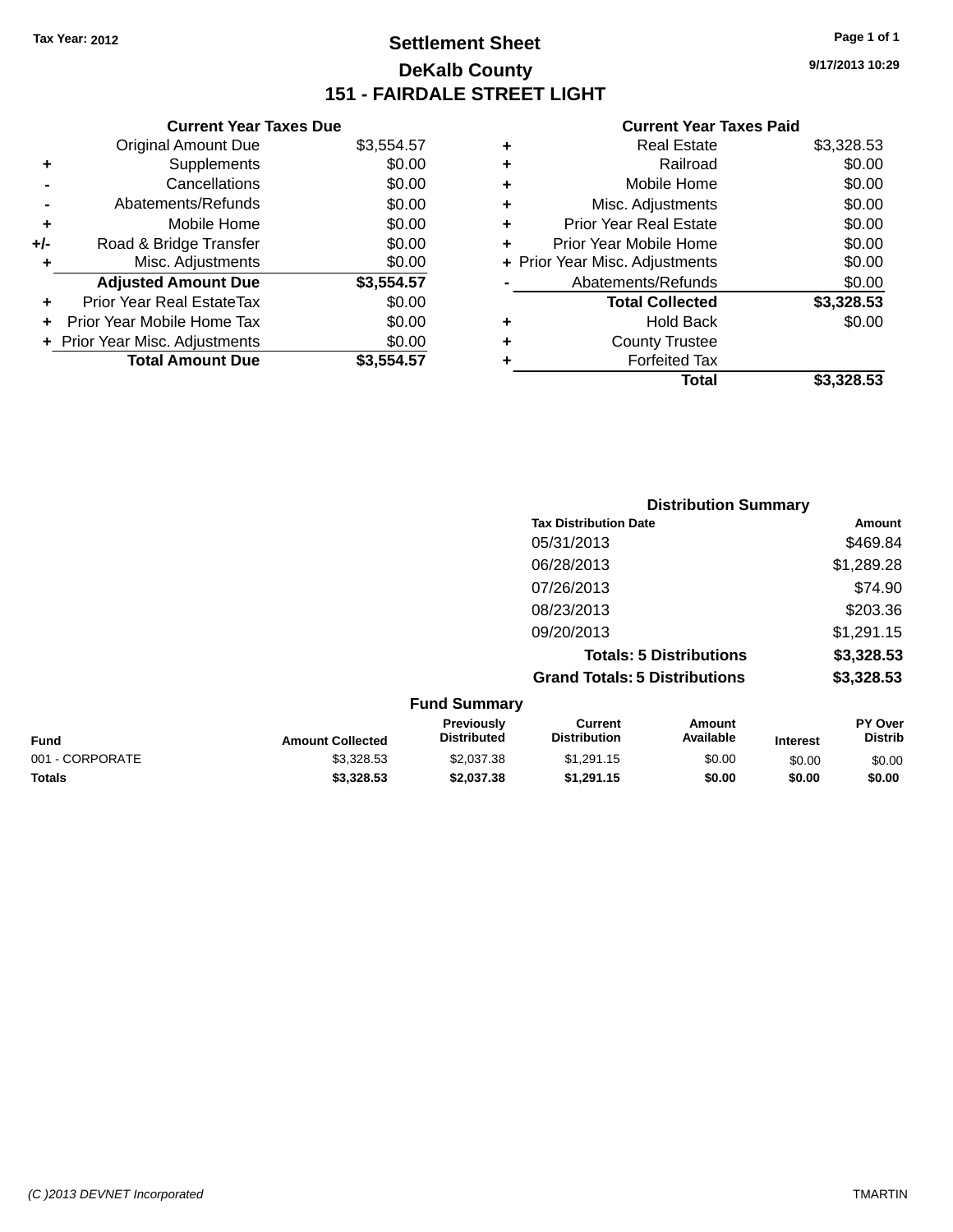# **Settlement Sheet Tax Year: 2012 Page 1 of 1 DeKalb County 152 - AFTON-PIERCE MULTI TWP**

**9/17/2013 10:29**

### **Current Year Taxes Paid**

|     | <b>Current Year Taxes Due</b>  |             |  |  |  |
|-----|--------------------------------|-------------|--|--|--|
|     | <b>Original Amount Due</b>     | \$24,502.64 |  |  |  |
| ٠   | Supplements                    | \$297.10    |  |  |  |
|     | Cancellations                  | \$354.64    |  |  |  |
|     | Abatements/Refunds             | \$0.11      |  |  |  |
| ٠   | Mobile Home                    | \$0.00      |  |  |  |
| +/- | Road & Bridge Transfer         | \$0.00      |  |  |  |
| ٠   | Misc. Adjustments              | \$0.00      |  |  |  |
|     | <b>Adjusted Amount Due</b>     | \$24,444.99 |  |  |  |
|     | Prior Year Real EstateTax      | (\$7.89)    |  |  |  |
|     | Prior Year Mobile Home Tax     | \$0.00      |  |  |  |
|     | + Prior Year Misc. Adjustments | \$0.00      |  |  |  |
|     | <b>Total Amount Due</b>        | \$24,437.10 |  |  |  |
|     |                                |             |  |  |  |

| ٠ | <b>Real Estate</b>             | \$23,841.21 |
|---|--------------------------------|-------------|
| ٠ | Railroad                       | \$258.60    |
| ٠ | Mobile Home                    | \$0.00      |
| ٠ | Misc. Adjustments              | \$0.00      |
| ٠ | <b>Prior Year Real Estate</b>  | (\$7.89)    |
| ÷ | Prior Year Mobile Home         | \$0.00      |
|   | + Prior Year Misc. Adjustments | \$0.00      |
|   | Abatements/Refunds             | \$0.11      |
|   | <b>Total Collected</b>         | \$24,091.81 |
| ٠ | Hold Back                      | \$0.00      |
| ٠ | <b>County Trustee</b>          |             |
| ٠ | <b>Forfeited Tax</b>           |             |
|   | Total                          | \$24,091.81 |
|   |                                |             |

|                     | <b>Distribution Summary</b>          |             |
|---------------------|--------------------------------------|-------------|
|                     | <b>Tax Distribution Date</b>         | Amount      |
|                     | 05/31/2013                           | \$2,803.55  |
|                     | 06/28/2013                           | \$10,680.46 |
|                     | 07/26/2013                           | \$75.76     |
|                     | 08/23/2013                           | \$1,004.04  |
|                     | 09/20/2013                           | \$9,528.00  |
|                     | <b>Totals: 5 Distributions</b>       | \$24,091.81 |
|                     | <b>Grand Totals: 5 Distributions</b> | \$24,091.81 |
| <b>Fund Summary</b> |                                      |             |

| <b>Fund</b>                             | <b>Amount Collected</b> | <b>Previously</b><br><b>Distributed</b> | Current<br><b>Distribution</b> | Amount<br>Available | <b>Interest</b> | <b>PY Over</b><br><b>Distrib</b> |
|-----------------------------------------|-------------------------|-----------------------------------------|--------------------------------|---------------------|-----------------|----------------------------------|
| 147 - ASSESSING PURPOSES<br>(multi-twp) | \$24,091.81             | \$14.563.81                             | \$9.528.00                     | \$0.00              | \$0.00          | \$0.00                           |
| Totals                                  | \$24,091.81             | \$14,563,81                             | \$9,528,00                     | \$0.00              | \$0.00          | \$0.00                           |
|                                         |                         | <b>Abatement Detail</b>                 |                                |                     |                 |                                  |

**Totals** 1 entries **\$0.11** 

**Year Source Account Type Account Type Amount Adjustment Description**<br>2012 RE - Real Estate PTAB Decision **12-13-100-003** 2011 PTAE \$0.11 12-13-100-003 2011 PTAB REFUND by TBA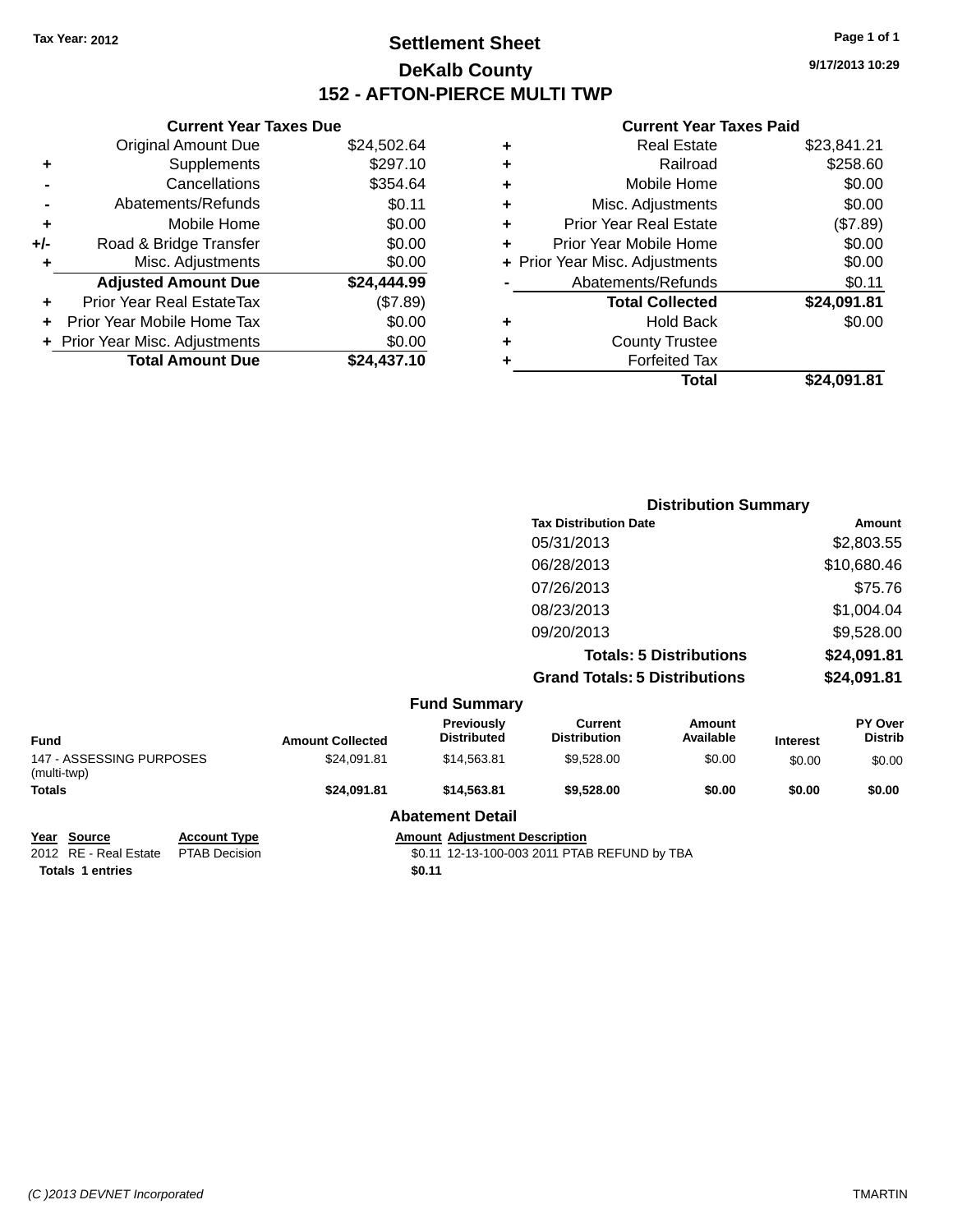# **Settlement Sheet Tax Year: 2012 Page 1 of 1 DeKalb County 153 - MILAN-MALTA MULTI-TWP**

**9/17/2013 10:29**

### **Current Year Taxes Paid**

|     | <b>Current Year Taxes Due</b>  |             |
|-----|--------------------------------|-------------|
|     | <b>Original Amount Due</b>     | \$12,743.20 |
| ٠   | Supplements                    | \$31.16     |
|     | Cancellations                  | \$36.80     |
|     | Abatements/Refunds             | \$0.00      |
| ٠   | Mobile Home                    | \$0.00      |
| +/- | Road & Bridge Transfer         | \$0.00      |
| ٠   | Misc. Adjustments              | \$0.00      |
|     | <b>Adjusted Amount Due</b>     | \$12,737.56 |
| ÷   | Prior Year Real EstateTax      | \$0.00      |
| ٠   | Prior Year Mobile Home Tax     | \$0.00      |
|     | + Prior Year Misc. Adjustments | \$0.00      |
|     | <b>Total Amount Due</b>        | \$12,737.56 |
|     |                                |             |

|   | <b>Real Estate</b>             | \$12,304.06 |
|---|--------------------------------|-------------|
| ٠ | Railroad                       | \$226.96    |
| ٠ | Mobile Home                    | \$0.00      |
| ٠ | Misc. Adjustments              | \$0.00      |
| ٠ | <b>Prior Year Real Estate</b>  | \$0.00      |
| ÷ | Prior Year Mobile Home         | \$0.00      |
|   | + Prior Year Misc. Adjustments | \$0.00      |
|   | Abatements/Refunds             | \$0.00      |
|   | <b>Total Collected</b>         | \$12,531.02 |
| ٠ | <b>Hold Back</b>               | \$0.00      |
| ٠ | <b>County Trustee</b>          |             |
| ٠ | <b>Forfeited Tax</b>           |             |
|   | Total                          | \$12,531.02 |
|   |                                |             |

| <b>Distribution Summary</b>          |             |
|--------------------------------------|-------------|
| <b>Tax Distribution Date</b>         | Amount      |
| 05/31/2013                           | \$992.48    |
| 06/28/2013                           | \$6,012.44  |
| 07/26/2013                           | \$91.28     |
| 08/23/2013                           | \$336.63    |
| 09/20/2013                           | \$5,098.19  |
| <b>Totals: 5 Distributions</b>       | \$12,531.02 |
| <b>Grand Totals: 5 Distributions</b> | \$12,531.02 |

|                                         |                         | <b>Fund Summary</b>                     |                                |                     |                 |                                  |
|-----------------------------------------|-------------------------|-----------------------------------------|--------------------------------|---------------------|-----------------|----------------------------------|
| <b>Fund</b>                             | <b>Amount Collected</b> | <b>Previously</b><br><b>Distributed</b> | Current<br><b>Distribution</b> | Amount<br>Available | <b>Interest</b> | <b>PY Over</b><br><b>Distrib</b> |
| 147 - ASSESSING PURPOSES<br>(multi-twp) | \$12.531.02             | \$7.432.83                              | \$5,098.19                     | \$0.00              | \$0.00          | \$0.00                           |
| <b>Totals</b>                           | \$12,531.02             | \$7.432.83                              | \$5,098.19                     | \$0.00              | \$0.00          | \$0.00                           |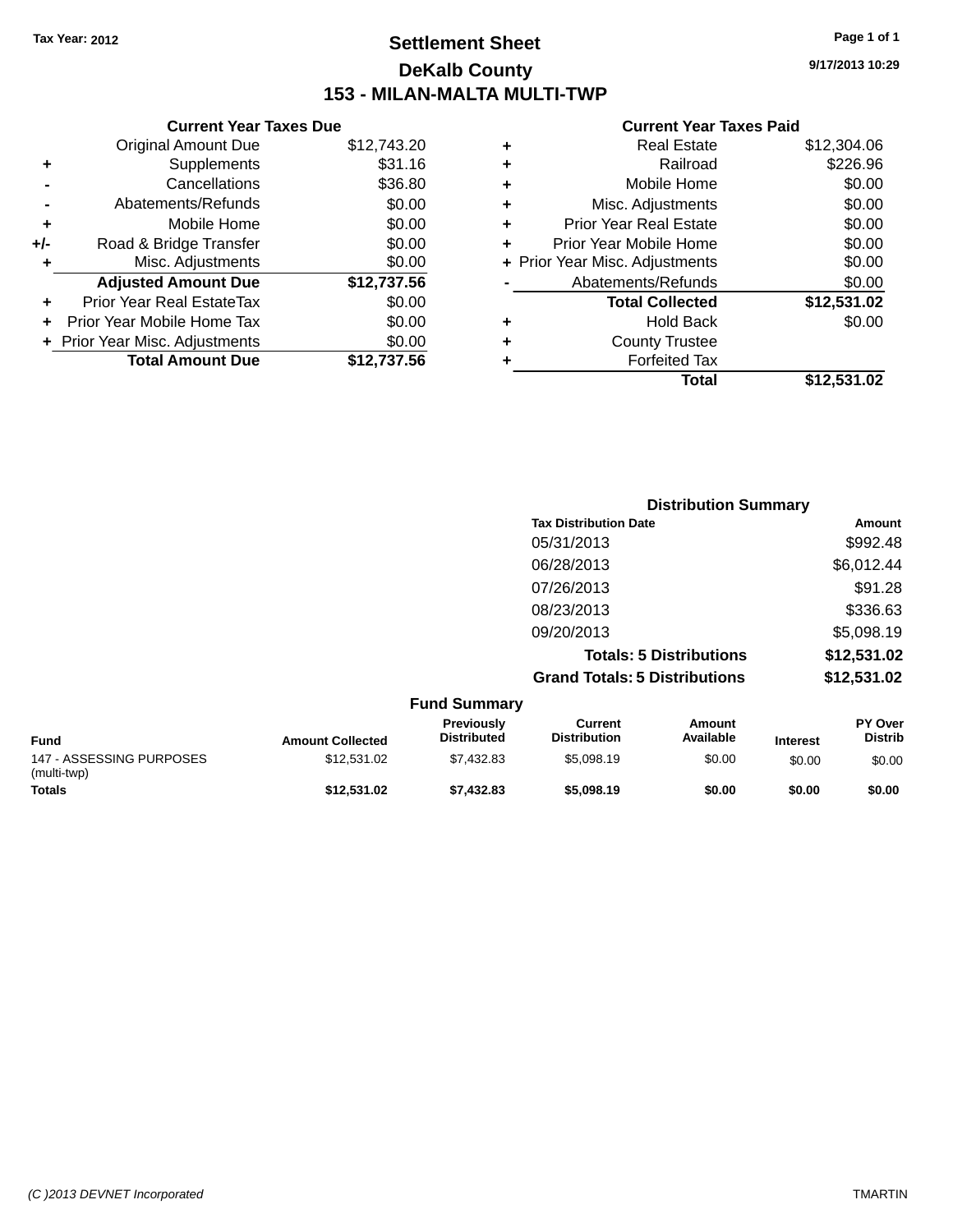# **Settlement Sheet Tax Year: 2012 Page 1 of 1 DeKalb County 154 - PAW PAW-SHABBONA MULT TWP**

**9/17/2013 10:29**

### **Current Year Taxes Paid**

| <b>Current Year Taxes Due</b>  |             |  |  |  |  |  |
|--------------------------------|-------------|--|--|--|--|--|
| <b>Original Amount Due</b>     | \$12,324.66 |  |  |  |  |  |
| Supplements                    | \$70.28     |  |  |  |  |  |
| Cancellations                  | \$85.45     |  |  |  |  |  |
| Abatements/Refunds             | \$0.26      |  |  |  |  |  |
| Mobile Home                    | \$0.00      |  |  |  |  |  |
| Road & Bridge Transfer         | \$0.00      |  |  |  |  |  |
| Misc. Adjustments              | \$2.54      |  |  |  |  |  |
| <b>Adjusted Amount Due</b>     | \$12,311.77 |  |  |  |  |  |
| Prior Year Real EstateTax      | (\$32.55)   |  |  |  |  |  |
| Prior Year Mobile Home Tax     | \$0.00      |  |  |  |  |  |
| + Prior Year Misc. Adjustments | \$0.00      |  |  |  |  |  |
| <b>Total Amount Due</b>        | \$12.279.22 |  |  |  |  |  |
|                                |             |  |  |  |  |  |

| ٠ | <b>Real Estate</b>             | \$11,594.83 |
|---|--------------------------------|-------------|
| ٠ | Railroad                       | \$408.16    |
| ٠ | Mobile Home                    | \$0.00      |
| ÷ | Misc. Adjustments              | \$2.54      |
| ٠ | <b>Prior Year Real Estate</b>  | (\$32.55)   |
|   | Prior Year Mobile Home         | \$0.00      |
|   | + Prior Year Misc. Adjustments | \$0.00      |
|   | Abatements/Refunds             | \$0.26      |
|   | <b>Total Collected</b>         | \$11,972.72 |
| ٠ | Hold Back                      | \$0.00      |
| ٠ | <b>County Trustee</b>          |             |
| ٠ | <b>Forfeited Tax</b>           |             |
|   | Total                          | \$11,972.72 |
|   |                                |             |

|                              | <b>Distribution Summary</b>          |                                |                                                                            |  |
|------------------------------|--------------------------------------|--------------------------------|----------------------------------------------------------------------------|--|
|                              | <b>Tax Distribution Date</b>         |                                | Amount                                                                     |  |
|                              | 05/31/2013                           |                                | \$1,209.45                                                                 |  |
|                              | 06/28/2013                           |                                | \$5,434.95                                                                 |  |
|                              | 07/26/2013                           |                                | \$135.57                                                                   |  |
|                              | 08/23/2013                           |                                | \$483.29                                                                   |  |
|                              | 09/20/2013                           |                                | \$4,709.46                                                                 |  |
|                              |                                      | <b>Totals: 5 Distributions</b> | \$11,972.72                                                                |  |
|                              | <b>Grand Totals: 5 Distributions</b> |                                | \$11,972.72                                                                |  |
| <b>Fund Summary</b>          |                                      |                                |                                                                            |  |
| Previously<br>Djetsik ota sl | <b>Current</b><br>Distribution       | Amount<br>Associated and       | <b>PY Over</b><br><b>Distributo</b><br>the contract of the contract of the |  |

|                                         |                         | .  vannua v                            |                                |                     |                 |                           |
|-----------------------------------------|-------------------------|----------------------------------------|--------------------------------|---------------------|-----------------|---------------------------|
| <b>Fund</b>                             | <b>Amount Collected</b> | Previously<br><b>Distributed</b>       | Current<br><b>Distribution</b> | Amount<br>Available | <b>Interest</b> | PY Over<br><b>Distrib</b> |
| 147 - ASSESSING PURPOSES<br>(multi-twp) | \$11.972.72             | \$7,263,26                             | \$4.709.46                     | \$0.00              | \$0.00          | \$0.00                    |
| Totals                                  | \$11,972.72             | \$7.263.26                             | \$4,709.46                     | \$0.00              | \$0.00          | \$0.00                    |
|                                         |                         | <b>Miscellaneous Adjustment Detail</b> |                                |                     |                 |                           |

**Year Source Account Type Amount Adjustment Description**<br>2012 RE - Real Estate Paymt In Lieu of Tax \$2.54 SEQUOYA APTS by TBA 2012 RE - Real Estate Paymt In Lieu of Tax **Totals 1 entries \$2.54**

### **Abatement Detail**

| Year Source                         | <b>Account Type</b> |        | <b>Amount Adjustment Description</b>         |
|-------------------------------------|---------------------|--------|----------------------------------------------|
| 2012 RE - Real Estate               | PTAB Decision       |        | \$0.02 13-15-176-011 PTAB REFUND by TBA      |
| 2012 RE - Real Estate PTAB Decision |                     |        | \$0.24 13-15-327-010 2011 PTAB REFUND by TBA |
| <b>Totals 2 entries</b>             |                     | \$0.26 |                                              |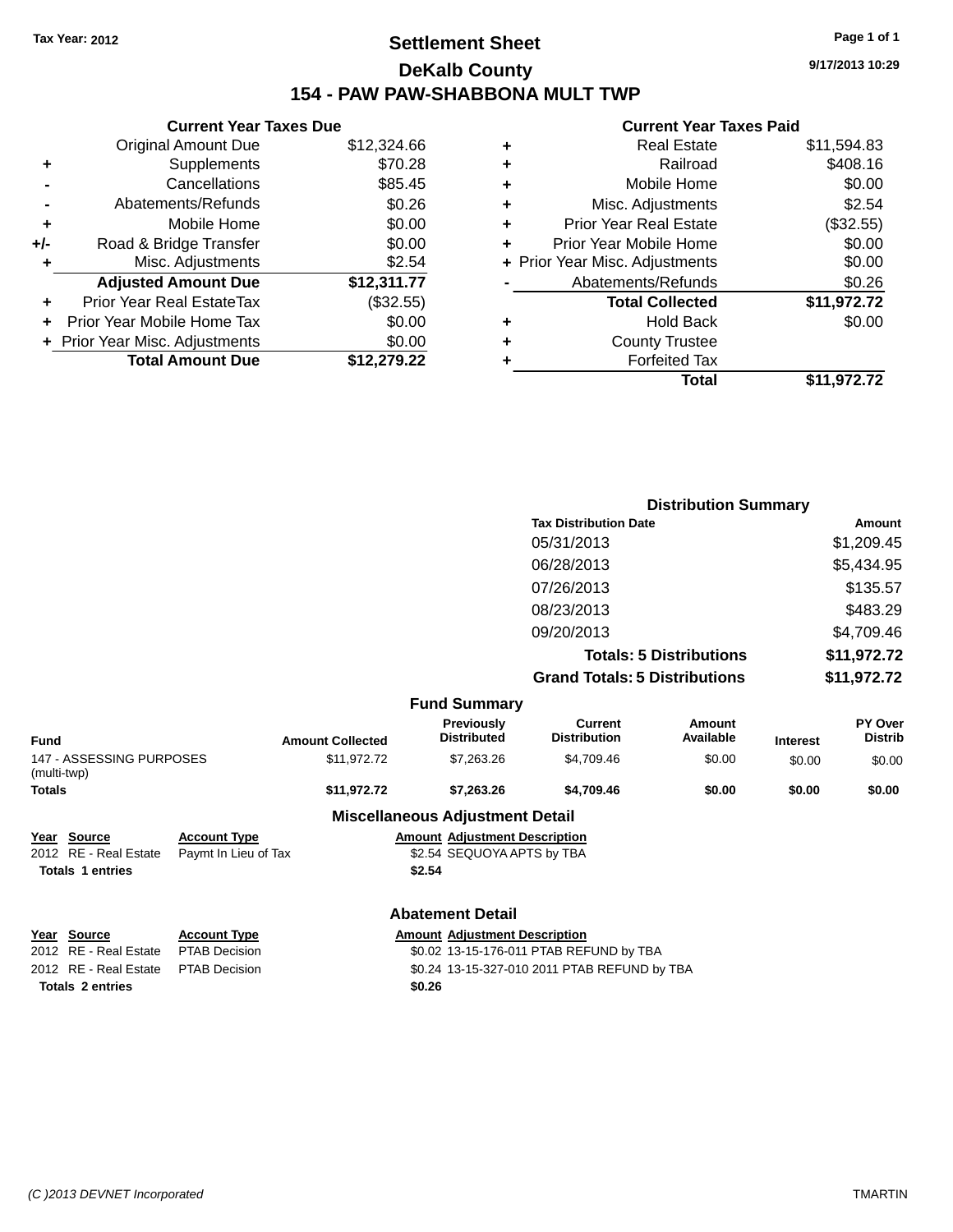# **Settlement Sheet Tax Year: 2012 Page 1 of 1 DeKalb County 155 - SOUTH GROVE-MAYFIELD MULT**

**9/17/2013 10:29**

|     | <b>Current Year Taxes Due</b>  |             |  |
|-----|--------------------------------|-------------|--|
|     | <b>Original Amount Due</b>     | \$11,268.13 |  |
| ٠   | Supplements                    | \$78.32     |  |
|     | Cancellations                  | \$101.47    |  |
|     | Abatements/Refunds             | \$0.00      |  |
| ٠   | Mobile Home                    | \$0.00      |  |
| +/- | Road & Bridge Transfer         | \$0.00      |  |
| ٠   | Misc. Adjustments              | \$0.00      |  |
|     | <b>Adjusted Amount Due</b>     | \$11,244.98 |  |
| ٠   | Prior Year Real EstateTax      | \$0.00      |  |
|     | Prior Year Mobile Home Tax     | \$0.00      |  |
|     | + Prior Year Misc. Adjustments | \$0.00      |  |
|     | <b>Total Amount Due</b>        | \$11,244.98 |  |
|     |                                |             |  |

| ٠ | <b>Real Estate</b>             | \$11,004.96 |
|---|--------------------------------|-------------|
| ٠ | Railroad                       | \$0.00      |
| ٠ | Mobile Home                    | \$0.00      |
| ٠ | Misc. Adjustments              | \$0.00      |
| ٠ | <b>Prior Year Real Estate</b>  | \$0.00      |
| ÷ | Prior Year Mobile Home         | \$0.00      |
|   | + Prior Year Misc. Adjustments | \$0.00      |
|   | Abatements/Refunds             | \$0.00      |
|   | <b>Total Collected</b>         | \$11,004.96 |
| ٠ | <b>Hold Back</b>               | \$0.00      |
| ٠ | <b>County Trustee</b>          |             |
| ٠ | <b>Forfeited Tax</b>           |             |
|   | Total                          | \$11,004.96 |
|   |                                |             |

| <b>Distribution Summary</b>          |             |
|--------------------------------------|-------------|
| <b>Tax Distribution Date</b>         | Amount      |
| 05/31/2013                           | \$1,355.99  |
| 06/28/2013                           | \$4,749.76  |
| 07/26/2013                           | \$144.57    |
| 08/23/2013                           | \$595.76    |
| 09/20/2013                           | \$4,158.88  |
| <b>Totals: 5 Distributions</b>       | \$11,004.96 |
| <b>Grand Totals: 5 Distributions</b> | \$11,004.96 |

|                                         |                         | <b>Fund Summary</b>                     |                                |                     |                 |                                  |
|-----------------------------------------|-------------------------|-----------------------------------------|--------------------------------|---------------------|-----------------|----------------------------------|
| <b>Fund</b>                             | <b>Amount Collected</b> | <b>Previously</b><br><b>Distributed</b> | Current<br><b>Distribution</b> | Amount<br>Available | <b>Interest</b> | <b>PY Over</b><br><b>Distrib</b> |
| 147 - ASSESSING PURPOSES<br>(multi-twp) | \$11,004.96             | \$6,846,08                              | \$4.158.88                     | \$0.00              | \$0.00          | \$0.00                           |
| <b>Totals</b>                           | \$11.004.96             | \$6,846,08                              | \$4,158,88                     | \$0.00              | \$0.00          | \$0.00                           |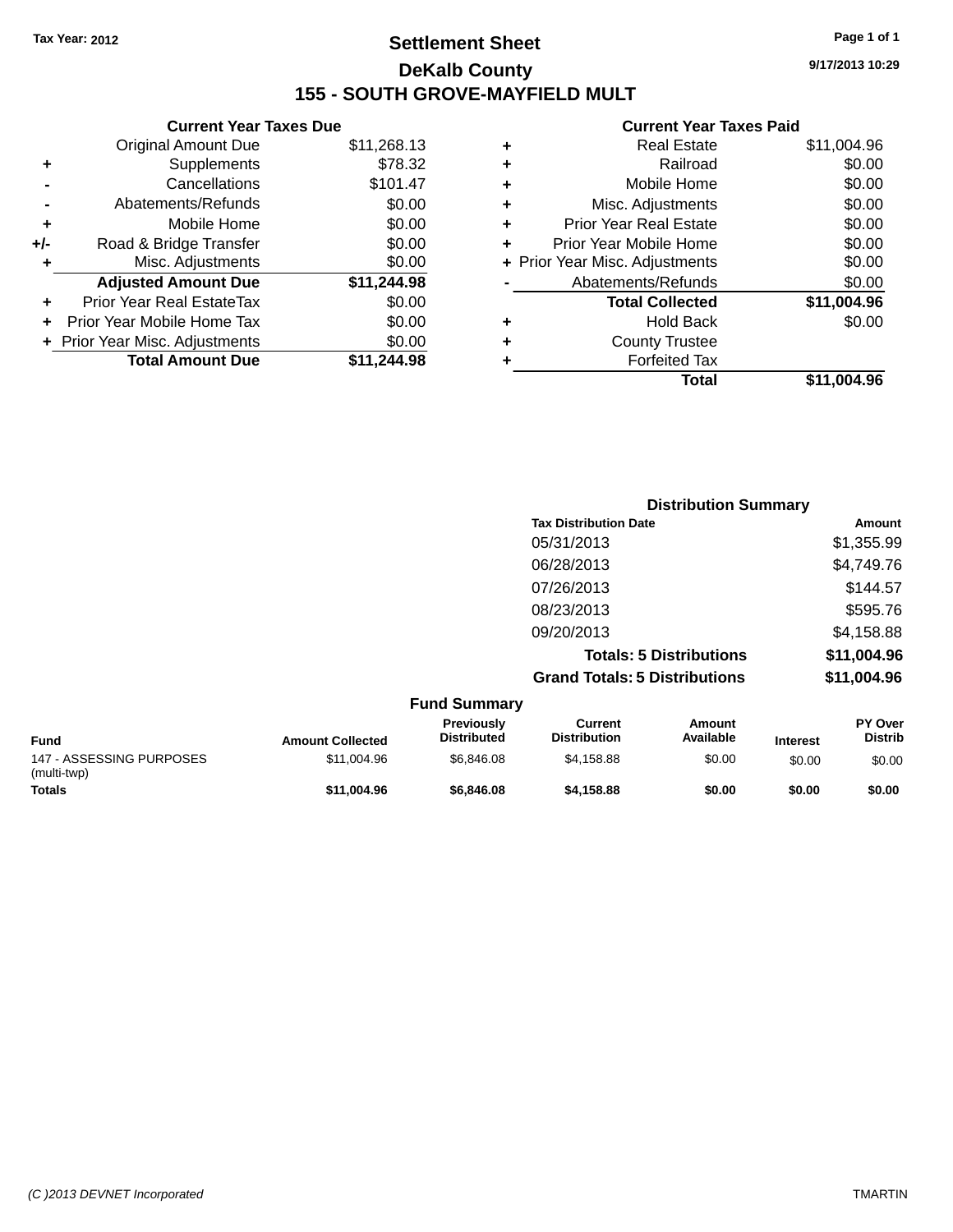# **Settlement Sheet Tax Year: 2012 Page 1 of 1 DeKalb County 156 - VICTOR-SOMONAUK MULTI TWP**

**9/17/2013 10:29**

|     | <b>Current Year Taxes Due</b>  |             |  |  |  |
|-----|--------------------------------|-------------|--|--|--|
|     | <b>Original Amount Due</b>     | \$21,226.37 |  |  |  |
| ٠   | Supplements                    | \$139.02    |  |  |  |
|     | Cancellations                  | \$153.97    |  |  |  |
|     | Abatements/Refunds             | \$0.00      |  |  |  |
| ٠   | \$0.00<br>Mobile Home          |             |  |  |  |
| +/- | Road & Bridge Transfer         | \$0.00      |  |  |  |
| ٠   | Misc. Adjustments              | \$0.00      |  |  |  |
|     | <b>Adjusted Amount Due</b>     | \$21,211.42 |  |  |  |
| ÷   | Prior Year Real EstateTax      | \$0.00      |  |  |  |
|     | Prior Year Mobile Home Tax     | \$0.00      |  |  |  |
|     | + Prior Year Misc. Adjustments | \$0.00      |  |  |  |
|     | <b>Total Amount Due</b>        | \$21,211.42 |  |  |  |
|     |                                |             |  |  |  |

|   | <b>Real Estate</b>             | \$20,179.73 |
|---|--------------------------------|-------------|
| ٠ | Railroad                       | \$246.42    |
| ٠ | Mobile Home                    | \$0.00      |
| ٠ | Misc. Adjustments              | \$0.00      |
| ٠ | <b>Prior Year Real Estate</b>  | \$0.00      |
| ÷ | Prior Year Mobile Home         | \$0.00      |
|   | + Prior Year Misc. Adjustments | \$0.00      |
|   | Abatements/Refunds             | \$0.00      |
|   | <b>Total Collected</b>         | \$20,426.15 |
| ٠ | <b>Hold Back</b>               | \$0.00      |
| ٠ | <b>County Trustee</b>          |             |
| ٠ | <b>Forfeited Tax</b>           |             |
|   | Total                          | \$20,426.15 |
|   |                                |             |

| <b>Distribution Summary</b>          |             |
|--------------------------------------|-------------|
| <b>Tax Distribution Date</b>         | Amount      |
| 05/31/2013                           | \$2,875.89  |
| 06/28/2013                           | \$9,011.29  |
| 07/26/2013                           | \$123.77    |
| 08/23/2013                           | \$1,230.02  |
| 09/20/2013                           | \$7,185.18  |
| <b>Totals: 5 Distributions</b>       | \$20,426.15 |
| <b>Grand Totals: 5 Distributions</b> | \$20,426.15 |

|                                         |                         | <b>Fund Summary</b>                     |                                |                     |                 |                           |
|-----------------------------------------|-------------------------|-----------------------------------------|--------------------------------|---------------------|-----------------|---------------------------|
| <b>Fund</b>                             | <b>Amount Collected</b> | <b>Previously</b><br><b>Distributed</b> | Current<br><b>Distribution</b> | Amount<br>Available | <b>Interest</b> | PY Over<br><b>Distrib</b> |
| 147 - ASSESSING PURPOSES<br>(multi-twp) | \$20,426.15             | \$13,240.97                             | \$7,185,18                     | \$0.00              | \$0.00          | \$0.00                    |
| Totals                                  | \$20,426.15             | \$13,240.97                             | \$7.185.18                     | \$0.00              | \$0.00          | \$0.00                    |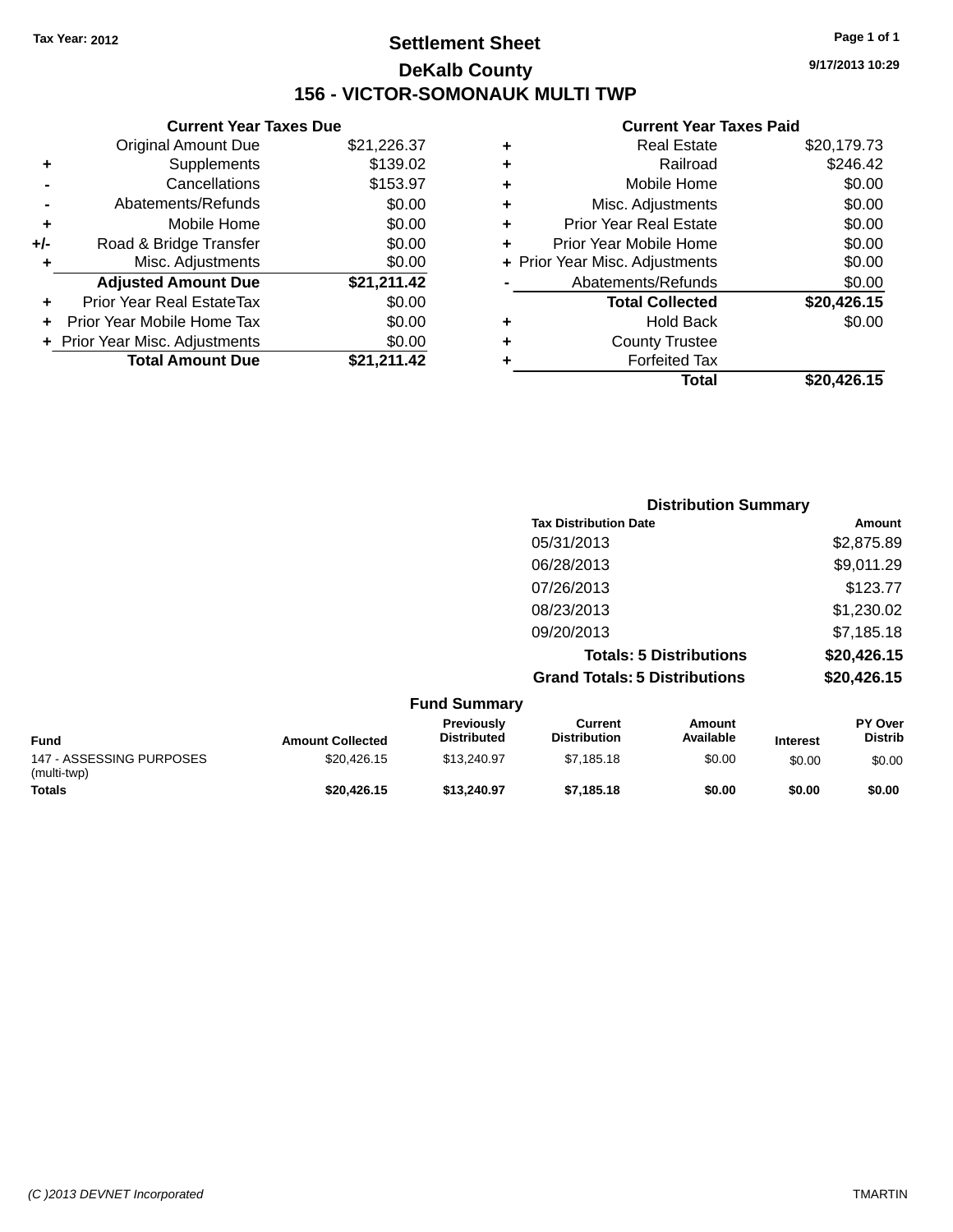# **Settlement Sheet Tax Year: 2012 Page 1 of 1 DeKalb County 157 - GENOA PUBLIC LIBRARY DIST**

### **Current Year Taxes Due**

| <b>Original Amount Due</b> | \$219,095.15                   |
|----------------------------|--------------------------------|
| Supplements                | \$2,077.46                     |
| Cancellations              | \$2,958.43                     |
| Abatements/Refunds         | \$1.12                         |
| Mobile Home                | \$0.00                         |
| Road & Bridge Transfer     | \$0.00                         |
| Misc. Adjustments          | \$0.00                         |
| <b>Adjusted Amount Due</b> | \$218,213.06                   |
| Prior Year Real EstateTax  | (\$74.87)                      |
| Prior Year Mobile Home Tax | \$0.00                         |
|                            | \$0.00                         |
| <b>Total Amount Due</b>    | \$218,138.19                   |
|                            |                                |
|                            | + Prior Year Misc. Adjustments |

#### **Current Year Taxes Paid**

| ٠ | <b>Real Estate</b>             | \$210,101.89 |
|---|--------------------------------|--------------|
| ٠ | Railroad                       | \$605.10     |
| ٠ | Mobile Home                    | \$0.00       |
| ٠ | Misc. Adjustments              | \$0.00       |
| ٠ | <b>Prior Year Real Estate</b>  | (\$74.87)    |
| ٠ | Prior Year Mobile Home         | \$0.00       |
|   | + Prior Year Misc. Adjustments | \$0.00       |
|   | Abatements/Refunds             | \$1.12       |
|   | <b>Total Collected</b>         | \$210,631.00 |
| ٠ | <b>Hold Back</b>               | \$0.00       |
| ٠ | <b>County Trustee</b>          |              |
| ٠ | <b>Forfeited Tax</b>           |              |
|   | Total                          | \$210,631.00 |
|   |                                |              |

### **Distribution Summary Tax Distribution Date Amount** 05/31/2013 \$23,086.64 06/28/2013 \$88,211.73 07/26/2013 \$1,670.05 08/23/2013 \$19,659.51 09/20/2013 \$78,003.07 **Totals: 5 Distributions \$210,631.00 Grand Totals: 5 Distributions \$210,631.00**

|                                         |                         | <b>Fund Summary</b>                     |                                       |                            |                 |                                  |
|-----------------------------------------|-------------------------|-----------------------------------------|---------------------------------------|----------------------------|-----------------|----------------------------------|
| <b>Fund</b>                             | <b>Amount Collected</b> | <b>Previously</b><br><b>Distributed</b> | <b>Current</b><br><b>Distribution</b> | <b>Amount</b><br>Available | <b>Interest</b> | <b>PY Over</b><br><b>Distrib</b> |
| 001 - CORPORATE                         | \$161.177.40            | \$101,488.50                            | \$59,688.90                           | \$0.00                     | \$0.00          | \$0.00                           |
| 004 - OPERATIONS & MAINTENANCE          | \$14,836.86             | \$9,342.32                              | \$5,494.54                            | \$0.00                     | \$0.00          | \$0.00                           |
| $005 - I. M. R. F.$                     | \$14.243.28             | \$8,968.56                              | \$5,274.72                            | \$0.00                     | \$0.00          | \$0.00                           |
| 027 - AUDIT                             | \$2,328,72              | \$1,466.33                              | \$862.39                              | \$0.00                     | \$0.00          | \$0.00                           |
| 035 - TORT JUDGEMENTS/LIABILITY<br>INS. | \$9,495.66              | \$5,979.13                              | \$3,516.53                            | \$0.00                     | \$0.00          | \$0.00                           |
| 047 - SOCIAL SECURITY                   | \$8,549.08              | \$5,383,09                              | \$3.165.99                            | \$0.00                     | \$0.00          | \$0.00                           |
| <b>Totals</b>                           | \$210.631.00            | \$132,627.93                            | \$78,003.07                           | \$0.00                     | \$0.00          | \$0.00                           |
|                                         |                         | <b>Abatement Detail</b>                 |                                       |                            |                 |                                  |

| Year Source                         | <b>Account Type</b> |        | <b>Amount Adiustment Description</b>         |
|-------------------------------------|---------------------|--------|----------------------------------------------|
| 2012 RE - Real Estate PTAB Decision |                     |        | \$1.12 03-30-277-001 2011 PTAB REFUND by TBA |
| <b>Totals 1 entries</b>             |                     | \$1.12 |                                              |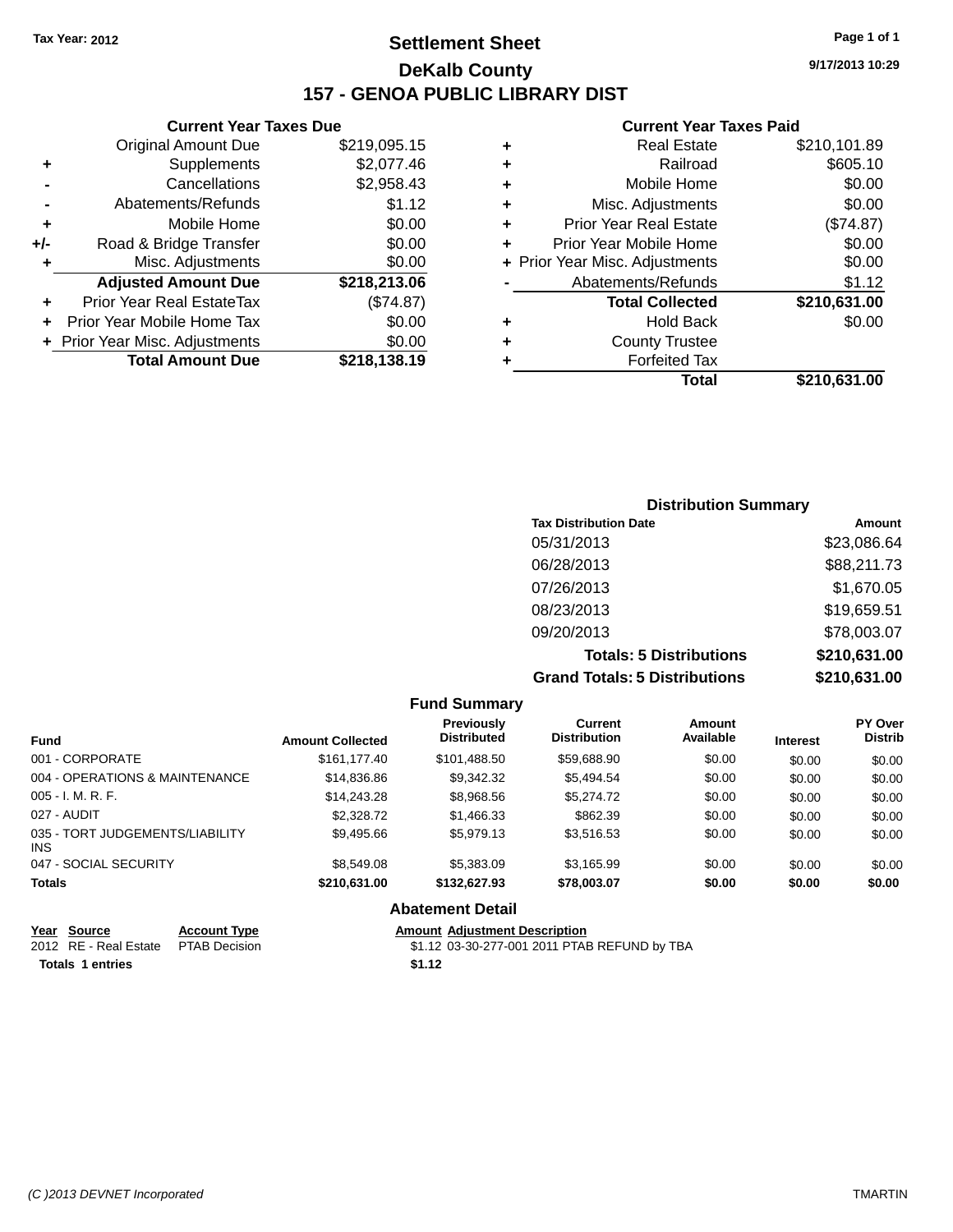# **Settlement Sheet Tax Year: 2012 Page 1 of 1 DeKalb County 158 - DEKALB TIF1**

**9/17/2013 10:29**

### **Current Year Taxes Due**

|       | <b>Original Amount Due</b>       | \$4,399,711.64 |
|-------|----------------------------------|----------------|
| ٠     | Supplements                      | \$12,455.66    |
|       | Cancellations                    | \$14,698.52    |
|       | Abatements/Refunds               | \$0.00         |
| ٠     | Mobile Home                      | \$0.00         |
| $+/-$ | Road & Bridge Transfer           | \$0.00         |
| ٠     | Misc. Adjustments                | \$0.00         |
|       | <b>Adjusted Amount Due</b>       | \$4,397,468.78 |
|       | <b>Prior Year Real EstateTax</b> | \$1,561.48     |
|       | Prior Year Mobile Home Tax       | \$0.00         |
|       | + Prior Year Misc. Adjustments   | \$0.00         |
|       | <b>Total Amount Due</b>          | \$4.399.030.26 |

### **Current Year Taxes Paid +** Real Estate \$4,231,797.69 **+** Railroad \$0.00 **+** Mobile Home \$0.00

|   | Total                          | \$4,233,359.17 |
|---|--------------------------------|----------------|
| ٠ | <b>Forfeited Tax</b>           |                |
| ÷ | <b>County Trustee</b>          |                |
|   | <b>Hold Back</b>               | \$0.00         |
|   | <b>Total Collected</b>         | \$4,233,359.17 |
|   | Abatements/Refunds             | \$0.00         |
|   | + Prior Year Misc. Adjustments | \$0.00         |
| ÷ | Prior Year Mobile Home         | \$0.00         |
| ÷ | <b>Prior Year Real Estate</b>  | \$1,561.48     |
|   | Misc. Adjustments              | \$0.00         |

### **Distribution Summary Tax Distribution Date Amount** 05/31/2013 \$662,768.51 06/28/2013 \$1,583,370.54 07/26/2013 \$36,077.11 08/23/2013 \$213,046.20 09/20/2013 \$1,738,096.81 **Totals: 5 Distributions \$4,233,359.17 Grand Totals: 5 Distributions \$4,233,359.17**

| <b>Fund Summary</b> |
|---------------------|
|---------------------|

| Fund            | <b>Amount Collected</b> | <b>Previously</b><br><b>Distributed</b> | Current<br><b>Distribution</b> | Amount<br>Available | <b>Interest</b> | <b>PY Over</b><br><b>Distrib</b> |
|-----------------|-------------------------|-----------------------------------------|--------------------------------|---------------------|-----------------|----------------------------------|
| 001 - CORPORATE | \$4.233.359.17          | \$2,495,262.36                          | \$1,738,096.81                 | \$0.00              | \$0.00          | \$0.00                           |
| Totals          | \$4.233.359.17          | \$2.495.262.36                          | \$1.738.096.81                 | \$0.00              | \$0.00          | \$0.00                           |
|                 |                         | <b>Abatement Detail</b>                 |                                |                     |                 |                                  |

### **Year Source Account Type Amount Adjustment Description Totals 1 entries \$0.00**

2012 RE - Real Estate PTAB Decision \$0.00 08-12-451-008 PTAB REFUND by TBA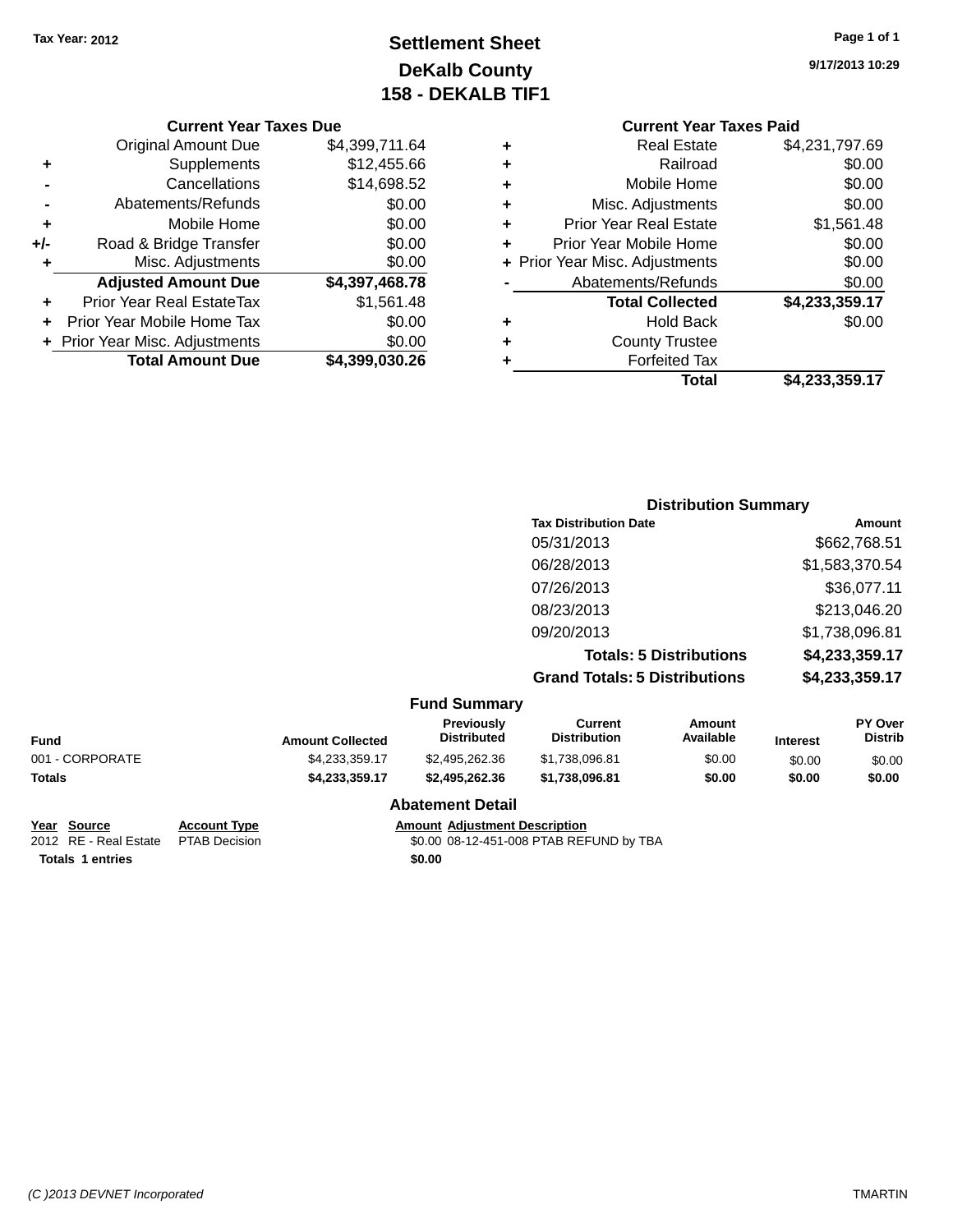# **Settlement Sheet Tax Year: 2012 Page 1 of 1 DeKalb County 159 - DEKALB TIF2**

**9/17/2013 10:29**

|       | <b>Current Year Taxes Due</b>  |                |
|-------|--------------------------------|----------------|
|       | <b>Original Amount Due</b>     | \$1,625,981.08 |
| ٠     | Supplements                    | \$2,141.56     |
|       | Cancellations                  | \$4,870.92     |
|       | Abatements/Refunds             | \$0.00         |
| ÷     | Mobile Home                    | \$0.00         |
| $+/-$ | Road & Bridge Transfer         | \$0.00         |
|       | Misc. Adjustments              | \$0.00         |
|       | <b>Adjusted Amount Due</b>     | \$1,623,251.72 |
| ÷     | Prior Year Real EstateTax      | (\$2,732.46)   |
| ÷     | Prior Year Mobile Home Tax     | \$0.00         |
|       | + Prior Year Misc. Adjustments | \$0.00         |
|       | <b>Total Amount Due</b>        | \$1,620,519.26 |
|       |                                |                |

|   | <b>Current Year Taxes Paid</b> |                |
|---|--------------------------------|----------------|
| ٠ | <b>Real Estate</b>             | \$1,572,518.75 |
| ÷ | Railroad                       | \$0.00         |
| ٠ | Mobile Home                    | \$0.00         |
| ٠ | Misc. Adjustments              | \$0.00         |
| ٠ | <b>Prior Year Real Estate</b>  | (\$2,732.46)   |
| ٠ | Prior Year Mobile Home         | \$0.00         |
|   | + Prior Year Misc. Adjustments | \$0.00         |
|   | Abatements/Refunds             | \$0.00         |
|   | <b>Total Collected</b>         | \$1,569,786.29 |
| ٠ | Hold Back                      | \$0.00         |
|   | <b>County Trustee</b>          |                |
|   | <b>Forfeited Tax</b>           |                |
|   | Total                          | \$1,569,786.29 |
|   |                                |                |

| <b>Distribution Summary</b>          |                |
|--------------------------------------|----------------|
| <b>Tax Distribution Date</b>         | Amount         |
| 05/31/2013                           | \$116,885.32   |
| 06/28/2013                           | \$694,689.80   |
| 07/26/2013                           | \$11,196.53    |
| 08/23/2013                           | \$73,153.14    |
| 09/20/2013                           | \$673,861.50   |
| <b>Totals: 5 Distributions</b>       | \$1,569,786.29 |
| <b>Grand Totals: 5 Distributions</b> | \$1,569,786.29 |

| <b>Fund Summary</b> |
|---------------------|
|---------------------|

| <b>Amount Collected</b> | <b>Previously</b><br><b>Distributed</b> | Current<br><b>Distribution</b> | Amount<br>Available | <b>Interest</b> | <b>PY Over</b><br><b>Distrib</b> |
|-------------------------|-----------------------------------------|--------------------------------|---------------------|-----------------|----------------------------------|
| \$1.569.786.29          | \$895,924.79                            | \$673.861.50                   | \$0.00              | \$0.00          | \$0.00                           |
| \$1,569,786.29          | \$895.924.79                            | \$673.861.50                   | \$0.00              | \$0.00          | \$0.00                           |
|                         |                                         |                                |                     |                 |                                  |

### **Miscellaneous Adjustment Detail**

| Year Source             | <b>Account Type</b>                        |        | <b>Amount Adiustment Description</b> |
|-------------------------|--------------------------------------------|--------|--------------------------------------|
|                         | 2012 RE - Real Estate Paymt In Lieu of Tax |        | \$0.00 DEKALB UNITS by TBA           |
| <b>Totals 1 entries</b> |                                            | \$0.00 |                                      |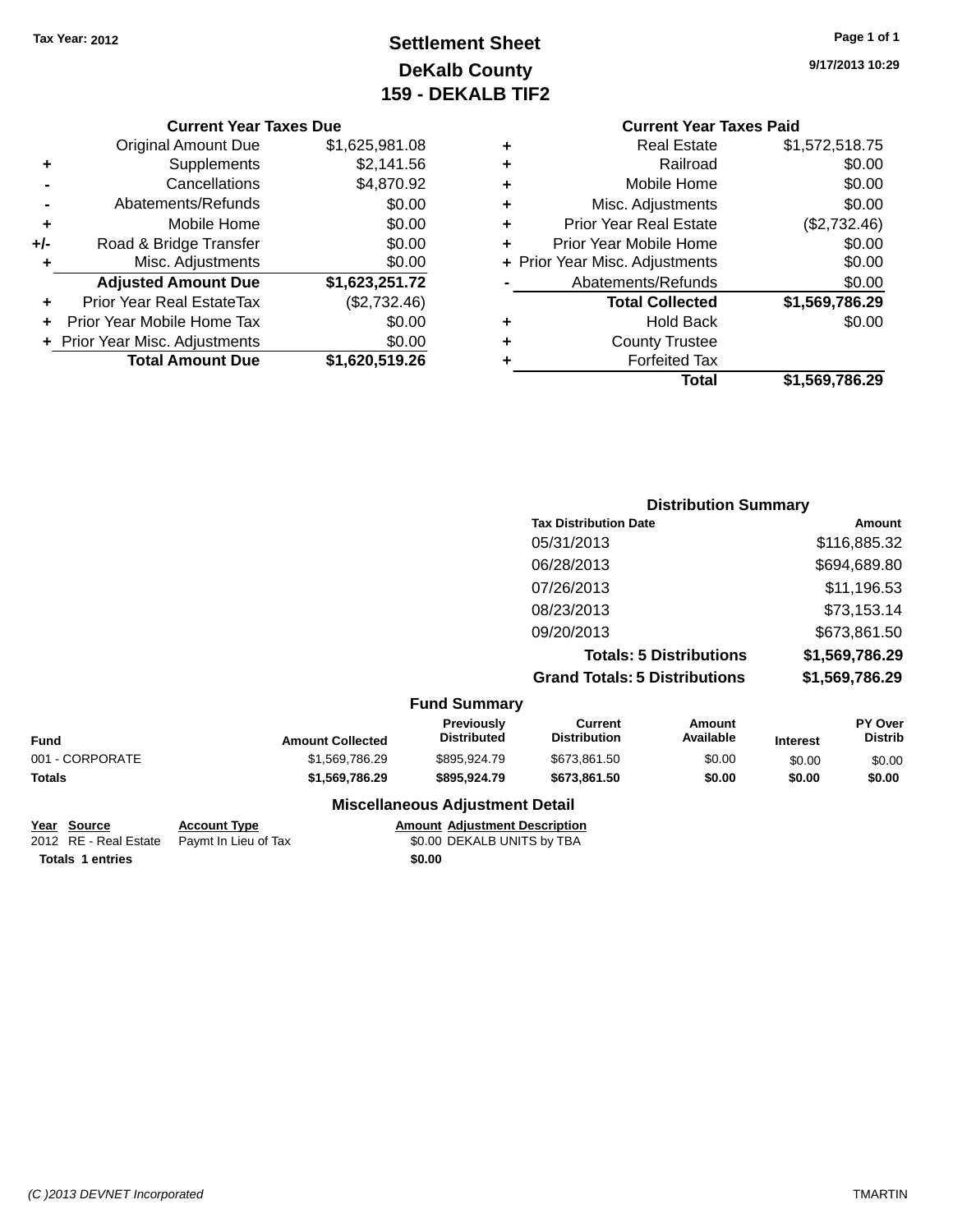**Current Year Taxes Due**

# **Settlement Sheet Tax Year: 2012 Page 1 of 1 DeKalb County 160 - DEKALB TIF1 AMENDED**

**9/17/2013 10:29**

#### **Current Year Taxes Paid**

| \$2,148,426.85 | Total                          |   |                |                                  |     |
|----------------|--------------------------------|---|----------------|----------------------------------|-----|
|                | <b>Forfeited Tax</b>           |   | \$2,205,014.84 | <b>Total Amount Due</b>          |     |
|                | <b>County Trustee</b>          | ٠ | \$0.00         | + Prior Year Misc. Adjustments   |     |
| \$0.00         | <b>Hold Back</b>               | ٠ | \$0.00         | Prior Year Mobile Home Tax       |     |
| \$2,148,426.85 | <b>Total Collected</b>         |   | (\$4,174.60)   | <b>Prior Year Real EstateTax</b> | ÷.  |
| \$0.00         | Abatements/Refunds             |   | \$2,209,189.44 | <b>Adjusted Amount Due</b>       |     |
| \$0.00         | + Prior Year Misc. Adjustments |   | \$0.00         | Misc. Adjustments                |     |
| \$0.00         | Prior Year Mobile Home         | ٠ | \$0.00         | Road & Bridge Transfer           | +/- |
| (\$4,174.60)   | <b>Prior Year Real Estate</b>  | ٠ | \$0.00         | Mobile Home                      | ٠   |
| \$0.00         | Misc. Adjustments              | ٠ | \$0.00         | Abatements/Refunds               |     |
| \$0.00         | Mobile Home                    | ٠ | \$14,214.92    | Cancellations                    |     |
| \$0.00         | Railroad                       | ٠ | \$11,662.66    | Supplements                      | ٠   |
| \$2,152,601.45 | <b>Real Estate</b>             | ٠ | \$2,211,741.70 | Original Amount Due              |     |
|                |                                |   |                |                                  |     |

### **Distribution Summary Tax Distribution Date Amount** 05/31/2013 \$214,778.09 06/28/2013 \$913,431.37 07/26/2013 \$5,948.41 08/23/2013 \$212,572.53 09/20/2013 \$801,696.45 **Totals: 5 Distributions \$2,148,426.85 Grand Totals: 5 Distributions \$2,148,426.85**

|                 |                         | <b>Fund Summary</b>                     |                                |                     |                 |                                  |
|-----------------|-------------------------|-----------------------------------------|--------------------------------|---------------------|-----------------|----------------------------------|
| <b>Fund</b>     | <b>Amount Collected</b> | <b>Previously</b><br><b>Distributed</b> | Current<br><b>Distribution</b> | Amount<br>Available | <b>Interest</b> | <b>PY Over</b><br><b>Distrib</b> |
| 001 - CORPORATE | \$2.148.426.85          | \$1,346,730,40                          | \$801,696.45                   | \$0.00              | \$0.00          | \$0.00                           |
| <b>Totals</b>   | \$2.148.426.85          | \$1.346.730.40                          | \$801.696.45                   | \$0.00              | \$0.00          | \$0.00                           |
|                 |                         |                                         |                                |                     |                 |                                  |

**Fund Summary**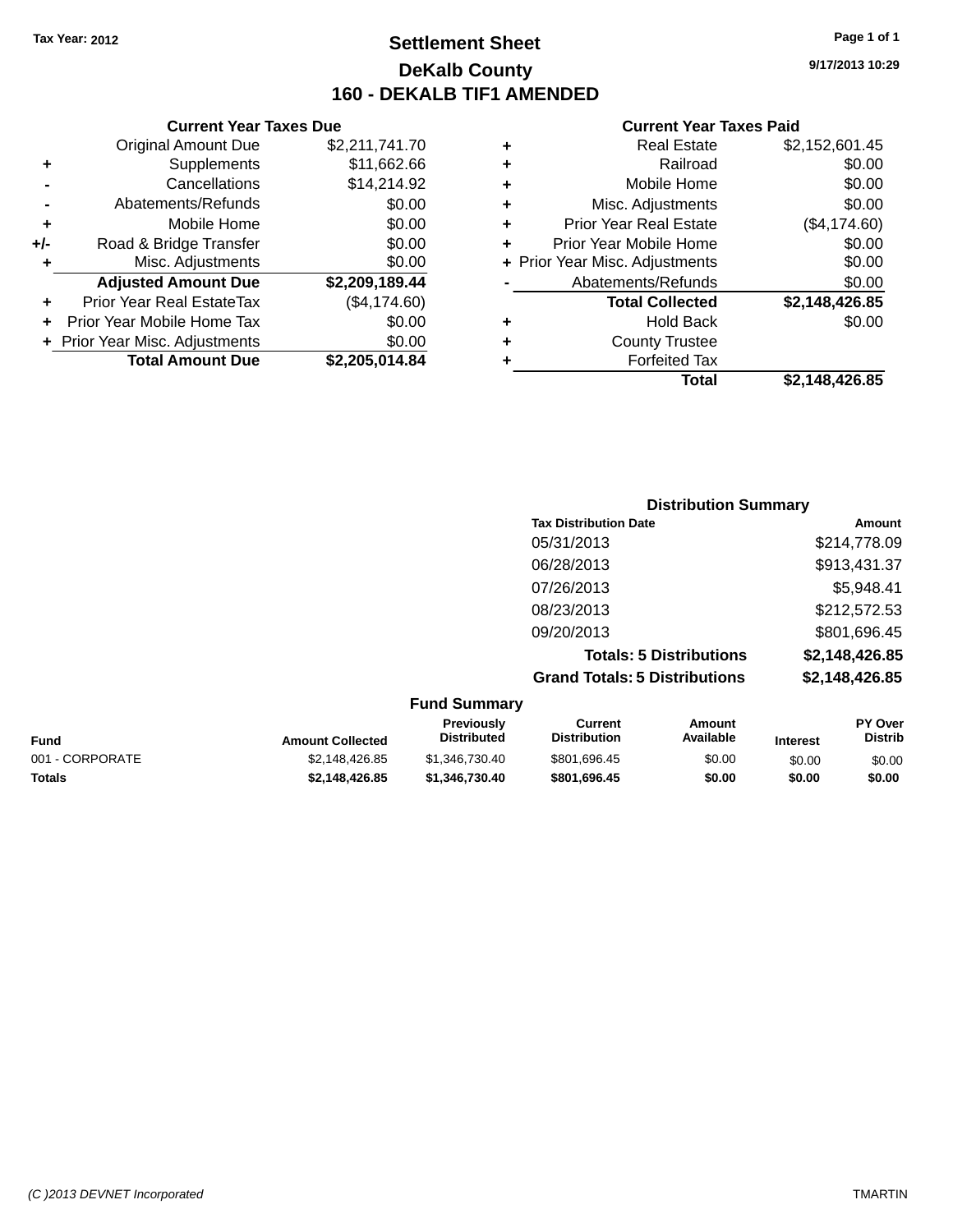# **Settlement Sheet Tax Year: 2012 Page 1 of 1 DeKalb County 162 - DEKALB TIF4**

**9/17/2013 10:29**

|     | <b>Current Year Taxes Due</b>  |        |
|-----|--------------------------------|--------|
|     | Original Amount Due            | \$0.00 |
| ٠   | Supplements                    | \$0.00 |
|     | Cancellations                  | \$0.00 |
|     | Abatements/Refunds             | \$0.00 |
| ٠   | Mobile Home                    | \$0.00 |
| +/- | Road & Bridge Transfer         | \$0.00 |
| ٠   | Misc. Adjustments              | \$0.00 |
|     | <b>Adjusted Amount Due</b>     | \$0.00 |
| ÷   | Prior Year Real EstateTax      | \$0.00 |
|     | Prior Year Mobile Home Tax     | \$0.00 |
|     | + Prior Year Misc. Adjustments | \$0.00 |
|     | <b>Total Amount Due</b>        | \$0.00 |
|     |                                |        |

### **Current Year Taxes Paid +** Real Estate \$0.00 **+** Railroad \$0.00 **+** Mobile Home \$0.00

|   | Total                          | \$0.00 |
|---|--------------------------------|--------|
|   | <b>Forfeited Tax</b>           |        |
| ÷ | <b>County Trustee</b>          |        |
|   | Hold Back                      | \$0.00 |
|   | <b>Total Collected</b>         | \$0.00 |
|   | Abatements/Refunds             | \$0.00 |
|   | + Prior Year Misc. Adjustments | \$0.00 |
|   | Prior Year Mobile Home         | \$0.00 |
| ÷ | <b>Prior Year Real Estate</b>  | \$0.00 |
|   | Misc. Adjustments              | \$0.00 |

| <b>Fund Summary</b> |                         |                                         |                                |                     |                 |                           |
|---------------------|-------------------------|-----------------------------------------|--------------------------------|---------------------|-----------------|---------------------------|
| <b>Fund</b>         | <b>Amount Collected</b> | <b>Previously</b><br><b>Distributed</b> | Current<br><b>Distribution</b> | Amount<br>Available | <b>Interest</b> | PY Over<br><b>Distrib</b> |
| 001 - CORPORATE     | \$0.00                  | \$0.00                                  | \$0.00                         | \$0.00              | \$0.00          | \$0.00                    |
| <b>Totals</b>       | \$0.00                  | \$0.00                                  | \$0.00                         | \$0.00              | \$0.00          | \$0.00                    |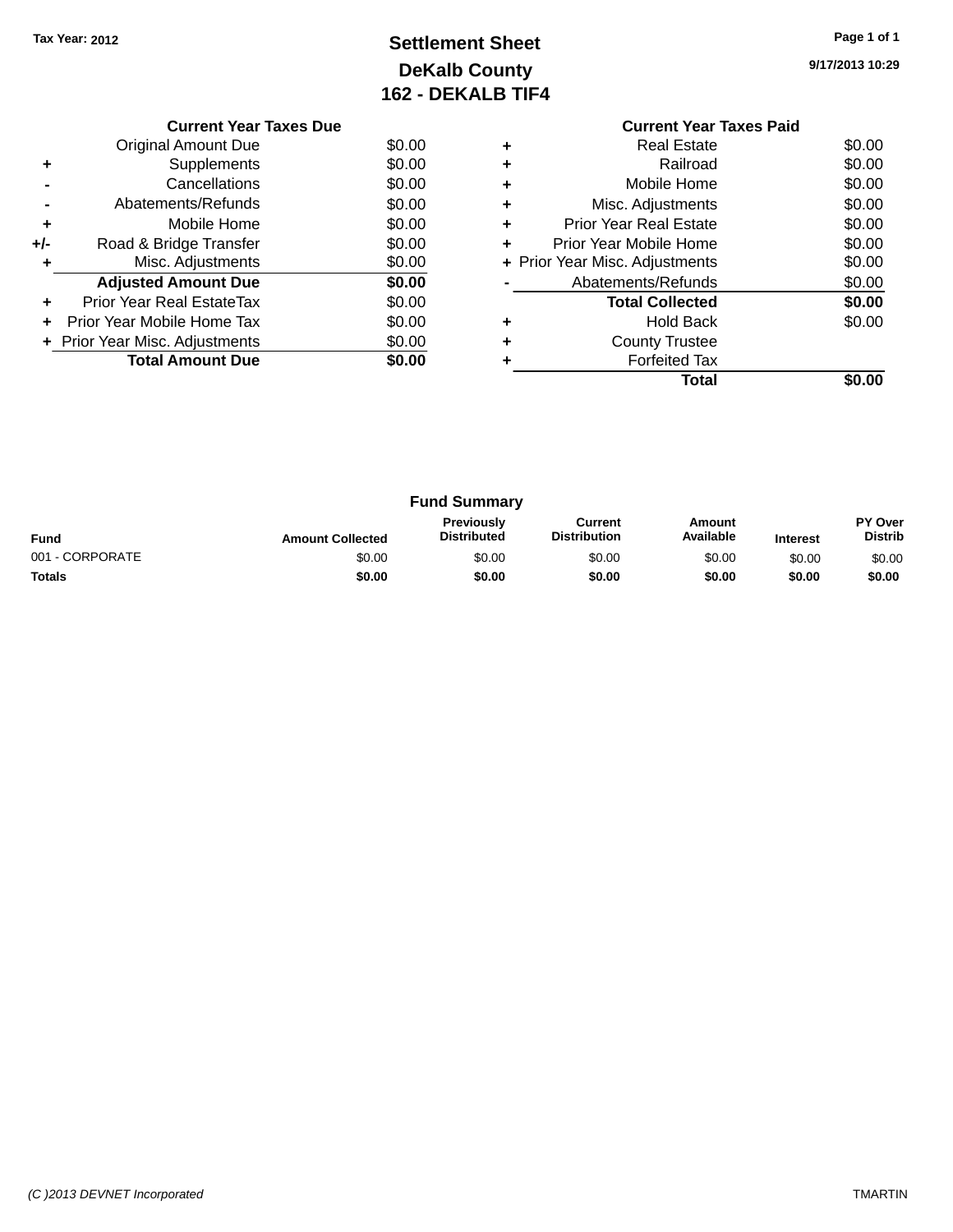# **Settlement Sheet Tax Year: 2012 Page 1 of 1 DeKalb County 163 - MALTA TIF**

| <b>Current Year Taxes Due</b>  |              |
|--------------------------------|--------------|
| <b>Original Amount Due</b>     | \$367,185.10 |
| Supplements                    | \$0.00       |
| Cancellations                  | \$0.00       |
| Abatements/Refunds             | \$0.00       |
| Mobile Home                    | \$0.00       |
| Road & Bridge Transfer         | \$0.00       |
| Misc. Adjustments              | \$0.00       |
| <b>Adjusted Amount Due</b>     | \$367,185.10 |
| Prior Year Real EstateTax      | \$0.00       |
| Prior Year Mobile Home Tax     | \$0.00       |
| + Prior Year Misc. Adjustments | \$0.00       |
| <b>Total Amount Due</b>        | \$367,185.10 |
|                                |              |

### **Current Year Taxes Paid +** Real Estate \$349,188.08 **+** Railroad \$0.00 **+** Mobile Home \$0.00 **+** Misc. Adjustments \$0.00 **+** Prior Year Real Estate \$0.00 **+** Prior Year Mobile Home \$0.00 **+ Prior Year Misc. Adjustments \$0.00 -** Abatements/Refunds \$0.00 **Total Collected \$349,188.08 +** Hold Back \$0.00

**+** County Trustee

**+** Forfeited Tax

| 9/17/2013 10:29 |  |
|-----------------|--|
|-----------------|--|

**Total \$349,188.08**

| <b>Distribution Summary</b>          |              |
|--------------------------------------|--------------|
| <b>Tax Distribution Date</b>         | Amount       |
| 05/31/2013                           | \$30,240.60  |
| 06/28/2013                           | \$150,579.68 |
| 07/26/2013                           | \$4,708.83   |
| 08/23/2013                           | \$31,197.20  |
| 09/20/2013                           | \$132,461.77 |
| <b>Totals: 5 Distributions</b>       | \$349,188.08 |
| <b>Grand Totals: 5 Distributions</b> | \$349,188.08 |
|                                      |              |

| <b>Fund Summary</b> |
|---------------------|
|---------------------|

|                         | .  va                                   |                                |                     |                 |                                  |
|-------------------------|-----------------------------------------|--------------------------------|---------------------|-----------------|----------------------------------|
| <b>Amount Collected</b> | <b>Previously</b><br><b>Distributed</b> | Current<br><b>Distribution</b> | Amount<br>Available | <b>Interest</b> | <b>PY Over</b><br><b>Distrib</b> |
| \$349,188.08            | \$216,726.31                            | \$132,461.77                   | \$0.00              | \$0.00          | \$0.00                           |
| \$349,188,08            | \$216,726.31                            | \$132,461.77                   | \$0.00              | \$0.00          | \$0.00                           |
|                         |                                         |                                |                     |                 |                                  |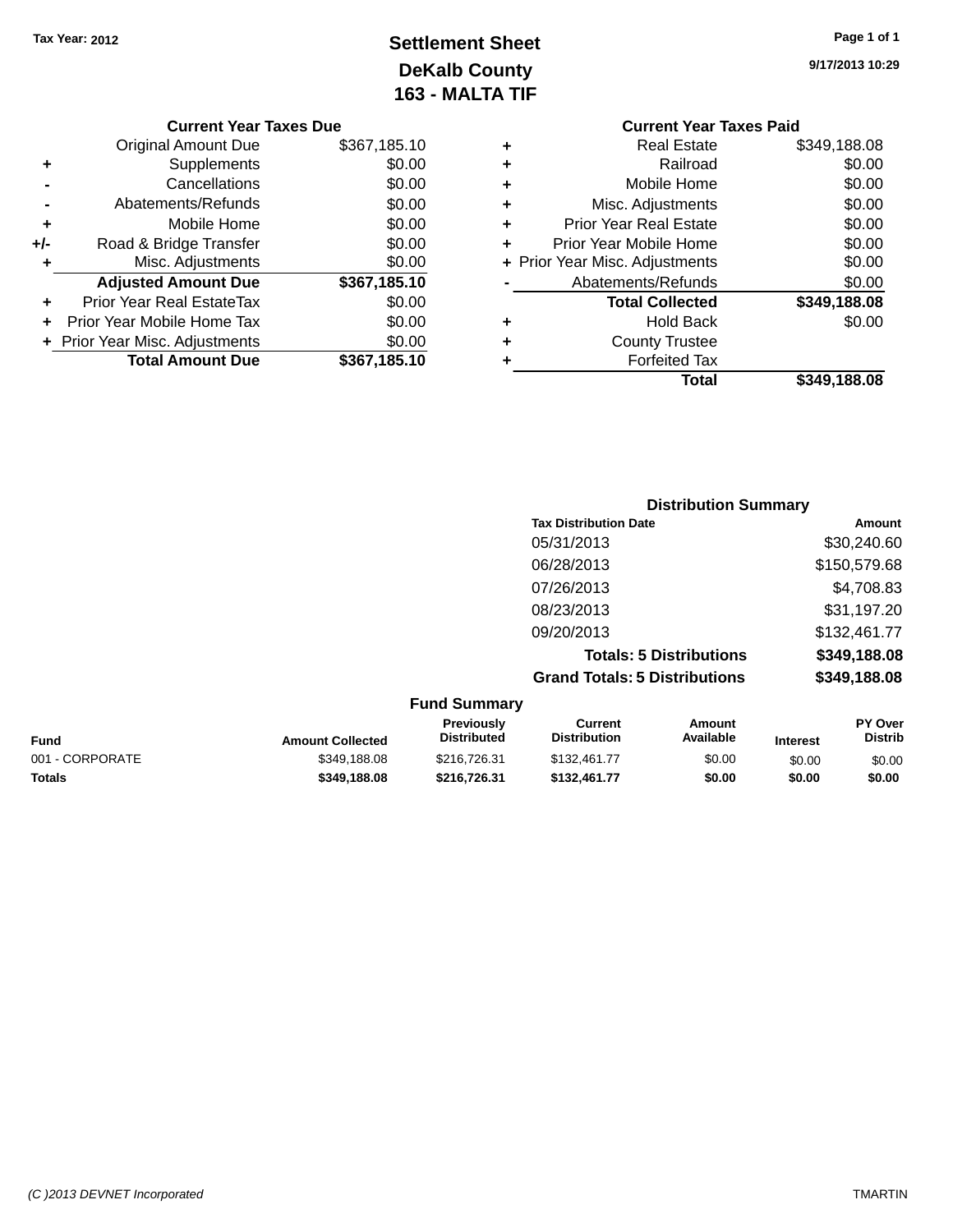# **Settlement Sheet Tax Year: 2012 Page 1 of 1 DeKalb County 164 - DEKALB TIF5**

**9/17/2013 10:29**

|     | <b>Current Year Taxes Due</b> |            |  |  |  |  |
|-----|-------------------------------|------------|--|--|--|--|
|     | <b>Original Amount Due</b>    | \$1,063.42 |  |  |  |  |
| ٠   | Supplements                   | \$0.00     |  |  |  |  |
|     | Cancellations                 | \$0.00     |  |  |  |  |
|     | Abatements/Refunds            | \$0.00     |  |  |  |  |
| ٠   | Mobile Home                   | \$0.00     |  |  |  |  |
| +/- | Road & Bridge Transfer        | \$0.00     |  |  |  |  |
| ٠   | Misc. Adjustments             | \$0.00     |  |  |  |  |
|     | <b>Adjusted Amount Due</b>    | \$1,063.42 |  |  |  |  |
| ٠   | Prior Year Real EstateTax     | \$0.00     |  |  |  |  |
|     | Prior Year Mobile Home Tax    | \$0.00     |  |  |  |  |
|     | Prior Year Misc. Adjustments  | \$0.00     |  |  |  |  |
|     | <b>Total Amount Due</b>       | \$1.063.42 |  |  |  |  |
|     |                               |            |  |  |  |  |

### **Current Year Taxes Paid +** Real Estate \$1,063.42 **+** Railroad \$0.00 **+** Mobile Home \$0.00 **+** Misc. Adjustments \$0.00 **+** Prior Year Real Estate \$0.00 **+** Prior Year Mobile Home \$0.00

|           | Total                          | \$1,063.42 |
|-----------|--------------------------------|------------|
| $\ddot{}$ | <b>Forfeited Tax</b>           |            |
| $\ddot{}$ | <b>County Trustee</b>          |            |
| ÷         | <b>Hold Back</b>               | \$0.00     |
|           | <b>Total Collected</b>         | \$1,063.42 |
|           | Abatements/Refunds             | \$0.00     |
|           | + Prior Year Misc. Adjustments | \$0.00     |
|           |                                |            |

|                 |                         |                                         |                                       | <b>Distribution Summary</b>    |                 |                           |
|-----------------|-------------------------|-----------------------------------------|---------------------------------------|--------------------------------|-----------------|---------------------------|
|                 |                         |                                         | <b>Tax Distribution Date</b>          |                                |                 | Amount                    |
|                 |                         |                                         | 06/28/2013                            |                                |                 | \$907.72                  |
|                 |                         |                                         | 09/20/2013                            |                                |                 | \$155.70                  |
|                 |                         |                                         |                                       | <b>Totals: 2 Distributions</b> |                 | \$1,063.42                |
|                 |                         |                                         | <b>Grand Totals: 2 Distributions</b>  |                                |                 | \$1,063.42                |
|                 |                         | <b>Fund Summary</b>                     |                                       |                                |                 |                           |
| <b>Fund</b>     | <b>Amount Collected</b> | <b>Previously</b><br><b>Distributed</b> | <b>Current</b><br><b>Distribution</b> | Amount<br>Available            | <b>Interest</b> | PY Over<br><b>Distrib</b> |
| 001 - CORPORATE | \$1,063.42              | \$907.72                                | \$155.70                              | \$0.00                         | \$0.00          | \$0.00                    |
| <b>Totals</b>   | \$1,063.42              | \$907.72                                | \$155.70                              | \$0.00                         | \$0.00          | \$0.00                    |
|                 |                         |                                         |                                       |                                |                 |                           |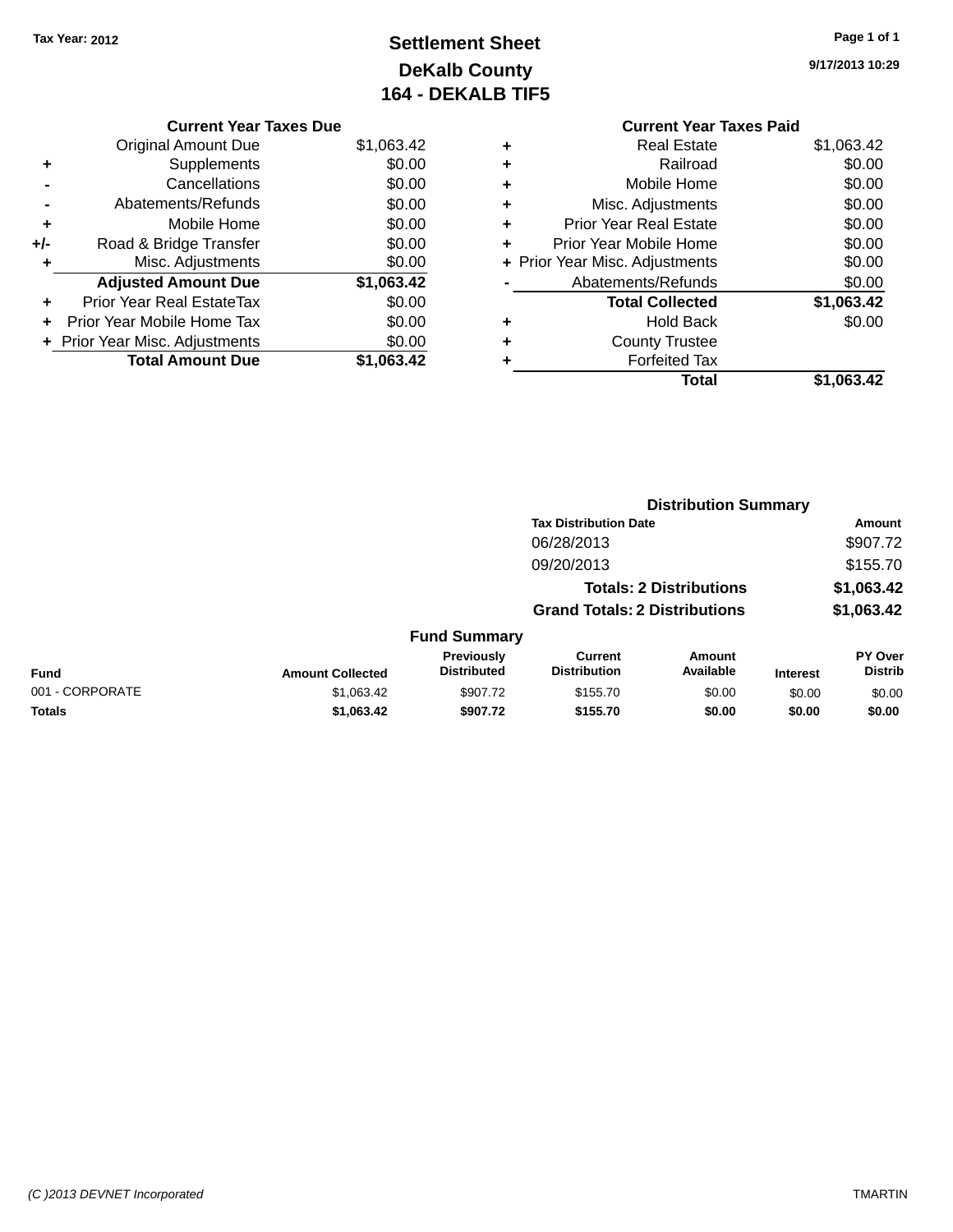# **Settlement Sheet Tax Year: 2012 Page 1 of 1 DeKalb County 170 - KIRKLAND TIF**

**9/17/2013 10:29**

| <b>Original Amount Due</b>     | \$240,891.44 |
|--------------------------------|--------------|
| Supplements                    | \$0.00       |
| Cancellations                  | \$0.00       |
| Abatements/Refunds             | \$0.00       |
| Mobile Home                    | \$0.00       |
| Road & Bridge Transfer         | \$0.00       |
| Misc. Adjustments              | \$0.00       |
| <b>Adjusted Amount Due</b>     | \$240,891.44 |
| Prior Year Real EstateTax      | \$0.00       |
| Prior Year Mobile Home Tax     | \$0.00       |
| + Prior Year Misc. Adjustments | \$0.00       |
| <b>Total Amount Due</b>        | \$240,891.44 |
|                                |              |

| ٠ | <b>Real Estate</b>             | \$234,421.53 |
|---|--------------------------------|--------------|
| ٠ | Railroad                       | \$0.00       |
| ٠ | Mobile Home                    | \$0.00       |
| ٠ | Misc. Adjustments              | \$0.00       |
| ٠ | <b>Prior Year Real Estate</b>  | \$0.00       |
| ٠ | Prior Year Mobile Home         | \$0.00       |
|   | + Prior Year Misc. Adjustments | \$0.00       |
|   | Abatements/Refunds             | \$0.00       |
|   | <b>Total Collected</b>         | \$234,421.53 |
| ٠ | <b>Hold Back</b>               | \$0.00       |
| ٠ | <b>County Trustee</b>          |              |
| ٠ | <b>Forfeited Tax</b>           |              |
|   | Total                          | \$234,421.53 |
|   |                                |              |

| <b>Distribution Summary</b>          |              |
|--------------------------------------|--------------|
| <b>Tax Distribution Date</b>         | Amount       |
| 05/31/2013                           | \$47,107.94  |
| 06/28/2013                           | \$80,586.97  |
| 07/26/2013                           | \$3,329.54   |
| 08/23/2013                           | \$11,959.39  |
| 09/20/2013                           | \$91,437.69  |
| <b>Totals: 5 Distributions</b>       | \$234,421.53 |
| <b>Grand Totals: 5 Distributions</b> | \$234,421.53 |

| <b>Fund Summary</b> |                         |                                         |                                |                     |                 |                                  |
|---------------------|-------------------------|-----------------------------------------|--------------------------------|---------------------|-----------------|----------------------------------|
| <b>Fund</b>         | <b>Amount Collected</b> | <b>Previously</b><br><b>Distributed</b> | Current<br><b>Distribution</b> | Amount<br>Available | <b>Interest</b> | <b>PY Over</b><br><b>Distrib</b> |
| 001 - CORPORATE     | \$234.421.53            | \$142,983,84                            | \$91.437.69                    | \$0.00              | \$0.00          | \$0.00                           |
| <b>Totals</b>       | \$234.421.53            | \$142,983,84                            | \$91.437.69                    | \$0.00              | \$0.00          | \$0.00                           |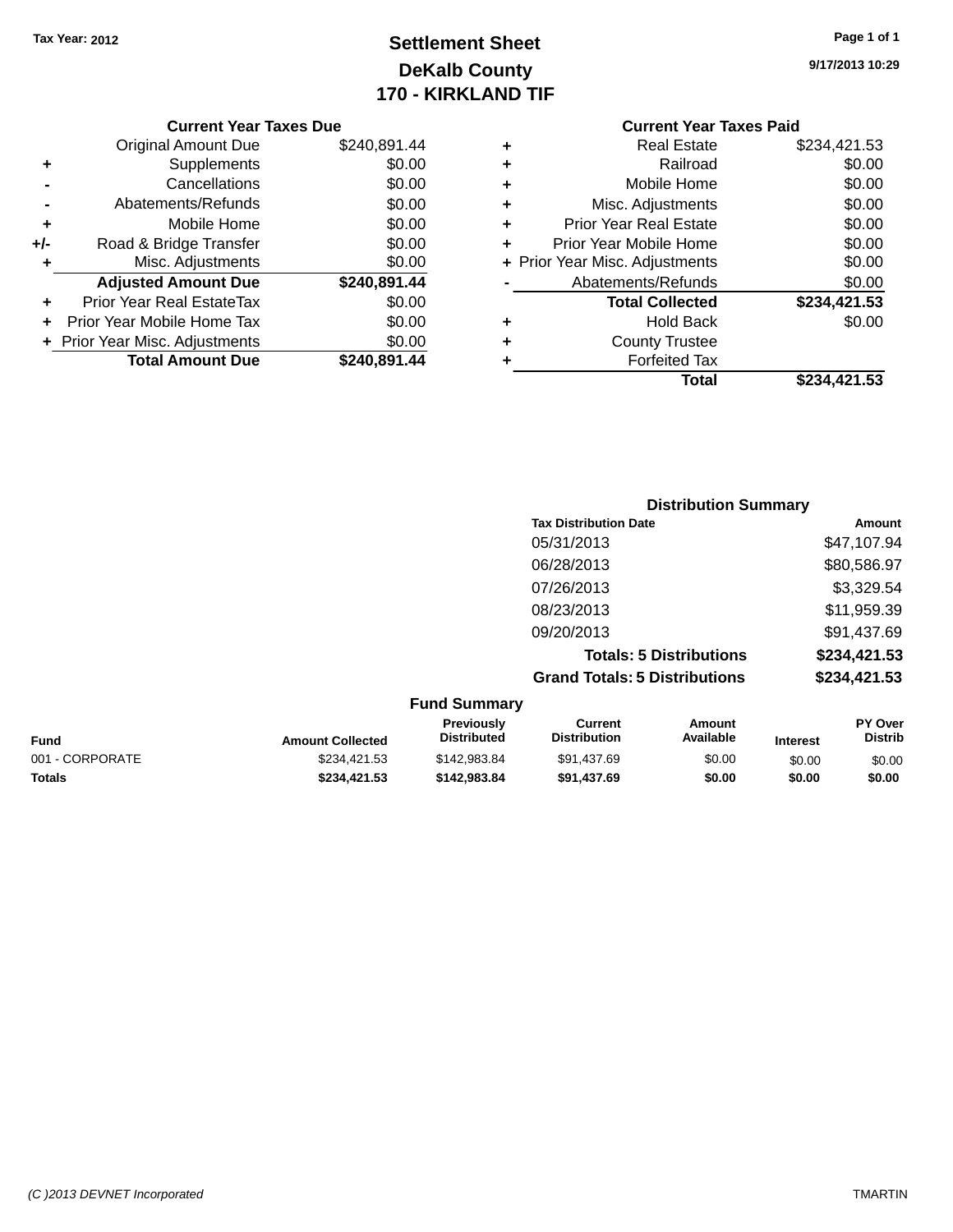# **Settlement Sheet Tax Year: 2012 Page 1 of 1 DeKalb County 171 - WATERMAN TIF**

**9/17/2013 10:29**

|     | <b>Current Year Taxes Due</b>  |             |
|-----|--------------------------------|-------------|
|     | <b>Original Amount Due</b>     | \$30,925.20 |
|     | Supplements                    | \$0.00      |
|     | Cancellations                  | \$0.00      |
|     | Abatements/Refunds             | \$0.00      |
| ٠   | Mobile Home                    | \$0.00      |
| +/- | Road & Bridge Transfer         | \$0.00      |
|     | Misc. Adjustments              | \$0.00      |
|     | <b>Adjusted Amount Due</b>     | \$30,925.20 |
| ٠   | Prior Year Real EstateTax      | \$0.00      |
|     | Prior Year Mobile Home Tax     | \$0.00      |
|     | + Prior Year Misc. Adjustments | \$0.00      |
|     | <b>Total Amount Due</b>        | \$30,925,20 |
|     |                                |             |

# **Current Year Taxes Paid**

| ٠ | <b>Real Estate</b>             | \$30,551.02 |
|---|--------------------------------|-------------|
| ٠ | Railroad                       | \$0.00      |
| ٠ | Mobile Home                    | \$0.00      |
| ٠ | Misc. Adjustments              | \$0.00      |
| ٠ | <b>Prior Year Real Estate</b>  | \$0.00      |
| ٠ | Prior Year Mobile Home         | \$0.00      |
|   | + Prior Year Misc. Adjustments | \$0.00      |
|   | Abatements/Refunds             | \$0.00      |
|   | <b>Total Collected</b>         | \$30,551.02 |
| ٠ | <b>Hold Back</b>               | \$0.00      |
| ٠ | <b>County Trustee</b>          |             |
| ٠ | <b>Forfeited Tax</b>           |             |
|   | Total                          | \$30,551.02 |
|   |                                |             |

|                 |                         |                                  | <b>Distribution Summary</b>           |                                |                 |                           |
|-----------------|-------------------------|----------------------------------|---------------------------------------|--------------------------------|-----------------|---------------------------|
|                 |                         |                                  | <b>Tax Distribution Date</b>          |                                |                 | Amount                    |
|                 |                         |                                  | 05/31/2013                            |                                |                 | \$17,581.82               |
|                 |                         |                                  | 06/28/2013                            |                                |                 | \$2,770.17                |
|                 |                         |                                  | 07/26/2013                            |                                |                 | \$153.40                  |
|                 |                         |                                  | 09/20/2013                            |                                |                 | \$10,045.63               |
|                 |                         |                                  |                                       | <b>Totals: 4 Distributions</b> |                 | \$30,551.02               |
|                 |                         |                                  | <b>Grand Totals: 4 Distributions</b>  |                                |                 | \$30,551.02               |
|                 |                         | <b>Fund Summary</b>              |                                       |                                |                 |                           |
| <b>Fund</b>     | <b>Amount Collected</b> | Previously<br><b>Distributed</b> | <b>Current</b><br><b>Distribution</b> | Amount<br>Available            | <b>Interest</b> | PY Over<br><b>Distrib</b> |
| 001 - CORPORATE | \$30.551.02             | \$20.505.39                      | \$10.045.63                           | \$0.00                         | \$0.00          | \$0.00                    |

**Totals \$30,551.02 \$20,505.39 \$10,045.63 \$0.00 \$0.00 \$0.00**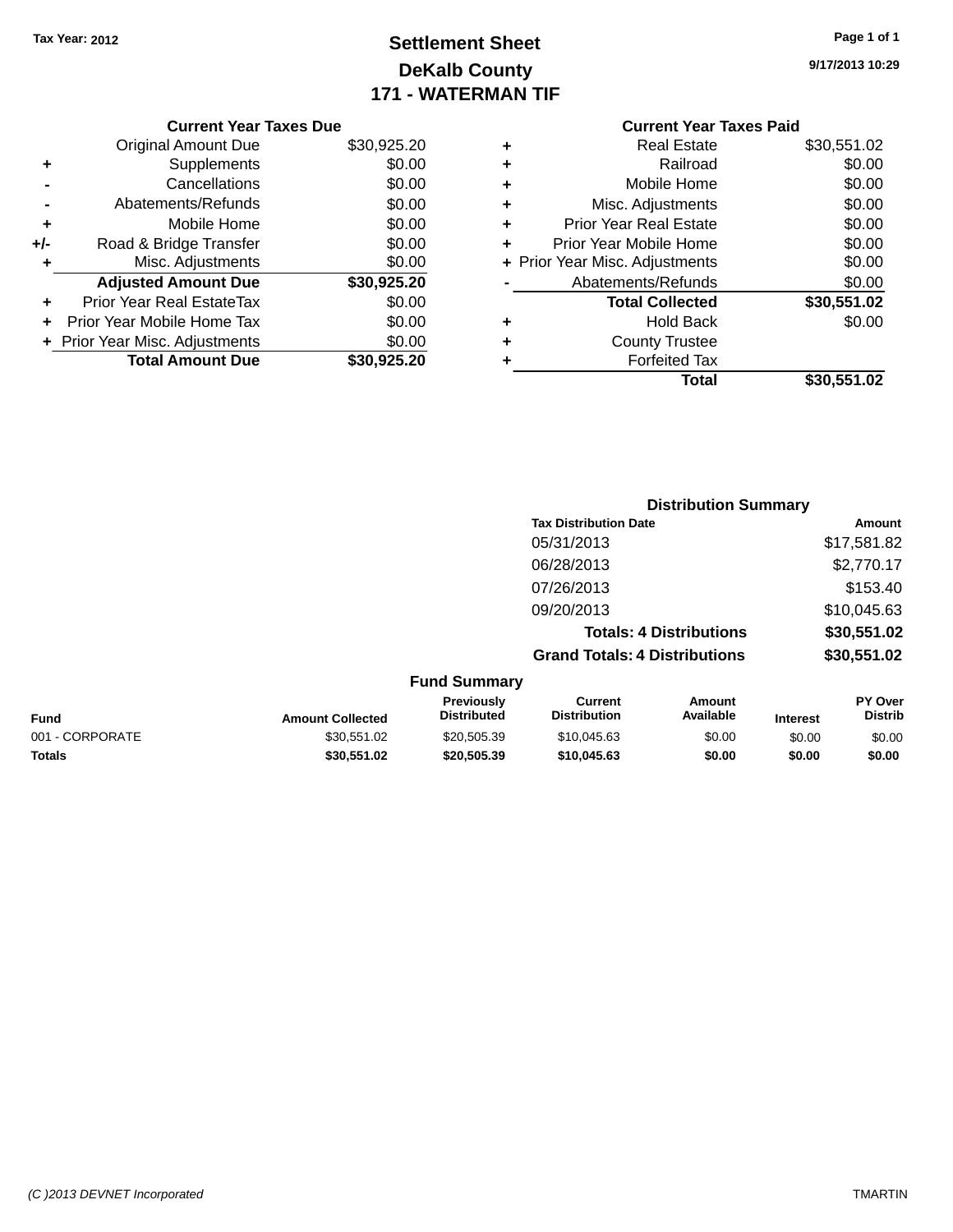# **Settlement Sheet Tax Year: 2012 Page 1 of 1 DeKalb County 172 - MAPLE PARK TIF**

**9/17/2013 10:29**

### **Current Year Taxes Paid +** Real Estate \$1,463.30 **+** Railroad \$0.00 **+** Mobile Home \$0.00 **+** Misc. Adjustments \$0.00 **+** Prior Year Real Estate \$0.00 **+** Prior Year Mobile Home \$0.00 **+ Prior Year Misc. Adjustments**  $$0.00$ **-** Abatements/Refunds \$0.00 **Total Collected \$1,463.30 +** Hold Back \$0.00 **+** County Trustee **+** Forfeited Tax **Total \$1,463.30**

**Distribution Summary**

|     | <b>Current Year Taxes Due</b>    |            |
|-----|----------------------------------|------------|
|     | <b>Original Amount Due</b>       | \$1,899.34 |
| ٠   | Supplements                      | \$0.00     |
|     | Cancellations                    | \$0.00     |
|     | Abatements/Refunds               | \$0.00     |
| ٠   | Mobile Home                      | \$0.00     |
| +/- | Road & Bridge Transfer           | \$0.00     |
| ٠   | Misc. Adjustments                | \$0.00     |
|     | <b>Adjusted Amount Due</b>       | \$1,899.34 |
| ٠   | <b>Prior Year Real EstateTax</b> | \$0.00     |
| ÷   | Prior Year Mobile Home Tax       | \$0.00     |
|     | + Prior Year Misc. Adjustments   | \$0.00     |
|     | <b>Total Amount Due</b>          | \$1.899.34 |

|                 |                         |                                  | <b>Tax Distribution Date</b>          |                                |                 | Amount                    |
|-----------------|-------------------------|----------------------------------|---------------------------------------|--------------------------------|-----------------|---------------------------|
|                 |                         |                                  | 05/31/2013                            |                                |                 | \$672.65                  |
|                 |                         |                                  | 06/28/2013                            |                                |                 | \$118.00                  |
|                 |                         |                                  | 08/23/2013                            |                                |                 | \$672.65                  |
|                 |                         |                                  |                                       | <b>Totals: 3 Distributions</b> |                 | \$1,463.30                |
|                 |                         |                                  | <b>Grand Totals: 3 Distributions</b>  |                                |                 | \$1,463.30                |
|                 |                         | <b>Fund Summary</b>              |                                       |                                |                 |                           |
| <b>Fund</b>     | <b>Amount Collected</b> | Previously<br><b>Distributed</b> | <b>Current</b><br><b>Distribution</b> | Amount<br>Available            | <b>Interest</b> | PY Over<br><b>Distrib</b> |
| 001 - CORPORATE | \$1,463.30              | \$1,463.30                       | \$0.00                                | \$0.00                         | \$0.00          | \$0.00                    |
|                 |                         |                                  |                                       |                                |                 |                           |

**Totals \$1,463.30 \$1,463.30 \$0.00 \$0.00 \$0.00 \$0.00**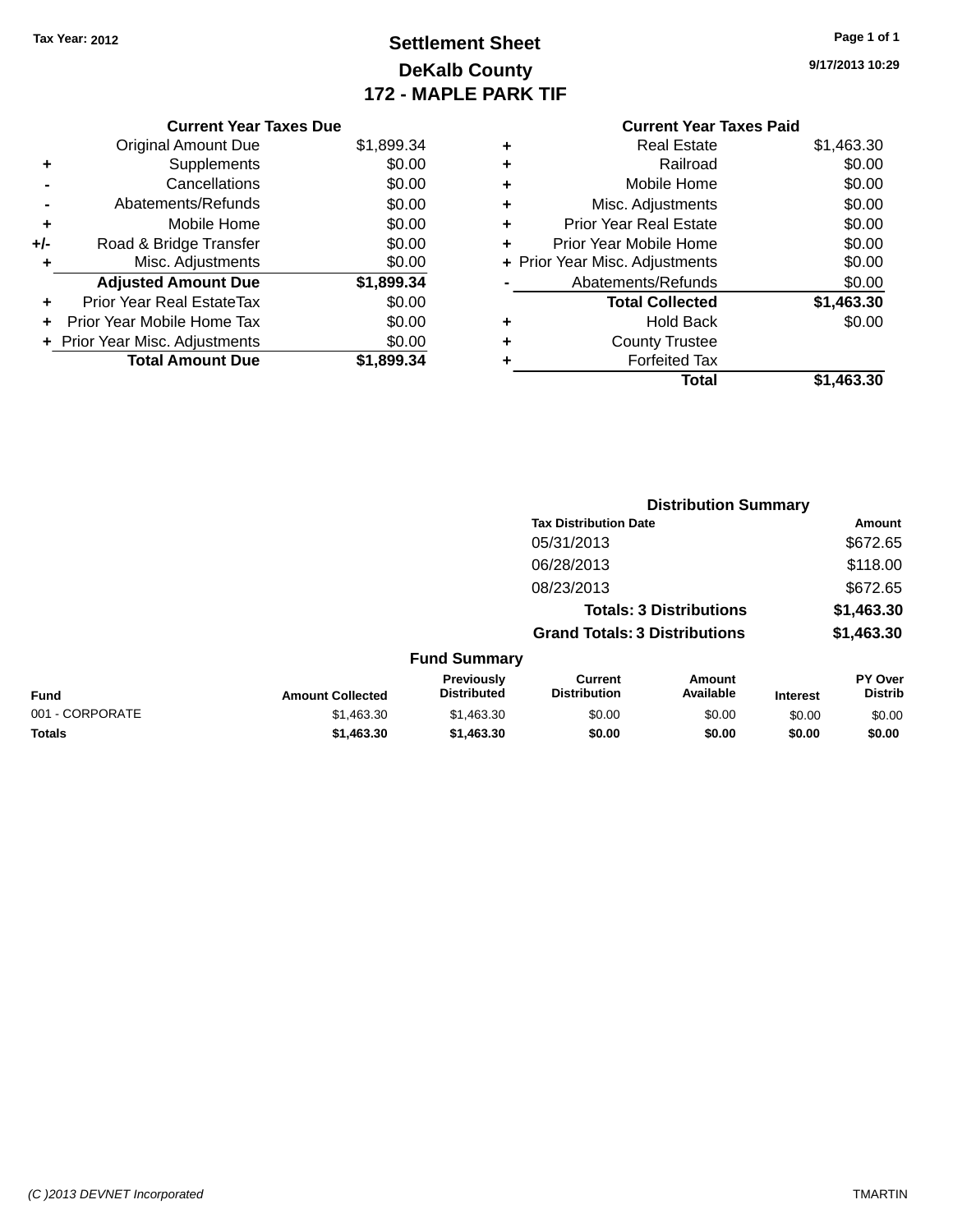# **Settlement Sheet Tax Year: 2012 Page 1 of 1 DeKalb County 180 - SYCAMORE TIF DISTRICT**

**9/17/2013 10:29**

|     | <b>Current Year Taxes Due</b>  |             |
|-----|--------------------------------|-------------|
|     | <b>Original Amount Due</b>     | \$45,184.16 |
| ٠   | Supplements                    | \$0.00      |
|     | Cancellations                  | \$0.00      |
|     | Abatements/Refunds             | \$0.00      |
| ٠   | Mobile Home                    | \$0.00      |
| +/- | Road & Bridge Transfer         | \$0.00      |
| ٠   | Misc. Adjustments              | \$0.00      |
|     | <b>Adjusted Amount Due</b>     | \$45,184.16 |
| ٠   | Prior Year Real EstateTax      | \$0.00      |
|     | Prior Year Mobile Home Tax     | \$0.00      |
|     | + Prior Year Misc. Adjustments | \$0.00      |
|     | <b>Total Amount Due</b>        | \$45,184.16 |
|     |                                |             |

| ٠ | <b>Real Estate</b>             | \$45,184.16 |
|---|--------------------------------|-------------|
| ٠ | Railroad                       | \$0.00      |
| ٠ | Mobile Home                    | \$0.00      |
| ٠ | Misc. Adjustments              | \$0.00      |
| ٠ | <b>Prior Year Real Estate</b>  | \$0.00      |
| ÷ | Prior Year Mobile Home         | \$0.00      |
|   | + Prior Year Misc. Adjustments | \$0.00      |
|   | Abatements/Refunds             | \$0.00      |
|   | <b>Total Collected</b>         | \$45,184.16 |
| ٠ | <b>Hold Back</b>               | \$0.00      |
| ٠ | <b>County Trustee</b>          |             |
| ٠ | <b>Forfeited Tax</b>           |             |
|   | Total                          | \$45.184.16 |
|   |                                |             |

|                                         | <b>Distribution Summary</b>          |             |
|-----------------------------------------|--------------------------------------|-------------|
|                                         | <b>Tax Distribution Date</b>         | Amount      |
|                                         | 05/31/2013                           | \$424.18    |
|                                         | 06/28/2013                           | \$22,199.40 |
|                                         | 07/26/2013                           | \$180.59    |
|                                         | 08/23/2013                           | \$180.59    |
|                                         | 09/20/2013                           | \$22,199.40 |
|                                         | <b>Totals: 5 Distributions</b>       | \$45,184.16 |
|                                         | <b>Grand Totals: 5 Distributions</b> | \$45,184.16 |
| $E_{t}$ and $C_{t}$ in $\mathbb{R}^{n}$ |                                      |             |

|                 |                         | <b>Fund Summary</b>                     |                                |                     |                 |                                  |
|-----------------|-------------------------|-----------------------------------------|--------------------------------|---------------------|-----------------|----------------------------------|
| <b>Fund</b>     | <b>Amount Collected</b> | <b>Previously</b><br><b>Distributed</b> | Current<br><b>Distribution</b> | Amount<br>Available | <b>Interest</b> | <b>PY Over</b><br><b>Distrib</b> |
| 001 - CORPORATE | \$45,184,16             | \$22,984.76                             | \$22,199.40                    | \$0.00              | \$0.00          | \$0.00                           |
| <b>Totals</b>   | \$45,184,16             | \$22,984.76                             | \$22.199.40                    | \$0.00              | \$0.00          | \$0.00                           |
|                 |                         |                                         |                                |                     |                 |                                  |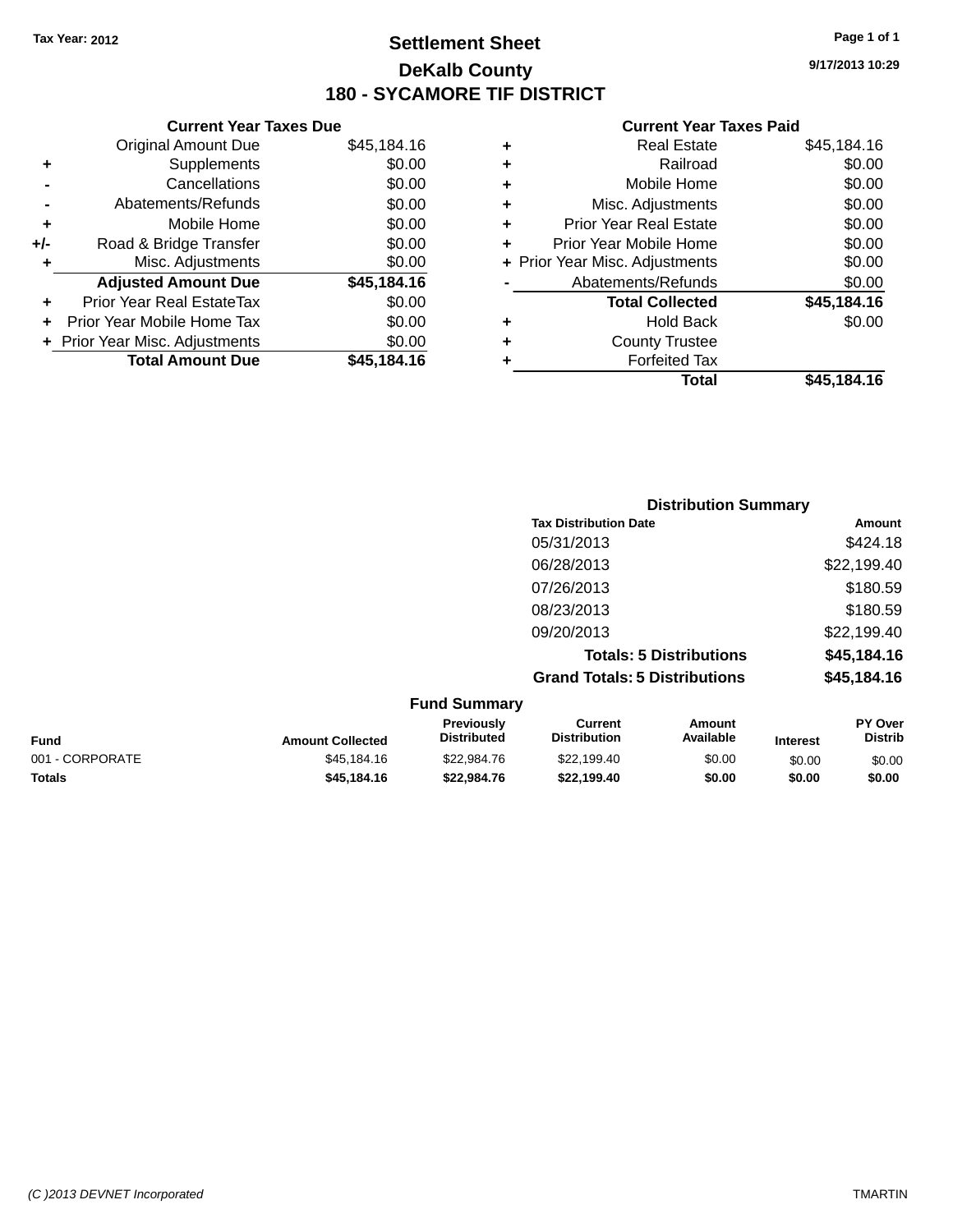# **Settlement Sheet Tax Year: 2012 Page 1 of 1 DeKalb County 190 - CORTLAND TIF**

**9/17/2013 10:29**

|     | <b>Current Year Taxes Due</b>  |             |
|-----|--------------------------------|-------------|
|     | <b>Original Amount Due</b>     | \$39,364.76 |
| ٠   | Supplements                    | \$0.00      |
|     | Cancellations                  | \$0.00      |
|     | Abatements/Refunds             | \$0.00      |
| ٠   | Mobile Home                    | \$0.00      |
| +/- | Road & Bridge Transfer         | \$0.00      |
| ٠   | Misc. Adjustments              | \$0.00      |
|     | <b>Adjusted Amount Due</b>     | \$39,364.76 |
|     | Prior Year Real EstateTax      | \$0.00      |
|     | Prior Year Mobile Home Tax     | \$0.00      |
|     | + Prior Year Misc. Adjustments | \$0.00      |
|     | <b>Total Amount Due</b>        | \$39,364.76 |
|     |                                |             |

|   | Total                          | \$33,875.52 |
|---|--------------------------------|-------------|
|   | <b>Forfeited Tax</b>           |             |
| ٠ | <b>County Trustee</b>          |             |
| ٠ | Hold Back                      | \$0.00      |
|   | <b>Total Collected</b>         | \$33,875.52 |
|   | Abatements/Refunds             | \$0.00      |
|   | + Prior Year Misc. Adjustments | \$0.00      |
| ٠ | Prior Year Mobile Home         | \$0.00      |
| ÷ | <b>Prior Year Real Estate</b>  | \$0.00      |
| ٠ | Misc. Adjustments              | \$0.00      |
| ٠ | Mobile Home                    | \$0.00      |
| ٠ | Railroad                       | \$0.00      |
|   | <b>Real Estate</b>             | \$33,875.52 |

|                 |                         |                                  | <b>Distribution Summary</b>           |                                |                 |                           |
|-----------------|-------------------------|----------------------------------|---------------------------------------|--------------------------------|-----------------|---------------------------|
|                 |                         |                                  | <b>Tax Distribution Date</b>          |                                |                 | Amount                    |
|                 |                         |                                  | 05/31/2013                            |                                |                 | \$28,781.60               |
|                 |                         |                                  | 06/28/2013                            |                                |                 | \$2,485.09                |
|                 |                         |                                  | 09/20/2013                            |                                |                 | \$2,608.83                |
|                 |                         |                                  |                                       | <b>Totals: 3 Distributions</b> |                 | \$33,875.52               |
|                 |                         |                                  | <b>Grand Totals: 3 Distributions</b>  |                                |                 | \$33,875.52               |
|                 |                         | <b>Fund Summary</b>              |                                       |                                |                 |                           |
| Fund            | <b>Amount Collected</b> | Previously<br><b>Distributed</b> | <b>Current</b><br><b>Distribution</b> | Amount<br>Available            | <b>Interest</b> | PY Over<br><b>Distrib</b> |
| 001 - CORPORATE | \$33,875.52             | \$31,266.69                      | \$2,608.83                            | \$0.00                         | \$0.00          | \$0.00                    |
| <b>Totals</b>   | \$33,875.52             | \$31,266.69                      | \$2,608.83                            | \$0.00                         | \$0.00          | \$0.00                    |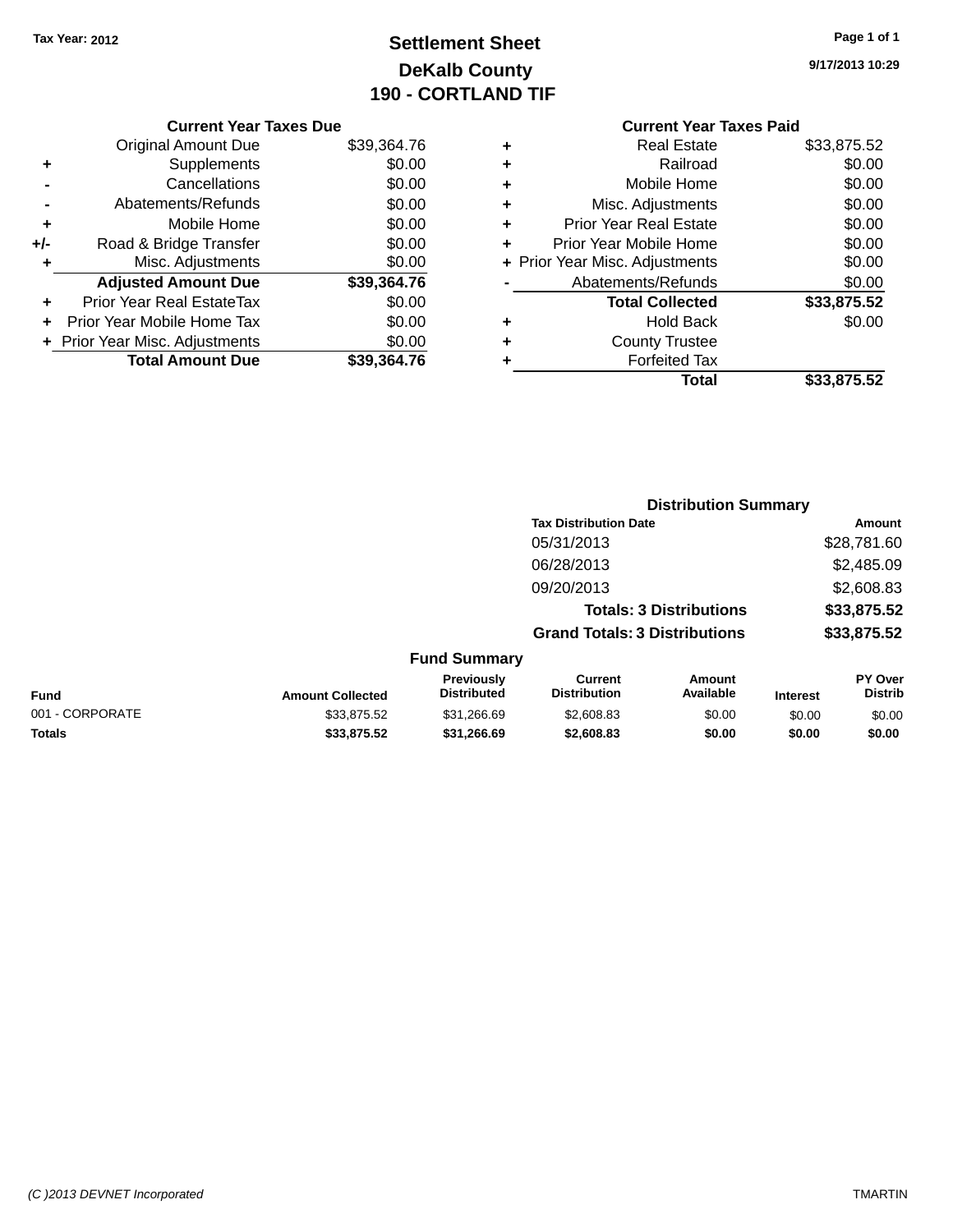# **Settlement Sheet Tax Year: 2012 Page 1 of 1 DeKalb County 200 - DEKALB PARK 88 SSA #8**

**9/17/2013 10:29**

| <b>Current Year Taxes Paid</b> |  |
|--------------------------------|--|
| <b>Dool Ectoto</b>             |  |

|     | <b>Current Year Taxes Due</b>  |        |
|-----|--------------------------------|--------|
|     | <b>Original Amount Due</b>     | \$0.00 |
| ٠   | Supplements                    | \$0.00 |
|     | Cancellations                  | \$0.00 |
|     | Abatements/Refunds             | \$0.00 |
| ٠   | Mobile Home                    | \$0.00 |
| +/- | Road & Bridge Transfer         | \$0.00 |
|     | Misc. Adjustments              | \$0.00 |
|     | <b>Adjusted Amount Due</b>     | \$0.00 |
|     | Prior Year Real EstateTax      | \$0.00 |
|     | Prior Year Mobile Home Tax     | \$0.00 |
|     | + Prior Year Misc. Adjustments | \$0.00 |
|     | <b>Total Amount Due</b>        | \$0.00 |
|     |                                |        |

|   | <b>Real Estate</b>             | \$0.00 |
|---|--------------------------------|--------|
| ٠ | Railroad                       | \$0.00 |
| ٠ | Mobile Home                    | \$0.00 |
| ٠ | Misc. Adjustments              | \$0.00 |
| ٠ | <b>Prior Year Real Estate</b>  | \$0.00 |
| ٠ | Prior Year Mobile Home         | \$0.00 |
|   | + Prior Year Misc. Adjustments | \$0.00 |
|   | Abatements/Refunds             | \$0.00 |
|   | <b>Total Collected</b>         | \$0.00 |
| ٠ | <b>Hold Back</b>               | \$0.00 |
| ٠ | <b>County Trustee</b>          |        |
|   | <b>Forfeited Tax</b>           |        |
|   | Total                          |        |

| <b>Fund Summary</b>        |                         |                                         |                                |                     |                 |                           |
|----------------------------|-------------------------|-----------------------------------------|--------------------------------|---------------------|-----------------|---------------------------|
| <b>Fund</b>                | <b>Amount Collected</b> | <b>Previously</b><br><b>Distributed</b> | Current<br><b>Distribution</b> | Amount<br>Available | <b>Interest</b> | PY Over<br><b>Distrib</b> |
| 023 - SPECIAL SERVICE AREA | \$0.00                  | \$0.00                                  | \$0.00                         | \$0.00              | \$0.00          | \$0.00                    |
| <b>Totals</b>              | \$0.00                  | \$0.00                                  | \$0.00                         | \$0.00              | \$0.00          | \$0.00                    |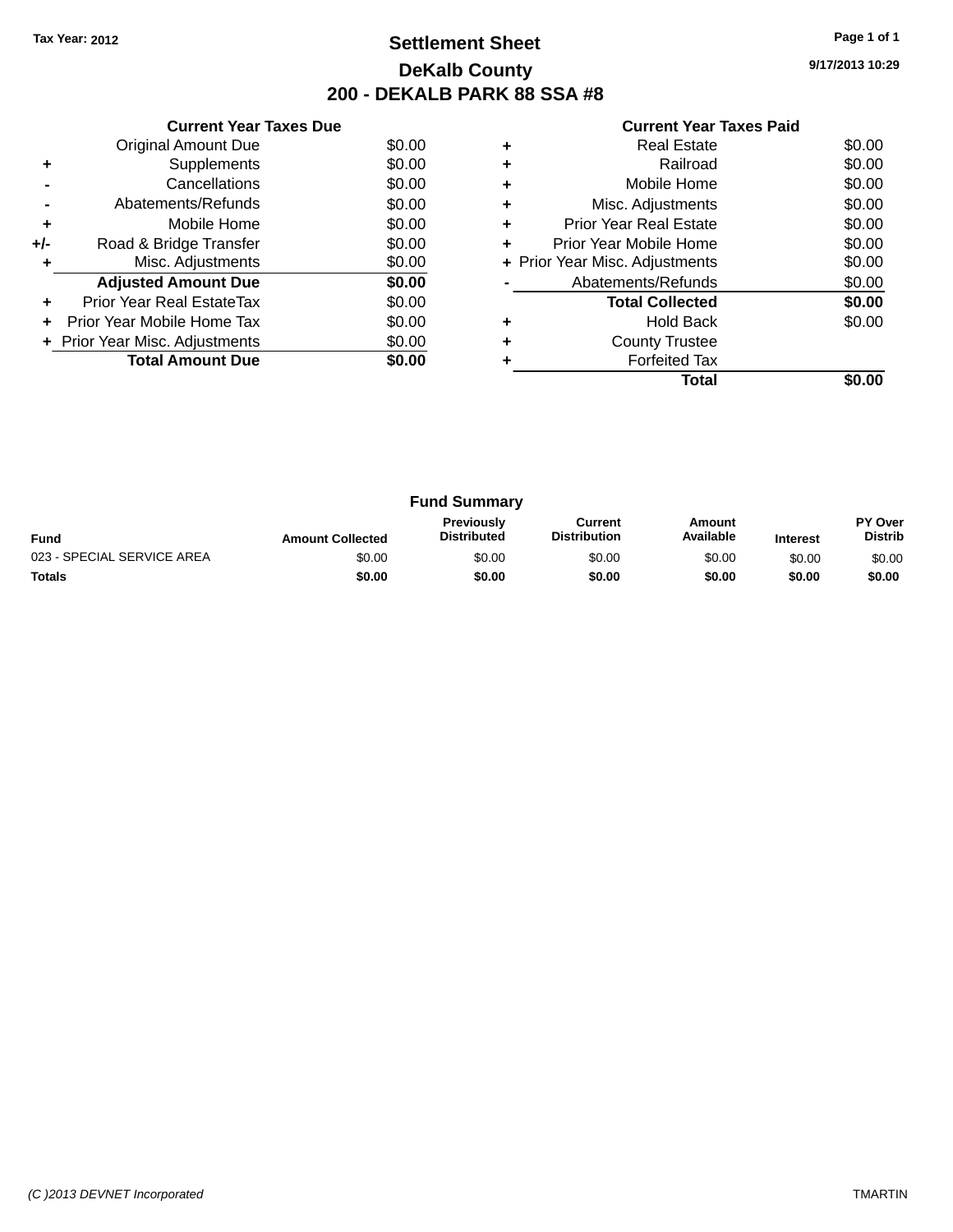# **Settlement Sheet Tax Year: 2012 Page 1 of 1 DeKalb County 201 - DEKALB SSA #6**

|     | <b>Current Year Taxes Due</b>    |            |  |  |  |  |
|-----|----------------------------------|------------|--|--|--|--|
|     | <b>Original Amount Due</b>       | \$5,100.33 |  |  |  |  |
| ٠   | Supplements                      | \$0.00     |  |  |  |  |
|     | Cancellations                    | \$0.00     |  |  |  |  |
|     | Abatements/Refunds               | \$0.00     |  |  |  |  |
| ٠   | Mobile Home                      | \$0.00     |  |  |  |  |
| +/- | Road & Bridge Transfer           | \$0.00     |  |  |  |  |
| ٠   | Misc. Adjustments                | \$0.00     |  |  |  |  |
|     | <b>Adjusted Amount Due</b>       | \$5,100.33 |  |  |  |  |
|     | <b>Prior Year Real EstateTax</b> | \$0.00     |  |  |  |  |
|     | Prior Year Mobile Home Tax       | \$0.00     |  |  |  |  |
|     | + Prior Year Misc. Adjustments   | \$0.00     |  |  |  |  |
|     | <b>Total Amount Due</b>          | \$5,100,33 |  |  |  |  |

### **Current Year Taxes Paid +** Real Estate \$4,902.51 **+** Railroad \$0.00 **+** Mobile Home \$0.00 **+** Misc. Adjustments \$0.00 **+** Prior Year Real Estate \$0.00 **+** Prior Year Mobile Home \$0.00<br> **+** Prior Year Misc. Adjustments \$0.00 **+ Prior Year Misc. Adjustments -** Abatements/Refunds \$0.00 **Total Collected \$4,902.51 +** Hold Back \$0.00 **+** County Trustee **+** Forfeited Tax **Total \$4,902.51**

|                  |                                  | <b>Distribution Summary</b>           |                                |          |                                  |
|------------------|----------------------------------|---------------------------------------|--------------------------------|----------|----------------------------------|
|                  |                                  | <b>Tax Distribution Date</b>          |                                |          | Amount                           |
|                  |                                  | 05/31/2013                            |                                |          | \$483.50                         |
|                  |                                  | 06/28/2013                            |                                |          | \$2,069.68                       |
|                  |                                  | 07/26/2013                            |                                |          | \$59.17                          |
|                  |                                  | 08/23/2013                            |                                |          | \$117.82                         |
|                  |                                  | 09/20/2013                            |                                |          | \$2,172.34                       |
|                  |                                  |                                       | <b>Totals: 5 Distributions</b> |          | \$4,902.51                       |
|                  |                                  | <b>Grand Totals: 5 Distributions</b>  |                                |          | \$4,902.51                       |
|                  | <b>Fund Summary</b>              |                                       |                                |          |                                  |
| Amount Collected | Previously<br><b>Distributed</b> | <b>Current</b><br><b>Distribution</b> | Amount<br>Available            | Interest | <b>PY Over</b><br><b>Distrib</b> |

|                            |                         | <b>Previously</b>  | Current             | Amount    |                 | <b>PY Over</b> |
|----------------------------|-------------------------|--------------------|---------------------|-----------|-----------------|----------------|
| <b>Fund</b>                | <b>Amount Collected</b> | <b>Distributed</b> | <b>Distribution</b> | Available | <b>Interest</b> | <b>Distrib</b> |
| 023 - SPECIAL SERVICE AREA | \$4.902.51              | \$2.730.17         | \$2.172.34          | \$0.00    | \$0.00          | \$0.00         |
| <b>Totals</b>              | \$4,902.51              | \$2.730.17         | \$2.172.34          | \$0.00    | \$0.00          | \$0.00         |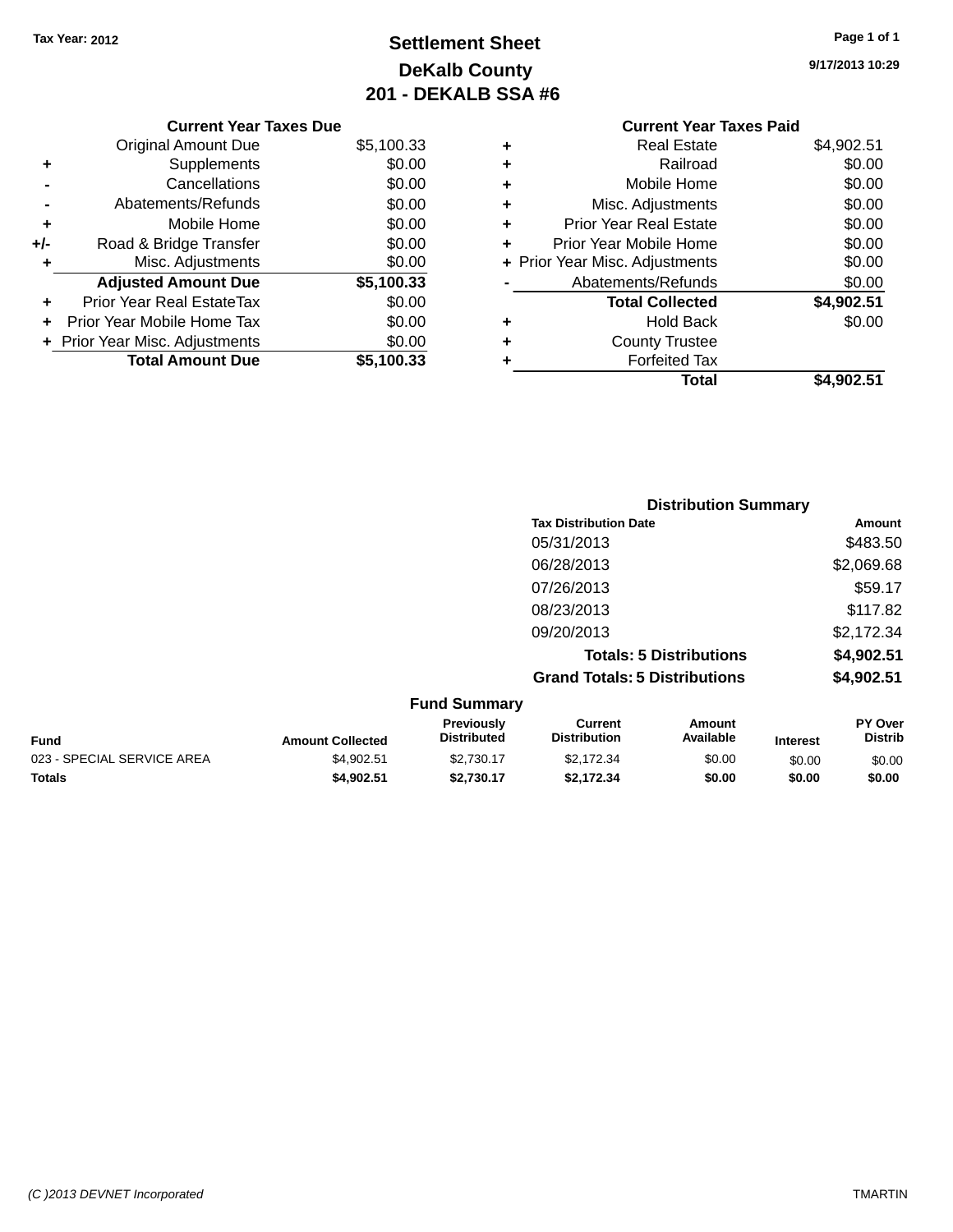# **Settlement Sheet Tax Year: 2012 Page 1 of 1 DeKalb County 202 - SANDWICH SSA #4**

**9/17/2013 10:29**

|     | <b>Current Year Taxes Due</b>  |        |
|-----|--------------------------------|--------|
|     | <b>Original Amount Due</b>     | \$0.00 |
| ٠   | Supplements                    | \$0.00 |
|     | Cancellations                  | \$0.00 |
|     | Abatements/Refunds             | \$0.00 |
| ٠   | Mobile Home                    | \$0.00 |
| +/- | Road & Bridge Transfer         | \$0.00 |
|     | Misc. Adjustments              | \$0.00 |
|     | <b>Adjusted Amount Due</b>     | \$0.00 |
|     | Prior Year Real EstateTax      | \$0.00 |
|     | Prior Year Mobile Home Tax     | \$0.00 |
|     | + Prior Year Misc. Adjustments | \$0.00 |
|     | <b>Total Amount Due</b>        | \$0.00 |
|     |                                |        |

|   | <b>Real Estate</b>             | \$0.00 |
|---|--------------------------------|--------|
|   | Railroad                       | \$0.00 |
| ٠ | Mobile Home                    | \$0.00 |
| ٠ | Misc. Adjustments              | \$0.00 |
| ٠ | <b>Prior Year Real Estate</b>  | \$0.00 |
| ٠ | Prior Year Mobile Home         | \$0.00 |
|   | + Prior Year Misc. Adjustments | \$0.00 |
|   | Abatements/Refunds             | \$0.00 |
|   | <b>Total Collected</b>         | \$0.00 |
| ٠ | <b>Hold Back</b>               | \$0.00 |
|   | <b>County Trustee</b>          |        |
|   | <b>Forfeited Tax</b>           |        |
|   | Total                          |        |

|                            |                         | <b>Fund Summary</b>                     |                                |                     |                 |                           |
|----------------------------|-------------------------|-----------------------------------------|--------------------------------|---------------------|-----------------|---------------------------|
| <b>Fund</b>                | <b>Amount Collected</b> | <b>Previously</b><br><b>Distributed</b> | Current<br><b>Distribution</b> | Amount<br>Available | <b>Interest</b> | PY Over<br><b>Distrib</b> |
| 023 - SPECIAL SERVICE AREA | \$0.00                  | \$0.00                                  | \$0.00                         | \$0.00              | \$0.00          | \$0.00                    |
| <b>Totals</b>              | \$0.00                  | \$0.00                                  | \$0.00                         | \$0.00              | \$0.00          | \$0.00                    |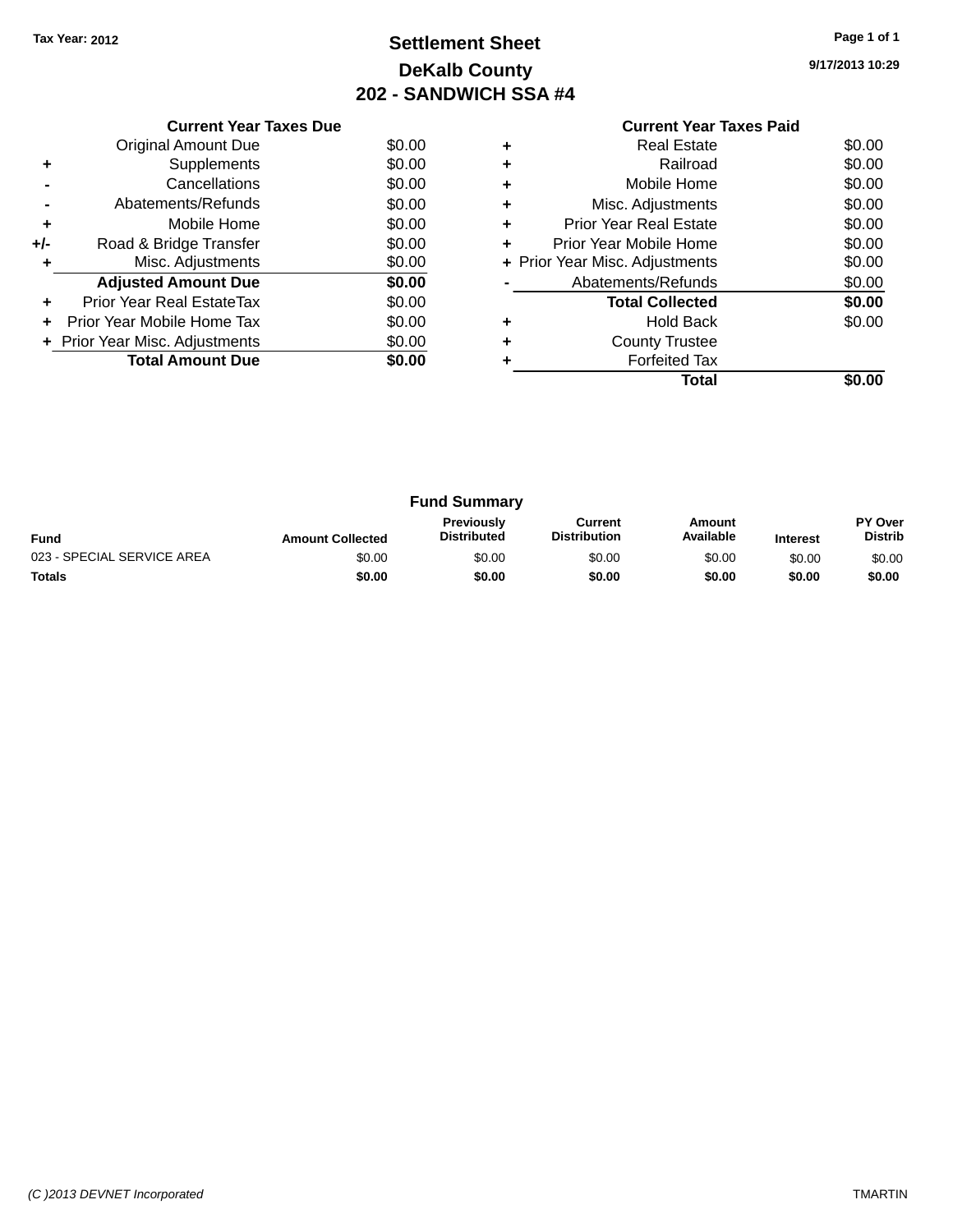# **Settlement Sheet Tax Year: 2012 Page 1 of 1 DeKalb County 203 - SANDWICH SSA #6**

**9/17/2013 10:29**

|       | <b>Current Year Taxes Due</b>  |        |
|-------|--------------------------------|--------|
|       | <b>Original Amount Due</b>     | \$0.00 |
| ٠     | Supplements                    | \$0.00 |
|       | Cancellations                  | \$0.00 |
|       | Abatements/Refunds             | \$0.00 |
| ٠     | Mobile Home                    | \$0.00 |
| $+/-$ | Road & Bridge Transfer         | \$0.00 |
|       | Misc. Adjustments              | \$0.00 |
|       | <b>Adjusted Amount Due</b>     | \$0.00 |
|       | Prior Year Real EstateTax      | \$0.00 |
|       | Prior Year Mobile Home Tax     | \$0.00 |
|       | + Prior Year Misc. Adjustments | \$0.00 |
|       | <b>Total Amount Due</b>        | \$0.00 |
|       |                                |        |

|   | <b>Real Estate</b>             | \$0.00 |
|---|--------------------------------|--------|
| ٠ | Railroad                       | \$0.00 |
| ٠ | Mobile Home                    | \$0.00 |
| ٠ | Misc. Adjustments              | \$0.00 |
| ٠ | <b>Prior Year Real Estate</b>  | \$0.00 |
| ٠ | Prior Year Mobile Home         | \$0.00 |
|   | + Prior Year Misc. Adjustments | \$0.00 |
|   | Abatements/Refunds             | \$0.00 |
|   | <b>Total Collected</b>         | \$0.00 |
|   |                                |        |
|   | <b>Hold Back</b>               | \$0.00 |
| ٠ | <b>County Trustee</b>          |        |
|   | <b>Forfeited Tax</b>           |        |

|                            |                         | <b>Fund Summary</b>                     |                                |                     |                 |                           |
|----------------------------|-------------------------|-----------------------------------------|--------------------------------|---------------------|-----------------|---------------------------|
| <b>Fund</b>                | <b>Amount Collected</b> | <b>Previously</b><br><b>Distributed</b> | Current<br><b>Distribution</b> | Amount<br>Available | <b>Interest</b> | PY Over<br><b>Distrib</b> |
| 023 - SPECIAL SERVICE AREA | \$0.00                  | \$0.00                                  | \$0.00                         | \$0.00              | \$0.00          | \$0.00                    |
| <b>Totals</b>              | \$0.00                  | \$0.00                                  | \$0.00                         | \$0.00              | \$0.00          | \$0.00                    |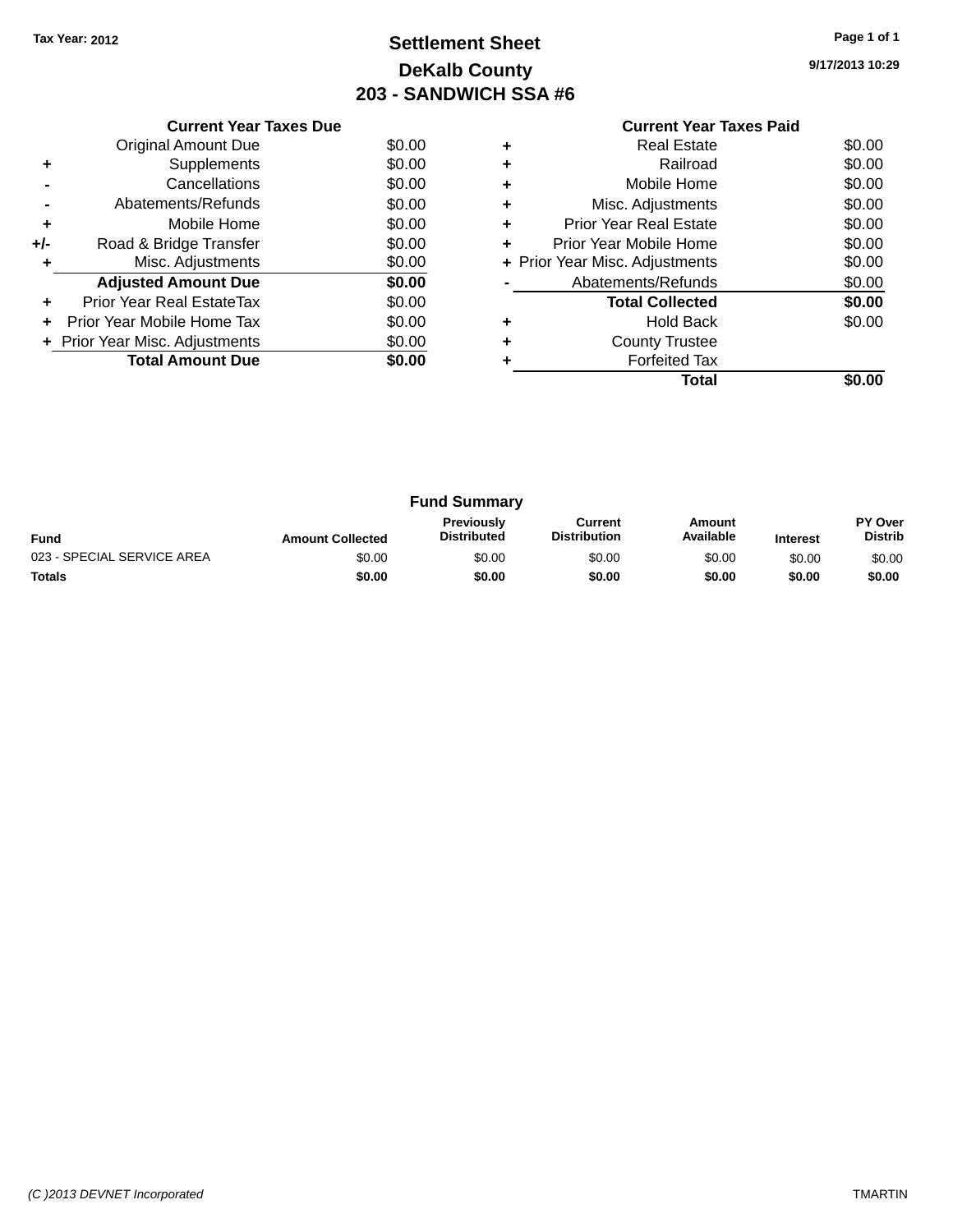# **Settlement Sheet Tax Year: 2012 Page 1 of 1 DeKalb County 204 - GENOA RIVER BEND SSA**

**9/17/2013 10:29**

| <b>Current Ye</b>            |   |             | <b>Current Year Taxes Due</b>    |       |
|------------------------------|---|-------------|----------------------------------|-------|
| <b>Real Esta</b>             | ٠ | \$52,500.09 | <b>Original Amount Due</b>       |       |
| Railro                       | ٠ | \$531.36    | Supplements                      | ٠     |
| Mobile Hor                   | ٠ | \$578.39    | Cancellations                    |       |
| Misc. Adjustmer              | ٠ | \$0.00      | Abatements/Refunds               |       |
| <b>Prior Year Real Esta</b>  | ٠ | \$0.00      | Mobile Home                      | ٠     |
| Prior Year Mobile Hor        | ÷ | \$0.00      | Road & Bridge Transfer           | $+/-$ |
| + Prior Year Misc. Adjustmer |   | \$0.00      | Misc. Adjustments                |       |
| Abatements/Refun             |   | \$52,453.06 | <b>Adjusted Amount Due</b>       |       |
| <b>Total Collect</b>         |   | \$0.00      | <b>Prior Year Real EstateTax</b> |       |
| Hold Ba                      | ٠ | \$0.00      | Prior Year Mobile Home Tax       |       |
| <b>County Trust</b>          | ٠ | \$0.00      | + Prior Year Misc. Adjustments   |       |
| <b>Forfeited T</b>           |   | \$52,453.06 | <b>Total Amount Due</b>          |       |
| Tο.                          |   |             |                                  |       |

|   | <b>Real Estate</b>             | \$51,702.95 |
|---|--------------------------------|-------------|
| ٠ | Railroad                       | \$0.00      |
| ٠ | Mobile Home                    | \$0.00      |
| ٠ | Misc. Adjustments              | \$0.00      |
| ٠ | <b>Prior Year Real Estate</b>  | \$0.00      |
| ٠ | Prior Year Mobile Home         | \$0.00      |
|   | + Prior Year Misc. Adjustments | \$0.00      |
|   | Abatements/Refunds             | \$0.00      |
|   | <b>Total Collected</b>         | \$51,702.95 |
| ٠ | <b>Hold Back</b>               | \$0.00      |
| ٠ | <b>County Trustee</b>          |             |
|   | <b>Forfeited Tax</b>           |             |
|   | Total                          | \$51,702.95 |
|   |                                |             |

|                            |                         |                                  | <b>Distribution Summary</b>           |                                |                 |                                  |
|----------------------------|-------------------------|----------------------------------|---------------------------------------|--------------------------------|-----------------|----------------------------------|
|                            |                         |                                  | <b>Tax Distribution Date</b>          |                                |                 | Amount                           |
|                            |                         |                                  | 05/31/2013                            |                                |                 | \$6,063.03                       |
|                            |                         |                                  | 06/28/2013                            |                                |                 | \$21,272.94                      |
|                            |                         |                                  | 08/23/2013                            |                                |                 | \$8,119.09                       |
|                            |                         |                                  | 09/20/2013                            |                                |                 | \$16,247.89                      |
|                            |                         |                                  |                                       | <b>Totals: 4 Distributions</b> |                 | \$51,702.95                      |
|                            |                         |                                  | <b>Grand Totals: 4 Distributions</b>  |                                |                 | \$51,702.95                      |
|                            |                         | <b>Fund Summary</b>              |                                       |                                |                 |                                  |
| <b>Fund</b>                | <b>Amount Collected</b> | Previously<br><b>Distributed</b> | <b>Current</b><br><b>Distribution</b> | Amount<br>Available            | <b>Interest</b> | <b>PY Over</b><br><b>Distrib</b> |
| 023 - SPECIAL SERVICE AREA | \$51,702.95             | \$35,455.06                      | \$16,247.89                           | \$0.00                         | \$0.00          | \$0.00                           |
| <b>Totals</b>              | \$51,702.95             | \$35,455.06                      | \$16,247.89                           | \$0.00                         | \$0.00          | \$0.00                           |
|                            |                         |                                  |                                       |                                |                 |                                  |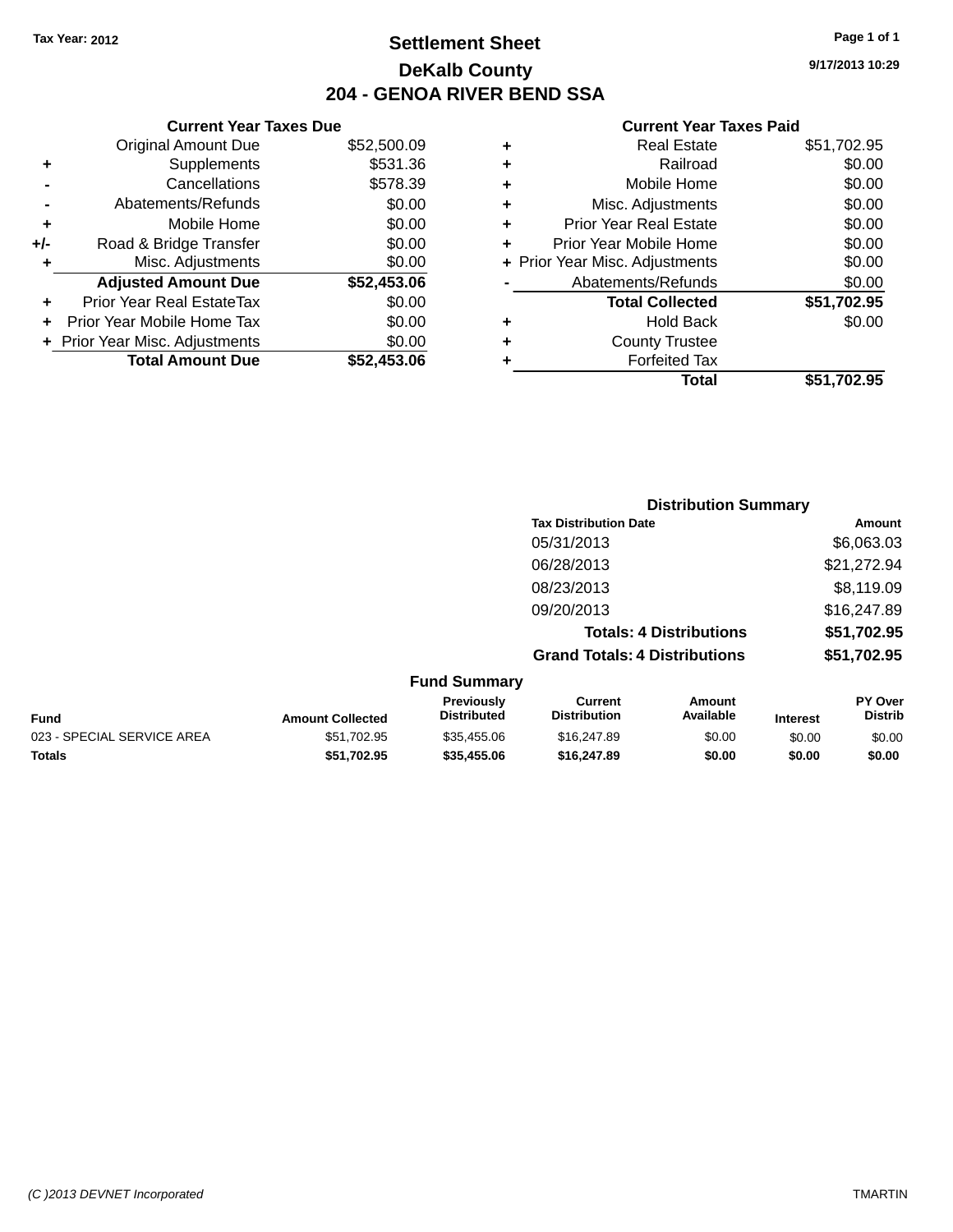# **Settlement Sheet Tax Year: 2012 Page 1 of 1 DeKalb County 205 - WATERMAN SSA#2**

**9/17/2013 10:29**

| <b>Current Year Taxes Paid</b> |  |  |
|--------------------------------|--|--|

|     | <b>Current Year Taxes Due</b>  |        |
|-----|--------------------------------|--------|
|     | Original Amount Due            | \$0.00 |
| ٠   | Supplements                    | \$0.00 |
|     | Cancellations                  | \$0.00 |
|     | Abatements/Refunds             | \$0.00 |
| ٠   | Mobile Home                    | \$0.00 |
| +/- | Road & Bridge Transfer         | \$0.00 |
| ٠   | Misc. Adjustments              | \$0.00 |
|     | <b>Adjusted Amount Due</b>     | \$0.00 |
| ٠   | Prior Year Real EstateTax      | \$0.00 |
|     | Prior Year Mobile Home Tax     | \$0.00 |
|     | + Prior Year Misc. Adjustments | \$0.00 |
|     | <b>Total Amount Due</b>        | \$0.00 |
|     |                                |        |

|   | <b>Real Estate</b>             | \$0.00 |
|---|--------------------------------|--------|
| ٠ | Railroad                       | \$0.00 |
| ٠ | Mobile Home                    | \$0.00 |
| ٠ | Misc. Adjustments              | \$0.00 |
| ٠ | <b>Prior Year Real Estate</b>  | \$0.00 |
| ٠ | Prior Year Mobile Home         | \$0.00 |
|   | + Prior Year Misc. Adjustments | \$0.00 |
|   | Abatements/Refunds             | \$0.00 |
|   | <b>Total Collected</b>         | \$0.00 |
| ٠ | <b>Hold Back</b>               | \$0.00 |
| ÷ | <b>County Trustee</b>          |        |
|   | <b>Forfeited Tax</b>           |        |
|   | Total                          |        |

| <b>Fund Summary</b>        |                         |                                         |                                |                     |                 |                                  |
|----------------------------|-------------------------|-----------------------------------------|--------------------------------|---------------------|-----------------|----------------------------------|
| <b>Fund</b>                | <b>Amount Collected</b> | <b>Previously</b><br><b>Distributed</b> | Current<br><b>Distribution</b> | Amount<br>Available | <b>Interest</b> | <b>PY Over</b><br><b>Distrib</b> |
| 023 - SPECIAL SERVICE AREA | \$0.00                  | \$0.00                                  | \$0.00                         | \$0.00              | \$0.00          | \$0.00                           |
| <b>Totals</b>              | \$0.00                  | \$0.00                                  | \$0.00                         | \$0.00              | \$0.00          | \$0.00                           |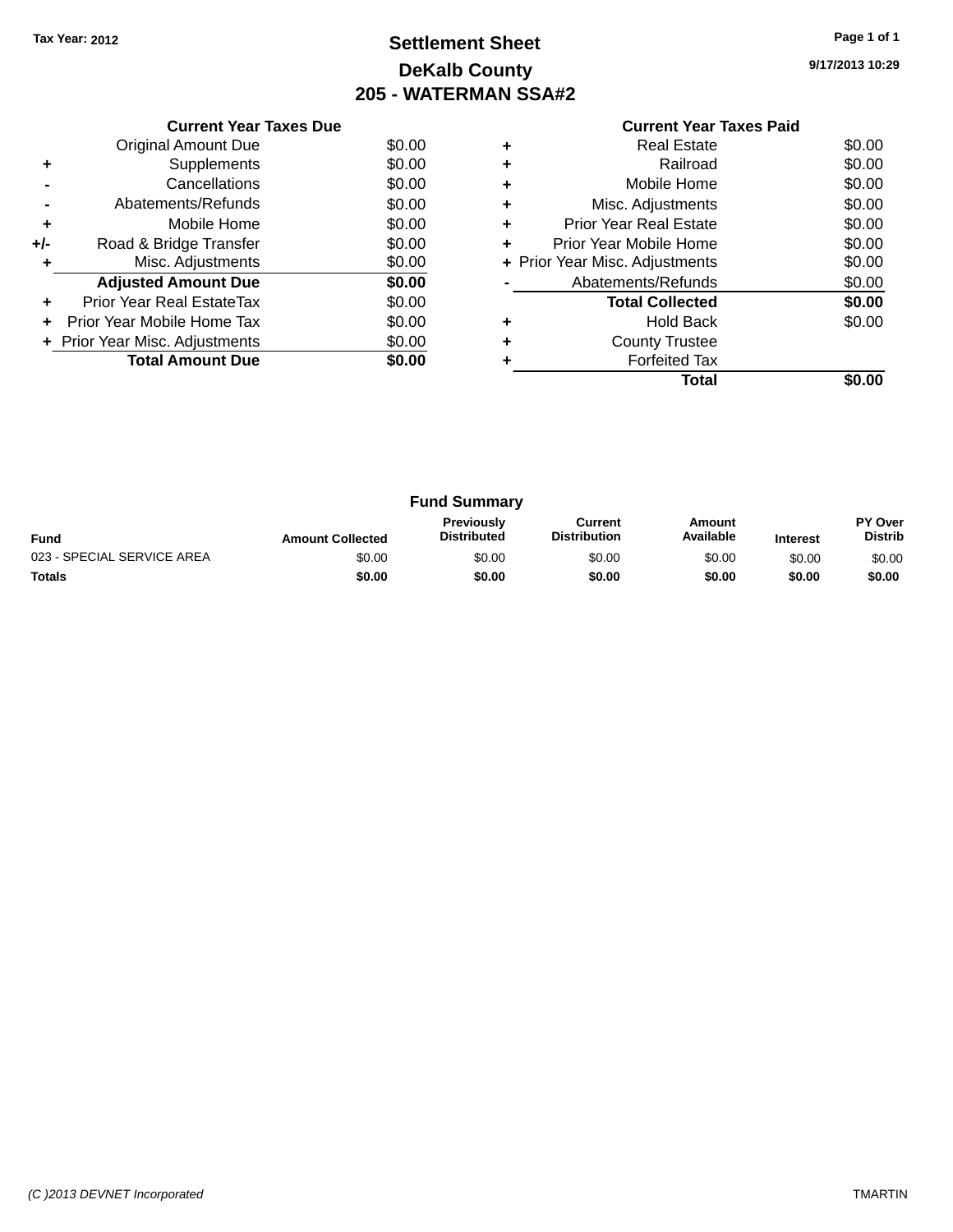# **Settlement Sheet Tax Year: 2012 Page 1 of 1 DeKalb County 206 - WATERMAN SSA #1**

**9/17/2013 10:29**

|     | <b>Current Year Taxes Due</b>  |        |  |  |  |  |
|-----|--------------------------------|--------|--|--|--|--|
|     | <b>Original Amount Due</b>     | \$0.00 |  |  |  |  |
| ٠   | Supplements                    | \$0.00 |  |  |  |  |
|     | Cancellations                  | \$0.00 |  |  |  |  |
|     | Abatements/Refunds             | \$0.00 |  |  |  |  |
| ٠   | Mobile Home                    | \$0.00 |  |  |  |  |
| +/- | Road & Bridge Transfer         | \$0.00 |  |  |  |  |
|     | Misc. Adjustments              | \$0.00 |  |  |  |  |
|     | <b>Adjusted Amount Due</b>     | \$0.00 |  |  |  |  |
|     | Prior Year Real EstateTax      | \$0.00 |  |  |  |  |
|     | Prior Year Mobile Home Tax     | \$0.00 |  |  |  |  |
|     | + Prior Year Misc. Adjustments | \$0.00 |  |  |  |  |
|     | <b>Total Amount Due</b>        | \$0.00 |  |  |  |  |
|     |                                |        |  |  |  |  |

### **Current Year Taxes Paid +** Real Estate \$0.00 **+** Railroad \$0.00 **+** Mobile Home \$0.00 **+** Misc. Adjustments \$0.00 **+** Prior Year Real Estate \$0.00 **+** Prior Year Mobile Home \$0.00<br> **+** Prior Year Misc. Adjustments \$0.00 **+ Prior Year Misc. Adjustments -** Abatements/Refunds \$0.00 **Total Collected \$0.00 +** Hold Back \$0.00 **+** County Trustee **+** Forfeited Tax **Total \$0.00**

| <b>Fund Summary</b>        |                         |                                         |                                |                     |                 |                           |
|----------------------------|-------------------------|-----------------------------------------|--------------------------------|---------------------|-----------------|---------------------------|
| <b>Fund</b>                | <b>Amount Collected</b> | <b>Previously</b><br><b>Distributed</b> | Current<br><b>Distribution</b> | Amount<br>Available | <b>Interest</b> | PY Over<br><b>Distrib</b> |
| 023 - SPECIAL SERVICE AREA | \$0.00                  | \$0.00                                  | \$0.00                         | \$0.00              | \$0.00          | \$0.00                    |
| <b>Totals</b>              | \$0.00                  | \$0.00                                  | \$0.00                         | \$0.00              | \$0.00          | \$0.00                    |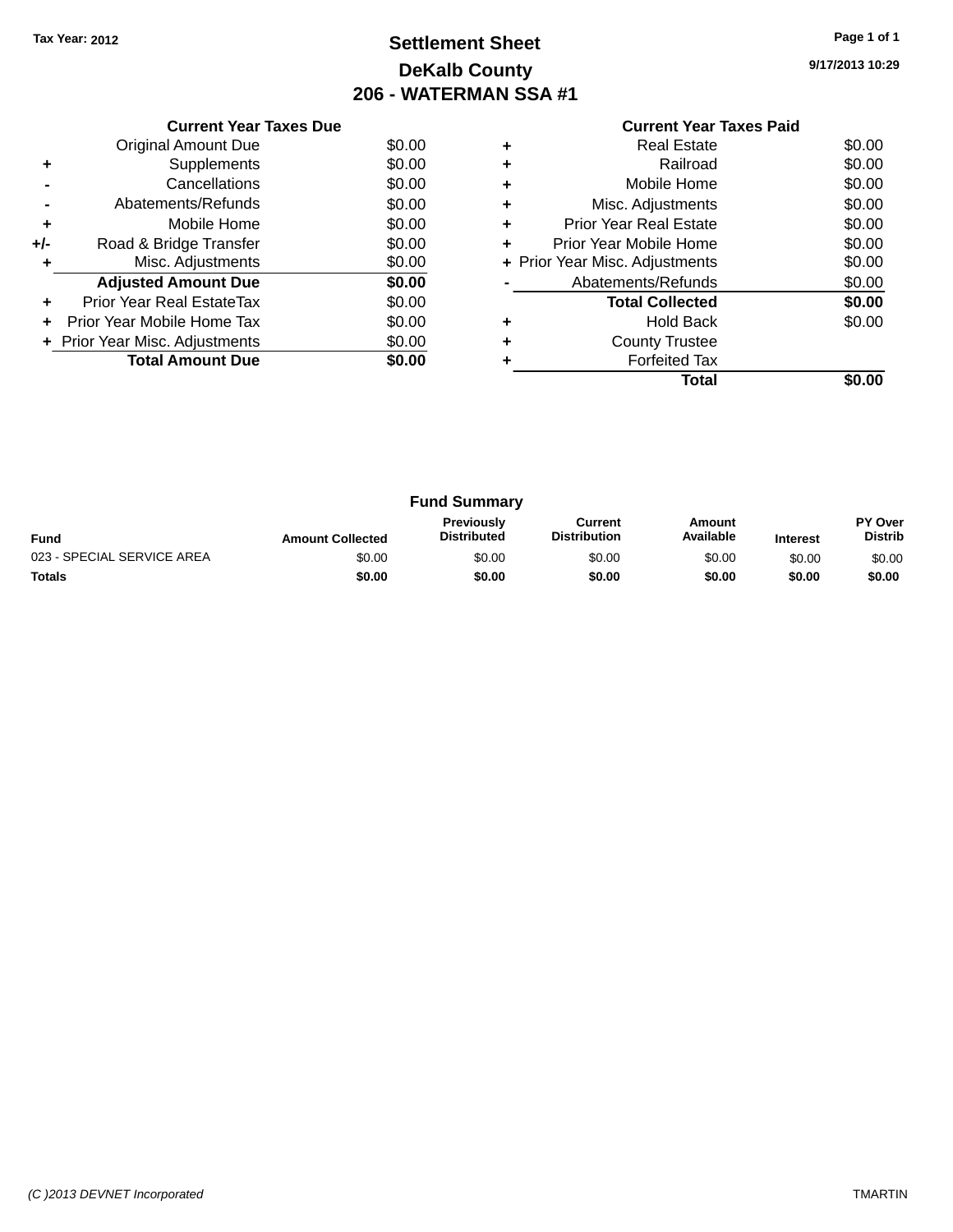# **Settlement Sheet Tax Year: 2012 Page 1 of 1 DeKalb County 207 - DERBY ESTATES SSA**

**9/17/2013 10:29**

| <b>Current Year Taxes Paid</b> |  |  |  |
|--------------------------------|--|--|--|
|--------------------------------|--|--|--|

|     | <b>Current Year Taxes Due</b>  |            |  |  |  |  |  |
|-----|--------------------------------|------------|--|--|--|--|--|
|     | <b>Original Amount Due</b>     | \$3,750.11 |  |  |  |  |  |
| ٠   | Supplements                    | \$194.07   |  |  |  |  |  |
|     | Cancellations                  | \$205.45   |  |  |  |  |  |
|     | Abatements/Refunds             | \$0.00     |  |  |  |  |  |
| ٠   | Mobile Home                    | \$0.00     |  |  |  |  |  |
| +/- | Road & Bridge Transfer         | \$0.00     |  |  |  |  |  |
| ٠   | Misc. Adjustments              | \$0.00     |  |  |  |  |  |
|     | <b>Adjusted Amount Due</b>     | \$3,738.73 |  |  |  |  |  |
|     | Prior Year Real EstateTax      | \$0.00     |  |  |  |  |  |
|     | Prior Year Mobile Home Tax     | \$0.00     |  |  |  |  |  |
|     | + Prior Year Misc. Adjustments | \$0.00     |  |  |  |  |  |
|     | <b>Total Amount Due</b>        | \$3.738.73 |  |  |  |  |  |

| \$0.00     |
|------------|
| \$0.00     |
| \$0.00     |
| \$0.00     |
| \$0.00     |
| \$0.00     |
| \$0.00     |
| \$3,414.72 |
| \$0.00     |
|            |
|            |
| \$3,414.72 |
|            |

|                            |                         |                                  | <b>Distribution Summary</b>           |                                |                 |                                  |
|----------------------------|-------------------------|----------------------------------|---------------------------------------|--------------------------------|-----------------|----------------------------------|
|                            |                         |                                  | <b>Tax Distribution Date</b>          |                                |                 | Amount                           |
|                            |                         |                                  | 05/31/2013                            |                                |                 | \$320.13                         |
|                            |                         |                                  | 06/28/2013                            |                                |                 | \$1,555.31                       |
|                            |                         |                                  | 08/23/2013                            |                                |                 | \$386.07                         |
|                            |                         |                                  | 09/20/2013                            |                                |                 | \$1,153.21                       |
|                            |                         |                                  |                                       | <b>Totals: 4 Distributions</b> |                 | \$3,414.72                       |
|                            |                         |                                  | <b>Grand Totals: 4 Distributions</b>  |                                |                 | \$3,414.72                       |
|                            |                         | <b>Fund Summary</b>              |                                       |                                |                 |                                  |
| <b>Fund</b>                | <b>Amount Collected</b> | Previously<br><b>Distributed</b> | <b>Current</b><br><b>Distribution</b> | Amount<br>Available            | <b>Interest</b> | <b>PY Over</b><br><b>Distrib</b> |
| 023 - SPECIAL SERVICE AREA | \$3,414.72              | \$2,261.51                       | \$1,153.21                            | \$0.00                         | \$0.00          | \$0.00                           |
| <b>Totals</b>              | \$3,414.72              | \$2.261.51                       | \$1,153.21                            | \$0.00                         | \$0.00          | \$0.00                           |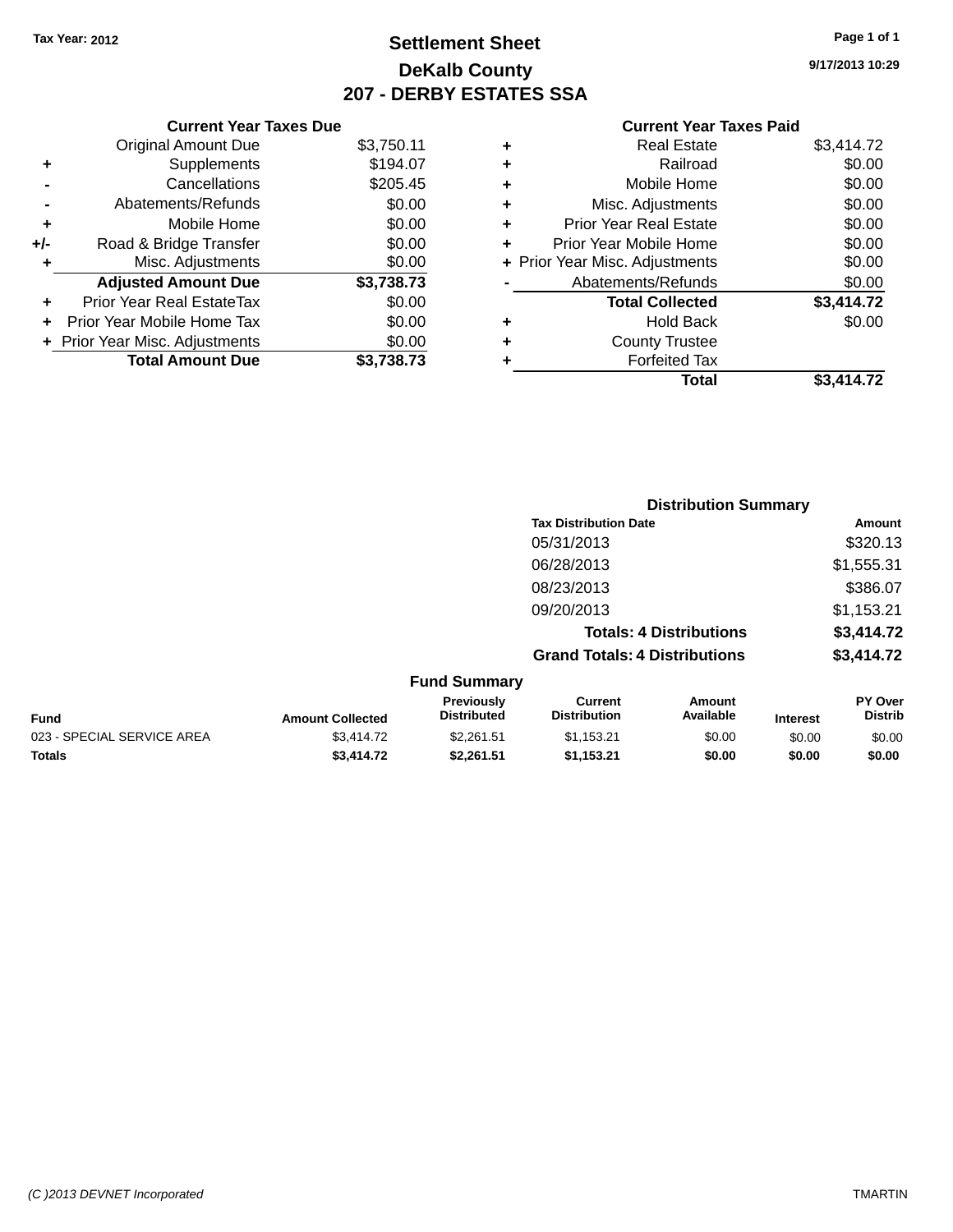# **Settlement Sheet Tax Year: 2012 Page 1 of 1 DeKalb County 213 - GENOA OAK CREEK EST SSA#4**

|       | <b>Current Year Taxes Due</b>    |            |
|-------|----------------------------------|------------|
|       | <b>Original Amount Due</b>       | \$1,514.53 |
| ٠     | Supplements                      | \$0.00     |
|       | Cancellations                    | \$0.00     |
|       | Abatements/Refunds               | \$0.00     |
| ٠     | Mobile Home                      | \$0.00     |
| $+/-$ | Road & Bridge Transfer           | \$0.00     |
| ÷     | Misc. Adjustments                | \$0.00     |
|       | <b>Adjusted Amount Due</b>       | \$1,514.53 |
| ÷     | <b>Prior Year Real EstateTax</b> | \$0.00     |
|       | Prior Year Mobile Home Tax       | \$0.00     |
|       | + Prior Year Misc. Adjustments   | \$0.00     |
|       | <b>Total Amount Due</b>          | \$1.514.53 |

|   | <b>Real Estate</b>             | \$1,514.53 |
|---|--------------------------------|------------|
| ٠ | Railroad                       | \$0.00     |
| ٠ | Mobile Home                    | \$0.00     |
| ٠ | Misc. Adjustments              | \$0.00     |
| ٠ | <b>Prior Year Real Estate</b>  | \$0.00     |
| ٠ | Prior Year Mobile Home         | \$0.00     |
|   | + Prior Year Misc. Adjustments | \$0.00     |
|   | Abatements/Refunds             | \$0.00     |
|   | <b>Total Collected</b>         | \$1,514.53 |
| ٠ | Hold Back                      | \$0.00     |
| ٠ | <b>County Trustee</b>          |            |
| ٠ | <b>Forfeited Tax</b>           |            |
|   | Total                          | \$1,514.53 |
|   |                                |            |

|                            |                         |                                  | <b>Distribution Summary</b>           |                                |                 |                           |
|----------------------------|-------------------------|----------------------------------|---------------------------------------|--------------------------------|-----------------|---------------------------|
|                            |                         |                                  | <b>Tax Distribution Date</b>          |                                |                 | Amount                    |
|                            |                         |                                  | 05/31/2013                            |                                |                 | \$24.79                   |
|                            |                         |                                  | 06/28/2013                            |                                |                 | \$744.86                  |
|                            |                         |                                  | 08/23/2013                            |                                |                 | \$146.10                  |
|                            |                         |                                  | 09/20/2013                            |                                |                 | \$598.78                  |
|                            |                         |                                  |                                       | <b>Totals: 4 Distributions</b> |                 | \$1,514.53                |
|                            |                         |                                  | <b>Grand Totals: 4 Distributions</b>  |                                |                 | \$1,514.53                |
|                            |                         | <b>Fund Summary</b>              |                                       |                                |                 |                           |
| <b>Fund</b>                | <b>Amount Collected</b> | Previously<br><b>Distributed</b> | <b>Current</b><br><b>Distribution</b> | Amount<br>Available            | <b>Interest</b> | PY Over<br><b>Distrib</b> |
| 023 - SPECIAL SERVICE AREA | \$1,514.53              | \$915.75                         | \$598.78                              | \$0.00                         | \$0.00          | \$0.00                    |
| <b>Totals</b>              | \$1,514.53              | \$915.75                         | \$598.78                              | \$0.00                         | \$0.00          | \$0.00                    |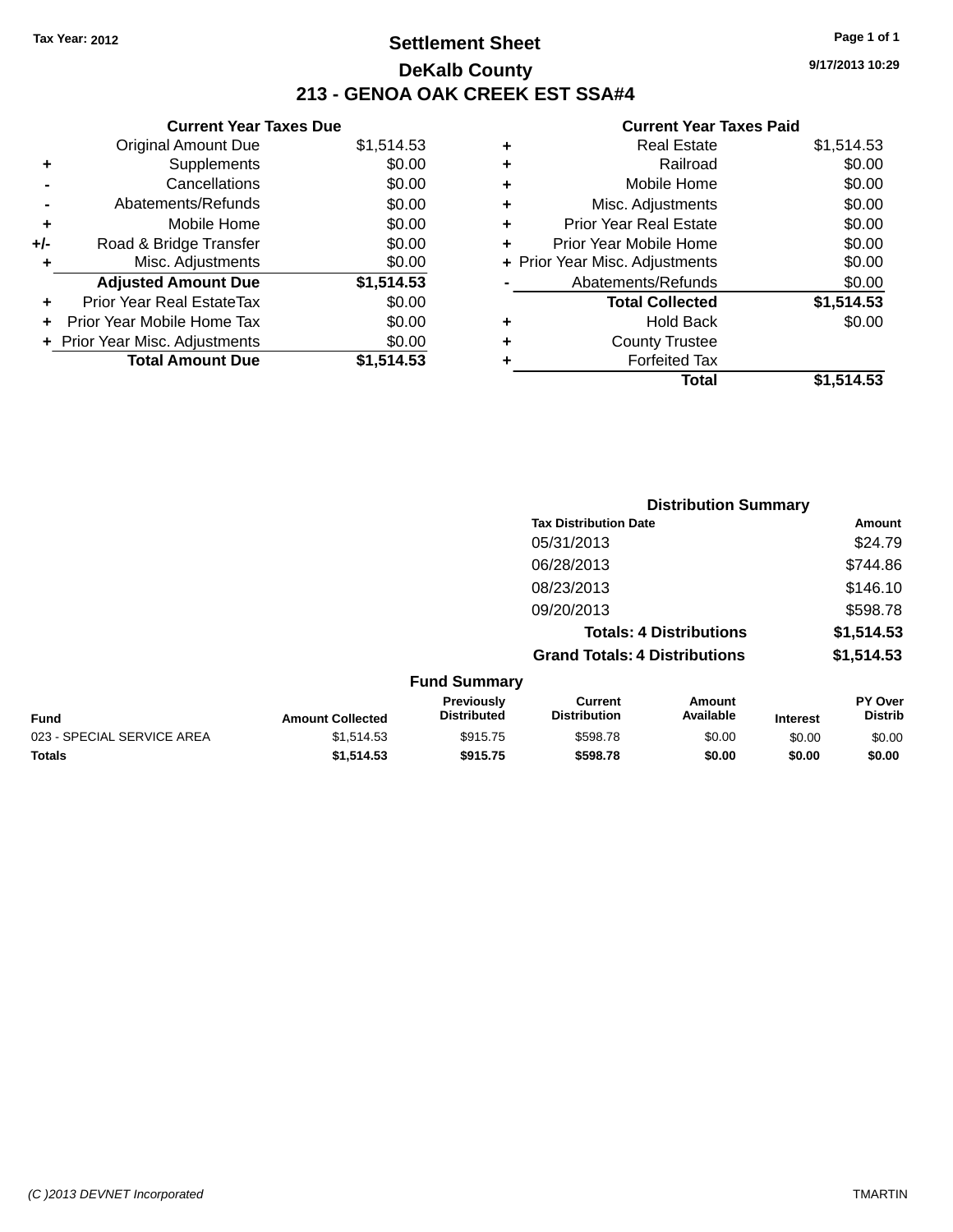# **Settlement Sheet Tax Year: 2012 Page 1 of 1 DeKalb County AF-DK #5 - AFTON DEKALB DRAINAGE #5**

**9/17/2013 10:29**

|     | <b>Current Year Taxes Due</b>  |             |
|-----|--------------------------------|-------------|
|     | <b>Original Amount Due</b>     | \$11,325.24 |
| ٠   | Supplements                    | \$203.52    |
|     | Cancellations                  | \$203.52    |
|     | Abatements/Refunds             | \$0.00      |
| ٠   | Mobile Home                    | \$0.00      |
| +/- | Road & Bridge Transfer         | \$0.00      |
|     | Misc. Adjustments              | \$0.00      |
|     | <b>Adjusted Amount Due</b>     | \$11,325.24 |
| ÷   | Prior Year Real EstateTax      | \$0.00      |
|     | Prior Year Mobile Home Tax     | \$0.00      |
|     | + Prior Year Misc. Adjustments | \$0.00      |
|     | <b>Total Amount Due</b>        | \$11,325,24 |
|     |                                |             |

| ٠ | <b>Real Estate</b>             | \$11,214.79 |
|---|--------------------------------|-------------|
| ٠ | Railroad                       | \$0.00      |
| ٠ | Mobile Home                    | \$0.00      |
| ٠ | Misc. Adjustments              | \$0.00      |
| ٠ | <b>Prior Year Real Estate</b>  | \$0.00      |
| ÷ | Prior Year Mobile Home         | \$0.00      |
|   | + Prior Year Misc. Adjustments | \$0.00      |
|   | Abatements/Refunds             | \$0.00      |
|   | <b>Total Collected</b>         | \$11,214.79 |
| ٠ | Hold Back                      | \$0.00      |
| ٠ | <b>County Trustee</b>          |             |
| ٠ | <b>Forfeited Tax</b>           |             |
|   | Total                          | \$11,214.79 |
|   |                                |             |

|                         |                                         |                                       | <b>Distribution Summary</b>    |                 |                                  |
|-------------------------|-----------------------------------------|---------------------------------------|--------------------------------|-----------------|----------------------------------|
|                         |                                         | <b>Tax Distribution Date</b>          |                                |                 | Amount                           |
|                         |                                         | 05/31/2013                            |                                |                 | \$1,200.28                       |
|                         |                                         | 06/28/2013                            |                                |                 | \$6,478.28                       |
|                         |                                         | 08/23/2013                            |                                |                 | \$317.14                         |
|                         |                                         | 09/20/2013                            |                                |                 | \$3,219.09                       |
|                         |                                         |                                       | <b>Totals: 4 Distributions</b> |                 | \$11,214.79                      |
|                         |                                         | <b>Grand Totals: 4 Distributions</b>  |                                |                 | \$11,214.79                      |
|                         | <b>Fund Summary</b>                     |                                       |                                |                 |                                  |
| <b>Amount Collected</b> | <b>Previously</b><br><b>Distributed</b> | <b>Current</b><br><b>Distribution</b> | Amount<br>Available            | <b>Interest</b> | <b>PY Over</b><br><b>Distrib</b> |
|                         |                                         |                                       |                                |                 |                                  |

| <b>Fund</b>     | <b>Amount Collected</b> | <b>Distributed</b> | <b>Distribution</b> | Available | <b>Interest</b> | Distrib |
|-----------------|-------------------------|--------------------|---------------------|-----------|-----------------|---------|
| 001 - CORPORATE | \$11,214.79             | \$7.995.70         | \$3.219.09          | \$0.00    | \$0.00          | \$0.00  |
| Totals          | \$11.214.79             | \$7,995.70         | \$3.219.09          | \$0.00    | \$0.00          | \$0.00  |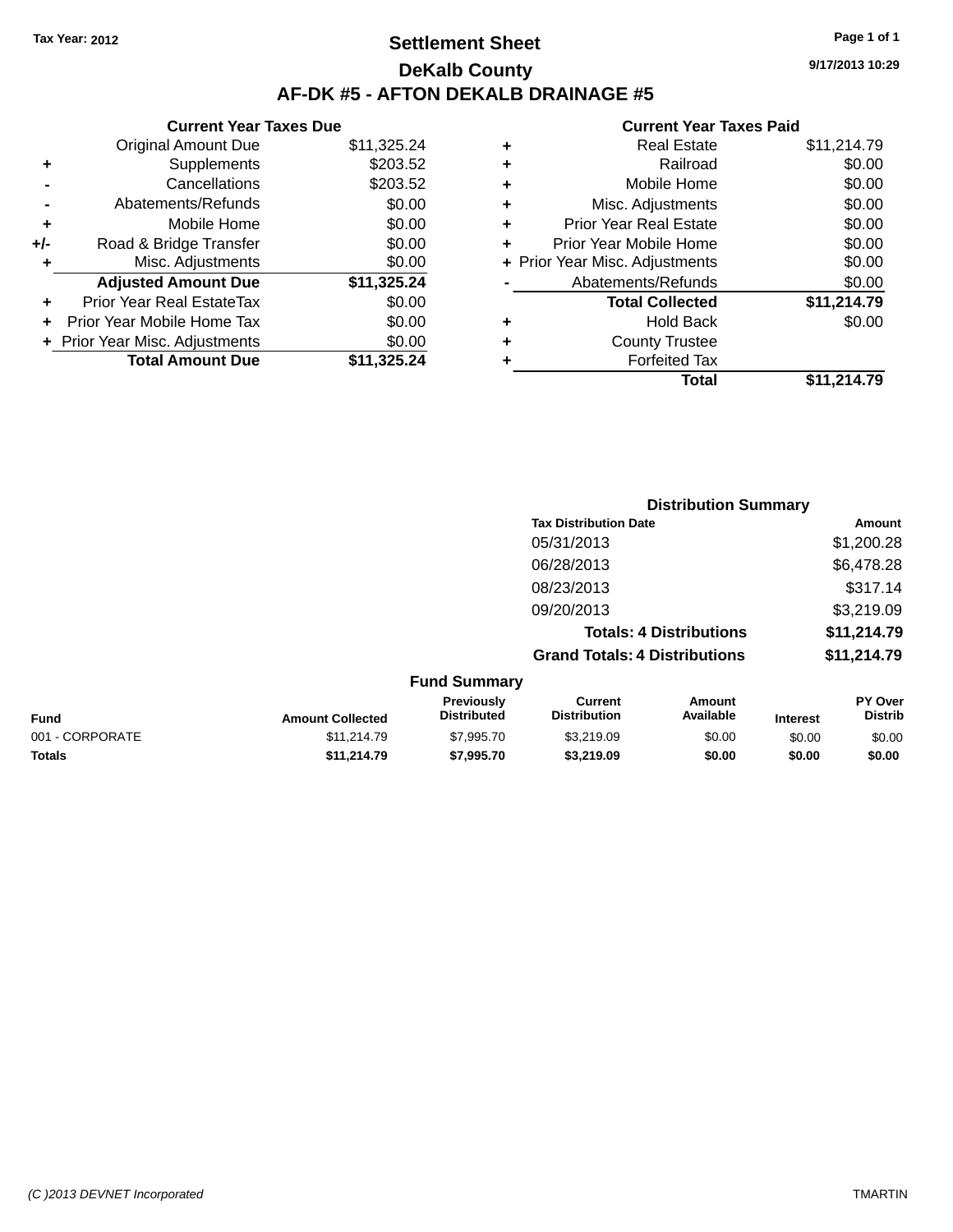# **Settlement Sheet Tax Year: 2012 Page 1 of 1 DeKalb County AF-MI #4 - AF/ MI/ DK DRAINAGE #4**

**9/17/2013 10:29**

|     | <b>Current Year Taxes Due</b>    |            |
|-----|----------------------------------|------------|
|     | <b>Original Amount Due</b>       | \$7,590.74 |
| ٠   | Supplements                      | \$0.70     |
|     | Cancellations                    | \$0.70     |
|     | Abatements/Refunds               | \$0.00     |
| ٠   | Mobile Home                      | \$0.00     |
| +/- | Road & Bridge Transfer           | \$0.00     |
|     | Misc. Adjustments                | \$0.00     |
|     | <b>Adjusted Amount Due</b>       | \$7,590.74 |
| ÷   | <b>Prior Year Real EstateTax</b> | \$0.00     |
| ÷   | Prior Year Mobile Home Tax       | \$0.00     |
|     | + Prior Year Misc. Adjustments   | \$0.00     |
|     | <b>Total Amount Due</b>          | \$7.590.74 |

|   | <b>Real Estate</b>             | \$7,536.98 |
|---|--------------------------------|------------|
| ٠ | Railroad                       | \$0.00     |
| ٠ | Mobile Home                    | \$0.00     |
| ٠ | Misc. Adjustments              | \$0.00     |
| ٠ | <b>Prior Year Real Estate</b>  | \$0.00     |
| ÷ | Prior Year Mobile Home         | \$0.00     |
|   | + Prior Year Misc. Adjustments | \$0.00     |
|   | Abatements/Refunds             | \$0.00     |
|   | <b>Total Collected</b>         | \$7,536.98 |
| ٠ | Hold Back                      | \$0.00     |
| ٠ | <b>County Trustee</b>          |            |
| ٠ | <b>Forfeited Tax</b>           |            |
|   | Total                          | \$7.536.98 |
|   |                                |            |

|                     | <b>Distribution Summary</b>          |            |  |
|---------------------|--------------------------------------|------------|--|
|                     | <b>Tax Distribution Date</b>         | Amount     |  |
|                     | 05/31/2013                           | \$1,187.14 |  |
|                     | 06/28/2013                           | \$3,663.77 |  |
|                     | 07/26/2013                           | \$56.67    |  |
|                     | 08/23/2013                           | \$136.77   |  |
|                     | 09/20/2013                           | \$2,492.63 |  |
|                     | <b>Totals: 5 Distributions</b>       | \$7,536.98 |  |
|                     | <b>Grand Totals: 5 Distributions</b> | \$7,536.98 |  |
| <b>Fund Summary</b> |                                      |            |  |

|                         | <b>URIU VURILIU Y</b>                   |                                |                     |                 |                                  |
|-------------------------|-----------------------------------------|--------------------------------|---------------------|-----------------|----------------------------------|
| <b>Amount Collected</b> | <b>Previously</b><br><b>Distributed</b> | Current<br><b>Distribution</b> | Amount<br>Available | <b>Interest</b> | <b>PY Over</b><br><b>Distrib</b> |
| \$7,536.98              | \$5.044.35                              | \$2,492.63                     | \$0.00              | \$0.00          | \$0.00                           |
| \$7,536.98              | \$5,044,35                              | \$2,492.63                     | \$0.00              | \$0.00          | \$0.00                           |
|                         |                                         |                                |                     |                 |                                  |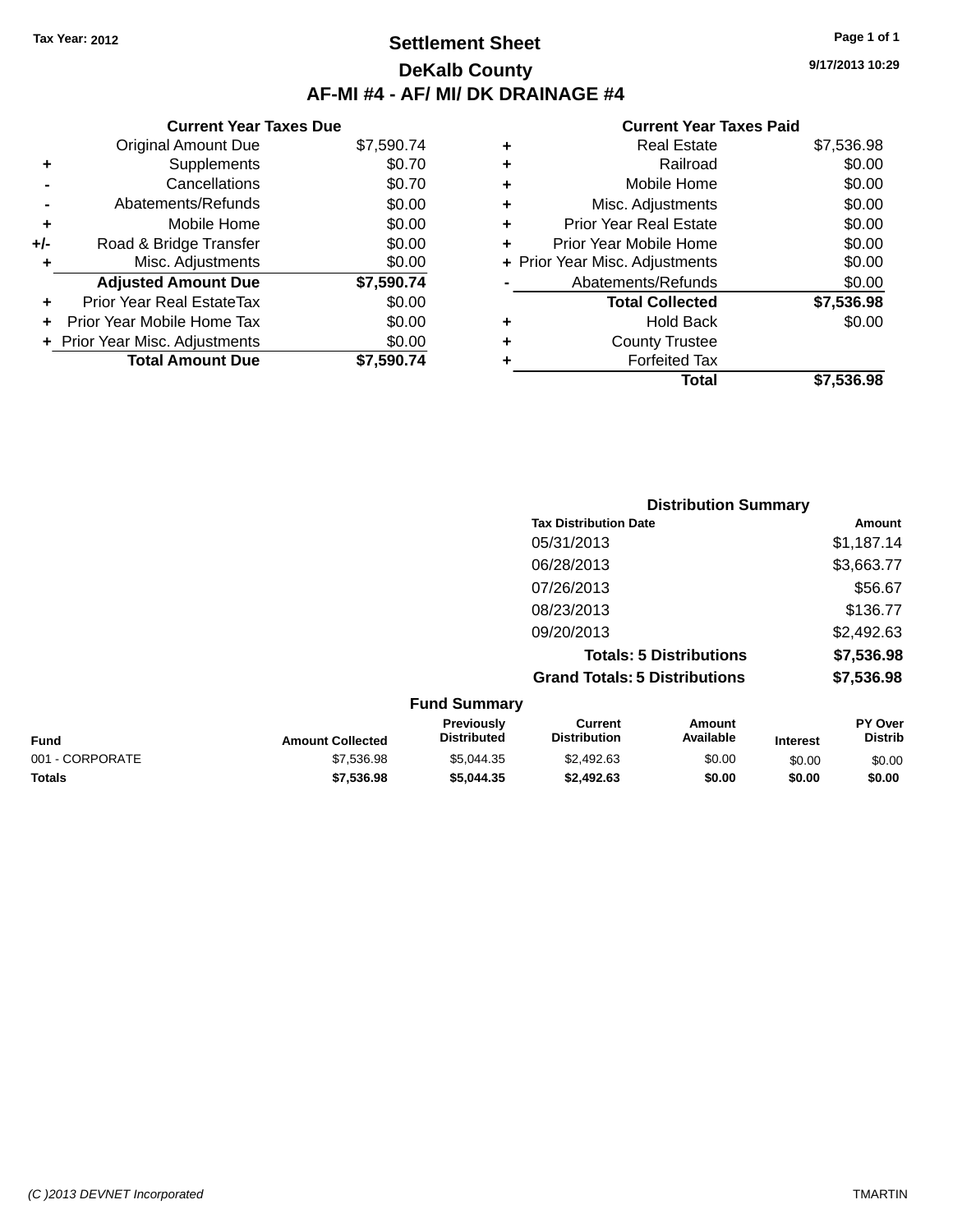# **Settlement Sheet Tax Year: 2012 Page 1 of 1 DeKalb County CL-SH #7 - CLINTON/SHABBONA DRN #7**

**9/17/2013 10:29**

|     | <b>Current Year Taxes Due</b>  |        |
|-----|--------------------------------|--------|
|     | Original Amount Due            | \$0.00 |
| ٠   | Supplements                    | \$0.00 |
|     | Cancellations                  | \$0.00 |
|     | Abatements/Refunds             | \$0.00 |
| ÷   | Mobile Home                    | \$0.00 |
| +/- | Road & Bridge Transfer         | \$0.00 |
|     | Misc. Adjustments              | \$0.00 |
|     | <b>Adjusted Amount Due</b>     | \$0.00 |
| ٠   | Prior Year Real EstateTax      | \$0.00 |
|     | Prior Year Mobile Home Tax     | \$0.00 |
|     | + Prior Year Misc. Adjustments | \$0.00 |
|     | <b>Total Amount Due</b>        | SO.OO  |
|     |                                |        |

|   | <b>Forfeited Tax</b><br>Total  |        |
|---|--------------------------------|--------|
|   | <b>County Trustee</b>          |        |
| ٠ | <b>Hold Back</b>               | \$0.00 |
|   | <b>Total Collected</b>         | \$0.00 |
|   | Abatements/Refunds             | \$0.00 |
|   | + Prior Year Misc. Adjustments | \$0.00 |
| ٠ | Prior Year Mobile Home         | \$0.00 |
| ٠ | <b>Prior Year Real Estate</b>  | \$0.00 |
| ٠ | Misc. Adjustments              | \$0.00 |
| ٠ | Mobile Home                    | \$0.00 |
| ٠ | Railroad                       | \$0.00 |
|   | <b>Real Estate</b>             | \$0.00 |

| <b>Fund Summary</b> |                         |                                         |                                |                     |                 |                                  |
|---------------------|-------------------------|-----------------------------------------|--------------------------------|---------------------|-----------------|----------------------------------|
| <b>Fund</b>         | <b>Amount Collected</b> | <b>Previously</b><br><b>Distributed</b> | Current<br><b>Distribution</b> | Amount<br>Available | <b>Interest</b> | <b>PY Over</b><br><b>Distrib</b> |
| 001 - CORPORATE     | \$0.00                  | \$0.00                                  | \$0.00                         | \$0.00              | \$0.00          | \$0.00                           |
| <b>Totals</b>       | \$0.00                  | \$0.00                                  | \$0.00                         | \$0.00              | \$0.00          | \$0.00                           |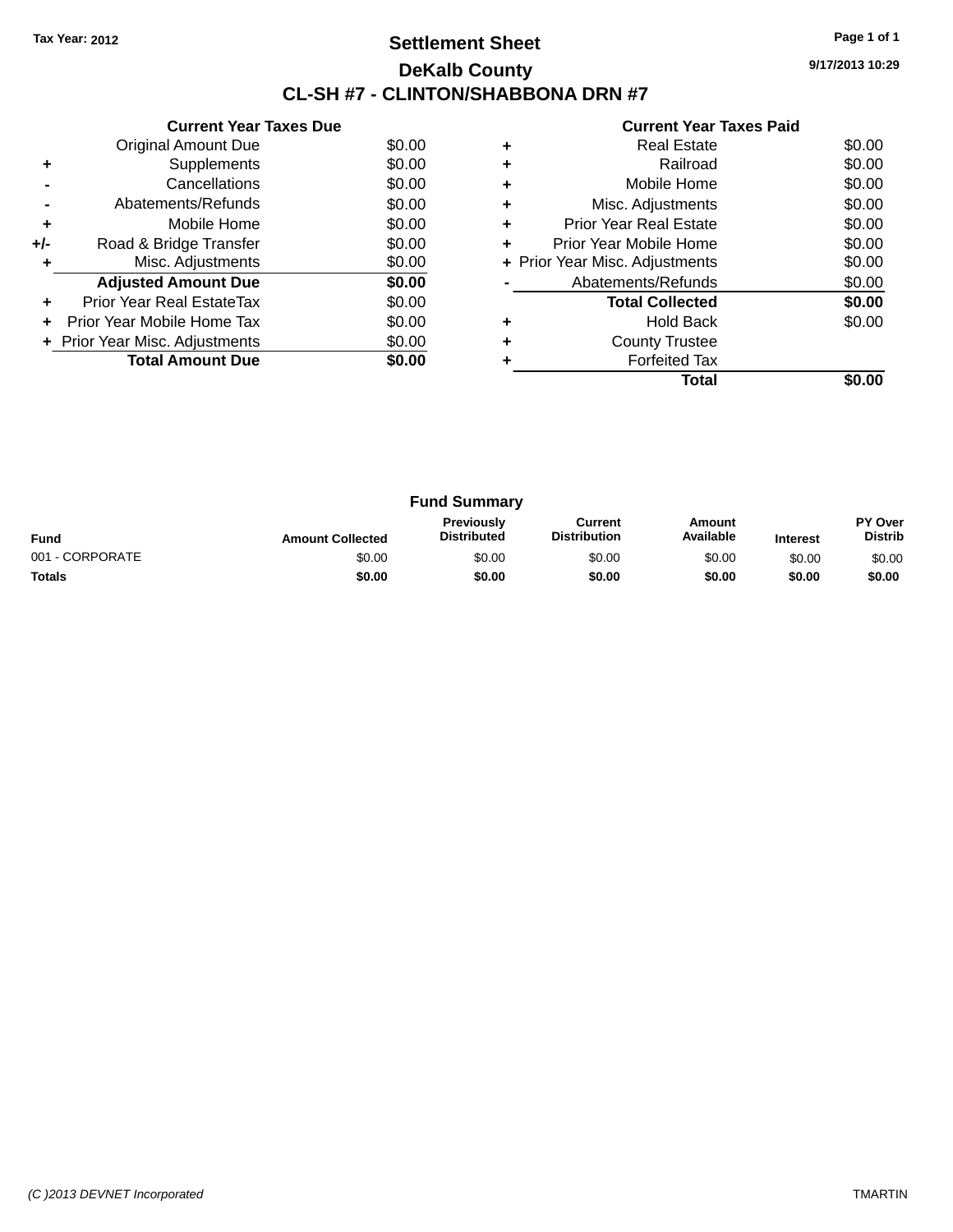# **Settlement Sheet Tax Year: 2012 Page 1 of 1 DeKalb County CO SBA #10 - CORTLAND SBA #10**

**9/17/2013 10:29**

|     | <b>Current Year Taxes Due</b>  |                |
|-----|--------------------------------|----------------|
|     | <b>Original Amount Due</b>     | \$1,142,739.00 |
| ٠   | Supplements                    | \$0.00         |
|     | Cancellations                  | \$0.00         |
|     | Abatements/Refunds             | \$0.00         |
| ÷   | Mobile Home                    | \$0.00         |
| +/- | Road & Bridge Transfer         | \$0.00         |
| ٠   | Misc. Adjustments              | \$0.00         |
|     | <b>Adjusted Amount Due</b>     | \$1,142,739.00 |
| ٠   | Prior Year Real EstateTax      | \$0.00         |
| ÷   | Prior Year Mobile Home Tax     | \$0.00         |
|     | + Prior Year Misc. Adjustments | \$0.00         |
|     | <b>Total Amount Due</b>        | \$1,142,739.00 |
|     |                                |                |

|   | Real Estate                    | \$0.00 |
|---|--------------------------------|--------|
| ٠ | Railroad                       | \$0.00 |
| ٠ | Mobile Home                    | \$0.00 |
| ٠ | Misc. Adjustments              | \$0.00 |
| ٠ | <b>Prior Year Real Estate</b>  | \$0.00 |
| ٠ | Prior Year Mobile Home         | \$0.00 |
|   | + Prior Year Misc. Adjustments | \$0.00 |
|   | Abatements/Refunds             | \$0.00 |
|   | <b>Total Collected</b>         | \$0.00 |
|   | Hold Back                      | \$0.00 |
|   | <b>County Trustee</b>          |        |
|   | <b>Forfeited Tax</b>           |        |
|   | Total                          |        |

| <b>Fund Summary</b>        |                         |                                  |                                |                     |                 |                                  |
|----------------------------|-------------------------|----------------------------------|--------------------------------|---------------------|-----------------|----------------------------------|
| <b>Fund</b>                | <b>Amount Collected</b> | Previously<br><b>Distributed</b> | Current<br><b>Distribution</b> | Amount<br>Available | <b>Interest</b> | <b>PY Over</b><br><b>Distrib</b> |
| 023 - SPECIAL SERVICE AREA | \$0.00                  | \$0.00                           | \$0.00                         | \$0.00              | \$0.00          | \$0.00                           |
| <b>Totals</b>              | \$0.00                  | \$0.00                           | \$0.00                         | \$0.00              | \$0.00          | \$0.00                           |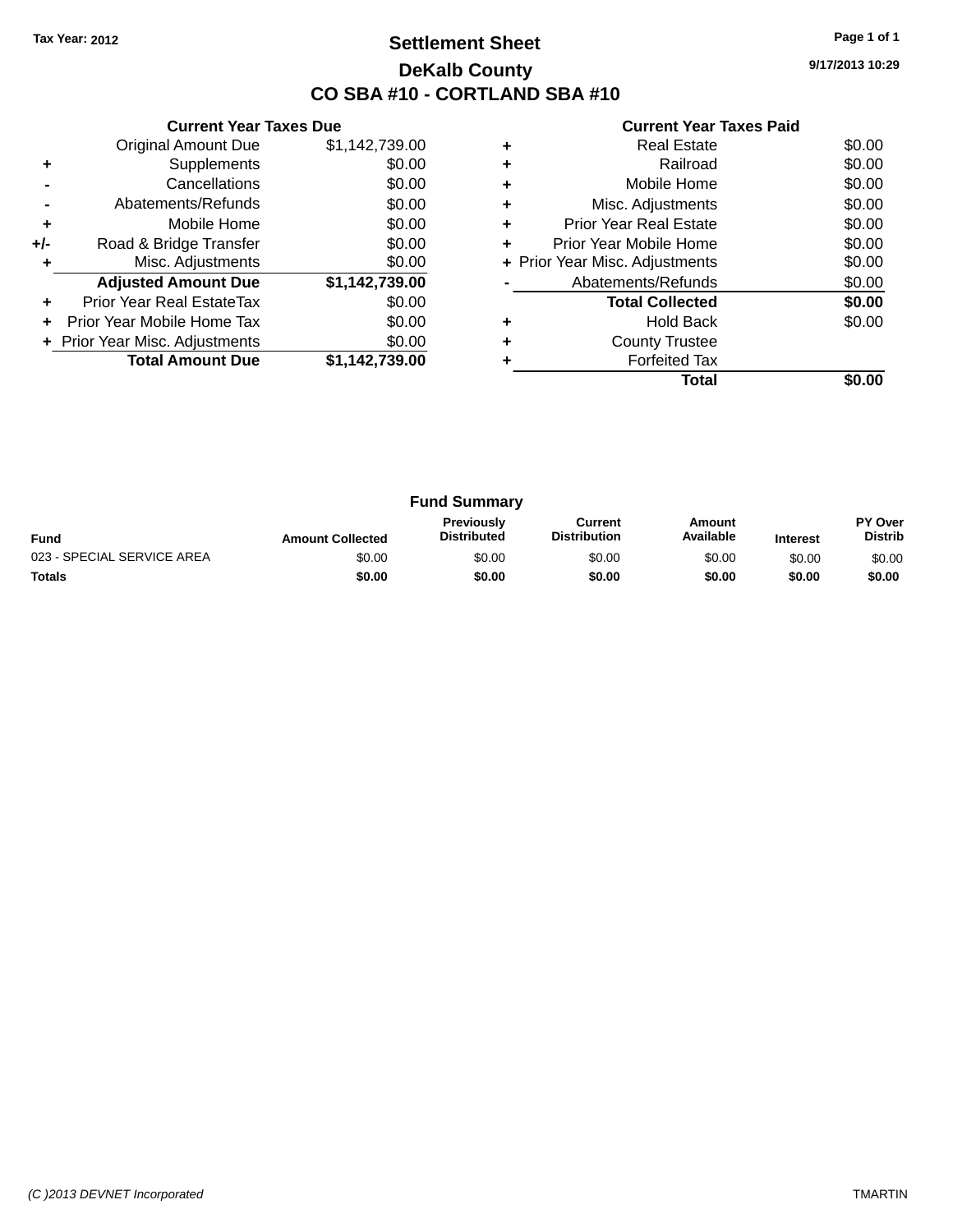# **Settlement Sheet Tax Year: 2012 Page 1 of 1 DeKalb County COON #1 - COON CREEK DRAINAGE #1**

**9/17/2013 10:29**

|     | <b>Current Year Taxes Due</b>  |             |  |  |  |  |  |
|-----|--------------------------------|-------------|--|--|--|--|--|
|     | <b>Original Amount Due</b>     | \$11,823.46 |  |  |  |  |  |
| ٠   | Supplements                    | \$15.00     |  |  |  |  |  |
|     | Cancellations                  | \$15.00     |  |  |  |  |  |
|     | Abatements/Refunds             | \$0.00      |  |  |  |  |  |
| ٠   | Mobile Home                    | \$0.00      |  |  |  |  |  |
| +/- | Road & Bridge Transfer         | \$0.00      |  |  |  |  |  |
|     | Misc. Adjustments              | \$0.00      |  |  |  |  |  |
|     | <b>Adjusted Amount Due</b>     | \$11,823.46 |  |  |  |  |  |
| ÷   | Prior Year Real EstateTax      | \$0.00      |  |  |  |  |  |
|     | Prior Year Mobile Home Tax     | \$0.00      |  |  |  |  |  |
|     | + Prior Year Misc. Adjustments | \$0.00      |  |  |  |  |  |
|     | <b>Total Amount Due</b>        | \$11.823.46 |  |  |  |  |  |

|   | <b>Real Estate</b>             | \$11,568.59 |
|---|--------------------------------|-------------|
| ٠ | Railroad                       | \$0.00      |
| ٠ | Mobile Home                    | \$0.00      |
| ٠ | Misc. Adjustments              | \$0.00      |
| ٠ | <b>Prior Year Real Estate</b>  | \$0.00      |
| ÷ | Prior Year Mobile Home         | \$0.00      |
|   | + Prior Year Misc. Adjustments | \$0.00      |
|   | Abatements/Refunds             | \$0.00      |
|   | <b>Total Collected</b>         | \$11,568.59 |
| ٠ | Hold Back                      | \$0.00      |
| ٠ | <b>County Trustee</b>          |             |
| ٠ | <b>Forfeited Tax</b>           |             |
|   | Total                          | \$11.568.59 |
|   |                                |             |

| <b>Distribution Summary</b>          |             |
|--------------------------------------|-------------|
| <b>Tax Distribution Date</b>         | Amount      |
| 05/31/2013                           | \$2,461.49  |
| 06/28/2013                           | \$4,822.47  |
| 07/26/2013                           | \$73.32     |
| 08/23/2013                           | \$189.34    |
| 09/20/2013                           | \$4,021.97  |
| <b>Totals: 5 Distributions</b>       | \$11,568.59 |
| <b>Grand Totals: 5 Distributions</b> | \$11,568.59 |

| <b>Fund Summary</b> |                         |                                         |                                |                     |                 |                           |
|---------------------|-------------------------|-----------------------------------------|--------------------------------|---------------------|-----------------|---------------------------|
| <b>Fund</b>         | <b>Amount Collected</b> | <b>Previously</b><br><b>Distributed</b> | Current<br><b>Distribution</b> | Amount<br>Available | <b>Interest</b> | PY Over<br><b>Distrib</b> |
| 001 - CORPORATE     | \$11,568.59             | \$7,546.62                              | \$4.021.97                     | \$0.00              | \$0.00          | \$0.00                    |
| <b>Totals</b>       | \$11.568.59             | \$7.546.62                              | \$4.021.97                     | \$0.00              | \$0.00          | \$0.00                    |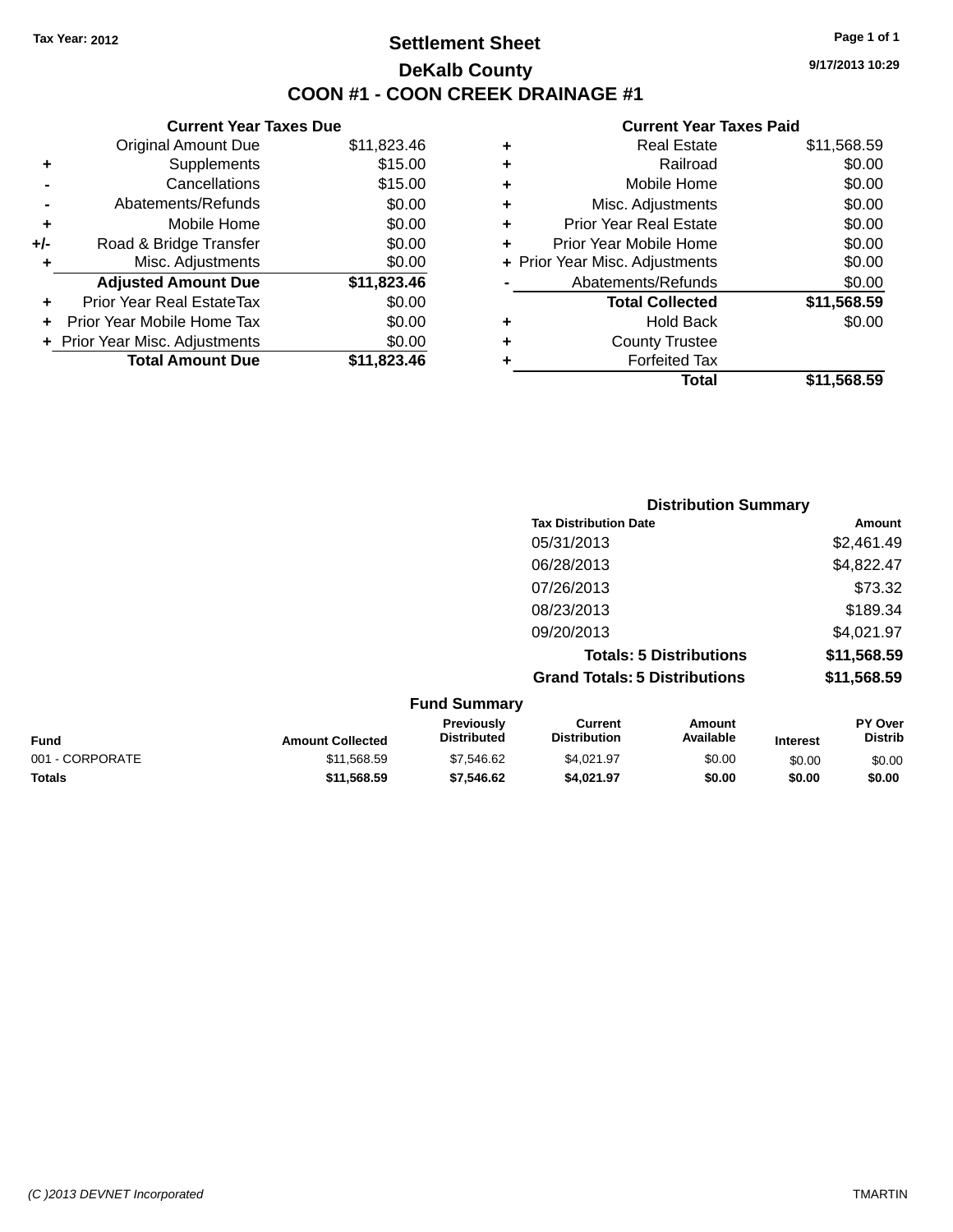**Current Year Taxes Due**

Original Amount Due

**Adjusted Amount Due** 

**Total Amount Due** 

**+** Supplements **-** Cancellations **-** Abatements/Refunds **+** Mobile Home **+/-** Road & Bridge Transfer **+** Misc. Adjustments

**+** Prior Year Real EstateTax \$0.00 **+** Prior Year Mobile Home Tax **+** Prior Year Misc. Adjustments

### **Settlement Sheet Tax Year: 2012 Page 1 of 1 DeKalb County CO-PI #15 - CORTLAND PIERCE DRAINAGE**

**9/17/2013 10:29**

**Total \$9,610.90**

|             |   | Gurient Tear Taxes Falu        |            |
|-------------|---|--------------------------------|------------|
| \$10,699.98 | ٠ | <b>Real Estate</b>             | \$9,610.90 |
| \$15.00     | ٠ | Railroad                       | \$0.00     |
| \$15.00     | ÷ | Mobile Home                    | \$0.00     |
| \$0.00      | ٠ | Misc. Adjustments              | \$0.00     |
| \$0.00      | ٠ | <b>Prior Year Real Estate</b>  | \$0.00     |
| \$0.00      | ٠ | Prior Year Mobile Home         | \$0.00     |
| \$0.00      |   | + Prior Year Misc. Adjustments | \$0.00     |
| \$10,699.98 |   | Abatements/Refunds             | \$0.00     |
| \$0.00      |   | <b>Total Collected</b>         | \$9,610.90 |
| \$0.00      | ٠ | <b>Hold Back</b>               | \$0.00     |
| \$0.00      | ٠ | <b>County Trustee</b>          |            |
| \$10,699.98 | ٠ | <b>Forfeited Tax</b>           |            |
|             |   | Total                          | \$9,610.90 |

|                     |                                      | <b>Distribution Summary</b>    |                |
|---------------------|--------------------------------------|--------------------------------|----------------|
|                     | <b>Tax Distribution Date</b>         |                                | Amount         |
|                     | 05/31/2013                           |                                | \$1,690.72     |
|                     | 06/28/2013                           |                                | \$3,688.91     |
|                     | 07/26/2013                           |                                | \$35.00        |
|                     | 08/23/2013                           |                                | \$397.87       |
|                     | 09/20/2013                           |                                | \$3,798.40     |
|                     |                                      | <b>Totals: 5 Distributions</b> | \$9,610.90     |
|                     | <b>Grand Totals: 5 Distributions</b> |                                | \$9,610.90     |
| <b>Fund Summary</b> |                                      |                                |                |
| <b>Previously</b>   | <b>Current</b>                       | Amount                         | <b>PY Over</b> |

| <b>Fund</b>     | <b>Amount Collected</b> | <b>Previously</b><br><b>Distributed</b> | Current<br><b>Distribution</b> | Amount<br>Available | <b>Interest</b> | <b>PY Over</b><br><b>Distrib</b> |
|-----------------|-------------------------|-----------------------------------------|--------------------------------|---------------------|-----------------|----------------------------------|
| 001 - CORPORATE | \$9.610.90              | \$5.812.50                              | \$3.798.40                     | \$0.00              | \$0.00          | \$0.00                           |
| <b>Totals</b>   | \$9,610.90              | \$5,812.50                              | \$3.798.40                     | \$0.00              | \$0.00          | \$0.00                           |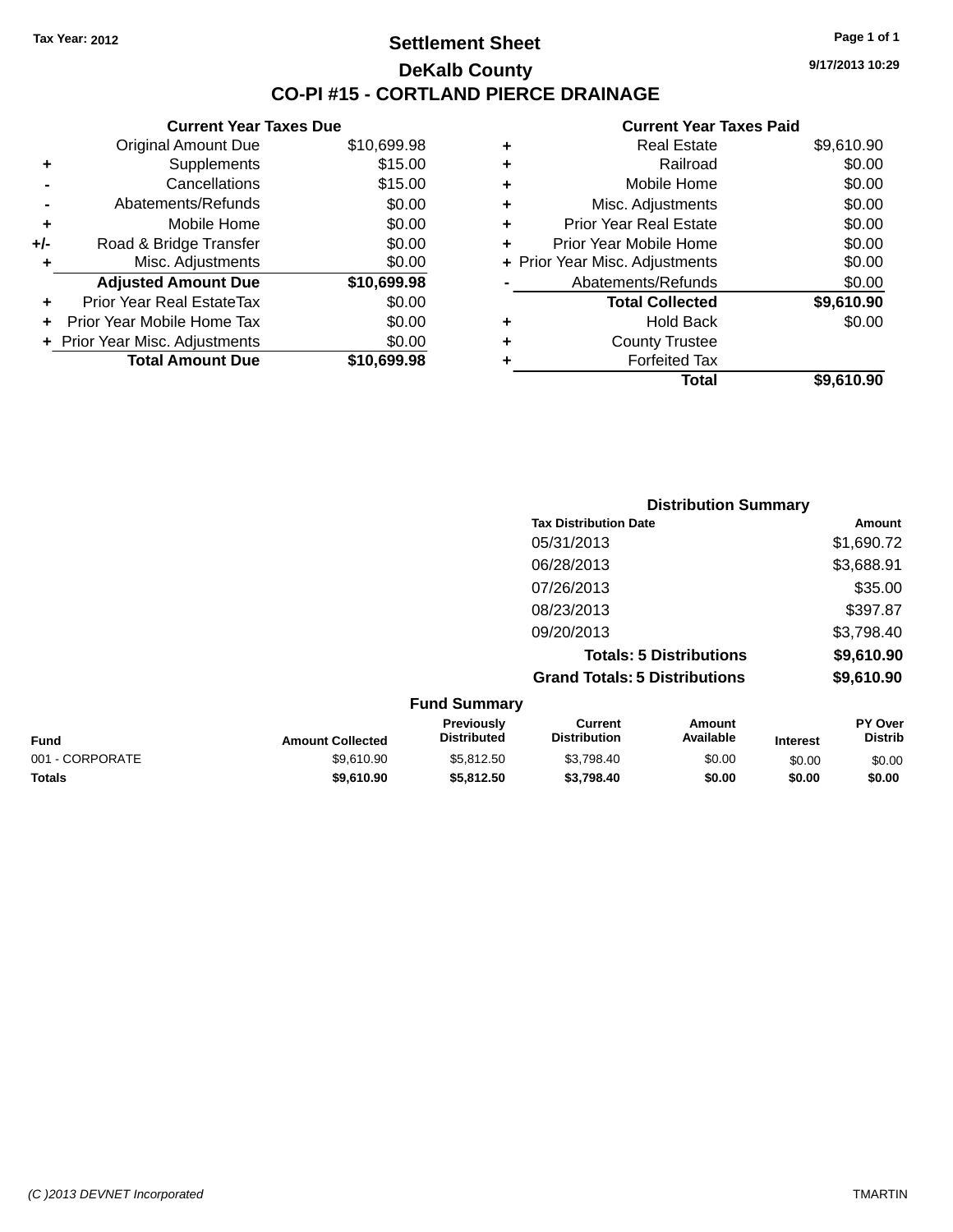# **Settlement Sheet Tax Year: 2012 Page 1 of 1 DeKalb County CO-SBA#5 - CORTLAND SBA #5**

**9/17/2013 10:29**

| <b>Current Year Taxes Paid</b> |  |  |  |
|--------------------------------|--|--|--|
|--------------------------------|--|--|--|

|       | <b>Current Year Taxes Due</b> |                |  |  |  |  |
|-------|-------------------------------|----------------|--|--|--|--|
|       | <b>Original Amount Due</b>    | \$1,300,830.00 |  |  |  |  |
| ٠     | Supplements                   | \$0.00         |  |  |  |  |
|       | Cancellations                 | \$0.00         |  |  |  |  |
|       | Abatements/Refunds            | \$0.00         |  |  |  |  |
| ٠     | Mobile Home                   | \$0.00         |  |  |  |  |
| $+/-$ | Road & Bridge Transfer        | \$0.00         |  |  |  |  |
|       | Misc. Adjustments             | \$0.00         |  |  |  |  |
|       | <b>Adjusted Amount Due</b>    | \$1,300,830.00 |  |  |  |  |
| ٠     | Prior Year Real EstateTax     | \$0.00         |  |  |  |  |
|       | Prior Year Mobile Home Tax    | \$0.00         |  |  |  |  |
|       | Prior Year Misc. Adjustments  | \$0.00         |  |  |  |  |
|       | <b>Total Amount Due</b>       | \$1,300,830.00 |  |  |  |  |
|       |                               |                |  |  |  |  |

|   | <b>Real Estate</b>             | \$0.00 |
|---|--------------------------------|--------|
|   | Railroad                       | \$0.00 |
|   | Mobile Home                    | \$0.00 |
| ٠ | Misc. Adjustments              | \$0.00 |
| ٠ | <b>Prior Year Real Estate</b>  | \$0.00 |
| ÷ | Prior Year Mobile Home         | \$0.00 |
|   | + Prior Year Misc. Adjustments | \$0.00 |
|   | Abatements/Refunds             | \$0.00 |
|   | <b>Total Collected</b>         | \$0.00 |
|   | <b>Hold Back</b>               | \$0.00 |
|   | <b>County Trustee</b>          |        |
|   | <b>Forfeited Tax</b>           |        |
|   | Total                          |        |

| <b>Fund Summary</b>        |                         |                                         |                                |                     |                 |                                  |
|----------------------------|-------------------------|-----------------------------------------|--------------------------------|---------------------|-----------------|----------------------------------|
| <b>Fund</b>                | <b>Amount Collected</b> | <b>Previously</b><br><b>Distributed</b> | Current<br><b>Distribution</b> | Amount<br>Available | <b>Interest</b> | <b>PY Over</b><br><b>Distrib</b> |
| 023 - SPECIAL SERVICE AREA | \$0.00                  | \$0.00                                  | \$0.00                         | \$0.00              | \$0.00          | \$0.00                           |
| <b>Totals</b>              | \$0.00                  | \$0.00                                  | \$0.00                         | \$0.00              | \$0.00          | \$0.00                           |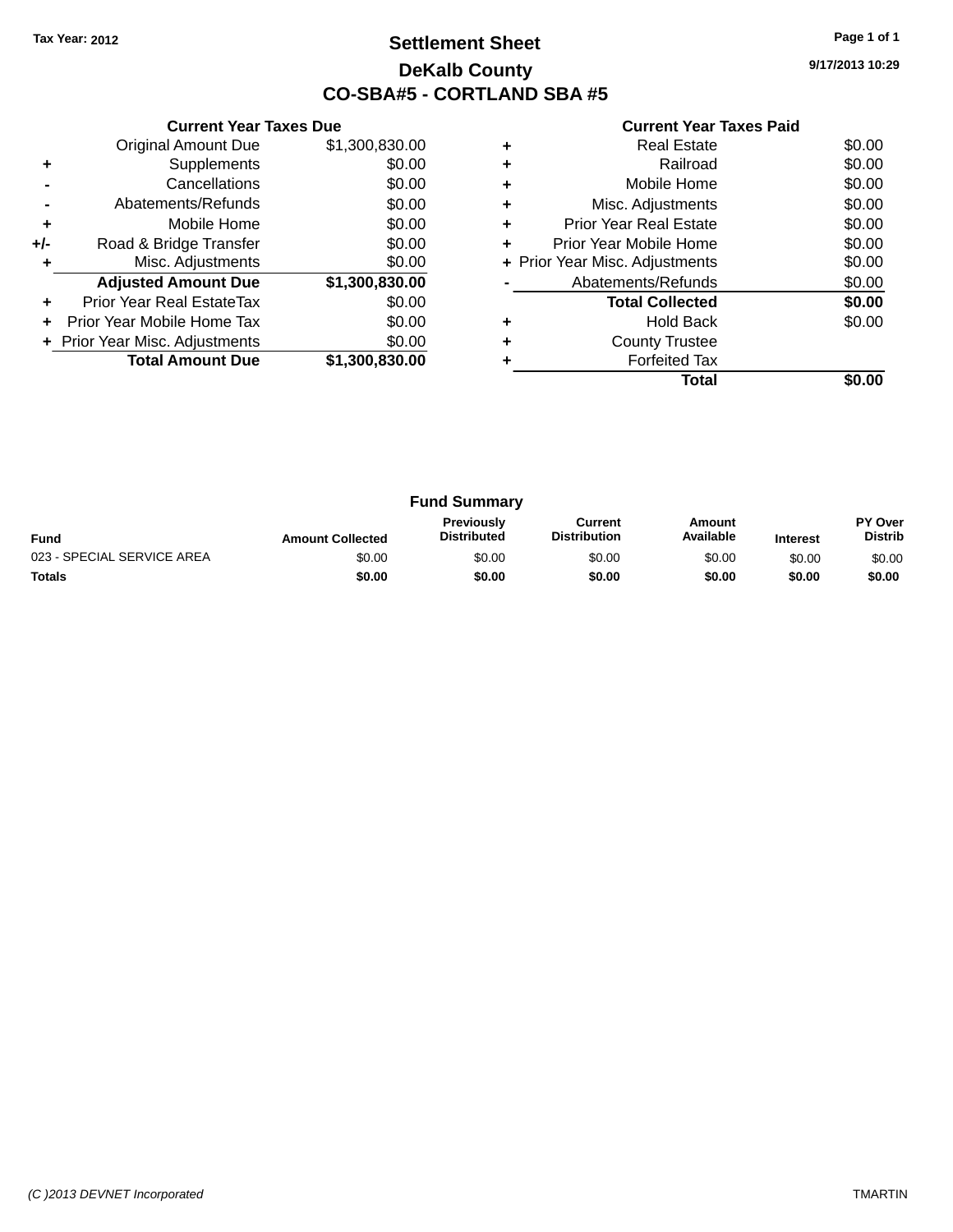# **Settlement Sheet Tax Year: 2012 Page 1 of 1 DeKalb County CO-SBA#6 - CORTLAND SBA #6**

**9/17/2013 10:29**

|     | <b>Current Year Taxes Due</b>  |              |  |  |  |
|-----|--------------------------------|--------------|--|--|--|
|     | <b>Original Amount Due</b>     | \$791,918.00 |  |  |  |
| ٠   | Supplements                    | \$0.00       |  |  |  |
|     | Cancellations                  | \$0.00       |  |  |  |
|     | Abatements/Refunds             | \$0.00       |  |  |  |
| ٠   | Mobile Home                    | \$0.00       |  |  |  |
| +/- | Road & Bridge Transfer         | \$0.00       |  |  |  |
|     | Misc. Adjustments              | \$0.00       |  |  |  |
|     | <b>Adjusted Amount Due</b>     | \$791,918.00 |  |  |  |
|     | Prior Year Real EstateTax      | \$0.00       |  |  |  |
|     | Prior Year Mobile Home Tax     | \$0.00       |  |  |  |
|     | + Prior Year Misc. Adjustments | \$0.00       |  |  |  |
|     | <b>Total Amount Due</b>        | \$791,918.00 |  |  |  |
|     |                                |              |  |  |  |

|   | Total                          |        |
|---|--------------------------------|--------|
|   | <b>Forfeited Tax</b>           |        |
|   | <b>County Trustee</b>          |        |
|   | <b>Hold Back</b>               | \$0.00 |
|   | <b>Total Collected</b>         | \$0.00 |
|   | Abatements/Refunds             | \$0.00 |
|   | + Prior Year Misc. Adjustments | \$0.00 |
| ÷ | Prior Year Mobile Home         | \$0.00 |
| ÷ | Prior Year Real Estate         | \$0.00 |
|   | Misc. Adjustments              | \$0.00 |
|   | Mobile Home                    | \$0.00 |
|   | Railroad                       | \$0.00 |
|   | <b>Real Estate</b>             | \$0.00 |

| <b>Fund Summary</b>        |                         |                                         |                                |                     |                 |                                  |
|----------------------------|-------------------------|-----------------------------------------|--------------------------------|---------------------|-----------------|----------------------------------|
| <b>Fund</b>                | <b>Amount Collected</b> | <b>Previously</b><br><b>Distributed</b> | Current<br><b>Distribution</b> | Amount<br>Available | <b>Interest</b> | <b>PY Over</b><br><b>Distrib</b> |
| 023 - SPECIAL SERVICE AREA | \$0.00                  | \$0.00                                  | \$0.00                         | \$0.00              | \$0.00          | \$0.00                           |
| <b>Totals</b>              | \$0.00                  | \$0.00                                  | \$0.00                         | \$0.00              | \$0.00          | \$0.00                           |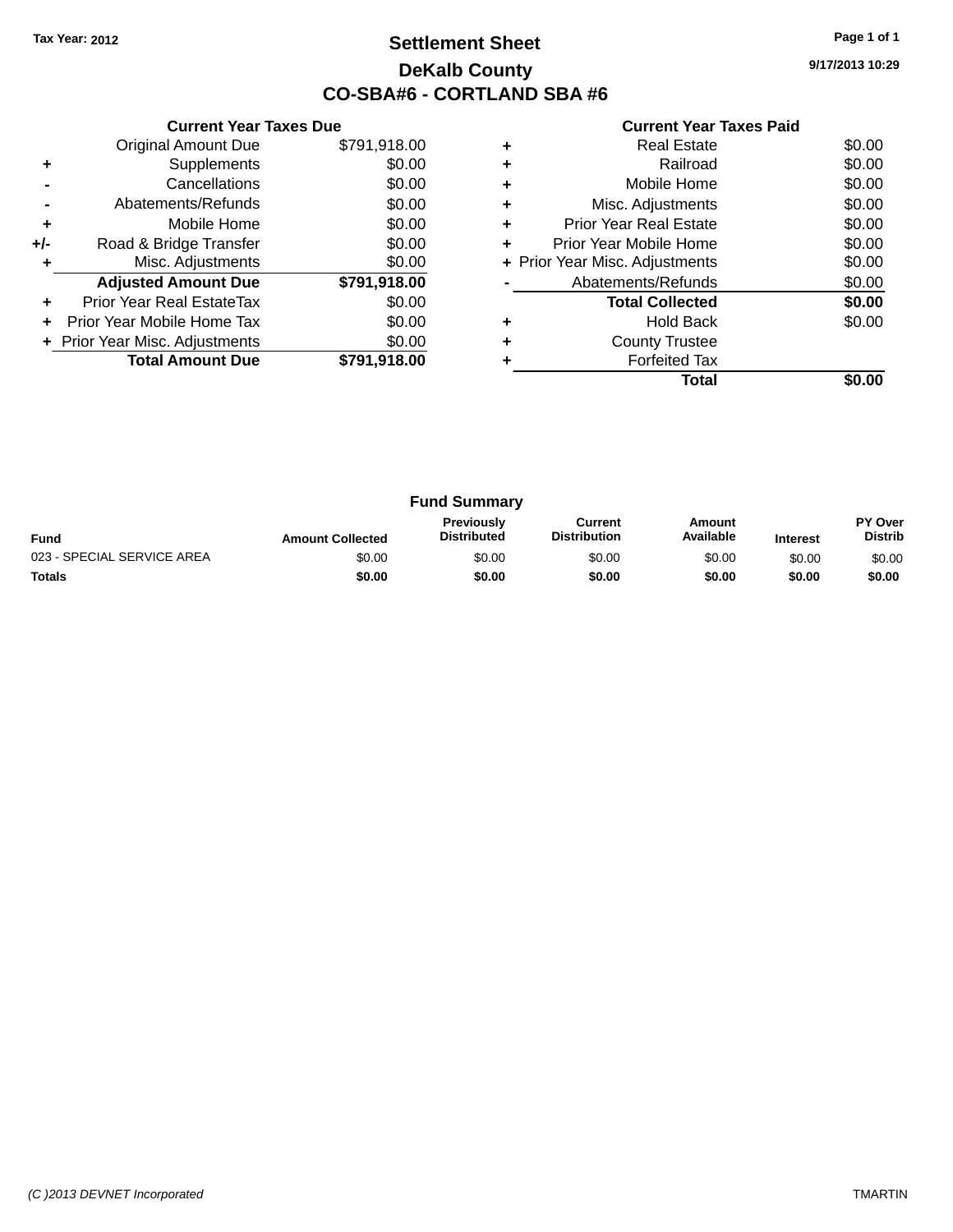# **Settlement Sheet Tax Year: 2012 Page 1 of 1 DeKalb County CO-SBA#9 - CORTLAND SBA #9**

**9/17/2013 10:29**

### **Current Year Taxes Paid**

|   | Total                          | \$176,180.00 |
|---|--------------------------------|--------------|
|   | <b>Forfeited Tax</b>           |              |
| ٠ | <b>County Trustee</b>          |              |
| ٠ | <b>Hold Back</b>               | \$0.00       |
|   | <b>Total Collected</b>         | \$176,180.00 |
|   | Abatements/Refunds             | \$0.00       |
|   | + Prior Year Misc. Adjustments | \$0.00       |
| ٠ | Prior Year Mobile Home         | \$0.00       |
| ٠ | <b>Prior Year Real Estate</b>  | \$0.00       |
| ٠ | Misc. Adjustments              | \$0.00       |
| ٠ | Mobile Home                    | \$0.00       |
| ٠ | Railroad                       | \$0.00       |
| ٠ | <b>Real Estate</b>             | \$176,180.00 |

|     | <b>Current Year Taxes Due</b><br><b>Original Amount Due</b> | \$400,235.00 |
|-----|-------------------------------------------------------------|--------------|
|     |                                                             |              |
| ٠   | Supplements                                                 | \$7,660.00   |
|     | Cancellations                                               | \$7,660.00   |
|     | Abatements/Refunds                                          | \$0.00       |
| ٠   | Mobile Home                                                 | \$0.00       |
| +/- | Road & Bridge Transfer                                      | \$0.00       |
| ٠   | Misc. Adjustments                                           | \$0.00       |
|     | <b>Adjusted Amount Due</b>                                  | \$400,235.00 |
| ٠   | Prior Year Real EstateTax                                   | \$0.00       |
|     | Prior Year Mobile Home Tax                                  | \$0.00       |
|     | + Prior Year Misc. Adjustments                              | \$0.00       |
|     | <b>Total Amount Due</b>                                     | \$400,235.00 |

| <b>Distribution Summary</b>          |              |
|--------------------------------------|--------------|
| <b>Tax Distribution Date</b>         | Amount       |
| 05/31/2013                           | \$18,192.50  |
| 06/28/2013                           | \$69,897.50  |
| 08/23/2013                           | \$45,960.00  |
| 09/20/2013                           | \$42,130.00  |
| <b>Totals: 4 Distributions</b>       | \$176,180.00 |
| <b>Grand Totals: 4 Distributions</b> | \$176,180.00 |

### **Fund Summary**

| Fund                       | <b>Amount Collected</b> | <b>Previously</b><br>Distributed | Current<br><b>Distribution</b> | Amount<br>Available | <b>Interest</b> | <b>PY Over</b><br><b>Distrib</b> |
|----------------------------|-------------------------|----------------------------------|--------------------------------|---------------------|-----------------|----------------------------------|
| 023 - SPECIAL SERVICE AREA | \$176,180,00            | \$134,050,00                     | \$42,130,00                    | \$0.00              | \$0.00          | \$0.00                           |
| Totals                     | \$176,180,00            | \$134,050,00                     | \$42.130.00                    | \$0.00              | \$0.00          | \$0.00                           |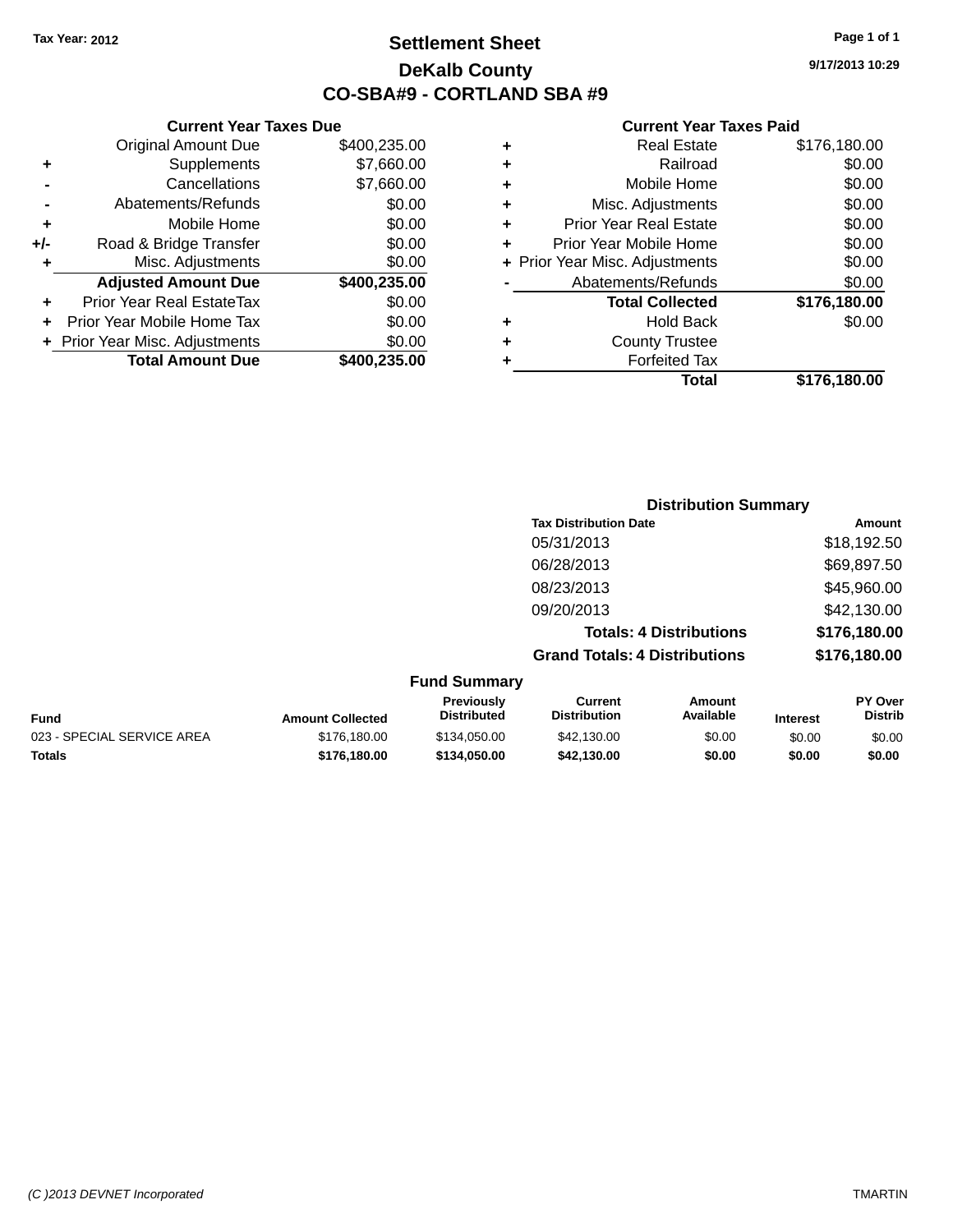# **Settlement Sheet Tax Year: 2012 Page 1 of 1 DeKalb County CO-SSA#1 - CORTLAND SBA #1**

**9/17/2013 10:29**

### **Current Year Taxes Paid**

|   | <b>Real Estate</b>             | \$386,652.42 |
|---|--------------------------------|--------------|
| ٠ | Railroad                       | \$0.00       |
| ٠ | Mobile Home                    | \$0.00       |
| ٠ | Misc. Adjustments              | \$0.00       |
| ٠ | <b>Prior Year Real Estate</b>  | \$0.00       |
| ٠ | Prior Year Mobile Home         | \$0.00       |
|   | + Prior Year Misc. Adjustments | \$0.00       |
|   | Abatements/Refunds             | \$0.00       |
|   | <b>Total Collected</b>         | \$386,652.42 |
| ٠ | <b>Hold Back</b>               | \$0.00       |
| ÷ | <b>County Trustee</b>          |              |
|   | <b>Forfeited Tax</b>           |              |
|   | Total                          | \$386.652.42 |

|                | <b>Total Amount Due</b>        | \$390,000.06 |
|----------------|--------------------------------|--------------|
|                | + Prior Year Misc. Adjustments | \$0.00       |
| ÷              | Prior Year Mobile Home Tax     | \$0.00       |
| ٠              | Prior Year Real EstateTax      | \$0.00       |
|                | <b>Adjusted Amount Due</b>     | \$390,000.06 |
| ÷              | Misc. Adjustments              | \$0.00       |
| +/-            | Road & Bridge Transfer         | \$0.00       |
| ٠              | Mobile Home                    | \$0.00       |
| $\blacksquare$ | Abatements/Refunds             | \$0.00       |
|                | Cancellations                  | \$1,673.82   |
| ٠              | Supplements                    | \$1,673.82   |
|                | <b>Original Amount Due</b>     | \$390,000.06 |

**Current Year Taxes Due**

| <b>Distribution Summary</b>          |              |
|--------------------------------------|--------------|
| <b>Tax Distribution Date</b>         | Amount       |
| 05/31/2013                           | \$34,313.31  |
| 06/28/2013                           | \$160,686.72 |
| 07/26/2013                           | \$5,021.46   |
| 08/23/2013                           | \$61,094.43  |
| 09/20/2013                           | \$125,536.50 |
| <b>Totals: 5 Distributions</b>       | \$386,652.42 |
| <b>Grand Totals: 5 Distributions</b> | \$386,652.42 |

| <b>Fund Summary</b>        |                         |                                  |                                |                     |                 |                                  |
|----------------------------|-------------------------|----------------------------------|--------------------------------|---------------------|-----------------|----------------------------------|
| Fund                       | <b>Amount Collected</b> | Previously<br><b>Distributed</b> | Current<br><b>Distribution</b> | Amount<br>Available | <b>Interest</b> | <b>PY Over</b><br><b>Distrib</b> |
| 023 - SPECIAL SERVICE AREA | \$386,652.42            | \$261.115.92                     | \$125,536,50                   | \$0.00              | \$0.00          | \$0.00                           |
| Totals                     | \$386,652.42            | \$261.115.92                     | \$125,536,50                   | \$0.00              | \$0.00          | \$0.00                           |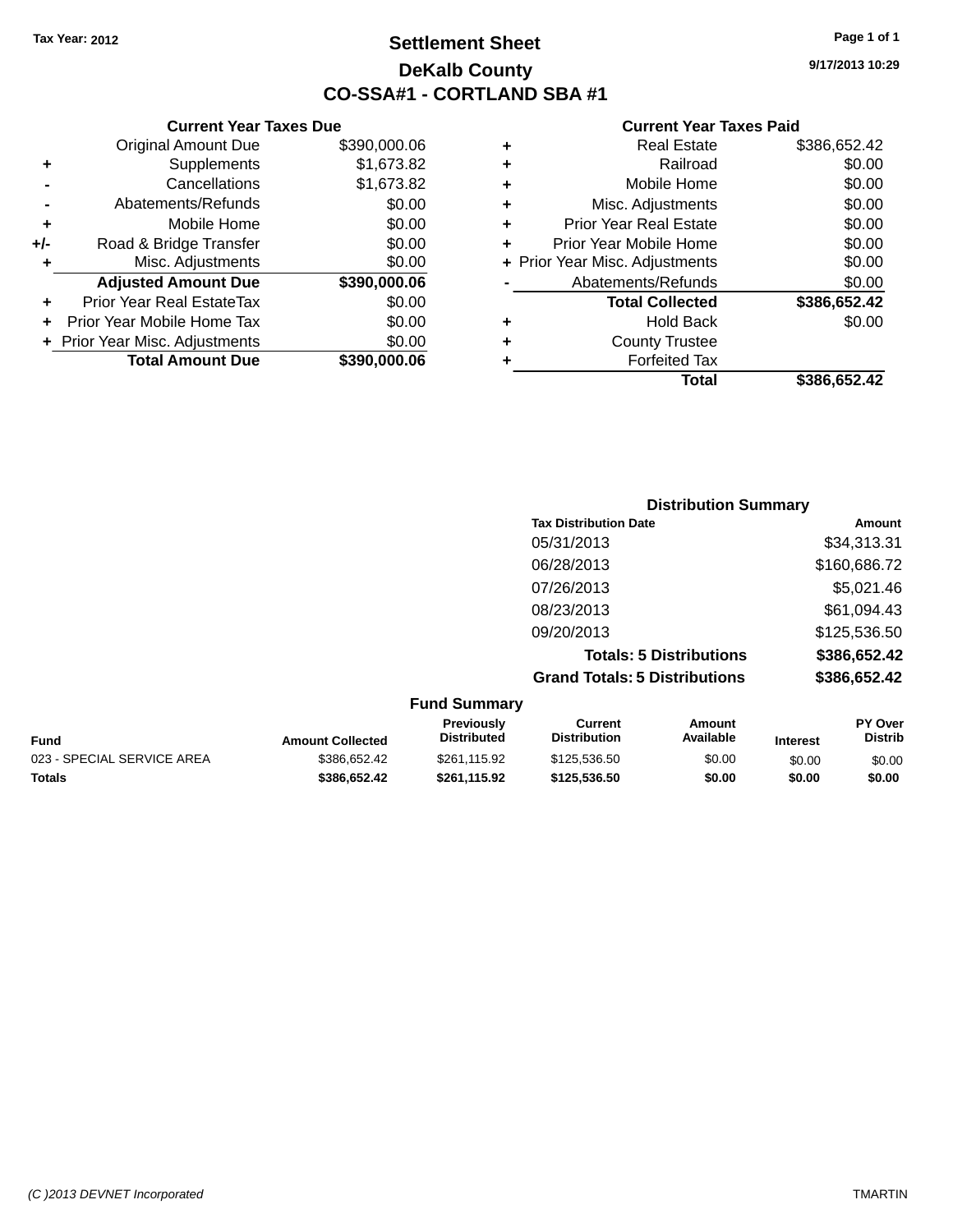# **Settlement Sheet Tax Year: 2012 Page 1 of 1 DeKalb County CO-SSA#4 - CORTLAND SBA #4**

**9/17/2013 10:29**

|     | <b>Current Year Taxes Due</b>  |                |  |  |  |
|-----|--------------------------------|----------------|--|--|--|
|     | <b>Original Amount Due</b>     | \$2,791,104.62 |  |  |  |
| ٠   | Supplements                    | \$0.00         |  |  |  |
|     | Cancellations                  | \$0.00         |  |  |  |
|     | Abatements/Refunds             | \$0.00         |  |  |  |
| ٠   | Mobile Home                    | \$0.00         |  |  |  |
| +/- | Road & Bridge Transfer         | \$0.00         |  |  |  |
| ٠   | Misc. Adjustments              | \$0.00         |  |  |  |
|     | <b>Adjusted Amount Due</b>     | \$2,791,104.62 |  |  |  |
| ٠   | Prior Year Real EstateTax      | \$0.00         |  |  |  |
| ÷   | Prior Year Mobile Home Tax     | \$0.00         |  |  |  |
|     | + Prior Year Misc. Adjustments | \$0.00         |  |  |  |
|     | <b>Total Amount Due</b>        | \$2,791,104.62 |  |  |  |
|     |                                |                |  |  |  |

|   | Real Estate                    | \$0.00 |
|---|--------------------------------|--------|
| ٠ | Railroad                       | \$0.00 |
| ٠ | Mobile Home                    | \$0.00 |
| ٠ | Misc. Adjustments              | \$0.00 |
| ٠ | <b>Prior Year Real Estate</b>  | \$0.00 |
| ٠ | Prior Year Mobile Home         | \$0.00 |
|   | + Prior Year Misc. Adjustments | \$0.00 |
|   | Abatements/Refunds             | \$0.00 |
|   | <b>Total Collected</b>         | \$0.00 |
|   | Hold Back                      | \$0.00 |
| ٠ | <b>County Trustee</b>          |        |
|   | <b>Forfeited Tax</b>           |        |
|   | Total                          |        |

| <b>Fund Summary</b>        |                         |                                         |                                |                     |                 |                           |
|----------------------------|-------------------------|-----------------------------------------|--------------------------------|---------------------|-----------------|---------------------------|
| <b>Fund</b>                | <b>Amount Collected</b> | <b>Previously</b><br><b>Distributed</b> | Current<br><b>Distribution</b> | Amount<br>Available | <b>Interest</b> | PY Over<br><b>Distrib</b> |
| 023 - SPECIAL SERVICE AREA | \$0.00                  | \$0.00                                  | \$0.00                         | \$0.00              | \$0.00          | \$0.00                    |
| <b>Totals</b>              | \$0.00                  | \$0.00                                  | \$0.00                         | \$0.00              | \$0.00          | \$0.00                    |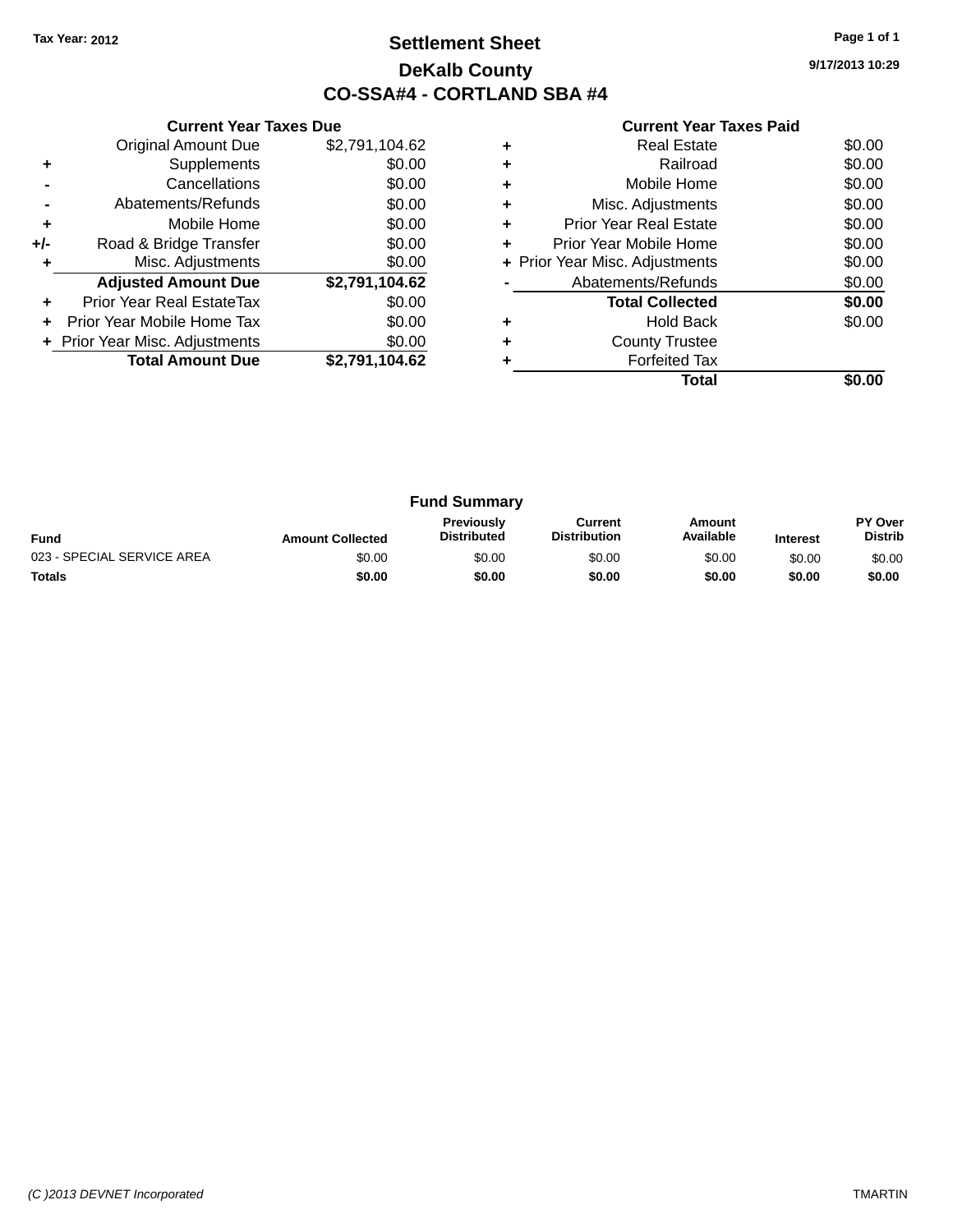# **Settlement Sheet Tax Year: 2012 Page 1 of 1 DeKalb County CO-SSA#7 - CORTLAND SBA #7**

**9/17/2013 10:29**

|     | <b>Current Year Taxes Due</b>  |                |
|-----|--------------------------------|----------------|
|     | <b>Original Amount Due</b>     | \$1,155,692.00 |
| ٠   | Supplements                    | \$0.00         |
|     | Cancellations                  | \$0.00         |
|     | Abatements/Refunds             | \$0.00         |
| ÷   | Mobile Home                    | \$0.00         |
| +/- | Road & Bridge Transfer         | \$0.00         |
| ٠   | Misc. Adjustments              | \$0.00         |
|     | <b>Adjusted Amount Due</b>     | \$1,155,692.00 |
| ٠   | Prior Year Real EstateTax      | \$0.00         |
| ÷   | Prior Year Mobile Home Tax     | \$0.00         |
|     | + Prior Year Misc. Adjustments | \$0.00         |
|     | <b>Total Amount Due</b>        | \$1,155,692.00 |
|     |                                |                |

|   | <b>Real Estate</b>             | \$0.00 |
|---|--------------------------------|--------|
|   | Railroad                       | \$0.00 |
|   | Mobile Home                    | \$0.00 |
|   | Misc. Adjustments              | \$0.00 |
|   | <b>Prior Year Real Estate</b>  | \$0.00 |
| ÷ | Prior Year Mobile Home         | \$0.00 |
|   | + Prior Year Misc. Adjustments | \$0.00 |
|   | Abatements/Refunds             | \$0.00 |
|   | <b>Total Collected</b>         | \$0.00 |
|   | <b>Hold Back</b>               | \$0.00 |
|   | <b>County Trustee</b>          |        |
|   | <b>Forfeited Tax</b>           |        |
|   | Total                          |        |

| <b>Fund Summary</b>        |                         |                                         |                                |                     |                 |                           |
|----------------------------|-------------------------|-----------------------------------------|--------------------------------|---------------------|-----------------|---------------------------|
| <b>Fund</b>                | <b>Amount Collected</b> | <b>Previously</b><br><b>Distributed</b> | Current<br><b>Distribution</b> | Amount<br>Available | <b>Interest</b> | PY Over<br><b>Distrib</b> |
| 023 - SPECIAL SERVICE AREA | \$0.00                  | \$0.00                                  | \$0.00                         | \$0.00              | \$0.00          | \$0.00                    |
| <b>Totals</b>              | \$0.00                  | \$0.00                                  | \$0.00                         | \$0.00              | \$0.00          | \$0.00                    |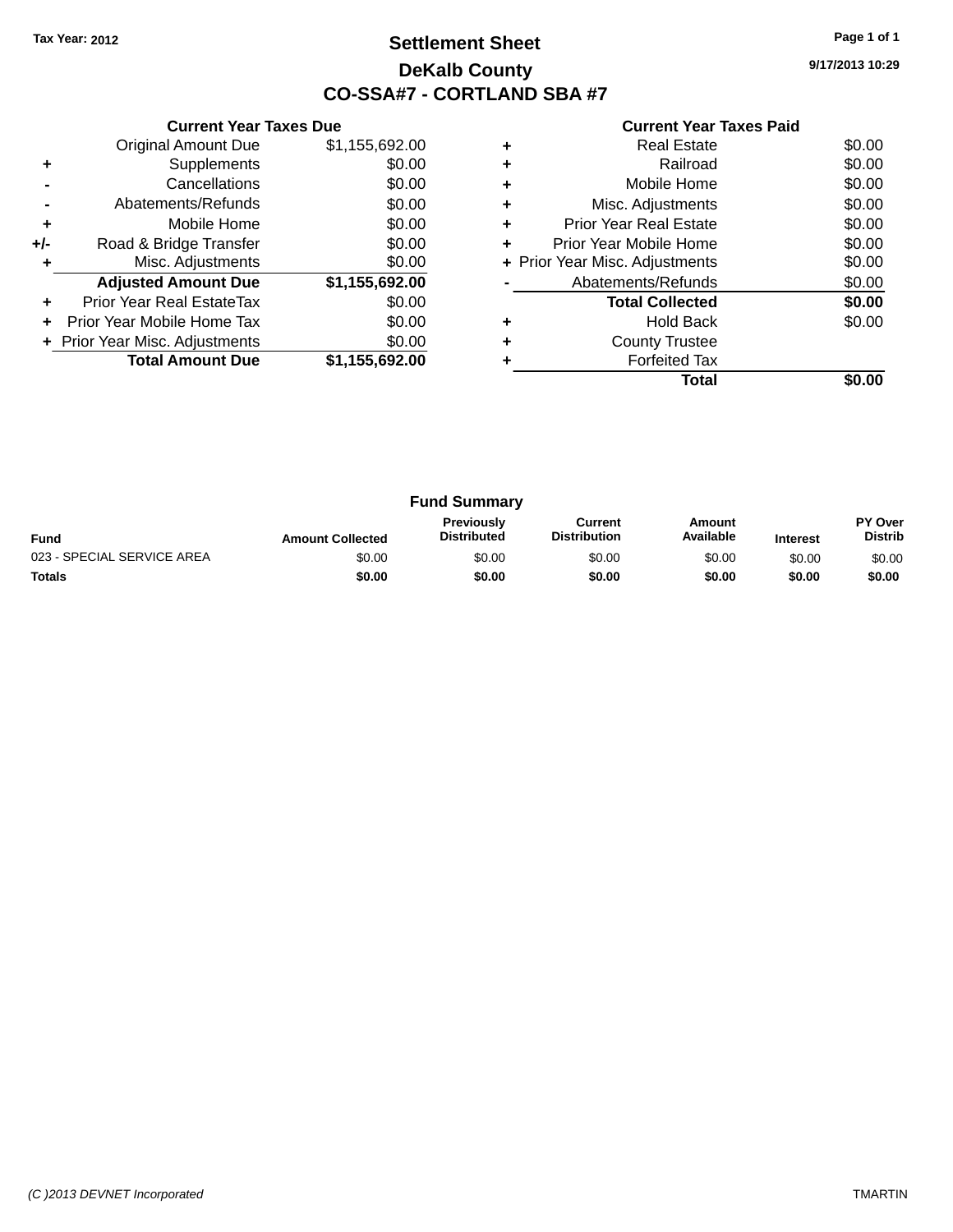# **Settlement Sheet Tax Year: 2012 Page 1 of 1 DeKalb County CO-SSA#8 - CORTLAND SBA #8**

**9/17/2013 10:29**

|     | <b>Current Year Taxes Due</b>  |               |
|-----|--------------------------------|---------------|
|     | <b>Original Amount Due</b>     | \$894,027.30  |
| ٠   | Supplements                    | \$0.00        |
|     | Cancellations                  | \$0.00        |
|     | Abatements/Refunds             | \$0.00        |
| ÷   | Mobile Home                    | \$0.00        |
| +/- | Road & Bridge Transfer         | \$0.00        |
|     | Misc. Adjustments              | \$0.00        |
|     | <b>Adjusted Amount Due</b>     | \$894,027.30  |
|     | Prior Year Real EstateTax      | (\$57,805.88) |
|     | Prior Year Mobile Home Tax     | \$0.00        |
|     | + Prior Year Misc. Adjustments | \$0.00        |
|     | <b>Total Amount Due</b>        | \$836,221.42  |
|     |                                |               |

|   | <b>Real Estate</b>             | \$0.00        |
|---|--------------------------------|---------------|
|   | Railroad                       | \$0.00        |
| ٠ | Mobile Home                    | \$0.00        |
| ٠ | Misc. Adjustments              | \$0.00        |
| ٠ | <b>Prior Year Real Estate</b>  | (\$57,805.88) |
| ٠ | Prior Year Mobile Home         | \$0.00        |
|   | + Prior Year Misc. Adjustments | \$0.00        |
|   | Abatements/Refunds             | \$0.00        |
|   | <b>Total Collected</b>         | (\$57,805.88) |
| ٠ | <b>Hold Back</b>               | \$0.00        |
|   | <b>County Trustee</b>          |               |
|   | <b>Forfeited Tax</b>           |               |
|   | Total                          | (\$57,805.88) |

| <b>Fund Summary</b>        |                         |                                         |                                |                     |                 |                           |
|----------------------------|-------------------------|-----------------------------------------|--------------------------------|---------------------|-----------------|---------------------------|
| <b>Fund</b>                | <b>Amount Collected</b> | <b>Previously</b><br><b>Distributed</b> | Current<br><b>Distribution</b> | Amount<br>Available | <b>Interest</b> | PY Over<br><b>Distrib</b> |
| 023 - SPECIAL SERVICE AREA | \$-57,805.88            | \$0.00                                  | \$0.00                         | \$0.00              | \$0.00          | \$0.00                    |
| <b>Totals</b>              | $$-57,805.88$           | \$0.00                                  | \$0.00                         | \$0.00              | \$0.00          | \$0.00                    |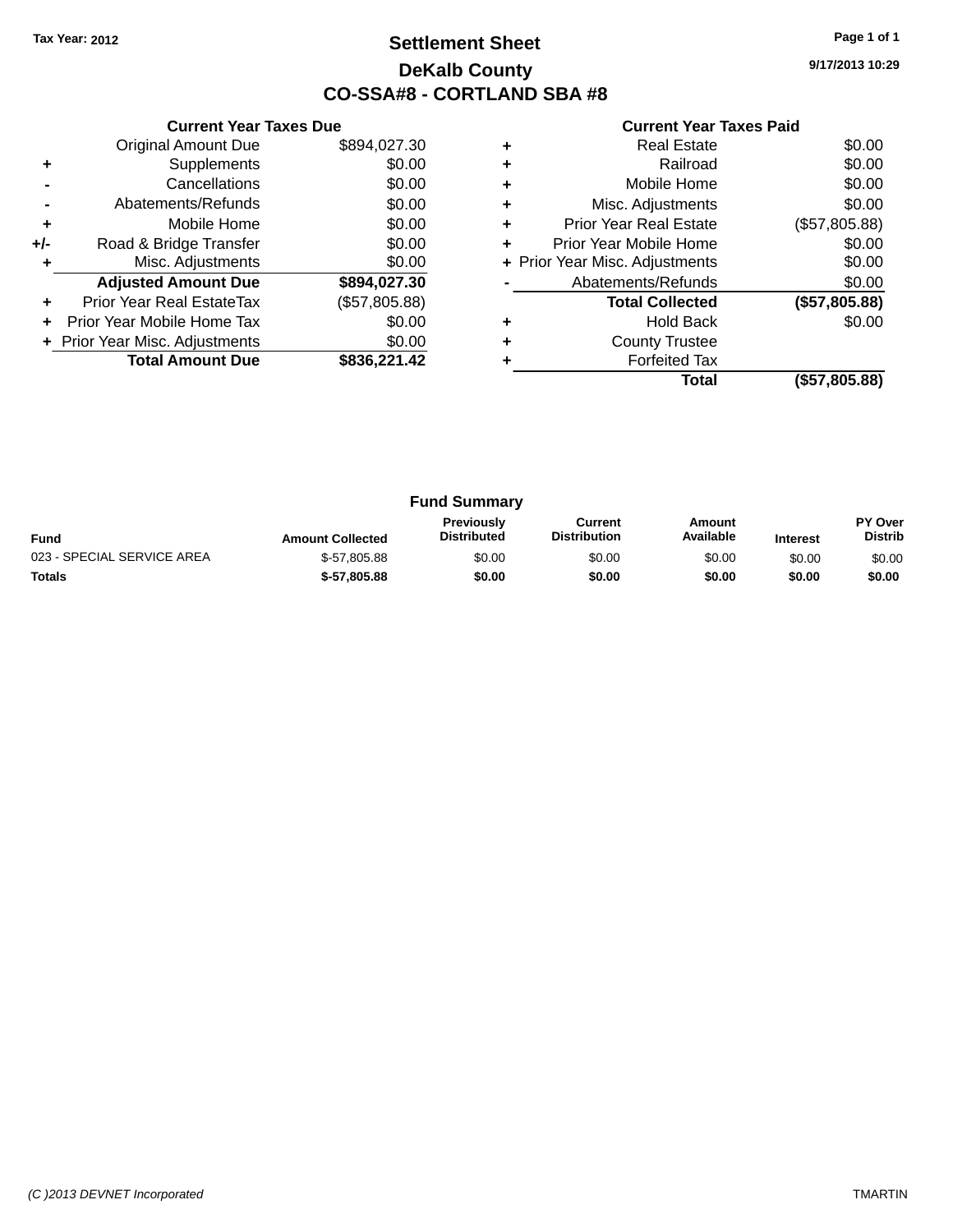# **Settlement Sheet Tax Year: 2012 Page 1 of 1 DeKalb County DK-SSA#10 - DEKALB SSA #10**

| <b>Current Year Taxes Paid</b> |  |  |  |
|--------------------------------|--|--|--|
|--------------------------------|--|--|--|

|     | <b>Current Year Taxes Due</b>  |        |
|-----|--------------------------------|--------|
|     | <b>Original Amount Due</b>     | \$0.00 |
| ٠   | Supplements                    | \$0.00 |
|     | Cancellations                  | \$0.00 |
|     | Abatements/Refunds             | \$0.00 |
| ٠   | Mobile Home                    | \$0.00 |
| +/- | Road & Bridge Transfer         | \$0.00 |
| ٠   | Misc. Adjustments              | \$0.00 |
|     | <b>Adjusted Amount Due</b>     | \$0.00 |
| ÷   | Prior Year Real EstateTax      | \$0.00 |
| ÷   | Prior Year Mobile Home Tax     | \$0.00 |
|     | + Prior Year Misc. Adjustments | \$0.00 |
|     | <b>Total Amount Due</b>        | \$0.00 |
|     |                                |        |

|   | Total                          |        |
|---|--------------------------------|--------|
|   | <b>Forfeited Tax</b>           |        |
|   | <b>County Trustee</b>          |        |
|   | <b>Hold Back</b>               | \$0.00 |
|   | <b>Total Collected</b>         | \$0.00 |
|   | Abatements/Refunds             | \$0.00 |
|   | + Prior Year Misc. Adjustments | \$0.00 |
| ٠ | Prior Year Mobile Home         | \$0.00 |
| ٠ | Prior Year Real Estate         | \$0.00 |
| ٠ | Misc. Adjustments              | \$0.00 |
| ٠ | Mobile Home                    | \$0.00 |
|   | Railroad                       | \$0.00 |
|   | <b>Real Estate</b>             | \$0.00 |

| <b>Fund Summary</b>        |                         |                                         |                                |                     |                 |                                  |
|----------------------------|-------------------------|-----------------------------------------|--------------------------------|---------------------|-----------------|----------------------------------|
| <b>Fund</b>                | <b>Amount Collected</b> | <b>Previously</b><br><b>Distributed</b> | Current<br><b>Distribution</b> | Amount<br>Available | <b>Interest</b> | <b>PY Over</b><br><b>Distrib</b> |
| 023 - SPECIAL SERVICE AREA | \$0.00                  | \$0.00                                  | \$0.00                         | \$0.00              | \$0.00          | \$0.00                           |
| <b>Totals</b>              | \$0.00                  | \$0.00                                  | \$0.00                         | \$0.00              | \$0.00          | \$0.00                           |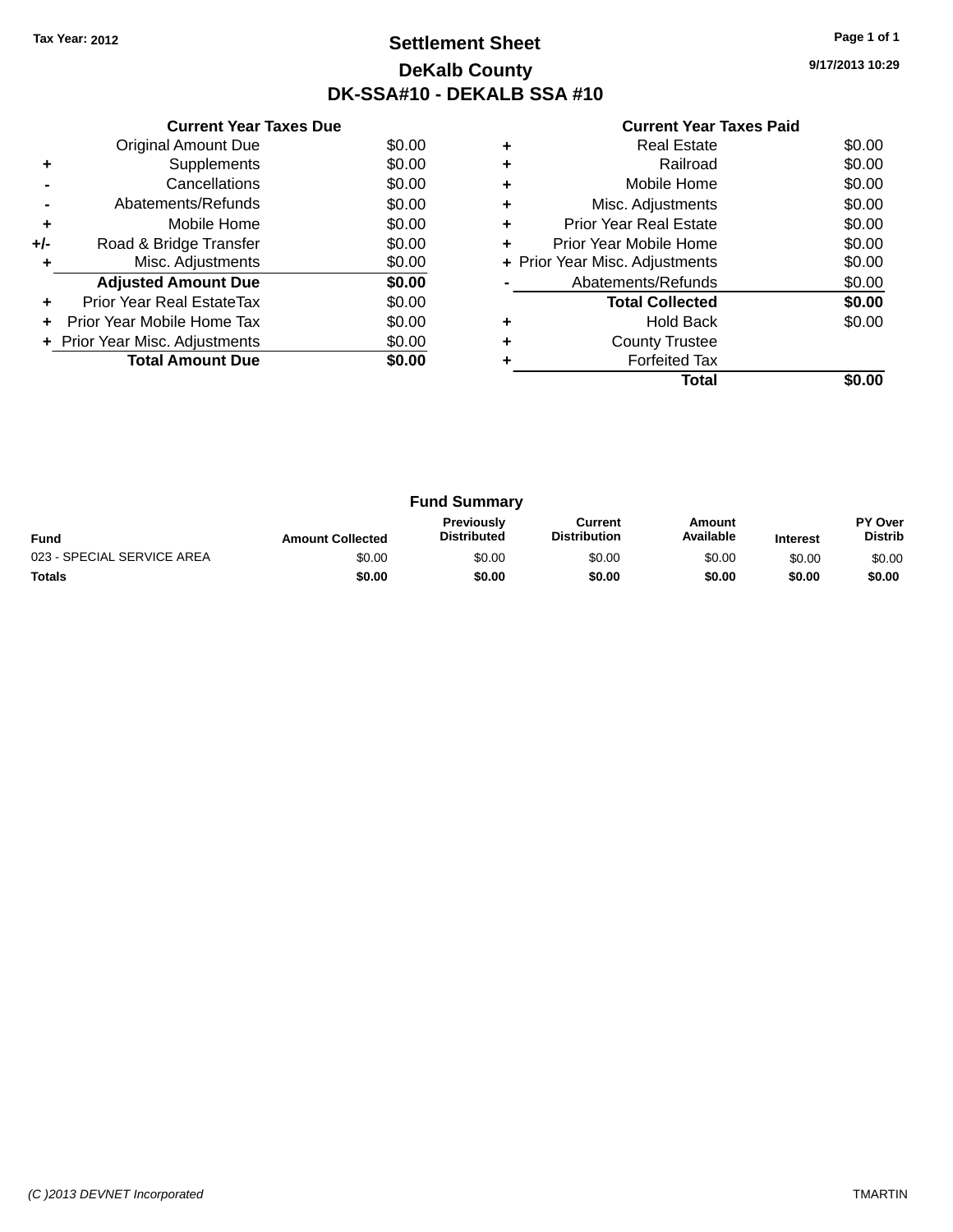# **Settlement Sheet Tax Year: 2012 Page 1 of 1 DeKalb County DK-SSA#11 - DEKALB SSA #11**

**9/17/2013 10:29**

|     | <b>Current Year Taxes Due</b>  |        |
|-----|--------------------------------|--------|
|     | <b>Original Amount Due</b>     | \$0.00 |
| ٠   | Supplements                    | \$0.00 |
|     | Cancellations                  | \$0.00 |
|     | Abatements/Refunds             | \$0.00 |
| ٠   | Mobile Home                    | \$0.00 |
| +/- | Road & Bridge Transfer         | \$0.00 |
| ٠   | Misc. Adjustments              | \$0.00 |
|     | <b>Adjusted Amount Due</b>     | \$0.00 |
| ÷   | Prior Year Real EstateTax      | \$0.00 |
|     | Prior Year Mobile Home Tax     | \$0.00 |
|     | + Prior Year Misc. Adjustments | \$0.00 |
|     | <b>Total Amount Due</b>        | \$0.00 |
|     |                                |        |

|   | Total                          |        |
|---|--------------------------------|--------|
|   | <b>Forfeited Tax</b>           |        |
|   | <b>County Trustee</b>          |        |
|   | Hold Back                      | \$0.00 |
|   | <b>Total Collected</b>         | \$0.00 |
|   | Abatements/Refunds             | \$0.00 |
|   | + Prior Year Misc. Adjustments | \$0.00 |
|   | Prior Year Mobile Home         | \$0.00 |
| ٠ | Prior Year Real Estate         | \$0.00 |
| ٠ | Misc. Adjustments              | \$0.00 |
| ٠ | Mobile Home                    | \$0.00 |
|   | Railroad                       | \$0.00 |
|   | Real Estate                    | \$0.00 |

| <b>Fund Summary</b>        |                         |                                         |                                |                     |                 |                                  |
|----------------------------|-------------------------|-----------------------------------------|--------------------------------|---------------------|-----------------|----------------------------------|
| <b>Fund</b>                | <b>Amount Collected</b> | <b>Previously</b><br><b>Distributed</b> | Current<br><b>Distribution</b> | Amount<br>Available | <b>Interest</b> | <b>PY Over</b><br><b>Distrib</b> |
| 023 - SPECIAL SERVICE AREA | \$0.00                  | \$0.00                                  | \$0.00                         | \$0.00              | \$0.00          | \$0.00                           |
| <b>Totals</b>              | \$0.00                  | \$0.00                                  | \$0.00                         | \$0.00              | \$0.00          | \$0.00                           |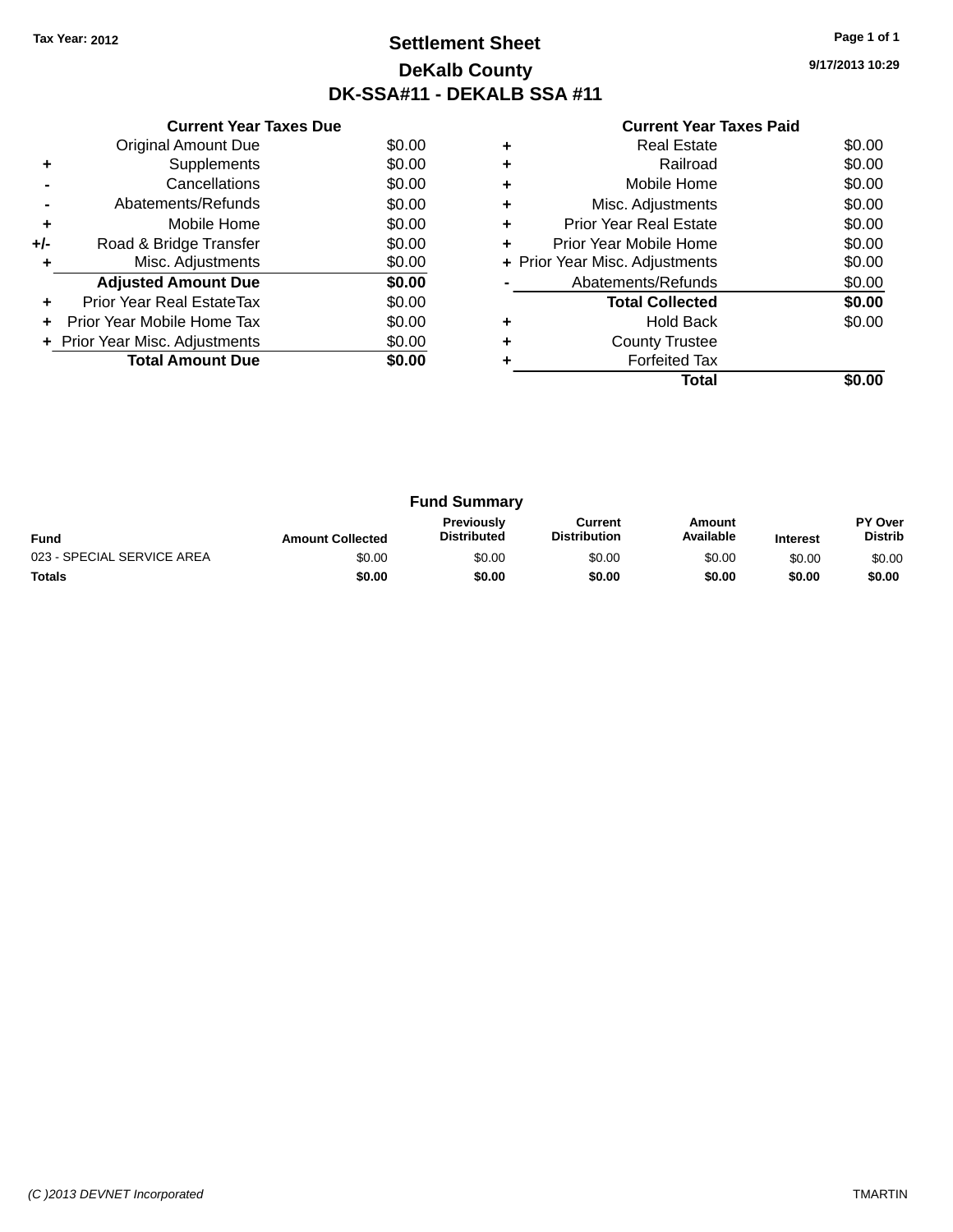# **Settlement Sheet Tax Year: 2012 Page 1 of 1 DeKalb County DK-SSA#12 - DK-SSA#12**

**9/17/2013 10:29**

|     | <b>Current Year Taxes Due</b>     |        |
|-----|-----------------------------------|--------|
|     | Original Amount Due               | \$0.00 |
| ٠   | Supplements                       | \$0.00 |
|     | Cancellations                     | \$0.00 |
|     | Abatements/Refunds                | \$0.00 |
| ٠   | Mobile Home                       | \$0.00 |
| +/- | Road & Bridge Transfer            | \$0.00 |
| ٠   | Misc. Adjustments                 | \$0.00 |
|     | <b>Adjusted Amount Due</b>        | \$0.00 |
| ÷   | Prior Year Real EstateTax         | \$0.00 |
| ÷   | <b>Prior Year Mobile Home Tax</b> | \$0.00 |
|     | + Prior Year Misc. Adjustments    | \$0.00 |
|     | <b>Total Amount Due</b>           | \$0.00 |
|     |                                   |        |

#### **Current Year Taxes Paid +** Real Estate \$0.00 **+** Railroad \$0.00 **+** Mobile Home \$0.00 **+** Misc. Adjustments \$0.00

| ÷ | <b>Prior Year Real Estate</b>  | \$0.00 |
|---|--------------------------------|--------|
| ÷ | Prior Year Mobile Home         | \$0.00 |
|   | + Prior Year Misc. Adjustments | \$0.00 |
|   | Abatements/Refunds             | \$0.00 |
|   | <b>Total Collected</b>         | \$0.00 |
| ٠ | <b>Hold Back</b>               | \$0.00 |
| ÷ | <b>County Trustee</b>          |        |
|   | <b>Forfeited Tax</b>           |        |
|   | Total                          |        |

| <b>Fund Summary</b>        |                         |                                         |                                |                     |                 |                                  |
|----------------------------|-------------------------|-----------------------------------------|--------------------------------|---------------------|-----------------|----------------------------------|
| <b>Fund</b>                | <b>Amount Collected</b> | <b>Previously</b><br><b>Distributed</b> | Current<br><b>Distribution</b> | Amount<br>Available | <b>Interest</b> | <b>PY Over</b><br><b>Distrib</b> |
| 023 - SPECIAL SERVICE AREA | \$0.00                  | \$0.00                                  | \$0.00                         | \$0.00              | \$0.00          | \$0.00                           |
| <b>Totals</b>              | \$0.00                  | \$0.00                                  | \$0.00                         | \$0.00              | \$0.00          | \$0.00                           |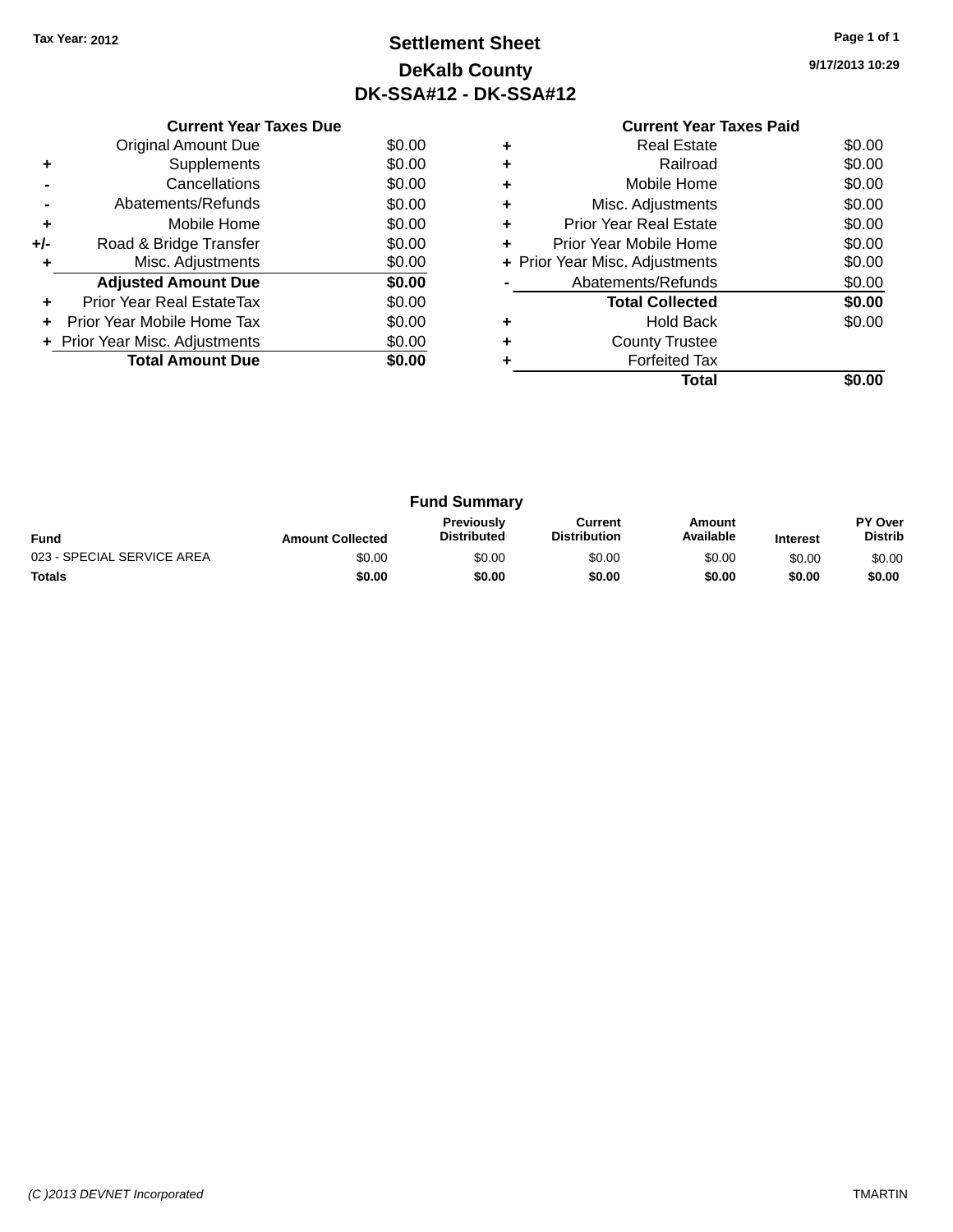# **Settlement Sheet Tax Year: 2012 Page 1 of 1 DeKalb County DK-SSA#9 - DEKALB SSA #9**

| <b>Current Year Taxes Paid</b> |  |  |  |
|--------------------------------|--|--|--|
|--------------------------------|--|--|--|

|     | <b>Current Year Taxes Due</b>  |        |
|-----|--------------------------------|--------|
|     | <b>Original Amount Due</b>     | \$0.00 |
| ٠   | Supplements                    | \$0.00 |
|     | Cancellations                  | \$0.00 |
|     | Abatements/Refunds             | \$0.00 |
| ٠   | Mobile Home                    | \$0.00 |
| +/- | Road & Bridge Transfer         | \$0.00 |
|     | Misc. Adjustments              | \$0.00 |
|     | <b>Adjusted Amount Due</b>     | \$0.00 |
|     | Prior Year Real EstateTax      | \$0.00 |
|     | Prior Year Mobile Home Tax     | \$0.00 |
|     | + Prior Year Misc. Adjustments | \$0.00 |
|     | <b>Total Amount Due</b>        | \$0.00 |
|     |                                |        |

|   | <b>Forfeited Tax</b><br>Total  |        |
|---|--------------------------------|--------|
|   | <b>County Trustee</b>          |        |
| ٠ | <b>Hold Back</b>               | \$0.00 |
|   | <b>Total Collected</b>         | \$0.00 |
|   | Abatements/Refunds             | \$0.00 |
|   | + Prior Year Misc. Adjustments | \$0.00 |
| ٠ | Prior Year Mobile Home         | \$0.00 |
| ٠ | <b>Prior Year Real Estate</b>  | \$0.00 |
| ٠ | Misc. Adjustments              | \$0.00 |
| ٠ | Mobile Home                    | \$0.00 |
| ٠ | Railroad                       | \$0.00 |
|   | <b>Real Estate</b>             | \$0.00 |

| <b>Fund Summary</b>        |                         |                                         |                                |                     |                 |                                  |
|----------------------------|-------------------------|-----------------------------------------|--------------------------------|---------------------|-----------------|----------------------------------|
| <b>Fund</b>                | <b>Amount Collected</b> | <b>Previously</b><br><b>Distributed</b> | Current<br><b>Distribution</b> | Amount<br>Available | <b>Interest</b> | <b>PY Over</b><br><b>Distrib</b> |
| 023 - SPECIAL SERVICE AREA | \$0.00                  | \$0.00                                  | \$0.00                         | \$0.00              | \$0.00          | \$0.00                           |
| <b>Totals</b>              | \$0.00                  | \$0.00                                  | \$0.00                         | \$0.00              | \$0.00          | \$0.00                           |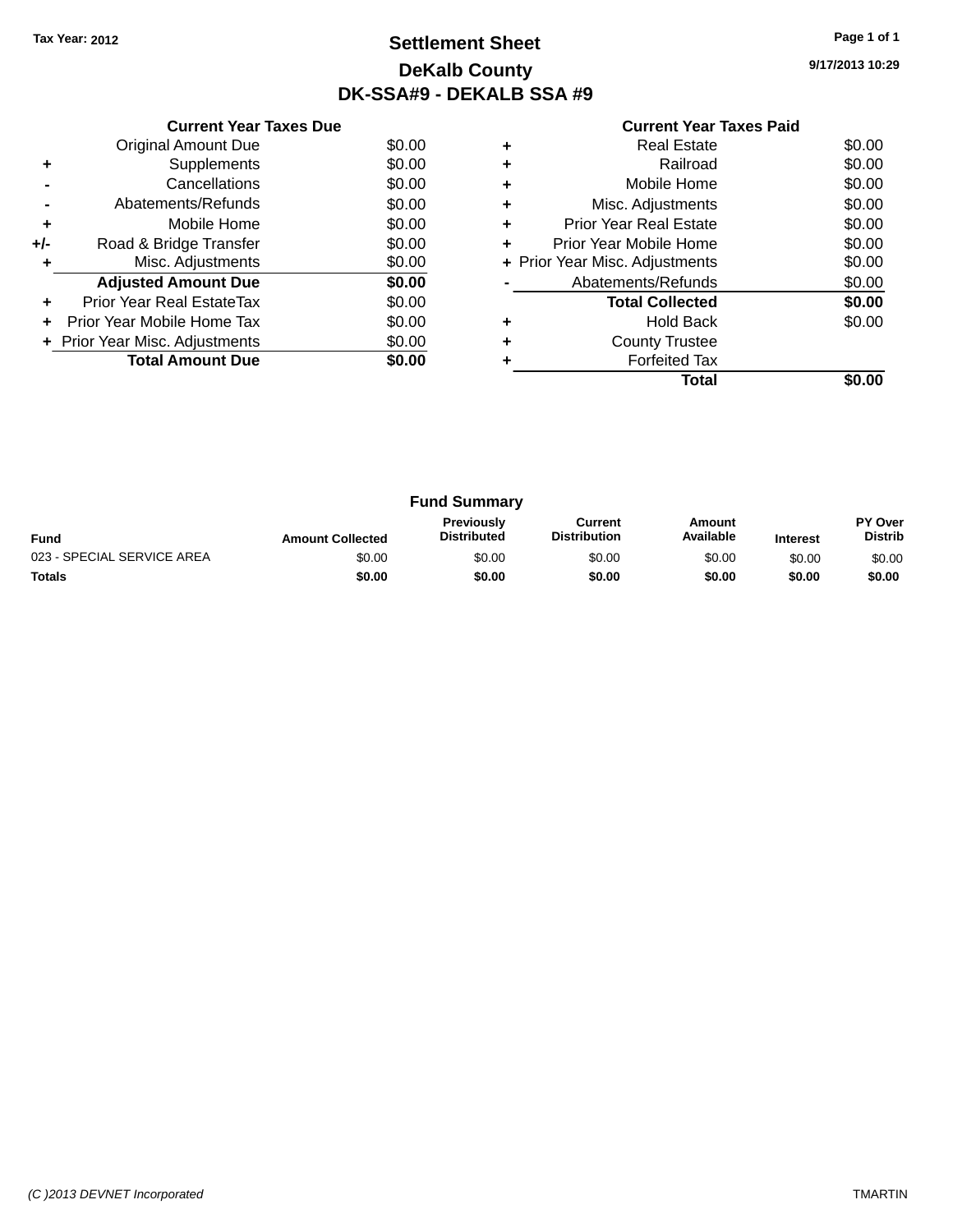# **Settlement Sheet Tax Year: 2012 Page 1 of 1 DeKalb County MA-DK #3 - MALTA DEKALB DRAINAGE #3**

#### **Current Year Taxes Due** Original Amount Due \$1,250.36 **+** Supplements \$0.00 **-** Cancellations \$0.00 **-** Abatements/Refunds \$0.00 **+** Mobile Home \$0.00 **+/-** Road & Bridge Transfer \$0.00 **+** Misc. Adjustments \$0.00 **Adjusted Amount Due \$1,250.36 +** Prior Year Real EstateTax \$0.00 **+** Prior Year Mobile Home Tax \$0.00 **+ Prior Year Misc. Adjustments**  $$0.00$ **Total Amount Due \$1,250.36**

#### **Current Year Taxes Paid**

| <b>Real Estate</b>             | \$1,219.53 |
|--------------------------------|------------|
| Railroad                       | \$0.00     |
| Mobile Home                    | \$0.00     |
| Misc. Adjustments              | \$0.00     |
| <b>Prior Year Real Estate</b>  | \$0.00     |
| Prior Year Mobile Home         | \$0.00     |
| + Prior Year Misc. Adjustments | \$0.00     |
| Abatements/Refunds             | \$0.00     |
| <b>Total Collected</b>         | \$1,219.53 |
| Hold Back                      | \$0.00     |
| <b>County Trustee</b>          |            |
| <b>Forfeited Tax</b>           |            |
| Total                          | \$1,219.53 |
|                                |            |

**Distribution Summary**

|                 |                         | <b>PISUINGUOII SUIIIIIIGI 1</b>  |                                       |                                |                 |                           |
|-----------------|-------------------------|----------------------------------|---------------------------------------|--------------------------------|-----------------|---------------------------|
|                 |                         |                                  | <b>Tax Distribution Date</b>          |                                |                 | <b>Amount</b>             |
|                 |                         |                                  | 05/31/2013                            |                                |                 | \$207.46                  |
|                 |                         |                                  | 06/28/2013                            |                                |                 | \$430.68                  |
|                 |                         |                                  | 08/23/2013                            |                                |                 | \$114.97                  |
|                 |                         |                                  | 09/20/2013                            |                                |                 | \$466.42                  |
|                 |                         |                                  |                                       | <b>Totals: 4 Distributions</b> |                 | \$1,219.53                |
|                 |                         |                                  | <b>Grand Totals: 4 Distributions</b>  |                                |                 | \$1,219.53                |
|                 |                         | <b>Fund Summary</b>              |                                       |                                |                 |                           |
| <b>Fund</b>     | <b>Amount Collected</b> | Previously<br><b>Distributed</b> | <b>Current</b><br><b>Distribution</b> | <b>Amount</b><br>Available     | <b>Interest</b> | PY Over<br><b>Distrib</b> |
| 001 - CORPORATE | \$1,219.53              | \$753.11                         | \$466.42                              | \$0.00                         | \$0.00          | \$0.00                    |
|                 |                         |                                  |                                       |                                |                 |                           |

**Totals \$1,219.53 \$753.11 \$466.42 \$0.00 \$0.00 \$0.00**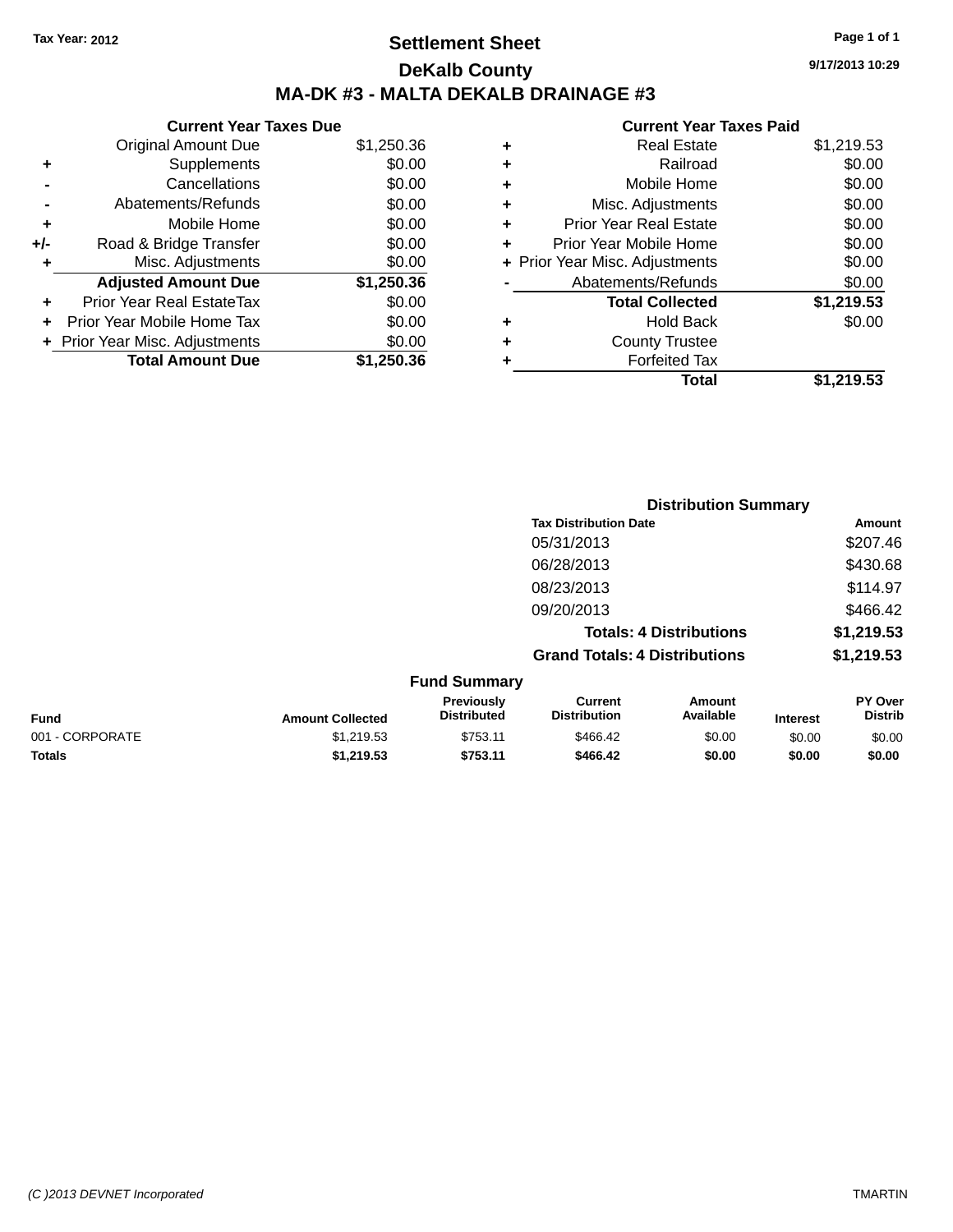# **Settlement Sheet Tax Year: 2012 Page 1 of 1 DeKalb County MAMIAFDK - MA-MI-AF-DK DRAINAGE #11**

**9/17/2013 10:29**

|     | <b>Current Year Taxes Due</b>  |        |
|-----|--------------------------------|--------|
|     | Original Amount Due            | \$0.00 |
| ٠   | Supplements                    | \$0.00 |
|     | Cancellations                  | \$0.00 |
|     | Abatements/Refunds             | \$0.00 |
| ٠   | Mobile Home                    | \$0.00 |
| +/- | Road & Bridge Transfer         | \$0.00 |
|     | Misc. Adjustments              | \$0.00 |
|     | <b>Adjusted Amount Due</b>     | \$0.00 |
| ٠   | Prior Year Real EstateTax      | \$0.00 |
|     | Prior Year Mobile Home Tax     | \$0.00 |
|     | + Prior Year Misc. Adjustments | \$0.00 |
|     | <b>Total Amount Due</b>        | \$0.00 |
|     |                                |        |

|   | <b>Real Estate</b>             | \$0.00 |
|---|--------------------------------|--------|
|   | Railroad                       | \$0.00 |
|   | Mobile Home                    | \$0.00 |
| ٠ | Misc. Adjustments              | \$0.00 |
| ٠ | Prior Year Real Estate         | \$0.00 |
| ٠ | Prior Year Mobile Home         | \$0.00 |
|   | + Prior Year Misc. Adjustments | \$0.00 |
|   | Abatements/Refunds             | \$0.00 |
|   | <b>Total Collected</b>         | \$0.00 |
|   | Hold Back                      | \$0.00 |
|   | <b>County Trustee</b>          |        |
|   | <b>Forfeited Tax</b>           |        |
|   | Total                          |        |

| <b>Fund Summary</b>                                                                                                                                    |        |        |        |        |        |                                  |
|--------------------------------------------------------------------------------------------------------------------------------------------------------|--------|--------|--------|--------|--------|----------------------------------|
| Previously<br>Amount<br>Current<br>Available<br><b>Distribution</b><br><b>Distributed</b><br><b>Fund</b><br><b>Amount Collected</b><br><b>Interest</b> |        |        |        |        |        | <b>PY Over</b><br><b>Distrib</b> |
| 001 - CORPORATE                                                                                                                                        | \$0.00 | \$0.00 | \$0.00 | \$0.00 | \$0.00 | \$0.00                           |
| <b>Totals</b>                                                                                                                                          | \$0.00 | \$0.00 | \$0.00 | \$0.00 | \$0.00 | \$0.00                           |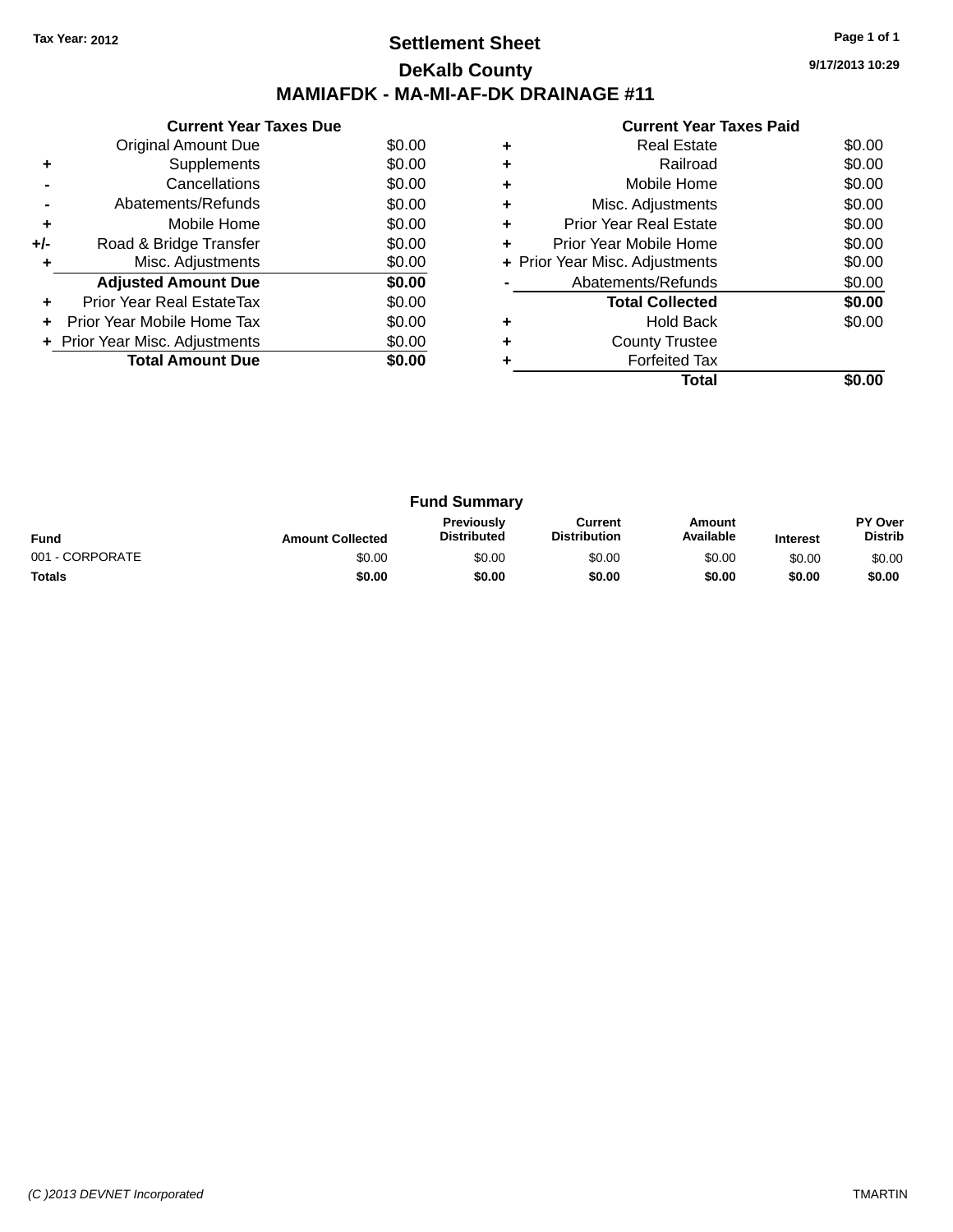## **Settlement Sheet Tax Year: 2012 Page 1 of 1 DeKalb County MP-SBA#3 - MAPLE PARK SBA #3**

|     | <b>Current Year Taxes Due</b>  |        |
|-----|--------------------------------|--------|
|     | <b>Original Amount Due</b>     | \$0.00 |
| ٠   | Supplements                    | \$0.00 |
|     | Cancellations                  | \$0.00 |
|     | Abatements/Refunds             | \$0.00 |
| ٠   | Mobile Home                    | \$0.00 |
| +/- | Road & Bridge Transfer         | \$0.00 |
| ٠   | Misc. Adjustments              | \$0.00 |
|     | <b>Adjusted Amount Due</b>     | \$0.00 |
| ÷   | Prior Year Real EstateTax      | \$0.00 |
| ÷   | Prior Year Mobile Home Tax     | \$0.00 |
|     | + Prior Year Misc. Adjustments | \$0.00 |
|     | <b>Total Amount Due</b>        | \$0.00 |
|     |                                |        |

|   | Total                          |        |
|---|--------------------------------|--------|
|   | <b>Forfeited Tax</b>           |        |
|   | <b>County Trustee</b>          |        |
|   | Hold Back                      | \$0.00 |
|   | <b>Total Collected</b>         | \$0.00 |
|   | Abatements/Refunds             | \$0.00 |
|   | + Prior Year Misc. Adjustments | \$0.00 |
|   | Prior Year Mobile Home         | \$0.00 |
| ٠ | Prior Year Real Estate         | \$0.00 |
| ٠ | Misc. Adjustments              | \$0.00 |
| ٠ | Mobile Home                    | \$0.00 |
|   | Railroad                       | \$0.00 |
|   | <b>Real Estate</b>             | \$0.00 |

| <b>Fund Summary</b>        |                         |                                         |                                |                     |                 |                           |
|----------------------------|-------------------------|-----------------------------------------|--------------------------------|---------------------|-----------------|---------------------------|
| <b>Fund</b>                | <b>Amount Collected</b> | <b>Previously</b><br><b>Distributed</b> | Current<br><b>Distribution</b> | Amount<br>Available | <b>Interest</b> | PY Over<br><b>Distrib</b> |
| 023 - SPECIAL SERVICE AREA | \$0.00                  | \$0.00                                  | \$0.00                         | \$0.00              | \$0.00          | \$0.00                    |
| <b>Totals</b>              | \$0.00                  | \$0.00                                  | \$0.00                         | \$0.00              | \$0.00          | \$0.00                    |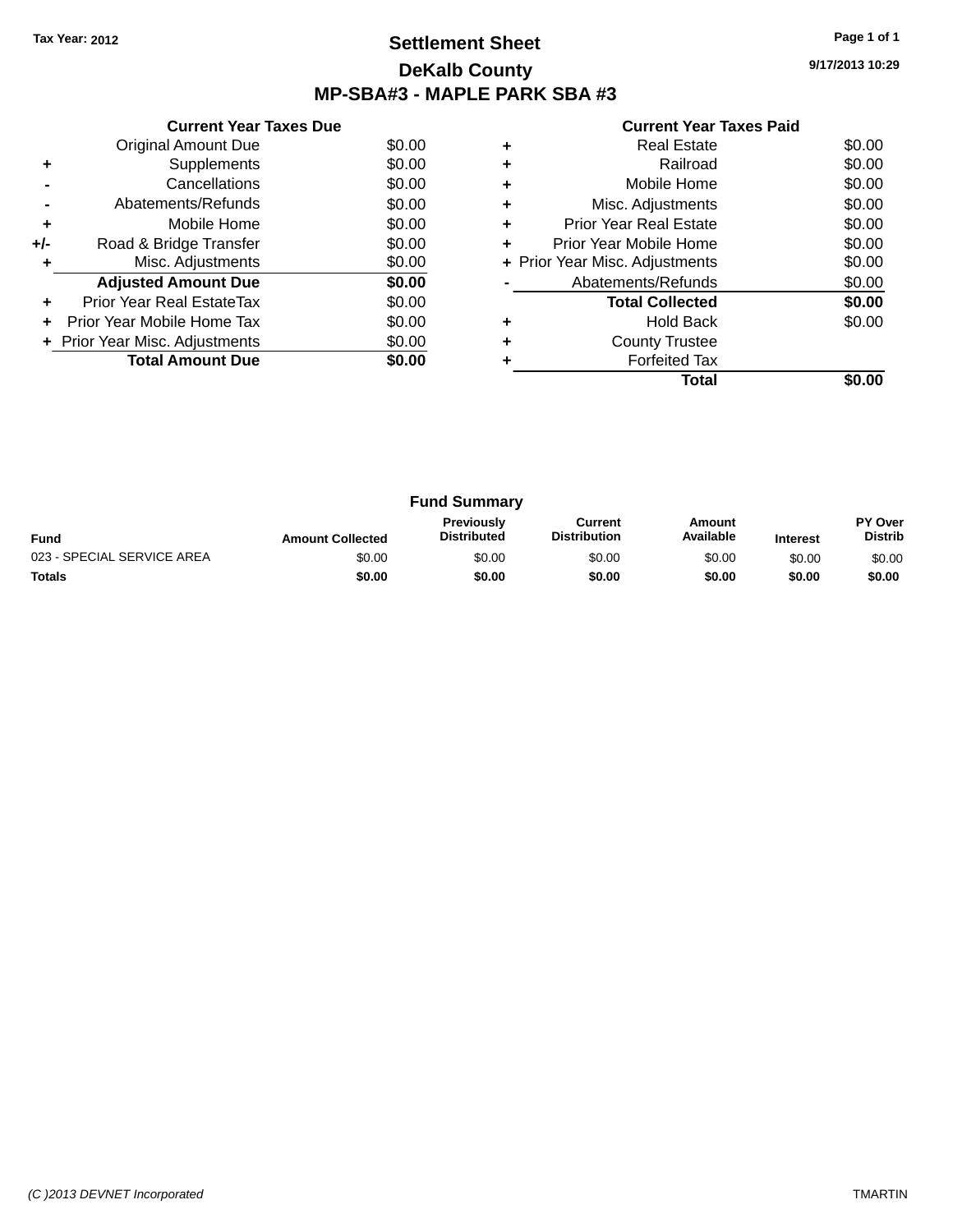## **Settlement Sheet Tax Year: 2012 Page 1 of 1 DeKalb County MP-SBA#4 - MAPLE PARK SBA #4**

**9/17/2013 10:29**

|       | <b>Current Year Taxes Due</b>  |        |
|-------|--------------------------------|--------|
|       | <b>Original Amount Due</b>     | \$0.00 |
| ٠     | Supplements                    | \$0.00 |
|       | Cancellations                  | \$0.00 |
|       | Abatements/Refunds             | \$0.00 |
| ٠     | Mobile Home                    | \$0.00 |
| $+/-$ | Road & Bridge Transfer         | \$0.00 |
|       | Misc. Adjustments              | \$0.00 |
|       | <b>Adjusted Amount Due</b>     | \$0.00 |
|       | Prior Year Real EstateTax      | \$0.00 |
|       | Prior Year Mobile Home Tax     | \$0.00 |
|       | + Prior Year Misc. Adjustments | \$0.00 |
|       | <b>Total Amount Due</b>        | \$0.00 |
|       |                                |        |

|   | Total                          |        |
|---|--------------------------------|--------|
|   | <b>Forfeited Tax</b>           |        |
|   | <b>County Trustee</b>          |        |
|   | <b>Hold Back</b>               | \$0.00 |
|   | <b>Total Collected</b>         | \$0.00 |
|   | Abatements/Refunds             | \$0.00 |
|   | + Prior Year Misc. Adjustments | \$0.00 |
|   | Prior Year Mobile Home         | \$0.00 |
| ٠ | Prior Year Real Estate         | \$0.00 |
| ٠ | Misc. Adjustments              | \$0.00 |
| ٠ | Mobile Home                    | \$0.00 |
|   | Railroad                       | \$0.00 |
|   | Real Estate                    | \$0.00 |

|                            | <b>Fund Summary</b>     |                                         |                                |                     |                 |                                  |
|----------------------------|-------------------------|-----------------------------------------|--------------------------------|---------------------|-----------------|----------------------------------|
| <b>Fund</b>                | <b>Amount Collected</b> | <b>Previously</b><br><b>Distributed</b> | Current<br><b>Distribution</b> | Amount<br>Available | <b>Interest</b> | <b>PY Over</b><br><b>Distrib</b> |
| 023 - SPECIAL SERVICE AREA | \$0.00                  | \$0.00                                  | \$0.00                         | \$0.00              | \$0.00          | \$0.00                           |
| <b>Totals</b>              | \$0.00                  | \$0.00                                  | \$0.00                         | \$0.00              | \$0.00          | \$0.00                           |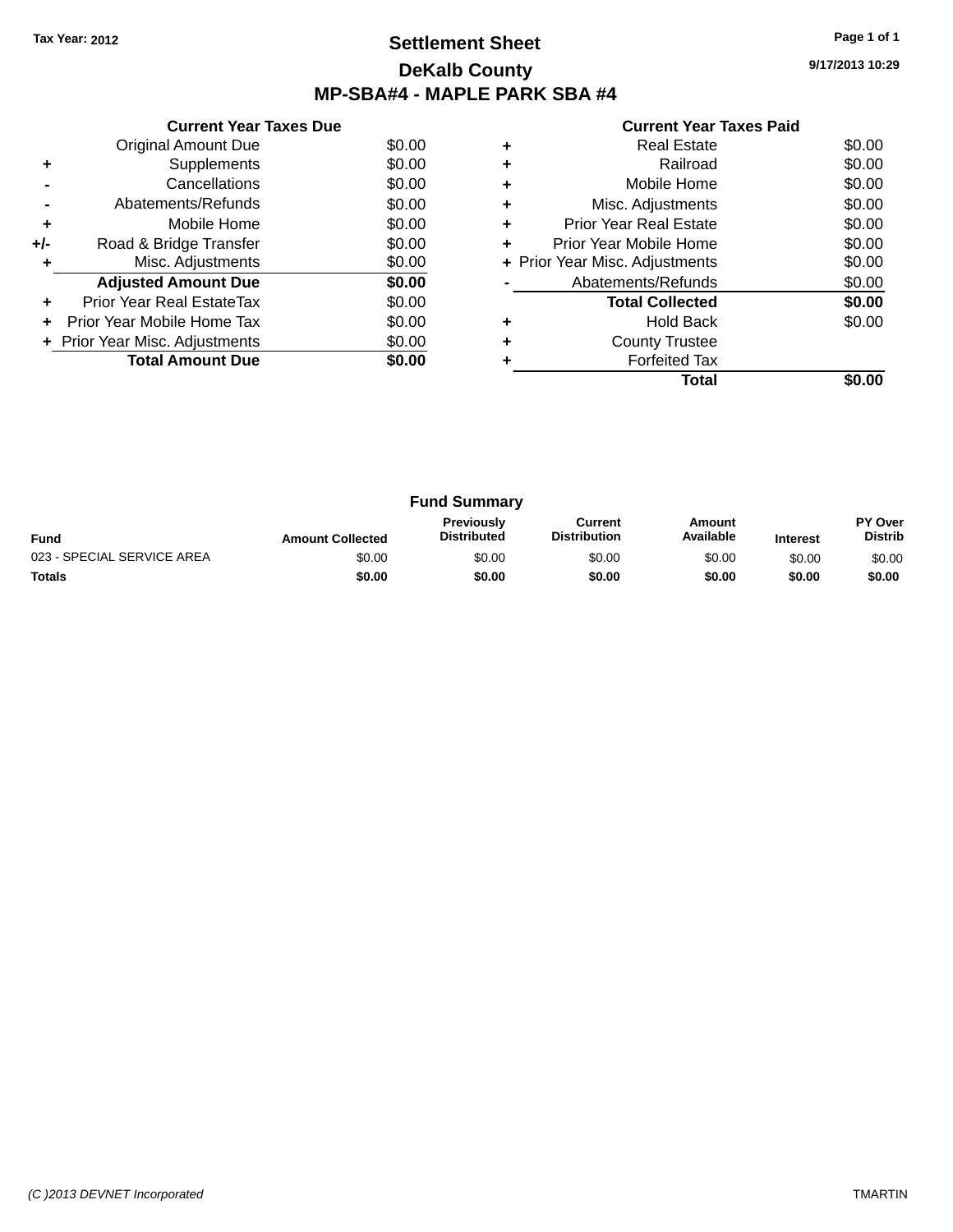# **Settlement Sheet Tax Year: 2012 Page 1 of 1 DeKalb County MY-DK #2 - MAYFIELD DEKALB DRAINAGE**

| <b>Current Year Taxes Paid</b> |  |  |
|--------------------------------|--|--|

|     | <b>Current Year Taxes Due</b>  |        |  |  |  |  |
|-----|--------------------------------|--------|--|--|--|--|
|     | Original Amount Due            | \$0.00 |  |  |  |  |
|     | Supplements                    | \$0.00 |  |  |  |  |
|     | Cancellations                  | \$0.00 |  |  |  |  |
|     | Abatements/Refunds             | \$0.00 |  |  |  |  |
| ÷   | Mobile Home                    | \$0.00 |  |  |  |  |
| +/- | Road & Bridge Transfer         | \$0.00 |  |  |  |  |
|     | Misc. Adjustments              | \$0.00 |  |  |  |  |
|     | <b>Adjusted Amount Due</b>     | \$0.00 |  |  |  |  |
|     | Prior Year Real EstateTax      | \$0.00 |  |  |  |  |
|     | Prior Year Mobile Home Tax     | \$0.00 |  |  |  |  |
|     | + Prior Year Misc. Adjustments | \$0.00 |  |  |  |  |
|     | <b>Total Amount Due</b>        | \$0.00 |  |  |  |  |
|     |                                |        |  |  |  |  |

|   | <b>Real Estate</b>             | \$0.00 |
|---|--------------------------------|--------|
|   | Railroad                       | \$0.00 |
| ٠ | Mobile Home                    | \$0.00 |
| ٠ | Misc. Adjustments              | \$0.00 |
| ٠ | <b>Prior Year Real Estate</b>  | \$0.00 |
| ٠ | Prior Year Mobile Home         | \$0.00 |
|   | + Prior Year Misc. Adjustments | \$0.00 |
|   | Abatements/Refunds             | \$0.00 |
|   | <b>Total Collected</b>         | \$0.00 |
|   | <b>Hold Back</b>               | \$0.00 |
| ٠ | <b>County Trustee</b>          |        |
|   | <b>Forfeited Tax</b>           |        |
|   | Total                          |        |

| <b>Fund Summary</b> |                         |                                  |                                |                     |                 |                                  |
|---------------------|-------------------------|----------------------------------|--------------------------------|---------------------|-----------------|----------------------------------|
| <b>Fund</b>         | <b>Amount Collected</b> | Previously<br><b>Distributed</b> | Current<br><b>Distribution</b> | Amount<br>Available | <b>Interest</b> | <b>PY Over</b><br><b>Distrib</b> |
| 001 - CORPORATE     | \$0.00                  | \$0.00                           | \$0.00                         | \$0.00              | \$0.00          | \$0.00                           |
| <b>Totals</b>       | \$0.00                  | \$0.00                           | \$0.00                         | \$0.00              | \$0.00          | \$0.00                           |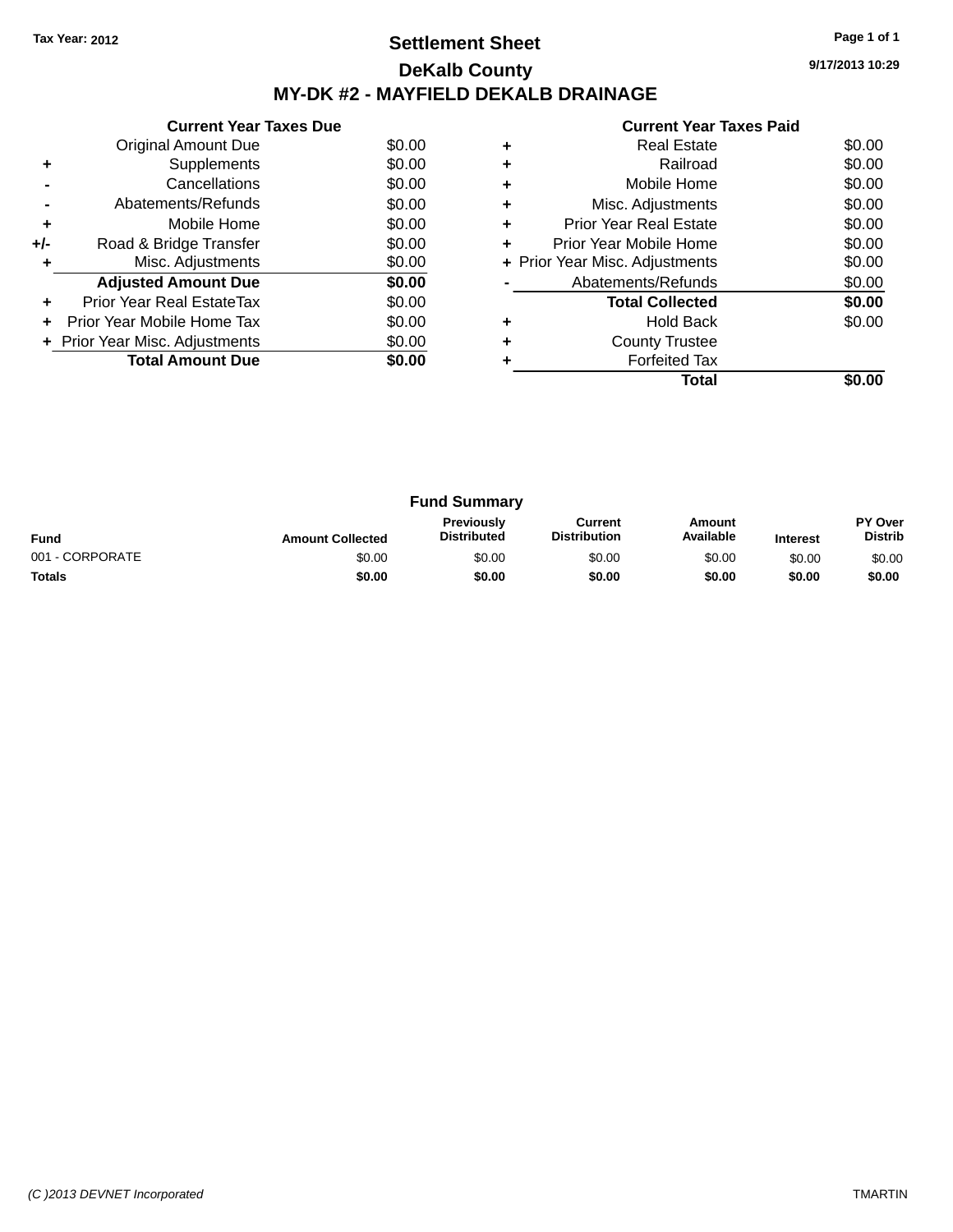**Current Year Taxes Due** Original Amount Due \$37,822.74

**Adjusted Amount Due \$37,822.74**

**Total Amount Due \$37,859.94**

**+** Supplements \$122.68 **-** Cancellations \$122.68 **-** Abatements/Refunds \$0.00 **+** Mobile Home \$0.00 **+/-** Road & Bridge Transfer \$0.00<br> **+** Misc. Adjustments \$0.00

**+** Prior Year Real EstateTax \$37.20 **+** Prior Year Mobile Home Tax \$0.00 **+ Prior Year Misc. Adjustments**  $$0.00$ 

**+** Misc. Adjustments

## **Settlement Sheet Tax Year: 2012 Page 1 of 1 DeKalb County NO-LR-SA # - NO-LR-SA DRAINAGE #10**

**9/17/2013 10:29**

|   | Total                          | \$36.011.09 |
|---|--------------------------------|-------------|
| ٠ | <b>Forfeited Tax</b>           |             |
| ٠ | <b>County Trustee</b>          |             |
| ٠ | <b>Hold Back</b>               | \$0.00      |
|   | <b>Total Collected</b>         | \$36,011.09 |
|   | Abatements/Refunds             | \$0.00      |
|   | + Prior Year Misc. Adjustments | \$0.00      |
| ÷ | Prior Year Mobile Home         | \$0.00      |
| ٠ | <b>Prior Year Real Estate</b>  | \$37.20     |
| ٠ | Misc. Adjustments              | \$0.00      |
| ٠ | Mobile Home                    | \$0.00      |
| ٠ | Railroad                       | \$0.00      |
| ٠ | <b>Real Estate</b>             | \$35,973.89 |
|   |                                |             |

|                  |                                         |                                       | <b>Distribution Summary</b>    |          |                                  |
|------------------|-----------------------------------------|---------------------------------------|--------------------------------|----------|----------------------------------|
|                  |                                         | <b>Tax Distribution Date</b>          |                                |          | <b>Amount</b>                    |
|                  |                                         | 05/31/2013                            |                                |          | \$6,339.42                       |
|                  |                                         | 06/28/2013                            |                                |          | \$15,044.72                      |
|                  |                                         | 07/26/2013                            |                                |          | \$633.39                         |
|                  |                                         | 08/23/2013                            |                                |          | \$2,452.43                       |
|                  |                                         | 09/20/2013                            |                                |          | \$11,541.13                      |
|                  |                                         |                                       | <b>Totals: 5 Distributions</b> |          | \$36,011.09                      |
|                  |                                         | <b>Grand Totals: 5 Distributions</b>  |                                |          | \$36,011.09                      |
|                  | <b>Fund Summary</b>                     |                                       |                                |          |                                  |
| Amount Collected | <b>Previously</b><br><b>Distributed</b> | <b>Current</b><br><b>Distribution</b> | <b>Amount</b><br>Available     | Interest | <b>PY Over</b><br><b>Distrib</b> |

| <b>Fund</b>     | <b>Amount Collected</b> | <b>Previously</b><br><b>Distributed</b> | Current<br><b>Distribution</b> | Amount<br>Available | <b>Interest</b> | <b>PY Over</b><br><b>Distrib</b> |
|-----------------|-------------------------|-----------------------------------------|--------------------------------|---------------------|-----------------|----------------------------------|
| 001 - CORPORATE | \$36.011.09             | \$24.469.96                             | \$11.541.13                    | \$0.00              | \$0.00          | \$0.00                           |
| <b>Totals</b>   | \$36.011.09             | \$24,469.96                             | \$11.541.13                    | \$0.00              | \$0.00          | \$0.00                           |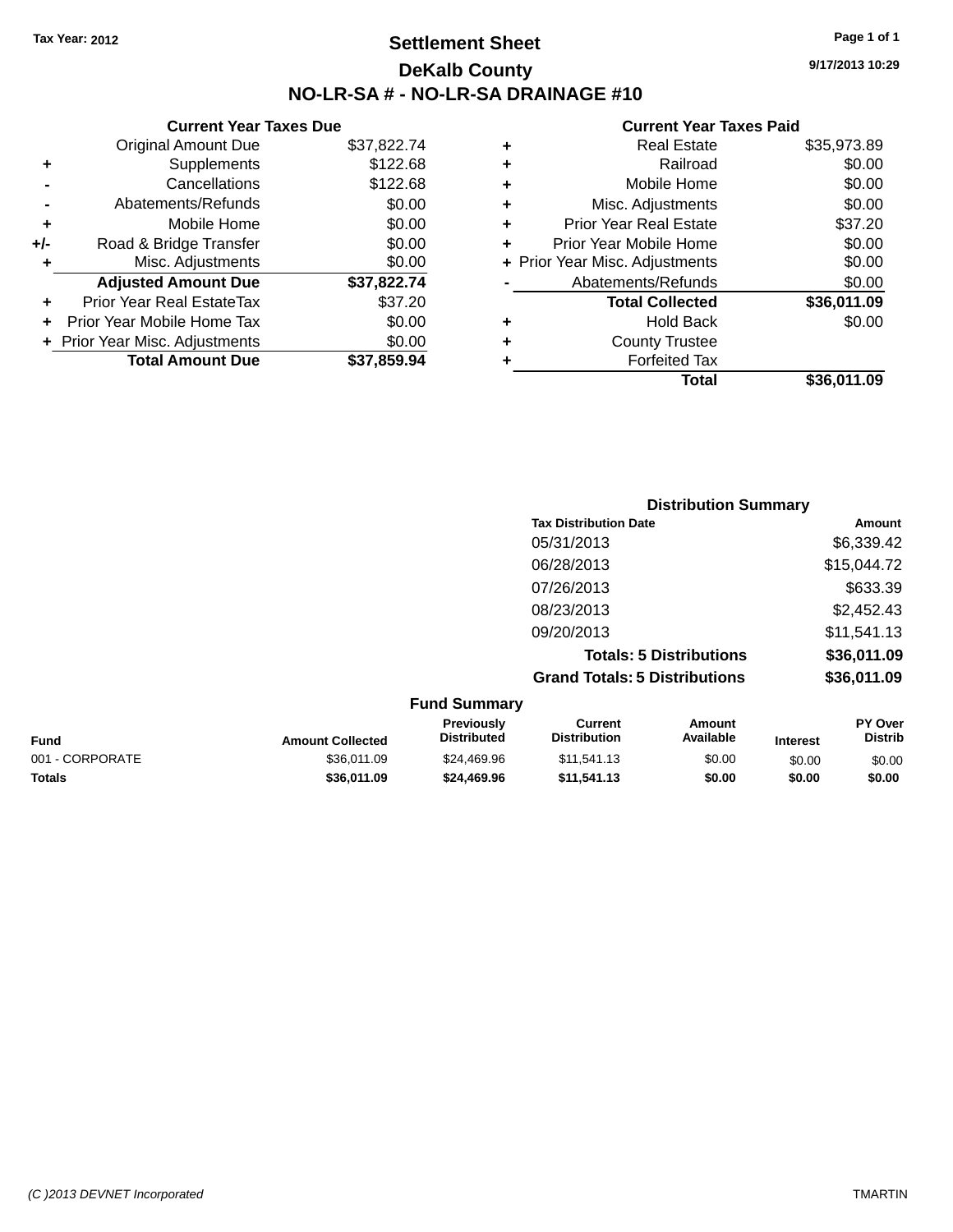# **Settlement Sheet Tax Year: 2012 Page 1 of 1 DeKalb County NORMAL #13 - NORMAL DRAINAGE DISTRICT**

**Current Year Taxes Due** Original Amount Due \$0.00<br>Supplements \$0.00 **+** Supplements **-** Cancellations \$0.00 **-** Abatements/Refunds \$0.00 **+** Mobile Home \$0.00 **+/-** Road & Bridge Transfer \$0.00<br> **+** Misc. Adjustments \$0.00 **+** Misc. Adjustments **Adjusted Amount Due \$0.00 +** Prior Year Real EstateTax \$0.00 **+** Prior Year Mobile Home Tax \$0.00 **+ Prior Year Misc. Adjustments**  $$6.90$ **Total Amount Due** \$6.90

|   | <b>Real Estate</b>             | \$0.00 |
|---|--------------------------------|--------|
| ٠ | Railroad                       | \$0.00 |
| ٠ | Mobile Home                    | \$0.00 |
| ÷ | Misc. Adjustments              | \$0.00 |
| ٠ | <b>Prior Year Real Estate</b>  | \$0.00 |
| ٠ | Prior Year Mobile Home         | \$0.00 |
|   | + Prior Year Misc. Adjustments | \$6.90 |
|   | Abatements/Refunds             | \$0.00 |
|   | <b>Total Collected</b>         | \$6.90 |
| ٠ | <b>Hold Back</b>               | \$0.00 |
| ٠ | <b>County Trustee</b>          |        |
|   | <b>Forfeited Tax</b>           |        |
|   | Total                          | \$6.90 |
|   |                                |        |

|                                                |                                                  |                                        | <b>Distribution Summary</b>                                 |                     |                 |                           |
|------------------------------------------------|--------------------------------------------------|----------------------------------------|-------------------------------------------------------------|---------------------|-----------------|---------------------------|
|                                                |                                                  |                                        | <b>Tax Distribution Date</b>                                |                     |                 | Amount                    |
|                                                |                                                  |                                        | 05/31/2013                                                  |                     |                 | \$6.90                    |
|                                                |                                                  |                                        | <b>Totals: 1 Distributions</b>                              |                     |                 | \$6.90                    |
|                                                |                                                  |                                        | <b>Grand Totals: 1 Distributions</b>                        |                     |                 | \$6.90                    |
|                                                |                                                  | <b>Fund Summary</b>                    |                                                             |                     |                 |                           |
| <b>Fund</b>                                    | <b>Amount Collected</b>                          | Previously<br><b>Distributed</b>       | <b>Current</b><br><b>Distribution</b>                       | Amount<br>Available | <b>Interest</b> | PY Over<br><b>Distrib</b> |
| 001 - CORPORATE                                | \$6.90                                           | \$6.90                                 | \$0.00                                                      | \$0.00              | \$0.00          | \$0.00                    |
| <b>Totals</b>                                  | \$6.90                                           | \$6.90                                 | \$0.00                                                      | \$0.00              | \$0.00          | \$0.00                    |
|                                                |                                                  | <b>Miscellaneous Adjustment Detail</b> |                                                             |                     |                 |                           |
| <b>Source</b><br>Year<br>DR - Drainage<br>2011 | <b>Account Type</b><br><b>Back Tax Collected</b> | <b>Amount Adjustment Description</b>   | \$6.90 DEK UNIVERSITY DEVEL REDEMPTION 08-16-100-009 by TBA |                     |                 |                           |
| <b>Totals 1 entries</b>                        |                                                  | \$6.90                                 |                                                             |                     |                 |                           |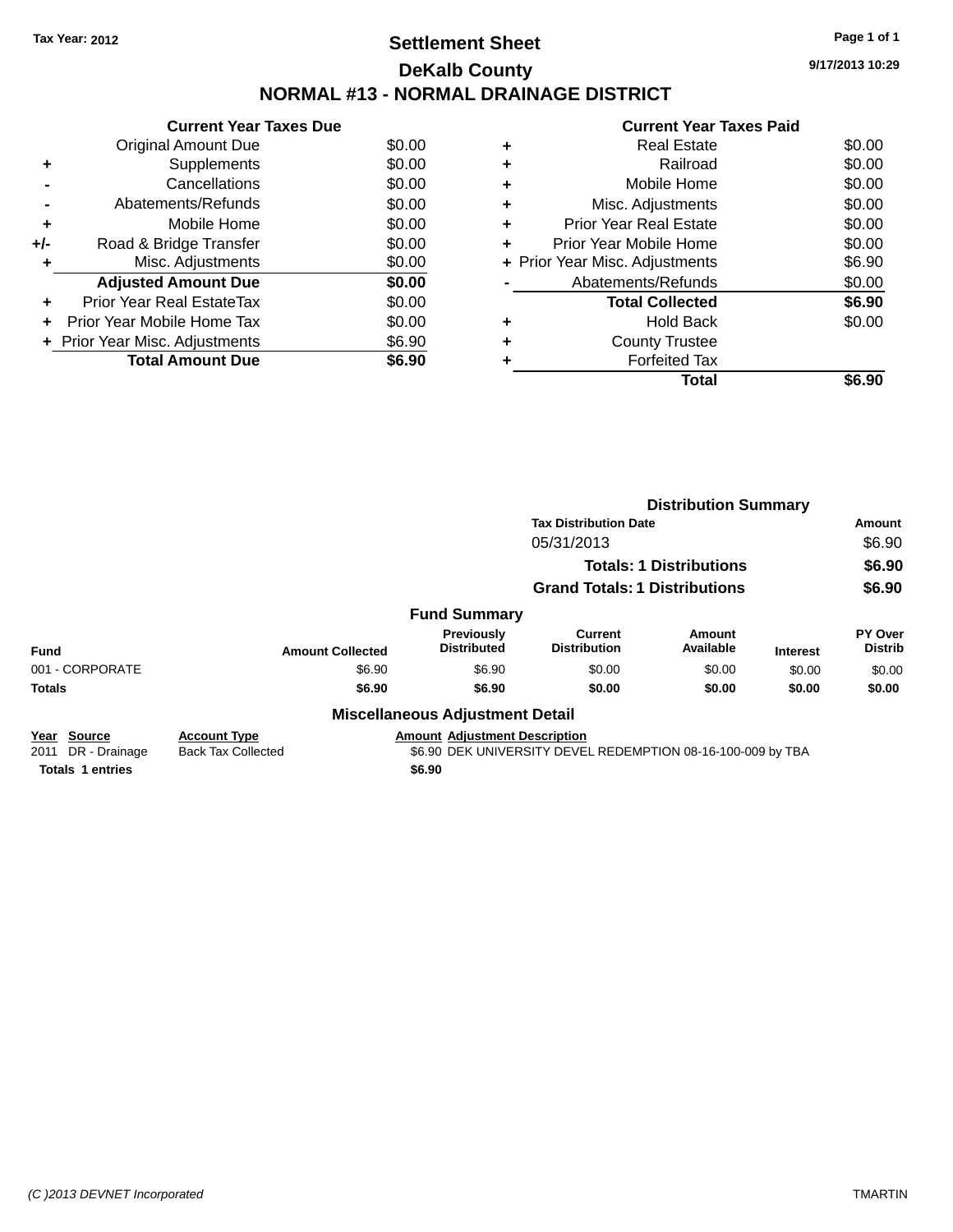# **Settlement Sheet Tax Year: 2012 Page 1 of 1 DeKalb County SH-MI #6 - SHABBONA/MILAN DRAINAGE**

**9/17/2013 10:29**

| <b>Current Year Taxes Due</b> |                                |  |  |  |  |
|-------------------------------|--------------------------------|--|--|--|--|
| <b>Original Amount Due</b>    | \$10,961.22                    |  |  |  |  |
| Supplements                   | \$0.00                         |  |  |  |  |
| Cancellations                 | \$0.00                         |  |  |  |  |
| Abatements/Refunds            | \$0.00                         |  |  |  |  |
| Mobile Home                   | \$0.00                         |  |  |  |  |
| Road & Bridge Transfer        | \$0.00                         |  |  |  |  |
| Misc. Adjustments             | \$0.00                         |  |  |  |  |
| <b>Adjusted Amount Due</b>    | \$10,961.22                    |  |  |  |  |
| Prior Year Real EstateTax     | \$0.00                         |  |  |  |  |
| Prior Year Mobile Home Tax    | \$0.00                         |  |  |  |  |
|                               | \$0.00                         |  |  |  |  |
| <b>Total Amount Due</b>       | \$10.961.22                    |  |  |  |  |
|                               | + Prior Year Misc. Adjustments |  |  |  |  |

| ٠ | <b>Real Estate</b>             | \$10,961.22 |
|---|--------------------------------|-------------|
| ٠ | Railroad                       | \$0.00      |
| ٠ | Mobile Home                    | \$0.00      |
| ٠ | Misc. Adjustments              | \$0.00      |
| ٠ | <b>Prior Year Real Estate</b>  | \$0.00      |
| ÷ | Prior Year Mobile Home         | \$0.00      |
|   | + Prior Year Misc. Adjustments | \$0.00      |
|   | Abatements/Refunds             | \$0.00      |
|   | <b>Total Collected</b>         | \$10,961.22 |
| ٠ | <b>Hold Back</b>               | \$0.00      |
| ÷ | <b>County Trustee</b>          |             |
| ÷ | <b>Forfeited Tax</b>           |             |
|   | Total                          | \$10,961.22 |
|   |                                |             |

| <b>Distribution Summary</b>          |             |
|--------------------------------------|-------------|
| <b>Tax Distribution Date</b>         | Amount      |
| 05/31/2013                           | \$788.79    |
| 06/28/2013                           | \$6,172.98  |
| 07/26/2013                           | \$8.96      |
| 08/23/2013                           | \$26.43     |
| 09/20/2013                           | \$3,964.06  |
| <b>Totals: 5 Distributions</b>       | \$10,961.22 |
| <b>Grand Totals: 5 Distributions</b> | \$10,961.22 |

|                 |                         | <b>Fund Summary</b>                     |                                |                     |                 |                           |
|-----------------|-------------------------|-----------------------------------------|--------------------------------|---------------------|-----------------|---------------------------|
| <b>Fund</b>     | <b>Amount Collected</b> | <b>Previously</b><br><b>Distributed</b> | Current<br><b>Distribution</b> | Amount<br>Available | <b>Interest</b> | PY Over<br><b>Distrib</b> |
| 001 - CORPORATE | \$10.961.22             | \$6,997.16                              | \$3.964.06                     | \$0.00              | \$0.00          | \$0.00                    |
| <b>Totals</b>   | \$10.961.22             | \$6,997.16                              | \$3,964.06                     | \$0.00              | \$0.00          | \$0.00                    |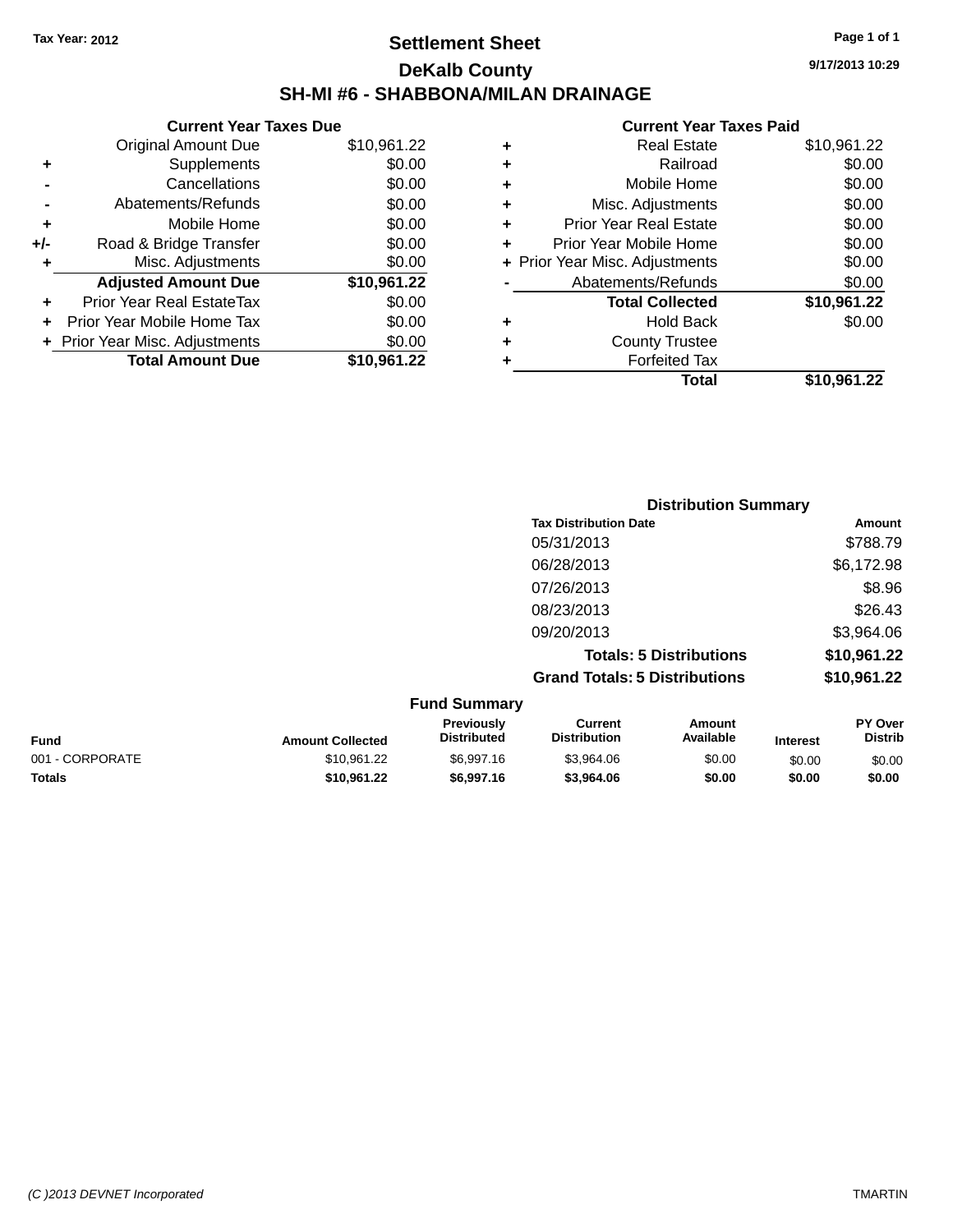# **Settlement Sheet Tax Year: 2012 Page 1 of 1 DeKalb County SQ GR #12 - SQUAW GROVE DRAINAGE**

**9/17/2013 10:29**

| Cuı                   |   |             | <b>Current Year Taxes Due</b>    |       |
|-----------------------|---|-------------|----------------------------------|-------|
| R                     | ٠ | \$33,468.00 | <b>Original Amount Due</b>       |       |
|                       | ٠ | \$0.00      | Supplements                      | ٠     |
| Mo                    | ٠ | \$0.00      | Cancellations                    |       |
| Misc. Ao              | ٠ | \$0.00      | Abatements/Refunds               |       |
| Prior Year R          | ٠ | \$0.00      | Mobile Home                      | ٠     |
| Prior Year Mo         |   | \$0.00      | Road & Bridge Transfer           | $+/-$ |
| + Prior Year Misc. Ao |   | \$0.00      | Misc. Adjustments                |       |
| Abatement             |   | \$33,468.00 | <b>Adjusted Amount Due</b>       |       |
| Total                 |   | \$0.00      | <b>Prior Year Real EstateTax</b> |       |
|                       | ٠ | \$0.00      | Prior Year Mobile Home Tax       |       |
| Cour                  |   | \$0.00      | + Prior Year Misc. Adjustments   |       |
| Fo                    |   | \$33,468.00 | <b>Total Amount Due</b>          |       |
|                       |   |             |                                  |       |

| ٠ | <b>Real Estate</b>             | \$33,468.00 |
|---|--------------------------------|-------------|
| ÷ | Railroad                       | \$0.00      |
| ٠ | Mobile Home                    | \$0.00      |
| ٠ | Misc. Adjustments              | \$0.00      |
| ٠ | <b>Prior Year Real Estate</b>  | \$0.00      |
| ٠ | Prior Year Mobile Home         | \$0.00      |
|   | + Prior Year Misc. Adjustments | \$0.00      |
|   | Abatements/Refunds             | \$0.00      |
|   | <b>Total Collected</b>         | \$33,468.00 |
| ٠ | <b>Hold Back</b>               | \$0.00      |
| ٠ | <b>County Trustee</b>          |             |
| ٠ | <b>Forfeited Tax</b>           |             |
|   | Total                          | \$33,468.00 |
|   |                                |             |

|                         |                                                                                     |                                       | <b>Distribution Summary</b>    |                 |                                               |
|-------------------------|-------------------------------------------------------------------------------------|---------------------------------------|--------------------------------|-----------------|-----------------------------------------------|
|                         |                                                                                     | <b>Tax Distribution Date</b>          |                                |                 | Amount                                        |
|                         |                                                                                     | 05/31/2013                            |                                |                 | \$1,860.00                                    |
|                         |                                                                                     | 06/28/2013                            |                                |                 | \$16,434.00                                   |
|                         |                                                                                     | 08/23/2013                            |                                |                 | \$300.00                                      |
|                         |                                                                                     | 09/20/2013                            |                                |                 | \$14,874.00                                   |
|                         |                                                                                     |                                       | <b>Totals: 4 Distributions</b> |                 | \$33,468.00                                   |
|                         |                                                                                     | <b>Grand Totals: 4 Distributions</b>  |                                |                 | \$33,468.00                                   |
|                         | <b>Fund Summary</b>                                                                 |                                       |                                |                 |                                               |
| <b>Amount Collected</b> | Previously<br><b>Distributed</b>                                                    | <b>Current</b><br><b>Distribution</b> | Amount<br>Available            | <b>Interest</b> | PY Over<br><b>Distrib</b>                     |
| 0.0010000               | $\mathcal{L}$ $\mathcal{L}$ $\mathcal{L}$ $\mathcal{L}$ $\mathcal{L}$ $\mathcal{L}$ | 0.1107100                             | $\sim$ $\sim$                  | $\sim$ $\sim$   | $\mathbf{A} \mathbf{A} \mathbf{A} \mathbf{A}$ |

| <b>Fund</b>     | <b>Amount Collected</b> | ---------<br><b>Distributed</b> | <b>Distribution</b> | <b>Available</b> | Interest | Distrib |
|-----------------|-------------------------|---------------------------------|---------------------|------------------|----------|---------|
| 001 - CORPORATE | \$33,468,00             | \$18.594.00                     | \$14,874.00         | \$0.00           | \$0.00   | \$0.00  |
| Totals          | \$33.468.00             | \$18,594.00                     | \$14,874.00         | \$0.00           | \$0.00   | \$0.00  |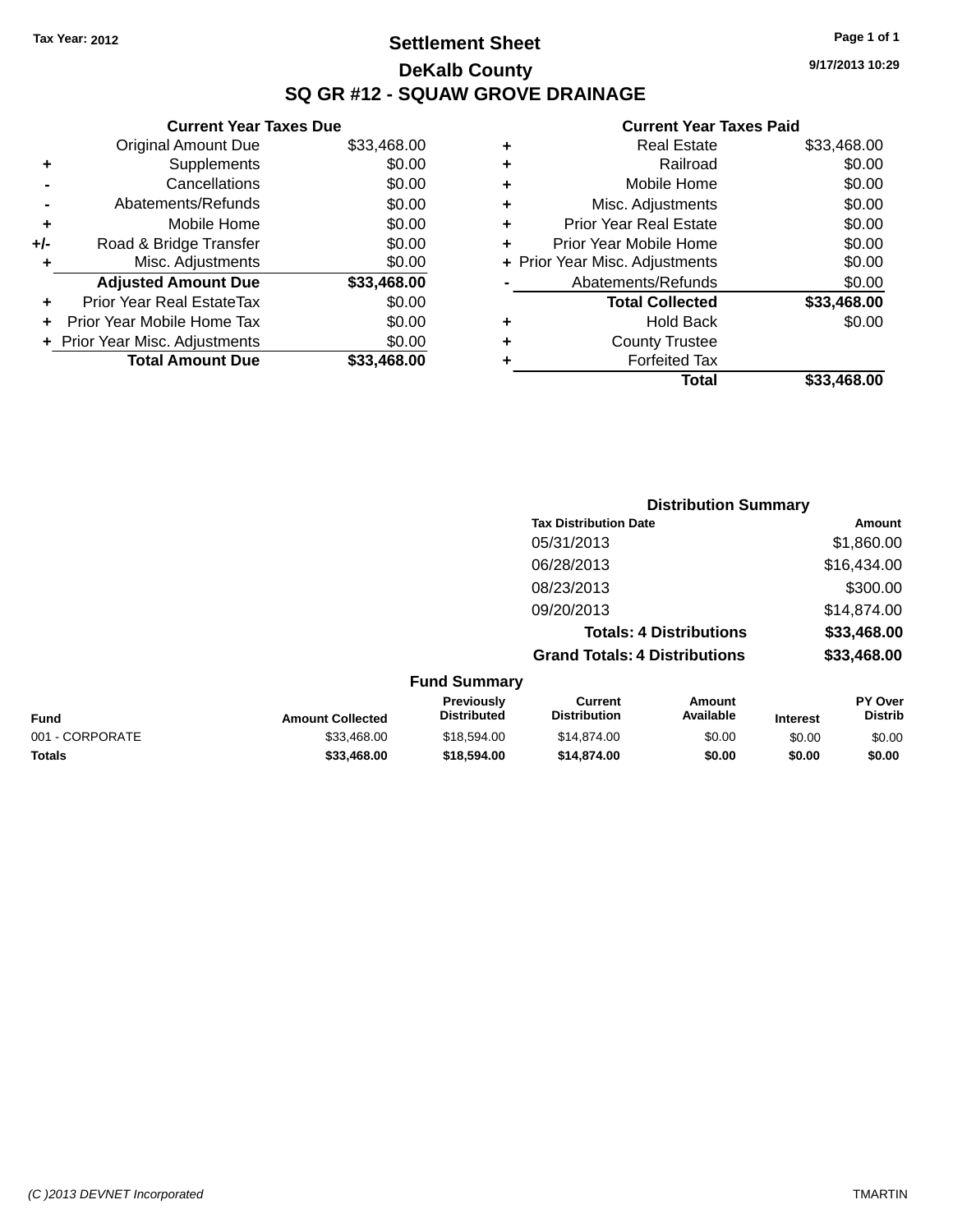## **Settlement Sheet Tax Year: 2012 Page 1 of 1 DeKalb County VG-CO #16 - VIRGIL CORTLAND DRAIN #16**

**9/17/2013 10:29**

|     | <b>Current Year Taxes Due</b>  |             |
|-----|--------------------------------|-------------|
|     | <b>Original Amount Due</b>     | \$17,828.90 |
| ٠   | Supplements                    | \$40.00     |
|     | Cancellations                  | \$40.00     |
|     | Abatements/Refunds             | \$0.00      |
| ٠   | Mobile Home                    | \$0.00      |
| +/- | Road & Bridge Transfer         | \$0.00      |
|     | Misc. Adjustments              | \$0.00      |
|     | <b>Adjusted Amount Due</b>     | \$17,828.90 |
| ٠   | Prior Year Real EstateTax      | \$0.00      |
|     | Prior Year Mobile Home Tax     | \$0.00      |
|     | + Prior Year Misc. Adjustments | \$0.00      |
|     | <b>Total Amount Due</b>        | \$17,828.90 |
|     |                                |             |

| ٠ | <b>Real Estate</b>             | \$16,828.84 |
|---|--------------------------------|-------------|
| ٠ | Railroad                       | \$0.00      |
| ٠ | Mobile Home                    | \$0.00      |
| ٠ | Misc. Adjustments              | \$0.00      |
| ٠ | <b>Prior Year Real Estate</b>  | \$0.00      |
| ÷ | Prior Year Mobile Home         | \$0.00      |
|   | + Prior Year Misc. Adjustments | \$0.00      |
|   | Abatements/Refunds             | \$0.00      |
|   | <b>Total Collected</b>         | \$16,828.84 |
| ٠ | <b>Hold Back</b>               | \$0.00      |
| ÷ | <b>County Trustee</b>          |             |
| ٠ | <b>Forfeited Tax</b>           |             |
|   | Total                          | \$16,828.84 |
|   |                                |             |

| <b>Distribution Summary</b>          |             |
|--------------------------------------|-------------|
| <b>Tax Distribution Date</b>         | Amount      |
| 05/31/2013                           | \$1,253.75  |
| 06/28/2013                           | \$8,131.27  |
| 07/26/2013                           | \$180.00    |
| 08/23/2013                           | \$839.17    |
| 09/20/2013                           | \$6,424.65  |
| <b>Totals: 5 Distributions</b>       | \$16,828.84 |
| <b>Grand Totals: 5 Distributions</b> | \$16,828.84 |

|                 |                         | <b>Fund Summary</b>                     |                                |                     |                 |                           |
|-----------------|-------------------------|-----------------------------------------|--------------------------------|---------------------|-----------------|---------------------------|
| <b>Fund</b>     | <b>Amount Collected</b> | <b>Previously</b><br><b>Distributed</b> | Current<br><b>Distribution</b> | Amount<br>Available | <b>Interest</b> | PY Over<br><b>Distrib</b> |
| 001 - CORPORATE | \$16,828,84             | \$10,404.19                             | \$6,424.65                     | \$0.00              | \$0.00          | \$0.00                    |
| <b>Totals</b>   | \$16,828.84             | \$10,404.19                             | \$6,424.65                     | \$0.00              | \$0.00          | \$0.00                    |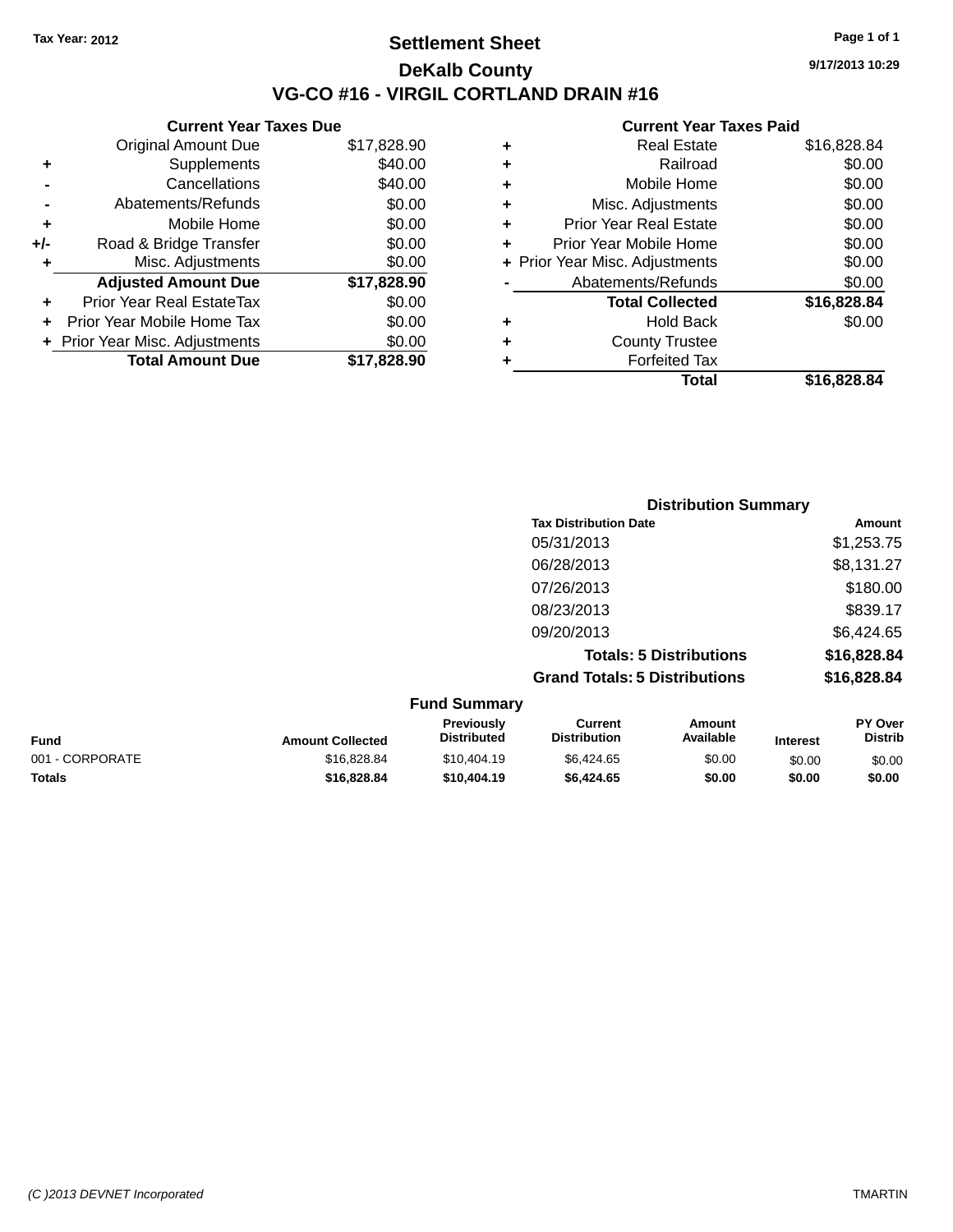# **Settlement Sheet Tax Year: 2012 Page 1 of 1 DeKalb County VI-AD #9 - VICTOR/ADAMS DRAINAGE #9**

**Current Year Taxes Due** Original Amount Due \$1,036.58 **+** Supplements \$0.00 **-** Cancellations \$0.00 **-** Abatements/Refunds \$0.00 **+** Mobile Home \$0.00 **+/-** Road & Bridge Transfer \$0.00 **+** Misc. Adjustments \$0.00 **Adjusted Amount Due \$1,036.58 +** Prior Year Real EstateTax \$0.00 **+** Prior Year Mobile Home Tax \$0.00 **+ Prior Year Misc. Adjustments**  $$0.00$ **Total Amount Due \$1,036.58**

| ٠ | <b>Real Estate</b>             | \$1,036.58 |
|---|--------------------------------|------------|
| ٠ | Railroad                       | \$0.00     |
| ٠ | Mobile Home                    | \$0.00     |
| ٠ | Misc. Adjustments              | \$0.00     |
| ٠ | <b>Prior Year Real Estate</b>  | \$0.00     |
| ٠ | Prior Year Mobile Home         | \$0.00     |
|   | + Prior Year Misc. Adjustments | \$0.00     |
|   | Abatements/Refunds             | \$0.00     |
|   | <b>Total Collected</b>         | \$1,036.58 |
| ٠ | Hold Back                      | \$0.00     |
| ٠ | <b>County Trustee</b>          |            |
| ٠ | <b>Forfeited Tax</b>           |            |
|   | Total                          | \$1,036.58 |
|   |                                |            |

|                 |                         | <b>Distribution Summary</b>      |                                       |                                |                 |                                  |  |
|-----------------|-------------------------|----------------------------------|---------------------------------------|--------------------------------|-----------------|----------------------------------|--|
|                 |                         |                                  | <b>Tax Distribution Date</b>          |                                |                 | <b>Amount</b>                    |  |
|                 |                         |                                  | 05/31/2013                            |                                |                 | \$163.06                         |  |
|                 |                         |                                  | 06/28/2013                            |                                |                 | \$436.76                         |  |
|                 |                         |                                  | 09/20/2013                            |                                |                 | \$436.76                         |  |
|                 |                         |                                  |                                       | <b>Totals: 3 Distributions</b> |                 | \$1,036.58                       |  |
|                 |                         |                                  | <b>Grand Totals: 3 Distributions</b>  |                                |                 | \$1,036.58                       |  |
|                 |                         | <b>Fund Summary</b>              |                                       |                                |                 |                                  |  |
| <b>Fund</b>     | <b>Amount Collected</b> | Previously<br><b>Distributed</b> | <b>Current</b><br><b>Distribution</b> | Amount<br>Available            | <b>Interest</b> | <b>PY Over</b><br><b>Distrib</b> |  |
| 001 - CORPORATE | \$1,036.58              | \$599.82                         | \$436.76                              | \$0.00                         | \$0.00          | \$0.00                           |  |
| <b>Totals</b>   | \$1,036.58              | \$599.82                         | \$436.76                              | \$0.00                         | \$0.00          | \$0.00                           |  |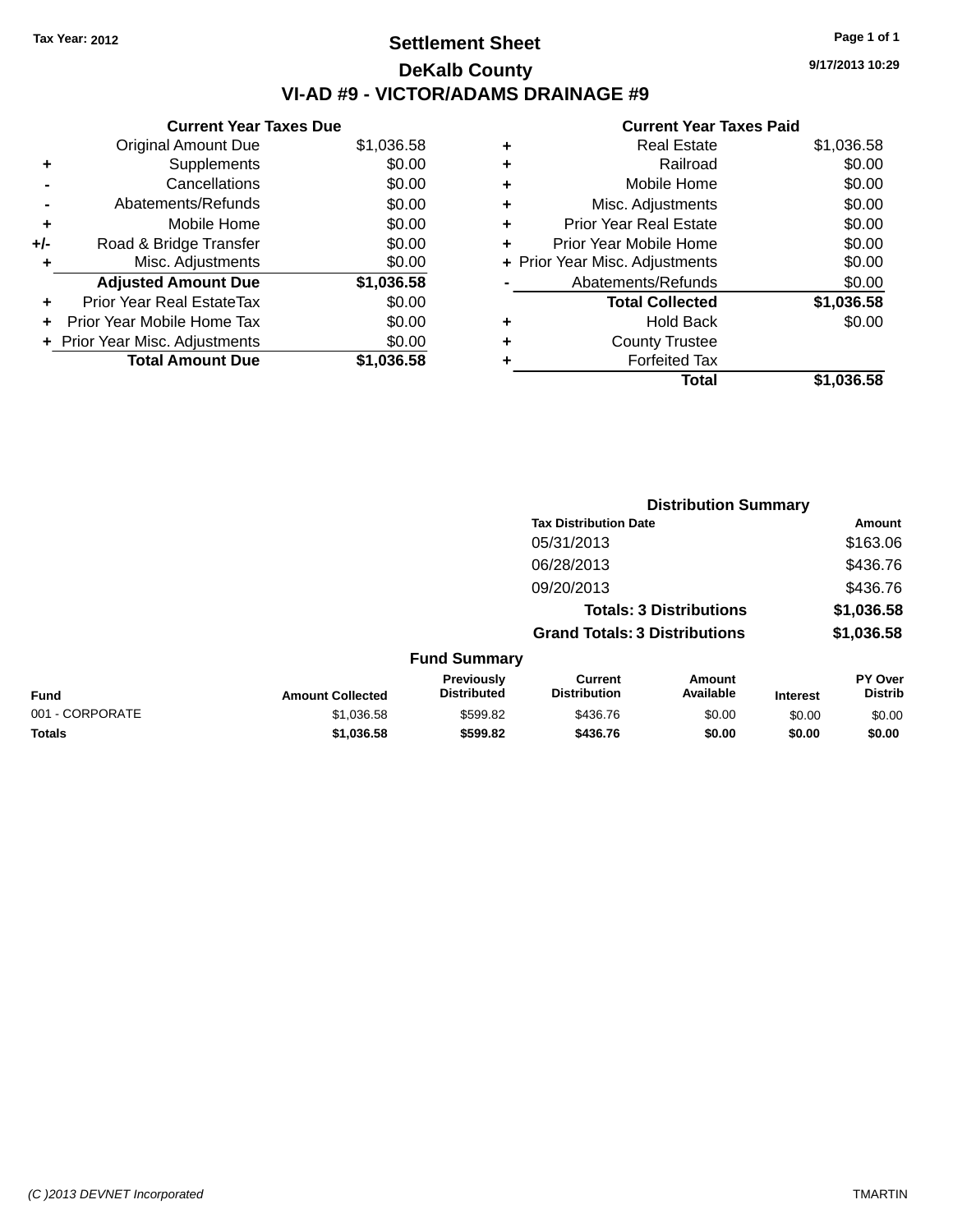# **Settlement Sheet Tax Year: 2012 Page 1 of 1 DeKalb County VI-CL #14 - VICTOR-CLINTON DRAINAGE**

|     | <b>Current Year Taxes Due</b>  |            |  |  |  |
|-----|--------------------------------|------------|--|--|--|
|     | <b>Original Amount Due</b>     | \$4,211.98 |  |  |  |
| ٠   | Supplements                    | \$0.00     |  |  |  |
|     | Cancellations                  | \$0.00     |  |  |  |
|     | Abatements/Refunds             | \$0.00     |  |  |  |
| ٠   | Mobile Home                    | \$0.00     |  |  |  |
| +/- | Road & Bridge Transfer         | \$0.00     |  |  |  |
| ٠   | Misc. Adjustments              | \$0.00     |  |  |  |
|     | <b>Adjusted Amount Due</b>     | \$4,211.98 |  |  |  |
|     | Prior Year Real EstateTax      | \$0.00     |  |  |  |
|     | Prior Year Mobile Home Tax     | \$0.00     |  |  |  |
|     | + Prior Year Misc. Adjustments | \$0.00     |  |  |  |
|     | <b>Total Amount Due</b>        | \$4,211.98 |  |  |  |
|     |                                |            |  |  |  |

#### **Current Year Taxes Paid**

|   | <b>Real Estate</b>             | \$4,181.98 |
|---|--------------------------------|------------|
| ٠ | Railroad                       | \$0.00     |
| ٠ | Mobile Home                    | \$0.00     |
| ٠ | Misc. Adjustments              | \$0.00     |
| ٠ | <b>Prior Year Real Estate</b>  | \$0.00     |
| ٠ | Prior Year Mobile Home         | \$0.00     |
|   | + Prior Year Misc. Adjustments | \$0.00     |
|   | Abatements/Refunds             | \$0.00     |
|   | <b>Total Collected</b>         | \$4,181.98 |
| ٠ | Hold Back                      | \$0.00     |
| ٠ | <b>County Trustee</b>          |            |
| ٠ | <b>Forfeited Tax</b>           |            |
|   | Total                          | \$4,181.98 |
|   |                                |            |

|                 |                         | <b>Distribution Summary</b>      |                                       |                                |                 |                           |
|-----------------|-------------------------|----------------------------------|---------------------------------------|--------------------------------|-----------------|---------------------------|
|                 |                         |                                  | <b>Tax Distribution Date</b>          |                                |                 | <b>Amount</b>             |
|                 |                         |                                  | 05/31/2013                            |                                |                 | \$1,498.22                |
|                 |                         |                                  | 06/28/2013                            |                                |                 | \$1,544.55                |
|                 |                         |                                  | 07/26/2013                            |                                |                 | \$60.00                   |
|                 |                         |                                  | 09/20/2013                            |                                |                 | \$1,079.21                |
|                 |                         |                                  |                                       | <b>Totals: 4 Distributions</b> |                 | \$4,181.98                |
|                 |                         |                                  | <b>Grand Totals: 4 Distributions</b>  |                                |                 | \$4,181.98                |
|                 |                         | <b>Fund Summary</b>              |                                       |                                |                 |                           |
| <b>Fund</b>     | <b>Amount Collected</b> | Previously<br><b>Distributed</b> | <b>Current</b><br><b>Distribution</b> | <b>Amount</b><br>Available     | <b>Interest</b> | PY Over<br><b>Distrib</b> |
| 001 - CORPORATE | \$4,181.98              | \$3,102.77                       | \$1,079.21                            | \$0.00                         | \$0.00          | \$0.00                    |

**Totals \$4,181.98 \$3,102.77 \$1,079.21 \$0.00 \$0.00 \$0.00**